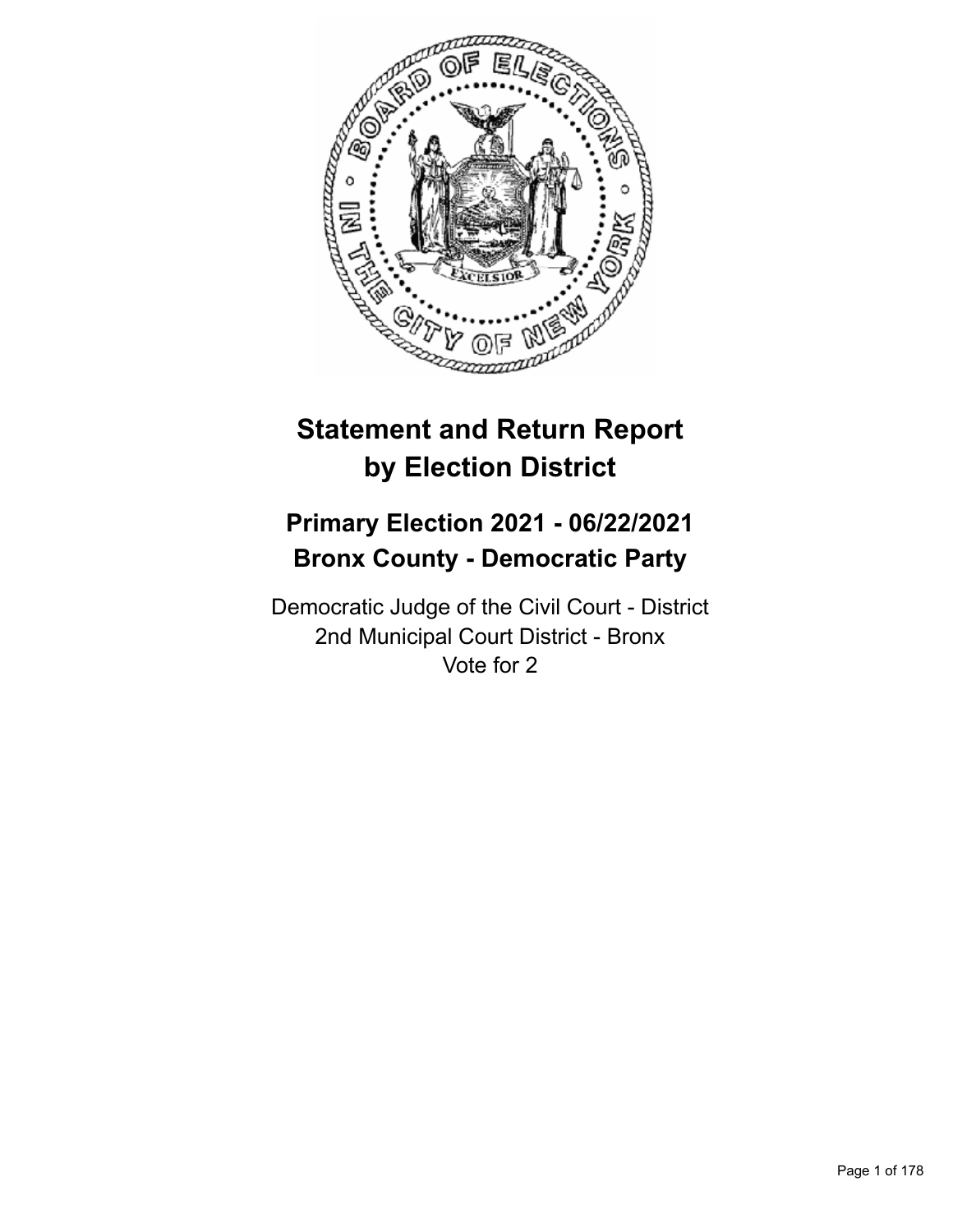

| <b>PUBLIC COUNTER</b>                                    | 30 |
|----------------------------------------------------------|----|
| MANUALLY COUNTED EMERGENCY                               | 0  |
| ABSENTEE / MILITARY                                      | 5  |
| AFFIDAVIT                                                | 1  |
| <b>Total Ballots</b>                                     | 36 |
| Less - Inapplicable Federal/Special Presidential Ballots | 0  |
| <b>Total Applicable Ballots</b>                          | 36 |
| <b>JESSICA FLORES</b>                                    | 16 |
| <b>JOHN RODRIGUEZ</b>                                    | 4  |
| ANGEL CRUZ                                               | 13 |
| <b>VERENA C. POWELL</b>                                  | 8  |
|                                                          |    |
| YADHIRA GONZALEZ-TAYLOR                                  | 10 |
| <b>Total Votes</b>                                       | 51 |

## **002/77**

| <b>PUBLIC COUNTER</b>                                    | 51 |
|----------------------------------------------------------|----|
| MANUALLY COUNTED EMERGENCY                               | 0  |
| ABSENTEE / MILITARY                                      | 5  |
| <b>AFFIDAVIT</b>                                         | 0  |
| <b>Total Ballots</b>                                     | 56 |
| Less - Inapplicable Federal/Special Presidential Ballots | 0  |
| <b>Total Applicable Ballots</b>                          | 56 |
| <b>JESSICA FLORES</b>                                    | 22 |
| <b>JOHN RODRIGUEZ</b>                                    | 9  |
| ANGEL CRUZ                                               | 7  |
| <b>VERENA C. POWELL</b>                                  | 16 |
| YADHIRA GONZALEZ-TAYLOR                                  | 16 |
| <b>Total Votes</b>                                       | 70 |
| Unrecorded                                               | 42 |

| PUBLIC COUNTER                                           | 112      |
|----------------------------------------------------------|----------|
| MANUALLY COUNTED EMERGENCY                               | 0        |
| ABSENTEE / MILITARY                                      | 7        |
| AFFIDAVIT                                                | $\Omega$ |
| <b>Total Ballots</b>                                     | 119      |
| Less - Inapplicable Federal/Special Presidential Ballots | $\Omega$ |
| <b>Total Applicable Ballots</b>                          | 119      |
| <b>JESSICA FLORES</b>                                    | 39       |
| <b>JOHN RODRIGUEZ</b>                                    | 11       |
| ANGEL CRUZ                                               | 24       |
| <b>VERENA C. POWELL</b>                                  | 34       |
| YADHIRA GONZALEZ-TAYLOR                                  | 25       |
| <b>Total Votes</b>                                       | 133      |
| Unrecorded                                               | 105      |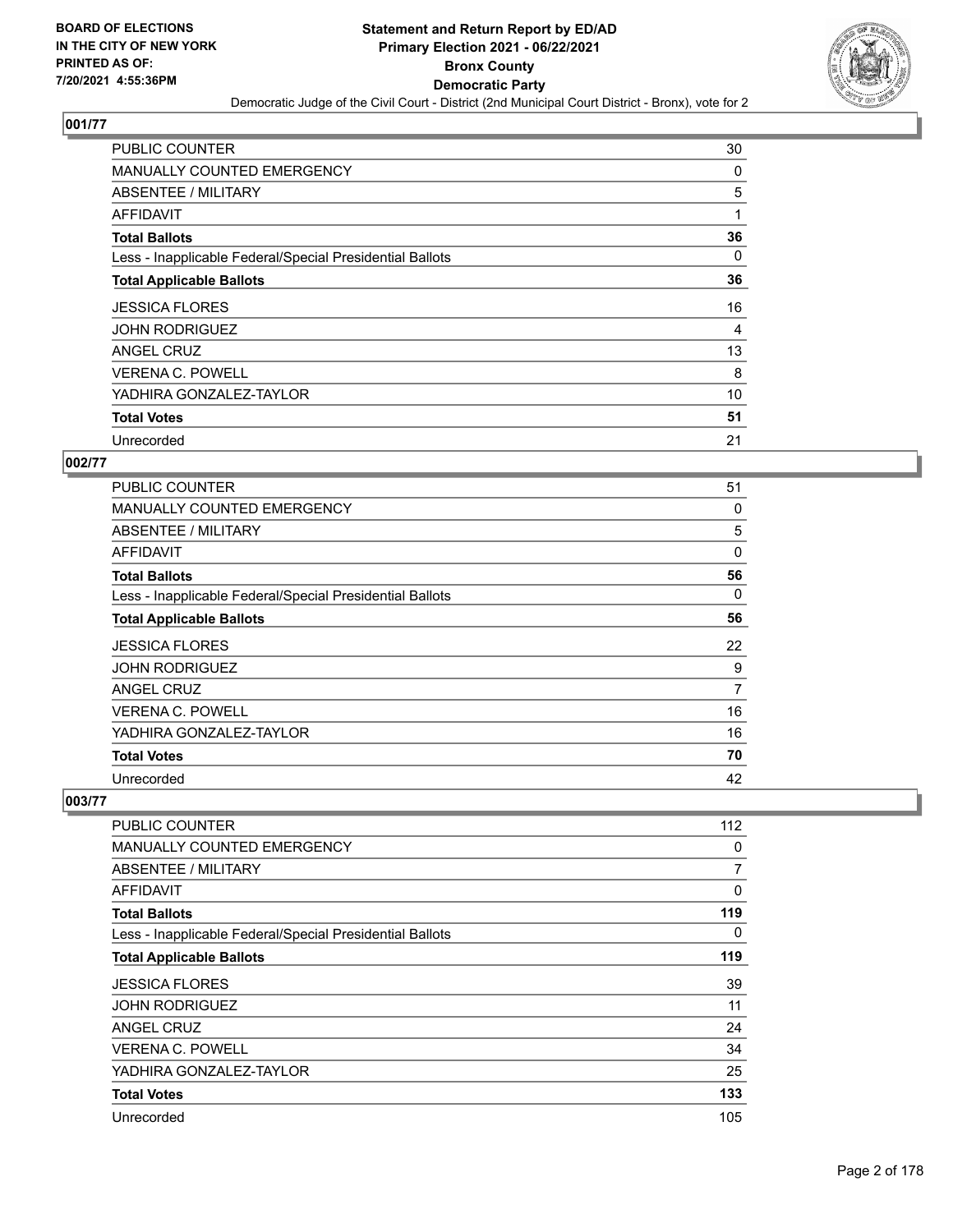

| PUBLIC COUNTER                                           | 102 |
|----------------------------------------------------------|-----|
| <b>MANUALLY COUNTED EMERGENCY</b>                        | 0   |
| ABSENTEE / MILITARY                                      | 9   |
| AFFIDAVIT                                                | 0   |
| <b>Total Ballots</b>                                     | 111 |
| Less - Inapplicable Federal/Special Presidential Ballots | 0   |
| <b>Total Applicable Ballots</b>                          | 111 |
| <b>JESSICA FLORES</b>                                    | 47  |
| <b>JOHN RODRIGUEZ</b>                                    | 14  |
| ANGEL CRUZ                                               | 22  |
| <b>VERENA C. POWELL</b>                                  | 34  |
| YADHIRA GONZALEZ-TAYLOR                                  | 22  |
| <b>Total Votes</b>                                       | 139 |
| Unrecorded                                               | 83  |

#### **005/77**

| <b>PUBLIC COUNTER</b>                                    | 141 |
|----------------------------------------------------------|-----|
| <b>MANUALLY COUNTED EMERGENCY</b>                        | 0   |
| <b>ABSENTEE / MILITARY</b>                               | 12  |
| AFFIDAVIT                                                | 1   |
| <b>Total Ballots</b>                                     | 154 |
| Less - Inapplicable Federal/Special Presidential Ballots | 0   |
| <b>Total Applicable Ballots</b>                          | 154 |
| <b>JESSICA FLORES</b>                                    | 63  |
| <b>JOHN RODRIGUEZ</b>                                    | 21  |
| ANGEL CRUZ                                               | 18  |
| <b>VERENA C. POWELL</b>                                  | 48  |
| YADHIRA GONZALEZ-TAYLOR                                  | 30  |
| <b>Total Votes</b>                                       | 180 |
| Unrecorded                                               | 128 |

| PUBLIC COUNTER                                           | 130 |
|----------------------------------------------------------|-----|
| <b>MANUALLY COUNTED EMERGENCY</b>                        | 0   |
| ABSENTEE / MILITARY                                      | 9   |
| <b>AFFIDAVIT</b>                                         | 1   |
| <b>Total Ballots</b>                                     | 140 |
| Less - Inapplicable Federal/Special Presidential Ballots | 0   |
| <b>Total Applicable Ballots</b>                          | 140 |
| <b>JESSICA FLORES</b>                                    | 65  |
| JOHN RODRIGUEZ                                           | 22  |
| ANGEL CRUZ                                               | 26  |
| <b>VERENA C. POWELL</b>                                  | 40  |
| YADHIRA GONZALEZ-TAYLOR                                  | 29  |
| <b>Total Votes</b>                                       | 182 |
| Unrecorded                                               | 98  |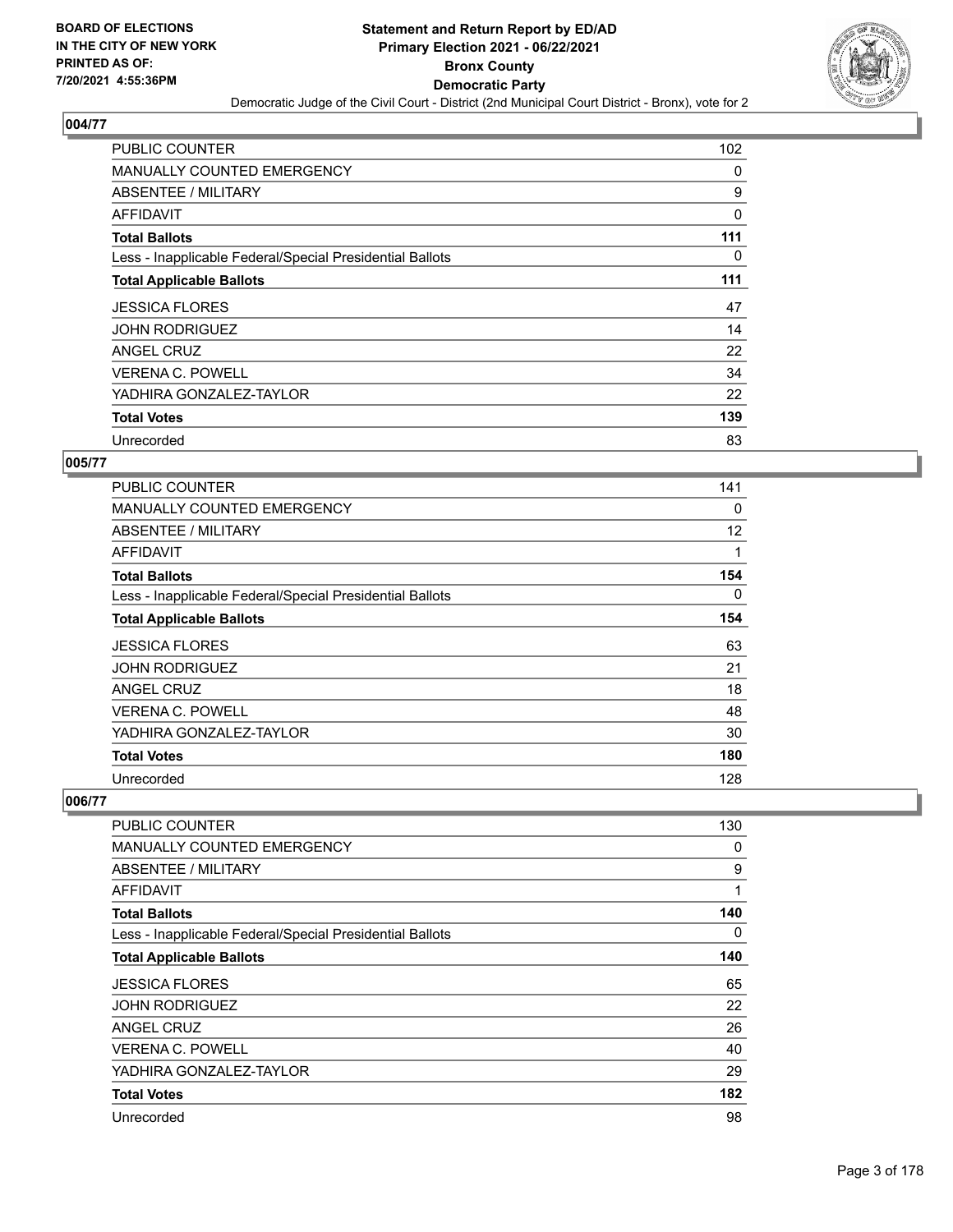

| <b>PUBLIC COUNTER</b>                                    | 171 |
|----------------------------------------------------------|-----|
| <b>MANUALLY COUNTED EMERGENCY</b>                        | 0   |
| ABSENTEE / MILITARY                                      | 17  |
| AFFIDAVIT                                                |     |
| <b>Total Ballots</b>                                     | 189 |
| Less - Inapplicable Federal/Special Presidential Ballots | 0   |
| <b>Total Applicable Ballots</b>                          | 189 |
| <b>JESSICA FLORES</b>                                    | 65  |
| <b>JOHN RODRIGUEZ</b>                                    | 24  |
| <b>ANGEL CRUZ</b>                                        | 33  |
| <b>VERENA C. POWELL</b>                                  | 44  |
| YADHIRA GONZALEZ-TAYLOR                                  | 33  |
| UNATTRIBUTABLE WRITE-IN (WRITE-IN)                       | 1   |
| <b>Total Votes</b>                                       | 200 |
| Unrecorded                                               | 178 |

## **008/77**

| PUBLIC COUNTER                                           | 109 |
|----------------------------------------------------------|-----|
| MANUALLY COUNTED EMERGENCY                               | 0   |
| ABSENTEE / MILITARY                                      | 13  |
| AFFIDAVIT                                                | 1   |
| <b>Total Ballots</b>                                     | 123 |
| Less - Inapplicable Federal/Special Presidential Ballots | 0   |
| <b>Total Applicable Ballots</b>                          | 123 |
| <b>JESSICA FLORES</b>                                    | 48  |
| <b>JOHN RODRIGUEZ</b>                                    | 22  |
| ANGEL CRUZ                                               | 14  |
| <b>VERENA C. POWELL</b>                                  | 44  |
| YADHIRA GONZALEZ-TAYLOR                                  | 27  |
| <b>Total Votes</b>                                       | 155 |
| Unrecorded                                               | 91  |

| PUBLIC COUNTER                                           | 126      |
|----------------------------------------------------------|----------|
| <b>MANUALLY COUNTED EMERGENCY</b>                        | 0        |
| ABSENTEE / MILITARY                                      | 13       |
| <b>AFFIDAVIT</b>                                         | $\Omega$ |
| <b>Total Ballots</b>                                     | 139      |
| Less - Inapplicable Federal/Special Presidential Ballots | 0        |
| <b>Total Applicable Ballots</b>                          | 139      |
| <b>JESSICA FLORES</b>                                    | 51       |
| <b>JOHN RODRIGUEZ</b>                                    | 20       |
| <b>ANGEL CRUZ</b>                                        | 17       |
| <b>VERENA C. POWELL</b>                                  | 42       |
| YADHIRA GONZALEZ-TAYLOR                                  | 26       |
| <b>Total Votes</b>                                       | 156      |
| Unrecorded                                               | 122      |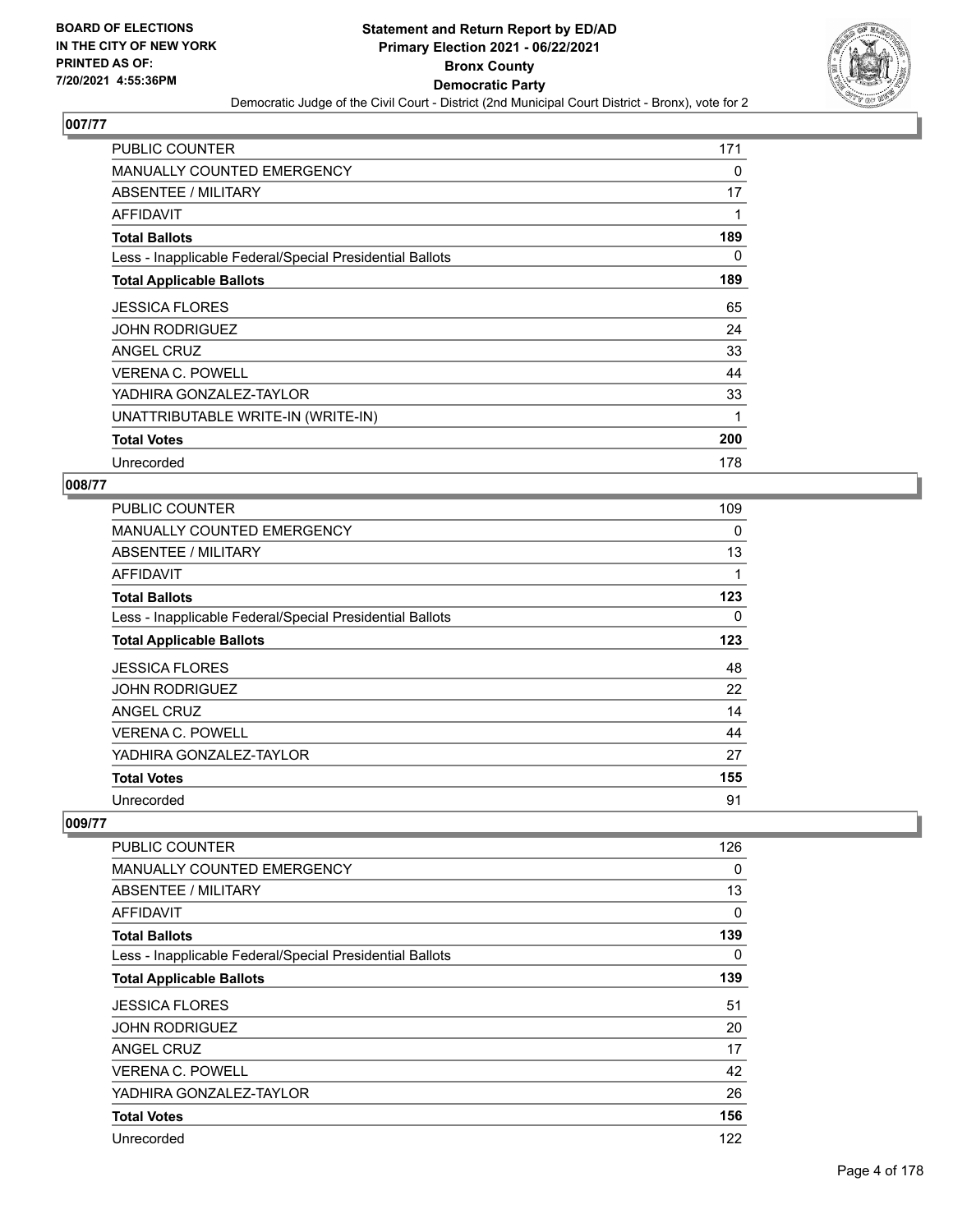

| PUBLIC COUNTER                                           | 146 |
|----------------------------------------------------------|-----|
| <b>MANUALLY COUNTED EMERGENCY</b>                        | 0   |
| ABSENTEE / MILITARY                                      | 4   |
| AFFIDAVIT                                                | 4   |
| <b>Total Ballots</b>                                     | 154 |
| Less - Inapplicable Federal/Special Presidential Ballots | 0   |
| <b>Total Applicable Ballots</b>                          | 154 |
| <b>JESSICA FLORES</b>                                    | 60  |
| <b>JOHN RODRIGUEZ</b>                                    | 24  |
| ANGEL CRUZ                                               | 30  |
| <b>VERENA C. POWELL</b>                                  | 36  |
| YADHIRA GONZALEZ-TAYLOR                                  | 35  |
| <b>Total Votes</b>                                       | 185 |
| Unrecorded                                               | 123 |

#### **011/77**

| <b>PUBLIC COUNTER</b>                                    | 152            |
|----------------------------------------------------------|----------------|
| <b>MANUALLY COUNTED EMERGENCY</b>                        | 0              |
| <b>ABSENTEE / MILITARY</b>                               | 9              |
| AFFIDAVIT                                                | $\overline{2}$ |
| <b>Total Ballots</b>                                     | 163            |
| Less - Inapplicable Federal/Special Presidential Ballots | 0              |
| <b>Total Applicable Ballots</b>                          | 163            |
| <b>JESSICA FLORES</b>                                    | 69             |
| <b>JOHN RODRIGUEZ</b>                                    | 26             |
| ANGEL CRUZ                                               | 37             |
| <b>VERENA C. POWELL</b>                                  | 46             |
| YADHIRA GONZALEZ-TAYLOR                                  | 29             |
| <b>Total Votes</b>                                       | 207            |
| Unrecorded                                               | 119            |

| PUBLIC COUNTER                                           | 115 |
|----------------------------------------------------------|-----|
| <b>MANUALLY COUNTED EMERGENCY</b>                        | 0   |
| ABSENTEE / MILITARY                                      | 20  |
| <b>AFFIDAVIT</b>                                         | 0   |
| <b>Total Ballots</b>                                     | 135 |
| Less - Inapplicable Federal/Special Presidential Ballots | 0   |
| <b>Total Applicable Ballots</b>                          | 135 |
| <b>JESSICA FLORES</b>                                    | 52  |
| JOHN RODRIGUEZ                                           | 29  |
| ANGEL CRUZ                                               | 26  |
| <b>VERENA C. POWELL</b>                                  | 33  |
| YADHIRA GONZALEZ-TAYLOR                                  | 23  |
| <b>Total Votes</b>                                       | 163 |
| Unrecorded                                               | 107 |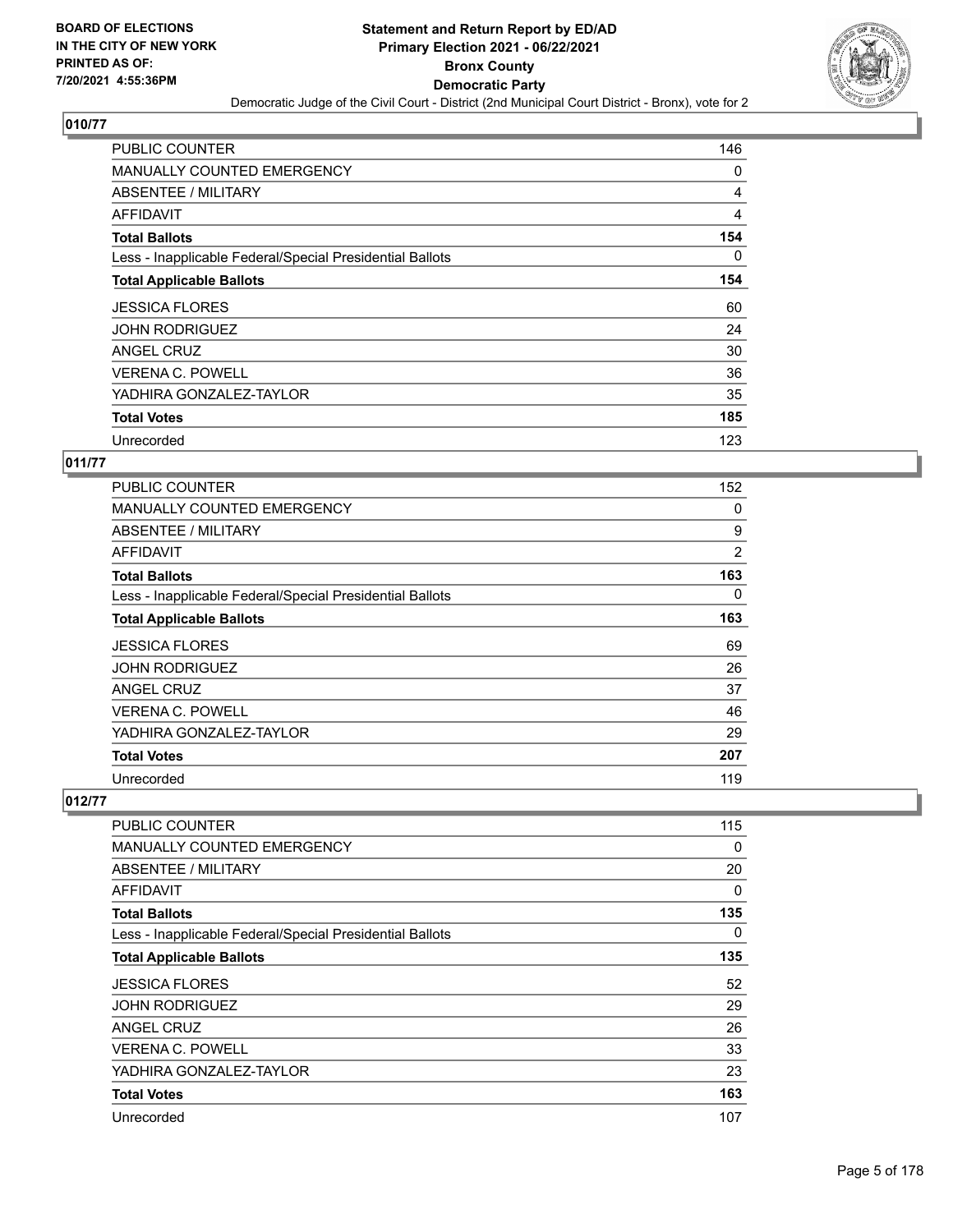

| PUBLIC COUNTER                                           | 130 |
|----------------------------------------------------------|-----|
| <b>MANUALLY COUNTED EMERGENCY</b>                        | 0   |
| ABSENTEE / MILITARY                                      | 11  |
| AFFIDAVIT                                                | 0   |
| <b>Total Ballots</b>                                     | 141 |
| Less - Inapplicable Federal/Special Presidential Ballots | 0   |
| <b>Total Applicable Ballots</b>                          | 141 |
| <b>JESSICA FLORES</b>                                    | 57  |
| <b>JOHN RODRIGUEZ</b>                                    | 18  |
| ANGEL CRUZ                                               | 21  |
| <b>VERENA C. POWELL</b>                                  | 24  |
| YADHIRA GONZALEZ-TAYLOR                                  | 21  |
|                                                          |     |
| <b>Total Votes</b>                                       | 141 |

#### **014/77**

| <b>PUBLIC COUNTER</b>                                    | 118 |
|----------------------------------------------------------|-----|
| <b>MANUALLY COUNTED EMERGENCY</b>                        | 0   |
| ABSENTEE / MILITARY                                      | 11  |
| <b>AFFIDAVIT</b>                                         | 0   |
| <b>Total Ballots</b>                                     | 129 |
| Less - Inapplicable Federal/Special Presidential Ballots | 0   |
| <b>Total Applicable Ballots</b>                          | 129 |
| <b>JESSICA FLORES</b>                                    | 59  |
| <b>JOHN RODRIGUEZ</b>                                    | 18  |
| <b>ANGEL CRUZ</b>                                        | 41  |
| <b>VERENA C. POWELL</b>                                  | 18  |
| YADHIRA GONZALEZ-TAYLOR                                  | 29  |
| <b>Total Votes</b>                                       | 165 |
| Unrecorded                                               | 93  |

| PUBLIC COUNTER                                           | 69             |
|----------------------------------------------------------|----------------|
| MANUALLY COUNTED EMERGENCY                               | 0              |
| ABSENTEE / MILITARY                                      | 3              |
| AFFIDAVIT                                                | $\overline{2}$ |
| <b>Total Ballots</b>                                     | 74             |
| Less - Inapplicable Federal/Special Presidential Ballots | 0              |
| <b>Total Applicable Ballots</b>                          | 74             |
| <b>JESSICA FLORES</b>                                    | 33             |
| <b>JOHN RODRIGUEZ</b>                                    | 8              |
| ANGEL CRUZ                                               | 22             |
| <b>VERENA C. POWELL</b>                                  | 13             |
| YADHIRA GONZALEZ-TAYLOR                                  | 17             |
| <b>Total Votes</b>                                       | 93             |
| Unrecorded                                               | 55             |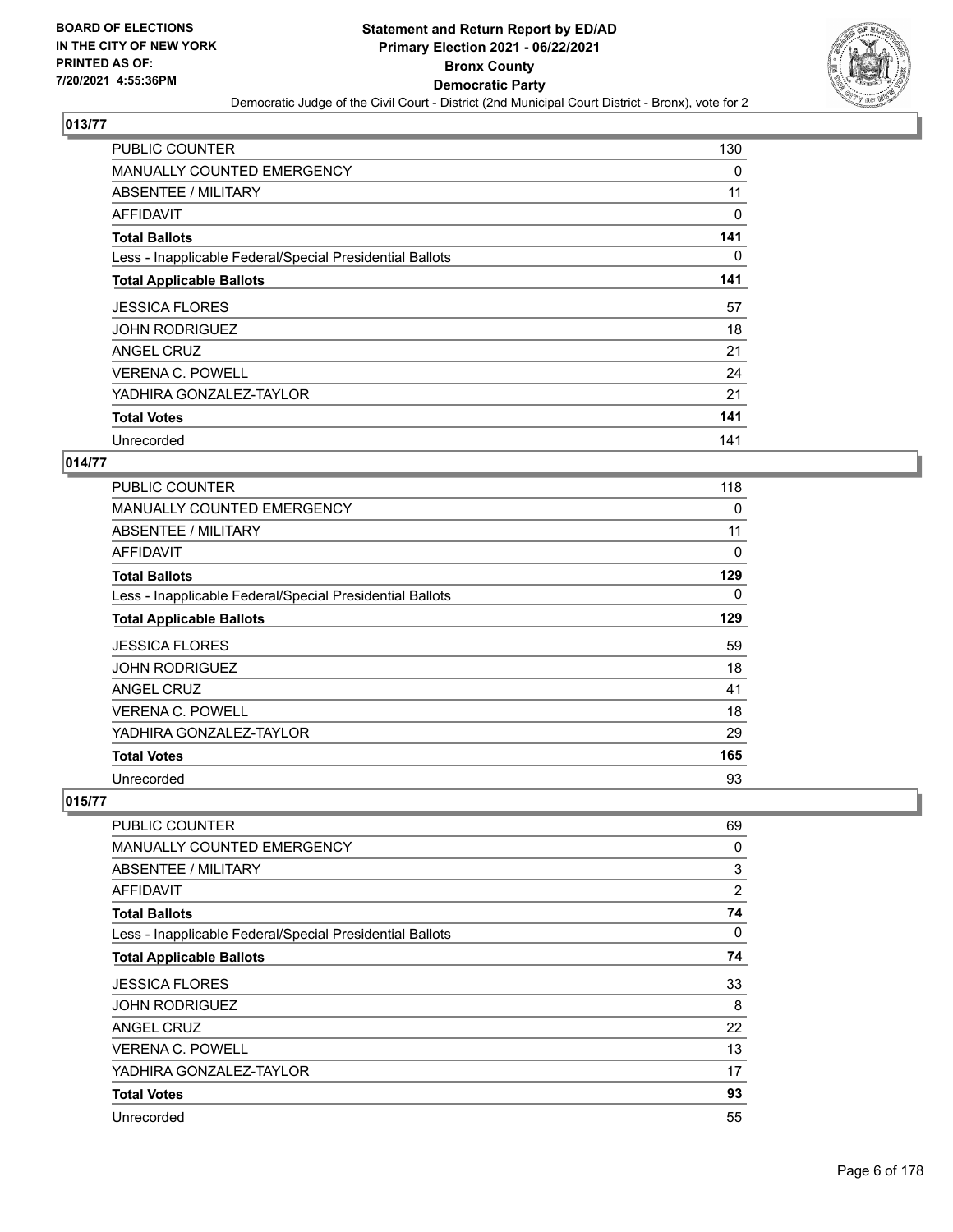

| PUBLIC COUNTER                                           | 137 |
|----------------------------------------------------------|-----|
| <b>MANUALLY COUNTED EMERGENCY</b>                        | 0   |
| ABSENTEE / MILITARY                                      | 3   |
| <b>AFFIDAVIT</b>                                         | 0   |
| <b>Total Ballots</b>                                     | 140 |
| Less - Inapplicable Federal/Special Presidential Ballots | 0   |
| <b>Total Applicable Ballots</b>                          | 140 |
| <b>JESSICA FLORES</b>                                    | 56  |
| JOHN RODRIGUEZ                                           | 12  |
| ANGEL CRUZ                                               | 35  |
| <b>VERENA C. POWELL</b>                                  | 33  |
| YADHIRA GONZALEZ-TAYLOR                                  | 32  |
| IVAN J. RODRIGUEZ (WRITE-IN)                             | 1   |
| LISA MICHAEL (WRITE-IN)                                  | 1   |
| <b>Total Votes</b>                                       | 170 |
| Unrecorded                                               | 110 |

| PUBLIC COUNTER                                           | 52 |
|----------------------------------------------------------|----|
| <b>MANUALLY COUNTED EMERGENCY</b>                        | 0  |
| ABSENTEE / MILITARY                                      | 6  |
| AFFIDAVIT                                                | 0  |
| <b>Total Ballots</b>                                     | 58 |
| Less - Inapplicable Federal/Special Presidential Ballots | 0  |
| <b>Total Applicable Ballots</b>                          | 58 |
| <b>JESSICA FLORES</b>                                    | 25 |
| <b>JOHN RODRIGUEZ</b>                                    | 11 |
| ANGEL CRUZ                                               | 15 |
| <b>VERENA C. POWELL</b>                                  | 8  |
| YADHIRA GONZALEZ-TAYLOR                                  | 18 |
| <b>Total Votes</b>                                       | 77 |
|                                                          |    |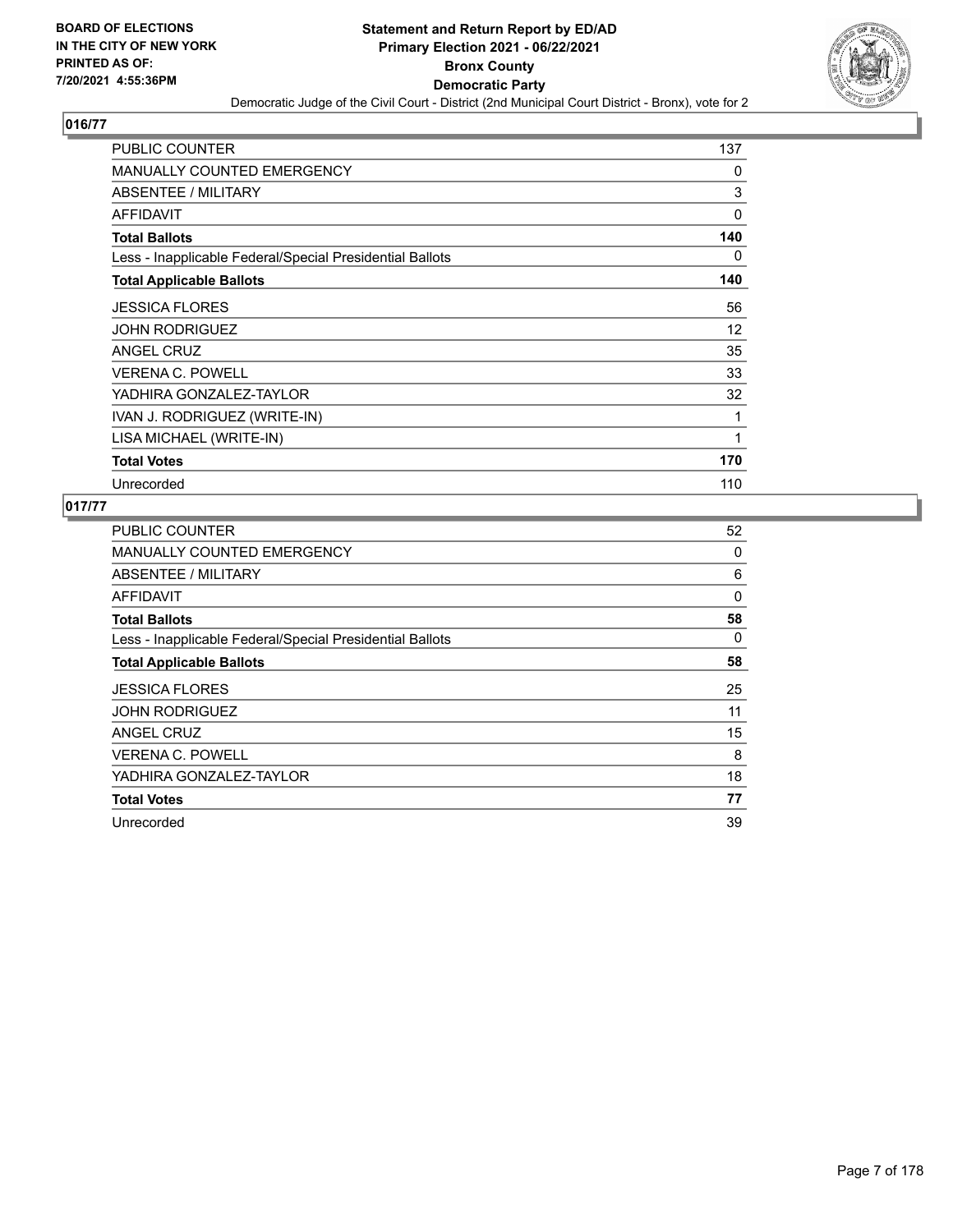

| <b>PUBLIC COUNTER</b>                                    | 105 |
|----------------------------------------------------------|-----|
| <b>MANUALLY COUNTED EMERGENCY</b>                        | 0   |
| ABSENTEE / MILITARY                                      | 14  |
| AFFIDAVIT                                                | 0   |
| <b>Total Ballots</b>                                     | 119 |
| Less - Inapplicable Federal/Special Presidential Ballots | 0   |
| <b>Total Applicable Ballots</b>                          | 119 |
| <b>JESSICA FLORES</b>                                    | 51  |
| <b>JOHN RODRIGUEZ</b>                                    | 20  |
| <b>ANGEL CRUZ</b>                                        | 23  |
| <b>VERENA C. POWELL</b>                                  | 17  |
| YADHIRA GONZALEZ-TAYLOR                                  | 33  |
| UNATTRIBUTABLE WRITE-IN (WRITE-IN)                       | 2   |
| <b>Total Votes</b>                                       | 146 |
| Unrecorded                                               | 92  |

## **019/77**

| PUBLIC COUNTER                                           | 100 |
|----------------------------------------------------------|-----|
| MANUALLY COUNTED EMERGENCY                               | 0   |
| ABSENTEE / MILITARY                                      | 6   |
| AFFIDAVIT                                                | 0   |
| <b>Total Ballots</b>                                     | 106 |
| Less - Inapplicable Federal/Special Presidential Ballots | 0   |
| <b>Total Applicable Ballots</b>                          | 106 |
| <b>JESSICA FLORES</b>                                    | 39  |
| <b>JOHN RODRIGUEZ</b>                                    | 12  |
| ANGEL CRUZ                                               | 24  |
| <b>VERENA C. POWELL</b>                                  | 24  |
| YADHIRA GONZALEZ-TAYLOR                                  | 20  |
| <b>Total Votes</b>                                       | 119 |
| Unrecorded                                               | 93  |

| PUBLIC COUNTER                                           | 85  |
|----------------------------------------------------------|-----|
| <b>MANUALLY COUNTED EMERGENCY</b>                        | 0   |
| ABSENTEE / MILITARY                                      | 18  |
| AFFIDAVIT                                                | 1   |
| <b>Total Ballots</b>                                     | 104 |
| Less - Inapplicable Federal/Special Presidential Ballots | 0   |
| <b>Total Applicable Ballots</b>                          | 104 |
| <b>JESSICA FLORES</b>                                    | 31  |
| <b>JOHN RODRIGUEZ</b>                                    | 12  |
| <b>ANGEL CRUZ</b>                                        | 27  |
| <b>VERENA C. POWELL</b>                                  | 23  |
| YADHIRA GONZALEZ-TAYLOR                                  | 27  |
| <b>Total Votes</b>                                       | 120 |
| Unrecorded                                               | 88  |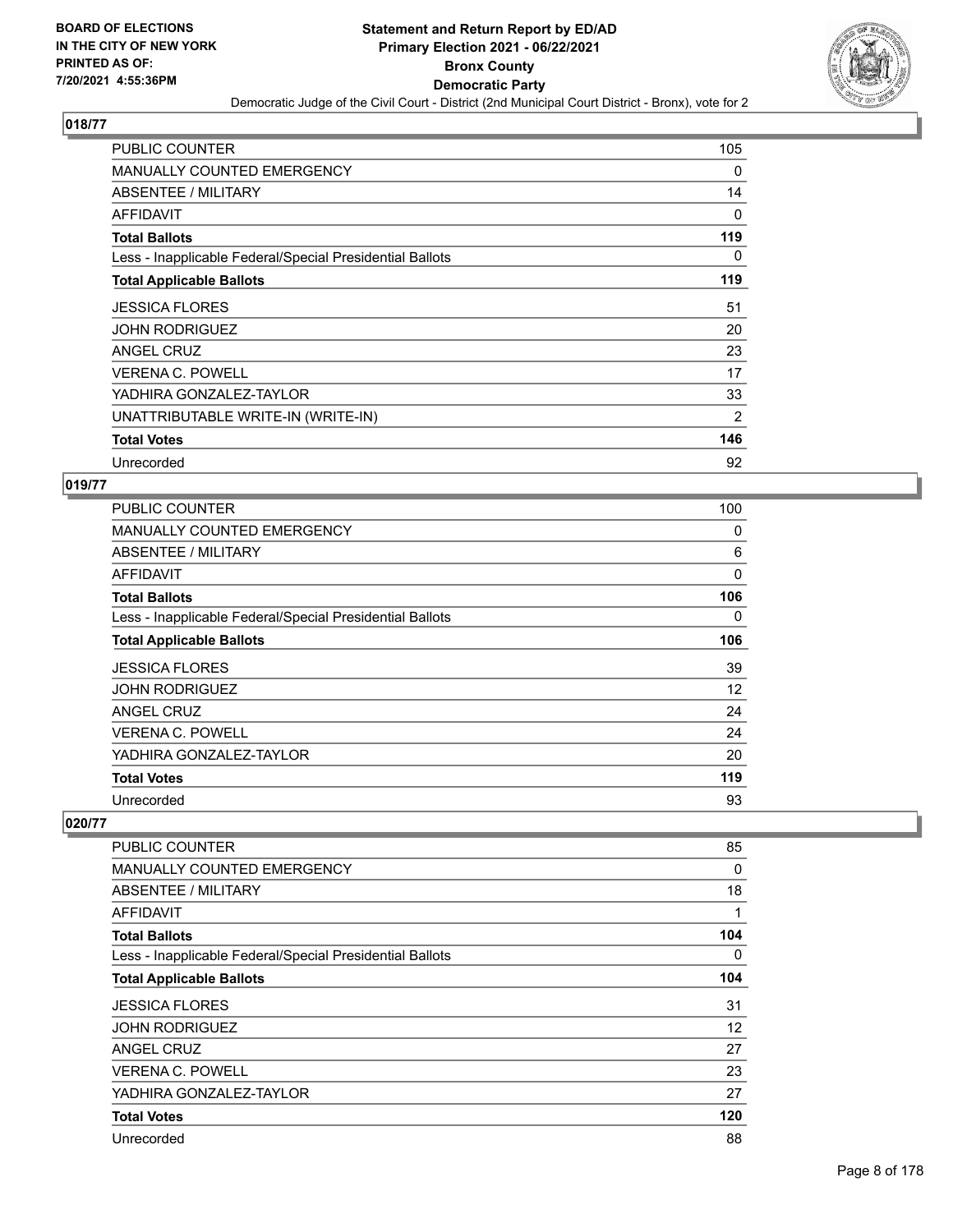

| PUBLIC COUNTER                                           | 124 |
|----------------------------------------------------------|-----|
| MANUALLY COUNTED EMERGENCY                               | 0   |
| <b>ABSENTEE / MILITARY</b>                               | 5   |
| AFFIDAVIT                                                | 0   |
| <b>Total Ballots</b>                                     | 129 |
| Less - Inapplicable Federal/Special Presidential Ballots | 0   |
| <b>Total Applicable Ballots</b>                          | 129 |
| <b>JESSICA FLORES</b>                                    | 56  |
| <b>JOHN RODRIGUEZ</b>                                    | 20  |
| ANGEL CRUZ                                               | 38  |
| <b>VERENA C. POWELL</b>                                  | 23  |
| YADHIRA GONZALEZ-TAYLOR                                  | 29  |
| <b>Total Votes</b>                                       | 166 |
| Unrecorded                                               | 92  |

#### **022/77**

| <b>PUBLIC COUNTER</b>                                    | 134      |
|----------------------------------------------------------|----------|
| MANUALLY COUNTED EMERGENCY                               | $\Omega$ |
| ABSENTEE / MILITARY                                      | 13       |
| AFFIDAVIT                                                | 0        |
| <b>Total Ballots</b>                                     | 147      |
| Less - Inapplicable Federal/Special Presidential Ballots | 0        |
| <b>Total Applicable Ballots</b>                          | 147      |
| <b>JESSICA FLORES</b>                                    | 53       |
| <b>JOHN RODRIGUEZ</b>                                    | 21       |
| ANGEL CRUZ                                               | 34       |
| <b>VERENA C. POWELL</b>                                  | 32       |
| YADHIRA GONZALEZ-TAYLOR                                  | 31       |
| <b>Total Votes</b>                                       | 171      |
| Unrecorded                                               | 123      |

| PUBLIC COUNTER                                           | 115      |
|----------------------------------------------------------|----------|
| <b>MANUALLY COUNTED EMERGENCY</b>                        | 0        |
| <b>ABSENTEE / MILITARY</b>                               | 20       |
| AFFIDAVIT                                                | 0        |
| <b>Total Ballots</b>                                     | 135      |
| Less - Inapplicable Federal/Special Presidential Ballots | $\Omega$ |
| <b>Total Applicable Ballots</b>                          | 135      |
| <b>JESSICA FLORES</b>                                    | 47       |
| <b>JOHN RODRIGUEZ</b>                                    | 16       |
| <b>ANGEL CRUZ</b>                                        | 18       |
| <b>VERENA C. POWELL</b>                                  | 46       |
| YADHIRA GONZALEZ-TAYLOR                                  | 30       |
| <b>Total Votes</b>                                       | 157      |
| Unrecorded                                               | 113      |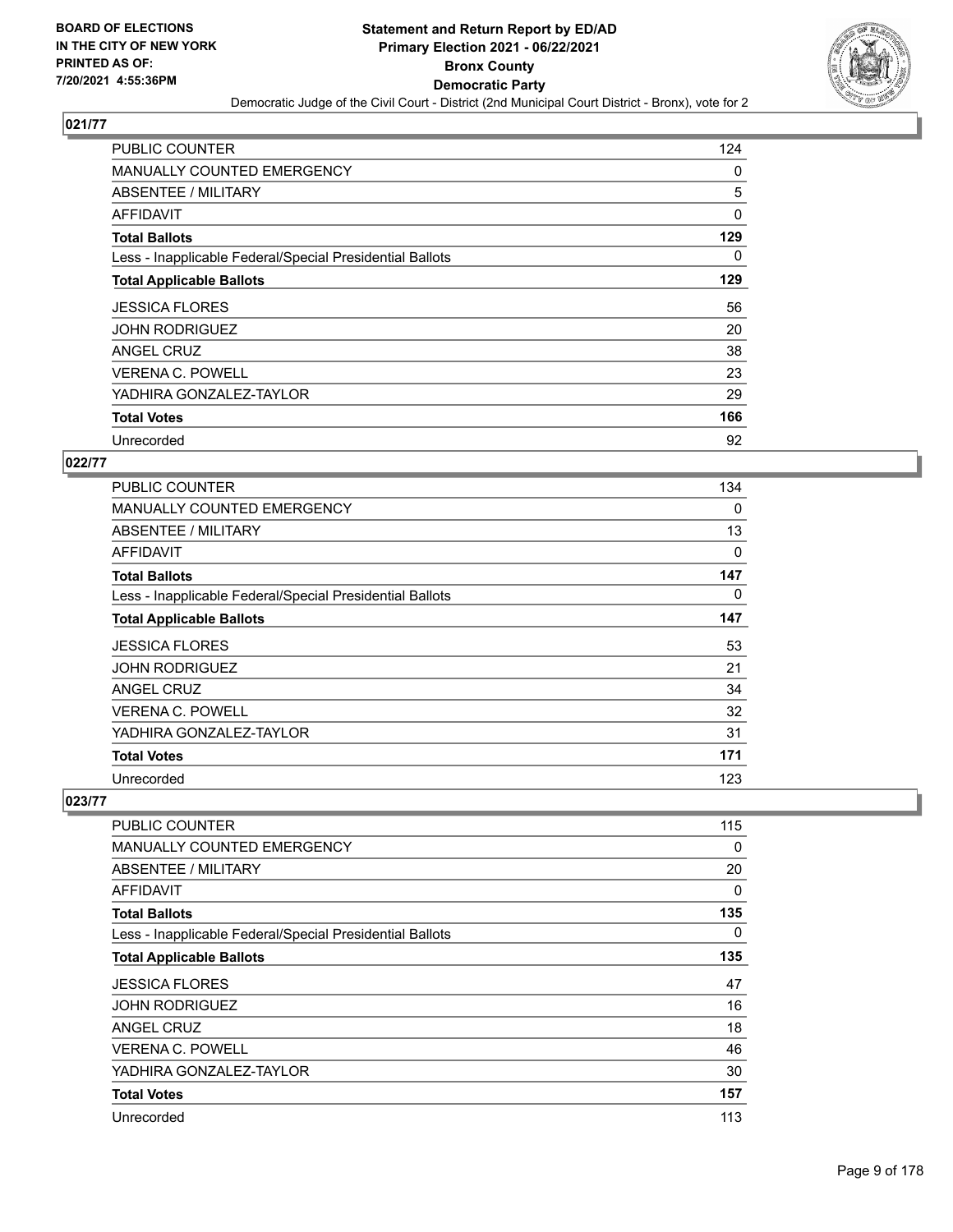

| PUBLIC COUNTER                                           | 119 |
|----------------------------------------------------------|-----|
| MANUALLY COUNTED EMERGENCY                               | 0   |
| ABSENTEE / MILITARY                                      | 10  |
| AFFIDAVIT                                                | 0   |
| <b>Total Ballots</b>                                     | 129 |
| Less - Inapplicable Federal/Special Presidential Ballots | 0   |
| <b>Total Applicable Ballots</b>                          | 129 |
| <b>JESSICA FLORES</b>                                    | 35  |
| <b>JOHN RODRIGUEZ</b>                                    | 20  |
| ANGEL CRUZ                                               | 20  |
| <b>VERENA C. POWELL</b>                                  | 38  |
| YADHIRA GONZALEZ-TAYLOR                                  | 25  |
| <b>Total Votes</b>                                       | 138 |
| Unrecorded                                               | 120 |

#### **025/77**

| <b>PUBLIC COUNTER</b>                                    | 131 |
|----------------------------------------------------------|-----|
| <b>MANUALLY COUNTED EMERGENCY</b>                        | 0   |
| <b>ABSENTEE / MILITARY</b>                               | 16  |
| AFFIDAVIT                                                | 2   |
| <b>Total Ballots</b>                                     | 149 |
| Less - Inapplicable Federal/Special Presidential Ballots | 0   |
| <b>Total Applicable Ballots</b>                          | 149 |
| <b>JESSICA FLORES</b>                                    | 44  |
| JOHN RODRIGUEZ                                           | 25  |
| <b>ANGEL CRUZ</b>                                        | 21  |
| VERENA C. POWELL                                         | 54  |
| YADHIRA GONZALEZ-TAYLOR                                  | 26  |
| UNATTRIBUTABLE WRITE-IN (WRITE-IN)                       | 2   |
| <b>Total Votes</b>                                       | 172 |
| Unrecorded                                               | 126 |

| PUBLIC COUNTER                                           | 60 |
|----------------------------------------------------------|----|
| <b>MANUALLY COUNTED EMERGENCY</b>                        | 0  |
| ABSENTEE / MILITARY                                      | 12 |
| AFFIDAVIT                                                | 0  |
| <b>Total Ballots</b>                                     | 72 |
| Less - Inapplicable Federal/Special Presidential Ballots | 0  |
| <b>Total Applicable Ballots</b>                          | 72 |
| <b>JESSICA FLORES</b>                                    | 25 |
| <b>JOHN RODRIGUEZ</b>                                    | 8  |
| ANGEL CRUZ                                               | 8  |
| <b>VERENA C. POWELL</b>                                  | 29 |
| YADHIRA GONZALEZ-TAYLOR                                  | 22 |
| <b>Total Votes</b>                                       | 92 |
| Unrecorded                                               | 52 |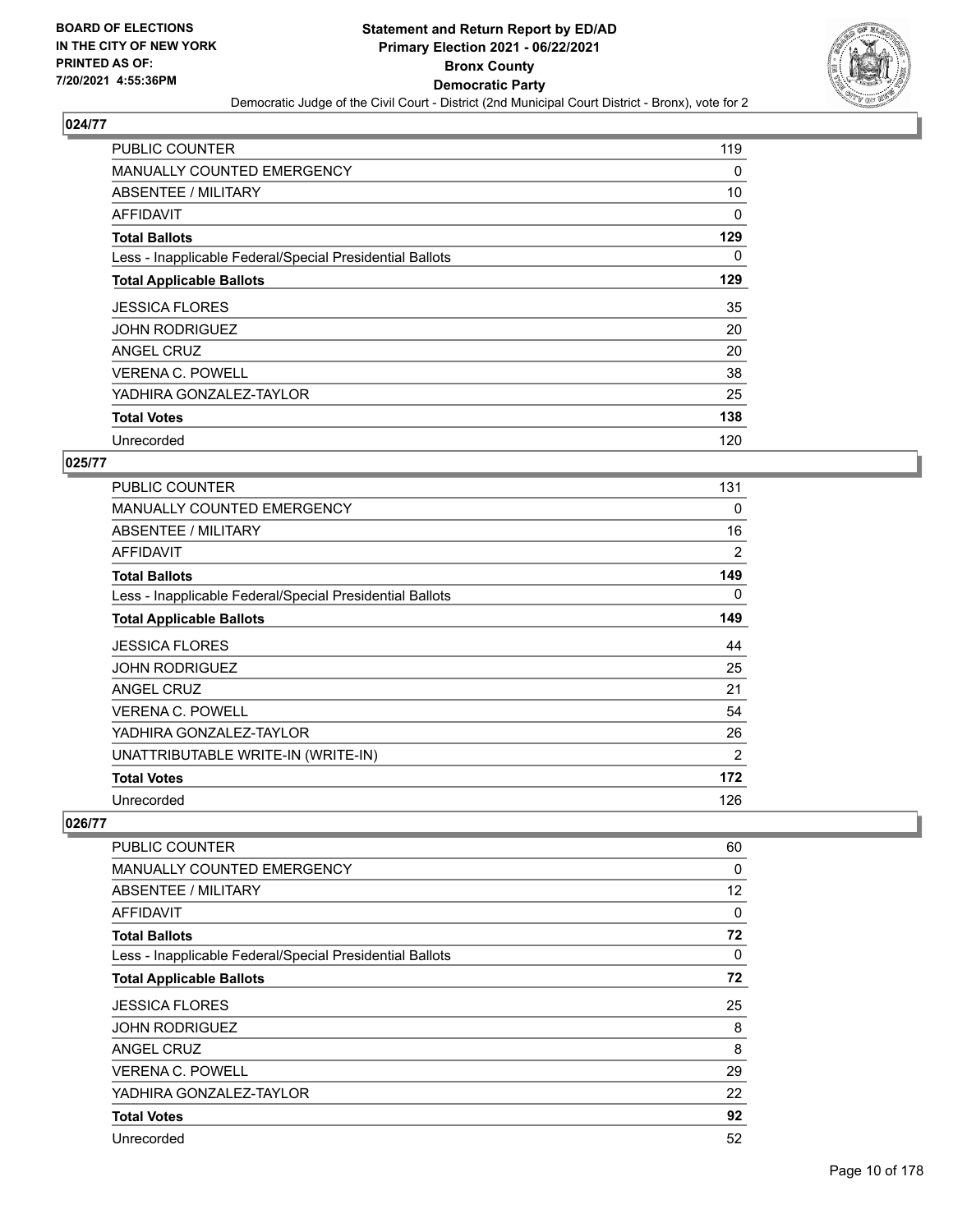

| PUBLIC COUNTER                                           | 149 |
|----------------------------------------------------------|-----|
| MANUALLY COUNTED EMERGENCY                               | 0   |
| <b>ABSENTEE / MILITARY</b>                               | 21  |
| AFFIDAVIT                                                |     |
| <b>Total Ballots</b>                                     | 171 |
| Less - Inapplicable Federal/Special Presidential Ballots | 0   |
| <b>Total Applicable Ballots</b>                          | 171 |
| <b>JESSICA FLORES</b>                                    | 62  |
| <b>JOHN RODRIGUEZ</b>                                    | 10  |
| ANGEL CRUZ                                               | 25  |
| <b>VERENA C. POWELL</b>                                  | 73  |
| YADHIRA GONZALEZ-TAYLOR                                  | 26  |
| <b>Total Votes</b>                                       | 196 |
| Unrecorded                                               | 146 |

#### **028/77**

| <b>PUBLIC COUNTER</b>                                    | 141 |
|----------------------------------------------------------|-----|
| <b>MANUALLY COUNTED EMERGENCY</b>                        | 0   |
| ABSENTEE / MILITARY                                      | 19  |
| <b>AFFIDAVIT</b>                                         | 1   |
| <b>Total Ballots</b>                                     | 161 |
| Less - Inapplicable Federal/Special Presidential Ballots | 0   |
| <b>Total Applicable Ballots</b>                          | 161 |
| <b>JESSICA FLORES</b>                                    | 40  |
| <b>JOHN RODRIGUEZ</b>                                    | 22  |
| <b>ANGEL CRUZ</b>                                        | 35  |
| <b>VERENA C. POWELL</b>                                  | 69  |
| YADHIRA GONZALEZ-TAYLOR                                  | 20  |
| <b>Total Votes</b>                                       | 186 |
| Unrecorded                                               | 136 |

| <b>PUBLIC COUNTER</b>                                    | 45 |
|----------------------------------------------------------|----|
| <b>MANUALLY COUNTED EMERGENCY</b>                        | 0  |
| <b>ABSENTEE / MILITARY</b>                               | 12 |
| <b>AFFIDAVIT</b>                                         | 0  |
| <b>Total Ballots</b>                                     | 57 |
| Less - Inapplicable Federal/Special Presidential Ballots | 0  |
| <b>Total Applicable Ballots</b>                          | 57 |
| <b>JESSICA FLORES</b>                                    | 25 |
| <b>JOHN RODRIGUEZ</b>                                    | 7  |
| ANGEL CRUZ                                               | 6  |
| <b>VERENA C. POWELL</b>                                  | 19 |
| YADHIRA GONZALEZ-TAYLOR                                  | 17 |
| <b>Total Votes</b>                                       | 74 |
| Unrecorded                                               | 40 |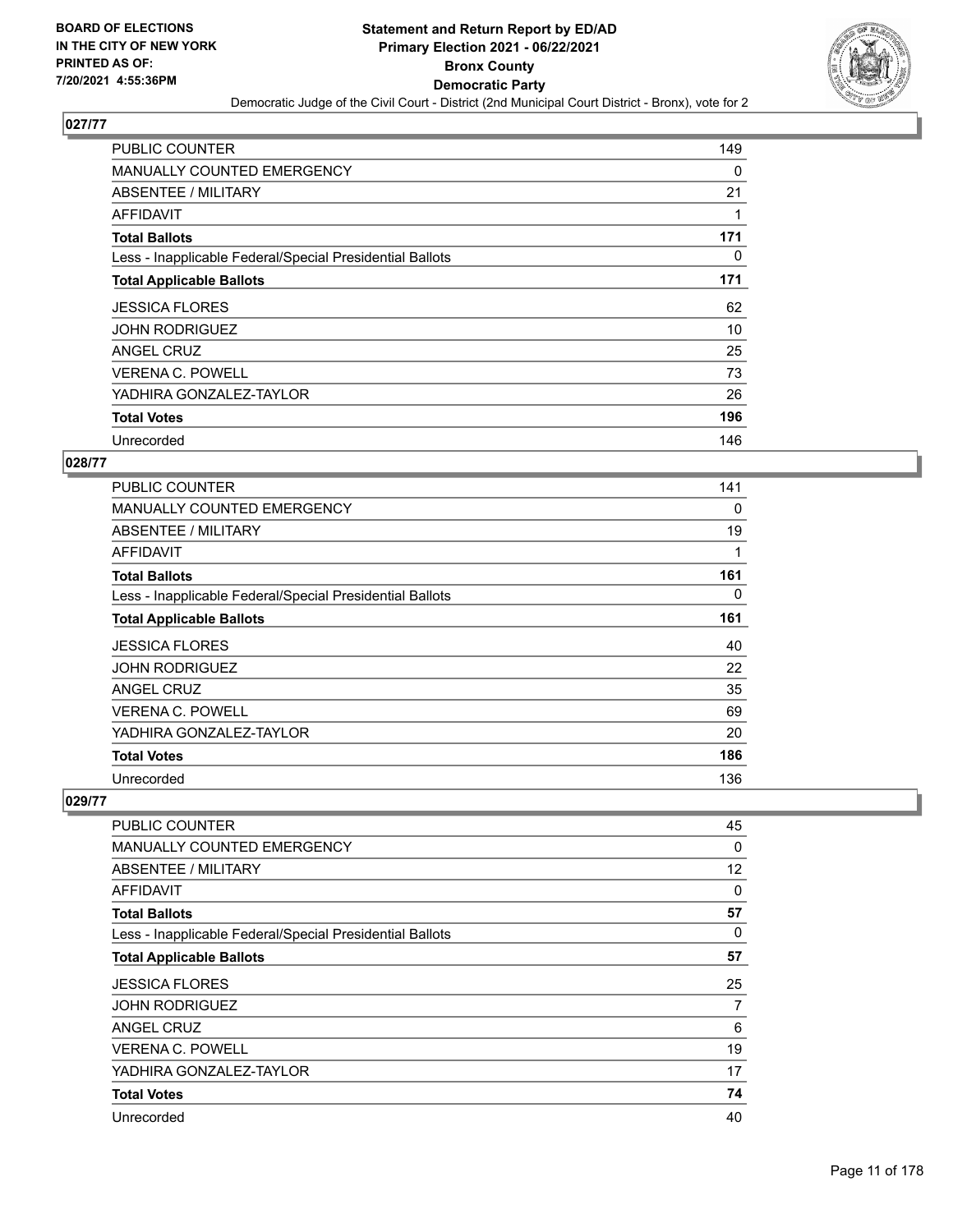

| <b>PUBLIC COUNTER</b>                                    | 85  |
|----------------------------------------------------------|-----|
| <b>MANUALLY COUNTED EMERGENCY</b>                        | 0   |
| ABSENTEE / MILITARY                                      | 15  |
| AFFIDAVIT                                                | 0   |
| <b>Total Ballots</b>                                     | 100 |
| Less - Inapplicable Federal/Special Presidential Ballots | 0   |
| <b>Total Applicable Ballots</b>                          | 100 |
| <b>JESSICA FLORES</b>                                    | 26  |
| <b>JOHN RODRIGUEZ</b>                                    | 12  |
| ANGEL CRUZ                                               | 17  |
| <b>VERENA C. POWELL</b>                                  | 46  |
| YADHIRA GONZALEZ-TAYLOR                                  | 17  |
| <b>Total Votes</b>                                       | 118 |
| Unrecorded                                               | 82  |

#### **031/77**

| <b>PUBLIC COUNTER</b>                                    | 25 |
|----------------------------------------------------------|----|
| <b>MANUALLY COUNTED EMERGENCY</b>                        | 0  |
| ABSENTEE / MILITARY                                      | 6  |
| AFFIDAVIT                                                | 0  |
| <b>Total Ballots</b>                                     | 31 |
| Less - Inapplicable Federal/Special Presidential Ballots | 0  |
| <b>Total Applicable Ballots</b>                          | 31 |
| <b>JESSICA FLORES</b>                                    | 12 |
| <b>JOHN RODRIGUEZ</b>                                    | 3  |
| <b>ANGEL CRUZ</b>                                        | 4  |
| VERENA C. POWELL                                         | 14 |
| YADHIRA GONZALEZ-TAYLOR                                  | 5  |
| <b>Total Votes</b>                                       | 38 |
| Unrecorded                                               | 24 |

| PUBLIC COUNTER                                           | 119 |
|----------------------------------------------------------|-----|
| <b>MANUALLY COUNTED EMERGENCY</b>                        | 0   |
| ABSENTEE / MILITARY                                      | 10  |
| AFFIDAVIT                                                | 0   |
| <b>Total Ballots</b>                                     | 129 |
| Less - Inapplicable Federal/Special Presidential Ballots | 0   |
| <b>Total Applicable Ballots</b>                          | 129 |
| <b>JESSICA FLORES</b>                                    | 49  |
| <b>JOHN RODRIGUEZ</b>                                    | 20  |
| ANGEL CRUZ                                               | 20  |
| <b>VERENA C. POWELL</b>                                  | 27  |
| YADHIRA GONZALEZ-TAYLOR                                  | 38  |
| <b>Total Votes</b>                                       | 154 |
| Unrecorded                                               | 104 |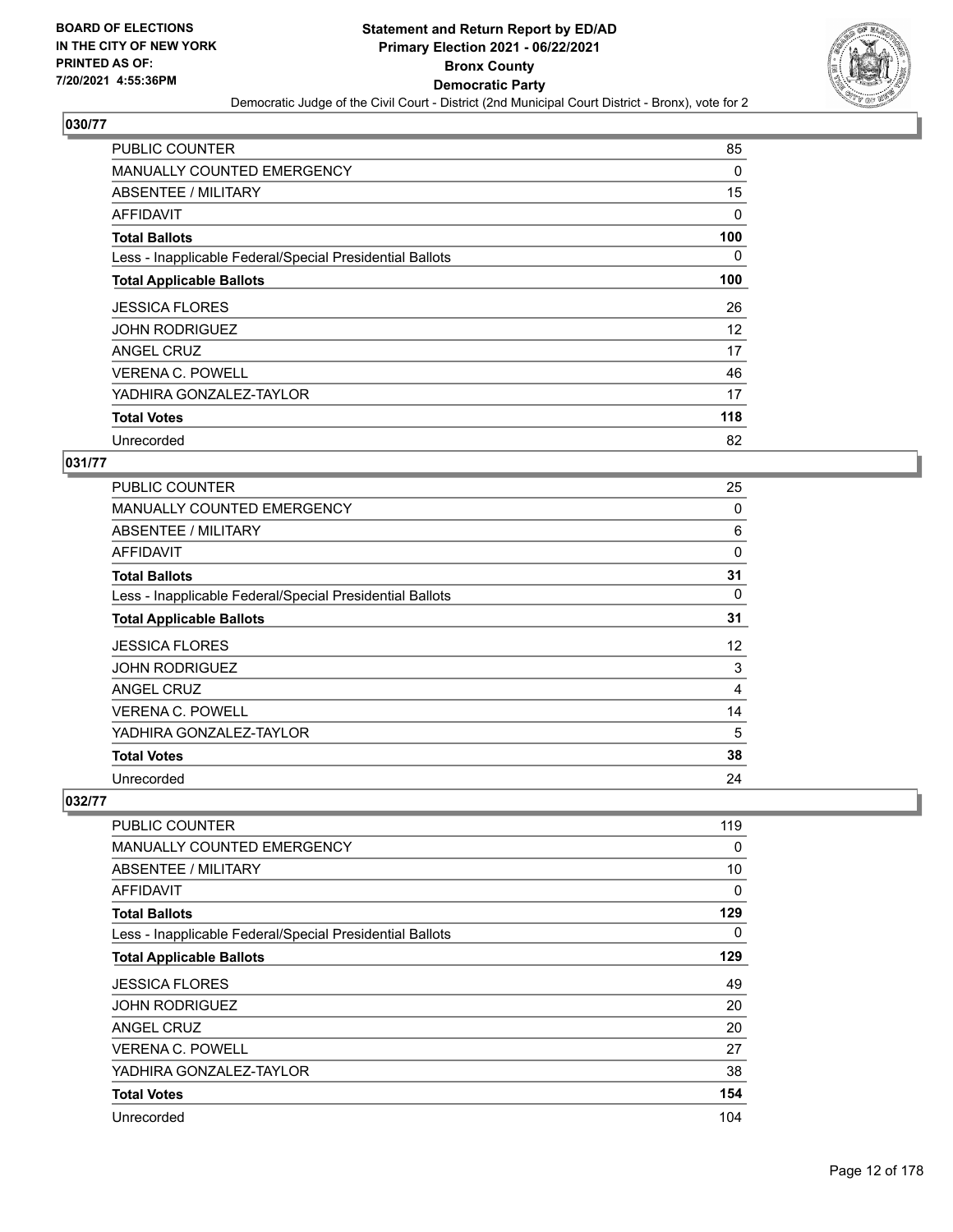

| PUBLIC COUNTER                                           | 76  |
|----------------------------------------------------------|-----|
| MANUALLY COUNTED EMERGENCY                               | 0   |
| ABSENTEE / MILITARY                                      | 9   |
| AFFIDAVIT                                                | 0   |
| <b>Total Ballots</b>                                     | 85  |
| Less - Inapplicable Federal/Special Presidential Ballots | 0   |
| <b>Total Applicable Ballots</b>                          | 85  |
| <b>JESSICA FLORES</b>                                    | 29  |
| <b>JOHN RODRIGUEZ</b>                                    | 7   |
| ANGEL CRUZ                                               | 22  |
| <b>VERENA C. POWELL</b>                                  | 15  |
| YADHIRA GONZALEZ-TAYLOR                                  | 32  |
| <b>Total Votes</b>                                       | 105 |
| Unrecorded                                               | 65  |

| PUBLIC COUNTER                                           | 99  |
|----------------------------------------------------------|-----|
| <b>MANUALLY COUNTED EMERGENCY</b>                        | 0   |
| ABSENTEE / MILITARY                                      | 16  |
| <b>AFFIDAVIT</b>                                         | 2   |
| <b>Total Ballots</b>                                     | 117 |
| Less - Inapplicable Federal/Special Presidential Ballots | 0   |
| <b>Total Applicable Ballots</b>                          | 117 |
| <b>JESSICA FLORES</b>                                    | 45  |
| JOHN RODRIGUEZ                                           | 21  |
| <b>ANGEL CRUZ</b>                                        | 19  |
| <b>VERENA C. POWELL</b>                                  | 23  |
| YADHIRA GONZALEZ-TAYLOR                                  | 27  |
| ADOLPHUS BRATON (WRITE-IN)                               | 2   |
| CHRISTINE BRATON (WRITE-IN)                              | 2   |
| <b>Total Votes</b>                                       | 139 |
| Unrecorded                                               | 95  |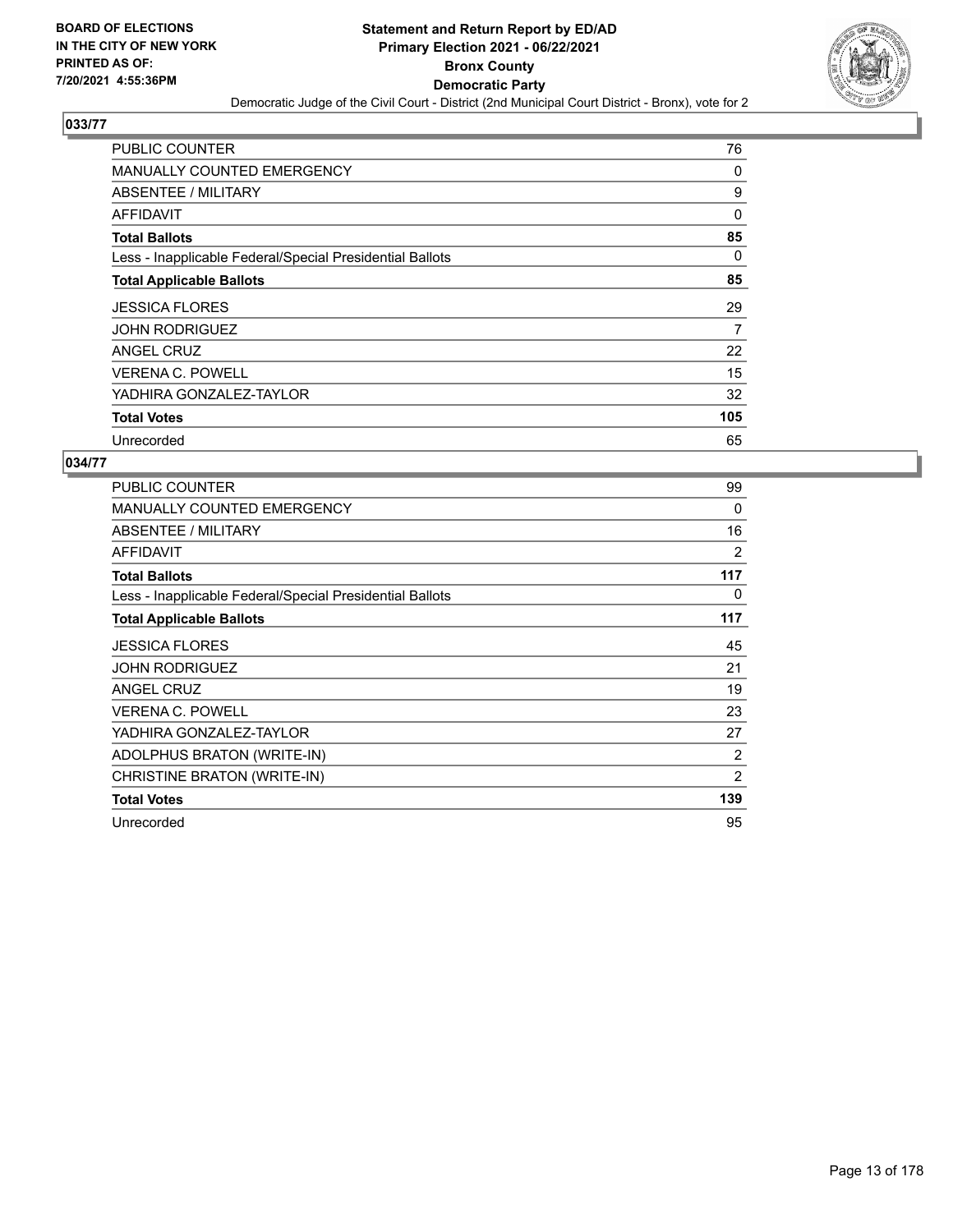

| <b>PUBLIC COUNTER</b>                                    | 61 |
|----------------------------------------------------------|----|
| <b>MANUALLY COUNTED EMERGENCY</b>                        | 0  |
| ABSENTEE / MILITARY                                      | 11 |
| AFFIDAVIT                                                |    |
| <b>Total Ballots</b>                                     | 73 |
| Less - Inapplicable Federal/Special Presidential Ballots | 0  |
| <b>Total Applicable Ballots</b>                          | 73 |
| <b>JESSICA FLORES</b>                                    | 37 |
| <b>JOHN RODRIGUEZ</b>                                    | 11 |
| ANGEL CRUZ                                               | 13 |
| <b>VERENA C. POWELL</b>                                  | 14 |
| YADHIRA GONZALEZ-TAYLOR                                  | 17 |
| <b>Total Votes</b>                                       | 92 |
| Unrecorded                                               | 54 |

#### **036/77**

| PUBLIC COUNTER                                           | 136 |
|----------------------------------------------------------|-----|
| <b>MANUALLY COUNTED EMERGENCY</b>                        | 0   |
| ABSENTEE / MILITARY                                      | 8   |
| AFFIDAVIT                                                | 3   |
| <b>Total Ballots</b>                                     | 147 |
| Less - Inapplicable Federal/Special Presidential Ballots | 0   |
| <b>Total Applicable Ballots</b>                          | 147 |
| <b>JESSICA FLORES</b>                                    | 61  |
| <b>JOHN RODRIGUEZ</b>                                    | 33  |
| <b>ANGEL CRUZ</b>                                        | 25  |
| VERENA C. POWELL                                         | 48  |
| YADHIRA GONZALEZ-TAYLOR                                  | 26  |
| <b>Total Votes</b>                                       | 193 |
| Unrecorded                                               | 101 |

| PUBLIC COUNTER                                           | 93       |
|----------------------------------------------------------|----------|
| <b>MANUALLY COUNTED EMERGENCY</b>                        | 0        |
| ABSENTEE / MILITARY                                      | 16       |
| AFFIDAVIT                                                | 1        |
| <b>Total Ballots</b>                                     | 110      |
| Less - Inapplicable Federal/Special Presidential Ballots | $\Omega$ |
| <b>Total Applicable Ballots</b>                          | 110      |
| <b>JESSICA FLORES</b>                                    | 35       |
| <b>JOHN RODRIGUEZ</b>                                    | 18       |
| ANGEL CRUZ                                               | 17       |
| <b>VERENA C. POWELL</b>                                  | 27       |
| YADHIRA GONZALEZ-TAYLOR                                  | 24       |
| <b>Total Votes</b>                                       | 121      |
| Unrecorded                                               | 99       |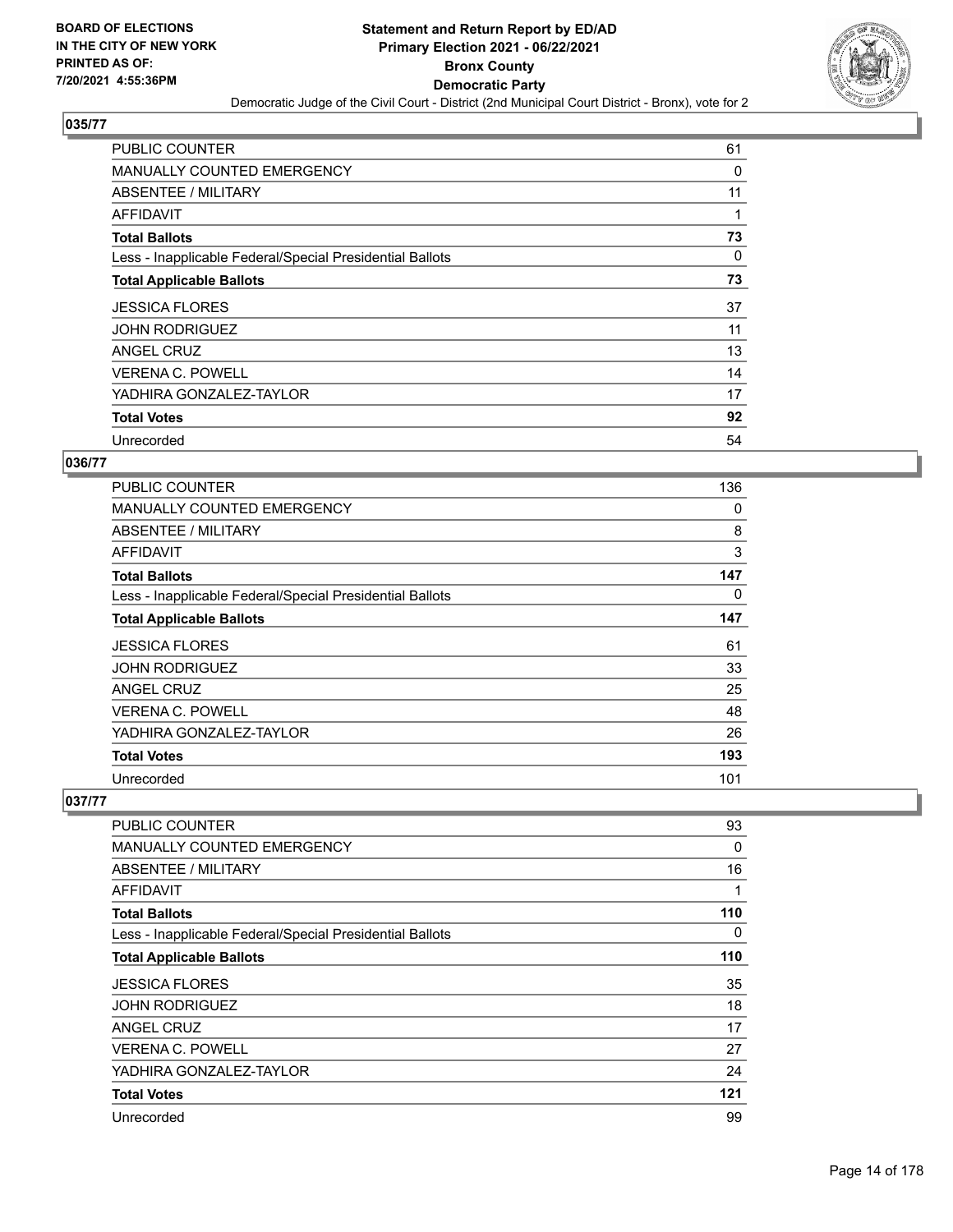

| <b>PUBLIC COUNTER</b>                                    | 65  |
|----------------------------------------------------------|-----|
| <b>MANUALLY COUNTED EMERGENCY</b>                        | 0   |
| ABSENTEE / MILITARY                                      | 11  |
| AFFIDAVIT                                                | 0   |
| <b>Total Ballots</b>                                     | 76  |
| Less - Inapplicable Federal/Special Presidential Ballots | 0   |
| <b>Total Applicable Ballots</b>                          | 76  |
| <b>JESSICA FLORES</b>                                    | 29  |
| <b>JOHN RODRIGUEZ</b>                                    | 12  |
| ANGEL CRUZ                                               | 25  |
| <b>VERENA C. POWELL</b>                                  | 17  |
| YADHIRA GONZALEZ-TAYLOR                                  | 21  |
| <b>Total Votes</b>                                       | 104 |
| Unrecorded                                               | 48  |

#### **039/77**

| PUBLIC COUNTER                                           | 104            |
|----------------------------------------------------------|----------------|
| <b>MANUALLY COUNTED EMERGENCY</b>                        | 0              |
| ABSENTEE / MILITARY                                      | 8              |
| AFFIDAVIT                                                | $\overline{2}$ |
| <b>Total Ballots</b>                                     | 114            |
| Less - Inapplicable Federal/Special Presidential Ballots | 0              |
| <b>Total Applicable Ballots</b>                          | 114            |
| <b>JESSICA FLORES</b>                                    | 46             |
| <b>JOHN RODRIGUEZ</b>                                    | 13             |
| <b>ANGEL CRUZ</b>                                        | 22             |
| VERENA C. POWELL                                         | 37             |
| YADHIRA GONZALEZ-TAYLOR                                  | 29             |
| <b>Total Votes</b>                                       | 147            |
| Unrecorded                                               | 81             |

| PUBLIC COUNTER                                           | 96             |
|----------------------------------------------------------|----------------|
| <b>MANUALLY COUNTED EMERGENCY</b>                        | 0              |
| ABSENTEE / MILITARY                                      | 6              |
| AFFIDAVIT                                                | $\overline{2}$ |
| <b>Total Ballots</b>                                     | 104            |
| Less - Inapplicable Federal/Special Presidential Ballots | 0              |
| <b>Total Applicable Ballots</b>                          | 104            |
| <b>JESSICA FLORES</b>                                    | 48             |
| <b>JOHN RODRIGUEZ</b>                                    | 10             |
| ANGEL CRUZ                                               | 21             |
| <b>VERENA C. POWELL</b>                                  | 28             |
| YADHIRA GONZALEZ-TAYLOR                                  | 21             |
| <b>Total Votes</b>                                       | 128            |
| Unrecorded                                               | 80             |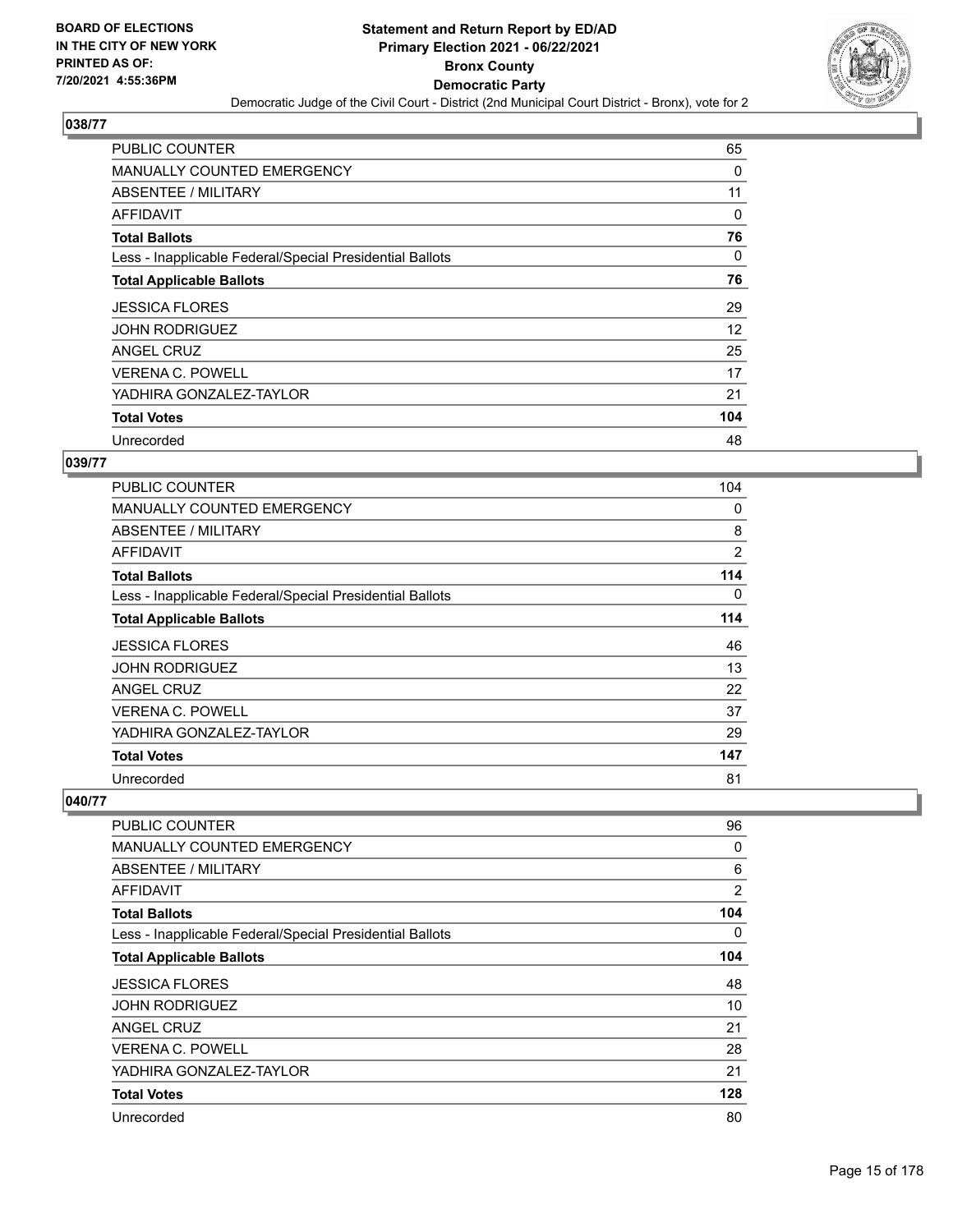

| <b>PUBLIC COUNTER</b>                                    | 84  |
|----------------------------------------------------------|-----|
| <b>MANUALLY COUNTED EMERGENCY</b>                        | 0   |
| ABSENTEE / MILITARY                                      | 6   |
| AFFIDAVIT                                                | 1   |
| <b>Total Ballots</b>                                     | 91  |
| Less - Inapplicable Federal/Special Presidential Ballots | 0   |
| <b>Total Applicable Ballots</b>                          | 91  |
| <b>JESSICA FLORES</b>                                    | 36  |
| <b>JOHN RODRIGUEZ</b>                                    | 13  |
| ANGEL CRUZ                                               | 21  |
| <b>VERENA C. POWELL</b>                                  | 18  |
| YADHIRA GONZALEZ-TAYLOR                                  | 33  |
| <b>Total Votes</b>                                       | 121 |
| Unrecorded                                               | 61  |

#### **042/77**

| <b>PUBLIC COUNTER</b>                                    | 102 |
|----------------------------------------------------------|-----|
| <b>MANUALLY COUNTED EMERGENCY</b>                        | 0   |
| ABSENTEE / MILITARY                                      | 9   |
| <b>AFFIDAVIT</b>                                         | 0   |
| <b>Total Ballots</b>                                     | 111 |
| Less - Inapplicable Federal/Special Presidential Ballots | 0   |
| <b>Total Applicable Ballots</b>                          | 111 |
| <b>JESSICA FLORES</b>                                    | 36  |
| <b>JOHN RODRIGUEZ</b>                                    | 18  |
| <b>ANGEL CRUZ</b>                                        | 24  |
| <b>VERENA C. POWELL</b>                                  | 32  |
| YADHIRA GONZALEZ-TAYLOR                                  | 30  |
| <b>Total Votes</b>                                       | 140 |
| Unrecorded                                               | 82  |

| PUBLIC COUNTER                                           | 102            |
|----------------------------------------------------------|----------------|
|                                                          |                |
| <b>MANUALLY COUNTED EMERGENCY</b>                        | 0              |
| ABSENTEE / MILITARY                                      | 19             |
| AFFIDAVIT                                                | 2              |
| <b>Total Ballots</b>                                     | 123            |
| Less - Inapplicable Federal/Special Presidential Ballots | 0              |
| <b>Total Applicable Ballots</b>                          | 123            |
| <b>JESSICA FLORES</b>                                    | 41             |
| <b>JOHN RODRIGUEZ</b>                                    | 16             |
| ANGEL CRUZ                                               | 18             |
| <b>VERENA C. POWELL</b>                                  | 46             |
| YADHIRA GONZALEZ-TAYLOR                                  | 29             |
| CAITLIN HAYES (WRITE-IN)                                 | $\overline{2}$ |
| <b>Total Votes</b>                                       | 152            |
| Unrecorded                                               | 94             |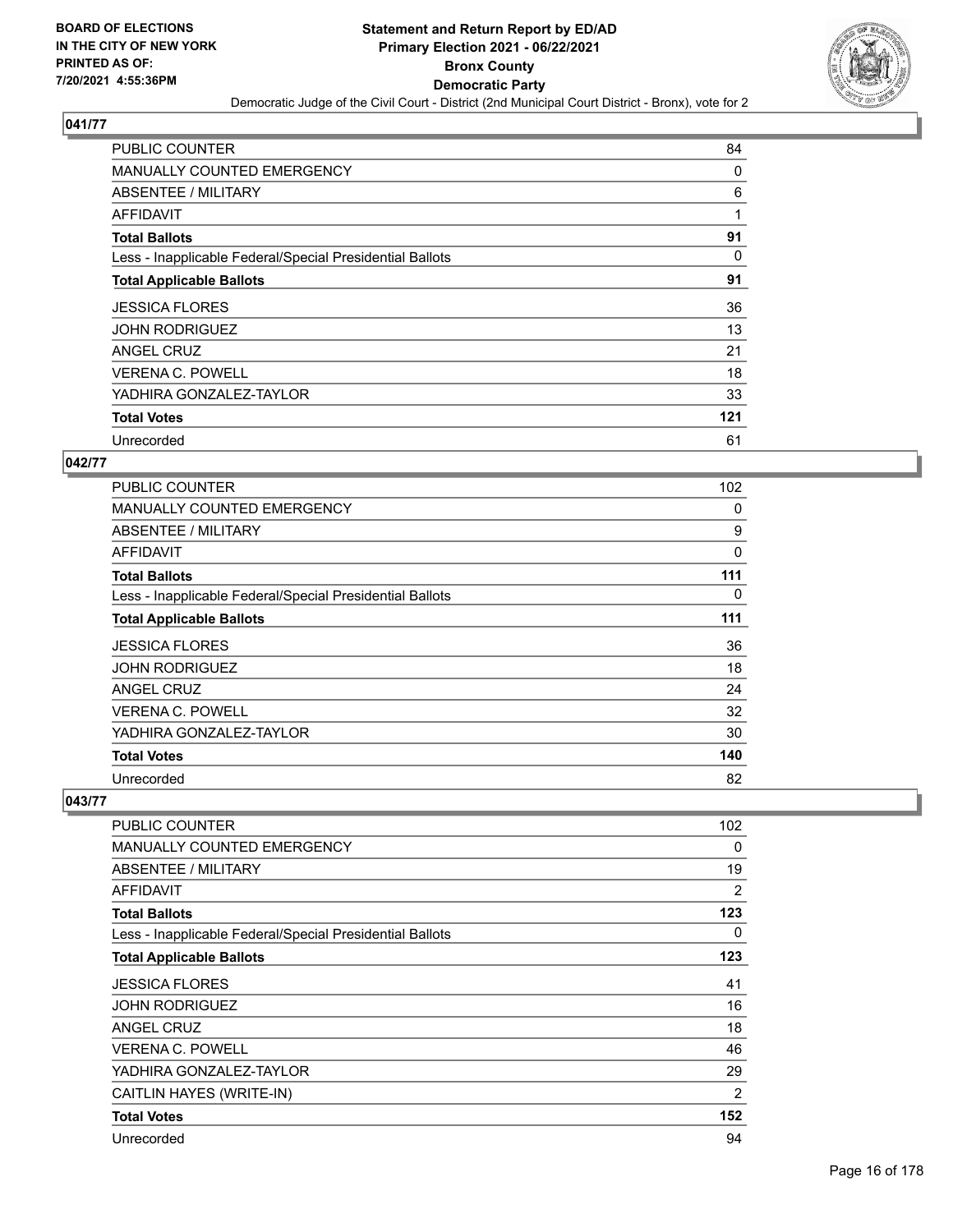

| <b>PUBLIC COUNTER</b>                                    | 83  |
|----------------------------------------------------------|-----|
| <b>MANUALLY COUNTED EMERGENCY</b>                        | 0   |
| ABSENTEE / MILITARY                                      | 10  |
| AFFIDAVIT                                                | 3   |
| <b>Total Ballots</b>                                     | 96  |
| Less - Inapplicable Federal/Special Presidential Ballots | 0   |
| <b>Total Applicable Ballots</b>                          | 96  |
| <b>JESSICA FLORES</b>                                    | 41  |
| <b>JOHN RODRIGUEZ</b>                                    | 26  |
| ANGEL CRUZ                                               | 12  |
| <b>VERENA C. POWELL</b>                                  | 21  |
| YADHIRA GONZALEZ-TAYLOR                                  | 19  |
| <b>Total Votes</b>                                       | 119 |
| Unrecorded                                               | 73  |

#### **045/77**

| <b>PUBLIC COUNTER</b>                                    | 85       |
|----------------------------------------------------------|----------|
| MANUALLY COUNTED EMERGENCY                               | $\Omega$ |
| ABSENTEE / MILITARY                                      | 15       |
| AFFIDAVIT                                                | 0        |
| <b>Total Ballots</b>                                     | 100      |
| Less - Inapplicable Federal/Special Presidential Ballots | 0        |
| <b>Total Applicable Ballots</b>                          | 100      |
| <b>JESSICA FLORES</b>                                    | 49       |
| <b>JOHN RODRIGUEZ</b>                                    | 15       |
| ANGEL CRUZ                                               | 16       |
| <b>VERENA C. POWELL</b>                                  | 38       |
| YADHIRA GONZALEZ-TAYLOR                                  | 25       |
| <b>Total Votes</b>                                       | 143      |
| Unrecorded                                               | 57       |

| PUBLIC COUNTER                                           | 89       |
|----------------------------------------------------------|----------|
| <b>MANUALLY COUNTED EMERGENCY</b>                        | 0        |
| <b>ABSENTEE / MILITARY</b>                               | 5        |
| <b>AFFIDAVIT</b>                                         | $\Omega$ |
| <b>Total Ballots</b>                                     | 94       |
| Less - Inapplicable Federal/Special Presidential Ballots | $\Omega$ |
| <b>Total Applicable Ballots</b>                          | 94       |
| <b>JESSICA FLORES</b>                                    | 35       |
| <b>JOHN RODRIGUEZ</b>                                    | 15       |
| ANGEL CRUZ                                               | 21       |
| <b>VERENA C. POWELL</b>                                  | 29       |
| YADHIRA GONZALEZ-TAYLOR                                  | 18       |
| <b>Total Votes</b>                                       | 118      |
| Unrecorded                                               | 70       |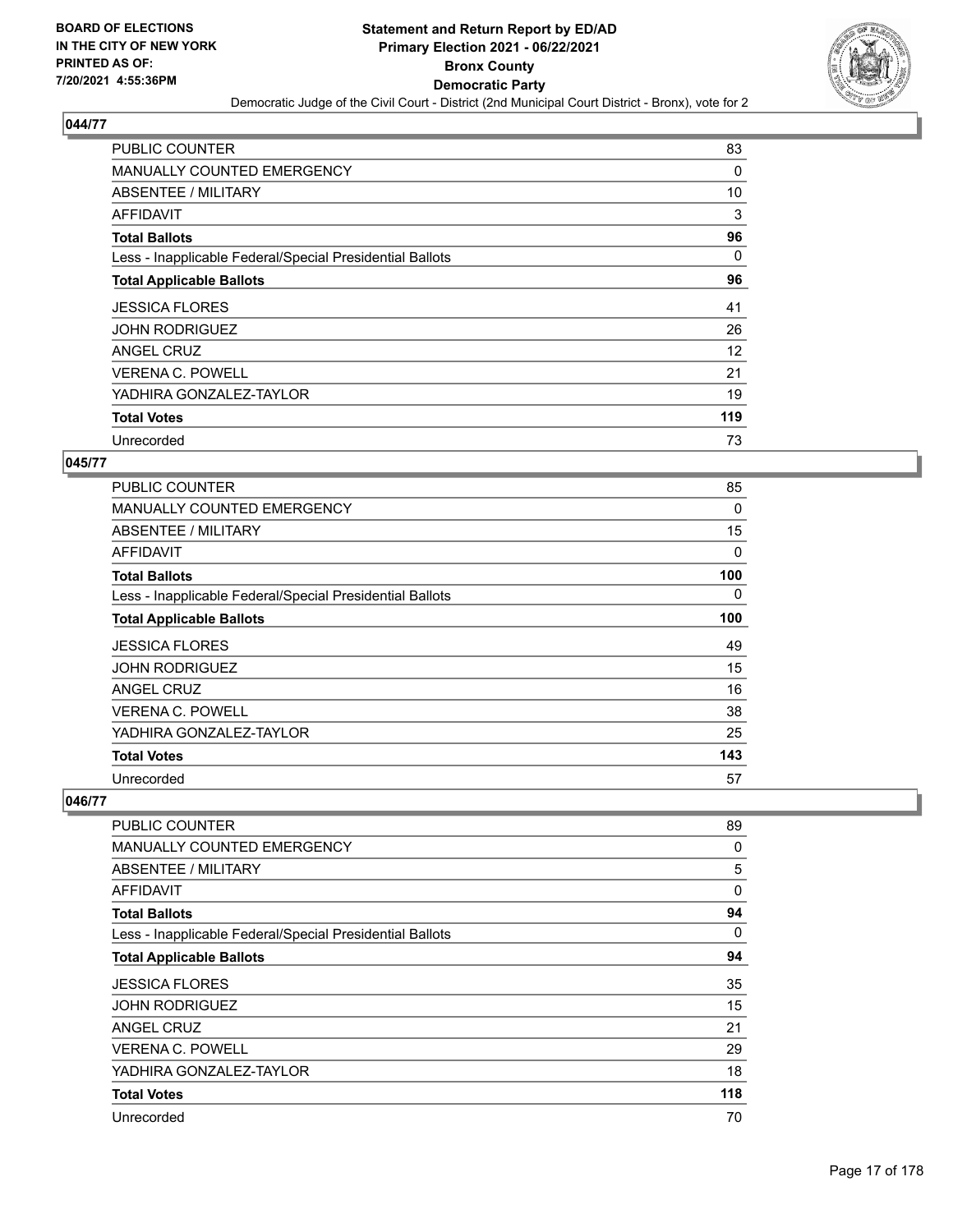

| PUBLIC COUNTER                                           | 109 |
|----------------------------------------------------------|-----|
| <b>MANUALLY COUNTED EMERGENCY</b>                        | 0   |
| ABSENTEE / MILITARY                                      | 15  |
| AFFIDAVIT                                                |     |
| <b>Total Ballots</b>                                     | 125 |
| Less - Inapplicable Federal/Special Presidential Ballots | 0   |
| <b>Total Applicable Ballots</b>                          | 125 |
| <b>JESSICA FLORES</b>                                    | 58  |
| <b>JOHN RODRIGUEZ</b>                                    | 32  |
| ANGEL CRUZ                                               | 25  |
| <b>VERENA C. POWELL</b>                                  | 37  |
| YADHIRA GONZALEZ-TAYLOR                                  | 16  |
| <b>Total Votes</b>                                       | 168 |
| Unrecorded                                               | 82  |

#### **048/77**

| <b>PUBLIC COUNTER</b>                                    | 112 |
|----------------------------------------------------------|-----|
| <b>MANUALLY COUNTED EMERGENCY</b>                        | 0   |
| ABSENTEE / MILITARY                                      | 5   |
| <b>AFFIDAVIT</b>                                         | 0   |
| <b>Total Ballots</b>                                     | 117 |
| Less - Inapplicable Federal/Special Presidential Ballots | 0   |
| <b>Total Applicable Ballots</b>                          | 117 |
| <b>JESSICA FLORES</b>                                    | 53  |
| <b>JOHN RODRIGUEZ</b>                                    | 24  |
| <b>ANGEL CRUZ</b>                                        | 27  |
| <b>VERENA C. POWELL</b>                                  | 29  |
| YADHIRA GONZALEZ-TAYLOR                                  | 16  |
| <b>Total Votes</b>                                       | 149 |
| Unrecorded                                               | 85  |

| PUBLIC COUNTER                                           | 72       |
|----------------------------------------------------------|----------|
| <b>MANUALLY COUNTED EMERGENCY</b>                        | 0        |
| ABSENTEE / MILITARY                                      | 5        |
| AFFIDAVIT                                                | 0        |
| <b>Total Ballots</b>                                     | 77       |
| Less - Inapplicable Federal/Special Presidential Ballots | $\Omega$ |
| <b>Total Applicable Ballots</b>                          | 77       |
| <b>JESSICA FLORES</b>                                    | 43       |
| <b>JOHN RODRIGUEZ</b>                                    | 13       |
| <b>ANGEL CRUZ</b>                                        | 15       |
| <b>VERENA C. POWELL</b>                                  | 16       |
| YADHIRA GONZALEZ-TAYLOR                                  | 22       |
| <b>Total Votes</b>                                       | 109      |
| Unrecorded                                               | 45       |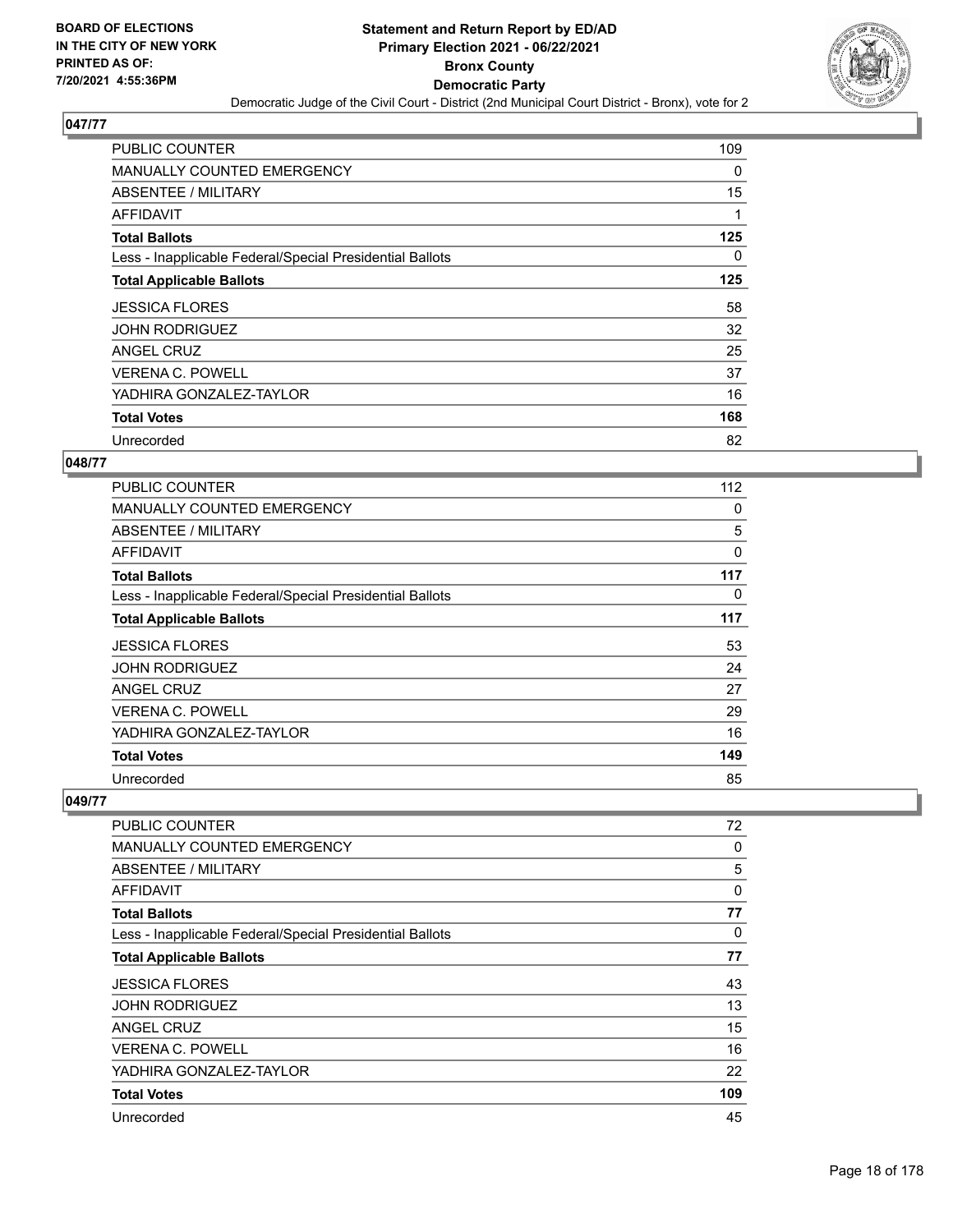

| PUBLIC COUNTER                                           | 115      |
|----------------------------------------------------------|----------|
| MANUALLY COUNTED EMERGENCY                               | $\Omega$ |
| ABSENTEE / MILITARY                                      | 14       |
| AFFIDAVIT                                                | 2        |
| <b>Total Ballots</b>                                     | 131      |
| Less - Inapplicable Federal/Special Presidential Ballots | 0        |
| <b>Total Applicable Ballots</b>                          | 131      |
| <b>JESSICA FLORES</b>                                    | 47       |
| <b>JOHN RODRIGUEZ</b>                                    | 15       |
| <b>ANGEL CRUZ</b>                                        | 18       |
| <b>VERENA C. POWELL</b>                                  | 44       |
| YADHIRA GONZALEZ-TAYLOR                                  | 27       |
| MARVA BROWN (WRITE-IN)                                   | 1        |
| <b>Total Votes</b>                                       | 152      |
| Unrecorded                                               | 110      |

## **051/77**

| PUBLIC COUNTER                                           | 111 |
|----------------------------------------------------------|-----|
| MANUALLY COUNTED EMERGENCY                               | 0   |
| ABSENTEE / MILITARY                                      | 6   |
| AFFIDAVIT                                                | 0   |
| <b>Total Ballots</b>                                     | 117 |
| Less - Inapplicable Federal/Special Presidential Ballots | 0   |
| <b>Total Applicable Ballots</b>                          | 117 |
| <b>JESSICA FLORES</b>                                    | 50  |
| <b>JOHN RODRIGUEZ</b>                                    | 12  |
| ANGEL CRUZ                                               | 16  |
| <b>VERENA C. POWELL</b>                                  | 41  |
| YADHIRA GONZALEZ-TAYLOR                                  | 18  |
| <b>Total Votes</b>                                       | 137 |
| Unrecorded                                               | 97  |

| PUBLIC COUNTER                                           | 5              |
|----------------------------------------------------------|----------------|
| MANUALLY COUNTED EMERGENCY                               | 0              |
| ABSENTEE / MILITARY                                      | $\overline{2}$ |
| AFFIDAVIT                                                | 0              |
| <b>Total Ballots</b>                                     | 7              |
| Less - Inapplicable Federal/Special Presidential Ballots | 0              |
| <b>Total Applicable Ballots</b>                          | 7              |
| <b>JESSICA FLORES</b>                                    | 3              |
| <b>JOHN RODRIGUEZ</b>                                    | 1              |
| ANGEL CRUZ                                               | 1              |
| <b>VERENA C. POWELL</b>                                  | 5              |
| YADHIRA GONZALEZ-TAYLOR                                  | 1              |
| <b>Total Votes</b>                                       | 11             |
| Unrecorded                                               | 3              |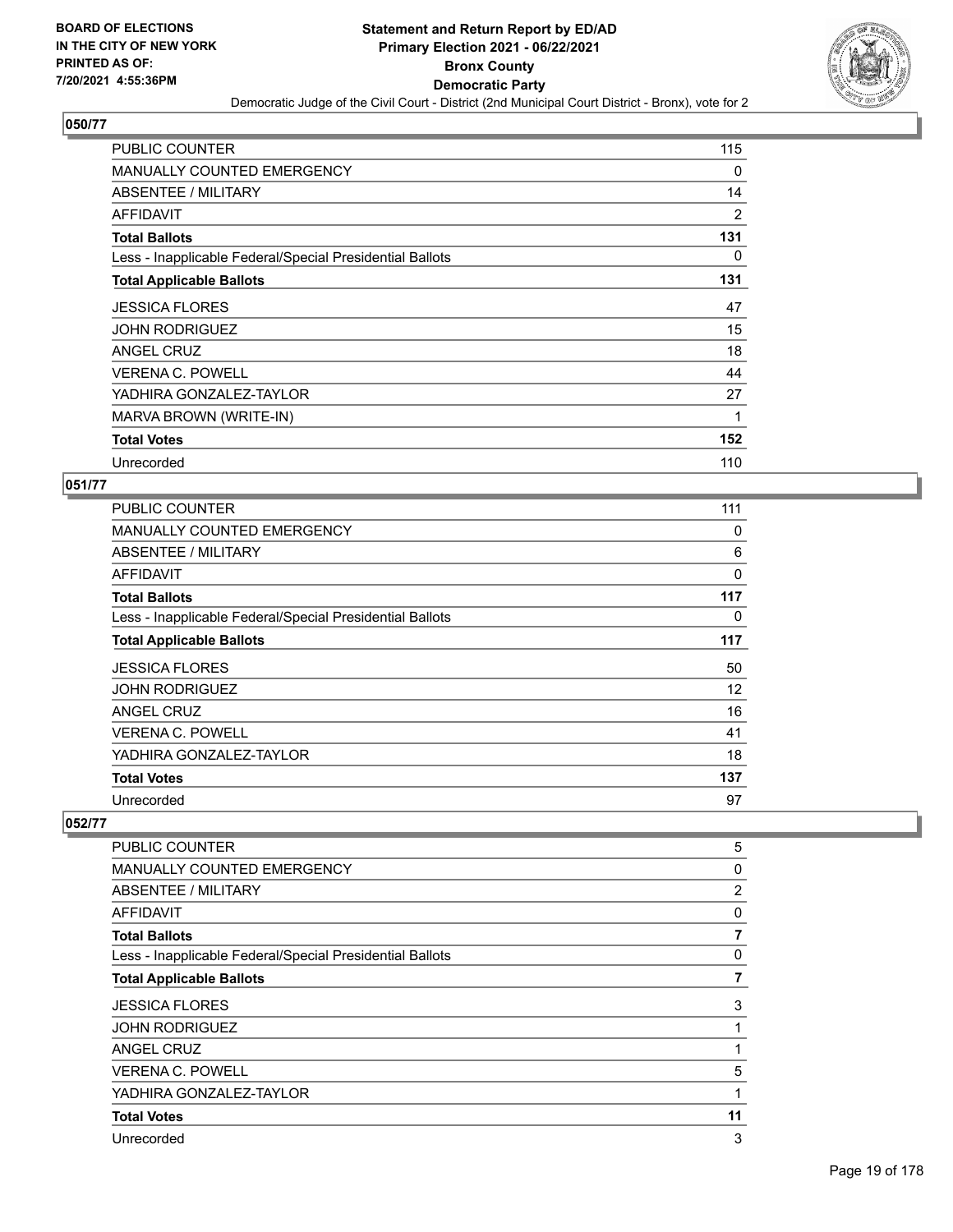

| PUBLIC COUNTER                                           | 175 |
|----------------------------------------------------------|-----|
| <b>MANUALLY COUNTED EMERGENCY</b>                        | 0   |
| ABSENTEE / MILITARY                                      | 19  |
| AFFIDAVIT                                                | 2   |
| <b>Total Ballots</b>                                     | 196 |
| Less - Inapplicable Federal/Special Presidential Ballots | 0   |
| <b>Total Applicable Ballots</b>                          | 196 |
| <b>JESSICA FLORES</b>                                    | 82  |
| <b>JOHN RODRIGUEZ</b>                                    | 31  |
| ANGEL CRUZ                                               | 32  |
| <b>VERENA C. POWELL</b>                                  | 61  |
| YADHIRA GONZALEZ-TAYLOR                                  | 40  |
| <b>JOSUALIN MARBLE (WRITE-IN)</b>                        | 1   |
| <b>Total Votes</b>                                       | 247 |
| Unrecorded                                               | 145 |

| PUBLIC COUNTER                                           | 105 |
|----------------------------------------------------------|-----|
| <b>MANUALLY COUNTED EMERGENCY</b>                        | 0   |
| <b>ABSENTEE / MILITARY</b>                               | 4   |
| AFFIDAVIT                                                | 1   |
| <b>Total Ballots</b>                                     | 110 |
| Less - Inapplicable Federal/Special Presidential Ballots | 0   |
| <b>Total Applicable Ballots</b>                          | 110 |
| <b>JESSICA FLORES</b>                                    | 39  |
| <b>JOHN RODRIGUEZ</b>                                    | 18  |
| <b>ANGEL CRUZ</b>                                        | 21  |
| <b>VERENA C. POWELL</b>                                  | 23  |
| YADHIRA GONZALEZ-TAYLOR                                  | 19  |
| UNATTRIBUTABLE WRITE-IN (WRITE-IN)                       | 1   |
| <b>Total Votes</b>                                       | 121 |
| Unrecorded                                               | 99  |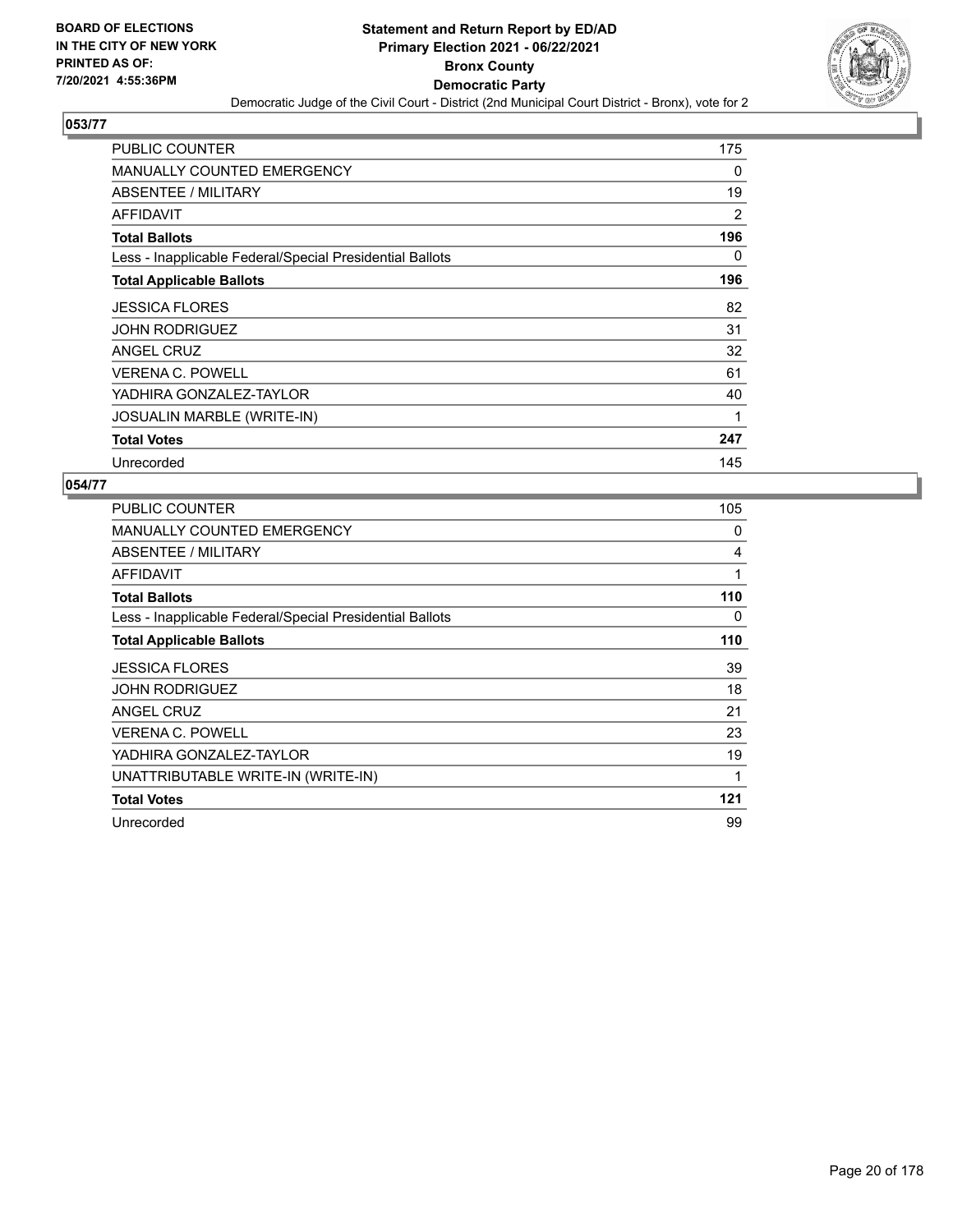

| PUBLIC COUNTER                                           | 120            |
|----------------------------------------------------------|----------------|
| <b>MANUALLY COUNTED EMERGENCY</b>                        | 0              |
| ABSENTEE / MILITARY                                      | 8              |
| AFFIDAVIT                                                | $\overline{2}$ |
| <b>Total Ballots</b>                                     | 130            |
| Less - Inapplicable Federal/Special Presidential Ballots | 0              |
| <b>Total Applicable Ballots</b>                          | 130            |
| <b>JESSICA FLORES</b>                                    | 55             |
| <b>JOHN RODRIGUEZ</b>                                    | 18             |
| ANGEL CRUZ                                               | 19             |
| <b>VERENA C. POWELL</b>                                  | 44             |
| YADHIRA GONZALEZ-TAYLOR                                  | 23             |
| <b>Total Votes</b>                                       | 159            |
| Unrecorded                                               | 101            |

#### **056/77**

| <b>PUBLIC COUNTER</b>                                    | 140 |
|----------------------------------------------------------|-----|
| <b>MANUALLY COUNTED EMERGENCY</b>                        | 0   |
| ABSENTEE / MILITARY                                      | 52  |
| <b>AFFIDAVIT</b>                                         | 2   |
| <b>Total Ballots</b>                                     | 194 |
| Less - Inapplicable Federal/Special Presidential Ballots | 0   |
| <b>Total Applicable Ballots</b>                          | 194 |
| <b>JESSICA FLORES</b>                                    | 87  |
| <b>JOHN RODRIGUEZ</b>                                    | 26  |
| <b>ANGEL CRUZ</b>                                        | 37  |
| <b>VERENA C. POWELL</b>                                  | 63  |
| YADHIRA GONZALEZ-TAYLOR                                  | 54  |
| <b>Total Votes</b>                                       | 267 |
| Unrecorded                                               | 121 |

| PUBLIC COUNTER                                           | 120      |
|----------------------------------------------------------|----------|
| <b>MANUALLY COUNTED EMERGENCY</b>                        | 0        |
| <b>ABSENTEE / MILITARY</b>                               | 7        |
| AFFIDAVIT                                                | $\Omega$ |
| <b>Total Ballots</b>                                     | 127      |
| Less - Inapplicable Federal/Special Presidential Ballots | 0        |
| <b>Total Applicable Ballots</b>                          | 127      |
| <b>JESSICA FLORES</b>                                    | 52       |
| <b>JOHN RODRIGUEZ</b>                                    | 15       |
| ANGEL CRUZ                                               | 20       |
| <b>VERENA C. POWELL</b>                                  | 42       |
| YADHIRA GONZALEZ-TAYLOR                                  | 30       |
| <b>Total Votes</b>                                       | 159      |
| Unrecorded                                               | 95       |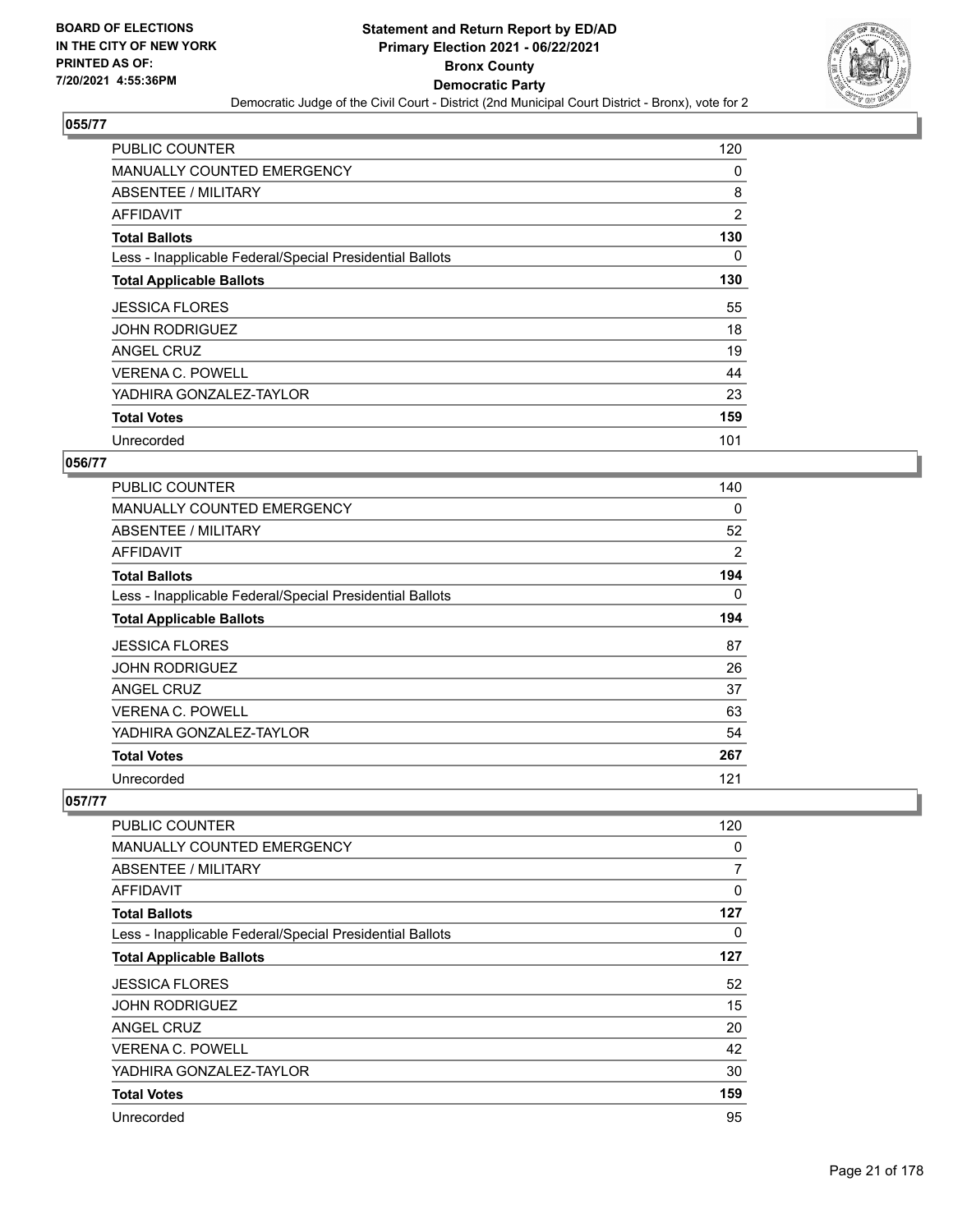

| PUBLIC COUNTER                                           | 245 |
|----------------------------------------------------------|-----|
| <b>MANUALLY COUNTED EMERGENCY</b>                        | 0   |
| ABSENTEE / MILITARY                                      | 45  |
| AFFIDAVIT                                                | 2   |
| <b>Total Ballots</b>                                     | 292 |
| Less - Inapplicable Federal/Special Presidential Ballots | 0   |
| <b>Total Applicable Ballots</b>                          | 292 |
| <b>JESSICA FLORES</b>                                    | 133 |
| <b>JOHN RODRIGUEZ</b>                                    | 46  |
| <b>ANGEL CRUZ</b>                                        | 33  |
| <b>VERENA C. POWELL</b>                                  | 115 |
| YADHIRA GONZALEZ-TAYLOR                                  | 68  |
| UNATTRIBUTABLE WRITE-IN (WRITE-IN)                       | 1   |
| <b>Total Votes</b>                                       | 396 |
| Unrecorded                                               | 188 |

#### **059/77**

| <b>PUBLIC COUNTER</b>                                    | 84             |
|----------------------------------------------------------|----------------|
| <b>MANUALLY COUNTED EMERGENCY</b>                        | 0              |
| ABSENTEE / MILITARY                                      | $\overline{4}$ |
| AFFIDAVIT                                                | 3              |
| <b>Total Ballots</b>                                     | 91             |
| Less - Inapplicable Federal/Special Presidential Ballots | 0              |
| <b>Total Applicable Ballots</b>                          | 91             |
| <b>JESSICA FLORES</b>                                    | 39             |
| <b>JOHN RODRIGUEZ</b>                                    | 12             |
| ANGEL CRUZ                                               | 20             |
| <b>VERENA C. POWELL</b>                                  | 24             |
| YADHIRA GONZALEZ-TAYLOR                                  | 18             |
| <b>Total Votes</b>                                       | 113            |
| Unrecorded                                               | 69             |

| PUBLIC COUNTER                                           | 180 |
|----------------------------------------------------------|-----|
| <b>MANUALLY COUNTED EMERGENCY</b>                        | 0   |
| ABSENTEE / MILITARY                                      | 17  |
| AFFIDAVIT                                                | 1   |
| <b>Total Ballots</b>                                     | 198 |
| Less - Inapplicable Federal/Special Presidential Ballots | 0   |
| <b>Total Applicable Ballots</b>                          | 198 |
| <b>JESSICA FLORES</b>                                    | 68  |
| <b>JOHN RODRIGUEZ</b>                                    | 28  |
| <b>ANGEL CRUZ</b>                                        | 70  |
| <b>VERENA C. POWELL</b>                                  | 41  |
| YADHIRA GONZALEZ-TAYLOR                                  | 33  |
| <b>Total Votes</b>                                       | 240 |
| Unrecorded                                               | 156 |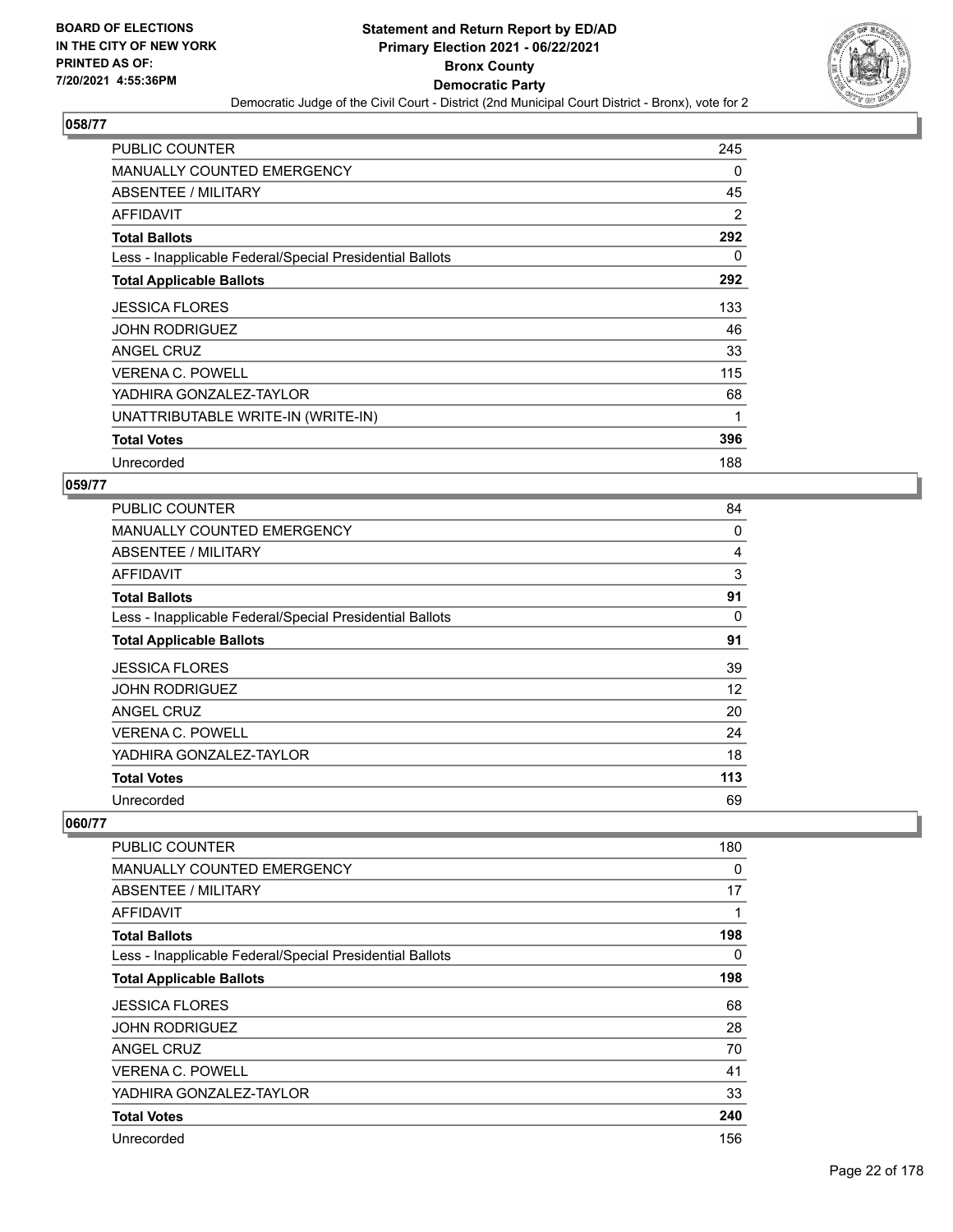

| <b>PUBLIC COUNTER</b>                                    | 62 |
|----------------------------------------------------------|----|
| <b>MANUALLY COUNTED EMERGENCY</b>                        | 0  |
| ABSENTEE / MILITARY                                      | 5  |
| AFFIDAVIT                                                | 1  |
| <b>Total Ballots</b>                                     | 68 |
| Less - Inapplicable Federal/Special Presidential Ballots | 0  |
| <b>Total Applicable Ballots</b>                          | 68 |
| <b>JESSICA FLORES</b>                                    | 21 |
| <b>JOHN RODRIGUEZ</b>                                    | 10 |
| ANGEL CRUZ                                               | 10 |
| <b>VERENA C. POWELL</b>                                  | 21 |
| YADHIRA GONZALEZ-TAYLOR                                  | 12 |
| <b>Total Votes</b>                                       | 74 |
| Unrecorded                                               | 62 |

#### **062/77**

| PUBLIC COUNTER                                           | 137 |
|----------------------------------------------------------|-----|
| <b>MANUALLY COUNTED EMERGENCY</b>                        | 0   |
| ABSENTEE / MILITARY                                      | 8   |
| AFFIDAVIT                                                | 0   |
| <b>Total Ballots</b>                                     | 145 |
| Less - Inapplicable Federal/Special Presidential Ballots | 0   |
| <b>Total Applicable Ballots</b>                          | 145 |
| <b>JESSICA FLORES</b>                                    | 44  |
| <b>JOHN RODRIGUEZ</b>                                    | 25  |
| <b>ANGEL CRUZ</b>                                        | 27  |
| VERENA C. POWELL                                         | 40  |
| YADHIRA GONZALEZ-TAYLOR                                  | 34  |
| <b>Total Votes</b>                                       | 170 |
| Unrecorded                                               | 120 |

| PUBLIC COUNTER                                           | 99       |
|----------------------------------------------------------|----------|
| <b>MANUALLY COUNTED EMERGENCY</b>                        | 0        |
| ABSENTEE / MILITARY                                      | 4        |
| <b>AFFIDAVIT</b>                                         | $\Omega$ |
| <b>Total Ballots</b>                                     | 103      |
| Less - Inapplicable Federal/Special Presidential Ballots | 0        |
| <b>Total Applicable Ballots</b>                          | 103      |
| <b>JESSICA FLORES</b>                                    | 40       |
| <b>JOHN RODRIGUEZ</b>                                    | 17       |
| ANGEL CRUZ                                               | 13       |
| VERENA C. POWELL                                         | 24       |
| YADHIRA GONZALEZ-TAYLOR                                  | 28       |
| <b>Total Votes</b>                                       | 122      |
| Unrecorded                                               | 84       |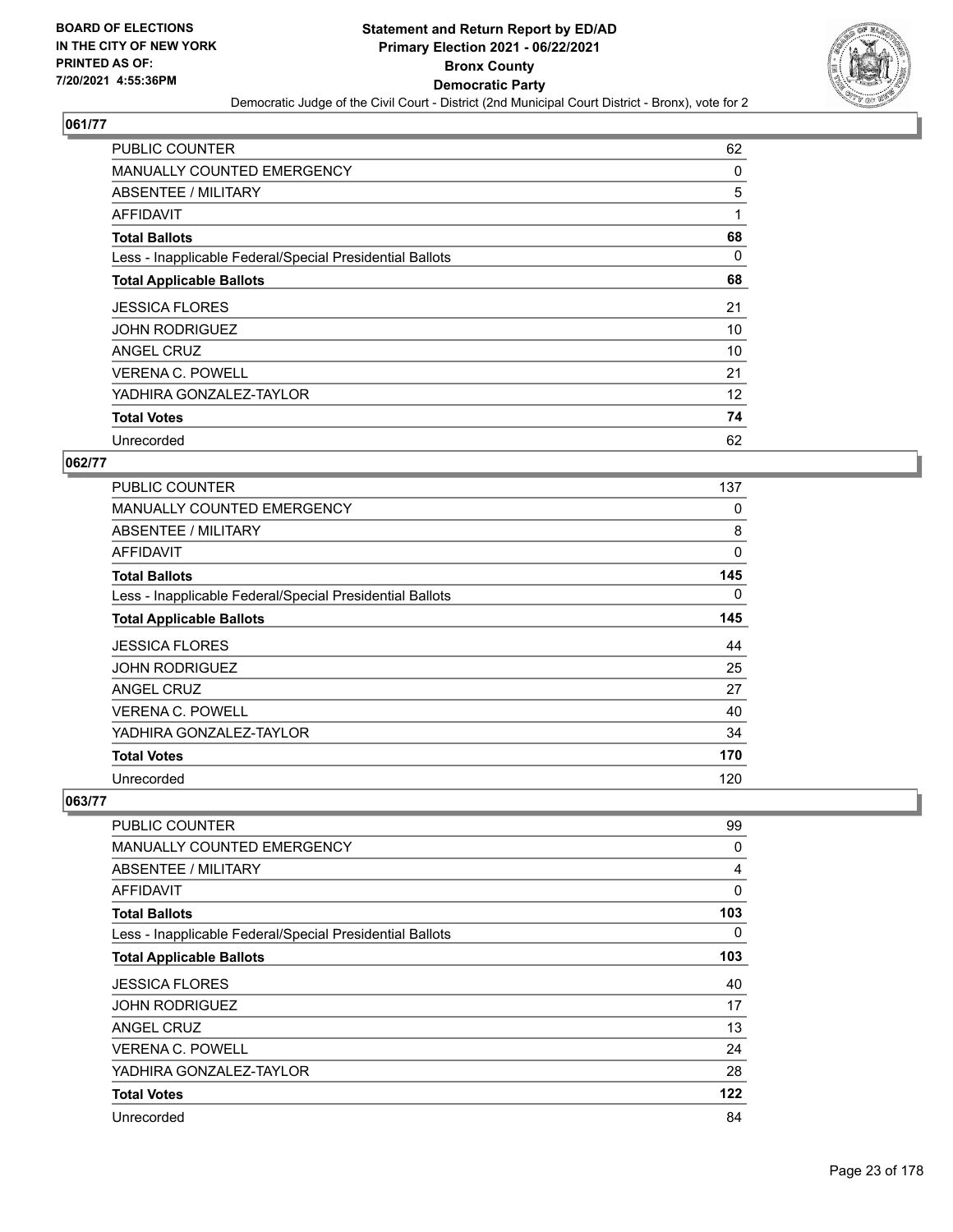

| <b>PUBLIC COUNTER</b>                                    | 28 |
|----------------------------------------------------------|----|
| <b>MANUALLY COUNTED EMERGENCY</b>                        | 0  |
| ABSENTEE / MILITARY                                      |    |
| AFFIDAVIT                                                | 1  |
| <b>Total Ballots</b>                                     | 30 |
| Less - Inapplicable Federal/Special Presidential Ballots | 0  |
| <b>Total Applicable Ballots</b>                          | 30 |
| <b>JESSICA FLORES</b>                                    | 13 |
| <b>JOHN RODRIGUEZ</b>                                    | 5  |
| ANGEL CRUZ                                               | 10 |
| <b>VERENA C. POWELL</b>                                  | 3  |
| YADHIRA GONZALEZ-TAYLOR                                  | 7  |
| <b>Total Votes</b>                                       | 38 |
| Unrecorded                                               | 22 |

| <b>PUBLIC COUNTER</b>                                    | 109 |
|----------------------------------------------------------|-----|
| <b>MANUALLY COUNTED EMERGENCY</b>                        | 0   |
| ABSENTEE / MILITARY                                      | 17  |
| <b>AFFIDAVIT</b>                                         | 1   |
| <b>Total Ballots</b>                                     | 127 |
| Less - Inapplicable Federal/Special Presidential Ballots | 0   |
| <b>Total Applicable Ballots</b>                          | 127 |
| <b>JESSICA FLORES</b>                                    | 51  |
| JOHN RODRIGUEZ                                           | 23  |
| <b>ANGEL CRUZ</b>                                        | 21  |
| <b>VERENA C. POWELL</b>                                  | 36  |
| YADHIRA GONZALEZ-TAYLOR                                  | 29  |
| DOUGLAS MATTHEWS (WRITE-IN)                              | 1   |
| JUANITA ALLEN (WRITE-IN)                                 | 1   |
| <b>Total Votes</b>                                       | 162 |
| Unrecorded                                               | 92  |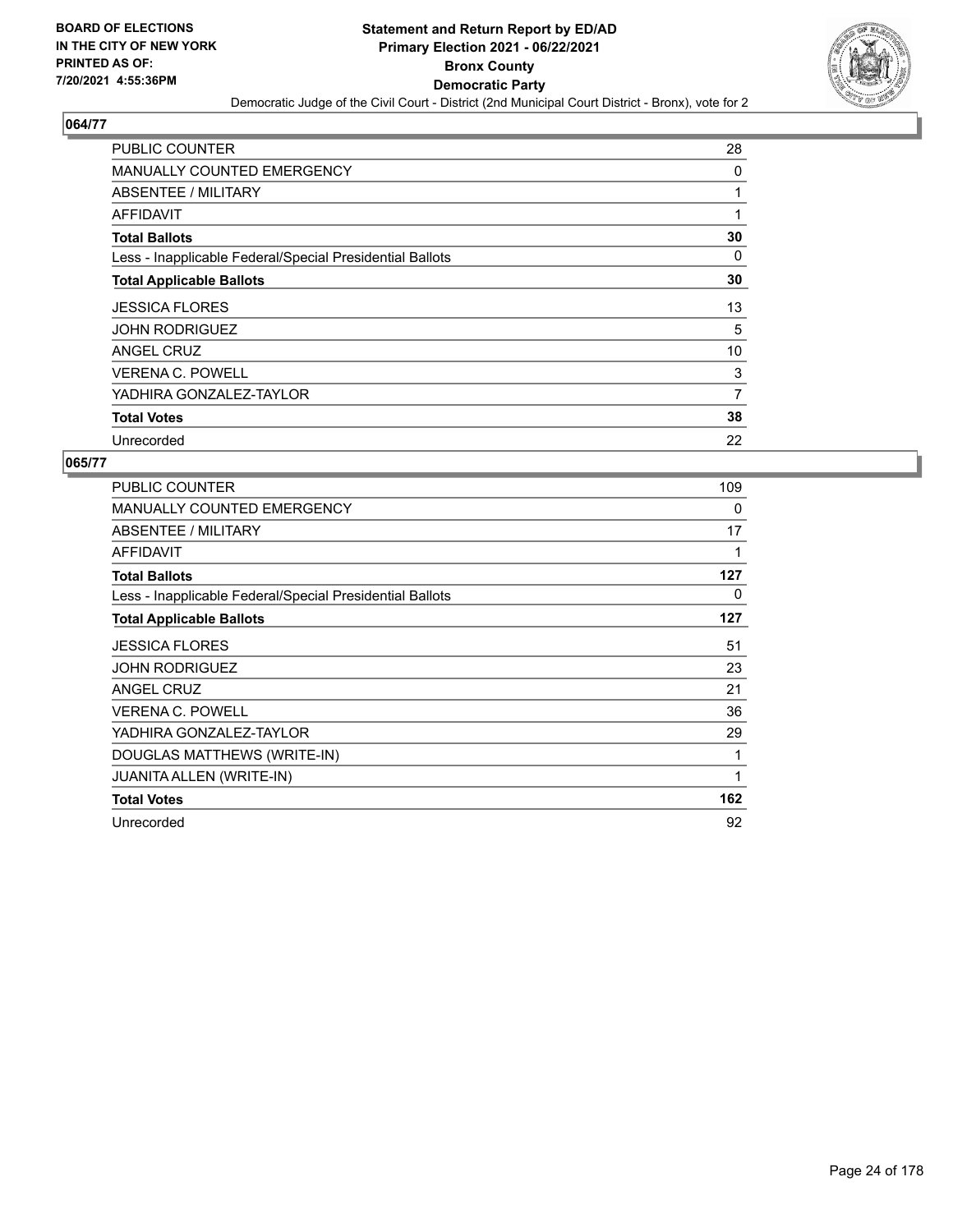

| PUBLIC COUNTER                                           | 14 |
|----------------------------------------------------------|----|
| <b>MANUALLY COUNTED EMERGENCY</b>                        | 0  |
| ABSENTEE / MILITARY                                      | 0  |
| AFFIDAVIT                                                | 0  |
| <b>Total Ballots</b>                                     | 14 |
| Less - Inapplicable Federal/Special Presidential Ballots | 0  |
| <b>Total Applicable Ballots</b>                          | 14 |
| <b>JESSICA FLORES</b>                                    | 9  |
| <b>JOHN RODRIGUEZ</b>                                    | 2  |
| ANGEL CRUZ                                               | 5  |
| <b>VERENA C. POWELL</b>                                  | 2  |
| YADHIRA GONZALEZ-TAYLOR                                  | 3  |
| <b>Total Votes</b>                                       | 21 |
| Unrecorded                                               | 7  |

#### **067/77**

| <b>PUBLIC COUNTER</b>                                    | 74 |
|----------------------------------------------------------|----|
| <b>MANUALLY COUNTED EMERGENCY</b>                        | 0  |
| ABSENTEE / MILITARY                                      | 2  |
| AFFIDAVIT                                                | 1  |
| <b>Total Ballots</b>                                     | 77 |
| Less - Inapplicable Federal/Special Presidential Ballots | 0  |
| <b>Total Applicable Ballots</b>                          | 77 |
| <b>JESSICA FLORES</b>                                    | 30 |
| <b>JOHN RODRIGUEZ</b>                                    | 15 |
| ANGEL CRUZ                                               | 20 |
| <b>VERENA C. POWELL</b>                                  | 9  |
| YADHIRA GONZALEZ-TAYLOR                                  | 11 |
| <b>Total Votes</b>                                       | 85 |
| Unrecorded                                               | 69 |

| PUBLIC COUNTER                                           | 117      |
|----------------------------------------------------------|----------|
| <b>MANUALLY COUNTED EMERGENCY</b>                        | 0        |
| ABSENTEE / MILITARY                                      | 11       |
| <b>AFFIDAVIT</b>                                         | 0        |
| <b>Total Ballots</b>                                     | 128      |
| Less - Inapplicable Federal/Special Presidential Ballots | $\Omega$ |
| <b>Total Applicable Ballots</b>                          | 128      |
| <b>JESSICA FLORES</b>                                    | 46       |
| <b>JOHN RODRIGUEZ</b>                                    | 16       |
| ANGEL CRUZ                                               | 24       |
| <b>VERENA C. POWELL</b>                                  | 48       |
| YADHIRA GONZALEZ-TAYLOR                                  | 27       |
| <b>Total Votes</b>                                       | 161      |
| Unrecorded                                               | 95       |
| 069/77 COMBINED into: 049/77                             |          |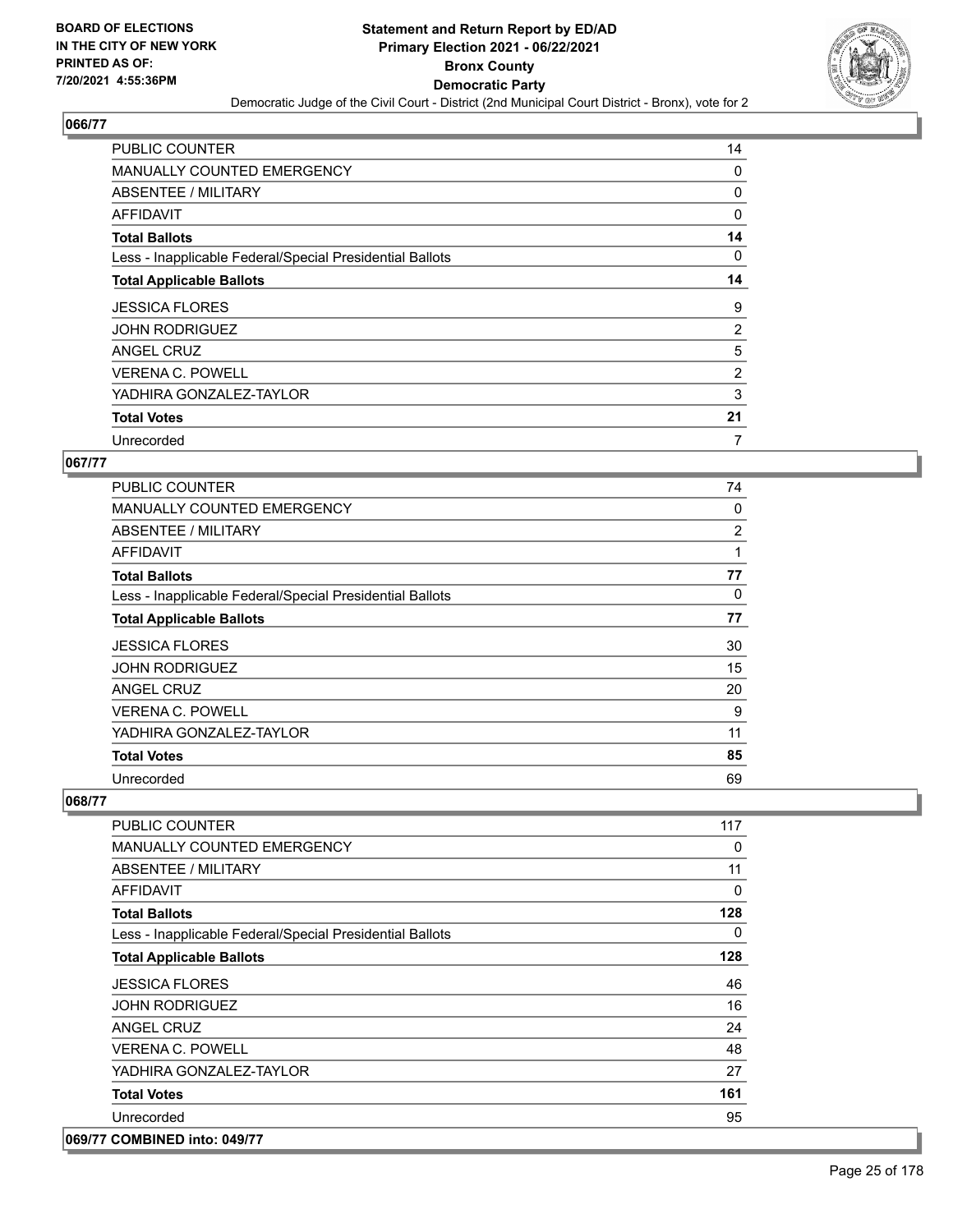

| <b>PUBLIC COUNTER</b>                                    | 0 |
|----------------------------------------------------------|---|
| <b>MANUALLY COUNTED EMERGENCY</b>                        | 0 |
| ABSENTEE / MILITARY                                      | 0 |
| AFFIDAVIT                                                | 0 |
| <b>Total Ballots</b>                                     | 0 |
| Less - Inapplicable Federal/Special Presidential Ballots | 0 |
| <b>Total Applicable Ballots</b>                          | 0 |
| <b>JESSICA FLORES</b>                                    | 0 |
| <b>JOHN RODRIGUEZ</b>                                    | 0 |
| ANGEL CRUZ                                               | 0 |
| <b>VERENA C. POWELL</b>                                  | 0 |
| YADHIRA GONZALEZ-TAYLOR                                  | 0 |
| <b>Total Votes</b>                                       | 0 |

## **071/77**

| PUBLIC COUNTER                                           | 139 |
|----------------------------------------------------------|-----|
| <b>MANUALLY COUNTED EMERGENCY</b>                        | 0   |
| ABSENTEE / MILITARY                                      | 15  |
| <b>AFFIDAVIT</b>                                         | 1   |
| <b>Total Ballots</b>                                     | 155 |
| Less - Inapplicable Federal/Special Presidential Ballots | 0   |
| <b>Total Applicable Ballots</b>                          | 155 |
| <b>JESSICA FLORES</b>                                    | 64  |
| <b>JOHN RODRIGUEZ</b>                                    | 28  |
| <b>ANGEL CRUZ</b>                                        | 22  |
| <b>VERENA C. POWELL</b>                                  | 42  |
| YADHIRA GONZALEZ-TAYLOR                                  | 34  |
| UNATTRIBUTABLE WRITE-IN (WRITE-IN)                       | 2   |
| <b>Total Votes</b>                                       | 192 |
| Unrecorded                                               | 118 |

| PUBLIC COUNTER                                           | 148 |
|----------------------------------------------------------|-----|
| <b>MANUALLY COUNTED EMERGENCY</b>                        | 0   |
| ABSENTEE / MILITARY                                      | 9   |
| <b>AFFIDAVIT</b>                                         | 0   |
| <b>Total Ballots</b>                                     | 157 |
| Less - Inapplicable Federal/Special Presidential Ballots | 0   |
| <b>Total Applicable Ballots</b>                          | 157 |
| <b>JESSICA FLORES</b>                                    | 75  |
| <b>JOHN RODRIGUEZ</b>                                    | 27  |
| <b>ANGEL CRUZ</b>                                        | 36  |
| <b>VERENA C. POWELL</b>                                  | 54  |
| YADHIRA GONZALEZ-TAYLOR                                  | 37  |
| <b>Total Votes</b>                                       | 229 |
| Unrecorded                                               | 85  |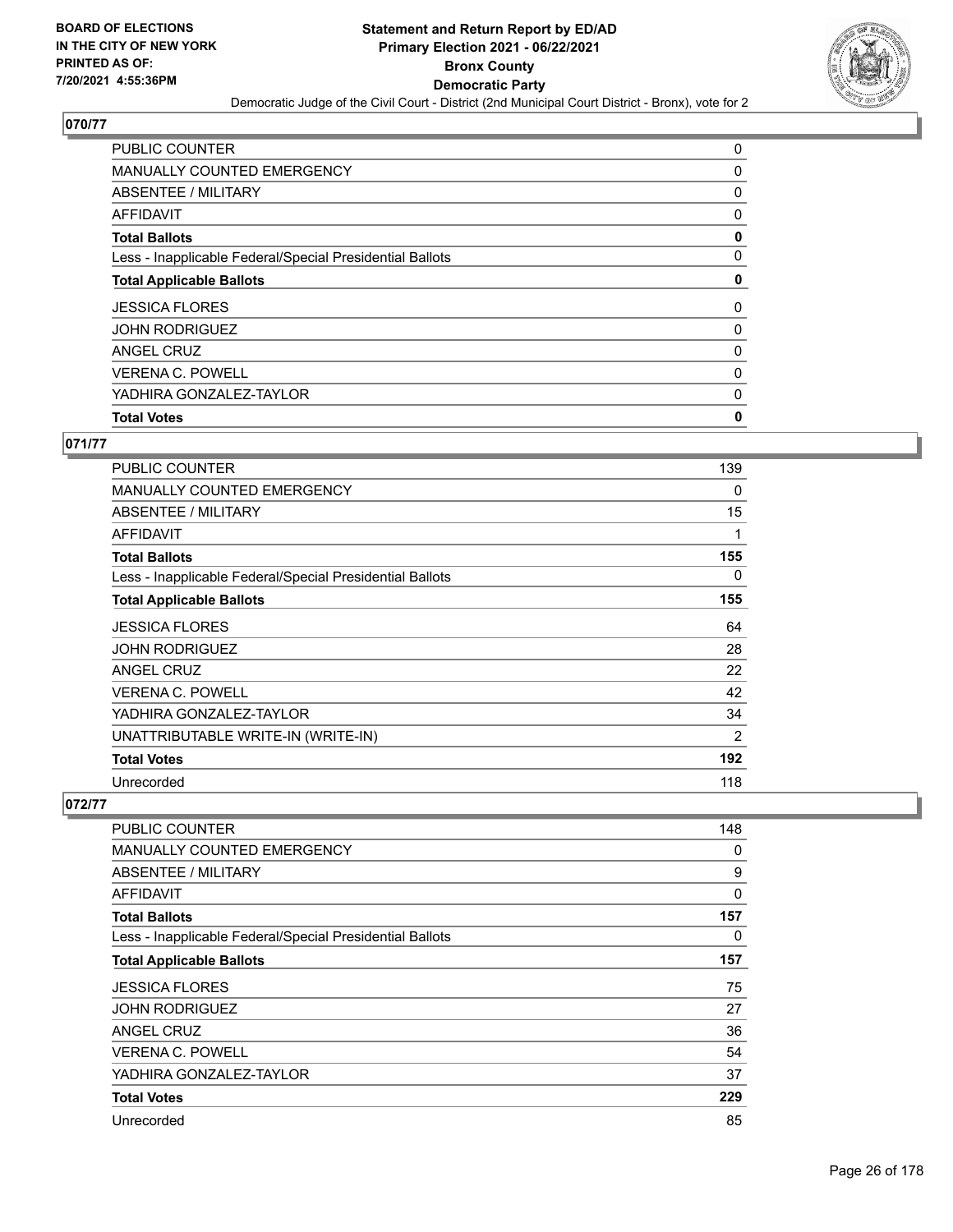

| <b>PUBLIC COUNTER</b>                                    | 181 |
|----------------------------------------------------------|-----|
| <b>MANUALLY COUNTED EMERGENCY</b>                        | 0   |
| ABSENTEE / MILITARY                                      | 21  |
| AFFIDAVIT                                                | 3   |
| <b>Total Ballots</b>                                     | 205 |
| Less - Inapplicable Federal/Special Presidential Ballots | 0   |
| <b>Total Applicable Ballots</b>                          | 205 |
| <b>JESSICA FLORES</b>                                    | 90  |
| <b>JOHN RODRIGUEZ</b>                                    | 23  |
| <b>ANGEL CRUZ</b>                                        | 46  |
| <b>VERENA C. POWELL</b>                                  | 58  |
| YADHIRA GONZALEZ-TAYLOR                                  | 44  |
| CARLOS SIERRA (WRITE-IN)                                 | 1   |
| <b>Total Votes</b>                                       | 262 |
| Unrecorded                                               | 148 |

#### **075/77**

| PUBLIC COUNTER                                           | 71  |
|----------------------------------------------------------|-----|
| MANUALLY COUNTED EMERGENCY                               | 0   |
| ABSENTEE / MILITARY                                      | 5   |
| AFFIDAVIT                                                |     |
| <b>Total Ballots</b>                                     | 77  |
| Less - Inapplicable Federal/Special Presidential Ballots | 0   |
| <b>Total Applicable Ballots</b>                          | 77  |
| <b>JESSICA FLORES</b>                                    | 26  |
| <b>JOHN RODRIGUEZ</b>                                    | 11  |
| ANGEL CRUZ                                               | 14  |
| <b>VERENA C. POWELL</b>                                  | 29  |
| YADHIRA GONZALEZ-TAYLOR                                  | 24  |
| <b>Total Votes</b>                                       | 104 |
| Unrecorded                                               | 50  |

| PUBLIC COUNTER                                           | 111          |
|----------------------------------------------------------|--------------|
| <b>MANUALLY COUNTED EMERGENCY</b>                        | 0            |
| ABSENTEE / MILITARY                                      | 12           |
| AFFIDAVIT                                                | $\mathbf{0}$ |
| <b>Total Ballots</b>                                     | 123          |
| Less - Inapplicable Federal/Special Presidential Ballots | 0            |
| <b>Total Applicable Ballots</b>                          | 123          |
| <b>JESSICA FLORES</b>                                    | 50           |
| <b>JOHN RODRIGUEZ</b>                                    | 18           |
| <b>ANGEL CRUZ</b>                                        | 26           |
| <b>VERENA C. POWELL</b>                                  | 30           |
| YADHIRA GONZALEZ-TAYLOR                                  | 27           |
| <b>Total Votes</b>                                       | 151          |
| Unrecorded                                               | 95           |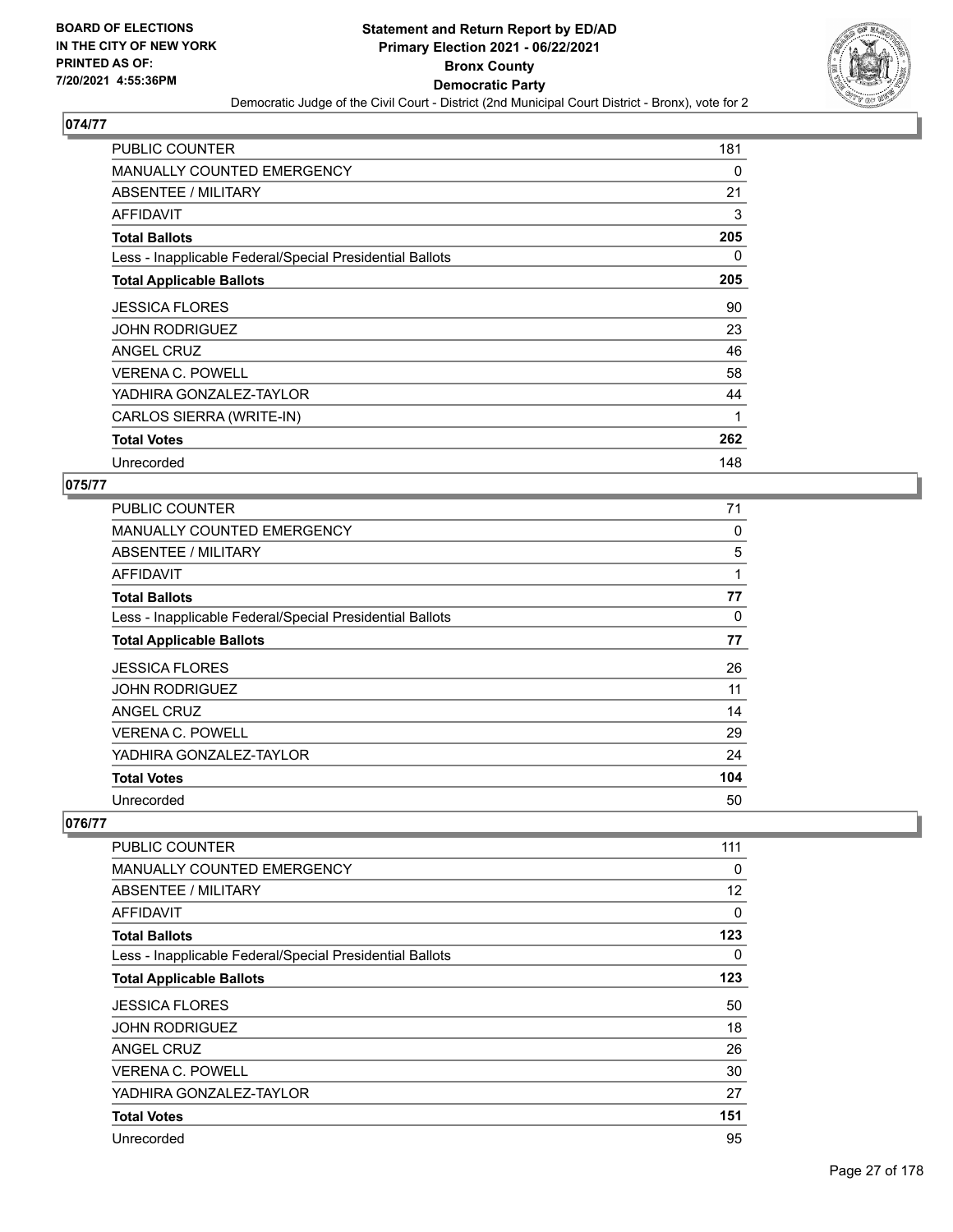

| <b>PUBLIC COUNTER</b>                                    | 64 |
|----------------------------------------------------------|----|
| <b>MANUALLY COUNTED EMERGENCY</b>                        | 0  |
| ABSENTEE / MILITARY                                      |    |
| AFFIDAVIT                                                |    |
| <b>Total Ballots</b>                                     | 66 |
| Less - Inapplicable Federal/Special Presidential Ballots | 0  |
| <b>Total Applicable Ballots</b>                          | 66 |
| <b>JESSICA FLORES</b>                                    | 25 |
| <b>JOHN RODRIGUEZ</b>                                    | 9  |
| ANGEL CRUZ                                               | 13 |
| <b>VERENA C. POWELL</b>                                  | 24 |
| YADHIRA GONZALEZ-TAYLOR                                  | 11 |
| <b>Total Votes</b>                                       | 82 |
| Unrecorded                                               | 50 |

| PUBLIC COUNTER                                           | 139 |
|----------------------------------------------------------|-----|
| <b>MANUALLY COUNTED EMERGENCY</b>                        | 0   |
| ABSENTEE / MILITARY                                      | 16  |
| AFFIDAVIT                                                | 0   |
| <b>Total Ballots</b>                                     | 155 |
| Less - Inapplicable Federal/Special Presidential Ballots | 0   |
| <b>Total Applicable Ballots</b>                          | 155 |
| <b>JESSICA FLORES</b>                                    | 67  |
| <b>JOHN RODRIGUEZ</b>                                    | 19  |
| <b>ANGEL CRUZ</b>                                        | 15  |
| <b>VERENA C. POWELL</b>                                  | 43  |
| YADHIRA GONZALEZ-TAYLOR                                  | 23  |
| <b>Total Votes</b>                                       | 167 |
| Unrecorded                                               | 143 |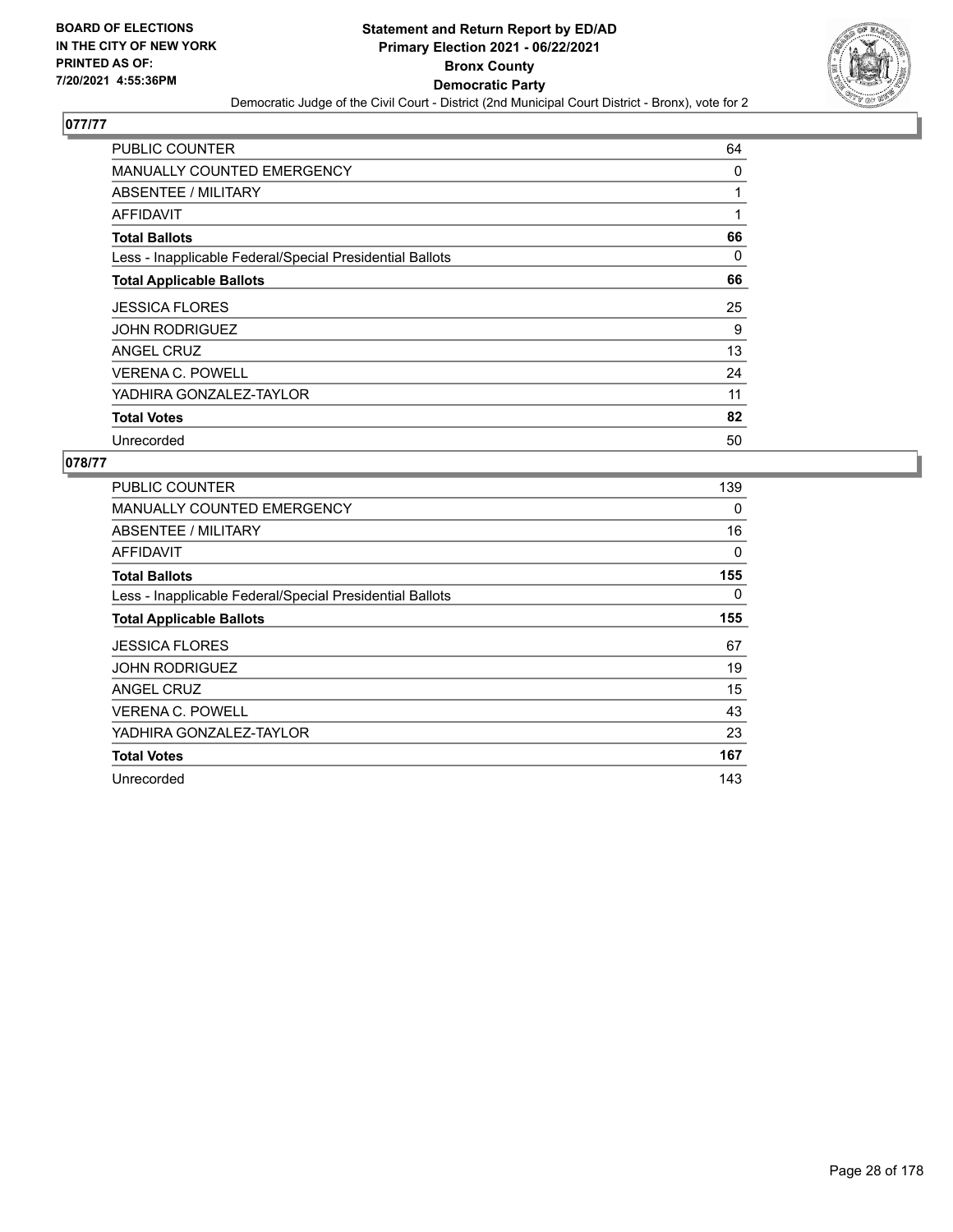

| PUBLIC COUNTER                                           | 62 |
|----------------------------------------------------------|----|
| <b>MANUALLY COUNTED EMERGENCY</b>                        | 0  |
| ABSENTEE / MILITARY                                      | 6  |
| <b>AFFIDAVIT</b>                                         | 1  |
| <b>Total Ballots</b>                                     | 69 |
| Less - Inapplicable Federal/Special Presidential Ballots | 0  |
| <b>Total Applicable Ballots</b>                          | 69 |
| <b>JESSICA FLORES</b>                                    | 33 |
| <b>JOHN RODRIGUEZ</b>                                    | 9  |
| <b>ANGEL CRUZ</b>                                        | 12 |
| <b>VERENA C. POWELL</b>                                  | 15 |
| YADHIRA GONZALEZ-TAYLOR                                  | 14 |
| FRANKIE YANELL (WRITE-IN)                                | 1  |
| WANIQUE FAIR (WRITE-IN)                                  | 1  |
| <b>Total Votes</b>                                       | 85 |
| Unrecorded                                               | 53 |

| <b>PUBLIC COUNTER</b>                                    | 57 |
|----------------------------------------------------------|----|
| MANUALLY COUNTED EMERGENCY                               | 0  |
| ABSENTEE / MILITARY                                      | 7  |
| AFFIDAVIT                                                | 0  |
| <b>Total Ballots</b>                                     | 64 |
| Less - Inapplicable Federal/Special Presidential Ballots | 0  |
| <b>Total Applicable Ballots</b>                          | 64 |
| <b>JESSICA FLORES</b>                                    | 31 |
| <b>JOHN RODRIGUEZ</b>                                    | 10 |
| ANGEL CRUZ                                               | 18 |
| <b>VERENA C. POWELL</b>                                  | 14 |
| YADHIRA GONZALEZ-TAYLOR                                  | 16 |
| <b>Total Votes</b>                                       | 89 |
| Unrecorded                                               | 39 |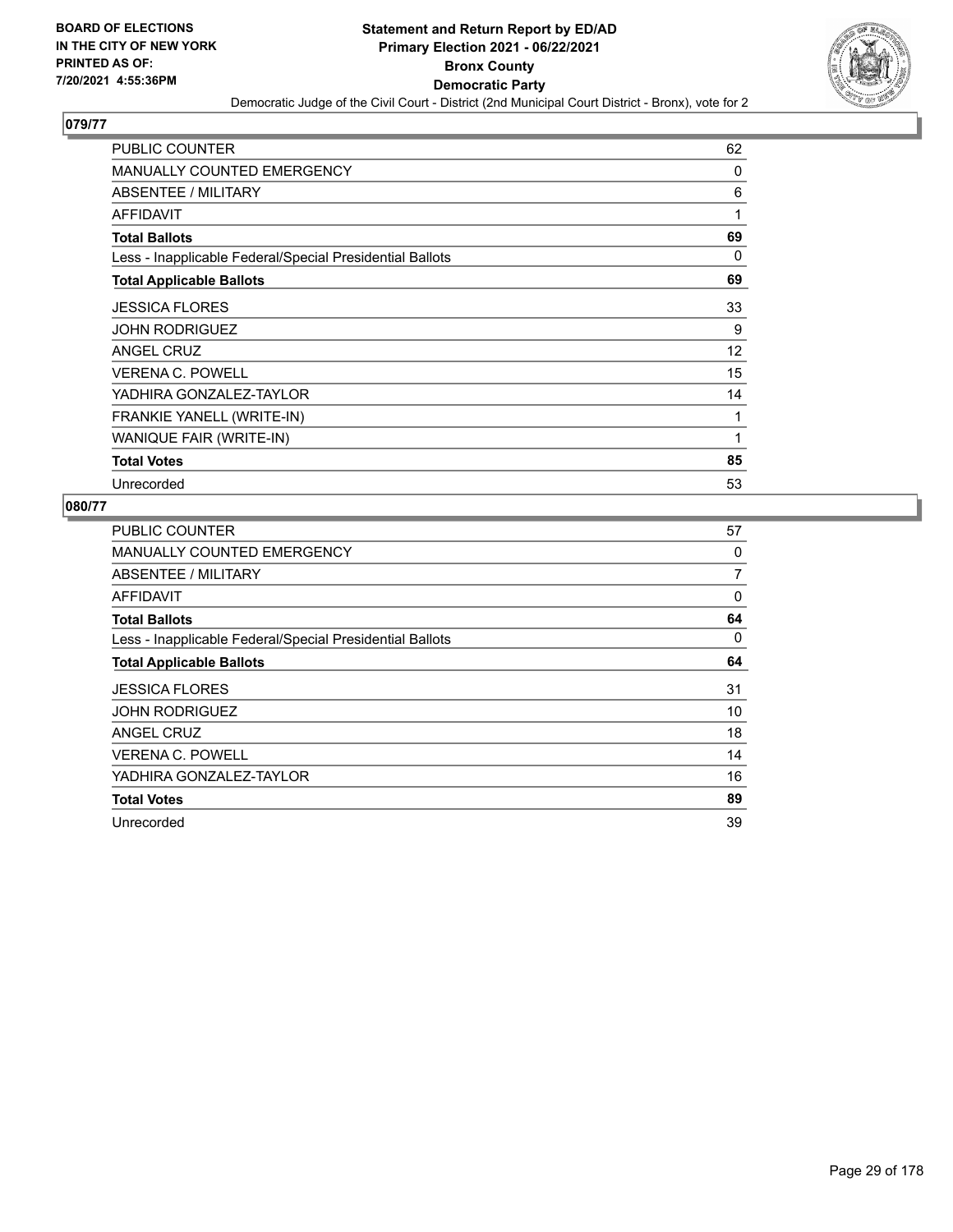

| <b>PUBLIC COUNTER</b>                                    | 107 |
|----------------------------------------------------------|-----|
| <b>MANUALLY COUNTED EMERGENCY</b>                        | 0   |
| ABSENTEE / MILITARY                                      | 15  |
| AFFIDAVIT                                                | 1   |
| <b>Total Ballots</b>                                     | 123 |
| Less - Inapplicable Federal/Special Presidential Ballots | 0   |
| <b>Total Applicable Ballots</b>                          | 123 |
| <b>JESSICA FLORES</b>                                    | 43  |
| <b>JOHN RODRIGUEZ</b>                                    | 22  |
| ANGEL CRUZ                                               | 14  |
| <b>VERENA C. POWELL</b>                                  | 40  |
| YADHIRA GONZALEZ-TAYLOR                                  | 30  |
| <b>Total Votes</b>                                       | 149 |
| Unrecorded                                               | 97  |

| <b>PUBLIC COUNTER</b>                                    | 78       |
|----------------------------------------------------------|----------|
| <b>MANUALLY COUNTED EMERGENCY</b>                        | 0        |
| ABSENTEE / MILITARY                                      | 4        |
| AFFIDAVIT                                                | $\Omega$ |
| <b>Total Ballots</b>                                     | 82       |
| Less - Inapplicable Federal/Special Presidential Ballots | 0        |
| <b>Total Applicable Ballots</b>                          | 82       |
| <b>JESSICA FLORES</b>                                    | 35       |
| <b>JOHN RODRIGUEZ</b>                                    | 9        |
| ANGEL CRUZ                                               | 15       |
| <b>VERENA C. POWELL</b>                                  | 25       |
| YADHIRA GONZALEZ-TAYLOR                                  | 22       |
| <b>Total Votes</b>                                       | 106      |
| Unrecorded                                               | 58       |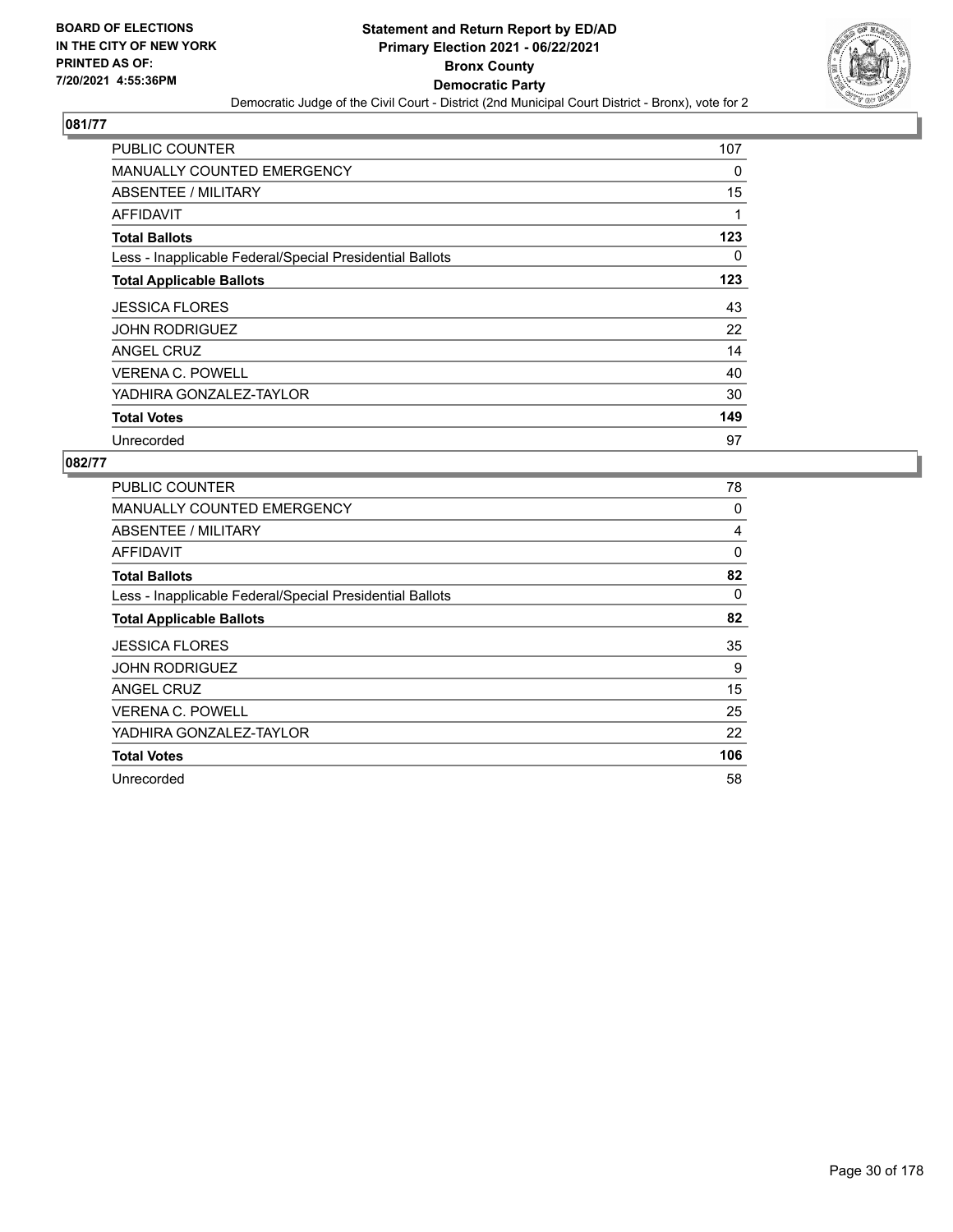

| <b>PUBLIC COUNTER</b>                                    | 91       |
|----------------------------------------------------------|----------|
| <b>MANUALLY COUNTED EMERGENCY</b>                        | 0        |
| ABSENTEE / MILITARY                                      | 4        |
| AFFIDAVIT                                                | $\Omega$ |
| <b>Total Ballots</b>                                     | 95       |
| Less - Inapplicable Federal/Special Presidential Ballots | 0        |
| <b>Total Applicable Ballots</b>                          | 95       |
| <b>JESSICA FLORES</b>                                    | 34       |
| <b>JOHN RODRIGUEZ</b>                                    | 13       |
| ANGEL CRUZ                                               | 18       |
| <b>VERENA C. POWELL</b>                                  | 26       |
| YADHIRA GONZALEZ-TAYLOR                                  | 24       |
| <b>Total Votes</b>                                       | 115      |
| Unrecorded                                               | 75       |

## **002/78**

| <b>PUBLIC COUNTER</b>                                    | 61 |
|----------------------------------------------------------|----|
| <b>MANUALLY COUNTED EMERGENCY</b>                        | 0  |
| ABSENTEE / MILITARY                                      | 10 |
| <b>AFFIDAVIT</b>                                         | 0  |
| <b>Total Ballots</b>                                     | 71 |
| Less - Inapplicable Federal/Special Presidential Ballots | 0  |
| <b>Total Applicable Ballots</b>                          | 71 |
| <b>JESSICA FLORES</b>                                    | 37 |
| <b>JOHN RODRIGUEZ</b>                                    | 13 |
| <b>ANGEL CRUZ</b>                                        | 7  |
| <b>VERENA C. POWELL</b>                                  | 21 |
| YADHIRA GONZALEZ-TAYLOR                                  | 16 |
| <b>Total Votes</b>                                       | 94 |
| Unrecorded                                               | 48 |

| PUBLIC COUNTER                                           | 114      |
|----------------------------------------------------------|----------|
| MANUALLY COUNTED EMERGENCY                               | 0        |
| ABSENTEE / MILITARY                                      | 11       |
| AFFIDAVIT                                                | $\Omega$ |
| <b>Total Ballots</b>                                     | 125      |
| Less - Inapplicable Federal/Special Presidential Ballots | $\Omega$ |
| <b>Total Applicable Ballots</b>                          | 125      |
| <b>JESSICA FLORES</b>                                    | 59       |
| <b>JOHN RODRIGUEZ</b>                                    | 14       |
| ANGEL CRUZ                                               | 30       |
| <b>VERENA C. POWELL</b>                                  | 23       |
| YADHIRA GONZALEZ-TAYLOR                                  | 24       |
| <b>Total Votes</b>                                       | 150      |
| Unrecorded                                               | 100      |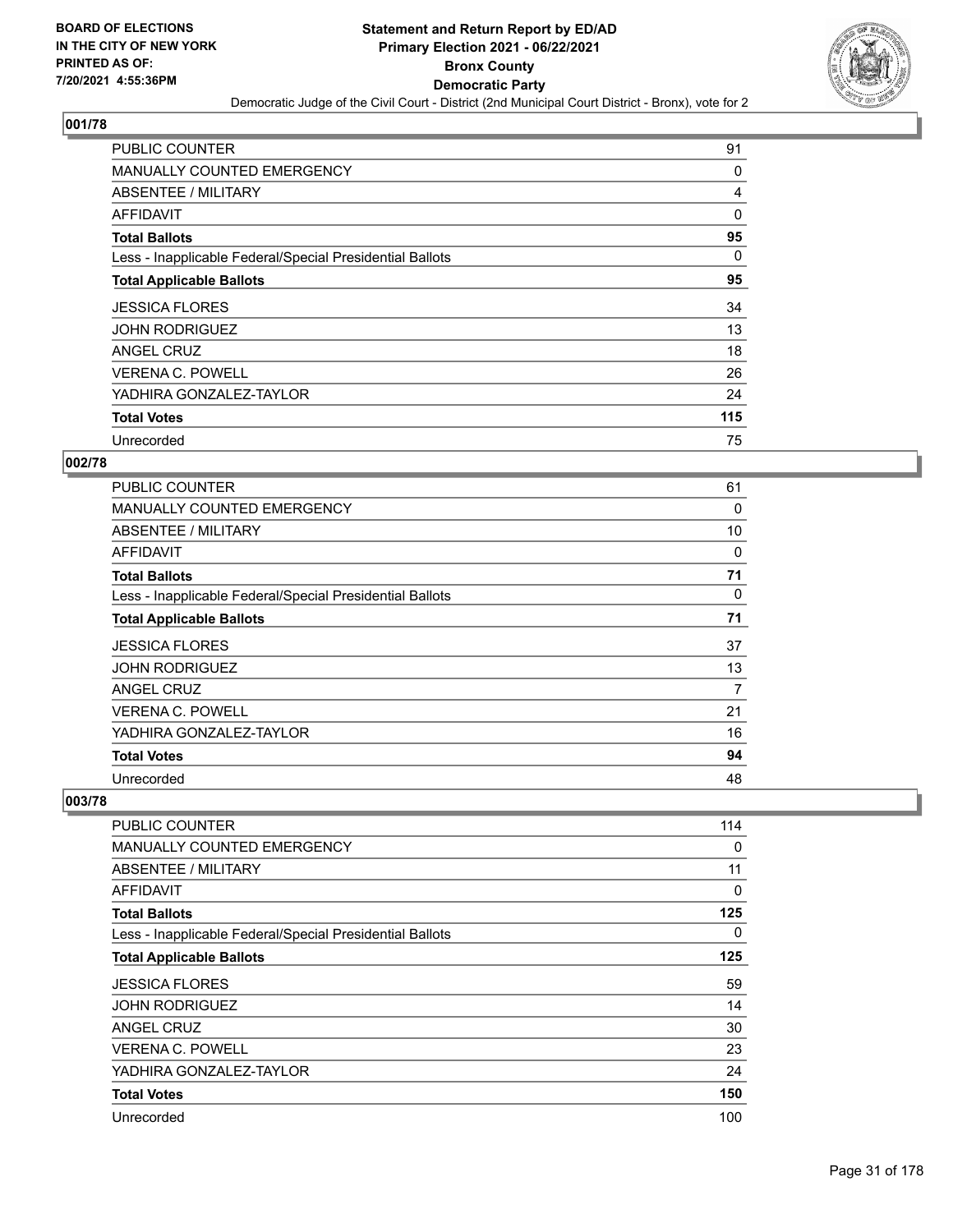

| PUBLIC COUNTER                                           | 54 |
|----------------------------------------------------------|----|
| <b>MANUALLY COUNTED EMERGENCY</b>                        | 0  |
| <b>ABSENTEE / MILITARY</b>                               | 4  |
| AFFIDAVIT                                                |    |
| <b>Total Ballots</b>                                     | 59 |
| Less - Inapplicable Federal/Special Presidential Ballots | 0  |
| <b>Total Applicable Ballots</b>                          | 59 |
| <b>JESSICA FLORES</b>                                    | 31 |
| <b>JOHN RODRIGUEZ</b>                                    | 12 |
| ANGEL CRUZ                                               | 12 |
| <b>VERENA C. POWELL</b>                                  | 12 |
| YADHIRA GONZALEZ-TAYLOR                                  | 10 |
| <b>Total Votes</b>                                       | 77 |
| Unrecorded                                               | 41 |

## **005/78**

| <b>PUBLIC COUNTER</b>                                    | 89  |
|----------------------------------------------------------|-----|
| <b>MANUALLY COUNTED EMERGENCY</b>                        | 0   |
| ABSENTEE / MILITARY                                      | 8   |
| AFFIDAVIT                                                | 1   |
| <b>Total Ballots</b>                                     | 98  |
| Less - Inapplicable Federal/Special Presidential Ballots | 0   |
| <b>Total Applicable Ballots</b>                          | 98  |
| <b>JESSICA FLORES</b>                                    | 39  |
| <b>JOHN RODRIGUEZ</b>                                    | 12  |
| <b>ANGEL CRUZ</b>                                        | 24  |
| <b>VERENA C. POWELL</b>                                  | 20  |
| YADHIRA GONZALEZ-TAYLOR                                  | 17  |
| <b>Total Votes</b>                                       | 112 |
| Unrecorded                                               | 84  |

| <b>PUBLIC COUNTER</b>                                    | 144 |
|----------------------------------------------------------|-----|
| <b>MANUALLY COUNTED EMERGENCY</b>                        | 0   |
| <b>ABSENTEE / MILITARY</b>                               | 16  |
| <b>AFFIDAVIT</b>                                         | 1   |
| <b>Total Ballots</b>                                     | 161 |
| Less - Inapplicable Federal/Special Presidential Ballots | 0   |
| <b>Total Applicable Ballots</b>                          | 161 |
| <b>JESSICA FLORES</b>                                    | 73  |
| <b>JOHN RODRIGUEZ</b>                                    | 32  |
| ANGEL CRUZ                                               | 27  |
| <b>VERENA C. POWELL</b>                                  | 38  |
| YADHIRA GONZALEZ-TAYLOR                                  | 47  |
| <b>Total Votes</b>                                       | 217 |
| Unrecorded                                               | 105 |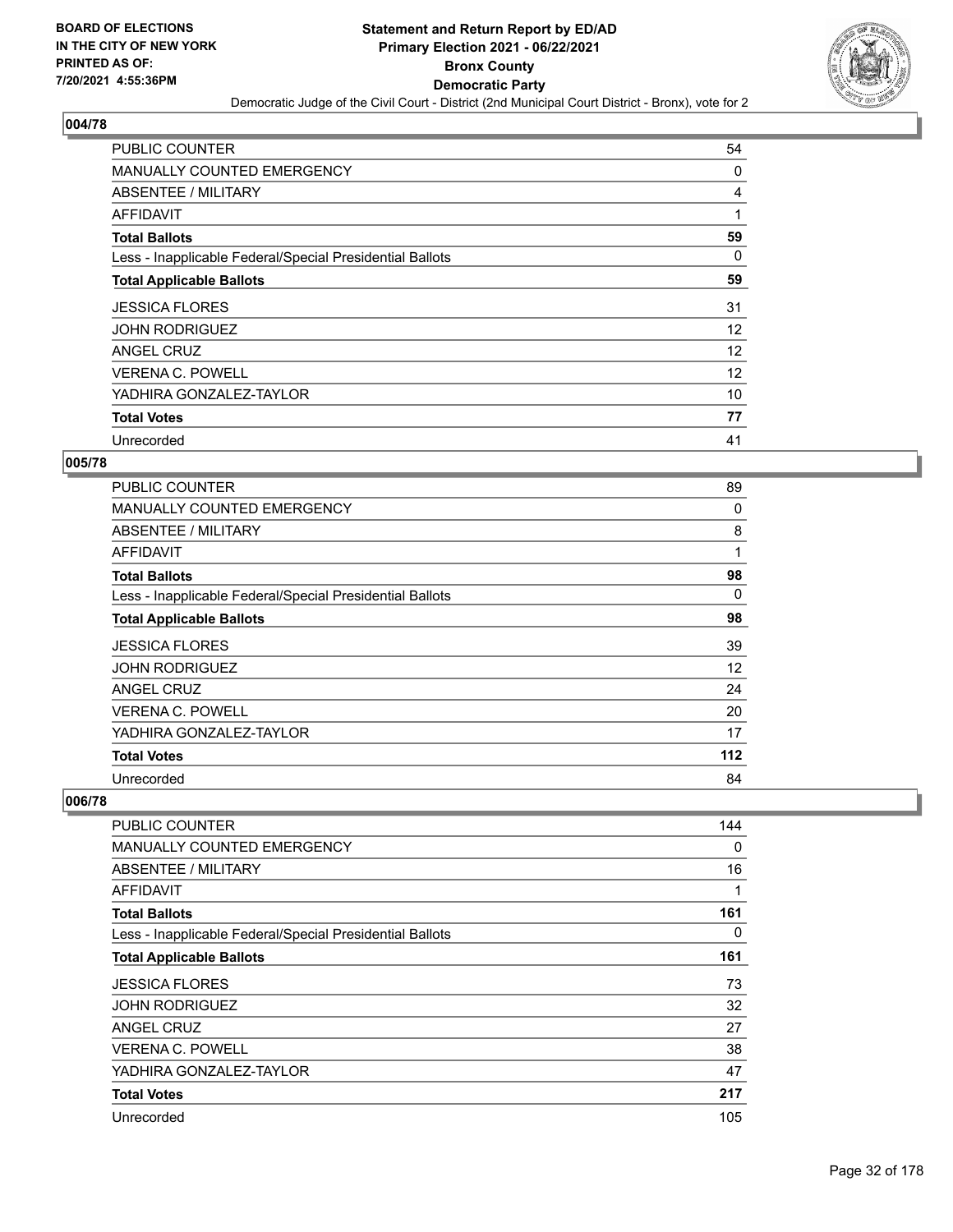

| <b>PUBLIC COUNTER</b>                                    | 39 |
|----------------------------------------------------------|----|
| <b>MANUALLY COUNTED EMERGENCY</b>                        | 0  |
| ABSENTEE / MILITARY                                      | 14 |
| AFFIDAVIT                                                | 3  |
| <b>Total Ballots</b>                                     | 56 |
| Less - Inapplicable Federal/Special Presidential Ballots | 0  |
| <b>Total Applicable Ballots</b>                          | 56 |
| <b>JESSICA FLORES</b>                                    | 27 |
| <b>JOHN RODRIGUEZ</b>                                    | 12 |
| ANGEL CRUZ                                               | 11 |
| <b>VERENA C. POWELL</b>                                  | 13 |
| YADHIRA GONZALEZ-TAYLOR                                  | 10 |
| <b>Total Votes</b>                                       | 73 |
| Unrecorded                                               | 39 |

## **008/78**

| <b>PUBLIC COUNTER</b>                                    | 94       |
|----------------------------------------------------------|----------|
| <b>MANUALLY COUNTED EMERGENCY</b>                        | $\Omega$ |
| ABSENTEE / MILITARY                                      | 10       |
| <b>AFFIDAVIT</b>                                         |          |
| <b>Total Ballots</b>                                     | 105      |
| Less - Inapplicable Federal/Special Presidential Ballots | 0        |
| <b>Total Applicable Ballots</b>                          | 105      |
| <b>JESSICA FLORES</b>                                    | 48       |
| <b>JOHN RODRIGUEZ</b>                                    | 21       |
| <b>ANGEL CRUZ</b>                                        | 18       |
| <b>VERENA C. POWELL</b>                                  | 16       |
| YADHIRA GONZALEZ-TAYLOR                                  | 34       |
| <b>Total Votes</b>                                       | 137      |
| Unrecorded                                               | 73       |

| PUBLIC COUNTER                                           | 94           |
|----------------------------------------------------------|--------------|
| <b>MANUALLY COUNTED EMERGENCY</b>                        | 0            |
| <b>ABSENTEE / MILITARY</b>                               | 11           |
| <b>AFFIDAVIT</b>                                         | $\mathbf{0}$ |
| <b>Total Ballots</b>                                     | 105          |
| Less - Inapplicable Federal/Special Presidential Ballots | 0            |
| <b>Total Applicable Ballots</b>                          | 105          |
| <b>JESSICA FLORES</b>                                    | 41           |
| <b>JOHN RODRIGUEZ</b>                                    | 15           |
| ANGEL CRUZ                                               | 18           |
| <b>VERENA C. POWELL</b>                                  | 35           |
| YADHIRA GONZALEZ-TAYLOR                                  | 13           |
| <b>Total Votes</b>                                       | 122          |
| Unrecorded                                               | 88           |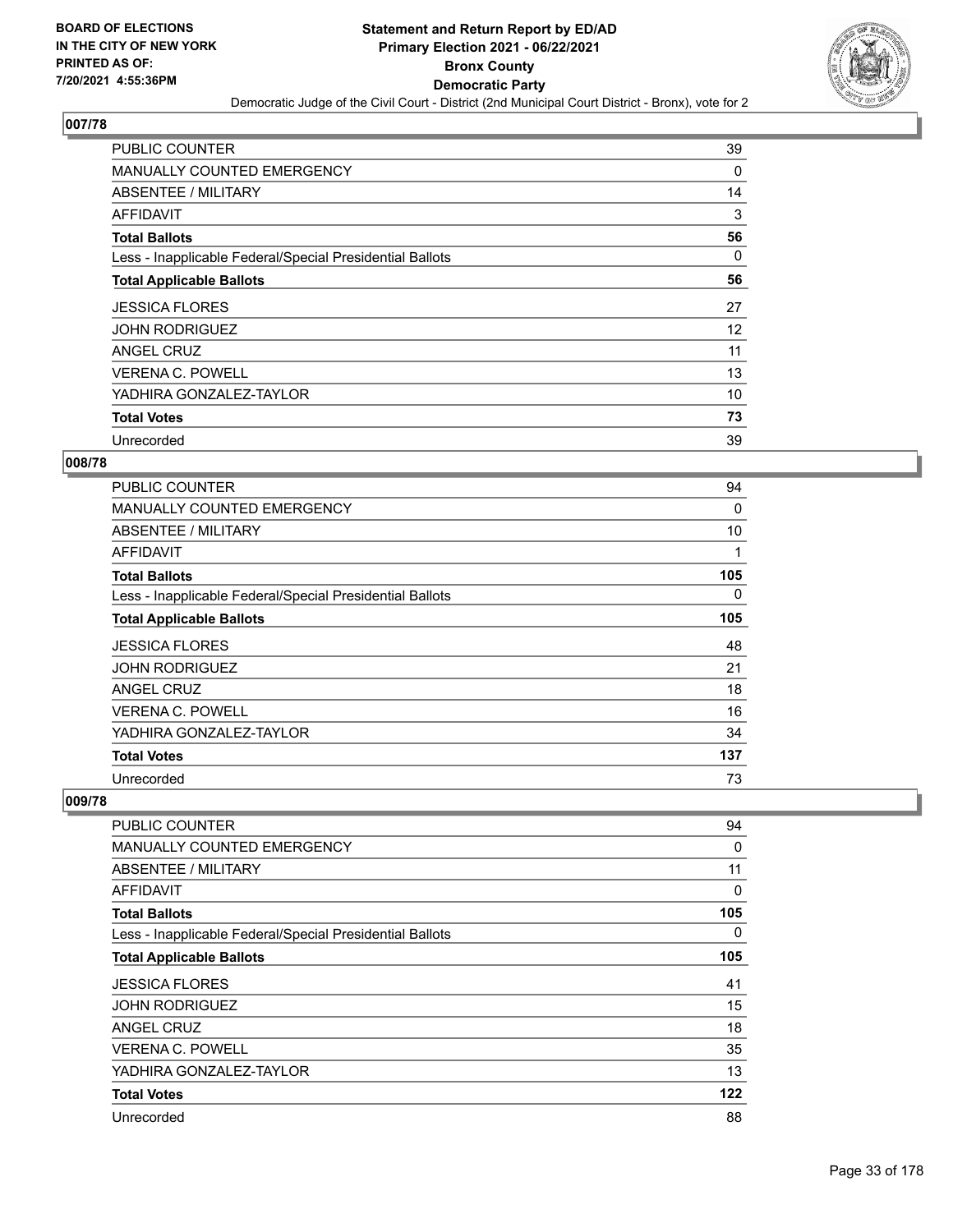

| <b>PUBLIC COUNTER</b>                                    | 90  |
|----------------------------------------------------------|-----|
| <b>MANUALLY COUNTED EMERGENCY</b>                        | 0   |
| ABSENTEE / MILITARY                                      | 6   |
| AFFIDAVIT                                                | 3   |
| <b>Total Ballots</b>                                     | 99  |
| Less - Inapplicable Federal/Special Presidential Ballots | 0   |
| <b>Total Applicable Ballots</b>                          | 99  |
| <b>JESSICA FLORES</b>                                    | 36  |
| <b>JOHN RODRIGUEZ</b>                                    | 9   |
| ANGEL CRUZ                                               | 26  |
| <b>VERENA C. POWELL</b>                                  | 19  |
| YADHIRA GONZALEZ-TAYLOR                                  | 14  |
| <b>Total Votes</b>                                       | 104 |
| Unrecorded                                               | 94  |

#### **011/78**

| <b>PUBLIC COUNTER</b>                                    | 88  |
|----------------------------------------------------------|-----|
| <b>MANUALLY COUNTED EMERGENCY</b>                        | 0   |
| ABSENTEE / MILITARY                                      | 9   |
| AFFIDAVIT                                                | 0   |
| <b>Total Ballots</b>                                     | 97  |
| Less - Inapplicable Federal/Special Presidential Ballots | 0   |
| <b>Total Applicable Ballots</b>                          | 97  |
| <b>JESSICA FLORES</b>                                    | 39  |
| <b>JOHN RODRIGUEZ</b>                                    | 11  |
| ANGEL CRUZ                                               | 18  |
| <b>VERENA C. POWELL</b>                                  | 29  |
| YADHIRA GONZALEZ-TAYLOR                                  | 17  |
| <b>Total Votes</b>                                       | 114 |
| Unrecorded                                               | 80  |

| <b>PUBLIC COUNTER</b>                                    | 79       |
|----------------------------------------------------------|----------|
| <b>MANUALLY COUNTED EMERGENCY</b>                        | 0        |
| <b>ABSENTEE / MILITARY</b>                               | 11       |
| <b>AFFIDAVIT</b>                                         | 0        |
| <b>Total Ballots</b>                                     | 90       |
| Less - Inapplicable Federal/Special Presidential Ballots | $\Omega$ |
| <b>Total Applicable Ballots</b>                          | 90       |
| <b>JESSICA FLORES</b>                                    | 42       |
| <b>JOHN RODRIGUEZ</b>                                    | 16       |
| ANGEL CRUZ                                               | 15       |
| <b>VERENA C. POWELL</b>                                  | 13       |
| YADHIRA GONZALEZ-TAYLOR                                  | 25       |
| <b>Total Votes</b>                                       | 111      |
| Unrecorded                                               | 69       |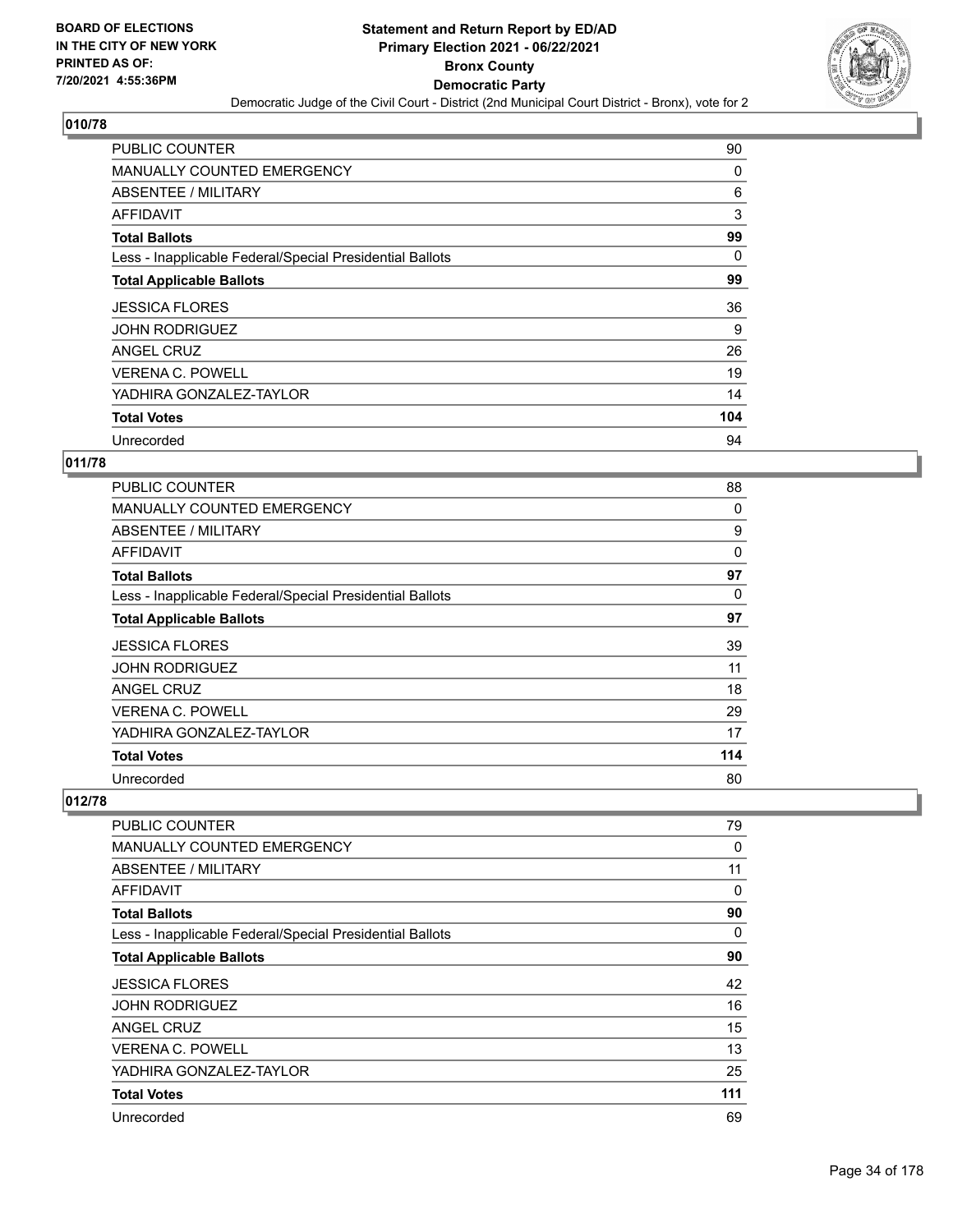

| <b>PUBLIC COUNTER</b>                                    | 98       |
|----------------------------------------------------------|----------|
| <b>MANUALLY COUNTED EMERGENCY</b>                        | 0        |
| ABSENTEE / MILITARY                                      | 19       |
| AFFIDAVIT                                                | 1        |
| <b>Total Ballots</b>                                     | 118      |
| Less - Inapplicable Federal/Special Presidential Ballots | $\Omega$ |
| <b>Total Applicable Ballots</b>                          | 118      |
| <b>JESSICA FLORES</b>                                    | 48       |
| <b>JOHN RODRIGUEZ</b>                                    | 16       |
| ANGEL CRUZ                                               | 20       |
| <b>VERENA C. POWELL</b>                                  | 31       |
| YADHIRA GONZALEZ-TAYLOR                                  | 21       |
| ANDREW G FARIA (WRITE-IN)                                | 1        |
| <b>Total Votes</b>                                       | 137      |
| Unrecorded                                               | 99       |

## **014/78**

| <b>PUBLIC COUNTER</b>                                    | 127 |
|----------------------------------------------------------|-----|
| <b>MANUALLY COUNTED EMERGENCY</b>                        | 0   |
| ABSENTEE / MILITARY                                      | 5   |
| AFFIDAVIT                                                | 0   |
| <b>Total Ballots</b>                                     | 132 |
| Less - Inapplicable Federal/Special Presidential Ballots | 0   |
| <b>Total Applicable Ballots</b>                          | 132 |
| <b>JESSICA FLORES</b>                                    | 59  |
| <b>JOHN RODRIGUEZ</b>                                    | 23  |
| ANGEL CRUZ                                               | 25  |
| <b>VERENA C. POWELL</b>                                  | 34  |
| YADHIRA GONZALEZ-TAYLOR                                  | 24  |
| <b>Total Votes</b>                                       | 165 |
| Unrecorded                                               | 99  |

| PUBLIC COUNTER                                           | 66           |
|----------------------------------------------------------|--------------|
| <b>MANUALLY COUNTED EMERGENCY</b>                        | 0            |
| <b>ABSENTEE / MILITARY</b>                               | 8            |
| AFFIDAVIT                                                | $\mathbf{0}$ |
| <b>Total Ballots</b>                                     | 74           |
| Less - Inapplicable Federal/Special Presidential Ballots | 0            |
| <b>Total Applicable Ballots</b>                          | 74           |
| <b>JESSICA FLORES</b>                                    | 31           |
| <b>JOHN RODRIGUEZ</b>                                    | 8            |
| <b>ANGEL CRUZ</b>                                        | 13           |
| <b>VERENA C. POWELL</b>                                  | 14           |
| YADHIRA GONZALEZ-TAYLOR                                  | 12           |
| <b>Total Votes</b>                                       | 78           |
| Unrecorded                                               | 70           |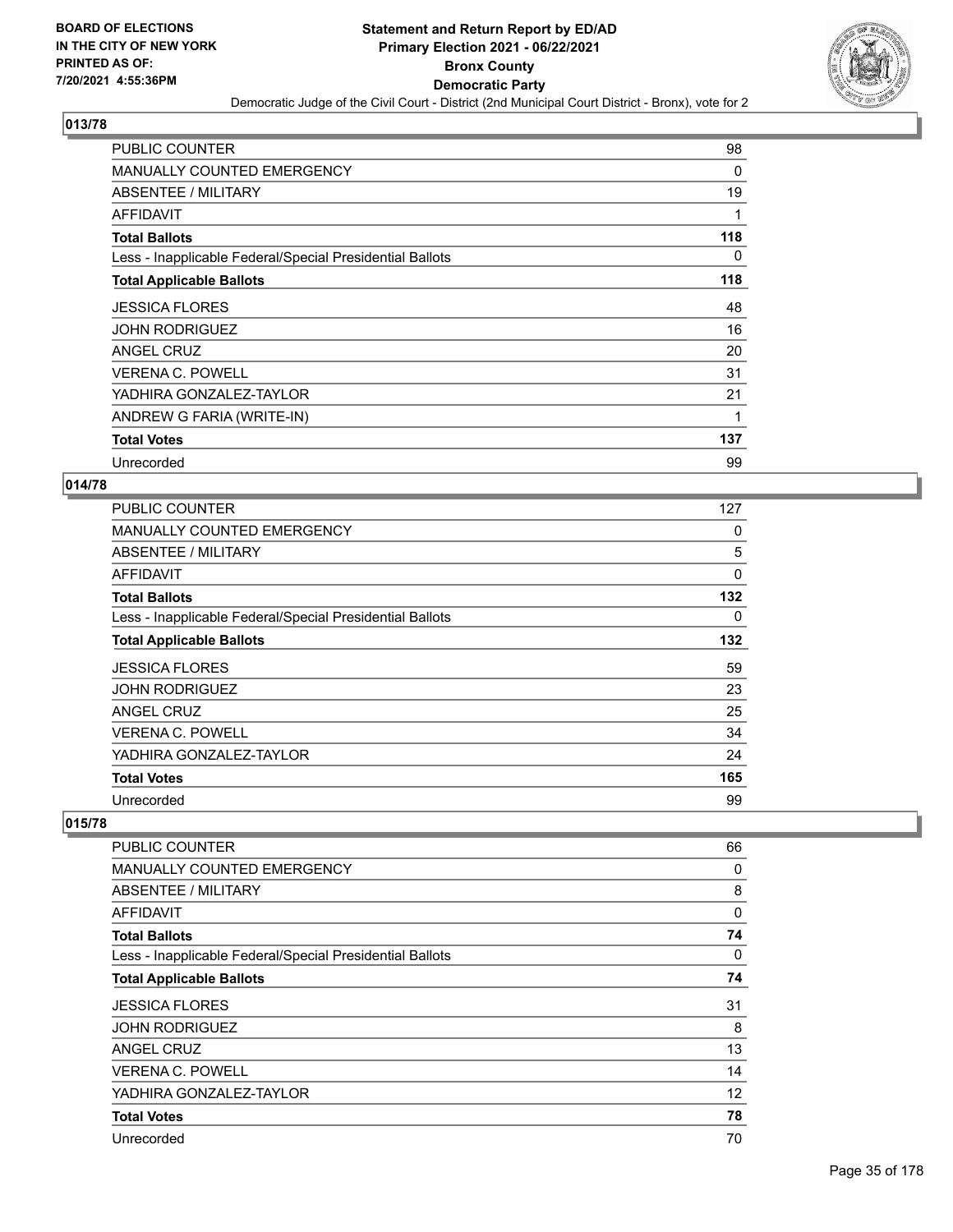

| <b>PUBLIC COUNTER</b>                                    | 154      |
|----------------------------------------------------------|----------|
| <b>MANUALLY COUNTED EMERGENCY</b>                        | 0        |
| ABSENTEE / MILITARY                                      | 8        |
| AFFIDAVIT                                                | 3        |
| <b>Total Ballots</b>                                     | 165      |
| Less - Inapplicable Federal/Special Presidential Ballots | $\Omega$ |
| <b>Total Applicable Ballots</b>                          | 165      |
| <b>JESSICA FLORES</b>                                    | 68       |
| <b>JOHN RODRIGUEZ</b>                                    | 44       |
| ANGEL CRUZ                                               | 33       |
| <b>VERENA C. POWELL</b>                                  | 26       |
| YADHIRA GONZALEZ-TAYLOR                                  | 41       |
| ROSALIE LESLIE (WRITE-IN)                                | 1        |
| <b>Total Votes</b>                                       | 213      |
| Unrecorded                                               | 117      |

## **017/78**

| PUBLIC COUNTER                                           | 47       |
|----------------------------------------------------------|----------|
| <b>MANUALLY COUNTED EMERGENCY</b>                        | 0        |
| ABSENTEE / MILITARY                                      | 8        |
| AFFIDAVIT                                                | 0        |
| <b>Total Ballots</b>                                     | 55       |
| Less - Inapplicable Federal/Special Presidential Ballots | $\Omega$ |
| <b>Total Applicable Ballots</b>                          | 55       |
| <b>JESSICA FLORES</b>                                    | 24       |
| <b>JOHN RODRIGUEZ</b>                                    | 9        |
| ANGEL CRUZ                                               | 10       |
| <b>VERENA C. POWELL</b>                                  | 3        |
| YADHIRA GONZALEZ-TAYLOR                                  | 18       |
| <b>Total Votes</b>                                       | 64       |
| Unrecorded                                               | 46       |

| PUBLIC COUNTER                                           | 86  |
|----------------------------------------------------------|-----|
| MANUALLY COUNTED EMERGENCY                               | 0   |
| ABSENTEE / MILITARY                                      | 10  |
| AFFIDAVIT                                                | 0   |
| <b>Total Ballots</b>                                     | 96  |
| Less - Inapplicable Federal/Special Presidential Ballots | 0   |
| <b>Total Applicable Ballots</b>                          | 96  |
| <b>JESSICA FLORES</b>                                    | 37  |
| <b>JOHN RODRIGUEZ</b>                                    | 11  |
| <b>ANGEL CRUZ</b>                                        | 26  |
| <b>VERENA C. POWELL</b>                                  | 23  |
| YADHIRA GONZALEZ-TAYLOR                                  | 21  |
| <b>Total Votes</b>                                       | 118 |
| Unrecorded                                               | 74  |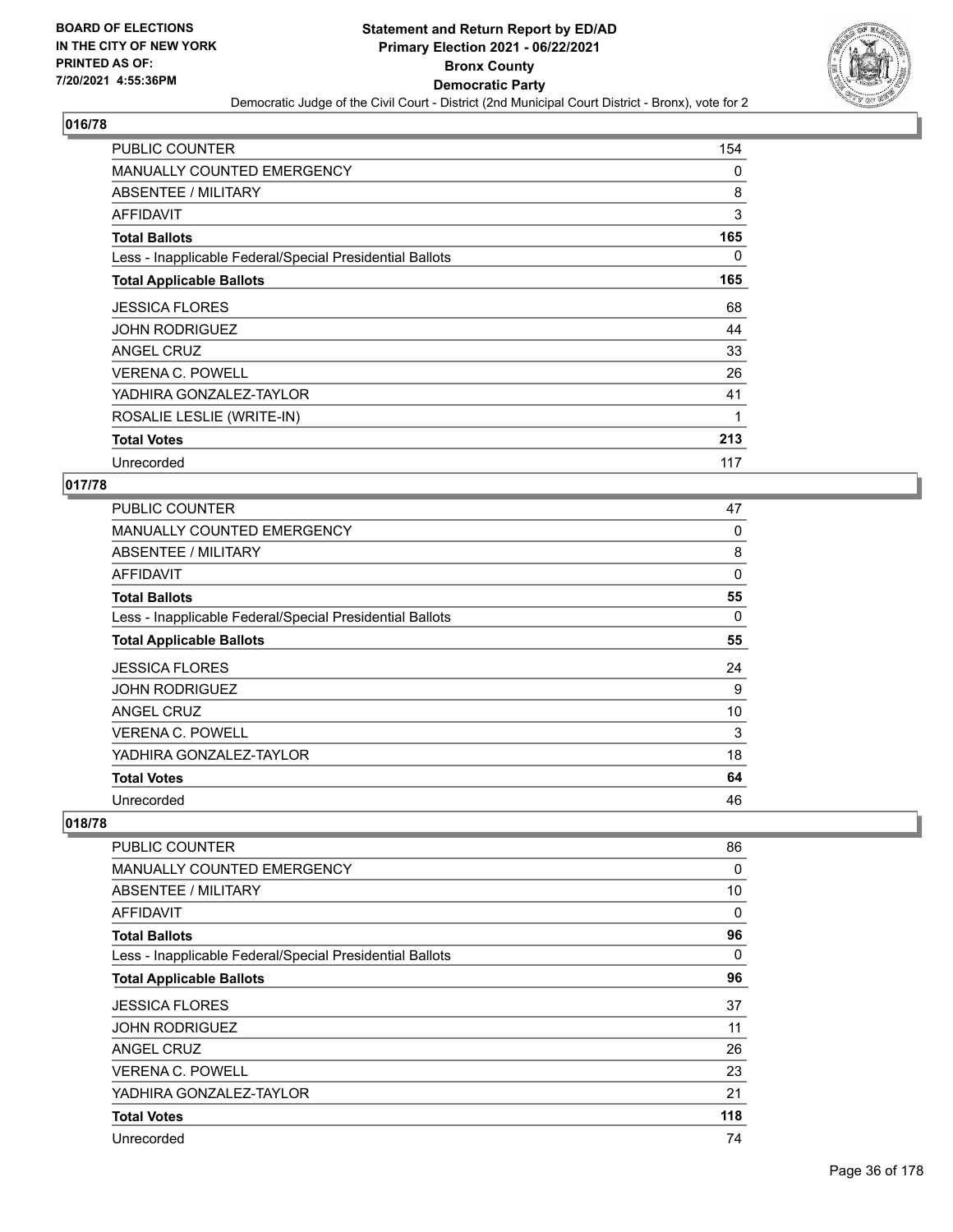

| PUBLIC COUNTER                                           | 93       |
|----------------------------------------------------------|----------|
| <b>MANUALLY COUNTED EMERGENCY</b>                        | 0        |
| ABSENTEE / MILITARY                                      | 10       |
| AFFIDAVIT                                                | 0        |
| <b>Total Ballots</b>                                     | 103      |
| Less - Inapplicable Federal/Special Presidential Ballots | $\Omega$ |
| <b>Total Applicable Ballots</b>                          | 103      |
| <b>JESSICA FLORES</b>                                    | 42       |
| <b>JOHN RODRIGUEZ</b>                                    | 23       |
| ANGEL CRUZ                                               | 11       |
| <b>VERENA C. POWELL</b>                                  | 18       |
| YADHIRA GONZALEZ-TAYLOR                                  | 18       |
| MIGELINA CAMILLO (WRITE-IN)                              | 2        |
| <b>Total Votes</b>                                       | 114      |
| Unrecorded                                               | 92       |

### **020/78**

| PUBLIC COUNTER                                           | 80       |
|----------------------------------------------------------|----------|
| MANUALLY COUNTED EMERGENCY                               | 0        |
| ABSENTEE / MILITARY                                      | 8        |
| AFFIDAVIT                                                | 0        |
| <b>Total Ballots</b>                                     | 88       |
| Less - Inapplicable Federal/Special Presidential Ballots | $\Omega$ |
| <b>Total Applicable Ballots</b>                          | 88       |
| <b>JESSICA FLORES</b>                                    | 41       |
| <b>JOHN RODRIGUEZ</b>                                    | 18       |
| ANGEL CRUZ                                               | 16       |
| <b>VERENA C. POWELL</b>                                  | 20       |
| YADHIRA GONZALEZ-TAYLOR                                  | 20       |
| <b>Total Votes</b>                                       | 115      |
| Unrecorded                                               | 61       |

| PUBLIC COUNTER                                           | 66                |
|----------------------------------------------------------|-------------------|
| <b>MANUALLY COUNTED EMERGENCY</b>                        | 0                 |
| <b>ABSENTEE / MILITARY</b>                               | 6                 |
| AFFIDAVIT                                                | $\mathbf{0}$      |
| <b>Total Ballots</b>                                     | 72                |
| Less - Inapplicable Federal/Special Presidential Ballots | 0                 |
| <b>Total Applicable Ballots</b>                          | 72                |
| <b>JESSICA FLORES</b>                                    | 29                |
| <b>JOHN RODRIGUEZ</b>                                    | 13                |
| <b>ANGEL CRUZ</b>                                        | $12 \overline{ }$ |
| <b>VERENA C. POWELL</b>                                  | 5                 |
| YADHIRA GONZALEZ-TAYLOR                                  | 24                |
| <b>Total Votes</b>                                       | 83                |
| Unrecorded                                               | 61                |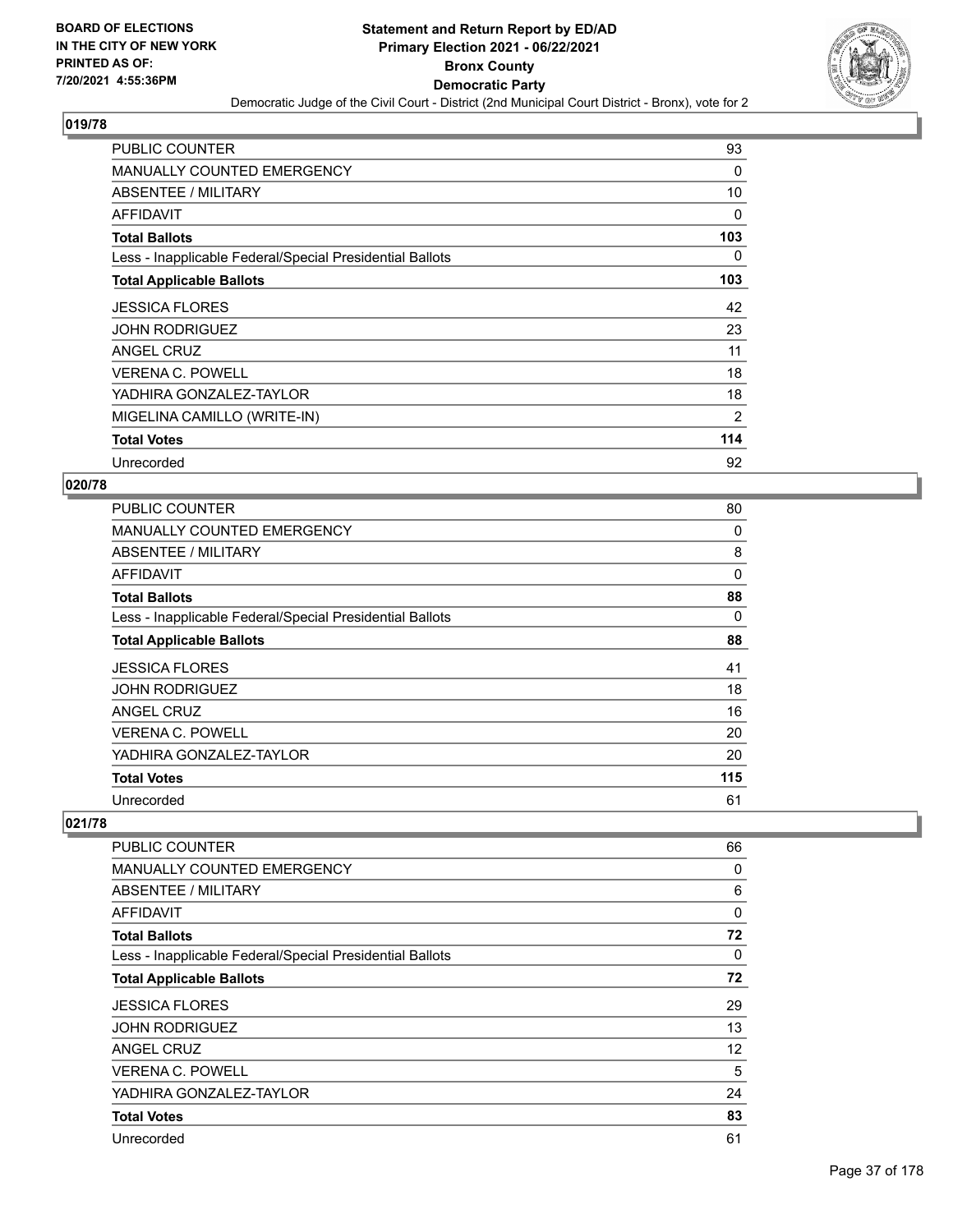

| <b>PUBLIC COUNTER</b>                                    | 77       |
|----------------------------------------------------------|----------|
| <b>MANUALLY COUNTED EMERGENCY</b>                        | 0        |
| ABSENTEE / MILITARY                                      | 9        |
| AFFIDAVIT                                                | 1        |
| <b>Total Ballots</b>                                     | 87       |
| Less - Inapplicable Federal/Special Presidential Ballots | $\Omega$ |
| <b>Total Applicable Ballots</b>                          | 87       |
| <b>JESSICA FLORES</b>                                    | 41       |
| <b>JOHN RODRIGUEZ</b>                                    | 12       |
| <b>ANGEL CRUZ</b>                                        | 9        |
| <b>VERENA C. POWELL</b>                                  | 15       |
| YADHIRA GONZALEZ-TAYLOR                                  | 30       |
| UNATTRIBUTABLE WRITE-IN (WRITE-IN)                       | 1        |
| <b>Total Votes</b>                                       | 108      |
| Unrecorded                                               | 66       |

| <b>PUBLIC COUNTER</b>                                    | 107 |
|----------------------------------------------------------|-----|
| MANUALLY COUNTED EMERGENCY                               | 0   |
| ABSENTEE / MILITARY                                      | 13  |
| AFFIDAVIT                                                | 0   |
| <b>Total Ballots</b>                                     | 120 |
| Less - Inapplicable Federal/Special Presidential Ballots | 0   |
| <b>Total Applicable Ballots</b>                          | 120 |
| <b>JESSICA FLORES</b>                                    | 53  |
|                                                          |     |
| <b>JOHN RODRIGUEZ</b>                                    | 20  |
| ANGEL CRUZ                                               | 27  |
| <b>VERENA C. POWELL</b>                                  | 20  |
| YADHIRA GONZALEZ-TAYLOR                                  | 30  |
| <b>Total Votes</b>                                       | 150 |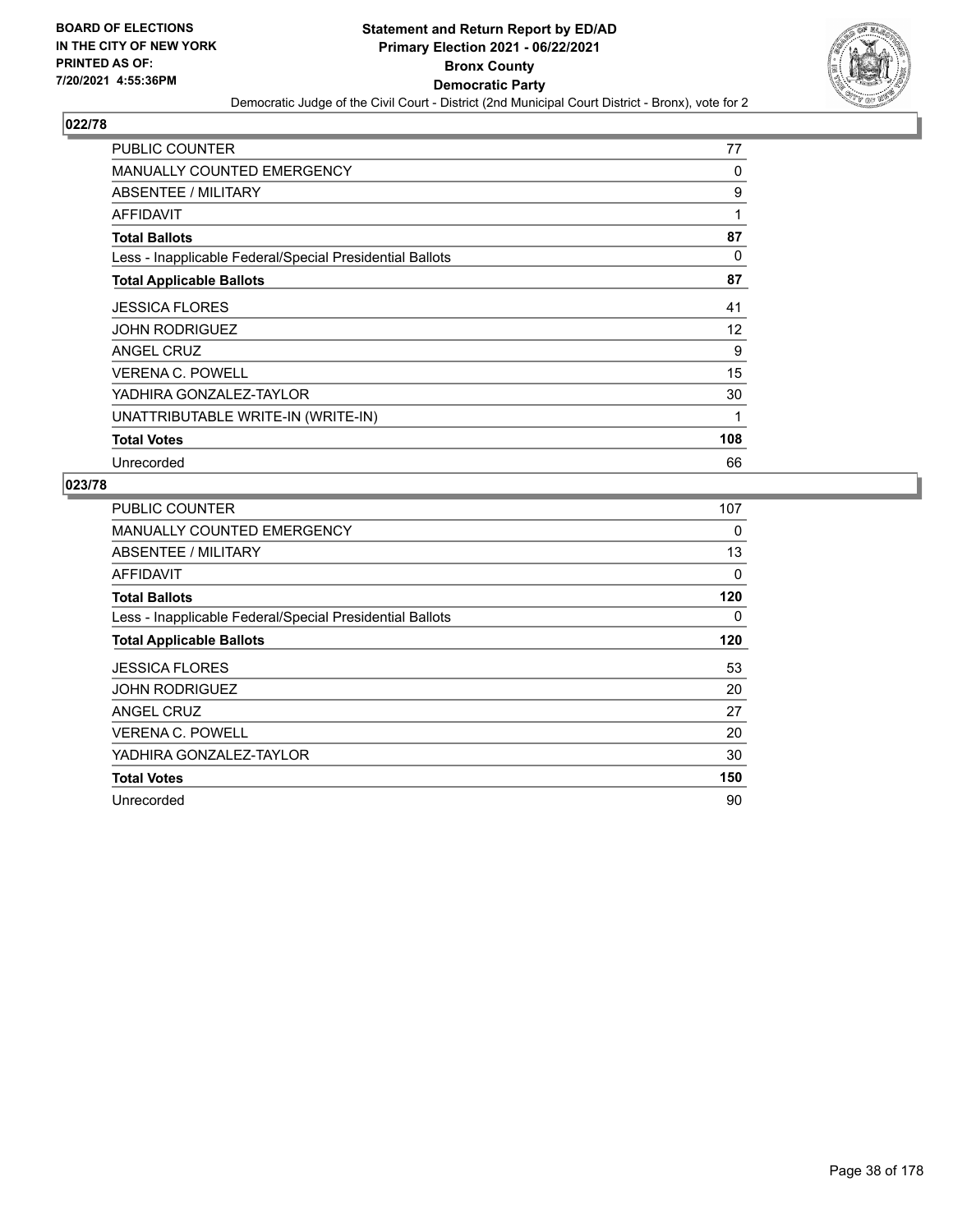

| PUBLIC COUNTER                                           | 106 |
|----------------------------------------------------------|-----|
| <b>MANUALLY COUNTED EMERGENCY</b>                        | 0   |
| ABSENTEE / MILITARY                                      | 4   |
| AFFIDAVIT                                                | 1   |
| <b>Total Ballots</b>                                     | 111 |
| Less - Inapplicable Federal/Special Presidential Ballots | 0   |
| <b>Total Applicable Ballots</b>                          | 111 |
| <b>JESSICA FLORES</b>                                    | 49  |
| <b>JOHN RODRIGUEZ</b>                                    | 17  |
| ANGEL CRUZ                                               | 22  |
| <b>VERENA C. POWELL</b>                                  | 20  |
| YADHIRA GONZALEZ-TAYLOR                                  | 26  |
| CARMEN PACHECO (WRITE-IN)                                | 1   |
| <b>Total Votes</b>                                       | 135 |
| Unrecorded                                               | 87  |

| PUBLIC COUNTER                                           | 68 |
|----------------------------------------------------------|----|
| <b>MANUALLY COUNTED EMERGENCY</b>                        | 0  |
| <b>ABSENTEE / MILITARY</b>                               | 9  |
| AFFIDAVIT                                                | 2  |
| <b>Total Ballots</b>                                     | 79 |
| Less - Inapplicable Federal/Special Presidential Ballots | 0  |
| <b>Total Applicable Ballots</b>                          | 79 |
| <b>JESSICA FLORES</b>                                    | 30 |
| JOHN RODRIGUEZ                                           | 11 |
| ANGEL CRUZ                                               | 17 |
| <b>VERENA C. POWELL</b>                                  | 17 |
| YADHIRA GONZALEZ-TAYLOR                                  | 15 |
| SOPHIA GUROLE (WRITE-IN)                                 | 2  |
| <b>Total Votes</b>                                       | 92 |
| Unrecorded                                               | 66 |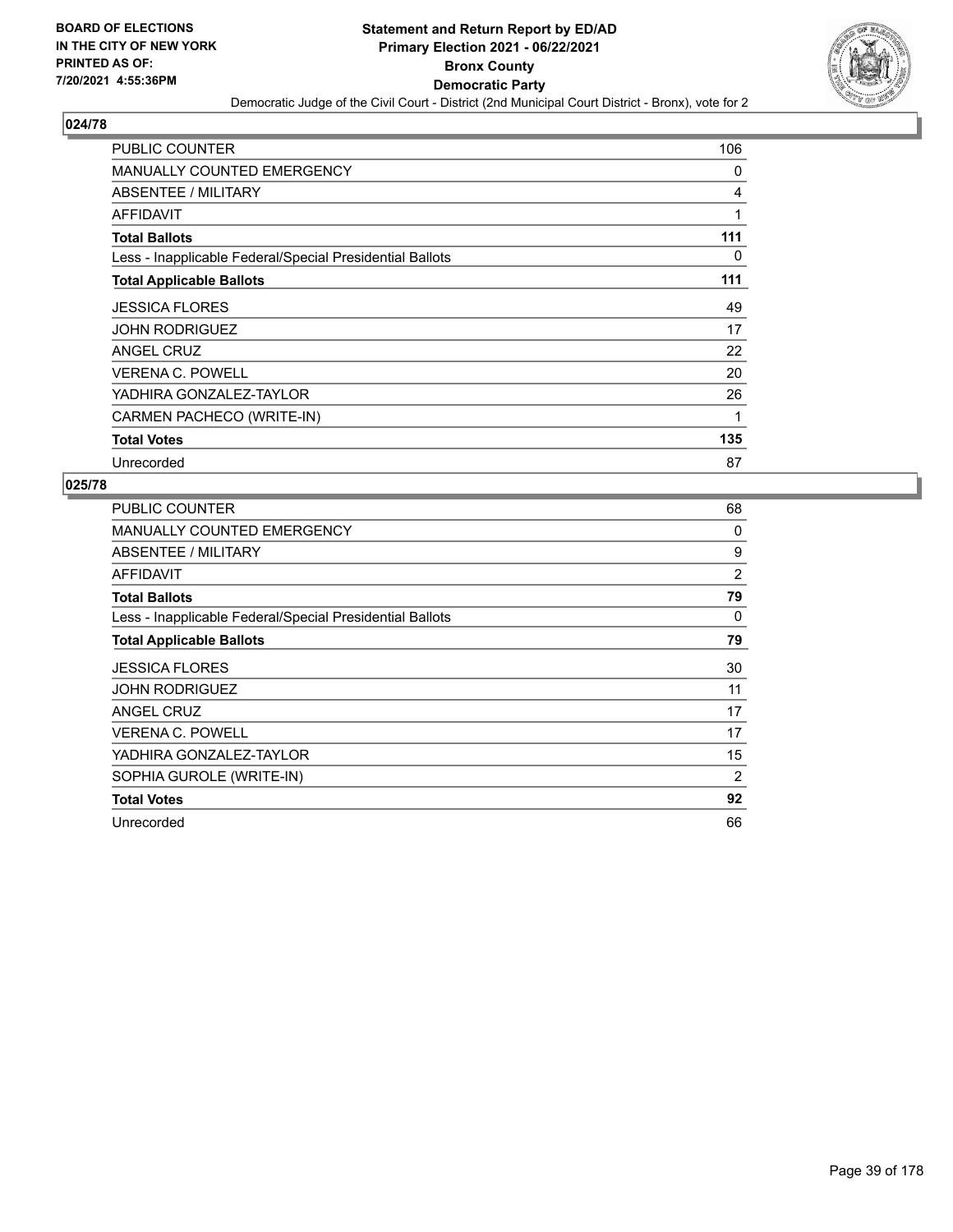

| PUBLIC COUNTER                                           | 119 |
|----------------------------------------------------------|-----|
| MANUALLY COUNTED EMERGENCY                               | 0   |
| ABSENTEE / MILITARY                                      | 8   |
| AFFIDAVIT                                                | 5   |
| <b>Total Ballots</b>                                     | 132 |
| Less - Inapplicable Federal/Special Presidential Ballots | 0   |
| <b>Total Applicable Ballots</b>                          | 132 |
| <b>JESSICA FLORES</b>                                    | 54  |
| <b>JOHN RODRIGUEZ</b>                                    | 21  |
| ANGEL CRUZ                                               | 22  |
| <b>VERENA C. POWELL</b>                                  | 29  |
| YADHIRA GONZALEZ-TAYLOR                                  | 27  |
| <b>Total Votes</b>                                       |     |
|                                                          | 153 |

### **027/78**

| <b>PUBLIC COUNTER</b>                                    | 88  |
|----------------------------------------------------------|-----|
| <b>MANUALLY COUNTED EMERGENCY</b>                        | 0   |
| ABSENTEE / MILITARY                                      | 5   |
| AFFIDAVIT                                                | 1   |
| <b>Total Ballots</b>                                     | 94  |
| Less - Inapplicable Federal/Special Presidential Ballots | 0   |
| <b>Total Applicable Ballots</b>                          | 94  |
| <b>JESSICA FLORES</b>                                    | 32  |
| <b>JOHN RODRIGUEZ</b>                                    | 15  |
| ANGEL CRUZ                                               | 19  |
| VERENA C. POWELL                                         | 26  |
| YADHIRA GONZALEZ-TAYLOR                                  | 23  |
| <b>Total Votes</b>                                       | 115 |
| Unrecorded                                               | 73  |

| PUBLIC COUNTER                                           | 88       |
|----------------------------------------------------------|----------|
| <b>MANUALLY COUNTED EMERGENCY</b>                        | 0        |
| ABSENTEE / MILITARY                                      | 6        |
| AFFIDAVIT                                                | $\Omega$ |
| <b>Total Ballots</b>                                     | 94       |
| Less - Inapplicable Federal/Special Presidential Ballots | $\Omega$ |
| <b>Total Applicable Ballots</b>                          | 94       |
| <b>JESSICA FLORES</b>                                    | 45       |
| <b>JOHN RODRIGUEZ</b>                                    | 24       |
| ANGEL CRUZ                                               | 12       |
| <b>VERENA C. POWELL</b>                                  | 18       |
| YADHIRA GONZALEZ-TAYLOR                                  | 23       |
| <b>Total Votes</b>                                       | 122      |
| Unrecorded                                               | 66       |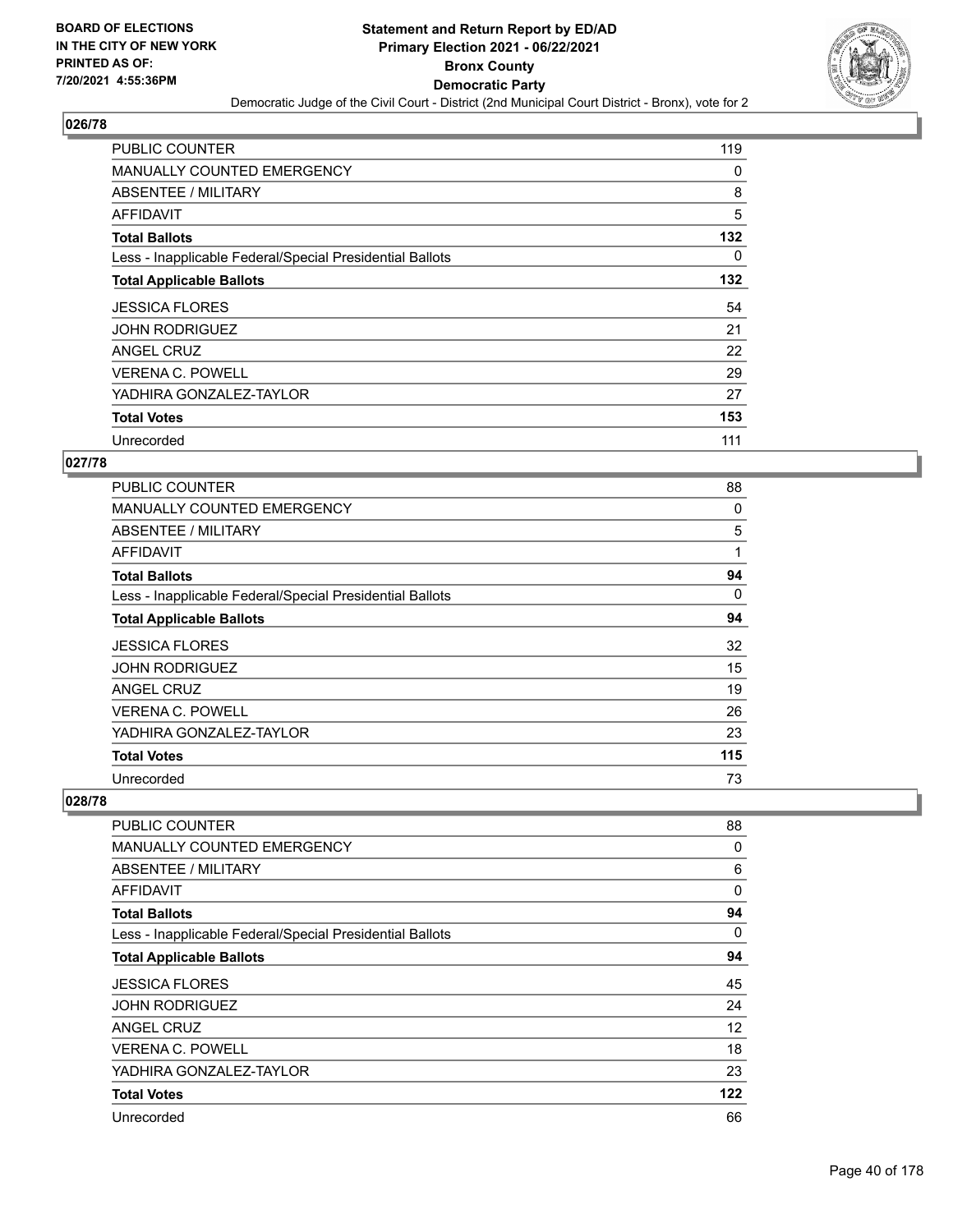

| PUBLIC COUNTER                                           | 99  |
|----------------------------------------------------------|-----|
| MANUALLY COUNTED EMERGENCY                               | 0   |
| ABSENTEE / MILITARY                                      | 8   |
| AFFIDAVIT                                                | 0   |
| <b>Total Ballots</b>                                     | 107 |
| Less - Inapplicable Federal/Special Presidential Ballots | 0   |
| <b>Total Applicable Ballots</b>                          | 107 |
| <b>JESSICA FLORES</b>                                    | 44  |
| <b>JOHN RODRIGUEZ</b>                                    | 19  |
| ANGEL CRUZ                                               | 17  |
| <b>VERENA C. POWELL</b>                                  | 28  |
| YADHIRA GONZALEZ-TAYLOR                                  | 29  |
| <b>Total Votes</b>                                       |     |
|                                                          | 137 |

# **030/78**

| <b>PUBLIC COUNTER</b>                                    | 70 |
|----------------------------------------------------------|----|
| <b>MANUALLY COUNTED EMERGENCY</b>                        | 0  |
| ABSENTEE / MILITARY                                      | 6  |
| AFFIDAVIT                                                | 1  |
| <b>Total Ballots</b>                                     | 77 |
| Less - Inapplicable Federal/Special Presidential Ballots | 0  |
| <b>Total Applicable Ballots</b>                          | 77 |
| <b>JESSICA FLORES</b>                                    | 24 |
| <b>JOHN RODRIGUEZ</b>                                    | 17 |
| ANGEL CRUZ                                               | 16 |
| <b>VERENA C. POWELL</b>                                  | 15 |
| YADHIRA GONZALEZ-TAYLOR                                  | 21 |
| <b>Total Votes</b>                                       | 93 |
| Unrecorded                                               | 61 |

| <b>PUBLIC COUNTER</b>                                    | 115 |
|----------------------------------------------------------|-----|
| <b>MANUALLY COUNTED EMERGENCY</b>                        | 0   |
| <b>ABSENTEE / MILITARY</b>                               | 12  |
| <b>AFFIDAVIT</b>                                         | 0   |
| <b>Total Ballots</b>                                     | 127 |
| Less - Inapplicable Federal/Special Presidential Ballots | 0   |
| <b>Total Applicable Ballots</b>                          | 127 |
| <b>JESSICA FLORES</b>                                    | 66  |
| <b>JOHN RODRIGUEZ</b>                                    | 15  |
| ANGEL CRUZ                                               | 30  |
| <b>VERENA C. POWELL</b>                                  | 28  |
| YADHIRA GONZALEZ-TAYLOR                                  | 32  |
| <b>Total Votes</b>                                       | 171 |
| Unrecorded                                               | 83  |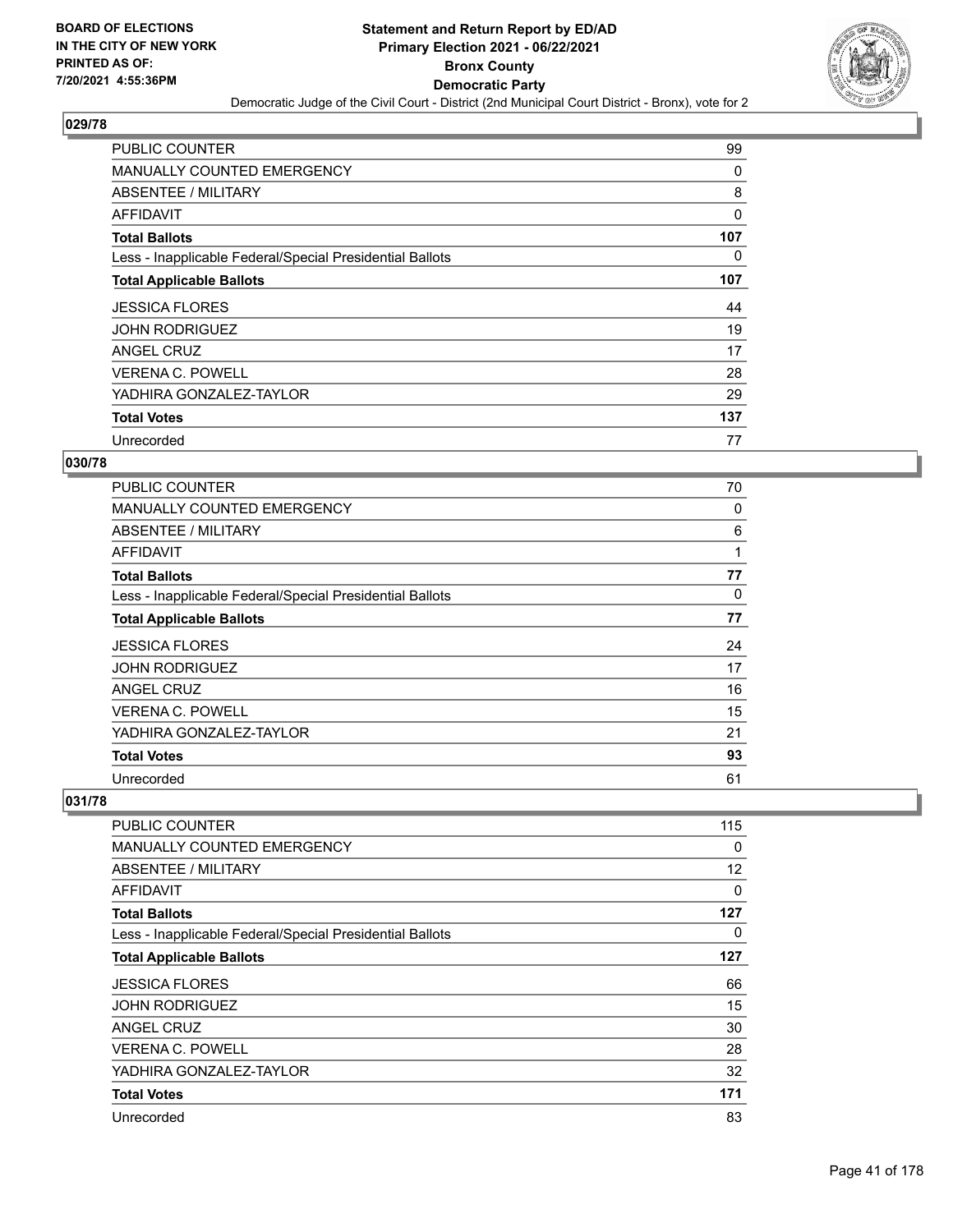

| PUBLIC COUNTER                                           | 92  |
|----------------------------------------------------------|-----|
| MANUALLY COUNTED EMERGENCY                               | 0   |
| <b>ABSENTEE / MILITARY</b>                               | 8   |
| AFFIDAVIT                                                | 1   |
| <b>Total Ballots</b>                                     | 101 |
| Less - Inapplicable Federal/Special Presidential Ballots | 0   |
| <b>Total Applicable Ballots</b>                          | 101 |
| <b>JESSICA FLORES</b>                                    | 65  |
| <b>JOHN RODRIGUEZ</b>                                    | 19  |
| ANGEL CRUZ                                               | 17  |
| <b>VERENA C. POWELL</b>                                  | 21  |
| YADHIRA GONZALEZ-TAYLOR                                  | 27  |
| <b>Total Votes</b>                                       | 149 |
| Unrecorded                                               | 53  |

### **033/78**

| PUBLIC COUNTER                                           | 149 |
|----------------------------------------------------------|-----|
| <b>MANUALLY COUNTED EMERGENCY</b>                        | 0   |
| <b>ABSENTEE / MILITARY</b>                               | 29  |
| <b>AFFIDAVIT</b>                                         | 2   |
| <b>Total Ballots</b>                                     | 180 |
| Less - Inapplicable Federal/Special Presidential Ballots | 0   |
| <b>Total Applicable Ballots</b>                          | 180 |
| <b>JESSICA FLORES</b>                                    | 74  |
| <b>JOHN RODRIGUEZ</b>                                    | 36  |
| ANGEL CRUZ                                               | 30  |
| <b>VERENA C. POWELL</b>                                  | 49  |
| YADHIRA GONZALEZ-TAYLOR                                  | 58  |
| PAPERBOY LOVE PRINCE (WRITE-IN)                          | 1   |
| <b>Total Votes</b>                                       | 248 |
| Unrecorded                                               | 112 |

| PUBLIC COUNTER                                           | 123 |
|----------------------------------------------------------|-----|
| MANUALLY COUNTED EMERGENCY                               | 0   |
| ABSENTEE / MILITARY                                      | 14  |
| AFFIDAVIT                                                | 1   |
| <b>Total Ballots</b>                                     | 138 |
| Less - Inapplicable Federal/Special Presidential Ballots | 0   |
| <b>Total Applicable Ballots</b>                          | 138 |
| <b>JESSICA FLORES</b>                                    | 74  |
| <b>JOHN RODRIGUEZ</b>                                    | 21  |
| <b>ANGEL CRUZ</b>                                        | 22  |
| <b>VERENA C. POWELL</b>                                  | 34  |
| YADHIRA GONZALEZ-TAYLOR                                  | 28  |
| <b>Total Votes</b>                                       | 179 |
| Unrecorded                                               | 97  |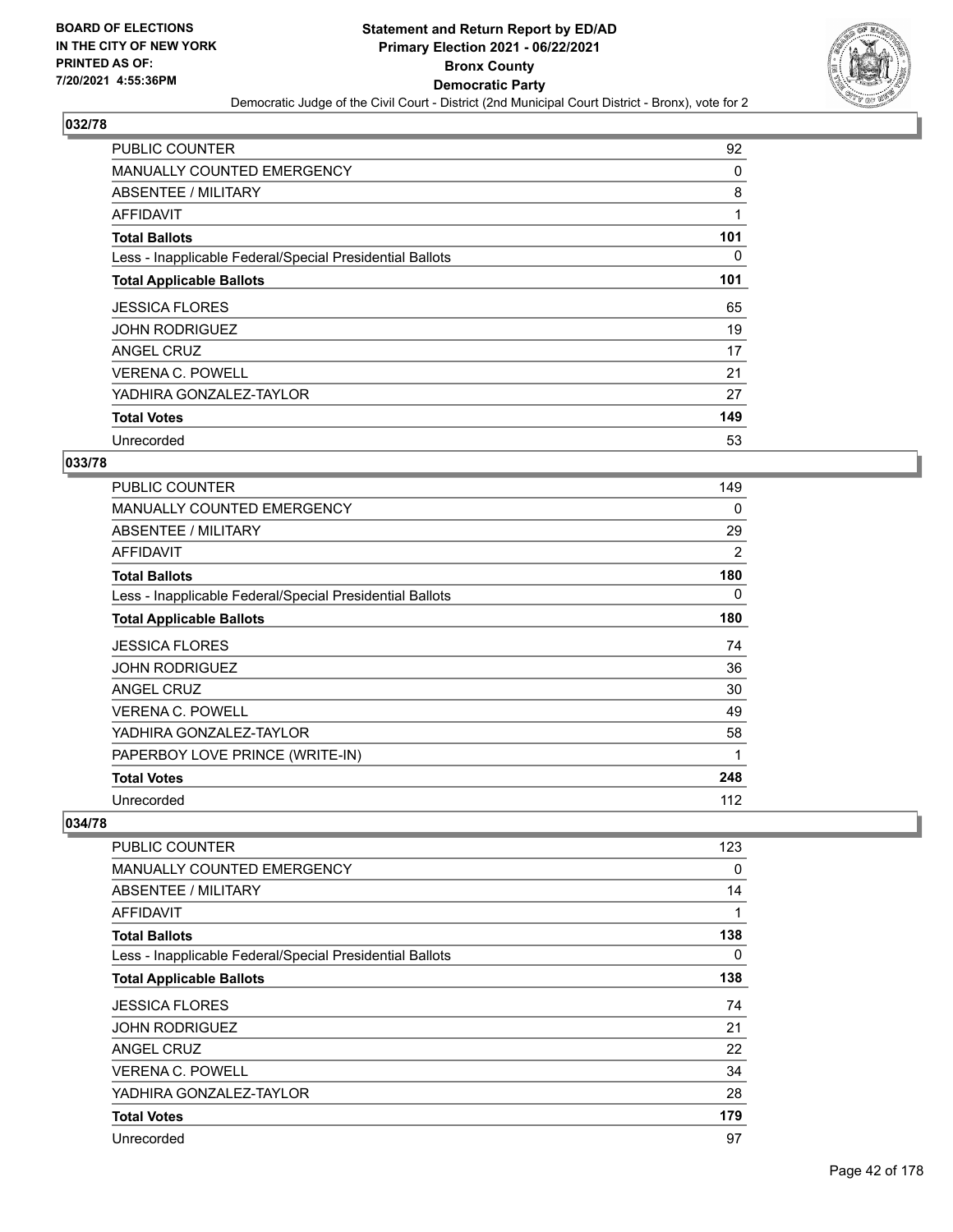

| PUBLIC COUNTER                                           | 40             |
|----------------------------------------------------------|----------------|
| MANUALLY COUNTED EMERGENCY                               | 0              |
| ABSENTEE / MILITARY                                      | $\overline{7}$ |
| AFFIDAVIT                                                |                |
| <b>Total Ballots</b>                                     | 48             |
| Less - Inapplicable Federal/Special Presidential Ballots | 0              |
| <b>Total Applicable Ballots</b>                          | 48             |
| <b>JESSICA FLORES</b>                                    | 23             |
| <b>JOHN RODRIGUEZ</b>                                    | 4              |
| ANGEL CRUZ                                               | 8              |
| <b>VERENA C. POWELL</b>                                  | 17             |
| YADHIRA GONZALEZ-TAYLOR                                  | 17             |
|                                                          |                |
| <b>Total Votes</b>                                       | 69             |

### **036/78**

| <b>PUBLIC COUNTER</b>                                    | 89       |
|----------------------------------------------------------|----------|
| <b>MANUALLY COUNTED EMERGENCY</b>                        | 0        |
| <b>ABSENTEE / MILITARY</b>                               | 20       |
| AFFIDAVIT                                                | 0        |
| <b>Total Ballots</b>                                     | 109      |
| Less - Inapplicable Federal/Special Presidential Ballots | $\Omega$ |
| <b>Total Applicable Ballots</b>                          | 109      |
| <b>JESSICA FLORES</b>                                    | 54       |
| <b>JOHN RODRIGUEZ</b>                                    | 15       |
| ANGEL CRUZ                                               | 23       |
| <b>VERENA C. POWELL</b>                                  | 25       |
| YADHIRA GONZALEZ-TAYLOR                                  | 29       |
| <b>Total Votes</b>                                       | 146      |
| Unrecorded                                               | 72       |
| 037/78 COMBINED into: 007/78                             |          |

| <b>PUBLIC COUNTER</b>                                    | 109      |
|----------------------------------------------------------|----------|
| <b>MANUALLY COUNTED EMERGENCY</b>                        | $\Omega$ |
| <b>ABSENTEE / MILITARY</b>                               | 13       |
| AFFIDAVIT                                                | 1        |
| <b>Total Ballots</b>                                     | 123      |
| Less - Inapplicable Federal/Special Presidential Ballots | 0        |
| <b>Total Applicable Ballots</b>                          | 123      |
| <b>JESSICA FLORES</b>                                    | 56       |
| <b>JOHN RODRIGUEZ</b>                                    | 29       |
| ANGEL CRUZ                                               | 20       |
| <b>VERENA C. POWELL</b>                                  | 24       |
| YADHIRA GONZALEZ-TAYLOR                                  | 30       |
| <b>Total Votes</b>                                       | 159      |
| Unrecorded                                               | 87       |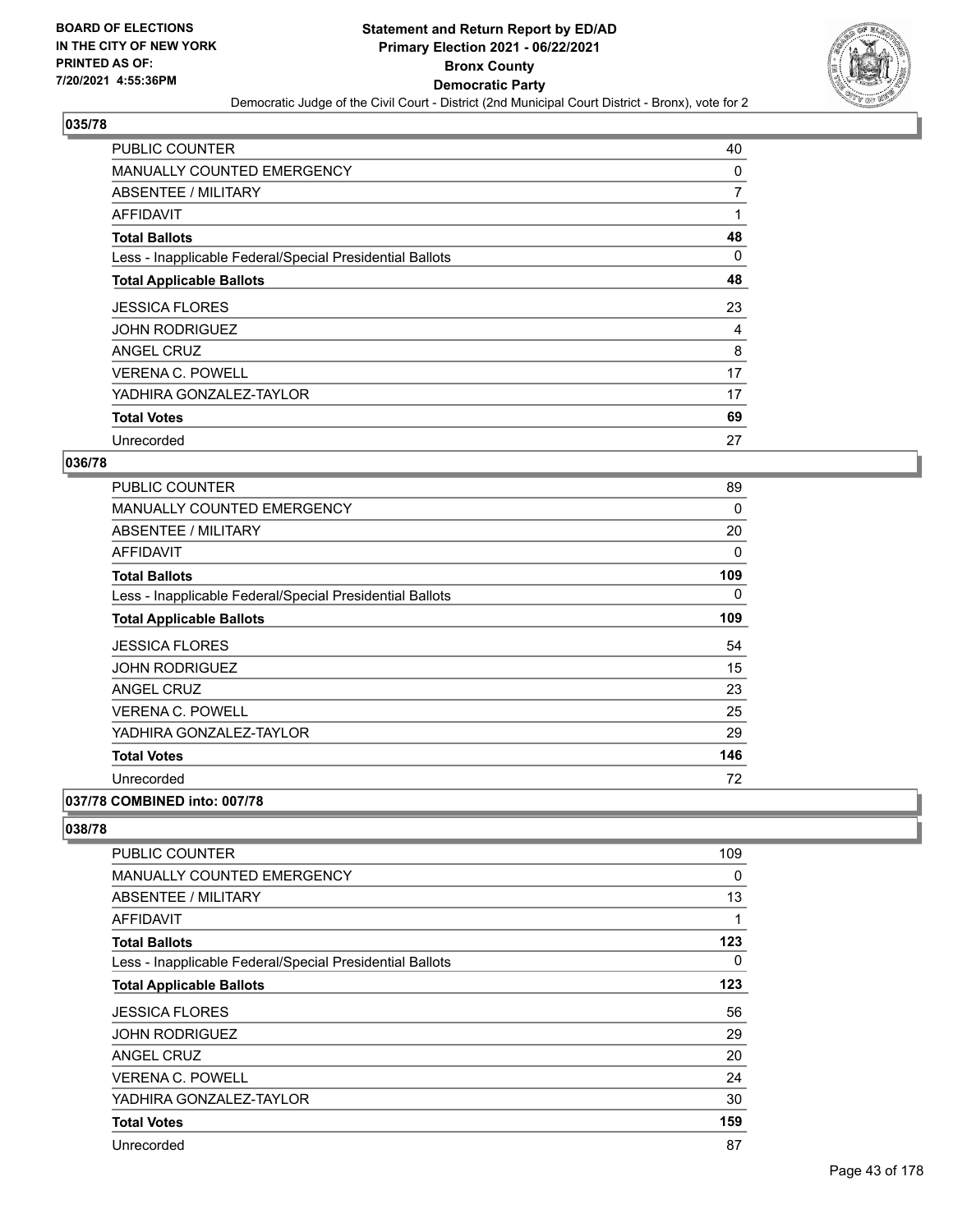

| PUBLIC COUNTER                                           | 33 |
|----------------------------------------------------------|----|
| <b>MANUALLY COUNTED EMERGENCY</b>                        | 0  |
| ABSENTEE / MILITARY                                      | 20 |
| AFFIDAVIT                                                | 0  |
| <b>Total Ballots</b>                                     | 53 |
| Less - Inapplicable Federal/Special Presidential Ballots | 0  |
| <b>Total Applicable Ballots</b>                          | 53 |
| <b>JESSICA FLORES</b>                                    | 26 |
| <b>JOHN RODRIGUEZ</b>                                    | 18 |
| ANGEL CRUZ                                               | 12 |
| <b>VERENA C. POWELL</b>                                  | 3  |
| YADHIRA GONZALEZ-TAYLOR                                  | 9  |
| <b>Total Votes</b>                                       | 68 |
| Unrecorded                                               | 38 |

### **043/78**

| <b>PUBLIC COUNTER</b>                                    | 66 |
|----------------------------------------------------------|----|
| MANUALLY COUNTED EMERGENCY                               | 0  |
| ABSENTEE / MILITARY                                      | 4  |
| AFFIDAVIT                                                | 1  |
| <b>Total Ballots</b>                                     | 71 |
| Less - Inapplicable Federal/Special Presidential Ballots | 0  |
| <b>Total Applicable Ballots</b>                          | 71 |
| <b>JESSICA FLORES</b>                                    | 28 |
| <b>JOHN RODRIGUEZ</b>                                    | 9  |
| ANGEL CRUZ                                               | 18 |
| <b>VERENA C. POWELL</b>                                  | 17 |
| YADHIRA GONZALEZ-TAYLOR                                  | 25 |
| <b>Total Votes</b>                                       | 97 |
| Unrecorded                                               | 45 |

| <b>PUBLIC COUNTER</b>                                    | 173      |
|----------------------------------------------------------|----------|
| <b>MANUALLY COUNTED EMERGENCY</b>                        | 0        |
| <b>ABSENTEE / MILITARY</b>                               | 10       |
| <b>AFFIDAVIT</b>                                         | $\Omega$ |
| <b>Total Ballots</b>                                     | 183      |
| Less - Inapplicable Federal/Special Presidential Ballots | $\Omega$ |
| <b>Total Applicable Ballots</b>                          | 183      |
| <b>JESSICA FLORES</b>                                    | 89       |
| <b>JOHN RODRIGUEZ</b>                                    | 30       |
| ANGEL CRUZ                                               | 41       |
| <b>VERENA C. POWELL</b>                                  | 46       |
| YADHIRA GONZALEZ-TAYLOR                                  | 34       |
| <b>Total Votes</b>                                       | 240      |
| Unrecorded                                               | 126      |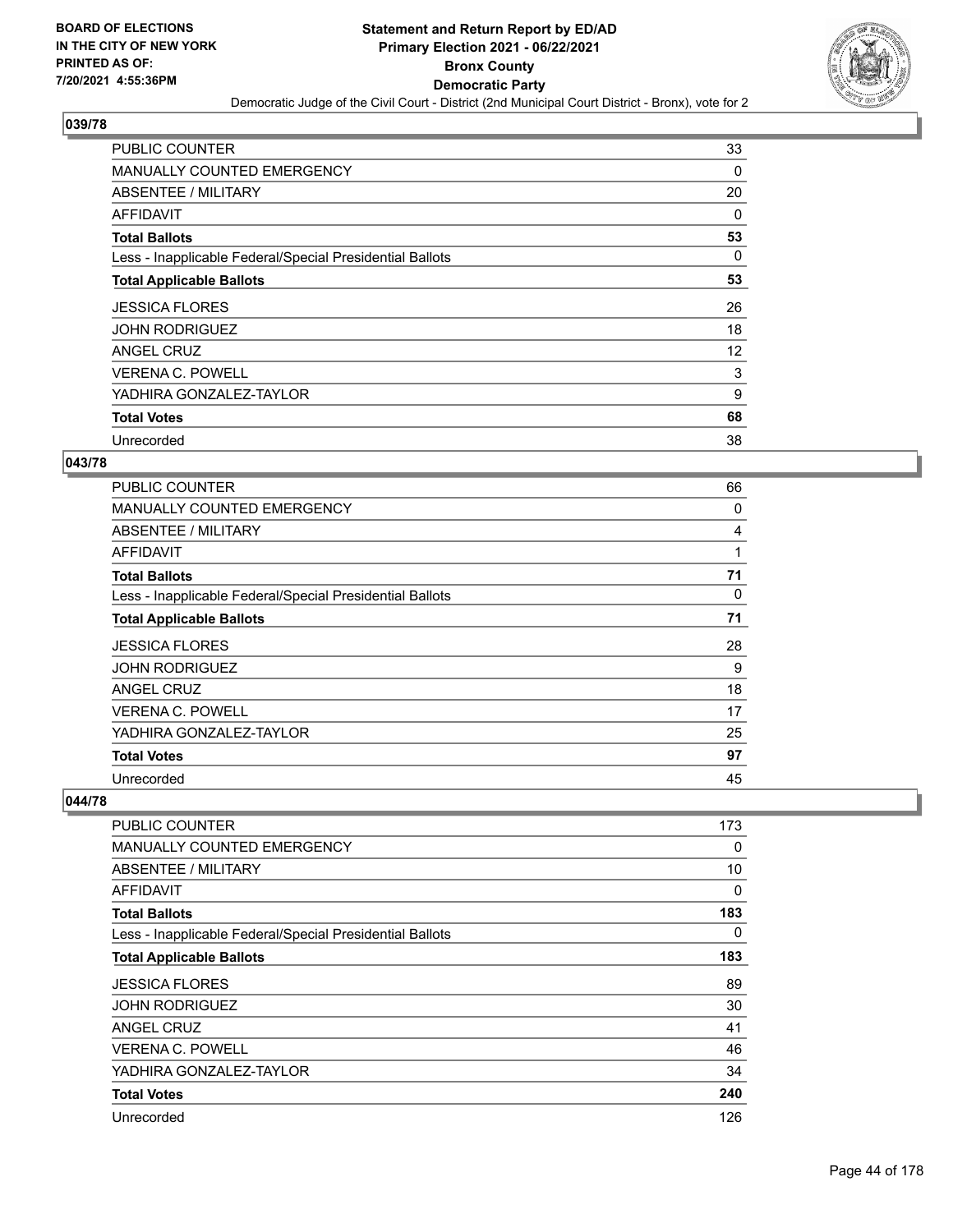

| <b>PUBLIC COUNTER</b>                                    | 82       |
|----------------------------------------------------------|----------|
| <b>MANUALLY COUNTED EMERGENCY</b>                        | 0        |
| ABSENTEE / MILITARY                                      | 0        |
| AFFIDAVIT                                                | 1        |
| <b>Total Ballots</b>                                     | 83       |
| Less - Inapplicable Federal/Special Presidential Ballots | $\Omega$ |
| <b>Total Applicable Ballots</b>                          | 83       |
| <b>JESSICA FLORES</b>                                    | 27       |
| <b>JOHN RODRIGUEZ</b>                                    | 12       |
| ANGEL CRUZ                                               | 19       |
| <b>VERENA C. POWELL</b>                                  | 24       |
| YADHIRA GONZALEZ-TAYLOR                                  | 18       |
| <b>Total Votes</b>                                       | 100      |
| Unrecorded                                               | 66       |

### **046/78**

| <b>PUBLIC COUNTER</b>                                    | 79             |
|----------------------------------------------------------|----------------|
| <b>MANUALLY COUNTED EMERGENCY</b>                        | 0              |
| ABSENTEE / MILITARY                                      | $\overline{7}$ |
| <b>AFFIDAVIT</b>                                         | 0              |
| <b>Total Ballots</b>                                     | 86             |
| Less - Inapplicable Federal/Special Presidential Ballots | 0              |
| <b>Total Applicable Ballots</b>                          | 86             |
| <b>JESSICA FLORES</b>                                    | 39             |
| <b>JOHN RODRIGUEZ</b>                                    | 18             |
| ANGEL CRUZ                                               | 25             |
| <b>VERENA C. POWELL</b>                                  | 11             |
| YADHIRA GONZALEZ-TAYLOR                                  | 20             |
| <b>Total Votes</b>                                       | 113            |
| Unrecorded                                               | 59             |

| PUBLIC COUNTER                                           | 116      |
|----------------------------------------------------------|----------|
| <b>MANUALLY COUNTED EMERGENCY</b>                        | 0        |
| ABSENTEE / MILITARY                                      | 9        |
| <b>AFFIDAVIT</b>                                         | $\Omega$ |
| <b>Total Ballots</b>                                     | 125      |
| Less - Inapplicable Federal/Special Presidential Ballots | 0        |
| <b>Total Applicable Ballots</b>                          | 125      |
| <b>JESSICA FLORES</b>                                    | 51       |
| JOHN RODRIGUEZ                                           | 17       |
| ANGEL CRUZ                                               | 23       |
| <b>VERENA C. POWELL</b>                                  | 31       |
| YADHIRA GONZALEZ-TAYLOR                                  | 14       |
| <b>Total Votes</b>                                       | 136      |
| Unrecorded                                               | 114      |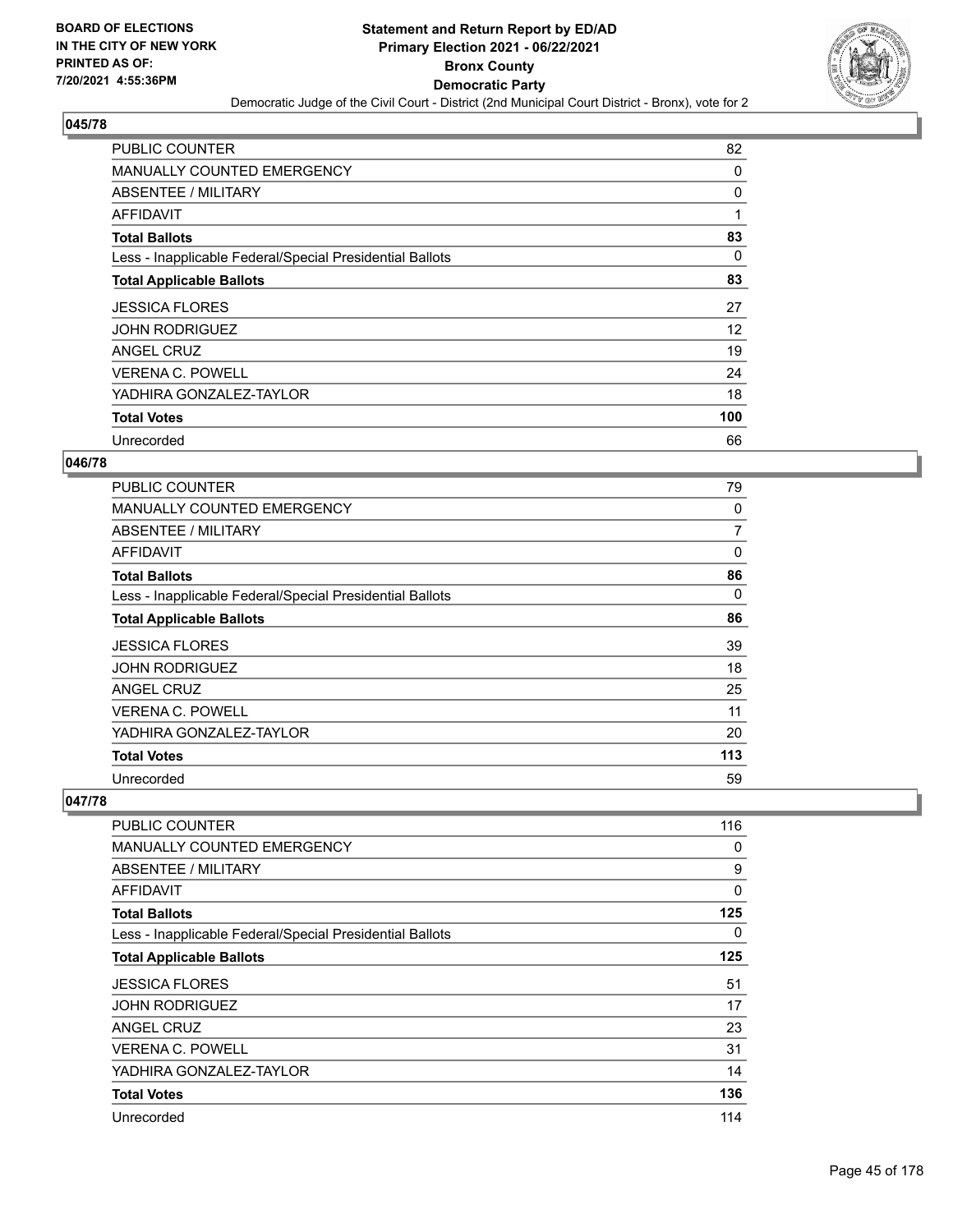

| <b>PUBLIC COUNTER</b>                                    | 289      |
|----------------------------------------------------------|----------|
| <b>MANUALLY COUNTED EMERGENCY</b>                        | 0        |
| ABSENTEE / MILITARY                                      | 59       |
| AFFIDAVIT                                                | 2        |
| <b>Total Ballots</b>                                     | 350      |
| Less - Inapplicable Federal/Special Presidential Ballots | $\Omega$ |
| <b>Total Applicable Ballots</b>                          | 350      |
| <b>JESSICA FLORES</b>                                    | 118      |
| <b>JOHN RODRIGUEZ</b>                                    | 40       |
| ANGEL CRUZ                                               | 58       |
| <b>VERENA C. POWELL</b>                                  | 142      |
| YADHIRA GONZALEZ-TAYLOR                                  | 85       |
| CARLOS CARDENAS (WRITE-IN)                               | 1        |
| <b>Total Votes</b>                                       | 444      |
| Unrecorded                                               | 256      |

### **049/78**

| <b>PUBLIC COUNTER</b>                                    | 224 |
|----------------------------------------------------------|-----|
| <b>MANUALLY COUNTED EMERGENCY</b>                        | 0   |
| ABSENTEE / MILITARY                                      | 20  |
| AFFIDAVIT                                                | 2   |
| <b>Total Ballots</b>                                     | 246 |
| Less - Inapplicable Federal/Special Presidential Ballots | 0   |
| <b>Total Applicable Ballots</b>                          | 246 |
| <b>JESSICA FLORES</b>                                    | 92  |
| <b>JOHN RODRIGUEZ</b>                                    | 34  |
| ANGEL CRUZ                                               | 51  |
| <b>VERENA C. POWELL</b>                                  | 94  |
| YADHIRA GONZALEZ-TAYLOR                                  | 71  |
| <b>Total Votes</b>                                       | 342 |
| Unrecorded                                               | 150 |

| PUBLIC COUNTER                                           | 98  |
|----------------------------------------------------------|-----|
| <b>MANUALLY COUNTED EMERGENCY</b>                        | 0   |
| ABSENTEE / MILITARY                                      | 16  |
| AFFIDAVIT                                                | 6   |
| <b>Total Ballots</b>                                     | 120 |
| Less - Inapplicable Federal/Special Presidential Ballots | 0   |
| <b>Total Applicable Ballots</b>                          | 120 |
| <b>JESSICA FLORES</b>                                    | 52  |
| <b>JOHN RODRIGUEZ</b>                                    | 12  |
| <b>ANGEL CRUZ</b>                                        | 30  |
| <b>VERENA C. POWELL</b>                                  | 27  |
| YADHIRA GONZALEZ-TAYLOR                                  | 30  |
| <b>Total Votes</b>                                       | 151 |
| Unrecorded                                               | 89  |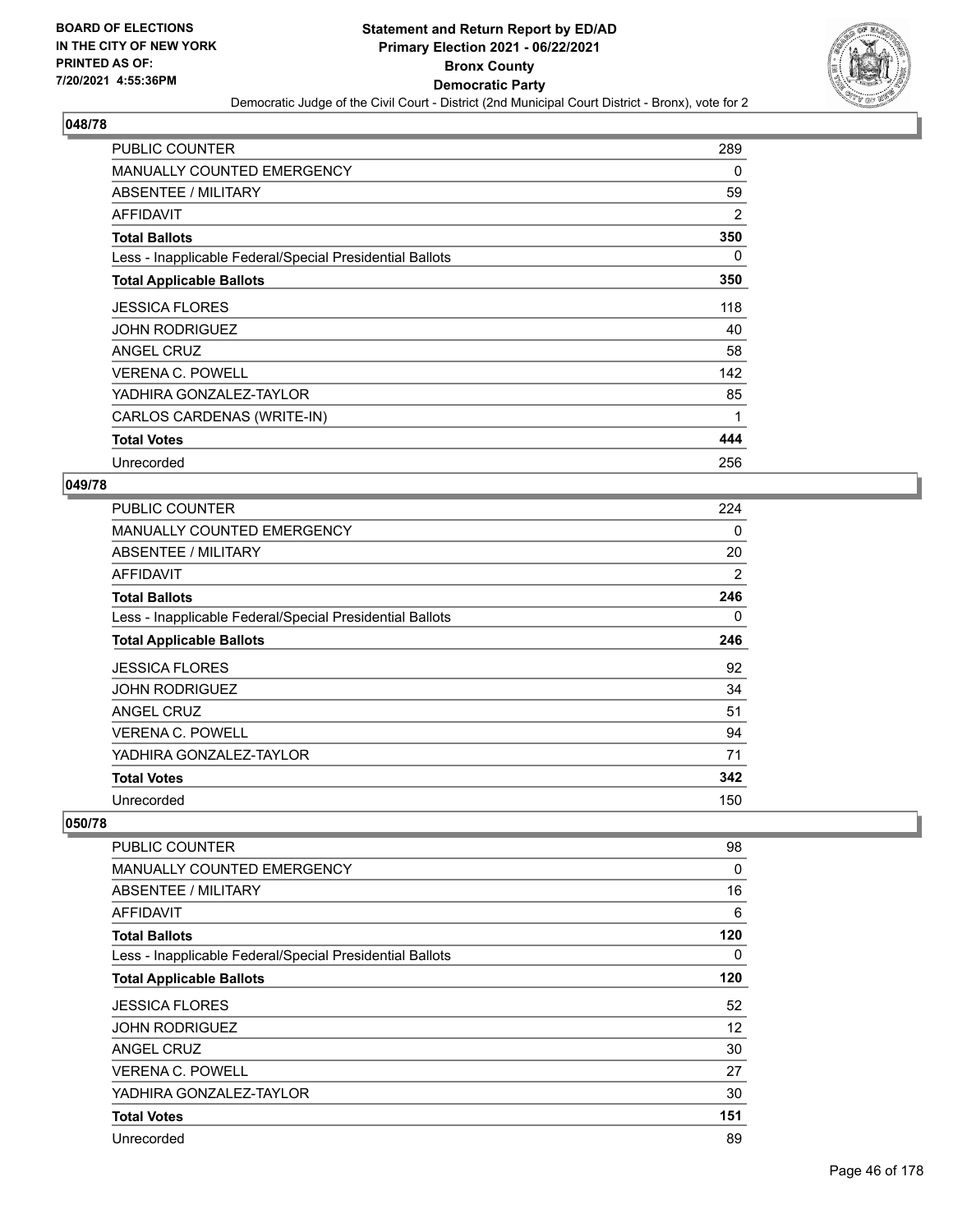

| <b>PUBLIC COUNTER</b>                                    | 81 |
|----------------------------------------------------------|----|
| <b>MANUALLY COUNTED EMERGENCY</b>                        | 0  |
| ABSENTEE / MILITARY                                      | 3  |
| AFFIDAVIT                                                | 0  |
| <b>Total Ballots</b>                                     | 84 |
| Less - Inapplicable Federal/Special Presidential Ballots | 0  |
| <b>Total Applicable Ballots</b>                          | 84 |
| <b>JESSICA FLORES</b>                                    | 30 |
| <b>JOHN RODRIGUEZ</b>                                    | 6  |
| ANGEL CRUZ                                               | 10 |
| <b>VERENA C. POWELL</b>                                  | 19 |
| YADHIRA GONZALEZ-TAYLOR                                  | 30 |
| <b>Total Votes</b>                                       | 95 |
| Unrecorded                                               | 73 |

# **052/78**

| <b>PUBLIC COUNTER</b>                                    | 89  |
|----------------------------------------------------------|-----|
| <b>MANUALLY COUNTED EMERGENCY</b>                        | 0   |
| ABSENTEE / MILITARY                                      | 2   |
| <b>AFFIDAVIT</b>                                         | 2   |
| <b>Total Ballots</b>                                     | 93  |
| Less - Inapplicable Federal/Special Presidential Ballots | 0   |
| <b>Total Applicable Ballots</b>                          | 93  |
| <b>JESSICA FLORES</b>                                    | 44  |
| <b>JOHN RODRIGUEZ</b>                                    | 17  |
| ANGEL CRUZ                                               | 8   |
| <b>VERENA C. POWELL</b>                                  | 20  |
| YADHIRA GONZALEZ-TAYLOR                                  | 26  |
| <b>Total Votes</b>                                       | 115 |
| Unrecorded                                               | 71  |

| PUBLIC COUNTER                                           | 102      |
|----------------------------------------------------------|----------|
|                                                          |          |
| <b>MANUALLY COUNTED EMERGENCY</b>                        | $\Omega$ |
| <b>ABSENTEE / MILITARY</b>                               | 10       |
| <b>AFFIDAVIT</b>                                         | 3        |
| <b>Total Ballots</b>                                     | 115      |
| Less - Inapplicable Federal/Special Presidential Ballots | $\Omega$ |
| <b>Total Applicable Ballots</b>                          | 115      |
| <b>JESSICA FLORES</b>                                    | 45       |
| <b>JOHN RODRIGUEZ</b>                                    | 18       |
| ANGEL CRUZ                                               | 19       |
| <b>VERENA C. POWELL</b>                                  | 19       |
| YADHIRA GONZALEZ-TAYLOR                                  | 20       |
| <b>Total Votes</b>                                       | 121      |
| Unrecorded                                               | 109      |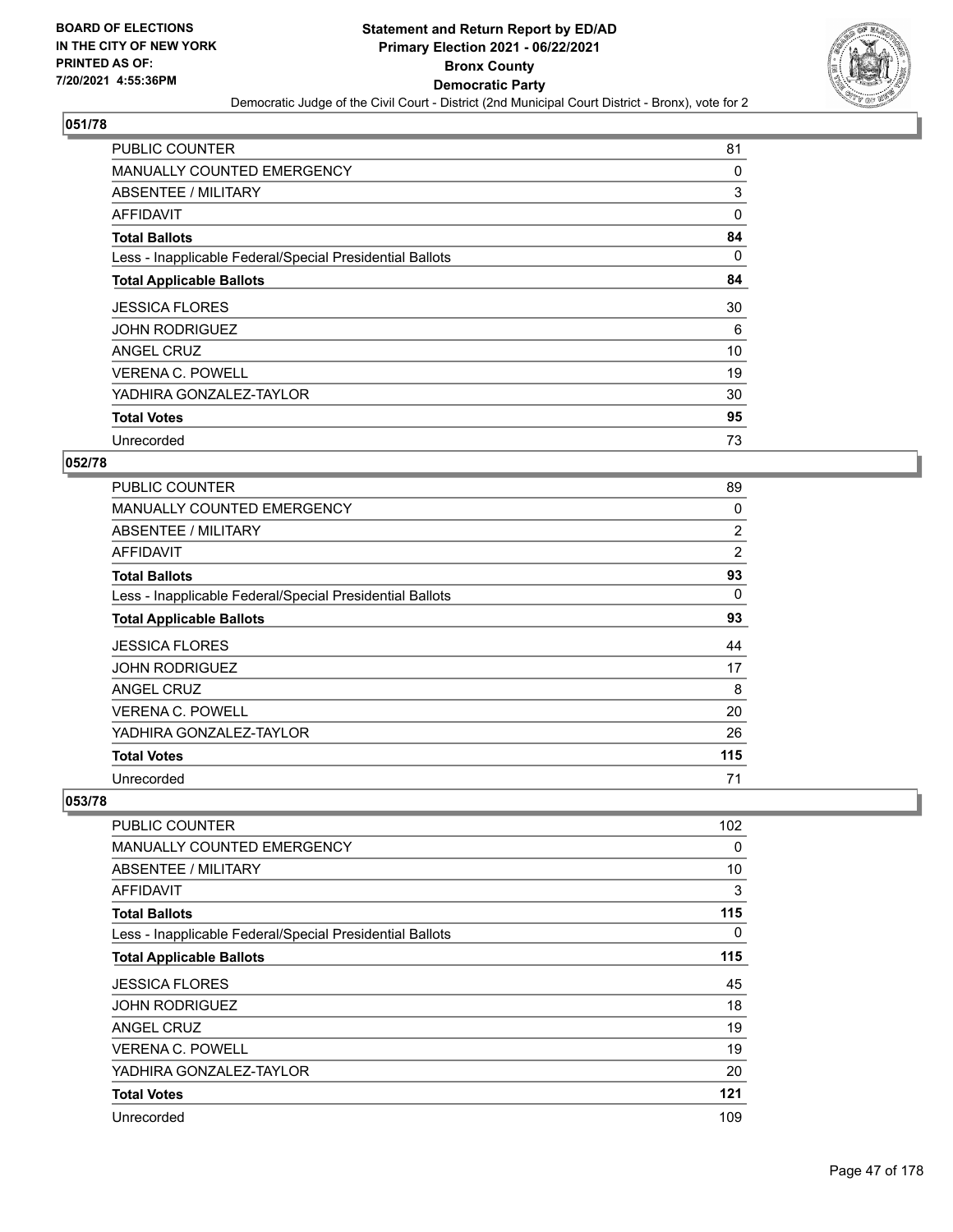

| PUBLIC COUNTER                                           | 83           |
|----------------------------------------------------------|--------------|
| <b>MANUALLY COUNTED EMERGENCY</b>                        | 0            |
| <b>ABSENTEE / MILITARY</b>                               | 8            |
| <b>AFFIDAVIT</b>                                         | $\mathbf{1}$ |
| <b>Total Ballots</b>                                     | 92           |
| Less - Inapplicable Federal/Special Presidential Ballots | $\Omega$     |
| <b>Total Applicable Ballots</b>                          | 92           |
| <b>JESSICA FLORES</b>                                    | 35           |
| <b>JOHN RODRIGUEZ</b>                                    | 11           |
| <b>ANGEL CRUZ</b>                                        | 14           |
| <b>VERENA C. POWELL</b>                                  | 25           |
| YADHIRA GONZALEZ-TAYLOR                                  | 23           |
| LISA LEWIS (WRITE-IN)                                    | 1            |
| <b>Total Votes</b>                                       | 109          |
| Unrecorded                                               | 75           |

**057/78 COMBINED into: 017/78**

## **058/78 COMBINED into: 035/78**

| PUBLIC COUNTER                                           | 110 |
|----------------------------------------------------------|-----|
| MANUALLY COUNTED EMERGENCY                               | 0   |
| ABSENTEE / MILITARY                                      | 9   |
| AFFIDAVIT                                                | 0   |
| <b>Total Ballots</b>                                     | 119 |
| Less - Inapplicable Federal/Special Presidential Ballots | 0   |
| <b>Total Applicable Ballots</b>                          | 119 |
| <b>JESSICA FLORES</b>                                    | 49  |
| <b>JOHN RODRIGUEZ</b>                                    | 14  |
| ANGEL CRUZ                                               | 37  |
| <b>VERENA C. POWELL</b>                                  | 27  |
| YADHIRA GONZALEZ-TAYLOR                                  | 35  |
| <b>Total Votes</b>                                       | 162 |
| Unrecorded                                               | 76  |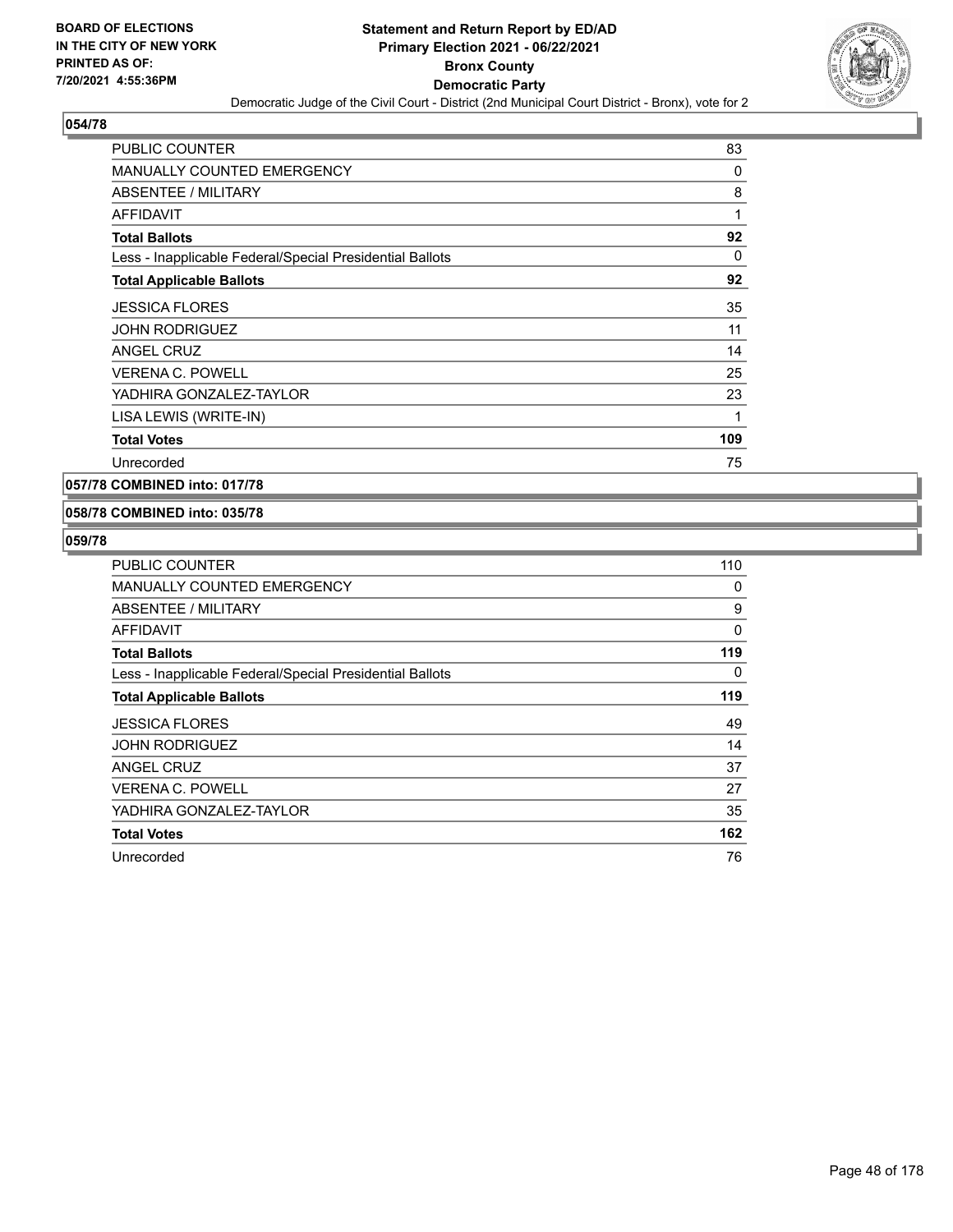

| <b>PUBLIC COUNTER</b>                                    | 144      |
|----------------------------------------------------------|----------|
| MANUALLY COUNTED EMERGENCY                               | 0        |
| <b>ABSENTEE / MILITARY</b>                               | 10       |
| AFFIDAVIT                                                | 2        |
| <b>Total Ballots</b>                                     | 156      |
| Less - Inapplicable Federal/Special Presidential Ballots | $\Omega$ |
| <b>Total Applicable Ballots</b>                          | 156      |
| <b>JESSICA FLORES</b>                                    | 71       |
| <b>JOHN RODRIGUEZ</b>                                    | 29       |
| ANGEL CRUZ                                               | 30       |
| <b>VERENA C. POWELL</b>                                  | 35       |
| YADHIRA GONZALEZ-TAYLOR                                  | 33       |
| UNATTRIBUTABLE WRITE-IN (WRITE-IN)                       | 1        |
| <b>Total Votes</b>                                       | 199      |
| Unrecorded                                               | 113      |

## **061/78**

| PUBLIC COUNTER                                           | 55             |
|----------------------------------------------------------|----------------|
| MANUALLY COUNTED EMERGENCY                               | 0              |
| ABSENTEE / MILITARY                                      | $\overline{7}$ |
| AFFIDAVIT                                                |                |
| <b>Total Ballots</b>                                     | 63             |
| Less - Inapplicable Federal/Special Presidential Ballots | 0              |
| <b>Total Applicable Ballots</b>                          | 63             |
| <b>JESSICA FLORES</b>                                    | 29             |
| <b>JOHN RODRIGUEZ</b>                                    | 13             |
| ANGEL CRUZ                                               | 17             |
| <b>VERENA C. POWELL</b>                                  | 16             |
| YADHIRA GONZALEZ-TAYLOR                                  | 10             |
| <b>Total Votes</b>                                       | 85             |
| Unrecorded                                               | 41             |

| PUBLIC COUNTER                                           | 82 |
|----------------------------------------------------------|----|
| <b>MANUALLY COUNTED EMERGENCY</b>                        | 0  |
| ABSENTEE / MILITARY                                      | 1  |
| AFFIDAVIT                                                | 0  |
| <b>Total Ballots</b>                                     | 83 |
| Less - Inapplicable Federal/Special Presidential Ballots | 0  |
| <b>Total Applicable Ballots</b>                          | 83 |
| <b>JESSICA FLORES</b>                                    | 37 |
| <b>JOHN RODRIGUEZ</b>                                    | 14 |
| ANGEL CRUZ                                               | 12 |
| <b>VERENA C. POWELL</b>                                  | 15 |
| YADHIRA GONZALEZ-TAYLOR                                  | 21 |
| <b>Total Votes</b>                                       | 99 |
| Unrecorded                                               | 67 |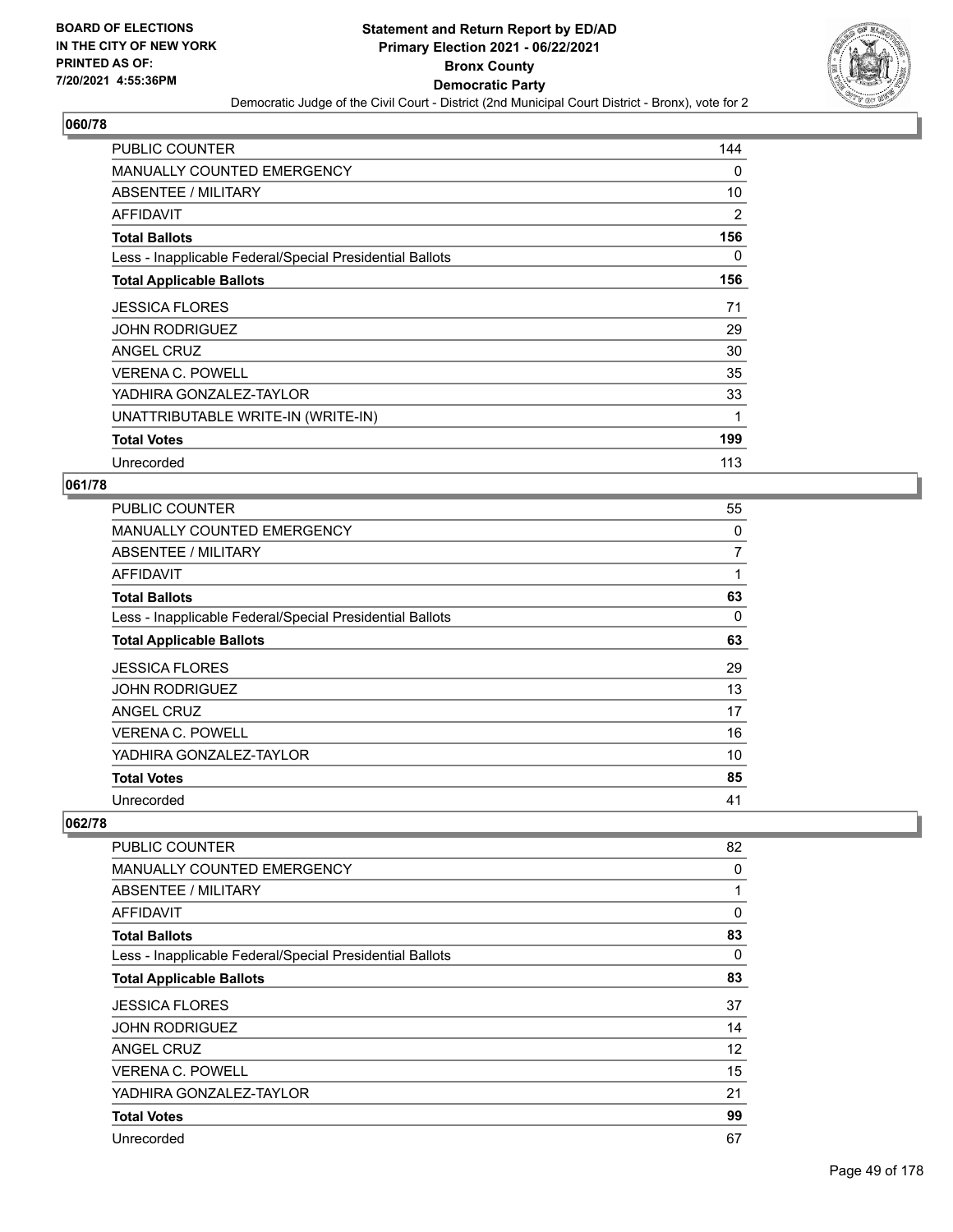

| PUBLIC COUNTER                                           | 42             |
|----------------------------------------------------------|----------------|
| <b>MANUALLY COUNTED EMERGENCY</b>                        | 0              |
| ABSENTEE / MILITARY                                      | $\overline{2}$ |
| AFFIDAVIT                                                | 1              |
| <b>Total Ballots</b>                                     | 45             |
| Less - Inapplicable Federal/Special Presidential Ballots | 0              |
| <b>Total Applicable Ballots</b>                          | 45             |
| <b>JESSICA FLORES</b>                                    | 18             |
| <b>JOHN RODRIGUEZ</b>                                    | 15             |
| ANGEL CRUZ                                               | 2              |
| <b>VERENA C. POWELL</b>                                  | 9              |
| YADHIRA GONZALEZ-TAYLOR                                  | 7              |
| <b>Total Votes</b>                                       | 51             |
| Unrecorded                                               | 39             |

# **064/78**

| <b>PUBLIC COUNTER</b>                                    | 61 |
|----------------------------------------------------------|----|
| <b>MANUALLY COUNTED EMERGENCY</b>                        | 0  |
| ABSENTEE / MILITARY                                      | 7  |
| <b>AFFIDAVIT</b>                                         | 2  |
| <b>Total Ballots</b>                                     | 70 |
| Less - Inapplicable Federal/Special Presidential Ballots | 0  |
| <b>Total Applicable Ballots</b>                          | 70 |
| <b>JESSICA FLORES</b>                                    | 25 |
| <b>JOHN RODRIGUEZ</b>                                    | 10 |
| ANGEL CRUZ                                               | 18 |
| <b>VERENA C. POWELL</b>                                  | 9  |
| YADHIRA GONZALEZ-TAYLOR                                  | 13 |
| <b>Total Votes</b>                                       | 75 |
| Unrecorded                                               | 65 |

| PUBLIC COUNTER                                           | 90           |
|----------------------------------------------------------|--------------|
| <b>MANUALLY COUNTED EMERGENCY</b>                        | 0            |
| <b>ABSENTEE / MILITARY</b>                               | 16           |
| <b>AFFIDAVIT</b>                                         | $\mathbf{0}$ |
| <b>Total Ballots</b>                                     | 106          |
| Less - Inapplicable Federal/Special Presidential Ballots | $\Omega$     |
| <b>Total Applicable Ballots</b>                          | 106          |
| <b>JESSICA FLORES</b>                                    | 45           |
| <b>JOHN RODRIGUEZ</b>                                    | 21           |
| ANGEL CRUZ                                               | 14           |
| <b>VERENA C. POWELL</b>                                  | 19           |
| YADHIRA GONZALEZ-TAYLOR                                  | 28           |
| <b>Total Votes</b>                                       | 127          |
| Unrecorded                                               | 85           |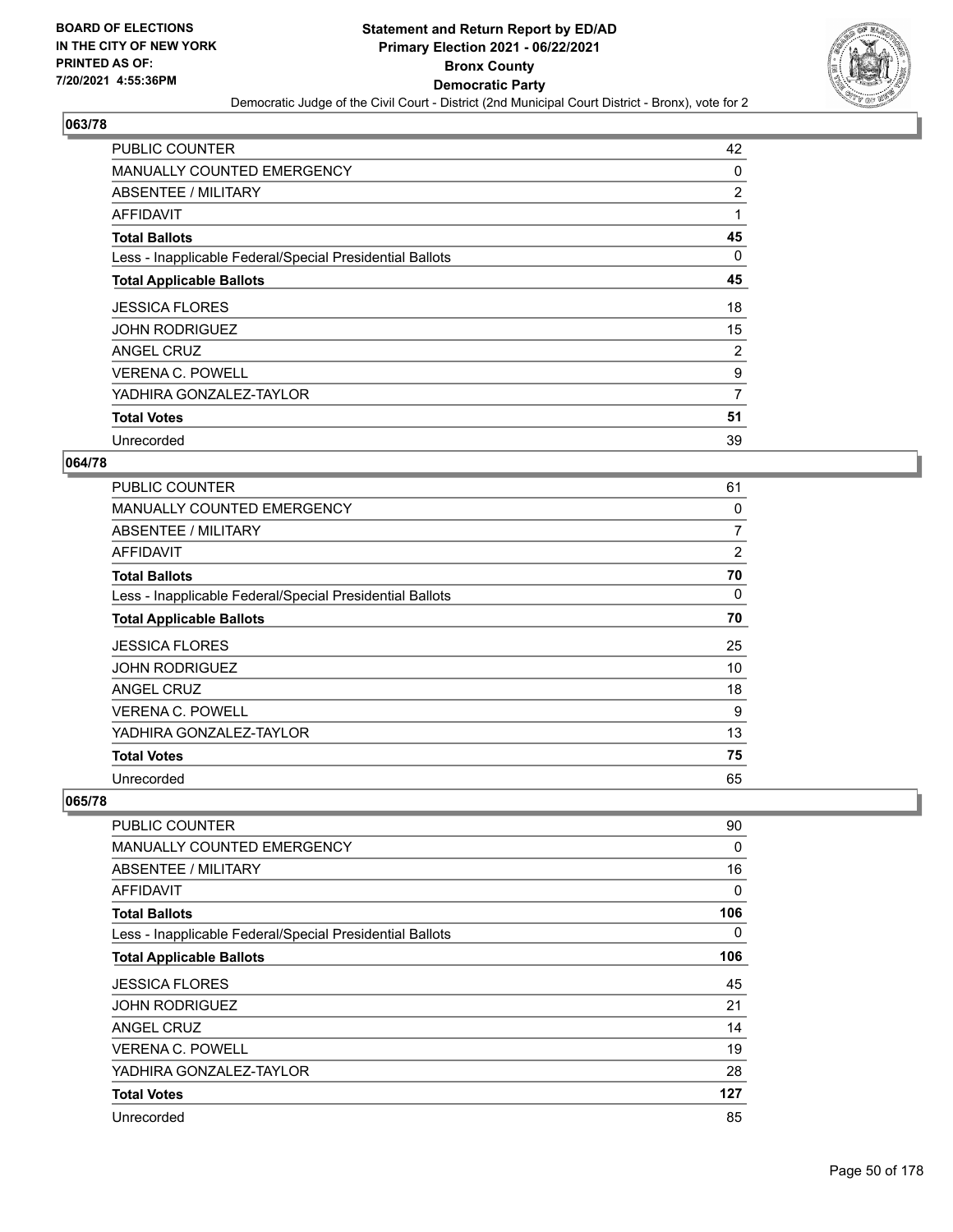

| <b>PUBLIC COUNTER</b>                                    | 39 |
|----------------------------------------------------------|----|
| MANUALLY COUNTED EMERGENCY                               | 0  |
| ABSENTEE / MILITARY                                      |    |
| AFFIDAVIT                                                | 0  |
| <b>Total Ballots</b>                                     | 40 |
| Less - Inapplicable Federal/Special Presidential Ballots | 0  |
| <b>Total Applicable Ballots</b>                          | 40 |
| <b>JESSICA FLORES</b>                                    | 18 |
| <b>JOHN RODRIGUEZ</b>                                    | 5  |
| ANGEL CRUZ                                               | 6  |
| <b>VERENA C. POWELL</b>                                  | 7  |
| YADHIRA GONZALEZ-TAYLOR                                  | 12 |
| <b>Total Votes</b>                                       | 48 |
| Unrecorded                                               | 32 |

# **067/78**

| <b>PUBLIC COUNTER</b>                                    | 102 |
|----------------------------------------------------------|-----|
| <b>MANUALLY COUNTED EMERGENCY</b>                        | 0   |
| ABSENTEE / MILITARY                                      | 13  |
| AFFIDAVIT                                                | 1   |
| <b>Total Ballots</b>                                     | 116 |
| Less - Inapplicable Federal/Special Presidential Ballots | 0   |
| <b>Total Applicable Ballots</b>                          | 116 |
| <b>JESSICA FLORES</b>                                    | 62  |
| <b>JOHN RODRIGUEZ</b>                                    | 20  |
| ANGEL CRUZ                                               | 22  |
| <b>VERENA C. POWELL</b>                                  | 13  |
| YADHIRA GONZALEZ-TAYLOR                                  | 31  |
| <b>Total Votes</b>                                       | 148 |
| Unrecorded                                               | 84  |

| PUBLIC COUNTER                                           | 37       |
|----------------------------------------------------------|----------|
| <b>MANUALLY COUNTED EMERGENCY</b>                        | $\Omega$ |
| ABSENTEE / MILITARY                                      | 6        |
| <b>AFFIDAVIT</b>                                         | 1        |
| <b>Total Ballots</b>                                     | 44       |
| Less - Inapplicable Federal/Special Presidential Ballots | $\Omega$ |
| <b>Total Applicable Ballots</b>                          | 44       |
| <b>JESSICA FLORES</b>                                    | 22       |
| <b>JOHN RODRIGUEZ</b>                                    | 8        |
| ANGEL CRUZ                                               | 8        |
| VERENA C. POWELL                                         | 12       |
| YADHIRA GONZALEZ-TAYLOR                                  | 11       |
| <b>Total Votes</b>                                       | 61       |
| Unrecorded                                               | 27       |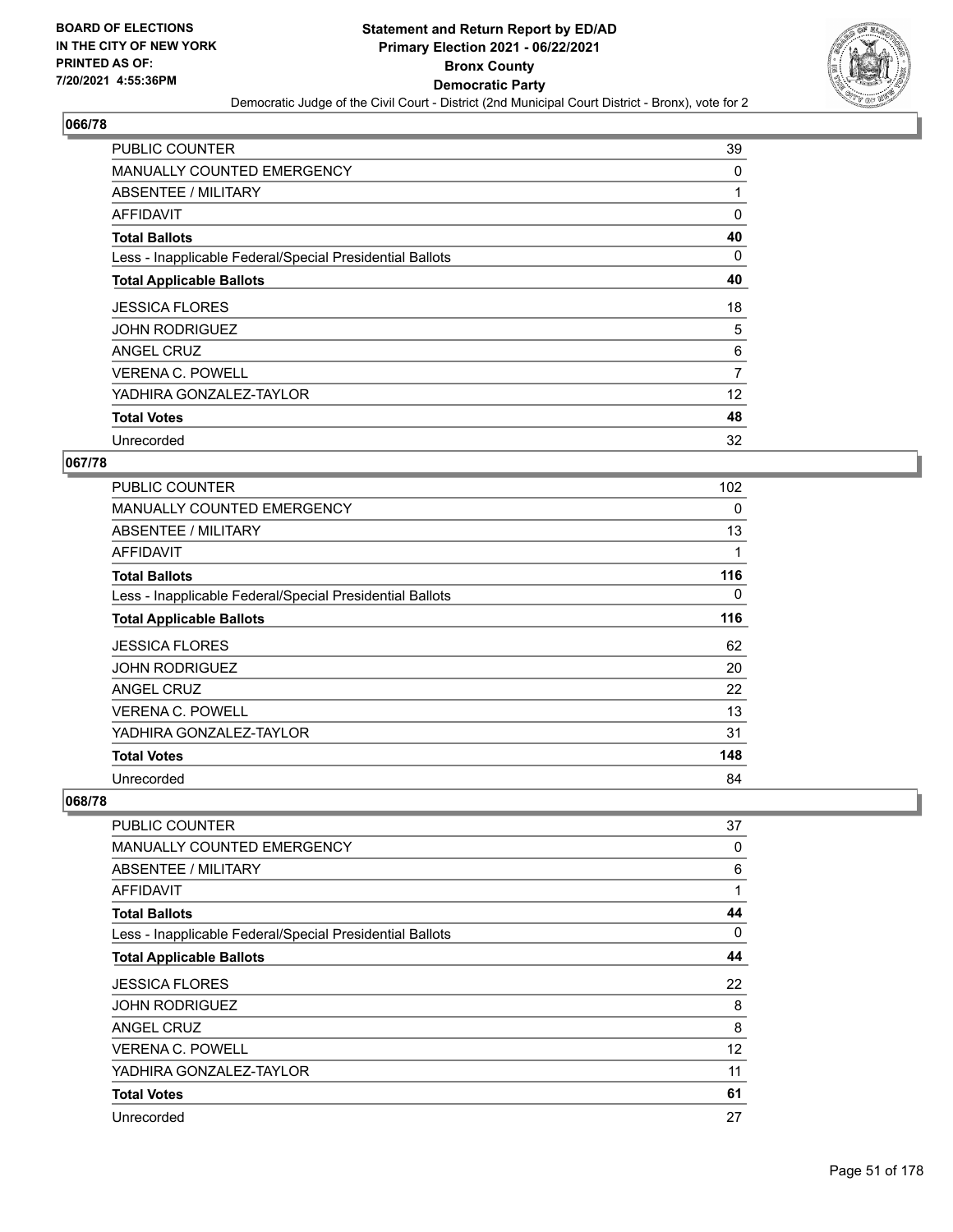

| <b>PUBLIC COUNTER</b>                                    | 157 |
|----------------------------------------------------------|-----|
| <b>MANUALLY COUNTED EMERGENCY</b>                        | 0   |
| ABSENTEE / MILITARY                                      | 21  |
| AFFIDAVIT                                                |     |
| <b>Total Ballots</b>                                     | 179 |
| Less - Inapplicable Federal/Special Presidential Ballots | 0   |
| <b>Total Applicable Ballots</b>                          | 179 |
| <b>JESSICA FLORES</b>                                    | 63  |
| <b>JOHN RODRIGUEZ</b>                                    | 40  |
| <b>ANGEL CRUZ</b>                                        | 27  |
| <b>VERENA C. POWELL</b>                                  | 64  |
| YADHIRA GONZALEZ-TAYLOR                                  | 38  |
| MORRIS G CHARLES JR (WRITE-IN)                           | 1   |
| <b>Total Votes</b>                                       | 233 |
| Unrecorded                                               | 125 |

| PUBLIC COUNTER                                           | 82  |
|----------------------------------------------------------|-----|
| <b>MANUALLY COUNTED EMERGENCY</b>                        | 0   |
| ABSENTEE / MILITARY                                      | 6   |
| AFFIDAVIT                                                | 1   |
| <b>Total Ballots</b>                                     | 89  |
| Less - Inapplicable Federal/Special Presidential Ballots | 0   |
| <b>Total Applicable Ballots</b>                          | 89  |
| <b>JESSICA FLORES</b>                                    | 31  |
| <b>JOHN RODRIGUEZ</b>                                    | 9   |
| ANGEL CRUZ                                               | 21  |
| <b>VERENA C. POWELL</b>                                  | 26  |
| YADHIRA GONZALEZ-TAYLOR                                  | 16  |
| LEE W. LANDBERG (WRITE-IN)                               | 1   |
| <b>Total Votes</b>                                       | 104 |
| Unrecorded                                               | 74  |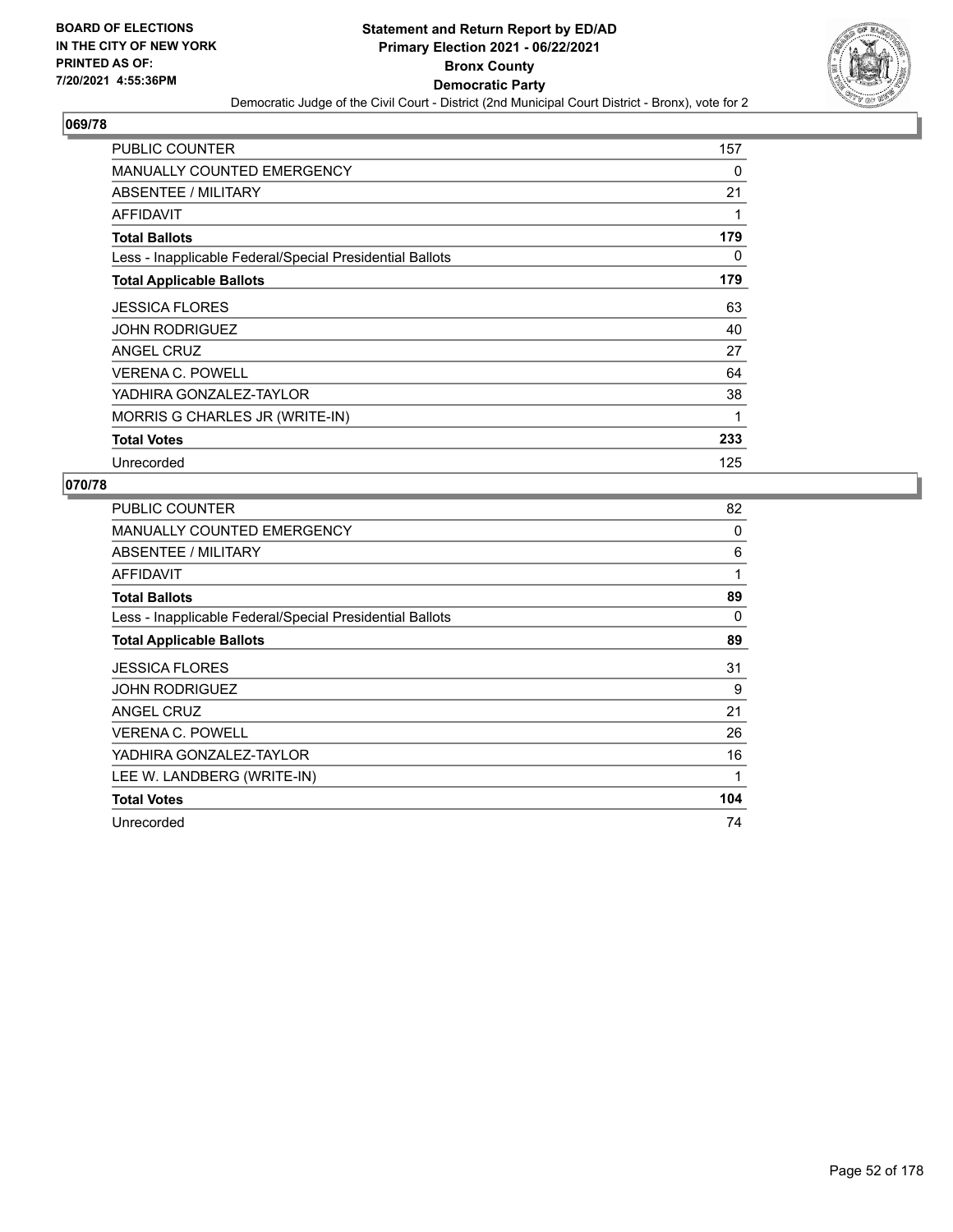

| PUBLIC COUNTER                                           | 82       |
|----------------------------------------------------------|----------|
| MANUALLY COUNTED EMERGENCY                               | 0        |
| ABSENTEE / MILITARY                                      | 10       |
| <b>AFFIDAVIT</b>                                         | 0        |
| <b>Total Ballots</b>                                     | 92       |
| Less - Inapplicable Federal/Special Presidential Ballots | $\Omega$ |
| <b>Total Applicable Ballots</b>                          | 92       |
| <b>JESSICA FLORES</b>                                    | 44       |
| <b>JOHN RODRIGUEZ</b>                                    | 26       |
| ANGEL CRUZ                                               | 26       |
| <b>VERENA C. POWELL</b>                                  | 15       |
| YADHIRA GONZALEZ-TAYLOR                                  | 13       |
| RANDY ABREU (WRITE-IN)                                   | 1        |
| <b>Total Votes</b>                                       | 125      |
| Unrecorded                                               | 59       |

### **072/78**

| PUBLIC COUNTER                                           | 65 |
|----------------------------------------------------------|----|
| MANUALLY COUNTED EMERGENCY                               | 0  |
| ABSENTEE / MILITARY                                      | 1  |
| AFFIDAVIT                                                | 0  |
| <b>Total Ballots</b>                                     | 66 |
| Less - Inapplicable Federal/Special Presidential Ballots | 0  |
| <b>Total Applicable Ballots</b>                          | 66 |
| <b>JESSICA FLORES</b>                                    | 30 |
| <b>JOHN RODRIGUEZ</b>                                    | 14 |
| ANGEL CRUZ                                               | 8  |
| <b>VERENA C. POWELL</b>                                  | 5  |
| YADHIRA GONZALEZ-TAYLOR                                  | 22 |
| <b>Total Votes</b>                                       | 79 |
| Unrecorded                                               | 53 |

| PUBLIC COUNTER                                           | 70  |
|----------------------------------------------------------|-----|
| <b>MANUALLY COUNTED EMERGENCY</b>                        | 0   |
| ABSENTEE / MILITARY                                      | 4   |
| AFFIDAVIT                                                | 0   |
| <b>Total Ballots</b>                                     | 74  |
| Less - Inapplicable Federal/Special Presidential Ballots | 0   |
| <b>Total Applicable Ballots</b>                          | 74  |
| <b>JESSICA FLORES</b>                                    | 40  |
| <b>JOHN RODRIGUEZ</b>                                    | 8   |
| ANGEL CRUZ                                               | 15  |
| <b>VERENA C. POWELL</b>                                  | 16  |
| YADHIRA GONZALEZ-TAYLOR                                  | 23  |
| <b>Total Votes</b>                                       | 102 |
| Unrecorded                                               | 46  |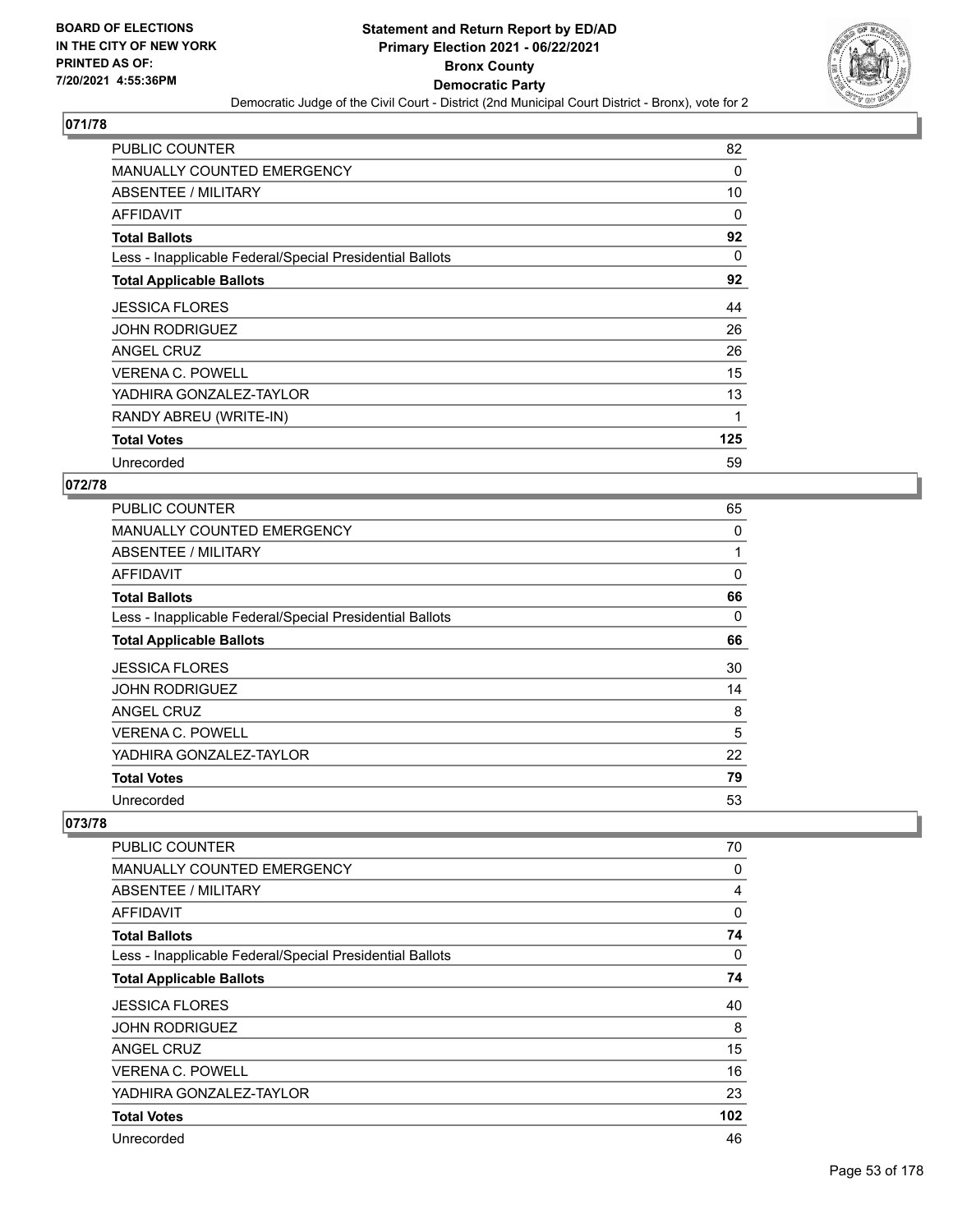

| <b>PUBLIC COUNTER</b>                                    | 82  |
|----------------------------------------------------------|-----|
| MANUALLY COUNTED EMERGENCY                               | 0   |
| ABSENTEE / MILITARY                                      | 6   |
| AFFIDAVIT                                                | 0   |
| <b>Total Ballots</b>                                     | 88  |
| Less - Inapplicable Federal/Special Presidential Ballots | 0   |
| <b>Total Applicable Ballots</b>                          | 88  |
| <b>JESSICA FLORES</b>                                    | 25  |
| <b>JOHN RODRIGUEZ</b>                                    | 13  |
| ANGEL CRUZ                                               | 35  |
| <b>VERENA C. POWELL</b>                                  | 20  |
| YADHIRA GONZALEZ-TAYLOR                                  | 14  |
| <b>Total Votes</b>                                       | 107 |
| Unrecorded                                               | 69  |

# **002/79**

| PUBLIC COUNTER                                           | 118            |
|----------------------------------------------------------|----------------|
| <b>MANUALLY COUNTED EMERGENCY</b>                        | 0              |
| <b>ABSENTEE / MILITARY</b>                               | 17             |
| AFFIDAVIT                                                | $\overline{2}$ |
| <b>Total Ballots</b>                                     | 137            |
| Less - Inapplicable Federal/Special Presidential Ballots | 0              |
| <b>Total Applicable Ballots</b>                          | 137            |
| <b>JESSICA FLORES</b>                                    | 46             |
| <b>JOHN RODRIGUEZ</b>                                    | 20             |
| ANGEL CRUZ                                               | 19             |
| VERENA C. POWELL                                         | 54             |
| YADHIRA GONZALEZ-TAYLOR                                  | 28             |
| <b>ISCHIA BRAVO (WRITE-IN)</b>                           | 1              |
| <b>Total Votes</b>                                       | 168            |
| Unrecorded                                               | 106            |

| PUBLIC COUNTER                                           | 140 |
|----------------------------------------------------------|-----|
| <b>MANUALLY COUNTED EMERGENCY</b>                        | 0   |
| ABSENTEE / MILITARY                                      | 18  |
| AFFIDAVIT                                                | 1   |
| <b>Total Ballots</b>                                     | 159 |
| Less - Inapplicable Federal/Special Presidential Ballots | 0   |
| <b>Total Applicable Ballots</b>                          | 159 |
| <b>JESSICA FLORES</b>                                    | 66  |
| <b>JOHN RODRIGUEZ</b>                                    | 23  |
| <b>ANGEL CRUZ</b>                                        | 29  |
| <b>VERENA C. POWELL</b>                                  | 46  |
| YADHIRA GONZALEZ-TAYLOR                                  | 37  |
| <b>Total Votes</b>                                       | 201 |
| Unrecorded                                               | 117 |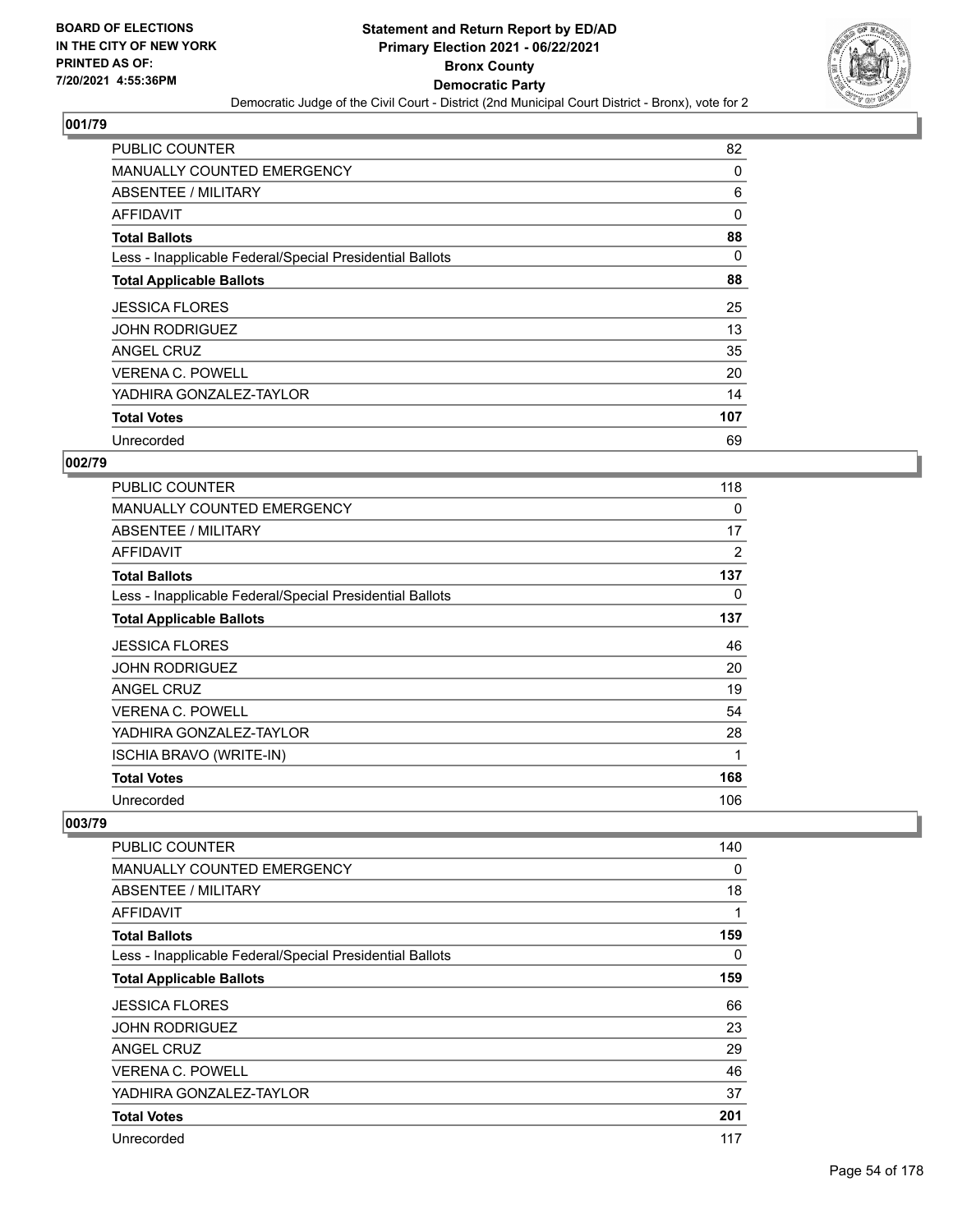

| <b>PUBLIC COUNTER</b>                                    | 101 |
|----------------------------------------------------------|-----|
| <b>MANUALLY COUNTED EMERGENCY</b>                        | 0   |
| ABSENTEE / MILITARY                                      | 9   |
| AFFIDAVIT                                                | 1   |
| <b>Total Ballots</b>                                     | 111 |
| Less - Inapplicable Federal/Special Presidential Ballots | 0   |
| <b>Total Applicable Ballots</b>                          | 111 |
| <b>JESSICA FLORES</b>                                    | 45  |
| <b>JOHN RODRIGUEZ</b>                                    | 27  |
| ANGEL CRUZ                                               | 18  |
| <b>VERENA C. POWELL</b>                                  | 23  |
| YADHIRA GONZALEZ-TAYLOR                                  | 26  |
| <b>Total Votes</b>                                       | 139 |
| Unrecorded                                               | 83  |

| PUBLIC COUNTER                                           | 74             |
|----------------------------------------------------------|----------------|
| <b>MANUALLY COUNTED EMERGENCY</b>                        | 0              |
| <b>ABSENTEE / MILITARY</b>                               | 16             |
| <b>AFFIDAVIT</b>                                         | $\overline{2}$ |
| <b>Total Ballots</b>                                     | 92             |
| Less - Inapplicable Federal/Special Presidential Ballots | 0              |
| <b>Total Applicable Ballots</b>                          | 92             |
| <b>JESSICA FLORES</b>                                    | 35             |
| <b>JOHN RODRIGUEZ</b>                                    | 11             |
| <b>ANGEL CRUZ</b>                                        | 15             |
| <b>VERENA C. POWELL</b>                                  | 38             |
| YADHIRA GONZALEZ-TAYLOR                                  | 24             |
| UNATTRIBUTABLE WRITE-IN (WRITE-IN)                       | 2              |
| <b>Total Votes</b>                                       | 125            |
| Unrecorded                                               | 59             |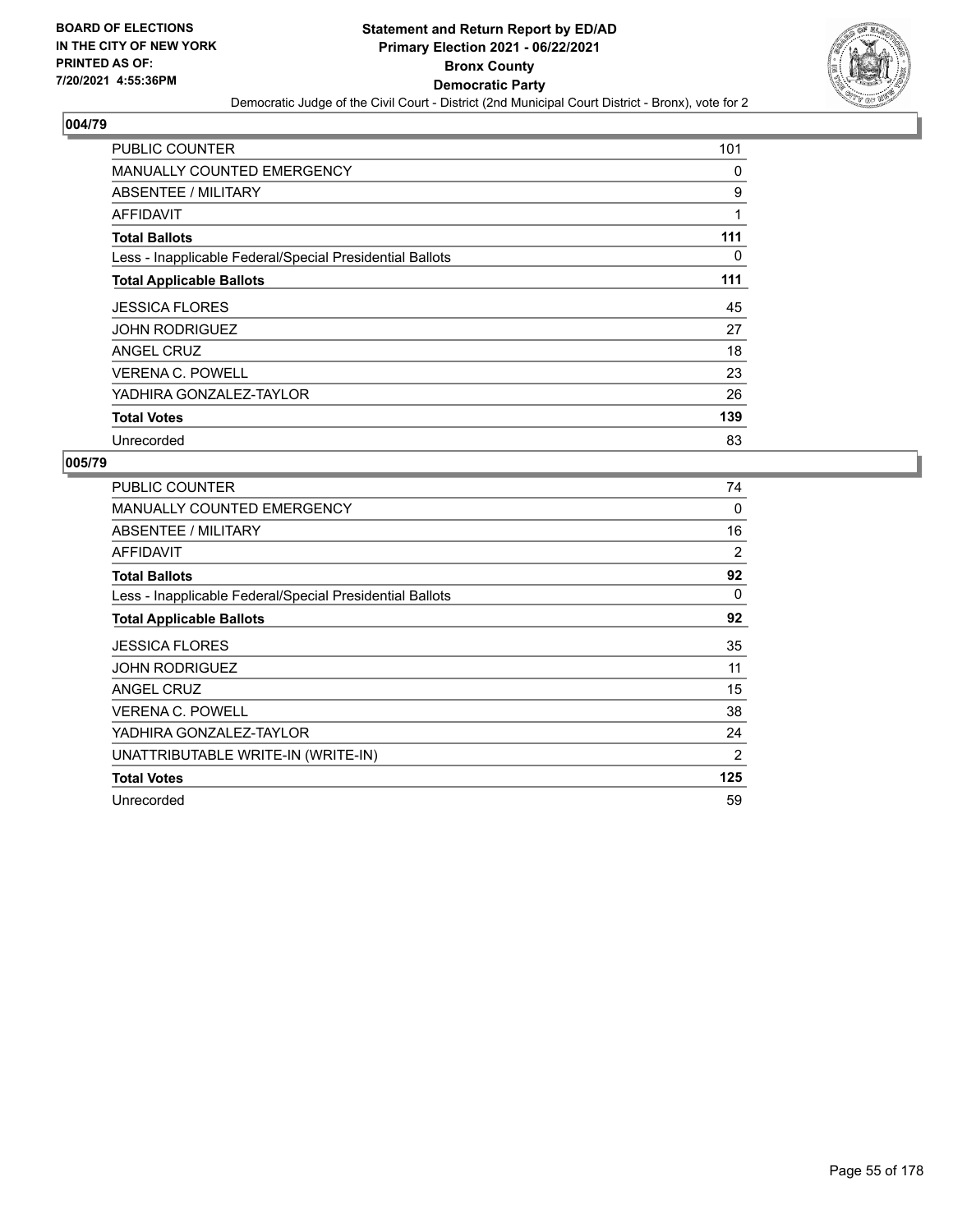

| <b>PUBLIC COUNTER</b>                                    | 80       |
|----------------------------------------------------------|----------|
| <b>MANUALLY COUNTED EMERGENCY</b>                        | 0        |
| ABSENTEE / MILITARY                                      | 5        |
| AFFIDAVIT                                                | $\Omega$ |
| <b>Total Ballots</b>                                     | 85       |
| Less - Inapplicable Federal/Special Presidential Ballots | $\Omega$ |
| <b>Total Applicable Ballots</b>                          | 85       |
| <b>JESSICA FLORES</b>                                    | 23       |
| <b>JOHN RODRIGUEZ</b>                                    | 13       |
| <b>ANGEL CRUZ</b>                                        | 26       |
| <b>VERENA C. POWELL</b>                                  | 18       |
| YADHIRA GONZALEZ-TAYLOR                                  | 15       |
| UNATTRIBUTABLE WRITE-IN (WRITE-IN)                       | 1        |
| <b>Total Votes</b>                                       | 96       |
| Unrecorded                                               | 74       |

| <b>PUBLIC COUNTER</b>                                    | 81 |
|----------------------------------------------------------|----|
| <b>MANUALLY COUNTED EMERGENCY</b>                        | 0  |
| ABSENTEE / MILITARY                                      | 5  |
| AFFIDAVIT                                                | 0  |
| <b>Total Ballots</b>                                     | 86 |
| Less - Inapplicable Federal/Special Presidential Ballots | 0  |
| <b>Total Applicable Ballots</b>                          | 86 |
| <b>JESSICA FLORES</b>                                    | 31 |
| <b>JOHN RODRIGUEZ</b>                                    | 19 |
| ANGEL CRUZ                                               | 13 |
| <b>VERENA C. POWELL</b>                                  | 22 |
| YADHIRA GONZALEZ-TAYLOR                                  | 13 |
| CAROL ROBINSON (WRITE-IN)                                | 1  |
| <b>Total Votes</b>                                       | 99 |
| Unrecorded                                               | 73 |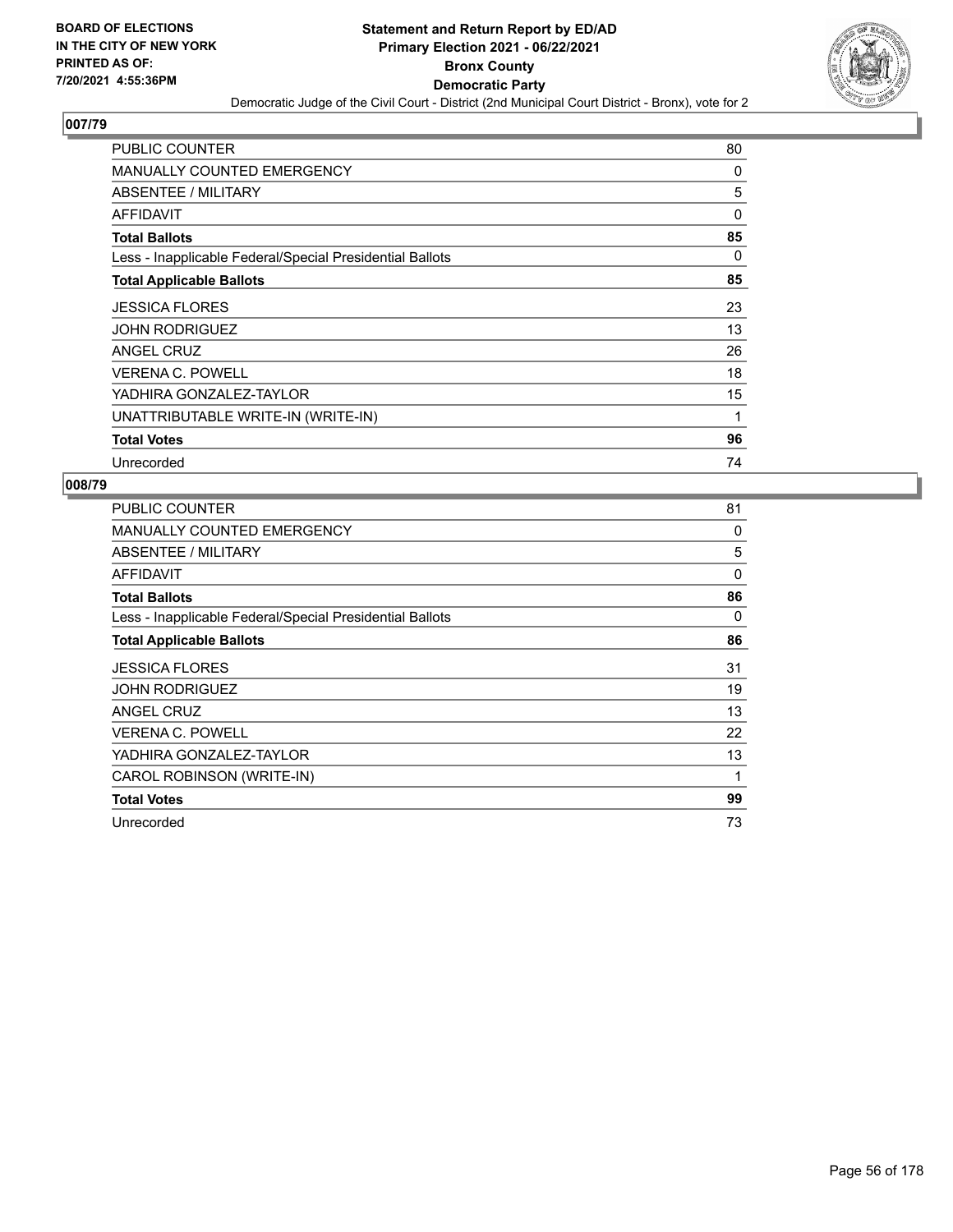

| <b>PUBLIC COUNTER</b>                                    | 59             |
|----------------------------------------------------------|----------------|
| MANUALLY COUNTED EMERGENCY                               | 0              |
| ABSENTEE / MILITARY                                      | $\overline{2}$ |
| AFFIDAVIT                                                | 0              |
| <b>Total Ballots</b>                                     | 61             |
| Less - Inapplicable Federal/Special Presidential Ballots | 0              |
| <b>Total Applicable Ballots</b>                          | 61             |
| <b>JESSICA FLORES</b>                                    | 22             |
| <b>JOHN RODRIGUEZ</b>                                    | 15             |
| ANGEL CRUZ                                               | 6              |
| <b>VERENA C. POWELL</b>                                  | 15             |
| YADHIRA GONZALEZ-TAYLOR                                  | 13             |
| <b>Total Votes</b>                                       | 71             |
| Unrecorded                                               | 51             |

# **010/79**

| <b>PUBLIC COUNTER</b>                                    | 88  |
|----------------------------------------------------------|-----|
| <b>MANUALLY COUNTED EMERGENCY</b>                        | 0   |
| ABSENTEE / MILITARY                                      | 3   |
| AFFIDAVIT                                                | 0   |
| <b>Total Ballots</b>                                     | 91  |
| Less - Inapplicable Federal/Special Presidential Ballots | 0   |
| <b>Total Applicable Ballots</b>                          | 91  |
| <b>JESSICA FLORES</b>                                    | 30  |
| <b>JOHN RODRIGUEZ</b>                                    | 19  |
| ANGEL CRUZ                                               | 16  |
| <b>VERENA C. POWELL</b>                                  | 24  |
| YADHIRA GONZALEZ-TAYLOR                                  | 21  |
| <b>Total Votes</b>                                       | 110 |
| Unrecorded                                               | 72  |

| PUBLIC COUNTER                                           | 22       |
|----------------------------------------------------------|----------|
| <b>MANUALLY COUNTED EMERGENCY</b>                        | 0        |
| ABSENTEE / MILITARY                                      | 3        |
| AFFIDAVIT                                                | $\Omega$ |
| <b>Total Ballots</b>                                     | 25       |
| Less - Inapplicable Federal/Special Presidential Ballots | $\Omega$ |
| <b>Total Applicable Ballots</b>                          | 25       |
| <b>JESSICA FLORES</b>                                    | 10       |
| <b>JOHN RODRIGUEZ</b>                                    | 3        |
| ANGEL CRUZ                                               | 6        |
| <b>VERENA C. POWELL</b>                                  | 9        |
| YADHIRA GONZALEZ-TAYLOR                                  | 4        |
| <b>Total Votes</b>                                       | 32       |
| Unrecorded                                               | 18       |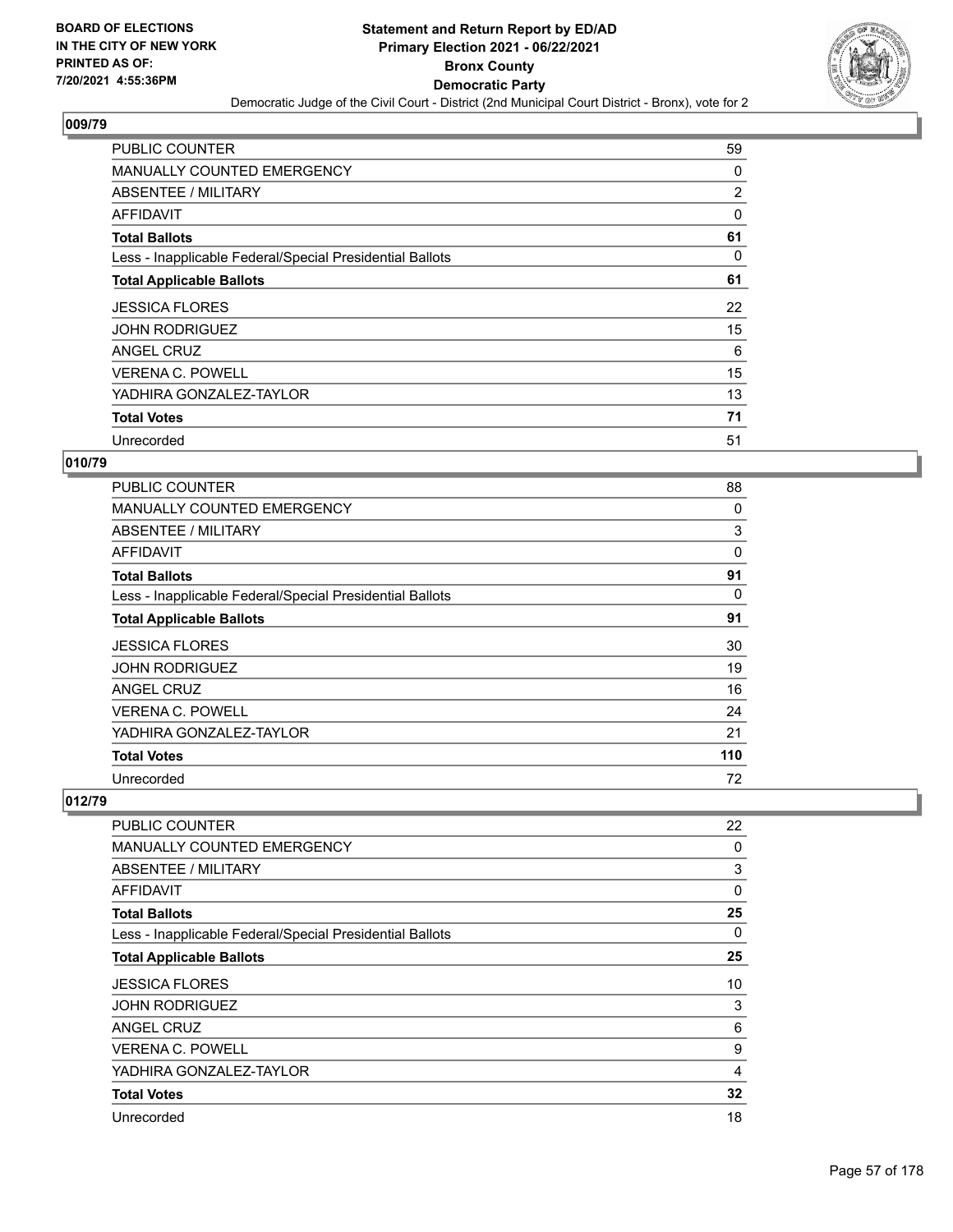

| <b>Total Votes</b>                                       | 0 |
|----------------------------------------------------------|---|
| YADHIRA GONZALEZ-TAYLOR                                  | 0 |
| <b>VERENA C. POWELL</b>                                  | 0 |
| ANGEL CRUZ                                               | 0 |
| <b>JOHN RODRIGUEZ</b>                                    | 0 |
| <b>JESSICA FLORES</b>                                    | 0 |
| <b>Total Applicable Ballots</b>                          | 0 |
| Less - Inapplicable Federal/Special Presidential Ballots | 0 |
| <b>Total Ballots</b>                                     | 0 |
| <b>AFFIDAVIT</b>                                         | 0 |
| ABSENTEE / MILITARY                                      | 0 |
| <b>MANUALLY COUNTED EMERGENCY</b>                        | 0 |
| <b>PUBLIC COUNTER</b>                                    | 0 |

## **030/79**

| PUBLIC COUNTER                                           | 94             |
|----------------------------------------------------------|----------------|
| <b>MANUALLY COUNTED EMERGENCY</b>                        | 0              |
| <b>ABSENTEE / MILITARY</b>                               | 4              |
| <b>AFFIDAVIT</b>                                         | $\overline{2}$ |
| <b>Total Ballots</b>                                     | 100            |
| Less - Inapplicable Federal/Special Presidential Ballots | 0              |
| <b>Total Applicable Ballots</b>                          | 100            |
| <b>JESSICA FLORES</b>                                    | 41             |
| <b>JOHN RODRIGUEZ</b>                                    | 8              |
| ANGEL CRUZ                                               | 13             |
| <b>VERENA C. POWELL</b>                                  | 46             |
| YADHIRA GONZALEZ-TAYLOR                                  | 21             |
| <b>Total Votes</b>                                       | 129            |
| Unrecorded                                               | 71             |

| <b>PUBLIC COUNTER</b>                                    | 112 |
|----------------------------------------------------------|-----|
| MANUALLY COUNTED EMERGENCY                               | 0   |
| ABSENTEE / MILITARY                                      | 14  |
| AFFIDAVIT                                                | 0   |
| <b>Total Ballots</b>                                     | 126 |
| Less - Inapplicable Federal/Special Presidential Ballots | 0   |
| <b>Total Applicable Ballots</b>                          | 126 |
| <b>JESSICA FLORES</b>                                    | 53  |
| <b>JOHN RODRIGUEZ</b>                                    | 12  |
| ANGEL CRUZ                                               | 22  |
| <b>VERENA C. POWELL</b>                                  | 45  |
| YADHIRA GONZALEZ-TAYLOR                                  | 17  |
| <b>Total Votes</b>                                       | 149 |
| Unrecorded                                               | 103 |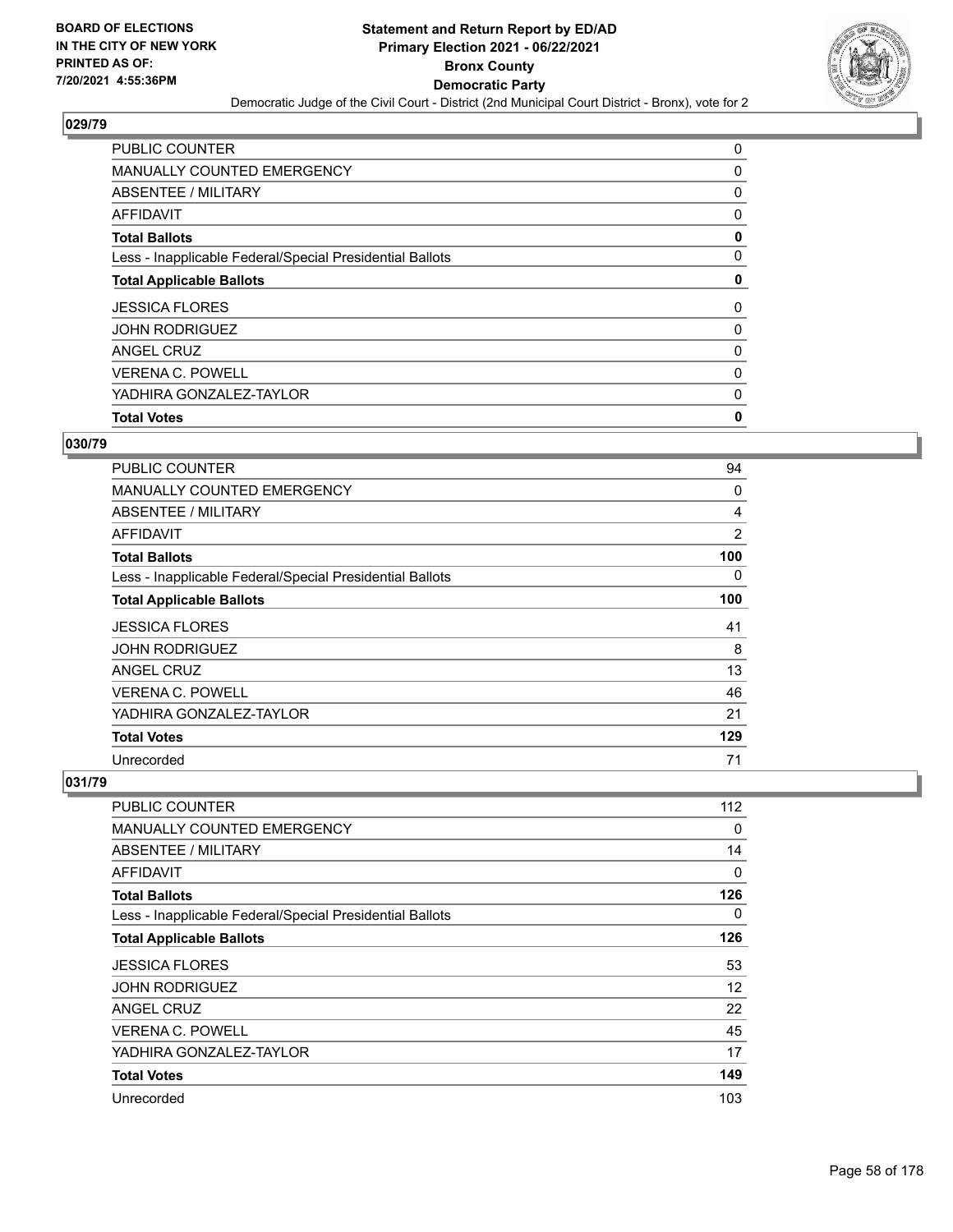

| PUBLIC COUNTER                                           | 106 |
|----------------------------------------------------------|-----|
| MANUALLY COUNTED EMERGENCY                               | 0   |
| ABSENTEE / MILITARY                                      | 9   |
| AFFIDAVIT                                                | 0   |
| <b>Total Ballots</b>                                     | 115 |
| Less - Inapplicable Federal/Special Presidential Ballots | 0   |
| <b>Total Applicable Ballots</b>                          | 115 |
| <b>JESSICA FLORES</b>                                    | 44  |
| <b>JOHN RODRIGUEZ</b>                                    | 6   |
| ANGEL CRUZ                                               | 20  |
| <b>VERENA C. POWELL</b>                                  | 49  |
| YADHIRA GONZALEZ-TAYLOR                                  | 15  |
| <b>Total Votes</b>                                       | 134 |
| Unrecorded                                               | 96  |

### **033/79**

| <b>PUBLIC COUNTER</b>                                    | 119 |
|----------------------------------------------------------|-----|
| <b>MANUALLY COUNTED EMERGENCY</b>                        | 0   |
| <b>ABSENTEE / MILITARY</b>                               | 8   |
| AFFIDAVIT                                                | 1   |
| <b>Total Ballots</b>                                     | 128 |
| Less - Inapplicable Federal/Special Presidential Ballots | 0   |
| <b>Total Applicable Ballots</b>                          | 128 |
| <b>JESSICA FLORES</b>                                    | 52  |
| <b>JOHN RODRIGUEZ</b>                                    | 13  |
| <b>ANGEL CRUZ</b>                                        | 21  |
| <b>VERENA C. POWELL</b>                                  | 32  |
| YADHIRA GONZALEZ-TAYLOR                                  | 18  |
| <b>Total Votes</b>                                       | 136 |
| Unrecorded                                               | 120 |

| PUBLIC COUNTER                                           | 88           |
|----------------------------------------------------------|--------------|
| <b>MANUALLY COUNTED EMERGENCY</b>                        | 0            |
| <b>ABSENTEE / MILITARY</b>                               | 5            |
| <b>AFFIDAVIT</b>                                         | $\mathbf{0}$ |
| <b>Total Ballots</b>                                     | 93           |
| Less - Inapplicable Federal/Special Presidential Ballots | 0            |
| <b>Total Applicable Ballots</b>                          | 93           |
| <b>JESSICA FLORES</b>                                    | 35           |
| <b>JOHN RODRIGUEZ</b>                                    | 19           |
| ANGEL CRUZ                                               | 10           |
| <b>VERENA C. POWELL</b>                                  | 34           |
| YADHIRA GONZALEZ-TAYLOR                                  | 20           |
| <b>Total Votes</b>                                       | 118          |
| Unrecorded                                               | 68           |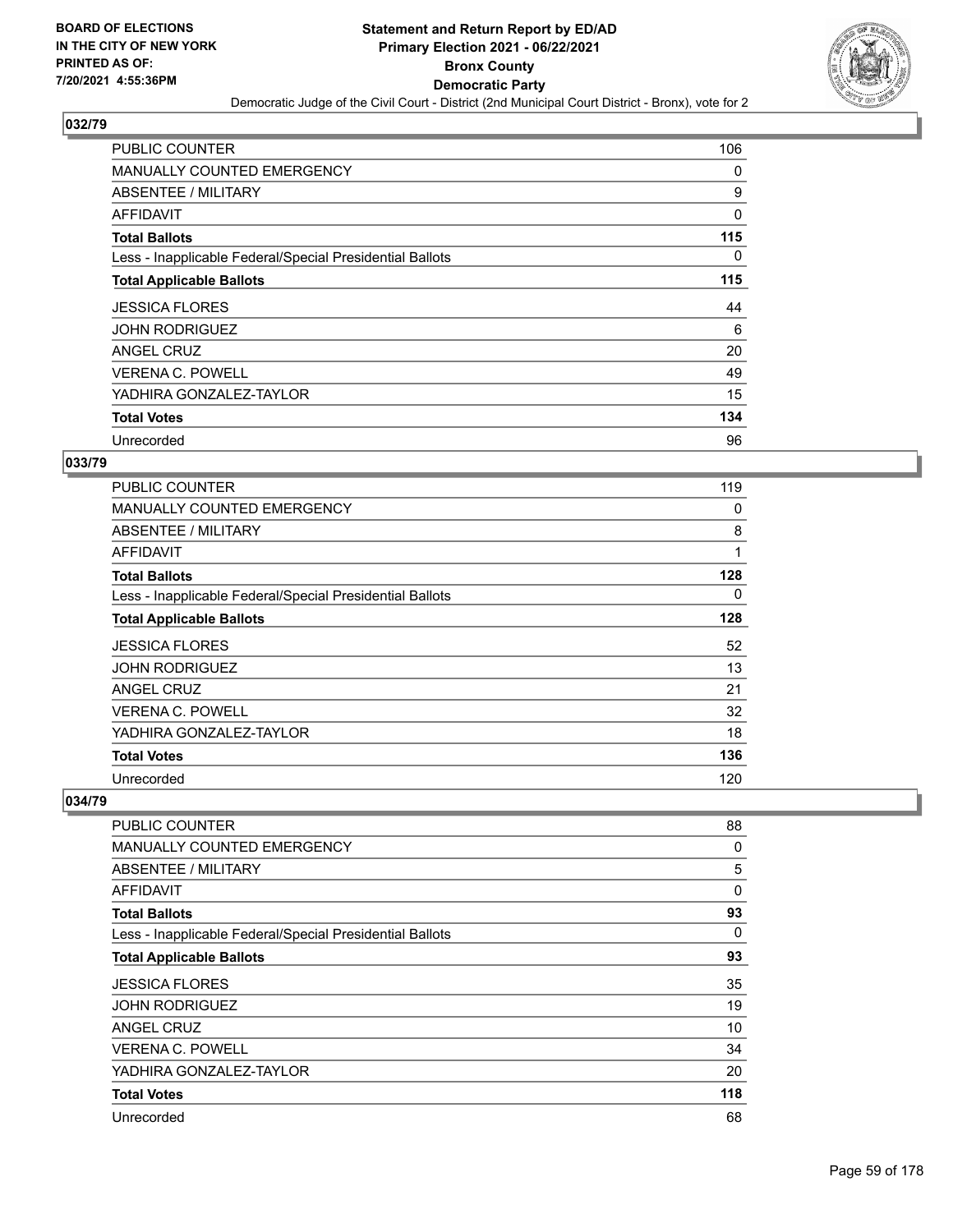

| PUBLIC COUNTER                                           | 155 |
|----------------------------------------------------------|-----|
| MANUALLY COUNTED EMERGENCY                               | 0   |
| ABSENTEE / MILITARY                                      | 10  |
| AFFIDAVIT                                                | 2   |
| <b>Total Ballots</b>                                     | 167 |
| Less - Inapplicable Federal/Special Presidential Ballots | 0   |
| <b>Total Applicable Ballots</b>                          | 167 |
| <b>JESSICA FLORES</b>                                    | 58  |
| <b>JOHN RODRIGUEZ</b>                                    | 29  |
| ANGEL CRUZ                                               | 30  |
| <b>VERENA C. POWELL</b>                                  | 51  |
| YADHIRA GONZALEZ-TAYLOR                                  | 29  |
| <b>Total Votes</b>                                       | 197 |
| Unrecorded                                               | 137 |

# **036/79**

| <b>PUBLIC COUNTER</b>                                    | 126 |
|----------------------------------------------------------|-----|
| <b>MANUALLY COUNTED EMERGENCY</b>                        | 0   |
| ABSENTEE / MILITARY                                      | 19  |
| <b>AFFIDAVIT</b>                                         | 0   |
| <b>Total Ballots</b>                                     | 145 |
| Less - Inapplicable Federal/Special Presidential Ballots | 0   |
| <b>Total Applicable Ballots</b>                          | 145 |
| <b>JESSICA FLORES</b>                                    | 58  |
| <b>JOHN RODRIGUEZ</b>                                    | 13  |
| ANGEL CRUZ                                               | 29  |
| <b>VERENA C. POWELL</b>                                  | 43  |
| YADHIRA GONZALEZ-TAYLOR                                  | 24  |
| <b>Total Votes</b>                                       | 167 |
| Unrecorded                                               | 123 |

| PUBLIC COUNTER                                           | 88       |
|----------------------------------------------------------|----------|
| <b>MANUALLY COUNTED EMERGENCY</b>                        | 0        |
| <b>ABSENTEE / MILITARY</b>                               | 10       |
| <b>AFFIDAVIT</b>                                         | 0        |
| <b>Total Ballots</b>                                     | 98       |
| Less - Inapplicable Federal/Special Presidential Ballots | $\Omega$ |
| <b>Total Applicable Ballots</b>                          | 98       |
| <b>JESSICA FLORES</b>                                    | 37       |
| <b>JOHN RODRIGUEZ</b>                                    | 14       |
| ANGEL CRUZ                                               | 12       |
| <b>VERENA C. POWELL</b>                                  | 30       |
| YADHIRA GONZALEZ-TAYLOR                                  | 15       |
| <b>Total Votes</b>                                       | 108      |
| Unrecorded                                               | 88       |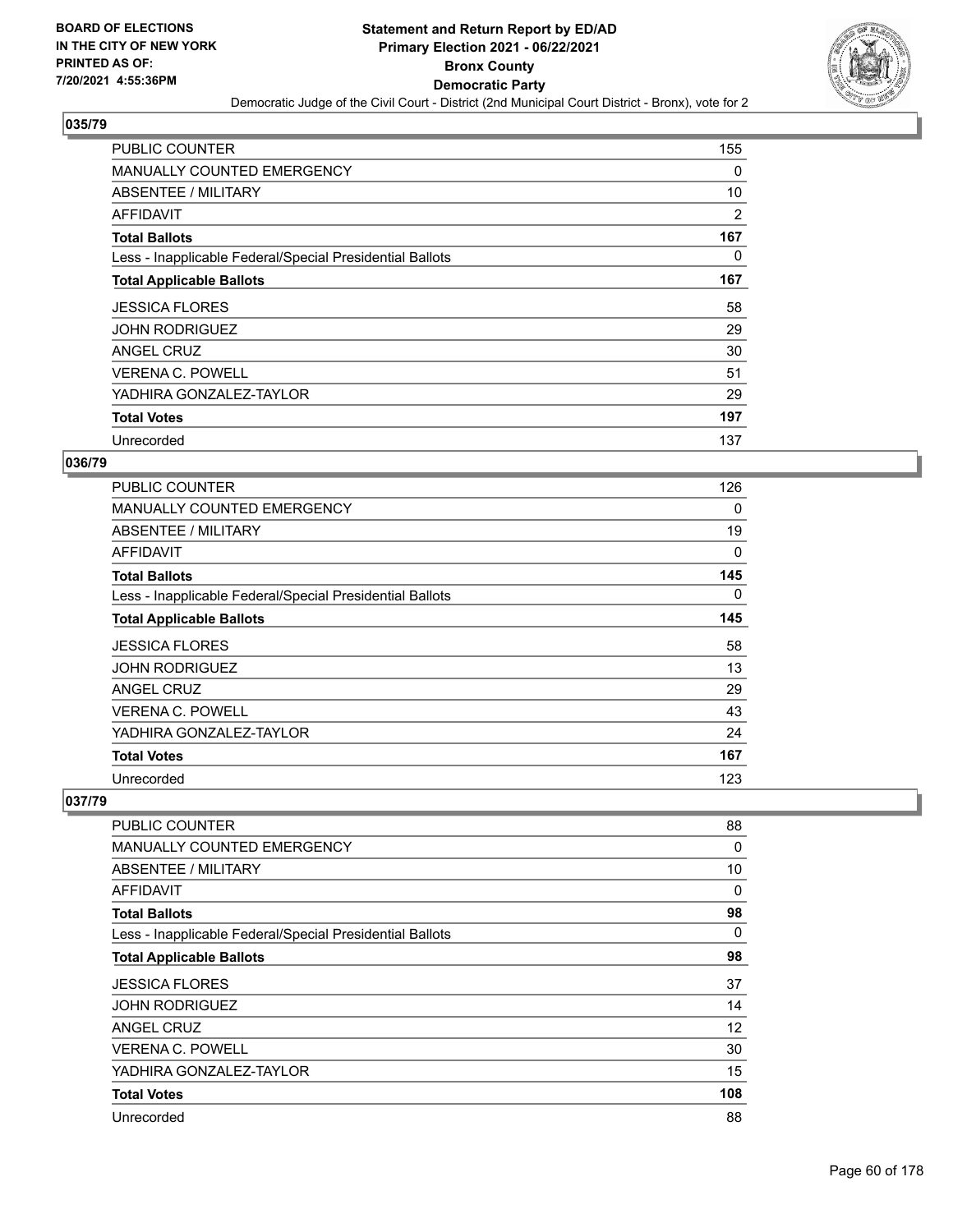

| <b>PUBLIC COUNTER</b>                                    | 88       |
|----------------------------------------------------------|----------|
| MANUALLY COUNTED EMERGENCY                               | 0        |
| ABSENTEE / MILITARY                                      | 10       |
| AFFIDAVIT                                                | 0        |
| <b>Total Ballots</b>                                     | 98       |
| Less - Inapplicable Federal/Special Presidential Ballots | $\Omega$ |
| <b>Total Applicable Ballots</b>                          | 98       |
| <b>JESSICA FLORES</b>                                    | 31       |
| <b>JOHN RODRIGUEZ</b>                                    | 11       |
| ANGEL CRUZ                                               | 21       |
| <b>VERENA C. POWELL</b>                                  | 26       |
| YADHIRA GONZALEZ-TAYLOR                                  | 20       |
| UNATTRIBUTABLE WRITE-IN (WRITE-IN)                       | 1        |
| <b>Total Votes</b>                                       | 110      |
| Unrecorded                                               | 86       |

### **039/79**

| <b>PUBLIC COUNTER</b>                                    | 147 |
|----------------------------------------------------------|-----|
| MANUALLY COUNTED EMERGENCY                               | 0   |
| ABSENTEE / MILITARY                                      | 9   |
| AFFIDAVIT                                                | 2   |
| <b>Total Ballots</b>                                     | 158 |
| Less - Inapplicable Federal/Special Presidential Ballots | 0   |
| <b>Total Applicable Ballots</b>                          | 158 |
| <b>JESSICA FLORES</b>                                    | 52  |
| <b>JOHN RODRIGUEZ</b>                                    | 22  |
| ANGEL CRUZ                                               | 30  |
| <b>VERENA C. POWELL</b>                                  | 46  |
| YADHIRA GONZALEZ-TAYLOR                                  | 31  |
| <b>Total Votes</b>                                       | 181 |
| Unrecorded                                               | 135 |

| PUBLIC COUNTER                                           | 147 |
|----------------------------------------------------------|-----|
| <b>MANUALLY COUNTED EMERGENCY</b>                        | 0   |
| ABSENTEE / MILITARY                                      | 13  |
| AFFIDAVIT                                                | 1   |
| <b>Total Ballots</b>                                     | 161 |
| Less - Inapplicable Federal/Special Presidential Ballots | 0   |
| <b>Total Applicable Ballots</b>                          | 161 |
| <b>JESSICA FLORES</b>                                    | 73  |
| <b>JOHN RODRIGUEZ</b>                                    | 21  |
| <b>ANGEL CRUZ</b>                                        | 37  |
| <b>VERENA C. POWELL</b>                                  | 41  |
| YADHIRA GONZALEZ-TAYLOR                                  | 35  |
| <b>Total Votes</b>                                       | 207 |
| Unrecorded                                               | 115 |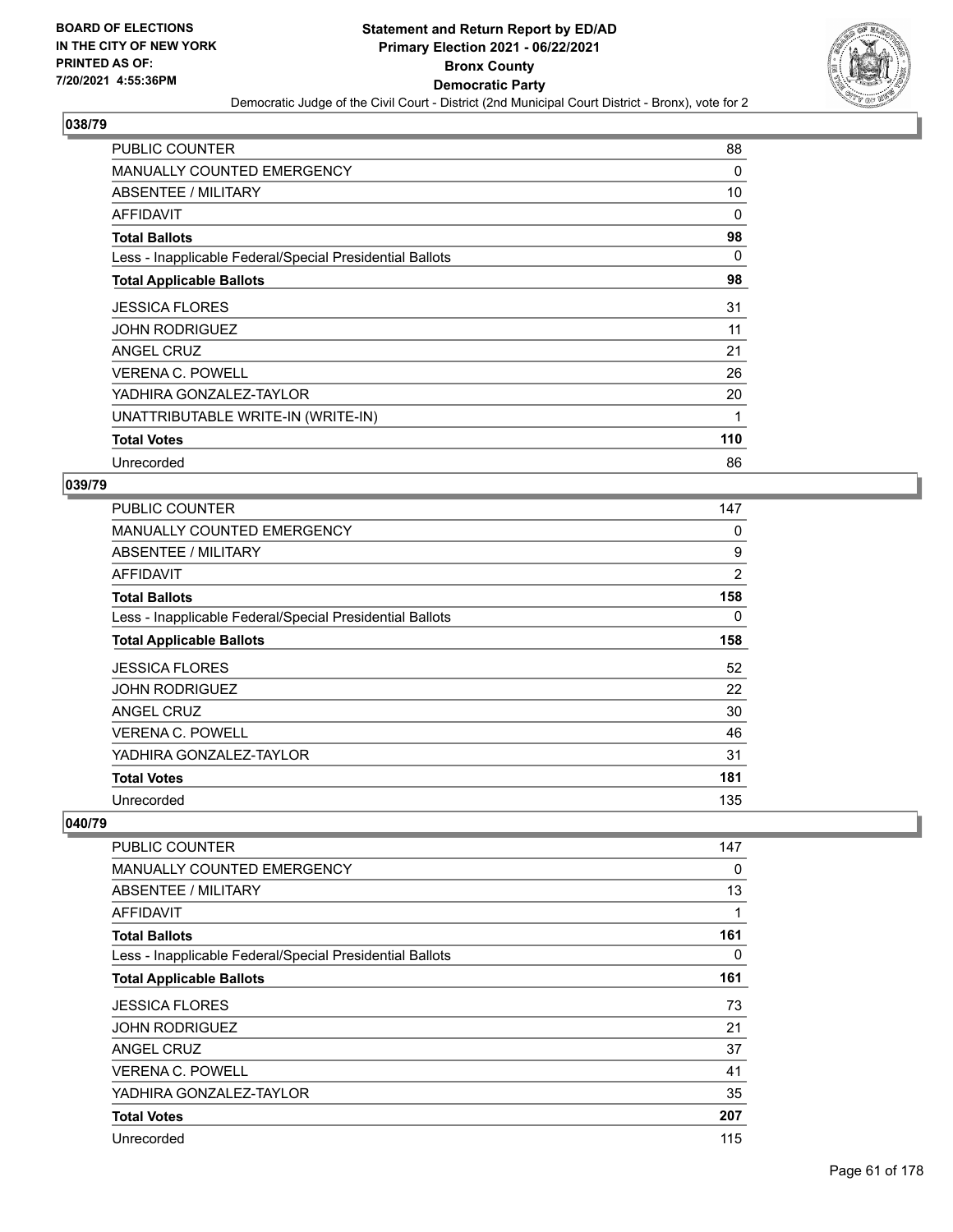

| <b>PUBLIC COUNTER</b>                                    | 116      |
|----------------------------------------------------------|----------|
| MANUALLY COUNTED EMERGENCY                               | 0        |
| ABSENTEE / MILITARY                                      | 9        |
| AFFIDAVIT                                                | 2        |
| <b>Total Ballots</b>                                     | 127      |
| Less - Inapplicable Federal/Special Presidential Ballots | $\Omega$ |
| <b>Total Applicable Ballots</b>                          | 127      |
| <b>JESSICA FLORES</b>                                    | 42       |
| <b>JOHN RODRIGUEZ</b>                                    | 25       |
| ANGEL CRUZ                                               | 13       |
| <b>VERENA C. POWELL</b>                                  | 40       |
| YADHIRA GONZALEZ-TAYLOR                                  | 29       |
| UNATTRIBUTABLE WRITE-IN (WRITE-IN)                       | 1        |
| <b>Total Votes</b>                                       | 150      |
| Unrecorded                                               | 104      |

### **042/79**

| <b>PUBLIC COUNTER</b>                                    | 129 |
|----------------------------------------------------------|-----|
| <b>MANUALLY COUNTED EMERGENCY</b>                        | 0   |
| ABSENTEE / MILITARY                                      | 12  |
| AFFIDAVIT                                                | 0   |
| <b>Total Ballots</b>                                     | 141 |
| Less - Inapplicable Federal/Special Presidential Ballots | 0   |
| <b>Total Applicable Ballots</b>                          | 141 |
| <b>JESSICA FLORES</b>                                    | 50  |
| <b>JOHN RODRIGUEZ</b>                                    | 17  |
| ANGEL CRUZ                                               | 21  |
| <b>VERENA C. POWELL</b>                                  | 45  |
| YADHIRA GONZALEZ-TAYLOR                                  | 35  |
| <b>Total Votes</b>                                       | 168 |
| Unrecorded                                               | 114 |

| PUBLIC COUNTER                                           | 109 |
|----------------------------------------------------------|-----|
| <b>MANUALLY COUNTED EMERGENCY</b>                        | 0   |
| ABSENTEE / MILITARY                                      | 7   |
| AFFIDAVIT                                                | 1   |
| <b>Total Ballots</b>                                     | 117 |
| Less - Inapplicable Federal/Special Presidential Ballots | 0   |
| <b>Total Applicable Ballots</b>                          | 117 |
| <b>JESSICA FLORES</b>                                    | 42  |
| <b>JOHN RODRIGUEZ</b>                                    | 13  |
| ANGEL CRUZ                                               | 17  |
| <b>VERENA C. POWELL</b>                                  | 50  |
| YADHIRA GONZALEZ-TAYLOR                                  | 27  |
| <b>Total Votes</b>                                       | 149 |
| Unrecorded                                               | 85  |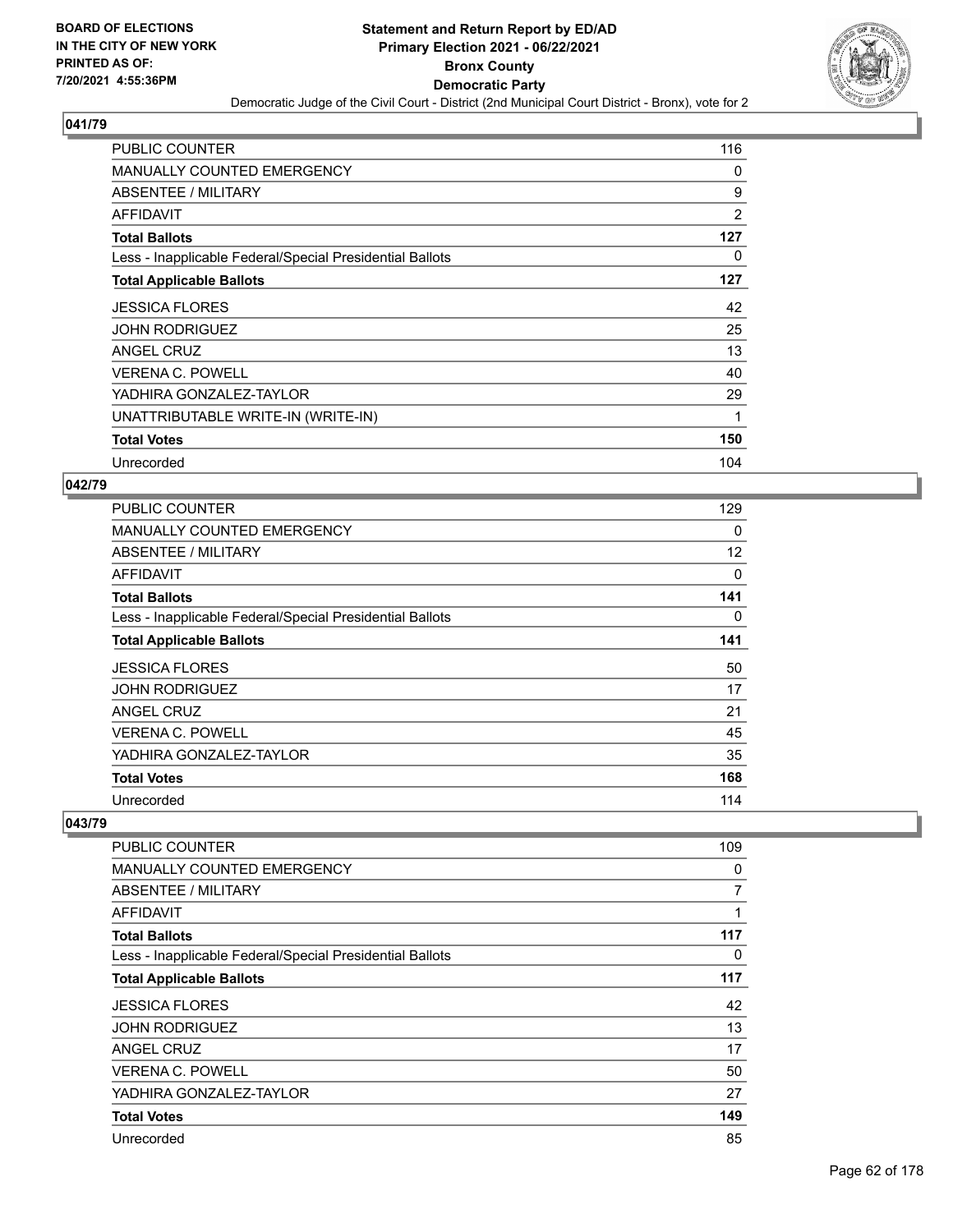

| <b>PUBLIC COUNTER</b>                                    | 113 |
|----------------------------------------------------------|-----|
| MANUALLY COUNTED EMERGENCY                               | 0   |
| ABSENTEE / MILITARY                                      | 8   |
| AFFIDAVIT                                                | 1   |
| <b>Total Ballots</b>                                     | 122 |
| Less - Inapplicable Federal/Special Presidential Ballots | 0   |
| <b>Total Applicable Ballots</b>                          | 122 |
| <b>JESSICA FLORES</b>                                    | 46  |
| <b>JOHN RODRIGUEZ</b>                                    | 12  |
| ANGEL CRUZ                                               | 23  |
| <b>VERENA C. POWELL</b>                                  | 32  |
| YADHIRA GONZALEZ-TAYLOR                                  | 30  |
| <b>Total Votes</b>                                       | 143 |
| Unrecorded                                               | 101 |

### **045/79**

| <b>PUBLIC COUNTER</b>                                    | 91  |
|----------------------------------------------------------|-----|
| MANUALLY COUNTED EMERGENCY                               | 0   |
| ABSENTEE / MILITARY                                      | 13  |
| AFFIDAVIT                                                |     |
| <b>Total Ballots</b>                                     | 105 |
| Less - Inapplicable Federal/Special Presidential Ballots | 0   |
| <b>Total Applicable Ballots</b>                          | 105 |
| <b>JESSICA FLORES</b>                                    | 42  |
| <b>JOHN RODRIGUEZ</b>                                    | 6   |
| ANGEL CRUZ                                               | 24  |
| <b>VERENA C. POWELL</b>                                  | 38  |
| YADHIRA GONZALEZ-TAYLOR                                  | 22  |
| <b>Total Votes</b>                                       | 132 |
| Unrecorded                                               | 78  |

| PUBLIC COUNTER                                           | 121 |
|----------------------------------------------------------|-----|
| <b>MANUALLY COUNTED EMERGENCY</b>                        | 0   |
| <b>ABSENTEE / MILITARY</b>                               | 10  |
| <b>AFFIDAVIT</b>                                         | 0   |
| <b>Total Ballots</b>                                     | 131 |
| Less - Inapplicable Federal/Special Presidential Ballots | 0   |
| <b>Total Applicable Ballots</b>                          | 131 |
| <b>JESSICA FLORES</b>                                    | 37  |
| <b>JOHN RODRIGUEZ</b>                                    | 20  |
| ANGEL CRUZ                                               | 15  |
| <b>VERENA C. POWELL</b>                                  | 40  |
| YADHIRA GONZALEZ-TAYLOR                                  | 23  |
| <b>Total Votes</b>                                       | 135 |
| Unrecorded                                               | 127 |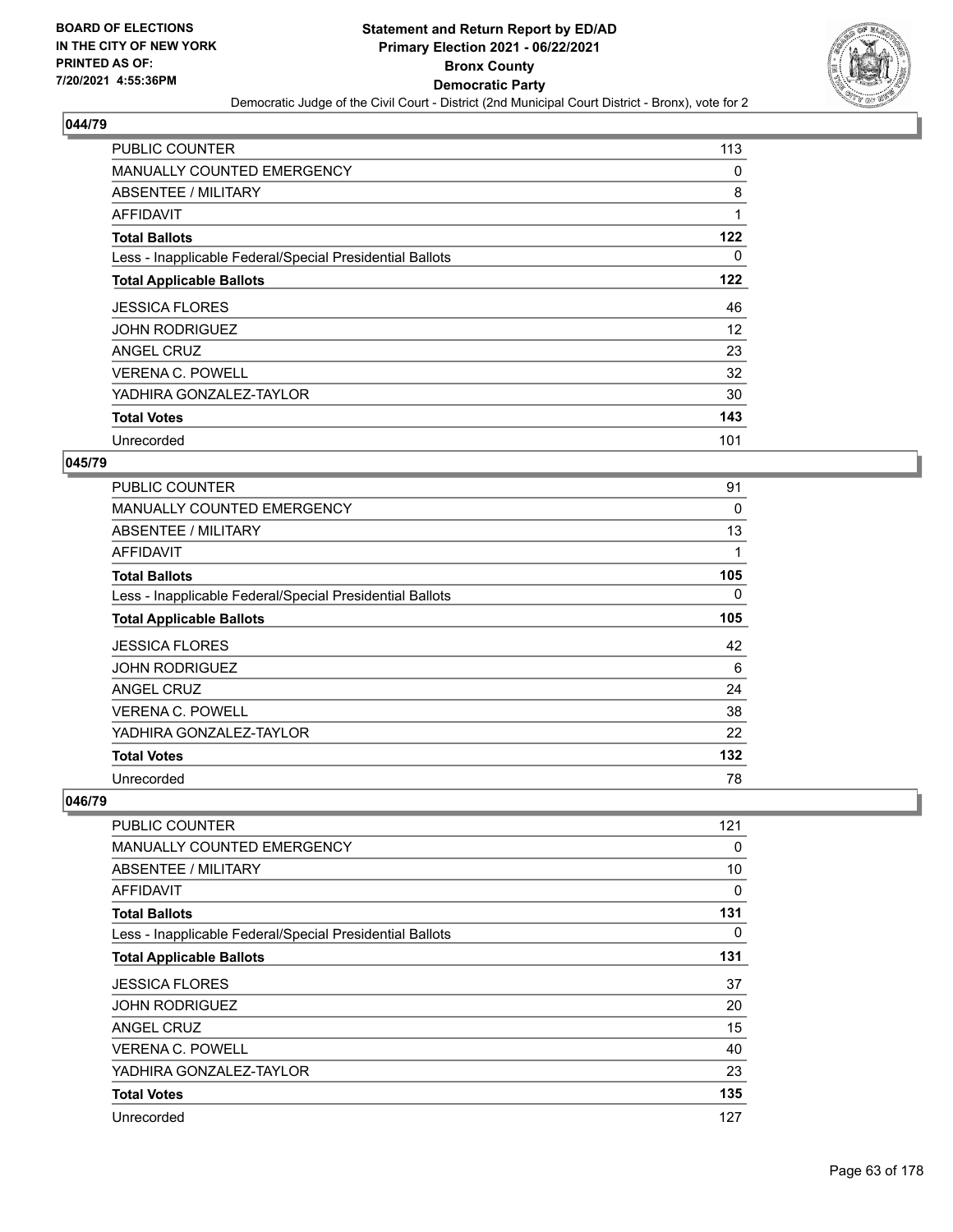

| <b>PUBLIC COUNTER</b>                                    | 106            |
|----------------------------------------------------------|----------------|
| <b>MANUALLY COUNTED EMERGENCY</b>                        | 0              |
| ABSENTEE / MILITARY                                      | $\overline{2}$ |
| AFFIDAVIT                                                | 0              |
| <b>Total Ballots</b>                                     | 108            |
| Less - Inapplicable Federal/Special Presidential Ballots | $\Omega$       |
| <b>Total Applicable Ballots</b>                          | 108            |
| <b>JESSICA FLORES</b>                                    | 42             |
| <b>JOHN RODRIGUEZ</b>                                    | 14             |
| ANGEL CRUZ                                               | 19             |
| <b>VERENA C. POWELL</b>                                  | 33             |
| YADHIRA GONZALEZ-TAYLOR                                  | 12             |
| <b>Total Votes</b>                                       | 120            |
| Unrecorded                                               | 96             |

| PUBLIC COUNTER                                           | 110 |
|----------------------------------------------------------|-----|
| <b>MANUALLY COUNTED EMERGENCY</b>                        | 0   |
| <b>ABSENTEE / MILITARY</b>                               | 12  |
| <b>AFFIDAVIT</b>                                         | 0   |
| <b>Total Ballots</b>                                     | 122 |
| Less - Inapplicable Federal/Special Presidential Ballots | 0   |
| <b>Total Applicable Ballots</b>                          | 122 |
| <b>JESSICA FLORES</b>                                    | 47  |
| <b>JOHN RODRIGUEZ</b>                                    | 19  |
| ANGEL CRUZ                                               | 16  |
| <b>VERENA C. POWELL</b>                                  | 23  |
| YADHIRA GONZALEZ-TAYLOR                                  | 24  |
| UNATTRIBUTABLE WRITE-IN (WRITE-IN)                       | 1   |
| <b>Total Votes</b>                                       | 130 |
| Unrecorded                                               | 114 |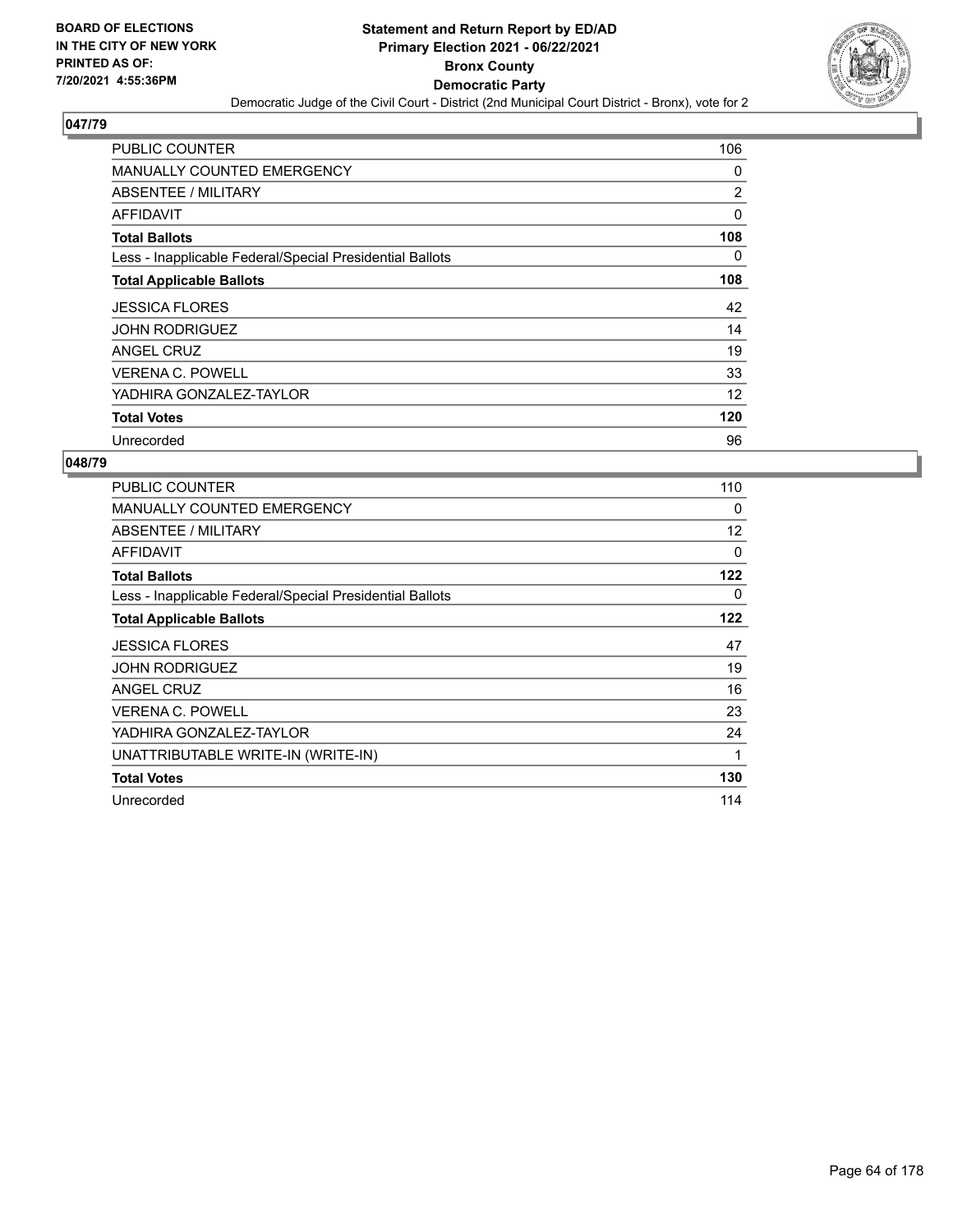

| <b>PUBLIC COUNTER</b>                                    | 110 |
|----------------------------------------------------------|-----|
| <b>MANUALLY COUNTED EMERGENCY</b>                        | 0   |
| ABSENTEE / MILITARY                                      | 13  |
| AFFIDAVIT                                                | 1   |
| <b>Total Ballots</b>                                     | 124 |
| Less - Inapplicable Federal/Special Presidential Ballots | 0   |
| <b>Total Applicable Ballots</b>                          | 124 |
| <b>JESSICA FLORES</b>                                    | 54  |
| <b>JOHN RODRIGUEZ</b>                                    | 10  |
| ANGEL CRUZ                                               | 26  |
| <b>VERENA C. POWELL</b>                                  | 27  |
| YADHIRA GONZALEZ-TAYLOR                                  | 25  |
| ADOS (WRITE-IN)                                          | 1   |
| <b>Total Votes</b>                                       | 143 |
| Unrecorded                                               | 105 |

## **050/79**

| <b>PUBLIC COUNTER</b>                                    | 109 |
|----------------------------------------------------------|-----|
| <b>MANUALLY COUNTED EMERGENCY</b>                        | 0   |
| ABSENTEE / MILITARY                                      | 8   |
| AFFIDAVIT                                                | 0   |
| <b>Total Ballots</b>                                     | 117 |
| Less - Inapplicable Federal/Special Presidential Ballots | 0   |
| <b>Total Applicable Ballots</b>                          | 117 |
| <b>JESSICA FLORES</b>                                    | 55  |
| <b>JOHN RODRIGUEZ</b>                                    | 9   |
| ANGEL CRUZ                                               | 15  |
| <b>VERENA C. POWELL</b>                                  | 38  |
| YADHIRA GONZALEZ-TAYLOR                                  | 15  |
| <b>Total Votes</b>                                       | 132 |
| Unrecorded                                               | 102 |

| PUBLIC COUNTER                                           | 170 |
|----------------------------------------------------------|-----|
| <b>MANUALLY COUNTED EMERGENCY</b>                        | 0   |
| <b>ABSENTEE / MILITARY</b>                               | 10  |
| AFFIDAVIT                                                | 2   |
| <b>Total Ballots</b>                                     | 182 |
| Less - Inapplicable Federal/Special Presidential Ballots | 0   |
| <b>Total Applicable Ballots</b>                          | 182 |
| <b>JESSICA FLORES</b>                                    | 54  |
| <b>JOHN RODRIGUEZ</b>                                    | 20  |
| <b>ANGEL CRUZ</b>                                        | 29  |
| <b>VERENA C. POWELL</b>                                  | 62  |
| YADHIRA GONZALEZ-TAYLOR                                  | 30  |
| <b>Total Votes</b>                                       | 195 |
| Unrecorded                                               | 169 |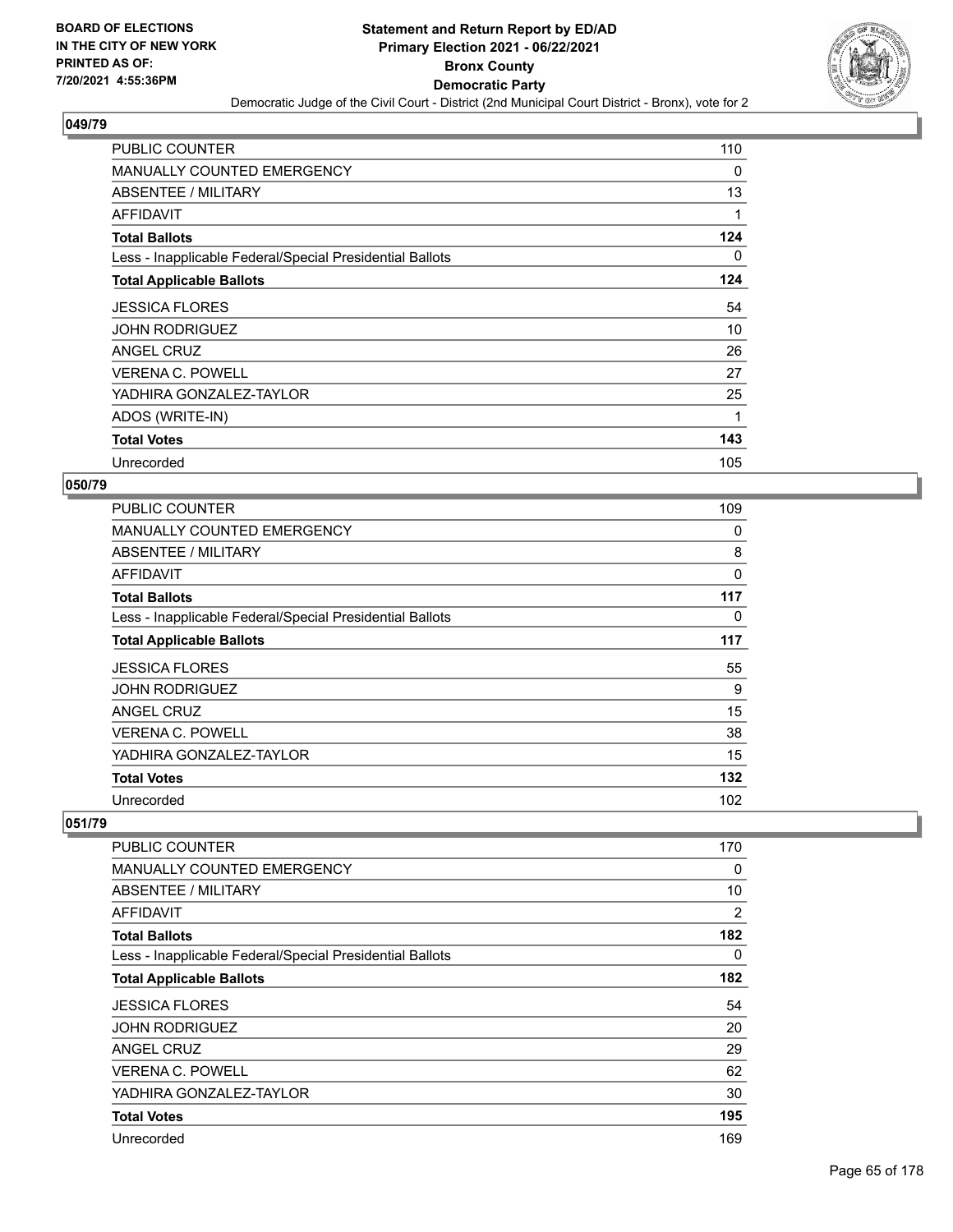

| <b>PUBLIC COUNTER</b>                                    | 100      |
|----------------------------------------------------------|----------|
| MANUALLY COUNTED EMERGENCY                               | 0        |
| <b>ABSENTEE / MILITARY</b>                               | 10       |
| AFFIDAVIT                                                | 0        |
| <b>Total Ballots</b>                                     | 110      |
| Less - Inapplicable Federal/Special Presidential Ballots | $\Omega$ |
| <b>Total Applicable Ballots</b>                          | 110      |
| <b>JESSICA FLORES</b>                                    | 45       |
| <b>JOHN RODRIGUEZ</b>                                    | 17       |
| ANGEL CRUZ                                               | 22       |
| <b>VERENA C. POWELL</b>                                  | 34       |
| YADHIRA GONZALEZ-TAYLOR                                  | 25       |
| FRED TRIGO (WRITE-IN)                                    | 1        |
| <b>Total Votes</b>                                       | 144      |
| Unrecorded                                               | 76       |

| PUBLIC COUNTER                                           | 114         |
|----------------------------------------------------------|-------------|
| MANUALLY COUNTED EMERGENCY                               | $\Omega$    |
| <b>ABSENTEE / MILITARY</b>                               | 17          |
| AFFIDAVIT                                                | 0           |
| <b>Total Ballots</b>                                     | 131         |
| Less - Inapplicable Federal/Special Presidential Ballots | 0           |
| <b>Total Applicable Ballots</b>                          | 131         |
| <b>JESSICA FLORES</b>                                    | 49          |
| <b>JOHN RODRIGUEZ</b>                                    | 14          |
| ANGEL CRUZ                                               | 25          |
| <b>VERENA C. POWELL</b>                                  | 31          |
| YADHIRA GONZALEZ-TAYLOR                                  | 37          |
| UNATTRIBUTABLE WRITE-IN (WRITE-IN)                       | $\mathbf 1$ |
| <b>Total Votes</b>                                       | 157         |
| Unrecorded                                               | 105         |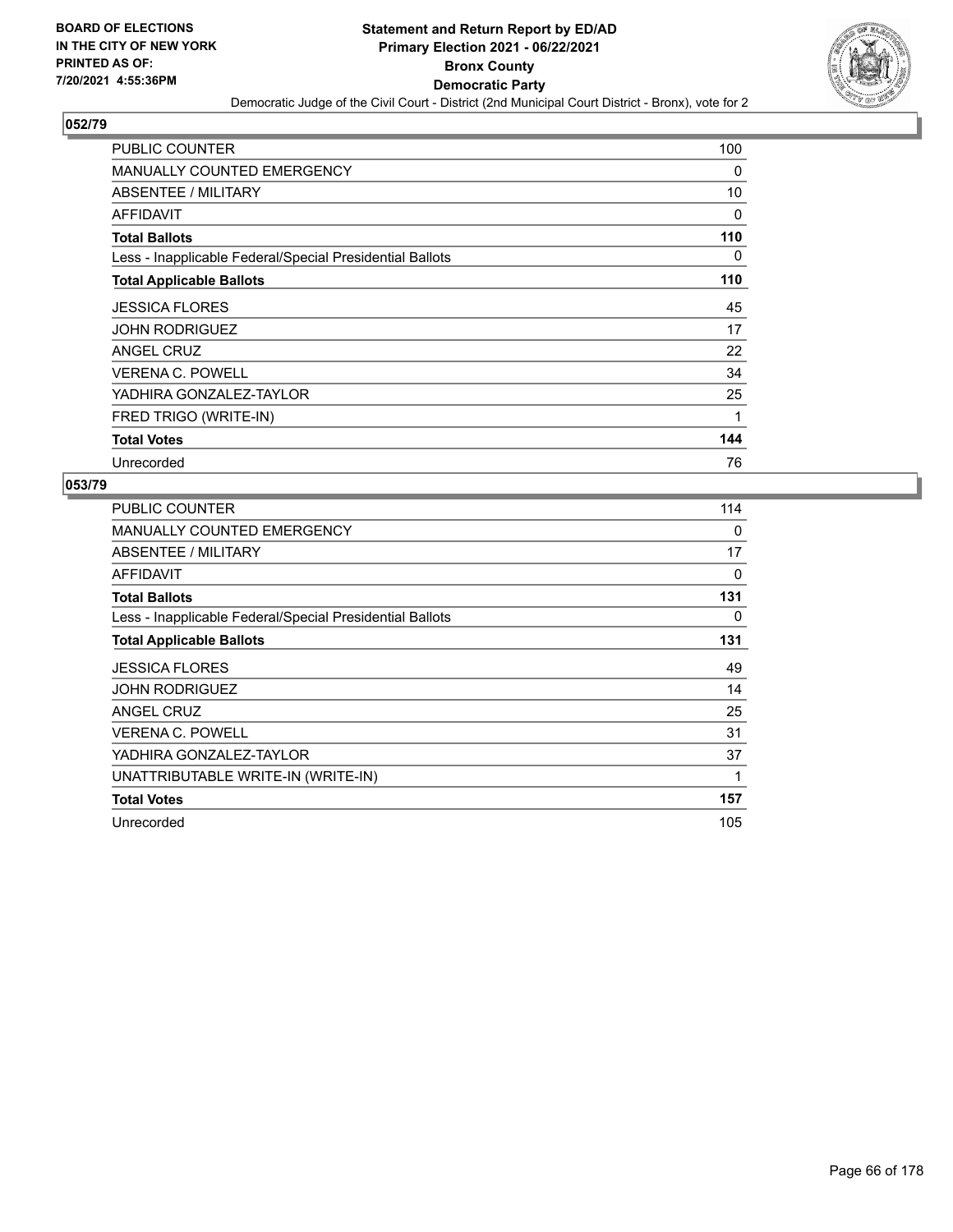

| <b>PUBLIC COUNTER</b>                                    | 101 |
|----------------------------------------------------------|-----|
| MANUALLY COUNTED EMERGENCY                               | 0   |
| ABSENTEE / MILITARY                                      | 7   |
| AFFIDAVIT                                                | 0   |
| <b>Total Ballots</b>                                     | 108 |
| Less - Inapplicable Federal/Special Presidential Ballots | 0   |
| <b>Total Applicable Ballots</b>                          | 108 |
| <b>JESSICA FLORES</b>                                    | 29  |
| <b>JOHN RODRIGUEZ</b>                                    | 22  |
| <b>ANGEL CRUZ</b>                                        | 22  |
| <b>VERENA C. POWELL</b>                                  | 32  |
| YADHIRA GONZALEZ-TAYLOR                                  | 23  |
| UNATTRIBUTABLE WRITE-IN (WRITE-IN)                       | 1   |
| <b>Total Votes</b>                                       | 129 |
| Unrecorded                                               | 87  |

| PUBLIC COUNTER                                           | 34       |
|----------------------------------------------------------|----------|
| MANUALLY COUNTED EMERGENCY                               | 0        |
| ABSENTEE / MILITARY                                      |          |
| AFFIDAVIT                                                | 0        |
| <b>Total Ballots</b>                                     | 35       |
| Less - Inapplicable Federal/Special Presidential Ballots | $\Omega$ |
| <b>Total Applicable Ballots</b>                          | 35       |
| <b>JESSICA FLORES</b>                                    | 17       |
| <b>JOHN RODRIGUEZ</b>                                    | 5        |
| ANGEL CRUZ                                               | 7        |
| <b>VERENA C. POWELL</b>                                  | 11       |
| YADHIRA GONZALEZ-TAYLOR                                  | 6        |
| <b>Total Votes</b>                                       | 46       |
|                                                          |          |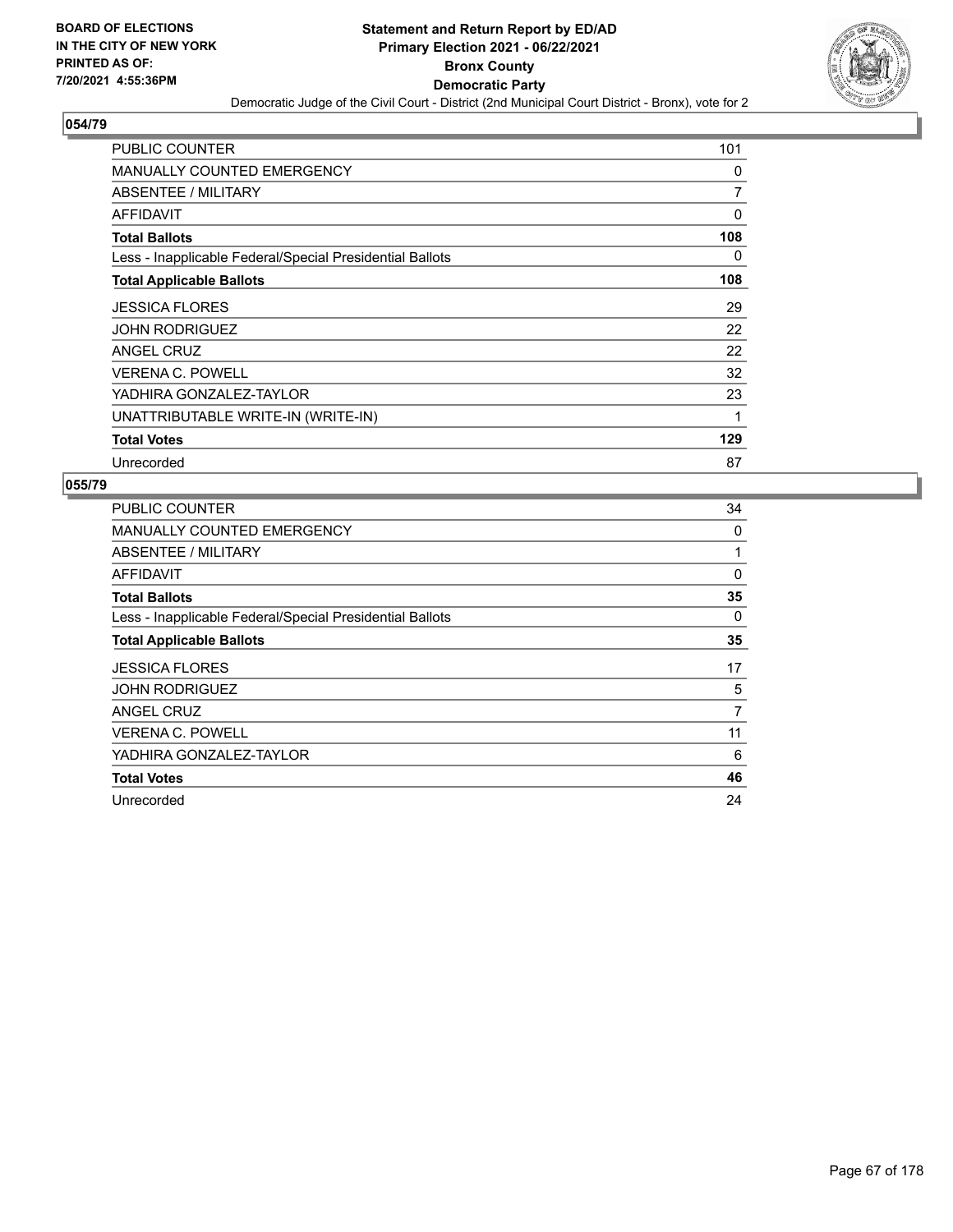

| <b>PUBLIC COUNTER</b>                                    | 88  |
|----------------------------------------------------------|-----|
| <b>MANUALLY COUNTED EMERGENCY</b>                        | 0   |
| ABSENTEE / MILITARY                                      | 11  |
| <b>AFFIDAVIT</b>                                         | 2   |
| <b>Total Ballots</b>                                     | 101 |
| Less - Inapplicable Federal/Special Presidential Ballots | 0   |
| <b>Total Applicable Ballots</b>                          | 101 |
| <b>JESSICA FLORES</b>                                    | 46  |
| <b>JOHN RODRIGUEZ</b>                                    | 16  |
| <b>ANGEL CRUZ</b>                                        | 17  |
| <b>VERENA C. POWELL</b>                                  | 22  |
| YADHIRA GONZALEZ-TAYLOR                                  | 24  |
| CHRISTOPHER SMITH (WRITE-IN)                             | 1   |
| JANIE WILLIAMS (WRITE-IN)                                | 1   |
| TALI FARHARDAN WEISTEIN (WRITE-IN)                       | 1   |
| <b>Total Votes</b>                                       | 128 |
| Unrecorded                                               | 74  |

| <b>PUBLIC COUNTER</b>                                    | 148 |
|----------------------------------------------------------|-----|
| MANUALLY COUNTED EMERGENCY                               | 0   |
| ABSENTEE / MILITARY                                      | 17  |
| AFFIDAVIT                                                | 1   |
| <b>Total Ballots</b>                                     | 166 |
| Less - Inapplicable Federal/Special Presidential Ballots | 0   |
| <b>Total Applicable Ballots</b>                          | 166 |
| <b>JESSICA FLORES</b>                                    | 70  |
| <b>JOHN RODRIGUEZ</b>                                    | 14  |
| <b>ANGEL CRUZ</b>                                        | 38  |
| <b>VERENA C. POWELL</b>                                  | 53  |
| YADHIRA GONZALEZ-TAYLOR                                  | 36  |
| <b>Total Votes</b>                                       | 211 |
| Unrecorded                                               | 121 |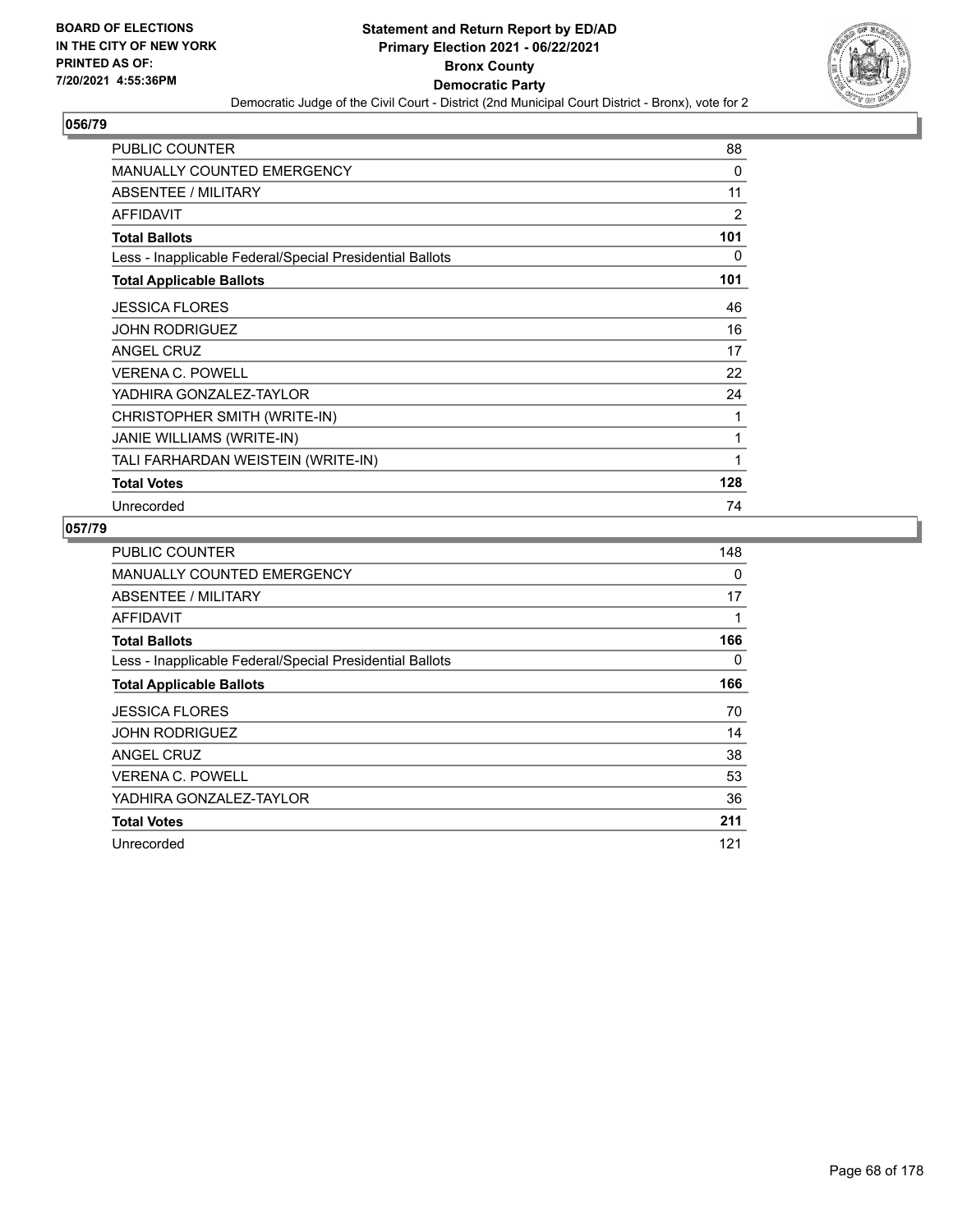

| <b>PUBLIC COUNTER</b>                                    | 111 |
|----------------------------------------------------------|-----|
| MANUALLY COUNTED EMERGENCY                               | 0   |
| ABSENTEE / MILITARY                                      | 9   |
| AFFIDAVIT                                                | 0   |
| <b>Total Ballots</b>                                     | 120 |
| Less - Inapplicable Federal/Special Presidential Ballots | 0   |
| <b>Total Applicable Ballots</b>                          | 120 |
| <b>JESSICA FLORES</b>                                    | 49  |
| <b>JOHN RODRIGUEZ</b>                                    | 15  |
| ANGEL CRUZ                                               | 29  |
| <b>VERENA C. POWELL</b>                                  | 22  |
| YADHIRA GONZALEZ-TAYLOR                                  | 28  |
| <b>Total Votes</b>                                       | 143 |
| Unrecorded                                               | 97  |

# **059/79**

| <b>PUBLIC COUNTER</b>                                    | 90  |
|----------------------------------------------------------|-----|
| <b>MANUALLY COUNTED EMERGENCY</b>                        | 0   |
| ABSENTEE / MILITARY                                      | 7   |
| <b>AFFIDAVIT</b>                                         | 0   |
| <b>Total Ballots</b>                                     | 97  |
| Less - Inapplicable Federal/Special Presidential Ballots | 0   |
| <b>Total Applicable Ballots</b>                          | 97  |
| <b>JESSICA FLORES</b>                                    | 42  |
| <b>JOHN RODRIGUEZ</b>                                    | 16  |
| <b>ANGEL CRUZ</b>                                        | 22  |
| <b>VERENA C. POWELL</b>                                  | 21  |
| YADHIRA GONZALEZ-TAYLOR                                  | 25  |
| <b>Total Votes</b>                                       | 126 |
| Unrecorded                                               | 68  |

| PUBLIC COUNTER                                           | 57 |
|----------------------------------------------------------|----|
| <b>MANUALLY COUNTED EMERGENCY</b>                        | 0  |
| <b>ABSENTEE / MILITARY</b>                               | 0  |
| <b>AFFIDAVIT</b>                                         | 2  |
| <b>Total Ballots</b>                                     | 59 |
| Less - Inapplicable Federal/Special Presidential Ballots | 0  |
| <b>Total Applicable Ballots</b>                          | 59 |
| <b>JESSICA FLORES</b>                                    | 30 |
| <b>JOHN RODRIGUEZ</b>                                    | 11 |
| ANGEL CRUZ                                               | 7  |
| VERENA C. POWELL                                         | 16 |
| YADHIRA GONZALEZ-TAYLOR                                  | 10 |
| <b>Total Votes</b>                                       | 74 |
| Unrecorded                                               | 44 |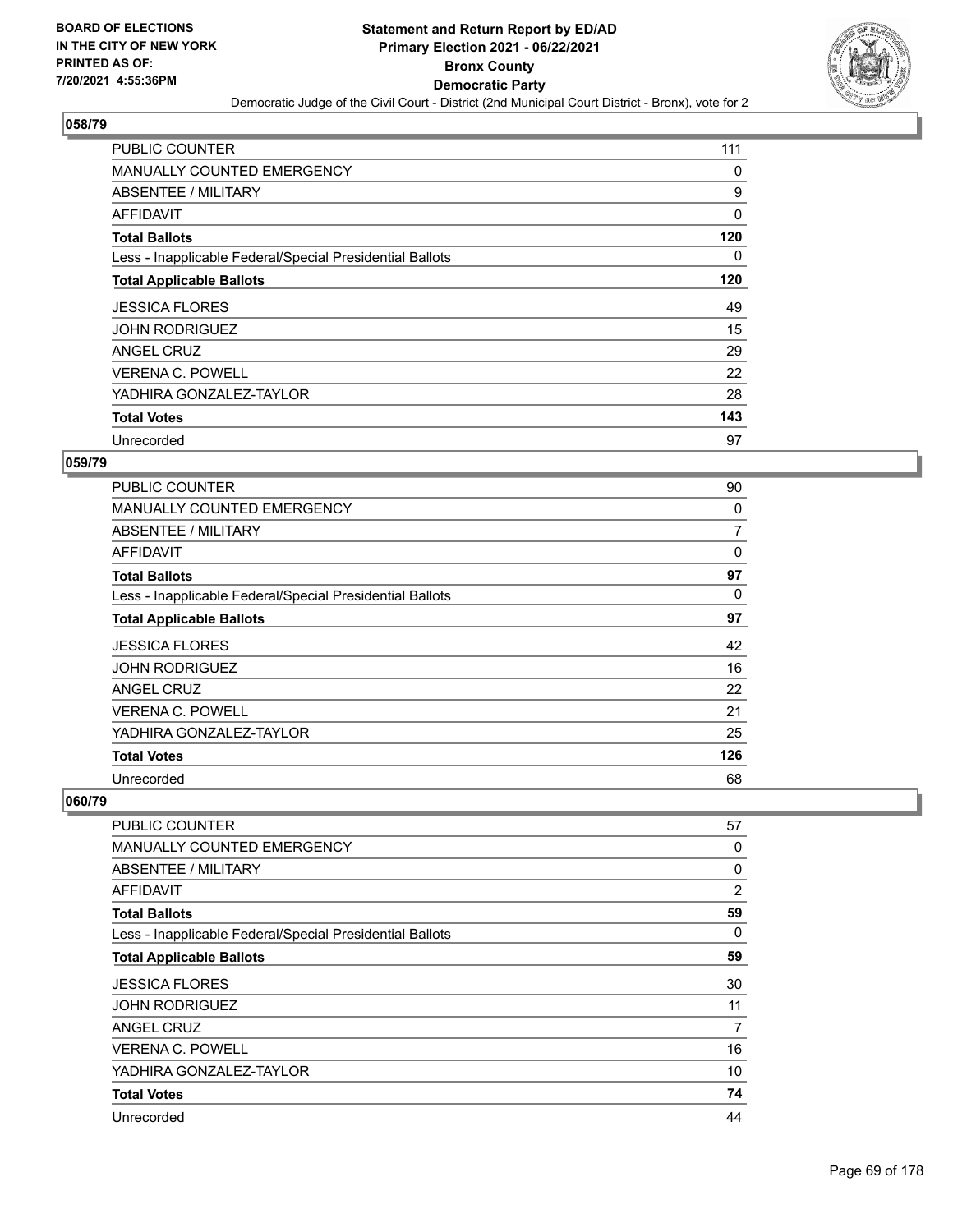

| <b>PUBLIC COUNTER</b>                                    | 113      |
|----------------------------------------------------------|----------|
| <b>MANUALLY COUNTED EMERGENCY</b>                        | 0        |
| ABSENTEE / MILITARY                                      | 14       |
| AFFIDAVIT                                                | $\Omega$ |
| <b>Total Ballots</b>                                     | 127      |
| Less - Inapplicable Federal/Special Presidential Ballots | 0        |
| <b>Total Applicable Ballots</b>                          | 127      |
| <b>JESSICA FLORES</b>                                    | 41       |
| <b>JOHN RODRIGUEZ</b>                                    | 14       |
| ANGEL CRUZ                                               | 32       |
| <b>VERENA C. POWELL</b>                                  | 39       |
| YADHIRA GONZALEZ-TAYLOR                                  | 27       |
| UNATTRIBUTABLE WRITE-IN (WRITE-IN)                       | 1        |
| <b>Total Votes</b>                                       | 154      |
| Unrecorded                                               | 100      |

| <b>PUBLIC COUNTER</b>                                    | 161      |
|----------------------------------------------------------|----------|
| <b>MANUALLY COUNTED EMERGENCY</b>                        | $\Omega$ |
| ABSENTEE / MILITARY                                      | 14       |
| AFFIDAVIT                                                | 3        |
| <b>Total Ballots</b>                                     | 178      |
| Less - Inapplicable Federal/Special Presidential Ballots | 0        |
| <b>Total Applicable Ballots</b>                          | 178      |
| <b>JESSICA FLORES</b>                                    | 78       |
| <b>JOHN RODRIGUEZ</b>                                    | 22       |
| ANGEL CRUZ                                               | 37       |
| <b>VERENA C. POWELL</b>                                  | 45       |
| YADHIRA GONZALEZ-TAYLOR                                  | 53       |
| UNATTRIBUTABLE WRITE-IN (WRITE-IN)                       | 2        |
| <b>Total Votes</b>                                       | 237      |
| Unrecorded                                               | 119      |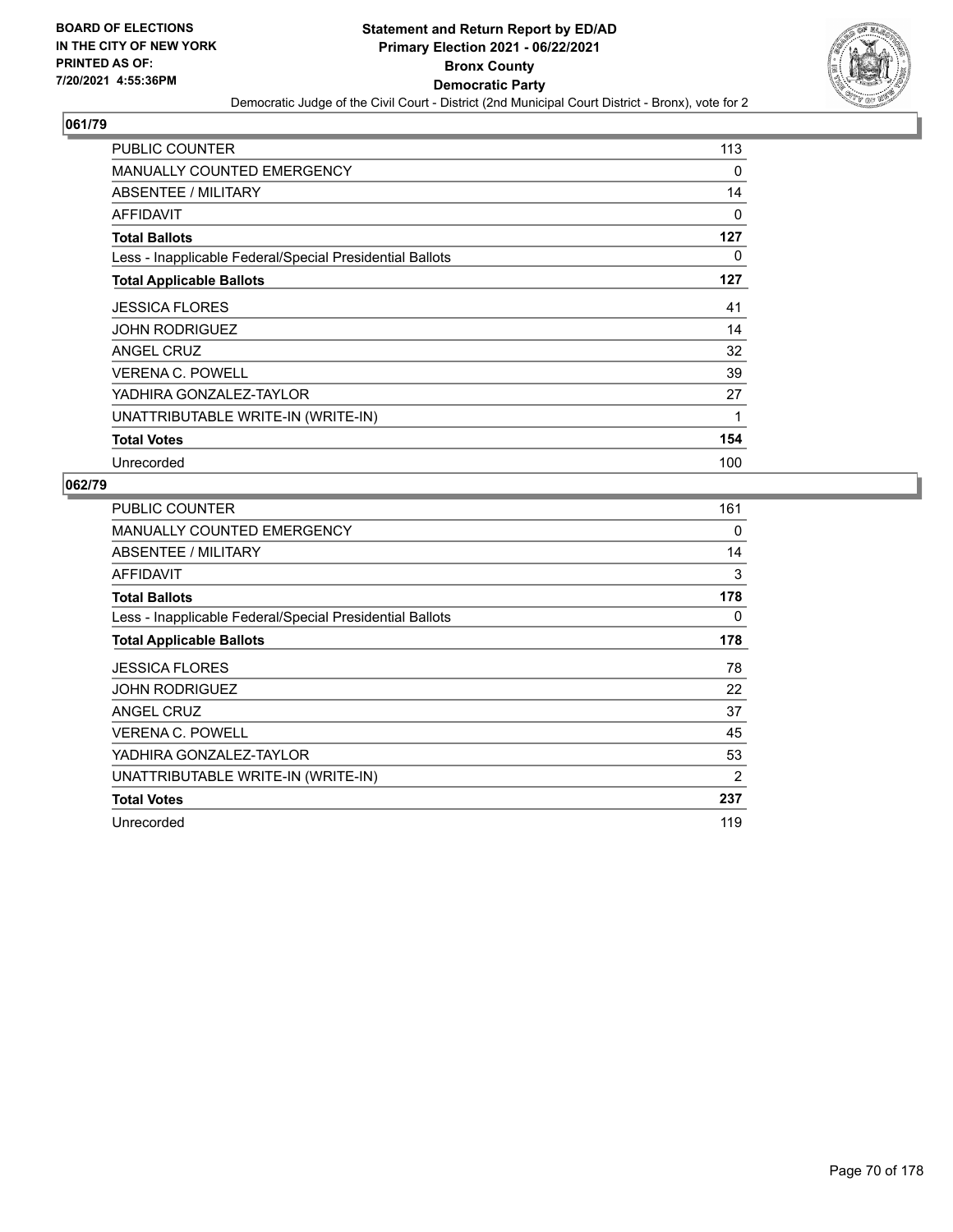

| <b>PUBLIC COUNTER</b>                                    | 76 |
|----------------------------------------------------------|----|
| MANUALLY COUNTED EMERGENCY                               | 0  |
| ABSENTEE / MILITARY                                      | 5  |
| AFFIDAVIT                                                | 1  |
| <b>Total Ballots</b>                                     | 82 |
| Less - Inapplicable Federal/Special Presidential Ballots | 0  |
| <b>Total Applicable Ballots</b>                          | 82 |
| <b>JESSICA FLORES</b>                                    | 37 |
| <b>JOHN RODRIGUEZ</b>                                    | 12 |
| ANGEL CRUZ                                               | 15 |
| <b>VERENA C. POWELL</b>                                  | 19 |
| YADHIRA GONZALEZ-TAYLOR                                  | 12 |
| <b>Total Votes</b>                                       | 95 |
| Unrecorded                                               | 69 |

### **064/79**

| <b>PUBLIC COUNTER</b>                                    | 101 |
|----------------------------------------------------------|-----|
| <b>MANUALLY COUNTED EMERGENCY</b>                        | 0   |
| ABSENTEE / MILITARY                                      | 6   |
| <b>AFFIDAVIT</b>                                         | 0   |
| <b>Total Ballots</b>                                     | 107 |
| Less - Inapplicable Federal/Special Presidential Ballots | 0   |
| <b>Total Applicable Ballots</b>                          | 107 |
| <b>JESSICA FLORES</b>                                    | 33  |
| <b>JOHN RODRIGUEZ</b>                                    | 18  |
| <b>ANGEL CRUZ</b>                                        | 24  |
| <b>VERENA C. POWELL</b>                                  | 21  |
| YADHIRA GONZALEZ-TAYLOR                                  | 19  |
| <b>Total Votes</b>                                       | 115 |
| Unrecorded                                               | 99  |

| <b>PUBLIC COUNTER</b>                                    | 79             |
|----------------------------------------------------------|----------------|
| <b>MANUALLY COUNTED EMERGENCY</b>                        | 0              |
| <b>ABSENTEE / MILITARY</b>                               | $\overline{2}$ |
| <b>AFFIDAVIT</b>                                         | $\overline{2}$ |
| <b>Total Ballots</b>                                     | 83             |
| Less - Inapplicable Federal/Special Presidential Ballots | $\Omega$       |
| <b>Total Applicable Ballots</b>                          | 83             |
| <b>JESSICA FLORES</b>                                    | 30             |
| <b>JOHN RODRIGUEZ</b>                                    | 15             |
| ANGEL CRUZ                                               | 13             |
| <b>VERENA C. POWELL</b>                                  | 21             |
| YADHIRA GONZALEZ-TAYLOR                                  | 17             |
| <b>Total Votes</b>                                       | 96             |
| Unrecorded                                               | 70             |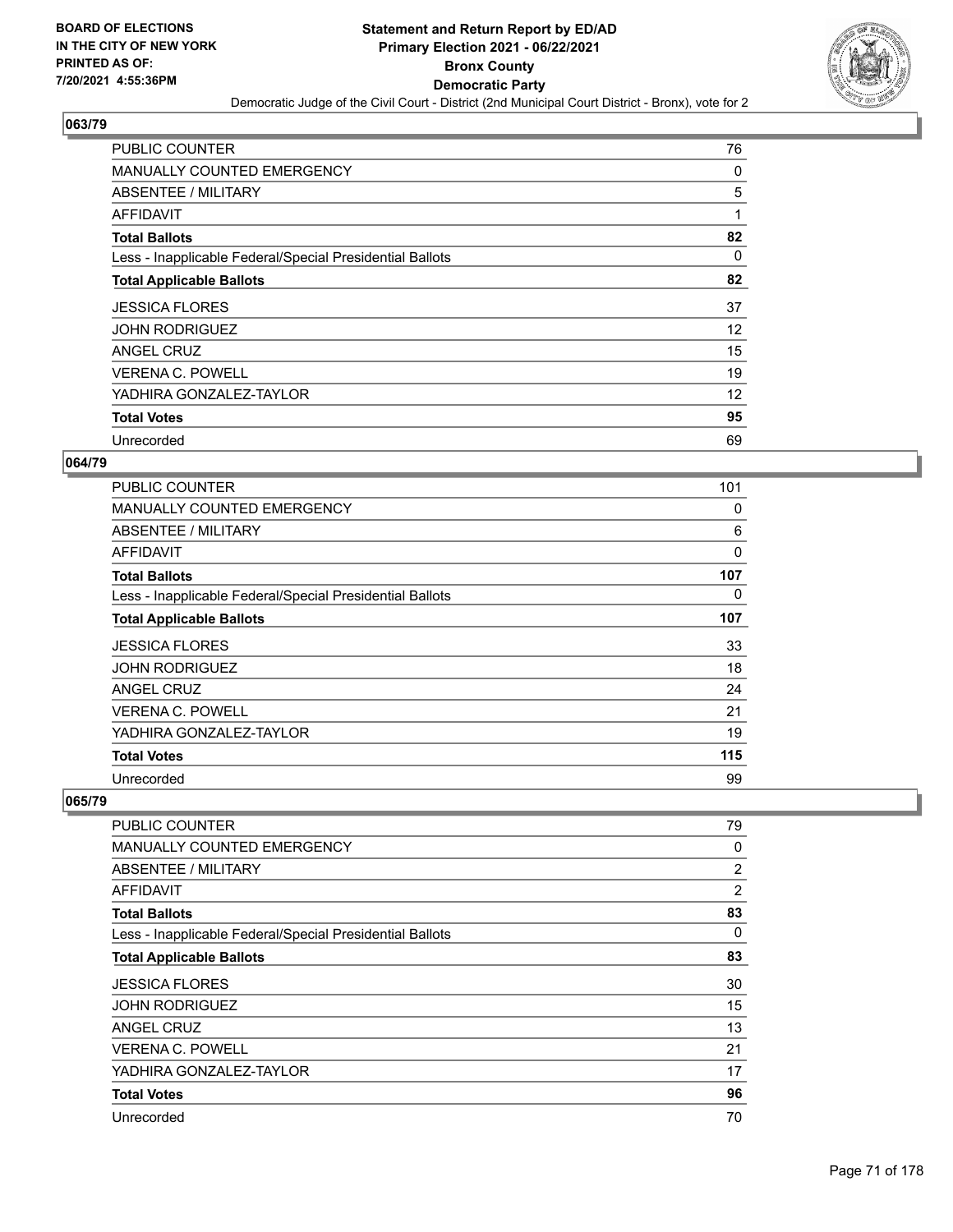

| <b>PUBLIC COUNTER</b>                                    | 124 |
|----------------------------------------------------------|-----|
| MANUALLY COUNTED EMERGENCY                               | 0   |
| ABSENTEE / MILITARY                                      | 6   |
| AFFIDAVIT                                                | 0   |
| <b>Total Ballots</b>                                     | 130 |
| Less - Inapplicable Federal/Special Presidential Ballots | 0   |
| <b>Total Applicable Ballots</b>                          | 130 |
| <b>JESSICA FLORES</b>                                    | 32  |
| <b>JOHN RODRIGUEZ</b>                                    | 22  |
| ANGEL CRUZ                                               | 24  |
| <b>VERENA C. POWELL</b>                                  | 44  |
| YADHIRA GONZALEZ-TAYLOR                                  | 22  |
| <b>Total Votes</b>                                       | 144 |
| Unrecorded                                               | 116 |

### **067/79**

| <b>PUBLIC COUNTER</b>                                    | 58 |
|----------------------------------------------------------|----|
| MANUALLY COUNTED EMERGENCY                               | 0  |
| ABSENTEE / MILITARY                                      |    |
| AFFIDAVIT                                                | 1  |
| <b>Total Ballots</b>                                     | 60 |
| Less - Inapplicable Federal/Special Presidential Ballots | 0  |
| <b>Total Applicable Ballots</b>                          | 60 |
| <b>JESSICA FLORES</b>                                    | 28 |
| <b>JOHN RODRIGUEZ</b>                                    | 11 |
| ANGEL CRUZ                                               | 13 |
| <b>VERENA C. POWELL</b>                                  | 16 |
| YADHIRA GONZALEZ-TAYLOR                                  | 13 |
| <b>Total Votes</b>                                       | 81 |
| Unrecorded                                               | 39 |

| <b>PUBLIC COUNTER</b>                                    | 289 |
|----------------------------------------------------------|-----|
| <b>MANUALLY COUNTED EMERGENCY</b>                        | 0   |
| <b>ABSENTEE / MILITARY</b>                               | 40  |
| <b>AFFIDAVIT</b>                                         | 0   |
| <b>Total Ballots</b>                                     | 329 |
| Less - Inapplicable Federal/Special Presidential Ballots | 0   |
| <b>Total Applicable Ballots</b>                          | 329 |
| <b>JESSICA FLORES</b>                                    | 100 |
| <b>JOHN RODRIGUEZ</b>                                    | 37  |
| ANGEL CRUZ                                               | 54  |
| <b>VERENA C. POWELL</b>                                  | 152 |
| YADHIRA GONZALEZ-TAYLOR                                  | 83  |
| <b>Total Votes</b>                                       | 426 |
| Unrecorded                                               | 232 |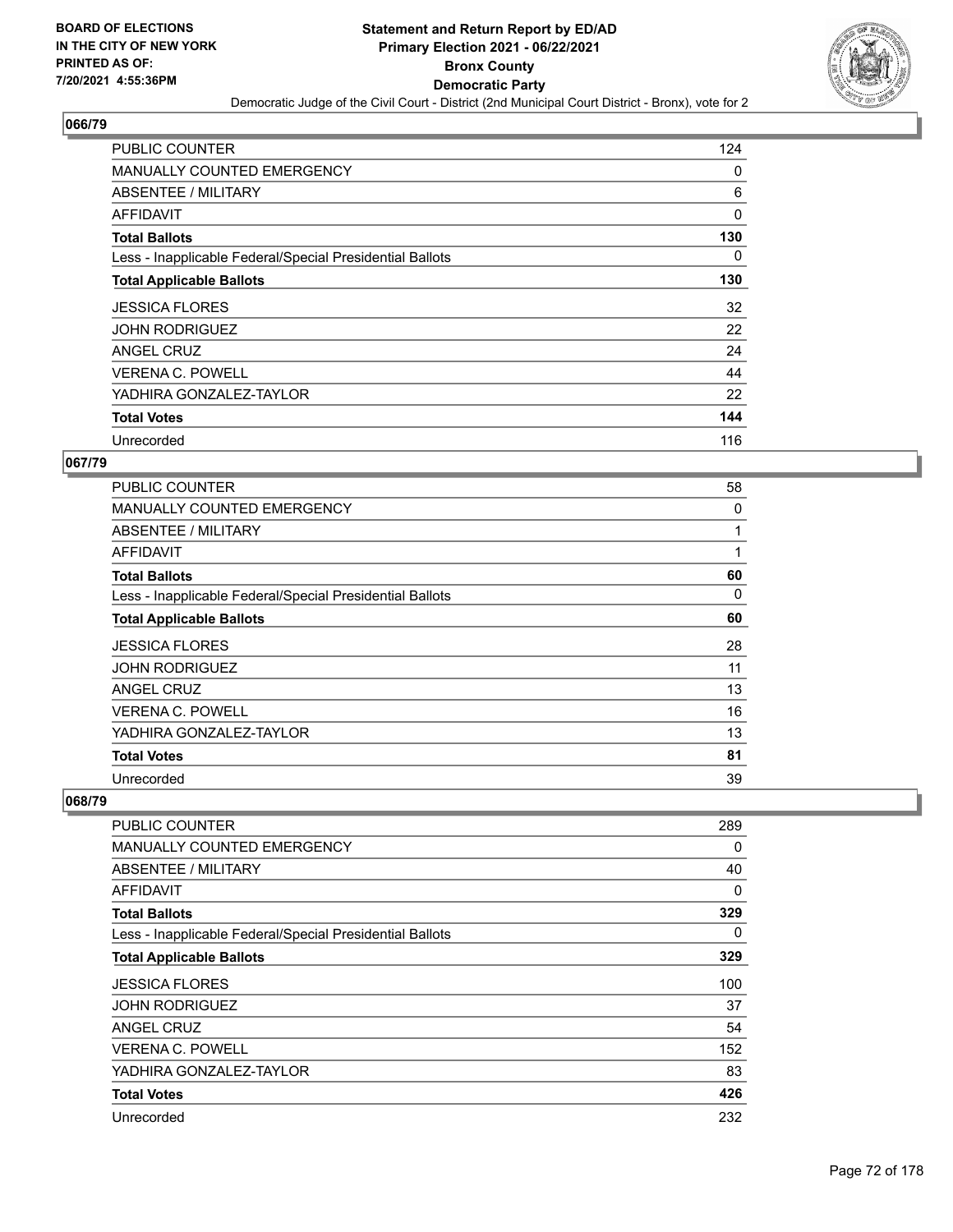

| PUBLIC COUNTER                                           | 305      |
|----------------------------------------------------------|----------|
| <b>MANUALLY COUNTED EMERGENCY</b>                        | 0        |
| ABSENTEE / MILITARY                                      | 42       |
| AFFIDAVIT                                                | 0        |
| <b>Total Ballots</b>                                     | 347      |
| Less - Inapplicable Federal/Special Presidential Ballots | $\Omega$ |
| <b>Total Applicable Ballots</b>                          | 347      |
| <b>JESSICA FLORES</b>                                    | 103      |
| <b>JOHN RODRIGUEZ</b>                                    | 46       |
| ANGEL CRUZ                                               | 59       |
| <b>VERENA C. POWELL</b>                                  | 174      |
| YADHIRA GONZALEZ-TAYLOR                                  | 65       |
| <b>Total Votes</b>                                       | 447      |
| Unrecorded                                               | 247      |

# **070/79**

| <b>PUBLIC COUNTER</b>                                    | 67 |
|----------------------------------------------------------|----|
| MANUALLY COUNTED EMERGENCY                               | 0  |
| ABSENTEE / MILITARY                                      | 7  |
| AFFIDAVIT                                                | 1  |
| <b>Total Ballots</b>                                     | 75 |
| Less - Inapplicable Federal/Special Presidential Ballots | 0  |
| <b>Total Applicable Ballots</b>                          | 75 |
| <b>JESSICA FLORES</b>                                    | 30 |
| <b>JOHN RODRIGUEZ</b>                                    | 13 |
| ANGEL CRUZ                                               | 13 |
| <b>VERENA C. POWELL</b>                                  | 12 |
| YADHIRA GONZALEZ-TAYLOR                                  | 15 |
| UNATTRIBUTABLE WRITE-IN (WRITE-IN)                       | 1  |
| <b>Total Votes</b>                                       | 84 |
| Unrecorded                                               | 66 |

| <b>PUBLIC COUNTER</b>                                    | 46 |
|----------------------------------------------------------|----|
| <b>MANUALLY COUNTED EMERGENCY</b>                        | 0  |
| ABSENTEE / MILITARY                                      | 9  |
| AFFIDAVIT                                                | 0  |
| <b>Total Ballots</b>                                     | 55 |
| Less - Inapplicable Federal/Special Presidential Ballots | 0  |
| <b>Total Applicable Ballots</b>                          | 55 |
| <b>JESSICA FLORES</b>                                    | 19 |
| <b>JOHN RODRIGUEZ</b>                                    | 3  |
| ANGEL CRUZ                                               | 9  |
| <b>VERENA C. POWELL</b>                                  | 18 |
| YADHIRA GONZALEZ-TAYLOR                                  | 12 |
| <b>Total Votes</b>                                       | 61 |
| Unrecorded                                               | 49 |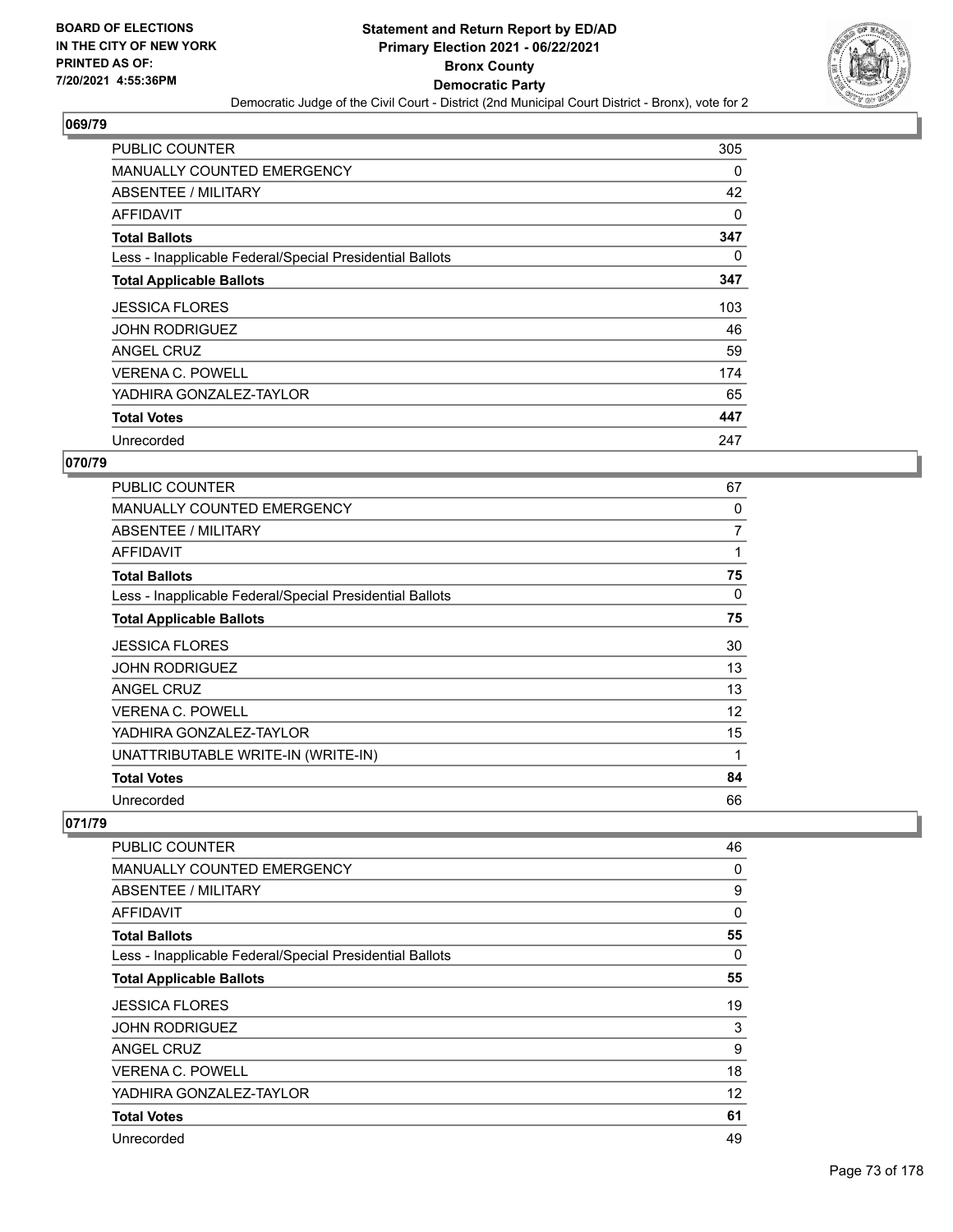

| <b>PUBLIC COUNTER</b>                                    | 157 |
|----------------------------------------------------------|-----|
| <b>MANUALLY COUNTED EMERGENCY</b>                        | 0   |
| ABSENTEE / MILITARY                                      | 10  |
| AFFIDAVIT                                                | 0   |
| <b>Total Ballots</b>                                     | 167 |
| Less - Inapplicable Federal/Special Presidential Ballots | 0   |
| <b>Total Applicable Ballots</b>                          | 167 |
| <b>JESSICA FLORES</b>                                    | 67  |
| <b>JOHN RODRIGUEZ</b>                                    | 20  |
| ANGEL CRUZ                                               | 31  |
| <b>VERENA C. POWELL</b>                                  | 45  |
| YADHIRA GONZALEZ-TAYLOR                                  | 35  |
| <b>Total Votes</b>                                       | 198 |
| Unrecorded                                               | 136 |

# **073/79**

| <b>PUBLIC COUNTER</b>                                    | 83  |
|----------------------------------------------------------|-----|
| MANUALLY COUNTED EMERGENCY                               | 0   |
| ABSENTEE / MILITARY                                      | 3   |
| AFFIDAVIT                                                | 1   |
| <b>Total Ballots</b>                                     | 87  |
| Less - Inapplicable Federal/Special Presidential Ballots | 0   |
| <b>Total Applicable Ballots</b>                          | 87  |
| <b>JESSICA FLORES</b>                                    | 46  |
| <b>JOHN RODRIGUEZ</b>                                    | 13  |
| ANGEL CRUZ                                               | 15  |
| <b>VERENA C. POWELL</b>                                  | 25  |
| YADHIRA GONZALEZ-TAYLOR                                  | 12  |
| <b>Total Votes</b>                                       | 111 |
| Unrecorded                                               | 63  |

| <b>PUBLIC COUNTER</b>                                    | 32 |
|----------------------------------------------------------|----|
| <b>MANUALLY COUNTED EMERGENCY</b>                        | 0  |
| <b>ABSENTEE / MILITARY</b>                               | 0  |
| <b>AFFIDAVIT</b>                                         | 2  |
| <b>Total Ballots</b>                                     | 34 |
| Less - Inapplicable Federal/Special Presidential Ballots | 0  |
| <b>Total Applicable Ballots</b>                          | 34 |
| <b>JESSICA FLORES</b>                                    | 9  |
| <b>JOHN RODRIGUEZ</b>                                    | 10 |
| ANGEL CRUZ                                               | 3  |
| VERENA C. POWELL                                         | 2  |
| YADHIRA GONZALEZ-TAYLOR                                  | 10 |
| <b>Total Votes</b>                                       | 34 |
| Unrecorded                                               | 34 |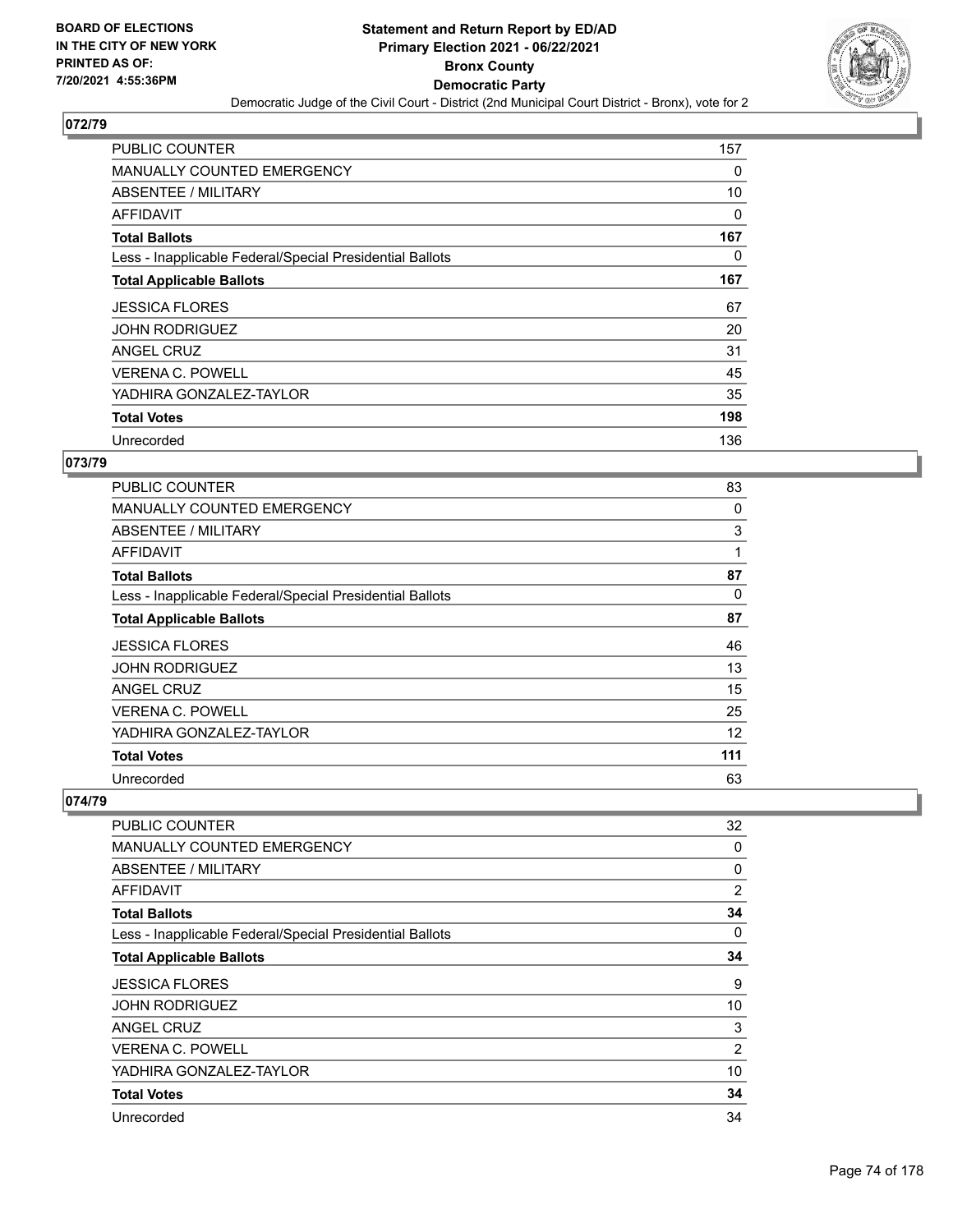

| <b>PUBLIC COUNTER</b>                                    | 38 |
|----------------------------------------------------------|----|
| MANUALLY COUNTED EMERGENCY                               | 0  |
| ABSENTEE / MILITARY                                      | 0  |
| AFFIDAVIT                                                | 1  |
| <b>Total Ballots</b>                                     | 39 |
| Less - Inapplicable Federal/Special Presidential Ballots | 0  |
| <b>Total Applicable Ballots</b>                          | 39 |
| <b>JESSICA FLORES</b>                                    | 16 |
| <b>JOHN RODRIGUEZ</b>                                    | 2  |
| ANGEL CRUZ                                               | 4  |
| <b>VERENA C. POWELL</b>                                  | 18 |
| YADHIRA GONZALEZ-TAYLOR                                  | 10 |
| <b>Total Votes</b>                                       | 50 |
| Unrecorded                                               | 28 |

### **078/79**

| <b>PUBLIC COUNTER</b>                                    | 40 |
|----------------------------------------------------------|----|
| MANUALLY COUNTED EMERGENCY                               | 0  |
| ABSENTEE / MILITARY                                      | 5  |
| AFFIDAVIT                                                | 0  |
| <b>Total Ballots</b>                                     | 45 |
| Less - Inapplicable Federal/Special Presidential Ballots | 0  |
| <b>Total Applicable Ballots</b>                          | 45 |
| <b>JESSICA FLORES</b>                                    | 21 |
| <b>JOHN RODRIGUEZ</b>                                    | 4  |
| ANGEL CRUZ                                               | 8  |
| <b>VERENA C. POWELL</b>                                  | 21 |
| YADHIRA GONZALEZ-TAYLOR                                  | 3  |
| <b>Total Votes</b>                                       | 57 |
| Unrecorded                                               | 33 |

| <b>PUBLIC COUNTER</b>                                    | 33             |
|----------------------------------------------------------|----------------|
| MANUALLY COUNTED EMERGENCY                               | 0              |
| ABSENTEE / MILITARY                                      | 2              |
| AFFIDAVIT                                                | 0              |
| <b>Total Ballots</b>                                     | 35             |
| Less - Inapplicable Federal/Special Presidential Ballots | $\Omega$       |
| <b>Total Applicable Ballots</b>                          | 35             |
| <b>JESSICA FLORES</b>                                    | 17             |
| <b>JOHN RODRIGUEZ</b>                                    | 6              |
| ANGEL CRUZ                                               | $\overline{7}$ |
| <b>VERENA C. POWELL</b>                                  | 4              |
| YADHIRA GONZALEZ-TAYLOR                                  | 12             |
| <b>Total Votes</b>                                       | 46             |
| Unrecorded                                               | 24             |
| 080/79 COMBINED into: 078/79                             |                |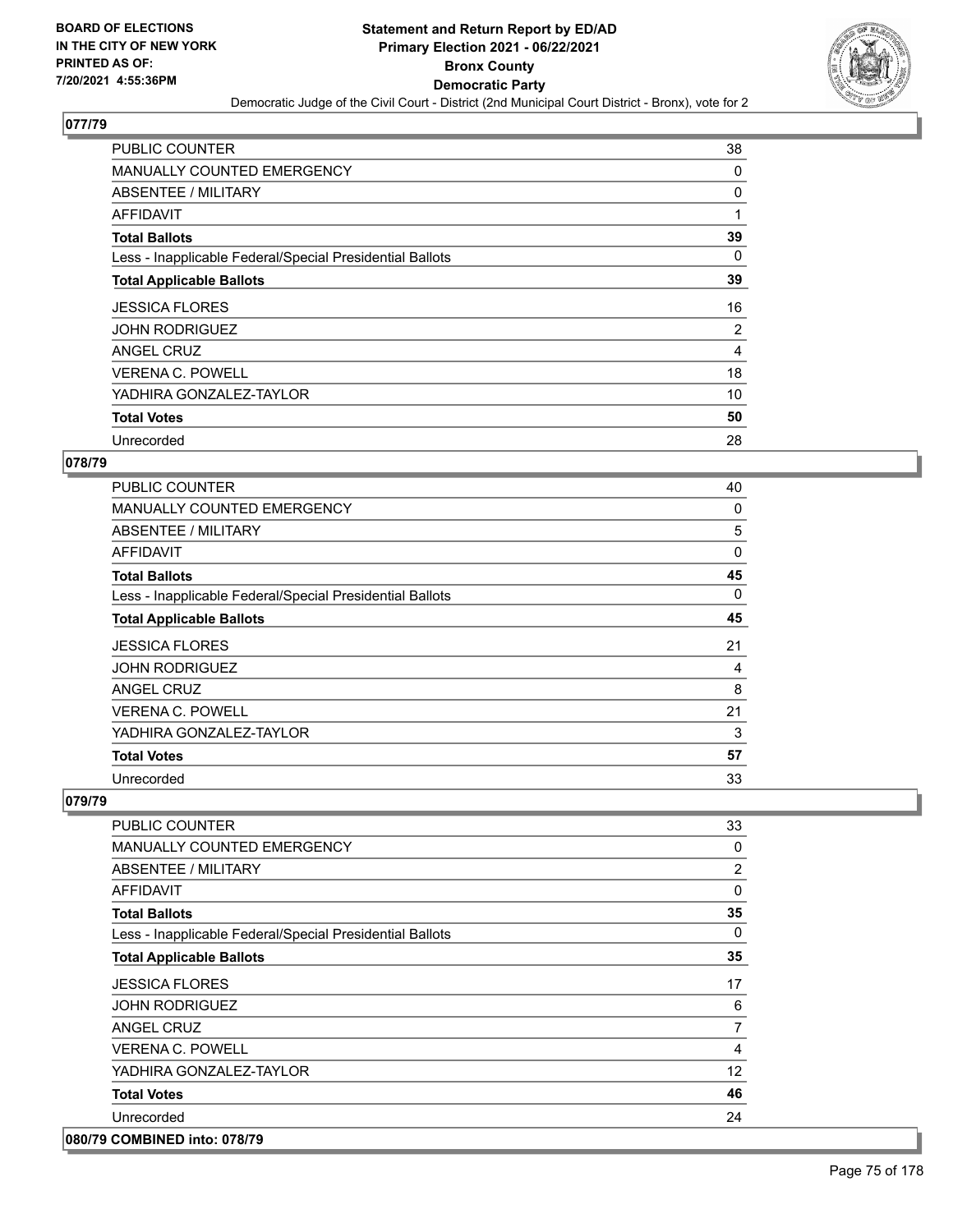

# **081/79 COMBINED into: 078/79**

# **082/79**

| <b>PUBLIC COUNTER</b>                                    | 38       |
|----------------------------------------------------------|----------|
| <b>MANUALLY COUNTED EMERGENCY</b>                        | 0        |
| ABSENTEE / MILITARY                                      | 4        |
| AFFIDAVIT                                                | $\Omega$ |
| <b>Total Ballots</b>                                     | 42       |
| Less - Inapplicable Federal/Special Presidential Ballots | $\Omega$ |
| <b>Total Applicable Ballots</b>                          | 42       |
| <b>JESSICA FLORES</b>                                    | 13       |
| <b>JOHN RODRIGUEZ</b>                                    | 4        |
| ANGEL CRUZ                                               | 10       |
| <b>VERENA C. POWELL</b>                                  | 14       |
| YADHIRA GONZALEZ-TAYLOR                                  | 5        |
| <b>Total Votes</b>                                       | 46       |
| Unrecorded                                               | 38       |

| <b>PUBLIC COUNTER</b>                                    | 109 |
|----------------------------------------------------------|-----|
| <b>MANUALLY COUNTED EMERGENCY</b>                        | 0   |
| ABSENTEE / MILITARY                                      | 11  |
| AFFIDAVIT                                                | 0   |
| <b>Total Ballots</b>                                     | 120 |
| Less - Inapplicable Federal/Special Presidential Ballots | 0   |
| <b>Total Applicable Ballots</b>                          | 120 |
| <b>JESSICA FLORES</b>                                    | 49  |
| <b>JOHN RODRIGUEZ</b>                                    | 14  |
| <b>ANGEL CRUZ</b>                                        | 26  |
| <b>VERENA C. POWELL</b>                                  | 45  |
| YADHIRA GONZALEZ-TAYLOR                                  | 17  |
|                                                          |     |
| <b>Total Votes</b>                                       | 151 |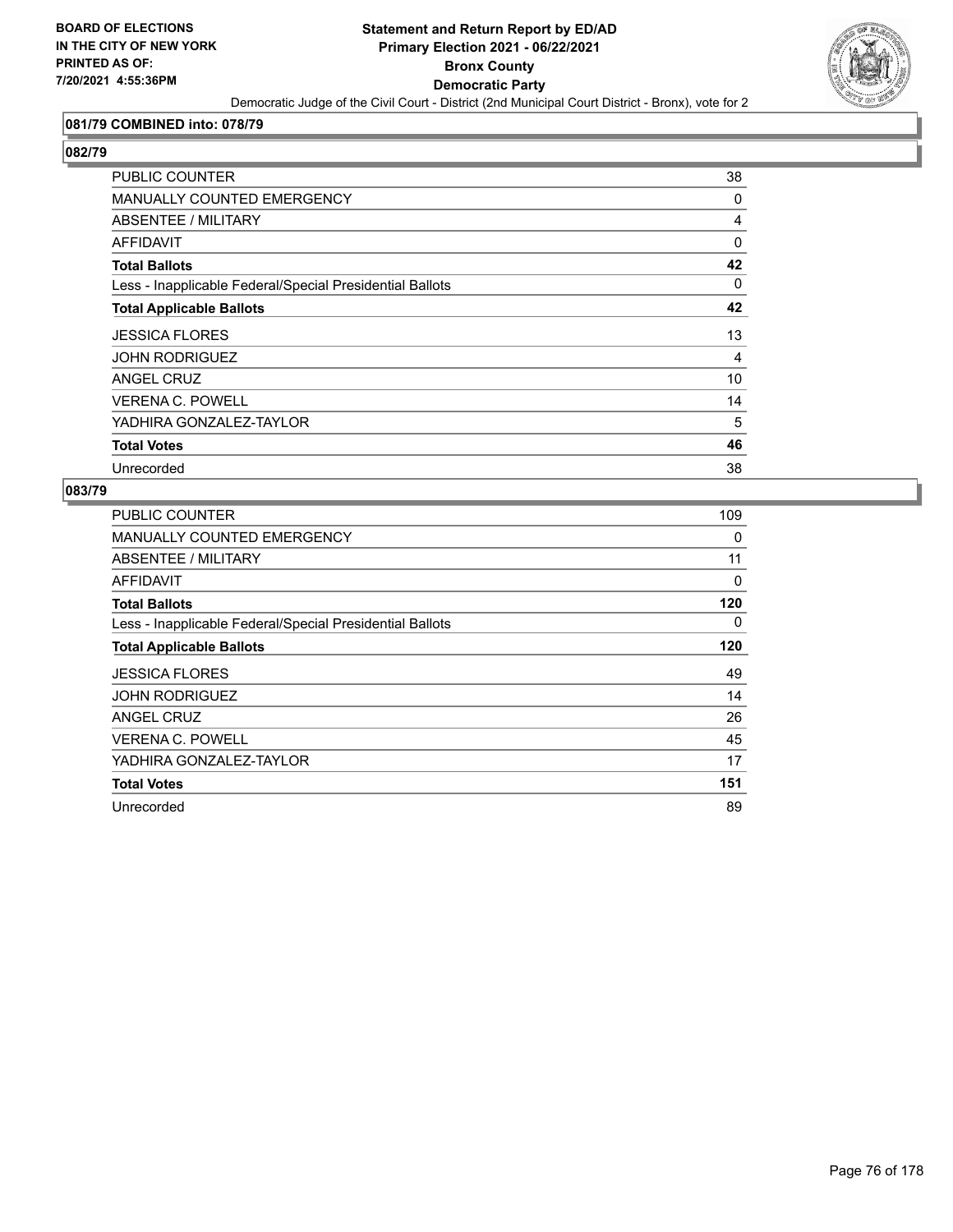

| <b>PUBLIC COUNTER</b>                                    | 135 |
|----------------------------------------------------------|-----|
| <b>MANUALLY COUNTED EMERGENCY</b>                        | 0   |
| ABSENTEE / MILITARY                                      | 23  |
| AFFIDAVIT                                                | 1   |
| <b>Total Ballots</b>                                     | 159 |
| Less - Inapplicable Federal/Special Presidential Ballots | 0   |
| <b>Total Applicable Ballots</b>                          | 159 |
| <b>JESSICA FLORES</b>                                    | 80  |
| <b>JOHN RODRIGUEZ</b>                                    | 31  |
| ANGEL CRUZ                                               | 29  |
| <b>VERENA C. POWELL</b>                                  | 34  |
| YADHIRA GONZALEZ-TAYLOR                                  | 31  |
| UNATTRIBUTABLE WRITE-IN (WRITE-IN)                       | 1   |
| <b>Total Votes</b>                                       | 206 |
| Unrecorded                                               | 112 |

### **085/79**

| PUBLIC COUNTER                                           | 88    |
|----------------------------------------------------------|-------|
| MANUALLY COUNTED EMERGENCY                               | 0     |
| ABSENTEE / MILITARY                                      | 10    |
| AFFIDAVIT                                                | 0     |
| <b>Total Ballots</b>                                     | 98    |
| Less - Inapplicable Federal/Special Presidential Ballots | 0     |
| <b>Total Applicable Ballots</b>                          | 98    |
| <b>JESSICA FLORES</b>                                    | 42    |
| <b>JOHN RODRIGUEZ</b>                                    | 11    |
| ANGEL CRUZ                                               | 16    |
| <b>VERENA C. POWELL</b>                                  | 27    |
| YADHIRA GONZALEZ-TAYLOR                                  | 16    |
| <b>Total Votes</b>                                       | $112$ |
| Unrecorded                                               | 84    |

| PUBLIC COUNTER                                           | 120            |
|----------------------------------------------------------|----------------|
| <b>MANUALLY COUNTED EMERGENCY</b>                        | $\Omega$       |
| ABSENTEE / MILITARY                                      | $\overline{2}$ |
| AFFIDAVIT                                                | $\overline{2}$ |
| <b>Total Ballots</b>                                     | 124            |
| Less - Inapplicable Federal/Special Presidential Ballots | 0              |
| <b>Total Applicable Ballots</b>                          | 124            |
| <b>JESSICA FLORES</b>                                    | 36             |
| <b>JOHN RODRIGUEZ</b>                                    | 11             |
| ANGEL CRUZ                                               | 32             |
| <b>VERENA C. POWELL</b>                                  | 36             |
| YADHIRA GONZALEZ-TAYLOR                                  | 27             |
| <b>Total Votes</b>                                       | 142            |
| Unrecorded                                               | 106            |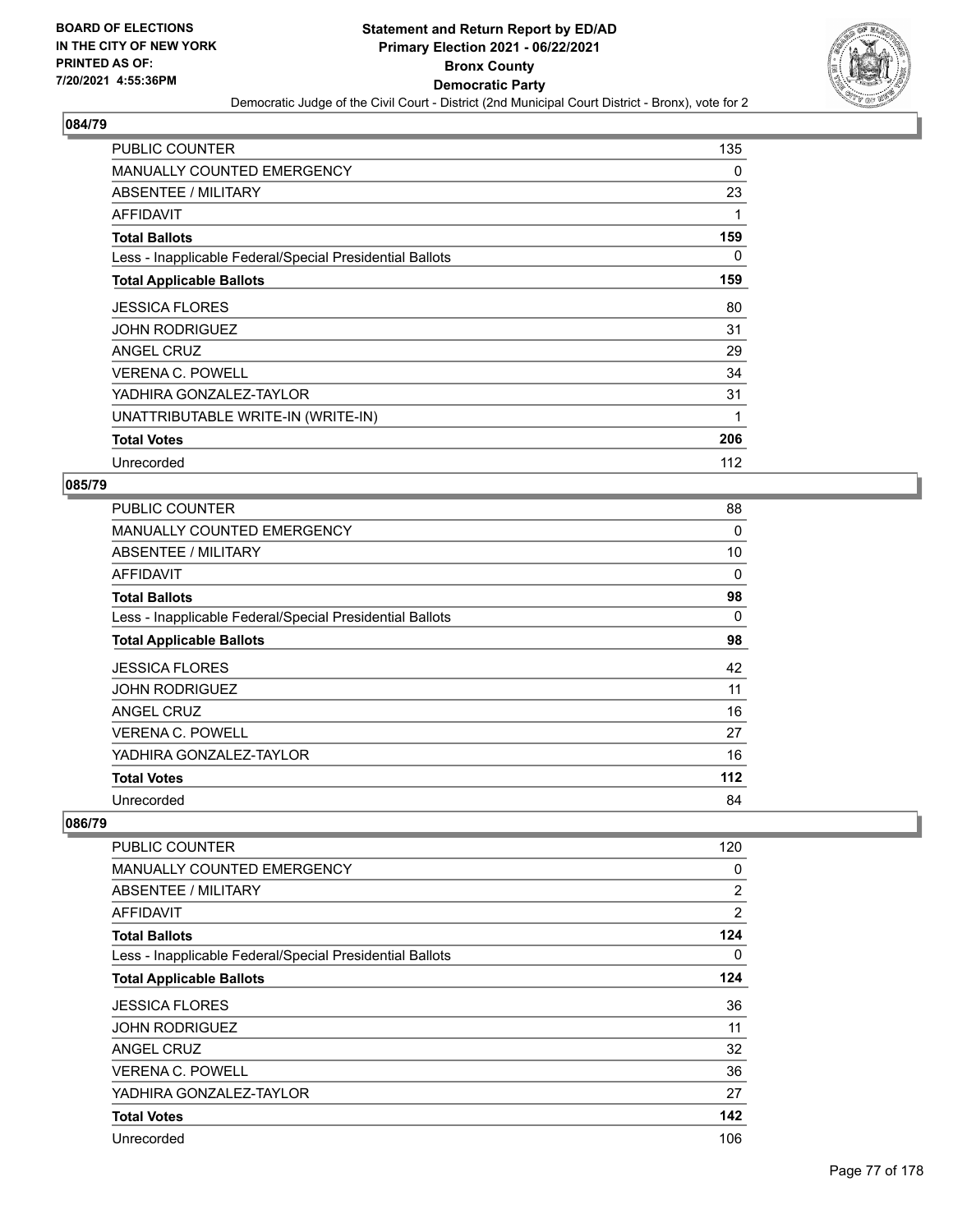

| <b>PUBLIC COUNTER</b>                                    | 50       |
|----------------------------------------------------------|----------|
| MANUALLY COUNTED EMERGENCY                               | 0        |
| ABSENTEE / MILITARY                                      | 2        |
| AFFIDAVIT                                                | 0        |
| <b>Total Ballots</b>                                     | 52       |
| Less - Inapplicable Federal/Special Presidential Ballots | $\Omega$ |
| <b>Total Applicable Ballots</b>                          | 52       |
| <b>JESSICA FLORES</b>                                    | 22       |
| <b>JOHN RODRIGUEZ</b>                                    | 9        |
| ANGEL CRUZ                                               | 9        |
| <b>VERENA C. POWELL</b>                                  | 17       |
| YADHIRA GONZALEZ-TAYLOR                                  | 7        |
| DIAL HENRIQUEZ (WRITE-IN)                                |          |
| <b>Total Votes</b>                                       | 65       |
| Unrecorded                                               | 39       |

### **089/79**

| <b>PUBLIC COUNTER</b>                                    | 134 |
|----------------------------------------------------------|-----|
| <b>MANUALLY COUNTED EMERGENCY</b>                        | 0   |
| ABSENTEE / MILITARY                                      | 23  |
| AFFIDAVIT                                                | 1   |
| <b>Total Ballots</b>                                     | 158 |
| Less - Inapplicable Federal/Special Presidential Ballots | 0   |
| <b>Total Applicable Ballots</b>                          | 158 |
| <b>JESSICA FLORES</b>                                    | 60  |
| <b>JOHN RODRIGUEZ</b>                                    | 23  |
| ANGEL CRUZ                                               | 29  |
| <b>VERENA C. POWELL</b>                                  | 51  |
| YADHIRA GONZALEZ-TAYLOR                                  | 36  |
| <b>Total Votes</b>                                       | 199 |
| Unrecorded                                               | 117 |

| <b>PUBLIC COUNTER</b>                                    | 275 |
|----------------------------------------------------------|-----|
| <b>MANUALLY COUNTED EMERGENCY</b>                        | 0   |
| ABSENTEE / MILITARY                                      | 24  |
| AFFIDAVIT                                                | 0   |
| <b>Total Ballots</b>                                     | 299 |
| Less - Inapplicable Federal/Special Presidential Ballots | 0   |
| <b>Total Applicable Ballots</b>                          | 299 |
| <b>JESSICA FLORES</b>                                    | 82  |
| <b>JOHN RODRIGUEZ</b>                                    | 20  |
| <b>ANGEL CRUZ</b>                                        | 62  |
| <b>VERENA C. POWELL</b>                                  | 136 |
| YADHIRA GONZALEZ-TAYLOR                                  | 71  |
| <b>Total Votes</b>                                       | 371 |
| Unrecorded                                               | 227 |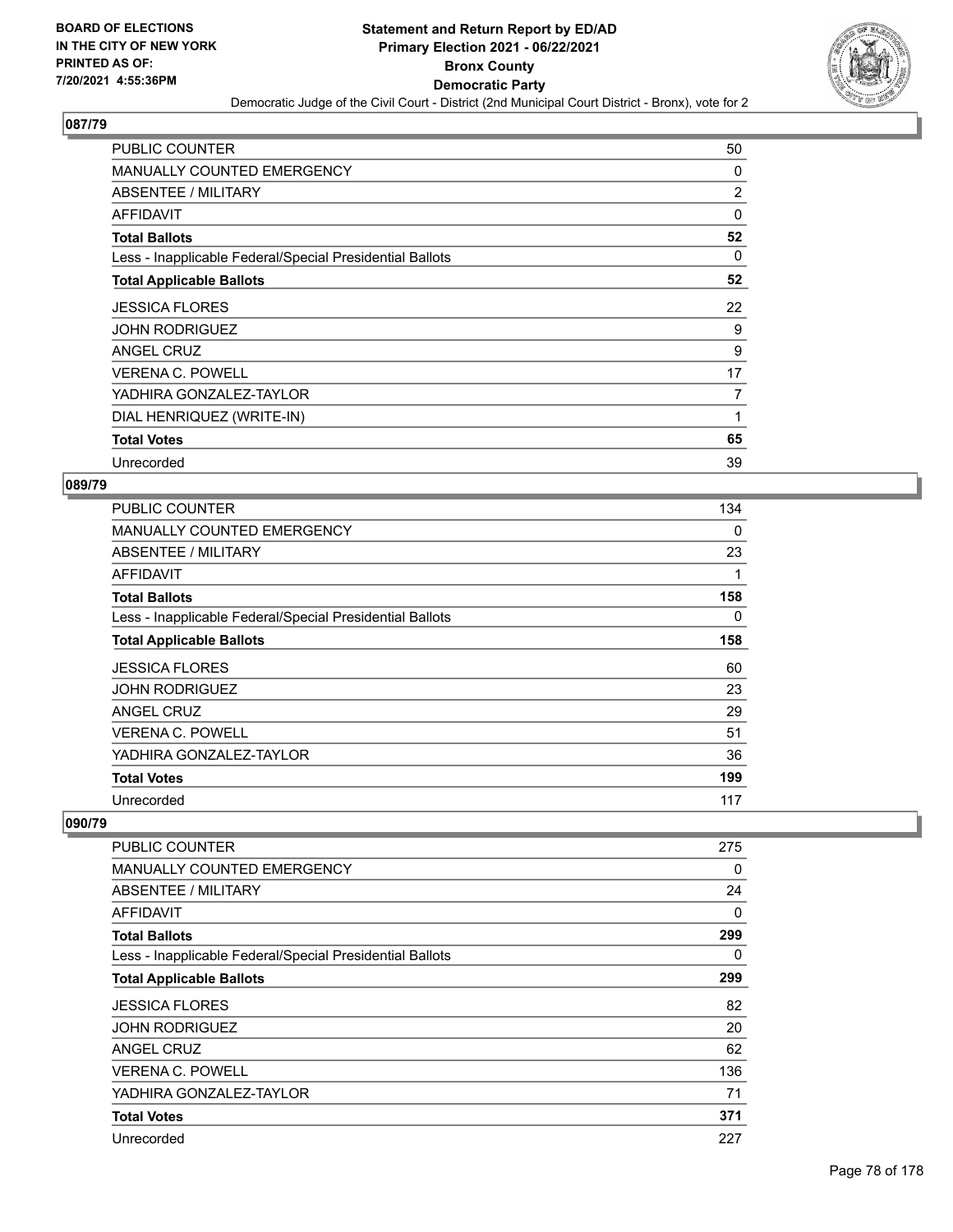

| <b>PUBLIC COUNTER</b>                                    | 39             |
|----------------------------------------------------------|----------------|
| <b>MANUALLY COUNTED EMERGENCY</b>                        | 0              |
| ABSENTEE / MILITARY                                      | $\overline{2}$ |
| <b>AFFIDAVIT</b>                                         | 0              |
| <b>Total Ballots</b>                                     | 41             |
| Less - Inapplicable Federal/Special Presidential Ballots | 0              |
| <b>Total Applicable Ballots</b>                          | 41             |
| <b>JESSICA FLORES</b>                                    | 22             |
| <b>JOHN RODRIGUEZ</b>                                    | 8              |
| <b>ANGEL CRUZ</b>                                        | 9              |
| <b>VERENA C. POWELL</b>                                  | 6              |
| YADHIRA GONZALEZ-TAYLOR                                  | 15             |
| CLAIBOURNE HENRY (WRITE-IN)                              | 1              |
| LORELEI SALAS (WRITE-IN)                                 | $\mathbf{1}$   |
| <b>Total Votes</b>                                       | 62             |
| Unrecorded                                               | 20             |

| <b>PUBLIC COUNTER</b>                                    | 247 |
|----------------------------------------------------------|-----|
| MANUALLY COUNTED EMERGENCY                               | 0   |
| ABSENTEE / MILITARY                                      | 23  |
| AFFIDAVIT                                                | 0   |
| <b>Total Ballots</b>                                     | 270 |
| Less - Inapplicable Federal/Special Presidential Ballots | 0   |
| <b>Total Applicable Ballots</b>                          | 270 |
| <b>JESSICA FLORES</b>                                    | 91  |
| <b>JOHN RODRIGUEZ</b>                                    | 44  |
| ANGEL CRUZ                                               | 38  |
| <b>VERENA C. POWELL</b>                                  | 121 |
| YADHIRA GONZALEZ-TAYLOR                                  | 50  |
| <b>Total Votes</b>                                       | 344 |
| Unrecorded                                               | 196 |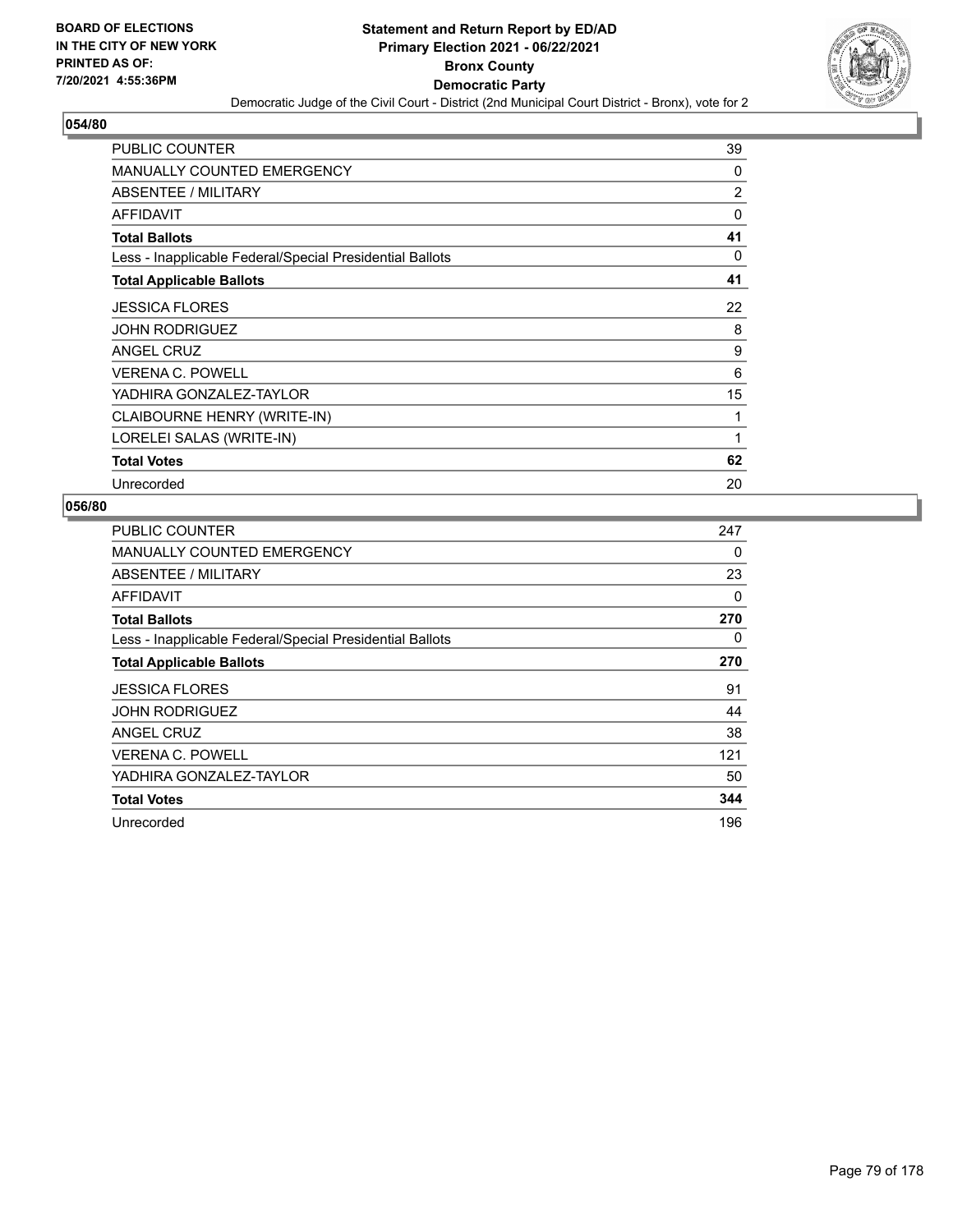

| <b>PUBLIC COUNTER</b>                                    | 273      |
|----------------------------------------------------------|----------|
| <b>MANUALLY COUNTED EMERGENCY</b>                        | 0        |
| ABSENTEE / MILITARY                                      | 9        |
| AFFIDAVIT                                                | 0        |
| <b>Total Ballots</b>                                     | 282      |
| Less - Inapplicable Federal/Special Presidential Ballots | $\Omega$ |
| <b>Total Applicable Ballots</b>                          | 282      |
| JESSICA FLORES                                           | 112      |
| <b>JOHN RODRIGUEZ</b>                                    | 39       |
| ANGEL CRUZ                                               | 30       |
| <b>VERENA C. POWELL</b>                                  | 116      |
| YADHIRA GONZALEZ-TAYLOR                                  | 63       |
| <b>Total Votes</b>                                       | 360      |
| Unrecorded                                               | 204      |

# **075/80**

| <b>PUBLIC COUNTER</b>                                    | $\overline{2}$ |
|----------------------------------------------------------|----------------|
| MANUALLY COUNTED EMERGENCY                               | 0              |
| ABSENTEE / MILITARY                                      | 0              |
| AFFIDAVIT                                                | 0              |
| <b>Total Ballots</b>                                     | $\mathbf{2}$   |
| Less - Inapplicable Federal/Special Presidential Ballots | 0              |
| <b>Total Applicable Ballots</b>                          | $\mathbf{2}$   |
| <b>JESSICA FLORES</b>                                    |                |
| <b>JOHN RODRIGUEZ</b>                                    | 0              |
| ANGEL CRUZ                                               | 0              |
| <b>VERENA C. POWELL</b>                                  | 0              |
| YADHIRA GONZALEZ-TAYLOR                                  | 1              |
| <b>Total Votes</b>                                       | $\mathbf{2}$   |
| Unrecorded                                               | 2              |

| <b>PUBLIC COUNTER</b>                                    | 148 |
|----------------------------------------------------------|-----|
| <b>MANUALLY COUNTED EMERGENCY</b>                        | 0   |
| ABSENTEE / MILITARY                                      | 6   |
| AFFIDAVIT                                                | 0   |
| <b>Total Ballots</b>                                     | 154 |
| Less - Inapplicable Federal/Special Presidential Ballots | 0   |
| <b>Total Applicable Ballots</b>                          | 154 |
| <b>JESSICA FLORES</b>                                    | 79  |
| <b>JOHN RODRIGUEZ</b>                                    | 30  |
| <b>ANGEL CRUZ</b>                                        | 24  |
| <b>VERENA C. POWELL</b>                                  | 32  |
| YADHIRA GONZALEZ-TAYLOR                                  | 26  |
| <b>Total Votes</b>                                       | 191 |
| Unrecorded                                               | 117 |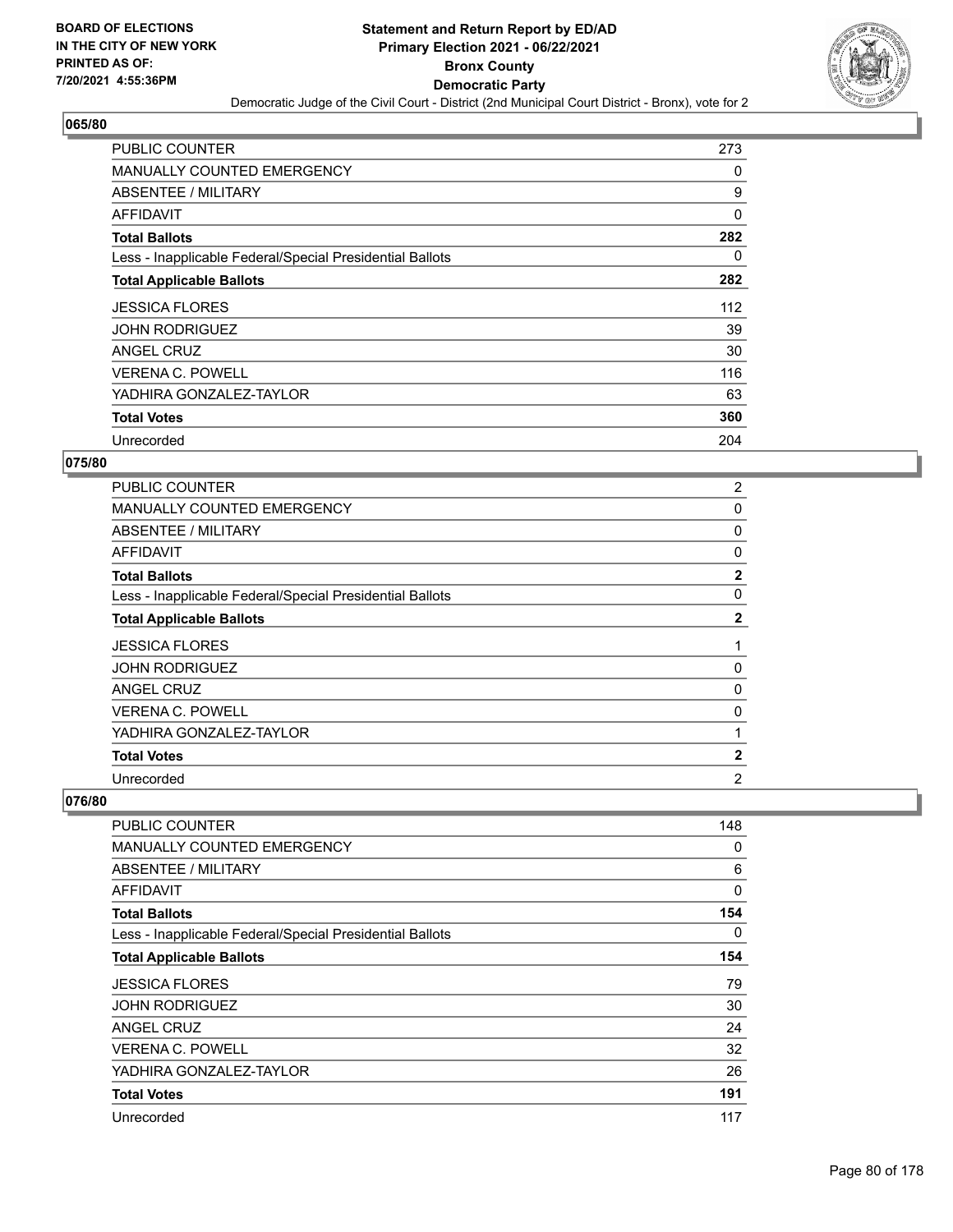

| <b>PUBLIC COUNTER</b>                                    | 100      |
|----------------------------------------------------------|----------|
| <b>MANUALLY COUNTED EMERGENCY</b>                        | 0        |
| ABSENTEE / MILITARY                                      | 6        |
| AFFIDAVIT                                                | $\Omega$ |
| <b>Total Ballots</b>                                     | 106      |
| Less - Inapplicable Federal/Special Presidential Ballots | 0        |
| <b>Total Applicable Ballots</b>                          | 106      |
| <b>JESSICA FLORES</b>                                    | 47       |
| <b>JOHN RODRIGUEZ</b>                                    | 17       |
| <b>ANGEL CRUZ</b>                                        | 19       |
| <b>VERENA C. POWELL</b>                                  | 17       |
| YADHIRA GONZALEZ-TAYLOR                                  | 16       |
| UNATTRIBUTABLE WRITE-IN (WRITE-IN)                       | 2        |
| <b>Total Votes</b>                                       | 118      |
| Unrecorded                                               | 94       |

| <b>PUBLIC COUNTER</b>                                    | 144 |
|----------------------------------------------------------|-----|
| <b>MANUALLY COUNTED EMERGENCY</b>                        | 0   |
| ABSENTEE / MILITARY                                      | 15  |
| <b>AFFIDAVIT</b>                                         |     |
| <b>Total Ballots</b>                                     | 160 |
| Less - Inapplicable Federal/Special Presidential Ballots | 0   |
| <b>Total Applicable Ballots</b>                          | 160 |
| <b>JESSICA FLORES</b>                                    | 67  |
| <b>JOHN RODRIGUEZ</b>                                    | 23  |
| ANGEL CRUZ                                               | 26  |
| <b>VERENA C. POWELL</b>                                  | 44  |
| YADHIRA GONZALEZ-TAYLOR                                  | 44  |
| SAMUEL SEABURY (WRITE-IN)                                | 1   |
| UNATTRIBUTABLE WRITE-IN (WRITE-IN)                       | 1   |
| <b>Total Votes</b>                                       | 206 |
| Unrecorded                                               | 114 |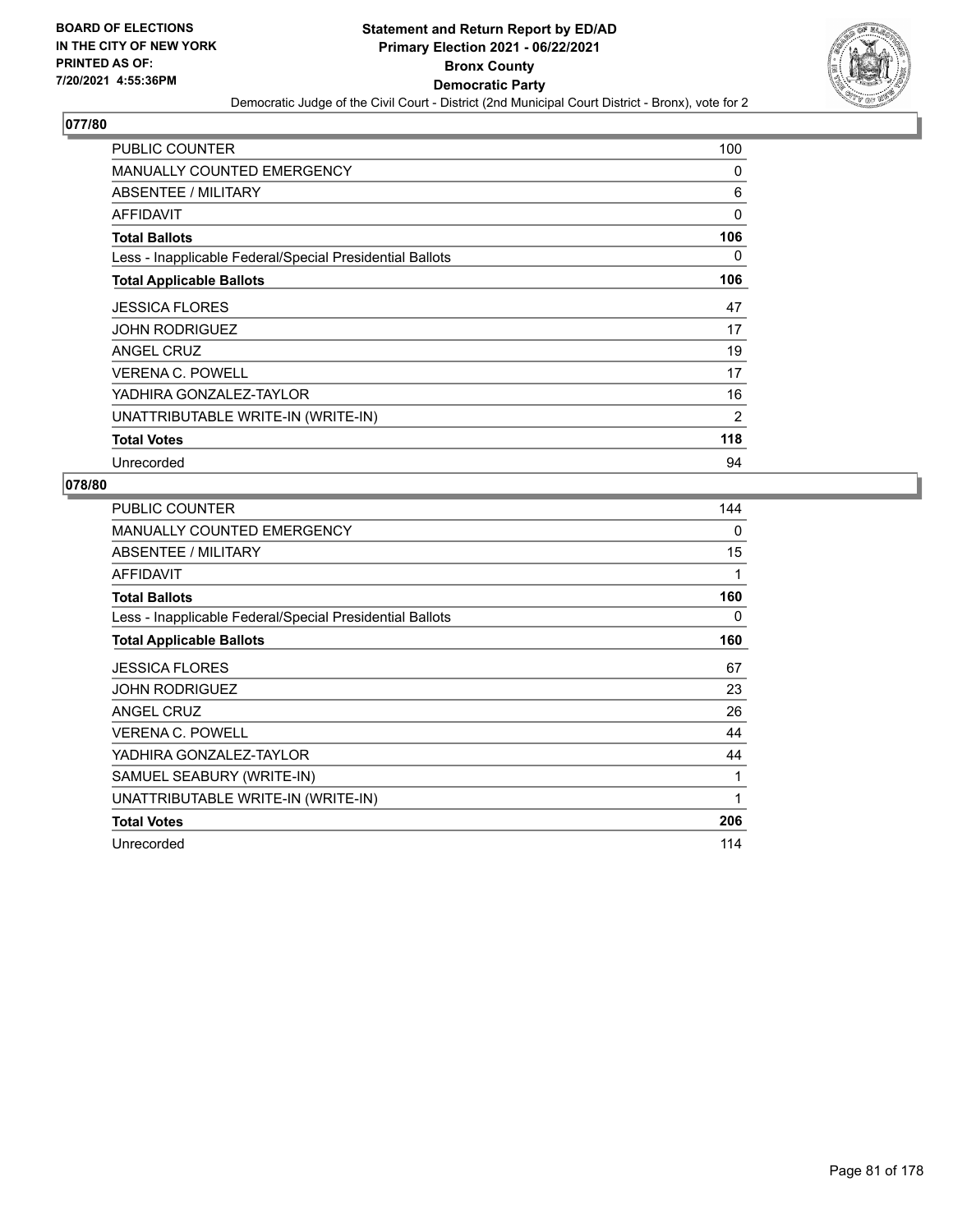

| <b>PUBLIC COUNTER</b>                                    | 98  |
|----------------------------------------------------------|-----|
| <b>MANUALLY COUNTED EMERGENCY</b>                        | 0   |
| ABSENTEE / MILITARY                                      | 9   |
| AFFIDAVIT                                                | 1   |
| <b>Total Ballots</b>                                     | 108 |
| Less - Inapplicable Federal/Special Presidential Ballots | 0   |
| <b>Total Applicable Ballots</b>                          | 108 |
| <b>JESSICA FLORES</b>                                    | 59  |
| <b>JOHN RODRIGUEZ</b>                                    | 28  |
| ANGEL CRUZ                                               | 17  |
| <b>VERENA C. POWELL</b>                                  | 21  |
| YADHIRA GONZALEZ-TAYLOR                                  | 28  |
| <b>Total Votes</b>                                       | 153 |
| Unrecorded                                               | 63  |

# **080/80**

| PUBLIC COUNTER                                           | 146 |
|----------------------------------------------------------|-----|
| <b>MANUALLY COUNTED EMERGENCY</b>                        | 0   |
| ABSENTEE / MILITARY                                      | 14  |
| <b>AFFIDAVIT</b>                                         | 0   |
| <b>Total Ballots</b>                                     | 160 |
| Less - Inapplicable Federal/Special Presidential Ballots | 0   |
| <b>Total Applicable Ballots</b>                          | 160 |
| <b>JESSICA FLORES</b>                                    | 75  |
| <b>JOHN RODRIGUEZ</b>                                    | 35  |
| <b>ANGEL CRUZ</b>                                        | 23  |
| <b>VERENA C. POWELL</b>                                  | 30  |
| YADHIRA GONZALEZ-TAYLOR                                  | 36  |
| <b>Total Votes</b>                                       | 199 |
| Unrecorded                                               | 121 |

| <b>PUBLIC COUNTER</b>                                    | 96       |
|----------------------------------------------------------|----------|
| <b>MANUALLY COUNTED EMERGENCY</b>                        | 0        |
| <b>ABSENTEE / MILITARY</b>                               | 16       |
| <b>AFFIDAVIT</b>                                         | 1        |
| <b>Total Ballots</b>                                     | 113      |
| Less - Inapplicable Federal/Special Presidential Ballots | $\Omega$ |
| <b>Total Applicable Ballots</b>                          | 113      |
| <b>JESSICA FLORES</b>                                    | 60       |
| <b>JOHN RODRIGUEZ</b>                                    | 24       |
| ANGEL CRUZ                                               | 26       |
| <b>VERENA C. POWELL</b>                                  | 24       |
| YADHIRA GONZALEZ-TAYLOR                                  | 20       |
| <b>Total Votes</b>                                       | 154      |
| Unrecorded                                               | 72       |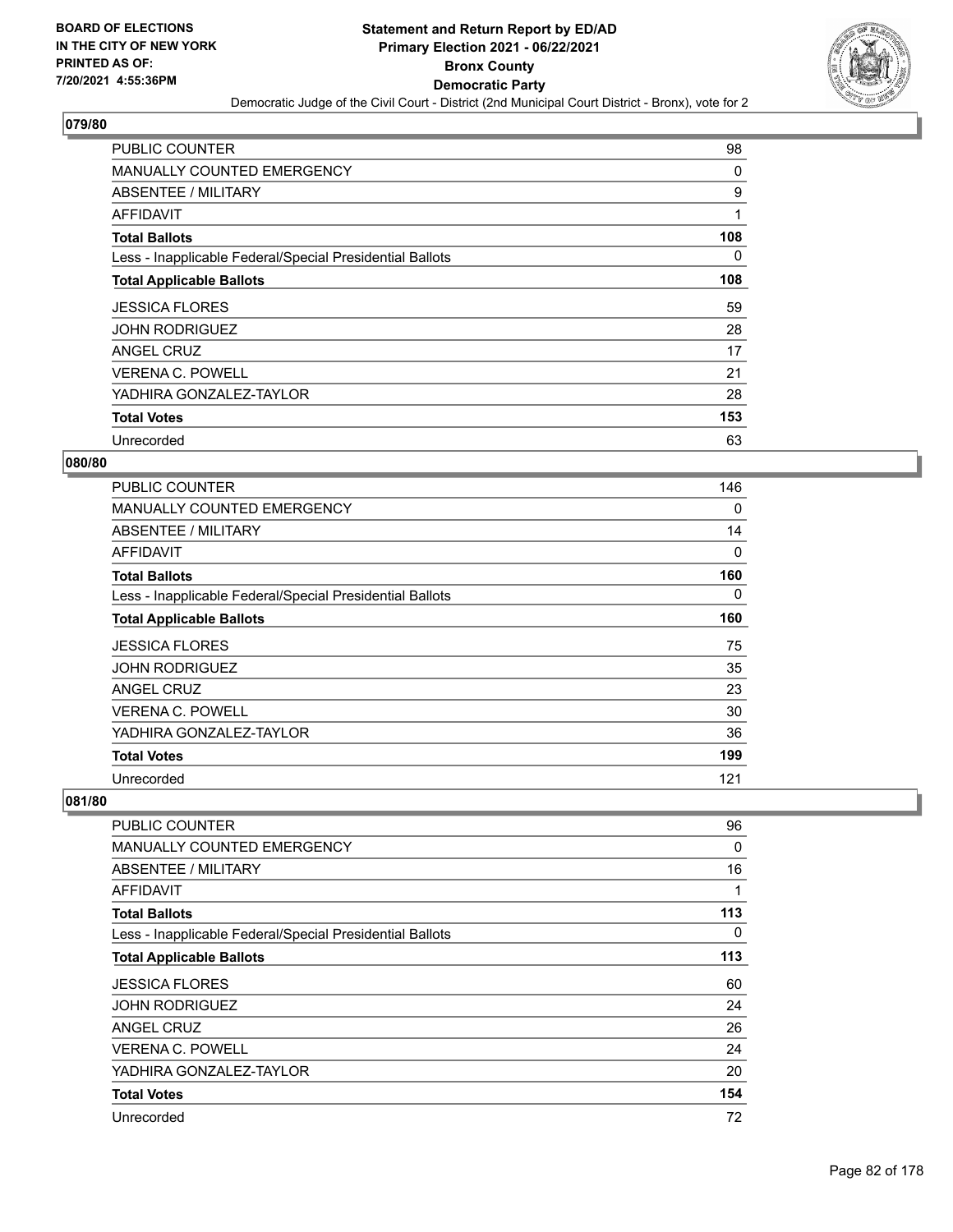

| <b>PUBLIC COUNTER</b>                                    | 71  |
|----------------------------------------------------------|-----|
| MANUALLY COUNTED EMERGENCY                               | 0   |
| ABSENTEE / MILITARY                                      | 7   |
| AFFIDAVIT                                                | 0   |
| <b>Total Ballots</b>                                     | 78  |
| Less - Inapplicable Federal/Special Presidential Ballots | 0   |
| <b>Total Applicable Ballots</b>                          | 78  |
| <b>JESSICA FLORES</b>                                    | 31  |
| <b>JOHN RODRIGUEZ</b>                                    | 14  |
| ANGEL CRUZ                                               | 27  |
| <b>VERENA C. POWELL</b>                                  | 21  |
| YADHIRA GONZALEZ-TAYLOR                                  | 26  |
| PAUL HUSSEY (WRITE-IN)                                   | 1   |
| <b>Total Votes</b>                                       | 120 |
| Unrecorded                                               | 36  |

| PUBLIC COUNTER                                           | 103 |
|----------------------------------------------------------|-----|
| <b>MANUALLY COUNTED EMERGENCY</b>                        | 0   |
| <b>ABSENTEE / MILITARY</b>                               | 17  |
| <b>AFFIDAVIT</b>                                         | 0   |
| <b>Total Ballots</b>                                     | 120 |
| Less - Inapplicable Federal/Special Presidential Ballots | 0   |
| <b>Total Applicable Ballots</b>                          | 120 |
| <b>JESSICA FLORES</b>                                    | 63  |
| <b>JOHN RODRIGUEZ</b>                                    | 25  |
| <b>ANGEL CRUZ</b>                                        | 20  |
| <b>VERENA C. POWELL</b>                                  | 23  |
| YADHIRA GONZALEZ-TAYLOR                                  | 29  |
| NORMAN NUNEZ (WRITE-IN)                                  | 1   |
| <b>Total Votes</b>                                       | 161 |
| Unrecorded                                               | 79  |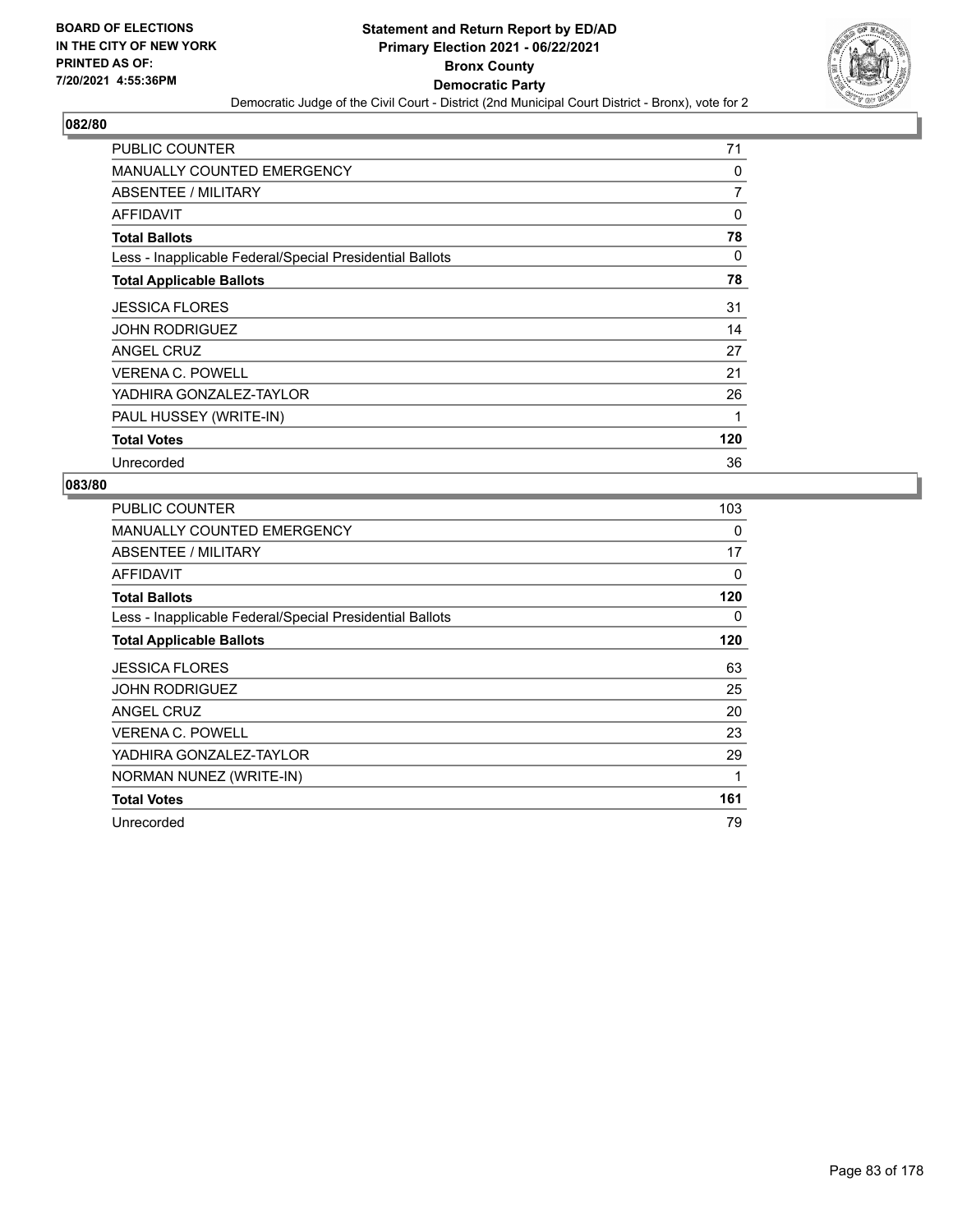

| <b>PUBLIC COUNTER</b>                                    | 106 |
|----------------------------------------------------------|-----|
| <b>MANUALLY COUNTED EMERGENCY</b>                        | 0   |
| ABSENTEE / MILITARY                                      | 11  |
| AFFIDAVIT                                                | 1   |
| <b>Total Ballots</b>                                     | 118 |
| Less - Inapplicable Federal/Special Presidential Ballots | 0   |
| <b>Total Applicable Ballots</b>                          | 118 |
| <b>JESSICA FLORES</b>                                    | 58  |
| <b>JOHN RODRIGUEZ</b>                                    | 23  |
| <b>ANGEL CRUZ</b>                                        | 20  |
| <b>VERENA C. POWELL</b>                                  | 18  |
| YADHIRA GONZALEZ-TAYLOR                                  | 33  |
| UNATTRIBUTABLE WRITE-IN (WRITE-IN)                       | 1   |
| <b>Total Votes</b>                                       | 153 |
| Unrecorded                                               | 83  |

| <b>PUBLIC COUNTER</b>                                    | 110 |
|----------------------------------------------------------|-----|
| <b>MANUALLY COUNTED EMERGENCY</b>                        | 0   |
| ABSENTEE / MILITARY                                      | 2   |
| AFFIDAVIT                                                | 1   |
| <b>Total Ballots</b>                                     | 113 |
| Less - Inapplicable Federal/Special Presidential Ballots | 0   |
| <b>Total Applicable Ballots</b>                          | 113 |
| <b>JESSICA FLORES</b>                                    | 53  |
| <b>JOHN RODRIGUEZ</b>                                    | 23  |
| ANGEL CRUZ                                               | 23  |
| <b>VERENA C. POWELL</b>                                  | 27  |
| YADHIRA GONZALEZ-TAYLOR                                  | 18  |
| UNATTRIBUTABLE WRITE-IN (WRITE-IN)                       | 1   |
| <b>Total Votes</b>                                       | 145 |
| Unrecorded                                               | 81  |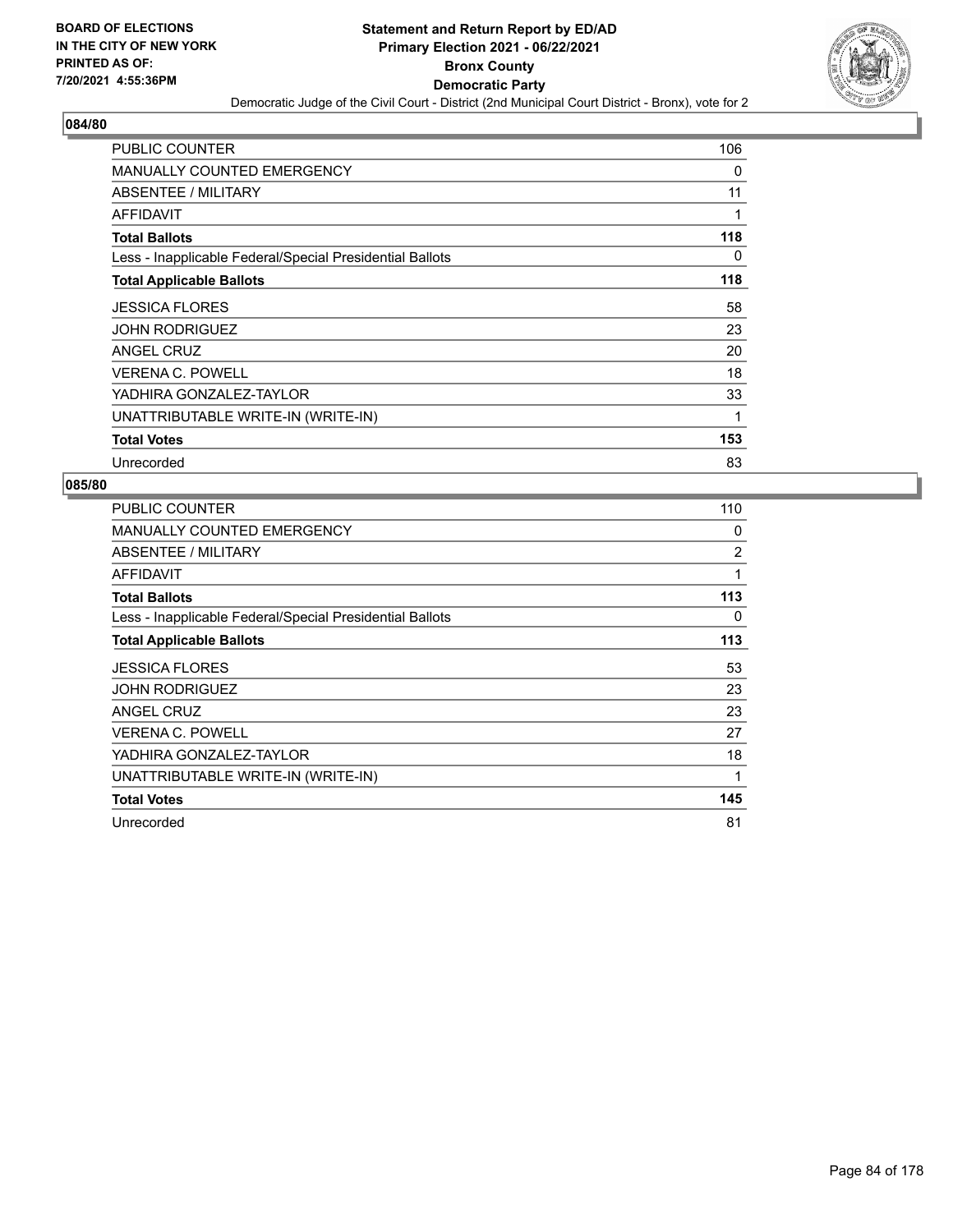

| PUBLIC COUNTER                                           | 65       |
|----------------------------------------------------------|----------|
| <b>MANUALLY COUNTED EMERGENCY</b>                        | 0        |
| ABSENTEE / MILITARY                                      | 9        |
| AFFIDAVIT                                                | 0        |
| <b>Total Ballots</b>                                     | 74       |
| Less - Inapplicable Federal/Special Presidential Ballots | $\Omega$ |
| <b>Total Applicable Ballots</b>                          | 74       |
| <b>JESSICA FLORES</b>                                    | 32       |
| <b>JOHN RODRIGUEZ</b>                                    | 14       |
| ANGEL CRUZ                                               | 18       |
| <b>VERENA C. POWELL</b>                                  | 12       |
| YADHIRA GONZALEZ-TAYLOR                                  | 20       |
| MINHAZ MAHBUB (WRITE-IN)                                 | 1        |
| <b>Total Votes</b>                                       | 97       |
| Unrecorded                                               | 51       |

### **087/80**

| PUBLIC COUNTER                                           | 53       |
|----------------------------------------------------------|----------|
| MANUALLY COUNTED EMERGENCY                               | 0        |
| ABSENTEE / MILITARY                                      | 6        |
| AFFIDAVIT                                                | 1        |
| <b>Total Ballots</b>                                     | 60       |
| Less - Inapplicable Federal/Special Presidential Ballots | $\Omega$ |
| <b>Total Applicable Ballots</b>                          | 60       |
| <b>JESSICA FLORES</b>                                    | 25       |
| <b>JOHN RODRIGUEZ</b>                                    | 7        |
| ANGEL CRUZ                                               | 15       |
| <b>VERENA C. POWELL</b>                                  | 14       |
| YADHIRA GONZALEZ-TAYLOR                                  | 17       |
| <b>Total Votes</b>                                       | 78       |
| Unrecorded                                               | 42       |

### **088/80**

| <b>PUBLIC COUNTER</b>                                    | 0 |
|----------------------------------------------------------|---|
| <b>MANUALLY COUNTED EMERGENCY</b>                        | 0 |
| ABSENTEE / MILITARY                                      | 0 |
| AFFIDAVIT                                                | 0 |
| <b>Total Ballots</b>                                     | 0 |
| Less - Inapplicable Federal/Special Presidential Ballots | 0 |
| <b>Total Applicable Ballots</b>                          | 0 |
| <b>JESSICA FLORES</b>                                    | 0 |
| <b>JOHN RODRIGUEZ</b>                                    | 0 |
| ANGEL CRUZ                                               | 0 |
| <b>VERENA C. POWELL</b>                                  | 0 |
| YADHIRA GONZALEZ-TAYLOR                                  | 0 |
| <b>Total Votes</b>                                       | 0 |

### **089/80 COMBINED into: 087/80**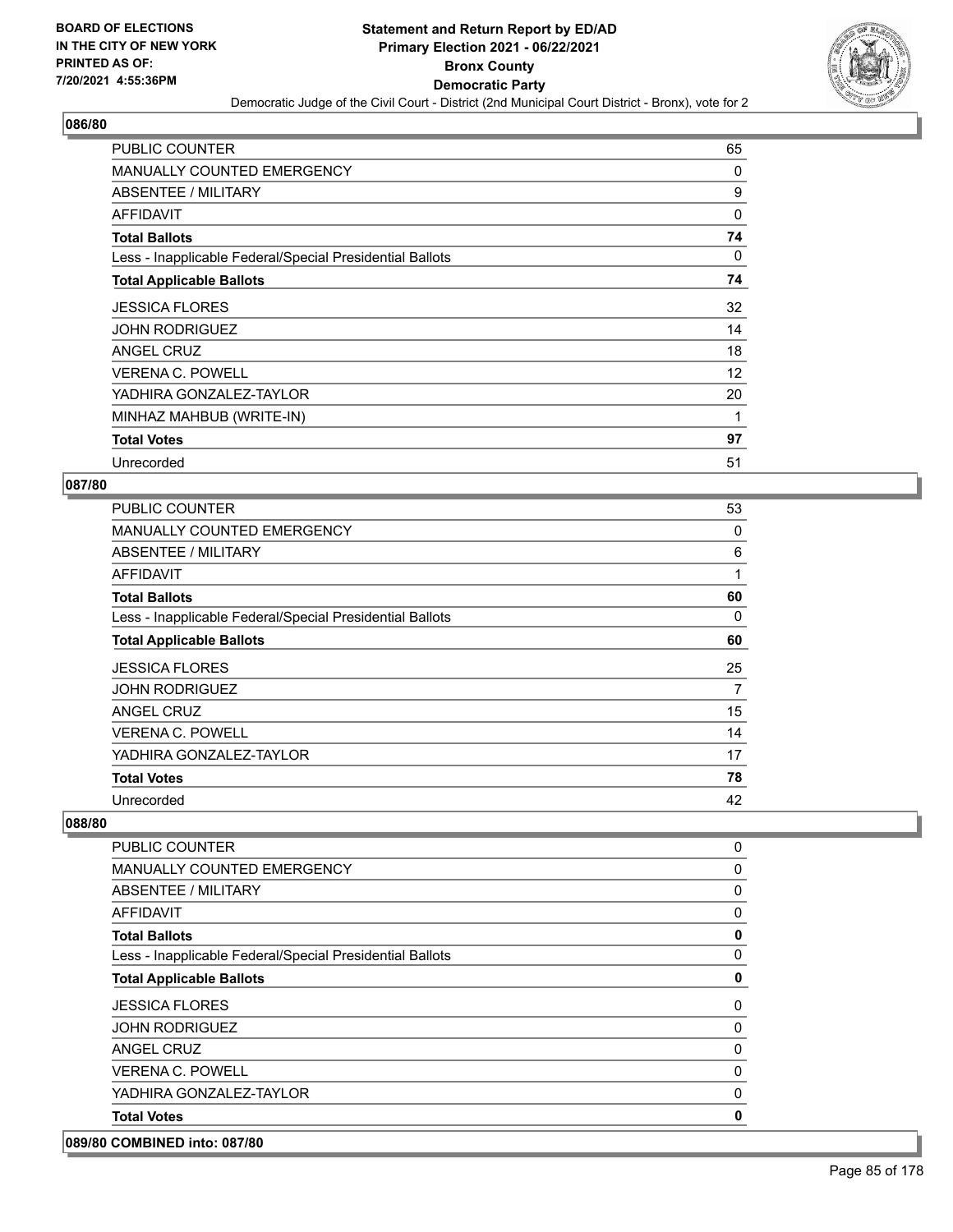

| <b>Total Votes</b>                                       | 0 |
|----------------------------------------------------------|---|
| YADHIRA GONZALEZ-TAYLOR                                  | 0 |
| <b>VERENA C. POWELL</b>                                  | 0 |
| ANGEL CRUZ                                               | 0 |
| <b>JOHN RODRIGUEZ</b>                                    | 0 |
| <b>JESSICA FLORES</b>                                    | 0 |
| <b>Total Applicable Ballots</b>                          | 0 |
| Less - Inapplicable Federal/Special Presidential Ballots | 0 |
| <b>Total Ballots</b>                                     | 0 |
| AFFIDAVIT                                                | 0 |
| ABSENTEE / MILITARY                                      | 0 |
| <b>MANUALLY COUNTED EMERGENCY</b>                        | 0 |
| <b>PUBLIC COUNTER</b>                                    | 0 |

## **094/80**

| <b>PUBLIC COUNTER</b>                                    | 120 |
|----------------------------------------------------------|-----|
| <b>MANUALLY COUNTED EMERGENCY</b>                        | 0   |
| ABSENTEE / MILITARY                                      | 11  |
| <b>AFFIDAVIT</b>                                         | 1   |
| <b>Total Ballots</b>                                     | 132 |
| Less - Inapplicable Federal/Special Presidential Ballots | 0   |
| <b>Total Applicable Ballots</b>                          | 132 |
| <b>JESSICA FLORES</b>                                    | 68  |
| <b>JOHN RODRIGUEZ</b>                                    | 30  |
| <b>ANGEL CRUZ</b>                                        | 17  |
| <b>VERENA C. POWELL</b>                                  | 26  |
| YADHIRA GONZALEZ-TAYLOR                                  | 36  |
| <b>Total Votes</b>                                       | 177 |
| Unrecorded                                               | 87  |

| <b>PUBLIC COUNTER</b>                                    | 84  |
|----------------------------------------------------------|-----|
| MANUALLY COUNTED EMERGENCY                               | 0   |
| ABSENTEE / MILITARY                                      | 21  |
| AFFIDAVIT                                                | 0   |
| <b>Total Ballots</b>                                     | 105 |
| Less - Inapplicable Federal/Special Presidential Ballots | 0   |
| <b>Total Applicable Ballots</b>                          | 105 |
| <b>JESSICA FLORES</b>                                    | 50  |
| <b>JOHN RODRIGUEZ</b>                                    | 25  |
| ANGEL CRUZ                                               | 16  |
| <b>VERENA C. POWELL</b>                                  | 19  |
| YADHIRA GONZALEZ-TAYLOR                                  | 22  |
| <b>Total Votes</b>                                       | 132 |
| Unrecorded                                               | 78  |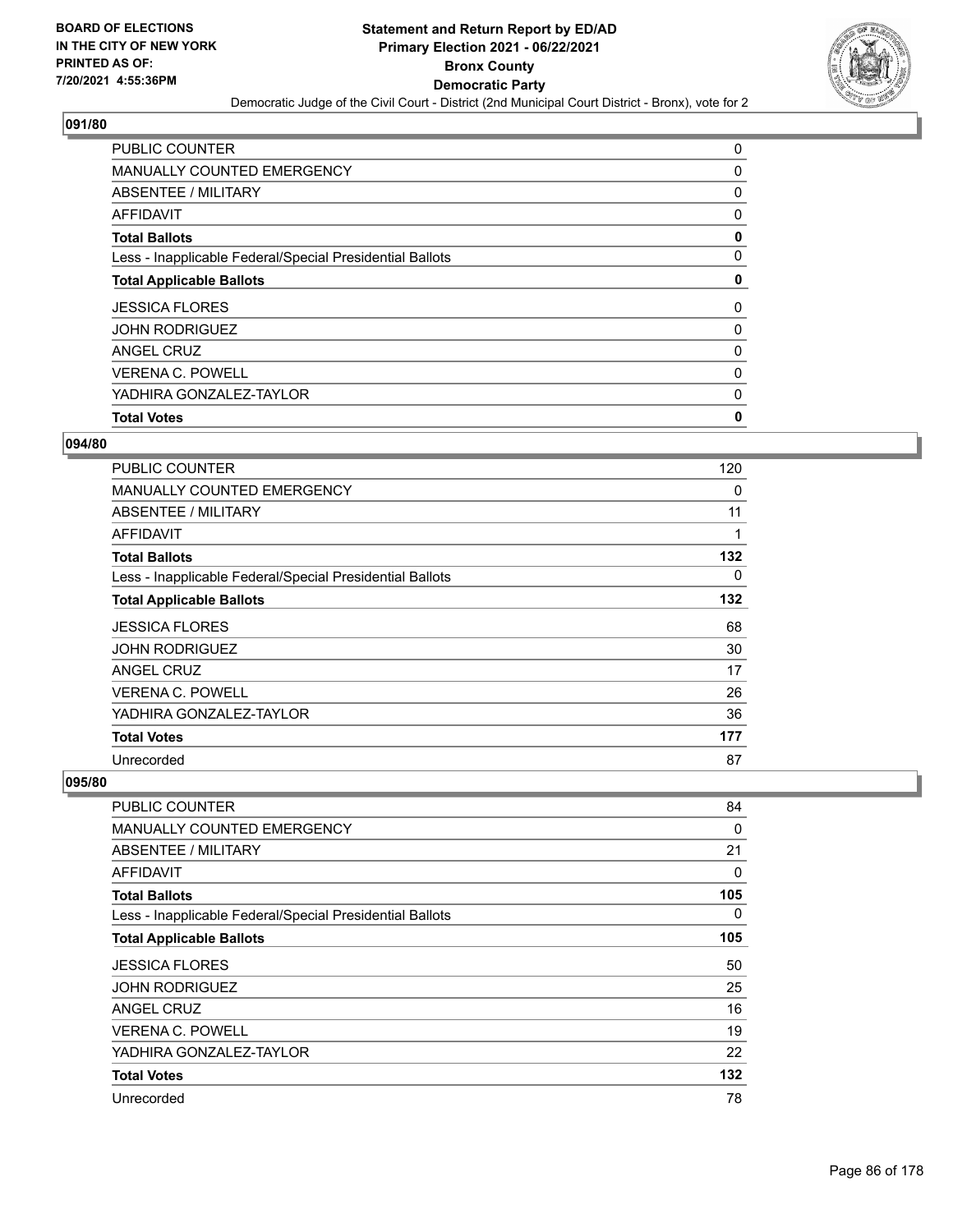

| <b>PUBLIC COUNTER</b>                                    | 62  |
|----------------------------------------------------------|-----|
| <b>MANUALLY COUNTED EMERGENCY</b>                        | 0   |
| ABSENTEE / MILITARY                                      | 38  |
| AFFIDAVIT                                                |     |
| <b>Total Ballots</b>                                     | 101 |
| Less - Inapplicable Federal/Special Presidential Ballots | 0   |
| <b>Total Applicable Ballots</b>                          | 101 |
| <b>JESSICA FLORES</b>                                    | 43  |
| <b>JOHN RODRIGUEZ</b>                                    | 15  |
| ANGEL CRUZ                                               | 14  |
| <b>VERENA C. POWELL</b>                                  | 26  |
| YADHIRA GONZALEZ-TAYLOR                                  | 27  |
| <b>Total Votes</b>                                       | 125 |
| Unrecorded                                               | 77  |

# **002/81**

| <b>PUBLIC COUNTER</b>                                    | 106            |
|----------------------------------------------------------|----------------|
| <b>MANUALLY COUNTED EMERGENCY</b>                        | 0              |
| ABSENTEE / MILITARY                                      | 6              |
| AFFIDAVIT                                                | $\overline{2}$ |
| <b>Total Ballots</b>                                     | 114            |
| Less - Inapplicable Federal/Special Presidential Ballots | 0              |
| <b>Total Applicable Ballots</b>                          | 114            |
| <b>JESSICA FLORES</b>                                    | 52             |
| <b>JOHN RODRIGUEZ</b>                                    | 20             |
| <b>ANGEL CRUZ</b>                                        | 23             |
| <b>VERENA C. POWELL</b>                                  | 25             |
| YADHIRA GONZALEZ-TAYLOR                                  | 28             |
| <b>Total Votes</b>                                       | 148            |
| Unrecorded                                               | 80             |

| <b>PUBLIC COUNTER</b>                                    | 88             |
|----------------------------------------------------------|----------------|
| <b>MANUALLY COUNTED EMERGENCY</b>                        | 0              |
| ABSENTEE / MILITARY                                      | $\overline{4}$ |
| AFFIDAVIT                                                | $\Omega$       |
| <b>Total Ballots</b>                                     | 92             |
| Less - Inapplicable Federal/Special Presidential Ballots | $\Omega$       |
| <b>Total Applicable Ballots</b>                          | 92             |
| <b>JESSICA FLORES</b>                                    | 47             |
| <b>JOHN RODRIGUEZ</b>                                    | 12             |
| <b>ANGEL CRUZ</b>                                        | 15             |
| <b>VERENA C. POWELL</b>                                  | 16             |
| YADHIRA GONZALEZ-TAYLOR                                  | 27             |
| <b>Total Votes</b>                                       | 117            |
| Unrecorded                                               | 67             |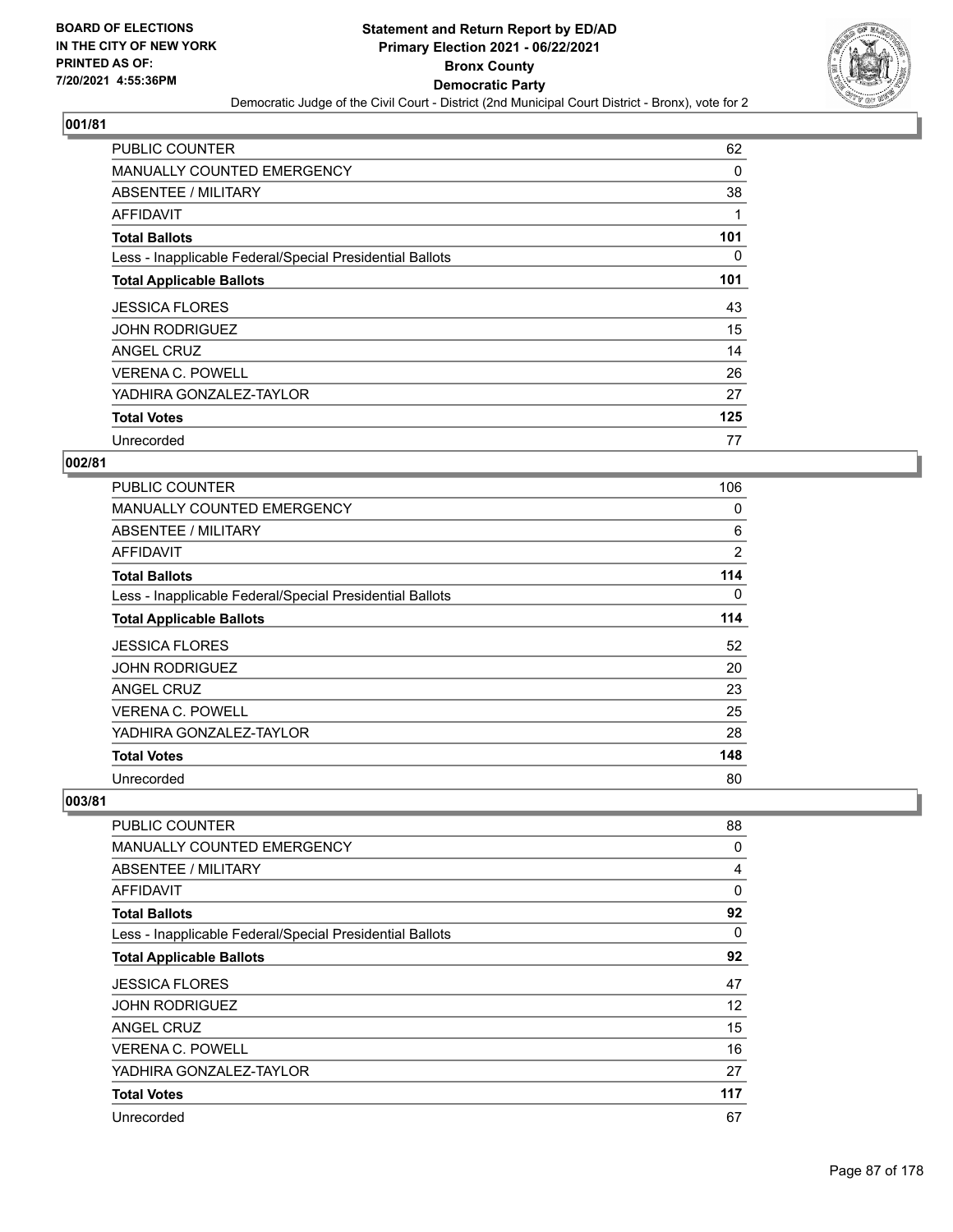

| <b>PUBLIC COUNTER</b>                                    | 102 |
|----------------------------------------------------------|-----|
| MANUALLY COUNTED EMERGENCY                               | 0   |
| ABSENTEE / MILITARY                                      | 6   |
| AFFIDAVIT                                                | 0   |
| <b>Total Ballots</b>                                     | 108 |
| Less - Inapplicable Federal/Special Presidential Ballots | 0   |
| <b>Total Applicable Ballots</b>                          | 108 |
| <b>JESSICA FLORES</b>                                    | 43  |
| <b>JOHN RODRIGUEZ</b>                                    | 14  |
| ANGEL CRUZ                                               | 26  |
| <b>VERENA C. POWELL</b>                                  | 18  |
| YADHIRA GONZALEZ-TAYLOR                                  | 32  |
| <b>Total Votes</b>                                       | 133 |
| Unrecorded                                               | 83  |

# **005/81**

| <b>PUBLIC COUNTER</b>                                    | 141 |
|----------------------------------------------------------|-----|
| <b>MANUALLY COUNTED EMERGENCY</b>                        | 0   |
| <b>ABSENTEE / MILITARY</b>                               | 14  |
| AFFIDAVIT                                                | 1   |
| <b>Total Ballots</b>                                     | 156 |
| Less - Inapplicable Federal/Special Presidential Ballots | 0   |
| <b>Total Applicable Ballots</b>                          | 156 |
| <b>JESSICA FLORES</b>                                    | 69  |
| <b>JOHN RODRIGUEZ</b>                                    | 25  |
| <b>ANGEL CRUZ</b>                                        | 40  |
| <b>VERENA C. POWELL</b>                                  | 30  |
| YADHIRA GONZALEZ-TAYLOR                                  | 45  |
| <b>Total Votes</b>                                       | 209 |
| Unrecorded                                               | 103 |

| PUBLIC COUNTER                                           | 178            |
|----------------------------------------------------------|----------------|
| <b>MANUALLY COUNTED EMERGENCY</b>                        | 0              |
| <b>ABSENTEE / MILITARY</b>                               | 7              |
| <b>AFFIDAVIT</b>                                         | 0              |
| <b>Total Ballots</b>                                     | 185            |
| Less - Inapplicable Federal/Special Presidential Ballots | 0              |
| <b>Total Applicable Ballots</b>                          | 185            |
| <b>JESSICA FLORES</b>                                    | 94             |
| <b>JOHN RODRIGUEZ</b>                                    | 24             |
| <b>ANGEL CRUZ</b>                                        | 37             |
| <b>VERENA C. POWELL</b>                                  | 26             |
| YADHIRA GONZALEZ-TAYLOR                                  | 46             |
| UNATTRIBUTABLE WRITE-IN (WRITE-IN)                       | $\overline{2}$ |
| <b>Total Votes</b>                                       | 229            |
| Unrecorded                                               | 141            |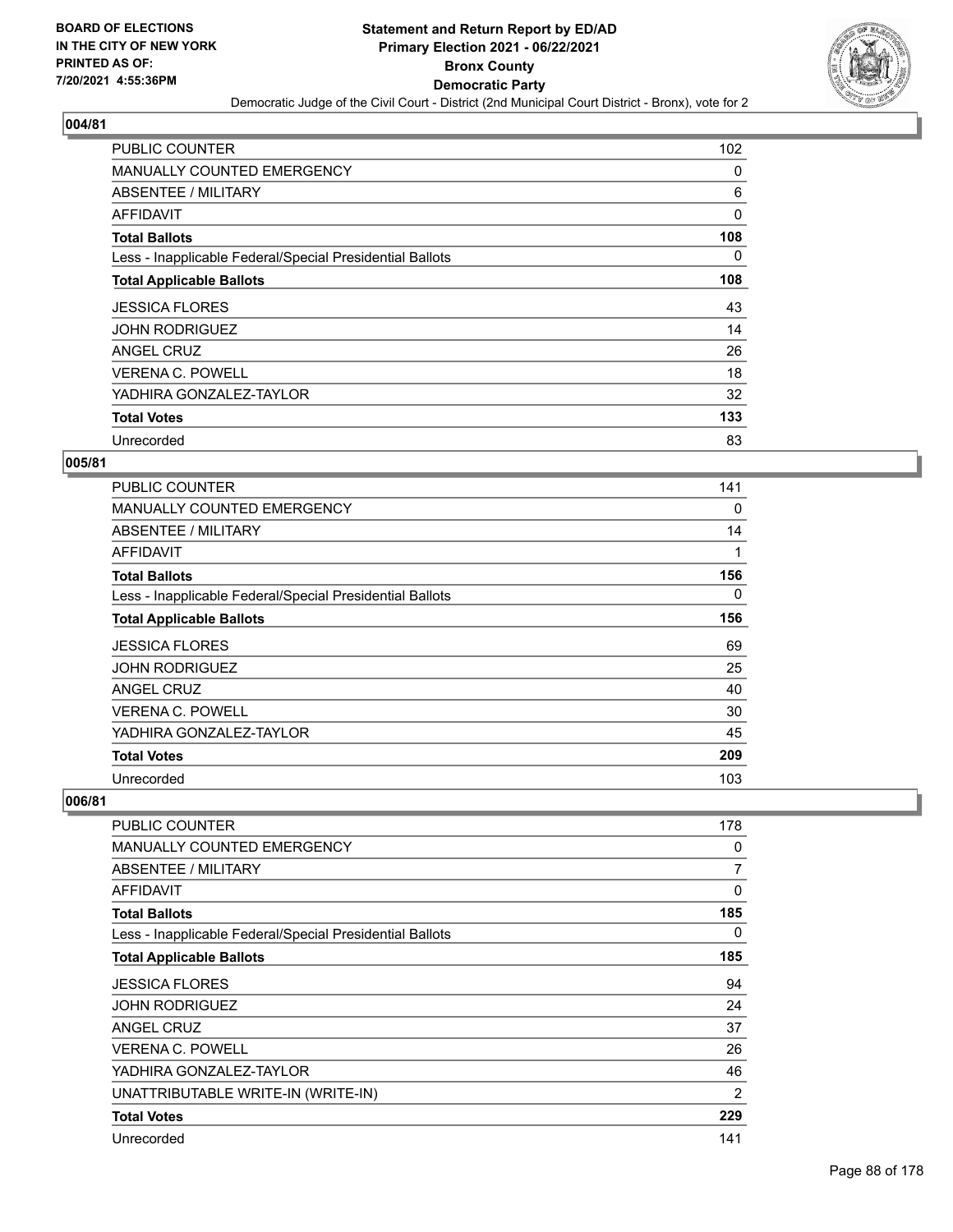

| <b>PUBLIC COUNTER</b>                                    | 110 |
|----------------------------------------------------------|-----|
| <b>MANUALLY COUNTED EMERGENCY</b>                        | 0   |
| ABSENTEE / MILITARY                                      | 12  |
| AFFIDAVIT                                                | 0   |
| <b>Total Ballots</b>                                     | 122 |
| Less - Inapplicable Federal/Special Presidential Ballots | 0   |
| <b>Total Applicable Ballots</b>                          | 122 |
| <b>JESSICA FLORES</b>                                    | 62  |
| <b>JOHN RODRIGUEZ</b>                                    | 19  |
| <b>ANGEL CRUZ</b>                                        | 19  |
| <b>VERENA C. POWELL</b>                                  | 26  |
| YADHIRA GONZALEZ-TAYLOR                                  | 32  |
| UNATTRIBUTABLE WRITE-IN (WRITE-IN)                       | 1   |
| <b>Total Votes</b>                                       | 159 |
| Unrecorded                                               | 85  |

## **008/81**

| PUBLIC COUNTER                                           | 90       |
|----------------------------------------------------------|----------|
| MANUALLY COUNTED EMERGENCY                               | 0        |
| ABSENTEE / MILITARY                                      | 6        |
| AFFIDAVIT                                                | $\Omega$ |
| <b>Total Ballots</b>                                     | 96       |
| Less - Inapplicable Federal/Special Presidential Ballots | $\Omega$ |
| <b>Total Applicable Ballots</b>                          | 96       |
| <b>JESSICA FLORES</b>                                    | 31       |
| <b>JOHN RODRIGUEZ</b>                                    | 7        |
| ANGEL CRUZ                                               | 20       |
| <b>VERENA C. POWELL</b>                                  | 29       |
| YADHIRA GONZALEZ-TAYLOR                                  | 19       |
| <b>Total Votes</b>                                       | 106      |
| Unrecorded                                               | 86       |

| PUBLIC COUNTER                                           | 60 |
|----------------------------------------------------------|----|
| <b>MANUALLY COUNTED EMERGENCY</b>                        | 0  |
| ABSENTEE / MILITARY                                      | 18 |
| AFFIDAVIT                                                | 0  |
| <b>Total Ballots</b>                                     | 78 |
| Less - Inapplicable Federal/Special Presidential Ballots | 0  |
| <b>Total Applicable Ballots</b>                          | 78 |
| <b>JESSICA FLORES</b>                                    | 35 |
| <b>JOHN RODRIGUEZ</b>                                    | 8  |
| <b>ANGEL CRUZ</b>                                        | 14 |
| <b>VERENA C. POWELL</b>                                  | 15 |
| YADHIRA GONZALEZ-TAYLOR                                  | 10 |
| <b>Total Votes</b>                                       | 82 |
| Unrecorded                                               | 74 |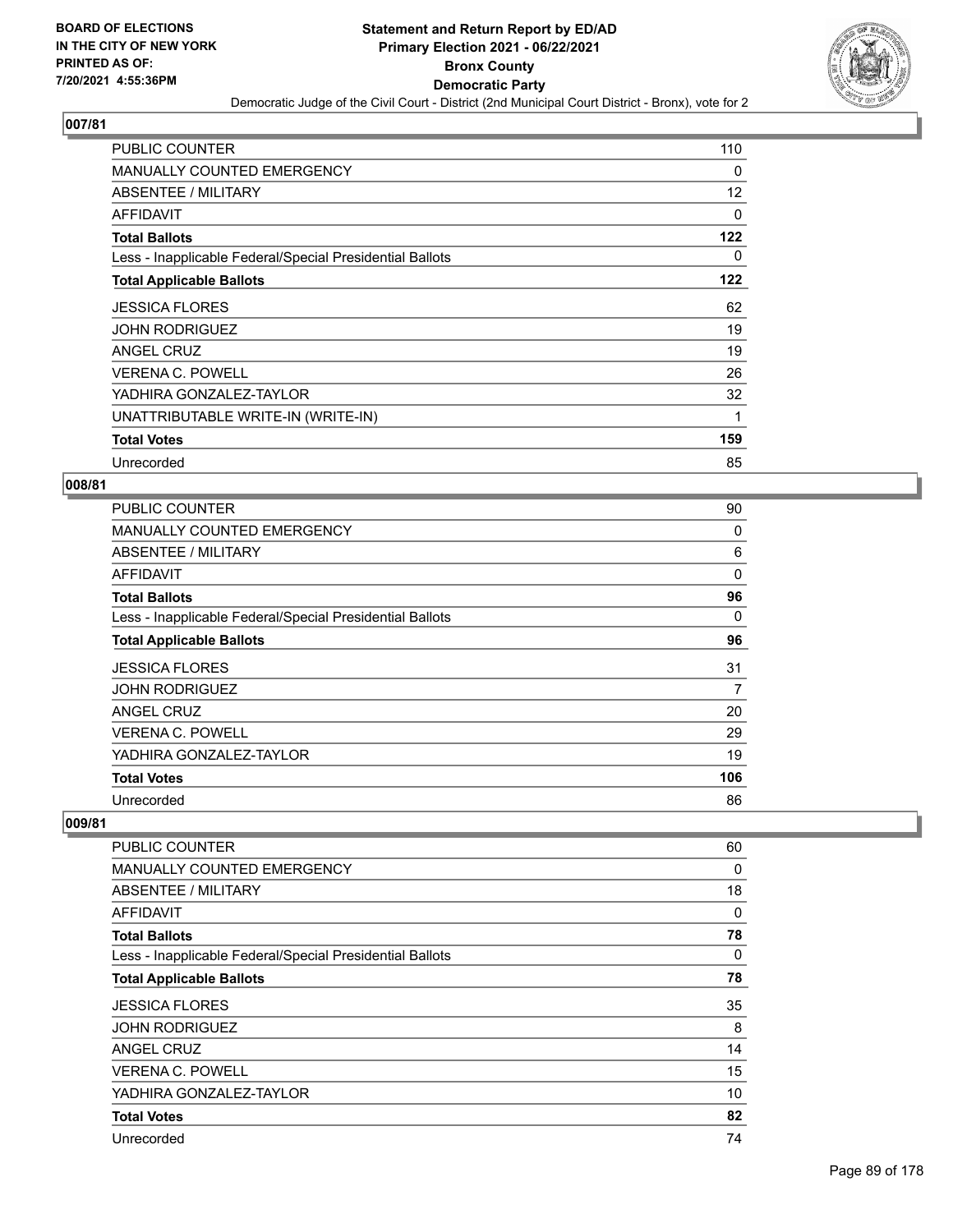

| <b>PUBLIC COUNTER</b>                                    | 34 |
|----------------------------------------------------------|----|
| <b>MANUALLY COUNTED EMERGENCY</b>                        | 0  |
| ABSENTEE / MILITARY                                      | 4  |
| AFFIDAVIT                                                | 0  |
| <b>Total Ballots</b>                                     | 38 |
| Less - Inapplicable Federal/Special Presidential Ballots | 0  |
| <b>Total Applicable Ballots</b>                          | 38 |
| <b>JESSICA FLORES</b>                                    | 20 |
| <b>JOHN RODRIGUEZ</b>                                    | 7  |
| ANGEL CRUZ                                               | 4  |
| <b>VERENA C. POWELL</b>                                  | 5  |
| YADHIRA GONZALEZ-TAYLOR                                  | 8  |
| <b>Total Votes</b>                                       | 44 |
| Unrecorded                                               | 32 |

| <b>PUBLIC COUNTER</b>                                    | 197            |
|----------------------------------------------------------|----------------|
| <b>MANUALLY COUNTED EMERGENCY</b>                        | 0              |
| ABSENTEE / MILITARY                                      | 34             |
| <b>AFFIDAVIT</b>                                         | 0              |
| <b>Total Ballots</b>                                     | 231            |
| Less - Inapplicable Federal/Special Presidential Ballots | 0              |
| <b>Total Applicable Ballots</b>                          | 231            |
| <b>JESSICA FLORES</b>                                    | 124            |
| <b>JOHN RODRIGUEZ</b>                                    | 47             |
| ANGEL CRUZ                                               | 37             |
| <b>VERENA C. POWELL</b>                                  | 70             |
| YADHIRA GONZALEZ-TAYLOR                                  | 68             |
| MARGARET GROAKE (WRITE-IN)                               | 1              |
| RICHARD TANCO (WRITE-IN)                                 | 1              |
| UNATTRIBUTABLE WRITE-IN (WRITE-IN)                       | $\overline{2}$ |
| <b>Total Votes</b>                                       | 350            |
| Unrecorded                                               | 112            |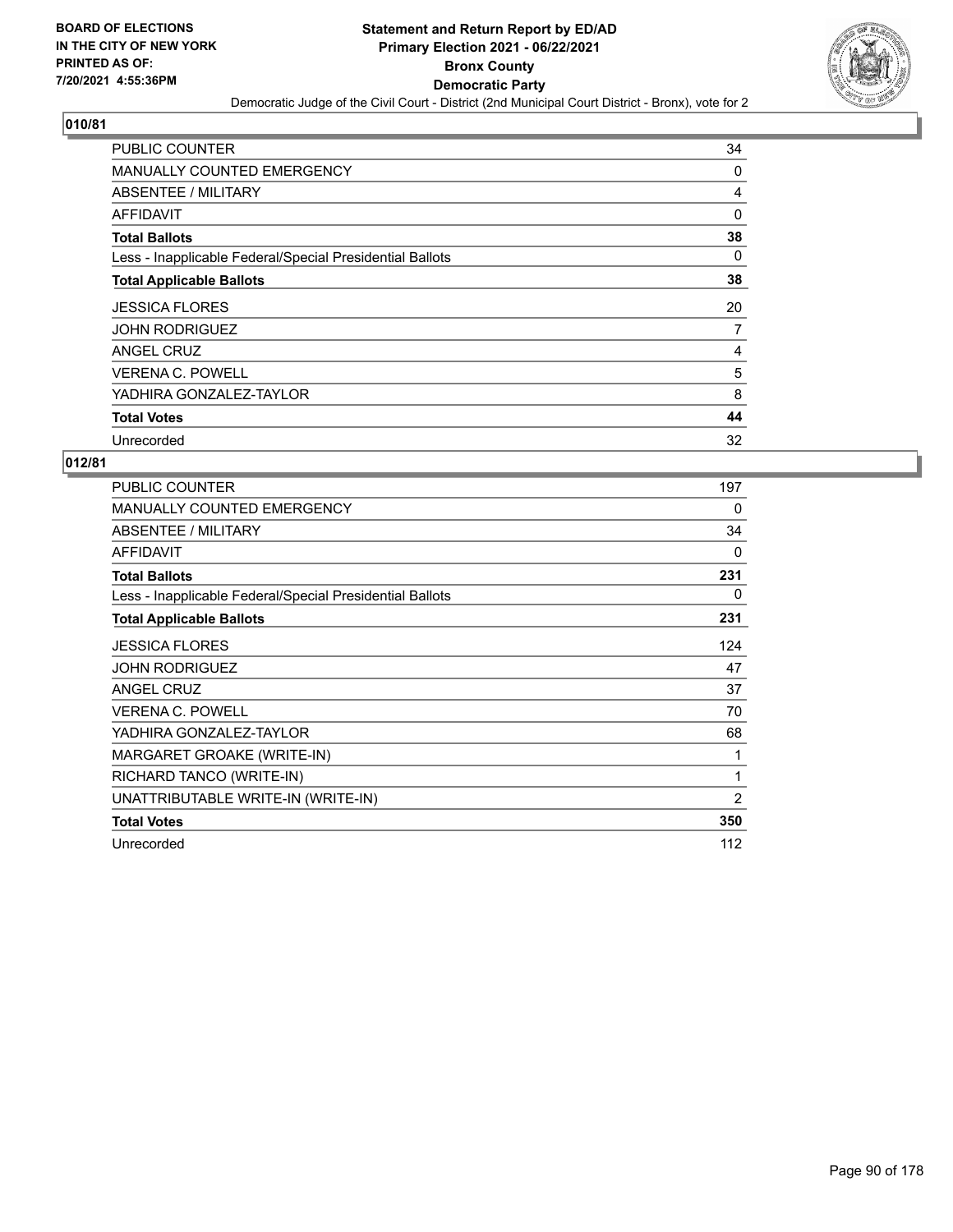

| <b>PUBLIC COUNTER</b>                                    | 86           |
|----------------------------------------------------------|--------------|
| MANUALLY COUNTED EMERGENCY                               | 0            |
| ABSENTEE / MILITARY                                      | 7            |
| AFFIDAVIT                                                | $\mathbf{0}$ |
| <b>Total Ballots</b>                                     | 93           |
| Less - Inapplicable Federal/Special Presidential Ballots | 0            |
| <b>Total Applicable Ballots</b>                          | 93           |
| <b>JESSICA FLORES</b>                                    | 40           |
| <b>JOHN RODRIGUEZ</b>                                    | 12           |
| <b>ANGEL CRUZ</b>                                        | 10           |
| <b>VERENA C. POWELL</b>                                  | 25           |
| YADHIRA GONZALEZ-TAYLOR                                  | 27           |
| DANIEL MUNIZ (WRITE-IN)                                  | 1            |
| UNATTRIBUTABLE WRITE-IN (WRITE-IN)                       | $\mathbf{1}$ |
| <b>Total Votes</b>                                       | 116          |
| Unrecorded                                               | 70           |

| <b>PUBLIC COUNTER</b>                                    | 152 |
|----------------------------------------------------------|-----|
| MANUALLY COUNTED EMERGENCY                               | 0   |
| ABSENTEE / MILITARY                                      | 42  |
| <b>AFFIDAVIT</b>                                         | 1   |
| <b>Total Ballots</b>                                     | 195 |
| Less - Inapplicable Federal/Special Presidential Ballots | 0   |
| <b>Total Applicable Ballots</b>                          | 195 |
| <b>JESSICA FLORES</b>                                    | 98  |
| <b>JOHN RODRIGUEZ</b>                                    | 30  |
| ANGEL CRUZ                                               | 21  |
| <b>VERENA C. POWELL</b>                                  | 42  |
| YADHIRA GONZALEZ-TAYLOR                                  | 66  |
| UNATTRIBUTABLE WRITE-IN (WRITE-IN)                       | 1   |
| <b>Total Votes</b>                                       | 258 |
| Unrecorded                                               | 132 |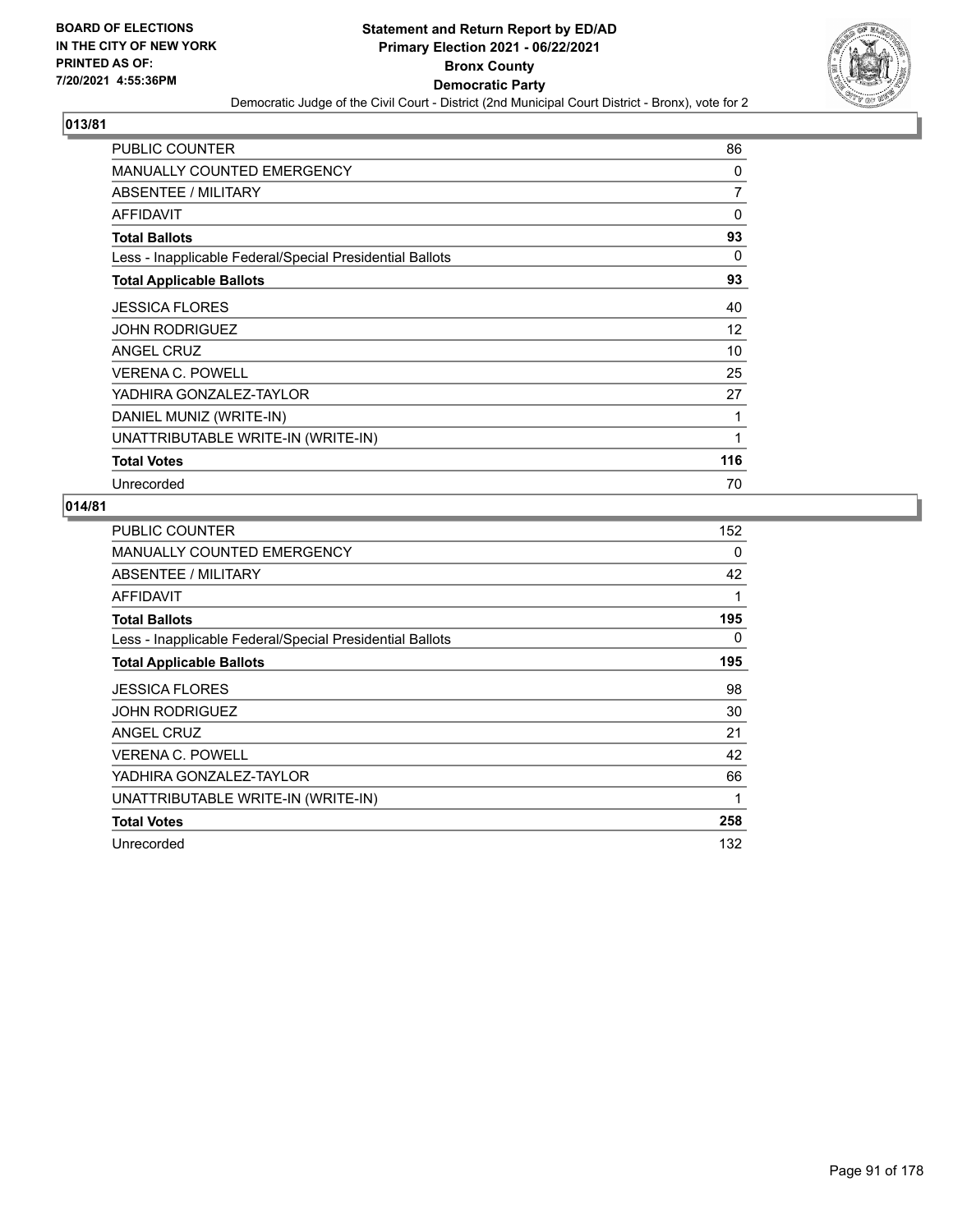

| <b>PUBLIC COUNTER</b>                                    | 194 |
|----------------------------------------------------------|-----|
| <b>MANUALLY COUNTED EMERGENCY</b>                        | 0   |
| ABSENTEE / MILITARY                                      | 35  |
| <b>AFFIDAVIT</b>                                         | 1   |
| <b>Total Ballots</b>                                     | 230 |
| Less - Inapplicable Federal/Special Presidential Ballots | 0   |
| <b>Total Applicable Ballots</b>                          | 230 |
| <b>JESSICA FLORES</b>                                    | 124 |
| <b>JOHN RODRIGUEZ</b>                                    | 33  |
| <b>ANGEL CRUZ</b>                                        | 26  |
| <b>VERENA C. POWELL</b>                                  | 62  |
| YADHIRA GONZALEZ-TAYLOR                                  | 65  |
| JUDGE ROY BEAN (WRITE-IN)                                | 1   |
| MAYA WATLEY (WRITE-IN)                                   | 1   |
| UNATTRIBUTABLE WRITE-IN (WRITE-IN)                       | 1   |
| <b>Total Votes</b>                                       | 313 |
| Unrecorded                                               | 147 |

| <b>Total Votes</b>                                       | 0 |
|----------------------------------------------------------|---|
| YADHIRA GONZALEZ-TAYLOR                                  | 0 |
| <b>VERENA C. POWELL</b>                                  | 0 |
| ANGEL CRUZ                                               | 0 |
| <b>JOHN RODRIGUEZ</b>                                    | 0 |
| <b>JESSICA FLORES</b>                                    | 0 |
| <b>Total Applicable Ballots</b>                          | 0 |
| Less - Inapplicable Federal/Special Presidential Ballots | 0 |
| <b>Total Ballots</b>                                     | 0 |
| AFFIDAVIT                                                | 0 |
| ABSENTEE / MILITARY                                      | 0 |
| MANUALLY COUNTED EMERGENCY                               | 0 |
| <b>PUBLIC COUNTER</b>                                    | 0 |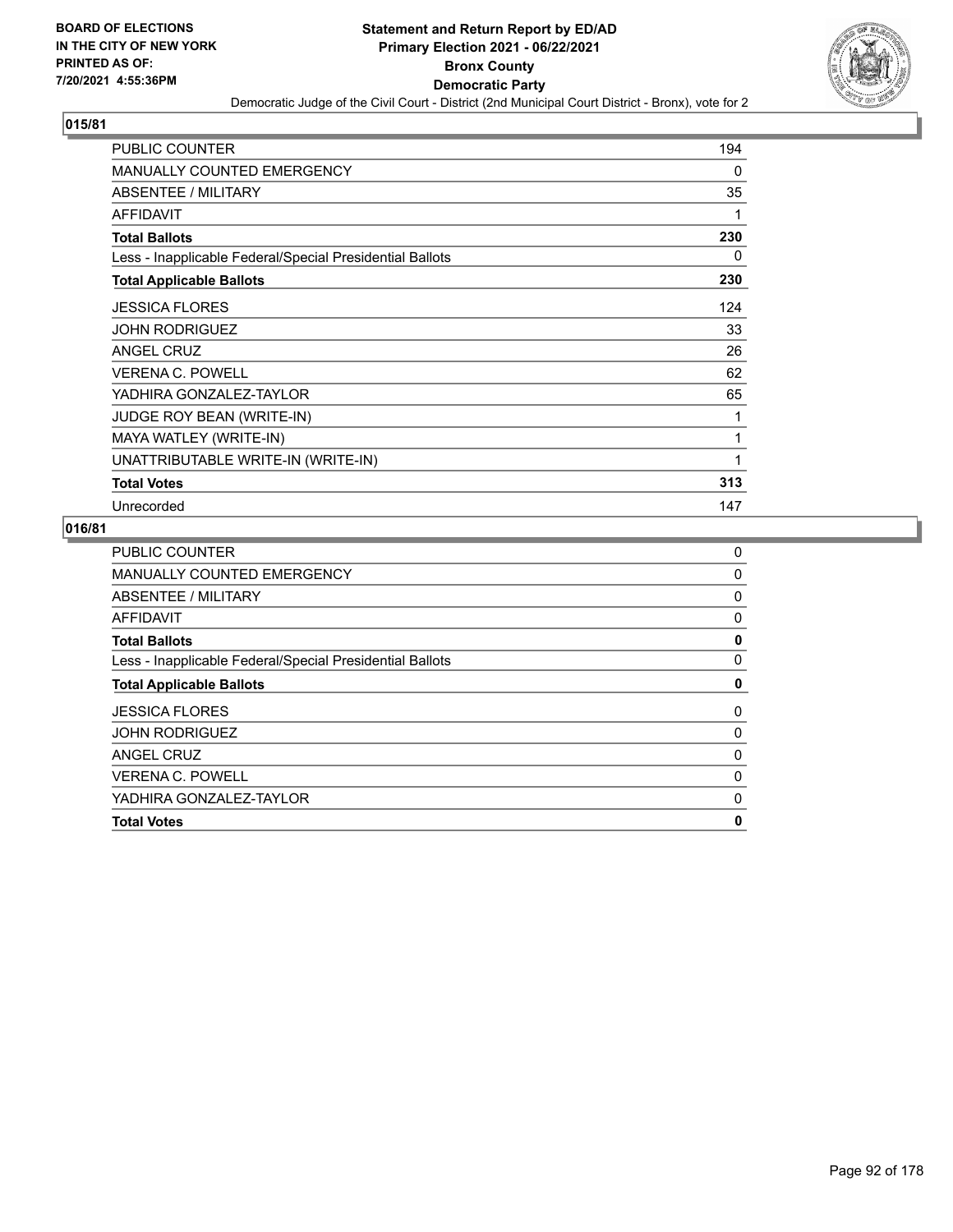

| <b>PUBLIC COUNTER</b>                                    | 68          |
|----------------------------------------------------------|-------------|
| <b>MANUALLY COUNTED EMERGENCY</b>                        | 0           |
| ABSENTEE / MILITARY                                      | 14          |
| AFFIDAVIT                                                | 1           |
| <b>Total Ballots</b>                                     | 83          |
| Less - Inapplicable Federal/Special Presidential Ballots | 0           |
| <b>Total Applicable Ballots</b>                          | 83          |
| <b>JESSICA FLORES</b>                                    | 37          |
| <b>JOHN RODRIGUEZ</b>                                    | 22          |
| ANGEL CRUZ                                               | 11          |
| <b>VERENA C. POWELL</b>                                  | 14          |
| YADHIRA GONZALEZ-TAYLOR                                  | 20          |
| DAWN GUGLIELAN (WRITE-IN)                                | $\mathbf 1$ |
| <b>Total Votes</b>                                       | 105         |
| Unrecorded                                               | 61          |

### **026/81**

| PUBLIC COUNTER                                           | 71       |
|----------------------------------------------------------|----------|
| <b>MANUALLY COUNTED EMERGENCY</b>                        | 0        |
| ABSENTEE / MILITARY                                      | 22       |
| AFFIDAVIT                                                |          |
| <b>Total Ballots</b>                                     | 94       |
| Less - Inapplicable Federal/Special Presidential Ballots | $\Omega$ |
| <b>Total Applicable Ballots</b>                          | 94       |
| <b>JESSICA FLORES</b>                                    | 53       |
| <b>JOHN RODRIGUEZ</b>                                    | 18       |
| ANGEL CRUZ                                               | 8        |
| <b>VERENA C. POWELL</b>                                  | 24       |
| YADHIRA GONZALEZ-TAYLOR                                  | 25       |
| <b>Total Votes</b>                                       | 128      |
| Unrecorded                                               | 60       |

| PUBLIC COUNTER                                           | 81           |
|----------------------------------------------------------|--------------|
| <b>MANUALLY COUNTED EMERGENCY</b>                        | 0            |
| ABSENTEE / MILITARY                                      | 9            |
| AFFIDAVIT                                                | $\mathbf{0}$ |
| <b>Total Ballots</b>                                     | 90           |
| Less - Inapplicable Federal/Special Presidential Ballots | 0            |
| <b>Total Applicable Ballots</b>                          | 90           |
| <b>JESSICA FLORES</b>                                    | 41           |
| <b>JOHN RODRIGUEZ</b>                                    | 11           |
| <b>ANGEL CRUZ</b>                                        | 10           |
| <b>VERENA C. POWELL</b>                                  | 19           |
| YADHIRA GONZALEZ-TAYLOR                                  | 27           |
| <b>Total Votes</b>                                       | 108          |
| Unrecorded                                               | 72           |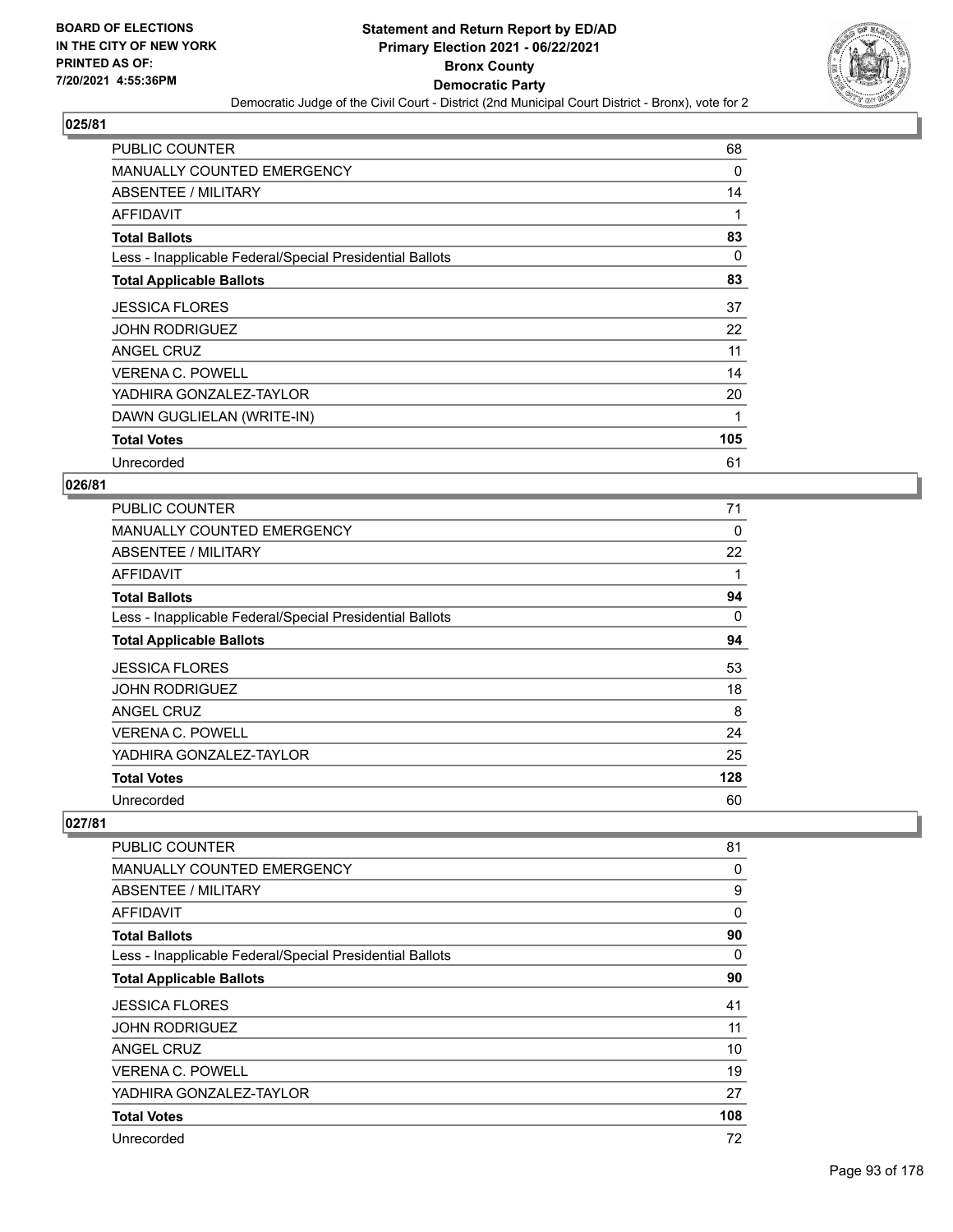

| <b>PUBLIC COUNTER</b>                                    | 93  |
|----------------------------------------------------------|-----|
| <b>MANUALLY COUNTED EMERGENCY</b>                        | 0   |
| <b>ABSENTEE / MILITARY</b>                               | 16  |
| AFFIDAVIT                                                |     |
| <b>Total Ballots</b>                                     | 110 |
| Less - Inapplicable Federal/Special Presidential Ballots | 0   |
| <b>Total Applicable Ballots</b>                          | 110 |
| <b>JESSICA FLORES</b>                                    | 63  |
| <b>JOHN RODRIGUEZ</b>                                    | 29  |
| ANGEL CRUZ                                               | 12  |
| <b>VERENA C. POWELL</b>                                  | 26  |
| YADHIRA GONZALEZ-TAYLOR                                  | 17  |
| <b>Total Votes</b>                                       | 147 |
| Unrecorded                                               | 73  |

| PUBLIC COUNTER                                           | 63 |
|----------------------------------------------------------|----|
| <b>MANUALLY COUNTED EMERGENCY</b>                        | 0  |
| <b>ABSENTEE / MILITARY</b>                               | 12 |
| AFFIDAVIT                                                | 0  |
| <b>Total Ballots</b>                                     | 75 |
| Less - Inapplicable Federal/Special Presidential Ballots | 0  |
| <b>Total Applicable Ballots</b>                          | 75 |
| <b>JESSICA FLORES</b>                                    | 30 |
| <b>JOHN RODRIGUEZ</b>                                    | 15 |
| <b>ANGEL CRUZ</b>                                        | 13 |
| <b>VERENA C. POWELL</b>                                  | 13 |
| YADHIRA GONZALEZ-TAYLOR                                  | 11 |
| ANNIE MEREDITH (WRITE-IN)                                | 1  |
| <b>Total Votes</b>                                       | 83 |
| Unrecorded                                               | 67 |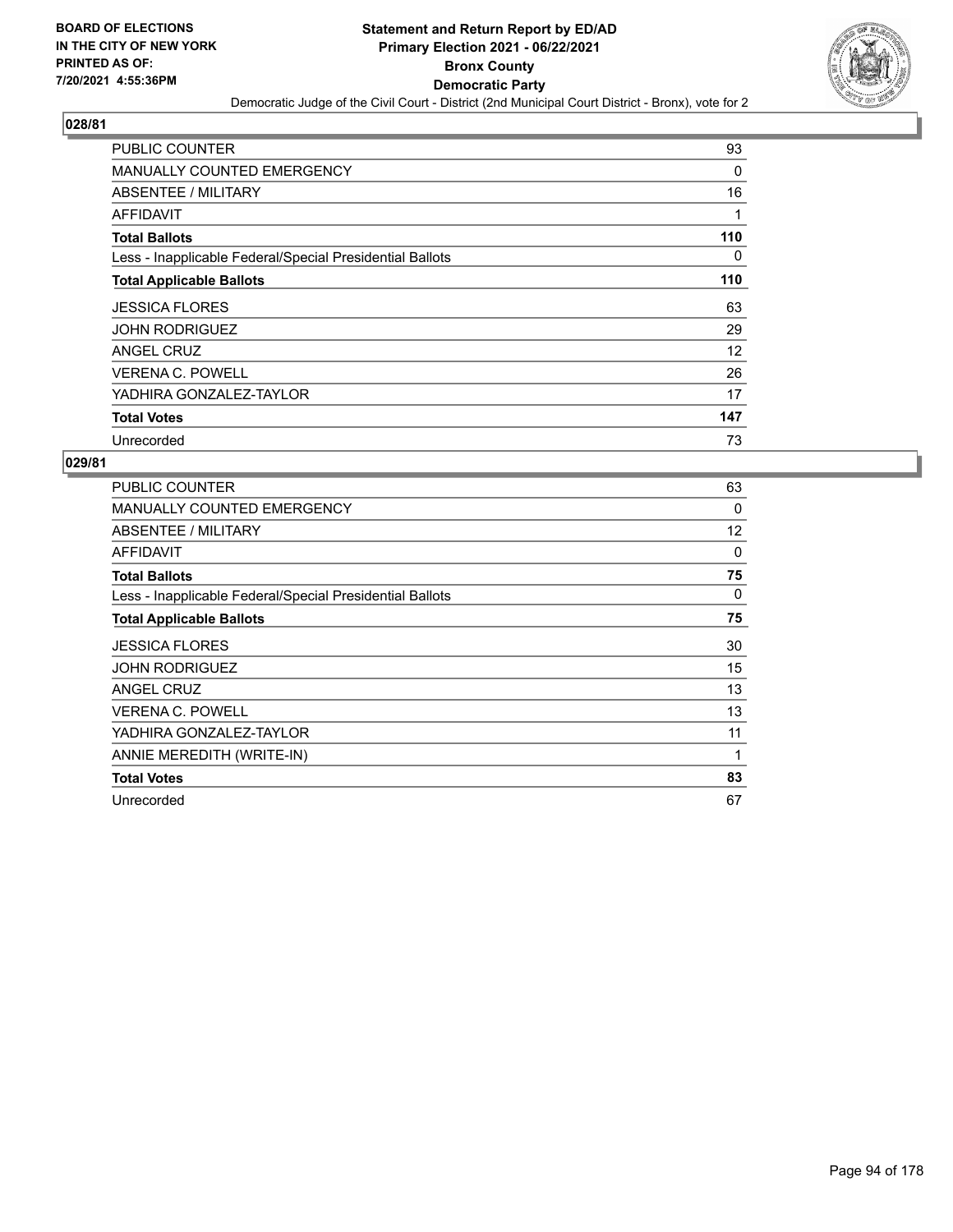

| <b>PUBLIC COUNTER</b>                                    | 91  |
|----------------------------------------------------------|-----|
| <b>MANUALLY COUNTED EMERGENCY</b>                        | 0   |
| ABSENTEE / MILITARY                                      | 11  |
| AFFIDAVIT                                                | 0   |
| <b>Total Ballots</b>                                     | 102 |
| Less - Inapplicable Federal/Special Presidential Ballots | 0   |
| <b>Total Applicable Ballots</b>                          | 102 |
| <b>JESSICA FLORES</b>                                    | 51  |
| <b>JOHN RODRIGUEZ</b>                                    | 25  |
| ANGEL CRUZ                                               | 14  |
| <b>VERENA C. POWELL</b>                                  | 19  |
| YADHIRA GONZALEZ-TAYLOR                                  | 29  |
| DENIS BOYLE (WRITE-IN)                                   | 2   |
| <b>Total Votes</b>                                       | 140 |
| Unrecorded                                               | 64  |

## **031/81**

| PUBLIC COUNTER                                           | 73       |
|----------------------------------------------------------|----------|
| <b>MANUALLY COUNTED EMERGENCY</b>                        | 0        |
| ABSENTEE / MILITARY                                      | 10       |
| AFFIDAVIT                                                | $\Omega$ |
| <b>Total Ballots</b>                                     | 83       |
| Less - Inapplicable Federal/Special Presidential Ballots | $\Omega$ |
| <b>Total Applicable Ballots</b>                          | 83       |
| <b>JESSICA FLORES</b>                                    | 43       |
| <b>JOHN RODRIGUEZ</b>                                    | 12       |
| ANGEL CRUZ                                               | 8        |
| <b>VERENA C. POWELL</b>                                  | 18       |
| YADHIRA GONZALEZ-TAYLOR                                  | 21       |
| <b>Total Votes</b>                                       | 102      |
| Unrecorded                                               | 64       |

| PUBLIC COUNTER                                           | 62 |
|----------------------------------------------------------|----|
| <b>MANUALLY COUNTED EMERGENCY</b>                        | 0  |
| ABSENTEE / MILITARY                                      | 14 |
| AFFIDAVIT                                                | 0  |
| <b>Total Ballots</b>                                     | 76 |
| Less - Inapplicable Federal/Special Presidential Ballots | 0  |
| <b>Total Applicable Ballots</b>                          | 76 |
| <b>JESSICA FLORES</b>                                    | 35 |
| <b>JOHN RODRIGUEZ</b>                                    | 21 |
| <b>ANGEL CRUZ</b>                                        | 13 |
| <b>VERENA C. POWELL</b>                                  | 12 |
| YADHIRA GONZALEZ-TAYLOR                                  | 18 |
| <b>Total Votes</b>                                       | 99 |
| Unrecorded                                               | 53 |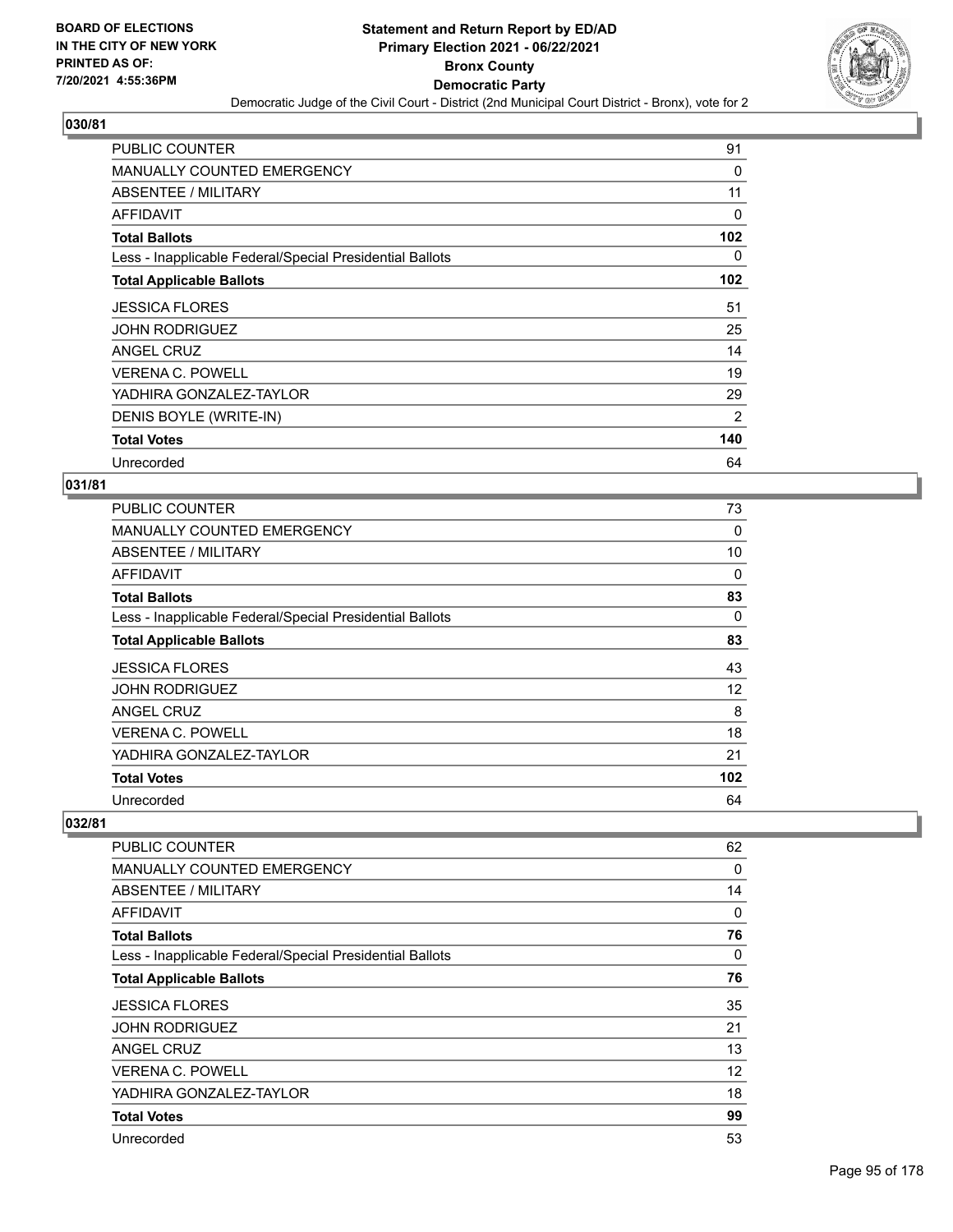

| <b>PUBLIC COUNTER</b>                                    | 165 |
|----------------------------------------------------------|-----|
| <b>MANUALLY COUNTED EMERGENCY</b>                        | 0   |
| ABSENTEE / MILITARY                                      | 15  |
| <b>AFFIDAVIT</b>                                         | 1   |
| <b>Total Ballots</b>                                     | 181 |
| Less - Inapplicable Federal/Special Presidential Ballots | 0   |
| <b>Total Applicable Ballots</b>                          | 181 |
| <b>JESSICA FLORES</b>                                    | 84  |
| <b>JOHN RODRIGUEZ</b>                                    | 24  |
| <b>ANGEL CRUZ</b>                                        | 31  |
| <b>VERENA C. POWELL</b>                                  | 40  |
| YADHIRA GONZALEZ-TAYLOR                                  | 43  |
| CATHERINE MCENENEY CHAN (WRITE-IN)                       | 2   |
| UNATTRIBUTABLE WRITE-IN (WRITE-IN)                       | 1   |
| VICTOR SCELZO (WRITE-IN)                                 | 1   |
| <b>Total Votes</b>                                       | 226 |
| Unrecorded                                               | 136 |

| PUBLIC COUNTER                                           | 219 |
|----------------------------------------------------------|-----|
| <b>MANUALLY COUNTED EMERGENCY</b>                        | 0   |
| ABSENTEE / MILITARY                                      | 33  |
| AFFIDAVIT                                                | 5   |
| <b>Total Ballots</b>                                     | 257 |
| Less - Inapplicable Federal/Special Presidential Ballots | 0   |
| <b>Total Applicable Ballots</b>                          | 257 |
| <b>JESSICA FLORES</b>                                    | 108 |
| <b>JOHN RODRIGUEZ</b>                                    | 46  |
| <b>ANGEL CRUZ</b>                                        | 40  |
| <b>VERENA C. POWELL</b>                                  | 46  |
| YADHIRA GONZALEZ-TAYLOR                                  | 71  |
| <b>Total Votes</b>                                       | 311 |
| Unrecorded                                               | 203 |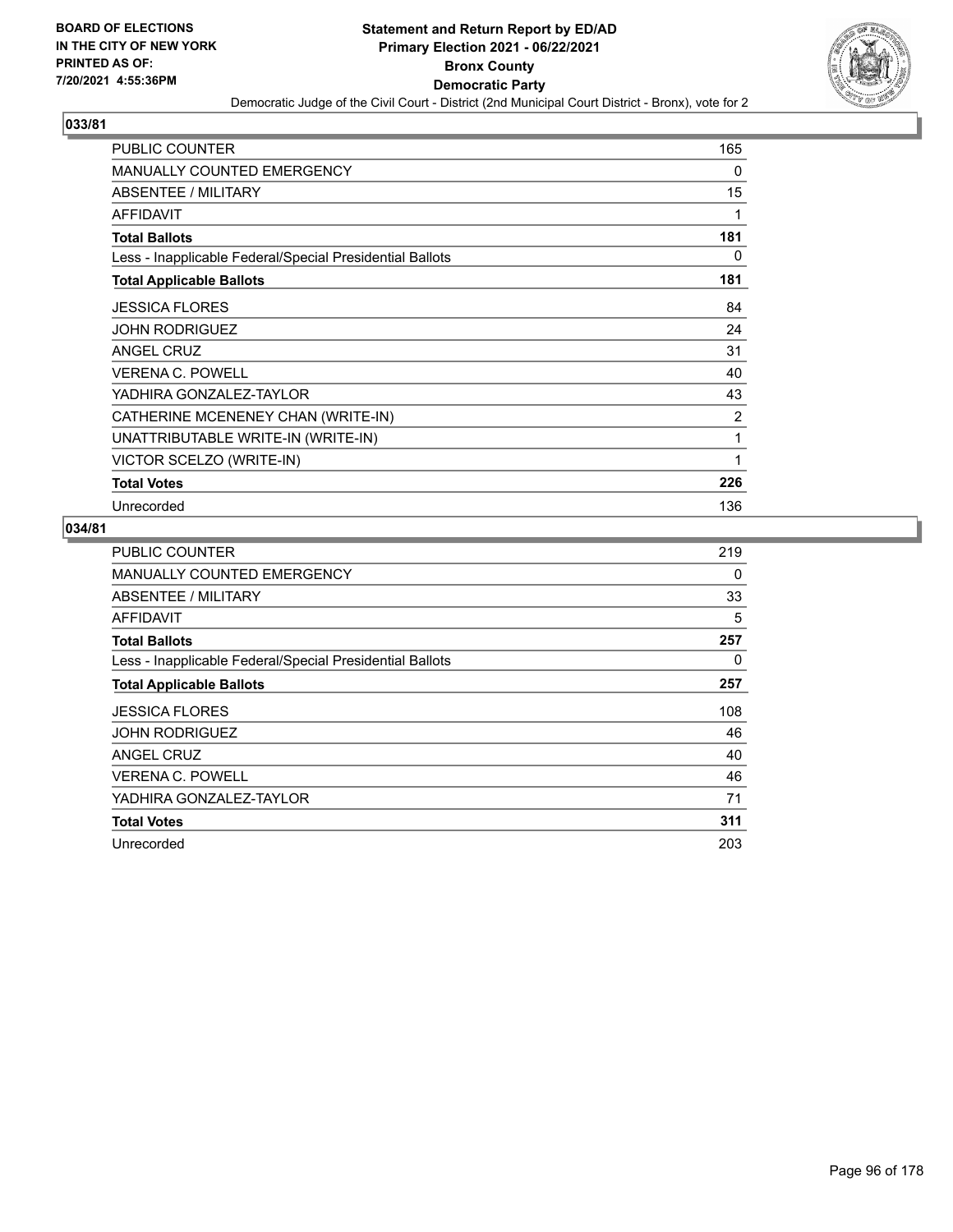

| <b>PUBLIC COUNTER</b>                                    | 204 |
|----------------------------------------------------------|-----|
| <b>MANUALLY COUNTED EMERGENCY</b>                        | 0   |
| ABSENTEE / MILITARY                                      | 38  |
| AFFIDAVIT                                                | 3   |
| <b>Total Ballots</b>                                     | 245 |
| Less - Inapplicable Federal/Special Presidential Ballots | 0   |
| <b>Total Applicable Ballots</b>                          | 245 |
| <b>JESSICA FLORES</b>                                    | 120 |
| <b>JOHN RODRIGUEZ</b>                                    | 42  |
| ANGEL CRUZ                                               | 30  |
| <b>VERENA C. POWELL</b>                                  | 59  |
| YADHIRA GONZALEZ-TAYLOR                                  | 54  |
| UNATTRIBUTABLE WRITE-IN (WRITE-IN)                       | 1   |
| <b>Total Votes</b>                                       | 306 |
| Unrecorded                                               | 184 |

| PUBLIC COUNTER                                           | 105 |
|----------------------------------------------------------|-----|
| <b>MANUALLY COUNTED EMERGENCY</b>                        | 0   |
| <b>ABSENTEE / MILITARY</b>                               | 19  |
| AFFIDAVIT                                                | 1   |
| <b>Total Ballots</b>                                     | 125 |
| Less - Inapplicable Federal/Special Presidential Ballots | 0   |
| <b>Total Applicable Ballots</b>                          | 125 |
| <b>JESSICA FLORES</b>                                    | 63  |
| <b>JOHN RODRIGUEZ</b>                                    | 23  |
| ANGEL CRUZ                                               | 17  |
| <b>VERENA C. POWELL</b>                                  | 32  |
| YADHIRA GONZALEZ-TAYLOR                                  | 31  |
| MONICA ESKIN, ESQ (WRITE-IN)                             | 1   |
| <b>Total Votes</b>                                       | 167 |
| Unrecorded                                               | 83  |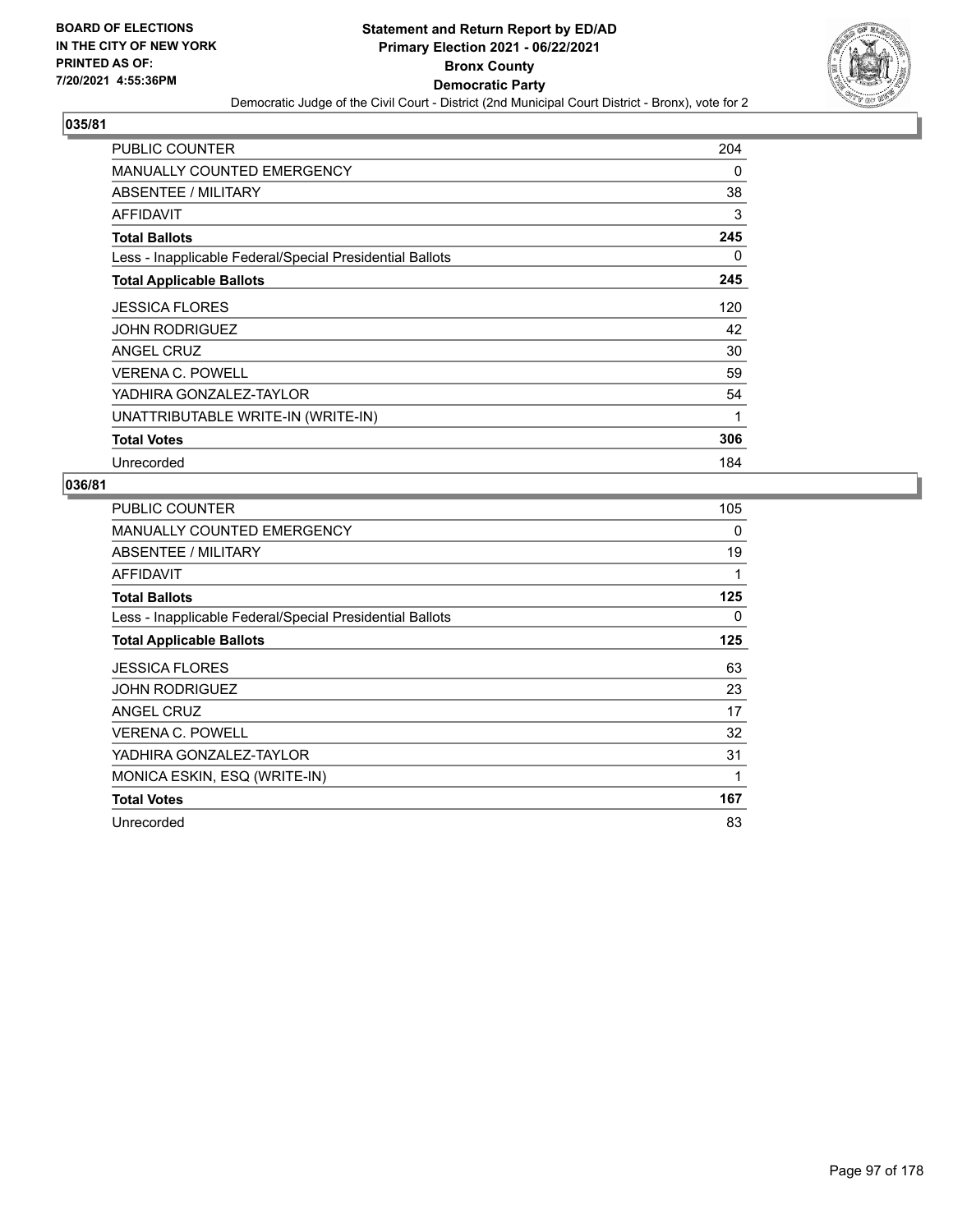

| <b>PUBLIC COUNTER</b>                                    | 116      |
|----------------------------------------------------------|----------|
| MANUALLY COUNTED EMERGENCY                               | $\Omega$ |
| ABSENTEE / MILITARY                                      | 21       |
| <b>AFFIDAVIT</b>                                         | 0        |
| <b>Total Ballots</b>                                     | 137      |
| Less - Inapplicable Federal/Special Presidential Ballots | 0        |
| <b>Total Applicable Ballots</b>                          | 137      |
| <b>JESSICA FLORES</b>                                    | 71       |
| <b>JOHN RODRIGUEZ</b>                                    | 37       |
| <b>ANGEL CRUZ</b>                                        | 16       |
| <b>VERENA C. POWELL</b>                                  | 23       |
| YADHIRA GONZALEZ-TAYLOR                                  | 37       |
| ANNA GEAGAN (WRITE-IN)                                   | 1        |
| PATRICK GEAGAN (WRITE-IN)                                | 1        |
| <b>Total Votes</b>                                       | 186      |
| Unrecorded                                               | 88       |

| PUBLIC COUNTER                                           | 172 |
|----------------------------------------------------------|-----|
| <b>MANUALLY COUNTED EMERGENCY</b>                        | 0   |
| ABSENTEE / MILITARY                                      | 6   |
| <b>AFFIDAVIT</b>                                         | 2   |
| <b>Total Ballots</b>                                     | 180 |
| Less - Inapplicable Federal/Special Presidential Ballots | 0   |
| <b>Total Applicable Ballots</b>                          | 180 |
| <b>JESSICA FLORES</b>                                    | 76  |
| <b>JOHN RODRIGUEZ</b>                                    | 19  |
| <b>ANGEL CRUZ</b>                                        | 37  |
| <b>VERENA C. POWELL</b>                                  | 27  |
| YADHIRA GONZALEZ-TAYLOR                                  | 36  |
| UNATTRIBUTABLE WRITE-IN (WRITE-IN)                       | 1   |
| <b>Total Votes</b>                                       | 196 |
| Unrecorded                                               | 164 |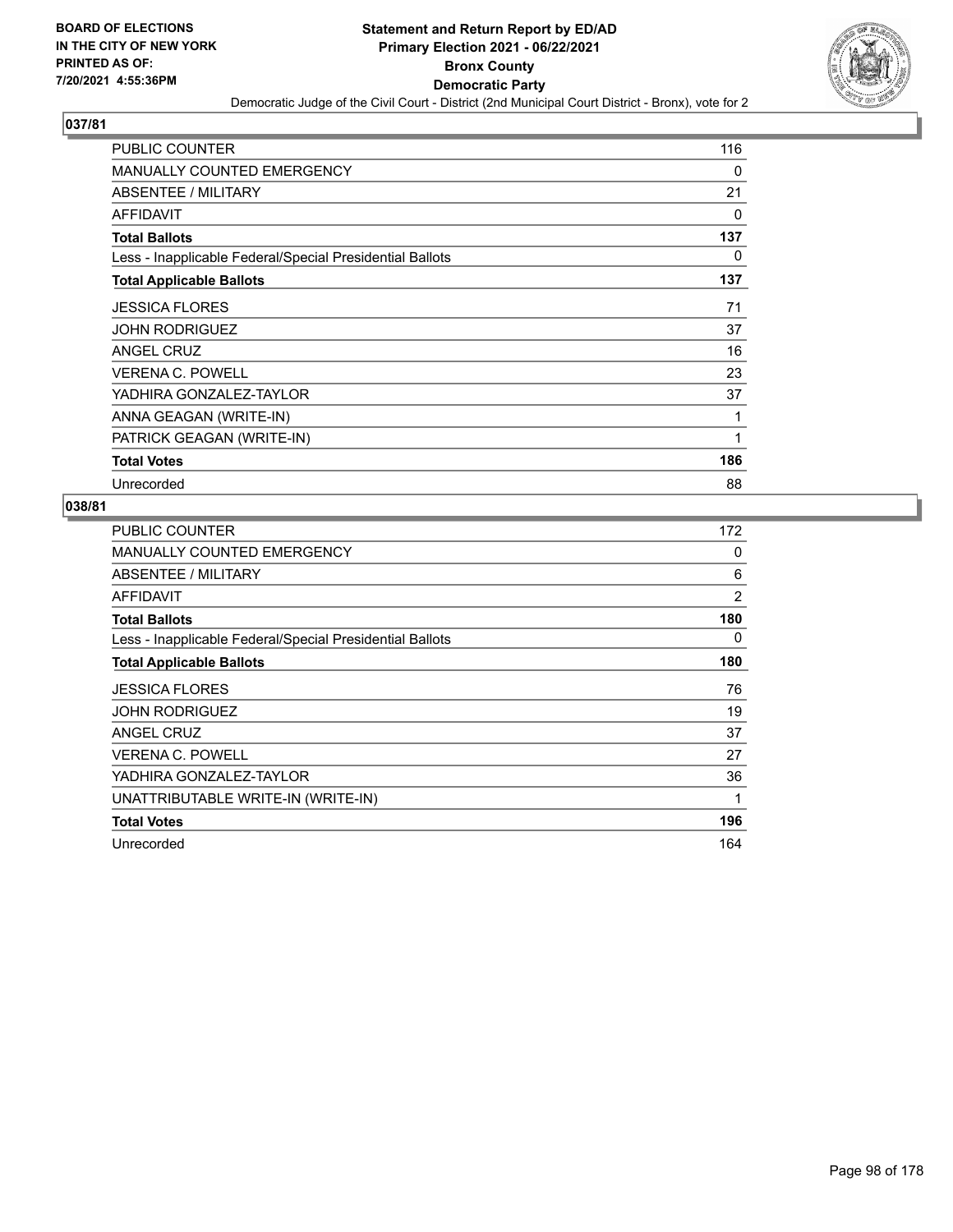

| <b>PUBLIC COUNTER</b>                                    | 77  |
|----------------------------------------------------------|-----|
| MANUALLY COUNTED EMERGENCY                               | 0   |
| ABSENTEE / MILITARY                                      | 8   |
| AFFIDAVIT                                                | 0   |
| <b>Total Ballots</b>                                     | 85  |
| Less - Inapplicable Federal/Special Presidential Ballots | 0   |
| <b>Total Applicable Ballots</b>                          | 85  |
| <b>JESSICA FLORES</b>                                    | 45  |
| <b>JOHN RODRIGUEZ</b>                                    | 17  |
| ANGEL CRUZ                                               | 15  |
| <b>VERENA C. POWELL</b>                                  | 14  |
| YADHIRA GONZALEZ-TAYLOR                                  | 16  |
| <b>Total Votes</b>                                       | 107 |
| Unrecorded                                               | 63  |

# **040/81**

| <b>PUBLIC COUNTER</b>                                    | 179 |
|----------------------------------------------------------|-----|
| <b>MANUALLY COUNTED EMERGENCY</b>                        | 0   |
| <b>ABSENTEE / MILITARY</b>                               | 6   |
| AFFIDAVIT                                                | 1   |
| <b>Total Ballots</b>                                     | 186 |
| Less - Inapplicable Federal/Special Presidential Ballots | 0   |
| <b>Total Applicable Ballots</b>                          | 186 |
| <b>JESSICA FLORES</b>                                    | 102 |
| <b>JOHN RODRIGUEZ</b>                                    | 46  |
| <b>ANGEL CRUZ</b>                                        | 26  |
| <b>VERENA C. POWELL</b>                                  | 17  |
| YADHIRA GONZALEZ-TAYLOR                                  | 37  |
| <b>Total Votes</b>                                       | 228 |
| Unrecorded                                               | 144 |

| <b>PUBLIC COUNTER</b>                                    | 181      |
|----------------------------------------------------------|----------|
| <b>MANUALLY COUNTED EMERGENCY</b>                        | 0        |
| ABSENTEE / MILITARY                                      | 29       |
| AFFIDAVIT                                                | 4        |
| <b>Total Ballots</b>                                     | 214      |
| Less - Inapplicable Federal/Special Presidential Ballots | $\Omega$ |
| <b>Total Applicable Ballots</b>                          | 214      |
| <b>JESSICA FLORES</b>                                    | 111      |
| <b>JOHN RODRIGUEZ</b>                                    | 50       |
| ANGEL CRUZ                                               | 28       |
| <b>VERENA C. POWELL</b>                                  | 47       |
| YADHIRA GONZALEZ-TAYLOR                                  | 40       |
| <b>Total Votes</b>                                       | 276      |
| Unrecorded                                               | 152      |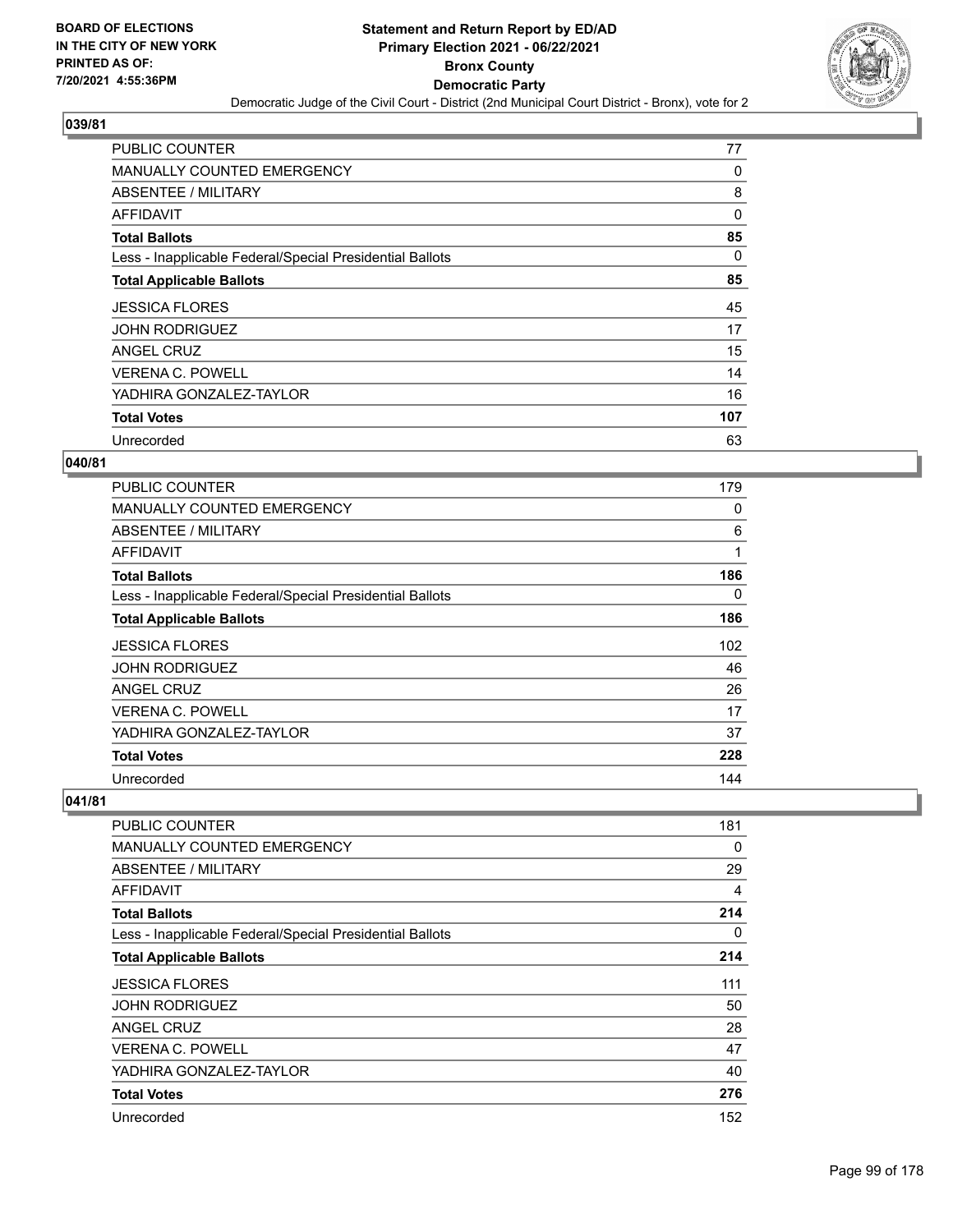

| <b>PUBLIC COUNTER</b>                                    | 42       |
|----------------------------------------------------------|----------|
| MANUALLY COUNTED EMERGENCY                               | 0        |
| ABSENTEE / MILITARY                                      | 4        |
| AFFIDAVIT                                                | $\Omega$ |
| <b>Total Ballots</b>                                     | 46       |
| Less - Inapplicable Federal/Special Presidential Ballots | 0        |
| <b>Total Applicable Ballots</b>                          | 46       |
| <b>JESSICA FLORES</b>                                    | 26       |
| <b>JOHN RODRIGUEZ</b>                                    | 10       |
| ANGEL CRUZ                                               | 5        |
| <b>VERENA C. POWELL</b>                                  | 11       |
| YADHIRA GONZALEZ-TAYLOR                                  | 13       |
| <b>Total Votes</b>                                       | 65       |
| Unrecorded                                               | 27       |

### **043/81**

| <b>PUBLIC COUNTER</b>                                    | 145 |
|----------------------------------------------------------|-----|
| <b>MANUALLY COUNTED EMERGENCY</b>                        | 0   |
| <b>ABSENTEE / MILITARY</b>                               | 34  |
| AFFIDAVIT                                                | 0   |
| <b>Total Ballots</b>                                     | 179 |
| Less - Inapplicable Federal/Special Presidential Ballots | 0   |
| <b>Total Applicable Ballots</b>                          | 179 |
| <b>JESSICA FLORES</b>                                    | 98  |
| <b>JOHN RODRIGUEZ</b>                                    | 34  |
| ANGEL CRUZ                                               | 21  |
| <b>VERENA C. POWELL</b>                                  | 43  |
| YADHIRA GONZALEZ-TAYLOR                                  | 36  |
| <b>Total Votes</b>                                       | 232 |
| Unrecorded                                               | 126 |

| <b>PUBLIC COUNTER</b>                                    | 84       |
|----------------------------------------------------------|----------|
| <b>MANUALLY COUNTED EMERGENCY</b>                        | $\Omega$ |
| ABSENTEE / MILITARY                                      | 14       |
| AFFIDAVIT                                                | 1        |
| <b>Total Ballots</b>                                     | 99       |
| Less - Inapplicable Federal/Special Presidential Ballots | $\Omega$ |
| <b>Total Applicable Ballots</b>                          | 99       |
| <b>JESSICA FLORES</b>                                    | 46       |
| <b>JOHN RODRIGUEZ</b>                                    | 20       |
| ANGEL CRUZ                                               | 15       |
| <b>VERENA C. POWELL</b>                                  | 18       |
| YADHIRA GONZALEZ-TAYLOR                                  | 19       |
| <b>Total Votes</b>                                       | 118      |
| Unrecorded                                               | 80       |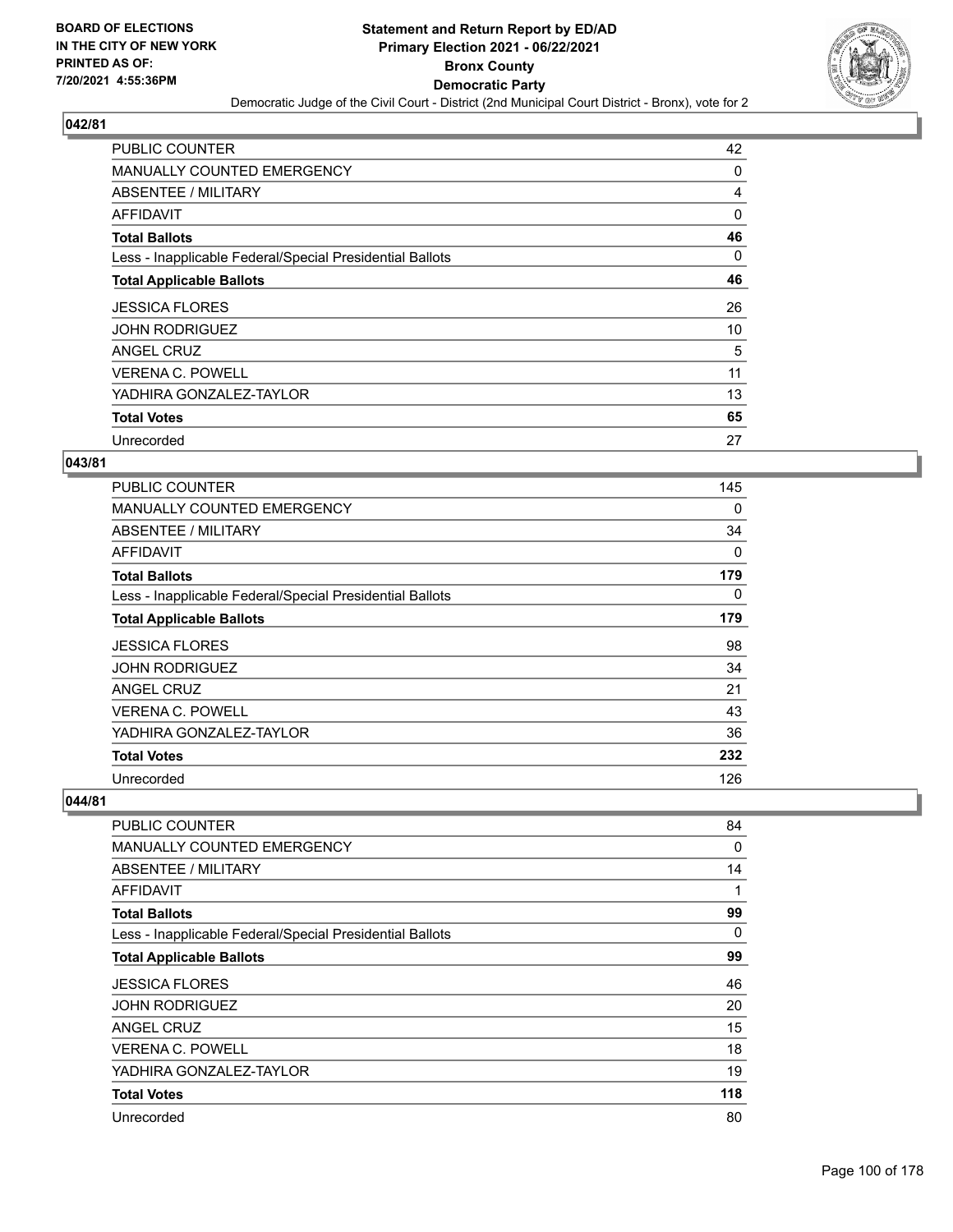

| <b>PUBLIC COUNTER</b>                                    | 26             |
|----------------------------------------------------------|----------------|
| <b>MANUALLY COUNTED EMERGENCY</b>                        | 0              |
| ABSENTEE / MILITARY                                      | 0              |
| AFFIDAVIT                                                | 1              |
| <b>Total Ballots</b>                                     | 27             |
| Less - Inapplicable Federal/Special Presidential Ballots | 0              |
| <b>Total Applicable Ballots</b>                          | 27             |
| <b>JESSICA FLORES</b>                                    | 15             |
| <b>JOHN RODRIGUEZ</b>                                    | 3              |
| ANGEL CRUZ                                               | 3              |
| <b>VERENA C. POWELL</b>                                  | $\overline{7}$ |
| YADHIRA GONZALEZ-TAYLOR                                  | 9              |
| <b>Total Votes</b>                                       | 37             |
| Unrecorded                                               | 17             |

### **046/81**

| <b>PUBLIC COUNTER</b>                                    | 52 |
|----------------------------------------------------------|----|
| <b>MANUALLY COUNTED EMERGENCY</b>                        | 0  |
| ABSENTEE / MILITARY                                      | 8  |
| AFFIDAVIT                                                | 1  |
| <b>Total Ballots</b>                                     | 61 |
| Less - Inapplicable Federal/Special Presidential Ballots | 0  |
| <b>Total Applicable Ballots</b>                          | 61 |
| <b>JESSICA FLORES</b>                                    | 38 |
| <b>JOHN RODRIGUEZ</b>                                    | 13 |
| ANGEL CRUZ                                               | 8  |
| <b>VERENA C. POWELL</b>                                  | 8  |
| YADHIRA GONZALEZ-TAYLOR                                  | 17 |
| <b>Total Votes</b>                                       | 84 |
| Unrecorded                                               | 38 |

| PUBLIC COUNTER                                           | 37 |
|----------------------------------------------------------|----|
| <b>MANUALLY COUNTED EMERGENCY</b>                        | 0  |
| ABSENTEE / MILITARY                                      | 7  |
| AFFIDAVIT                                                | 1  |
| <b>Total Ballots</b>                                     | 45 |
| Less - Inapplicable Federal/Special Presidential Ballots | 0  |
| <b>Total Applicable Ballots</b>                          | 45 |
| <b>JESSICA FLORES</b>                                    | 25 |
| <b>JOHN RODRIGUEZ</b>                                    | 10 |
| ANGEL CRUZ                                               | 6  |
| <b>VERENA C. POWELL</b>                                  | 6  |
| YADHIRA GONZALEZ-TAYLOR                                  | 9  |
| BRIGHID A. COFFEY (WRITE-IN)                             | 1  |
| <b>Total Votes</b>                                       | 57 |
| Unrecorded                                               | 33 |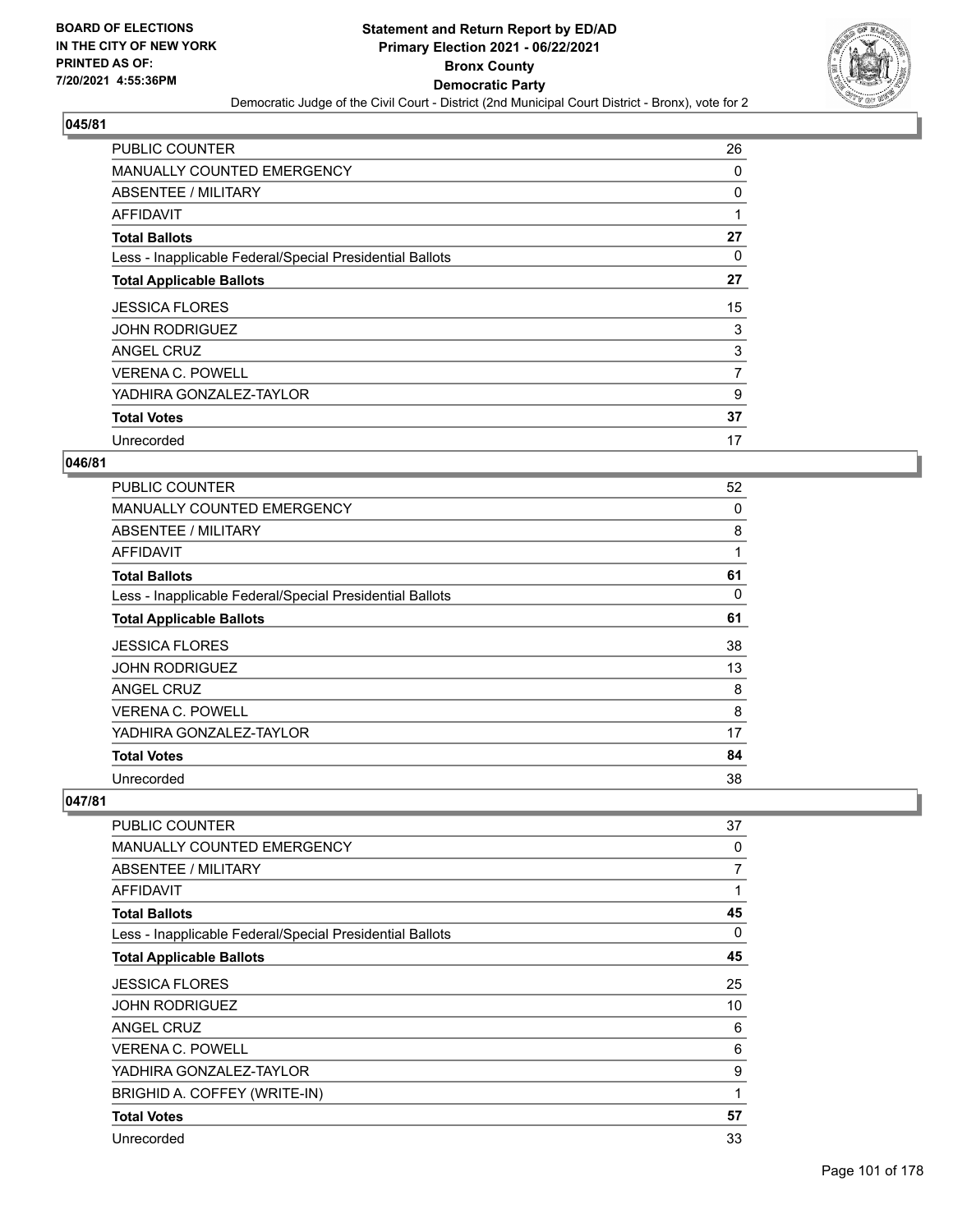

| <b>PUBLIC COUNTER</b>                                    | 150 |
|----------------------------------------------------------|-----|
| <b>MANUALLY COUNTED EMERGENCY</b>                        | 0   |
| ABSENTEE / MILITARY                                      | 29  |
| AFFIDAVIT                                                | 0   |
| <b>Total Ballots</b>                                     | 179 |
| Less - Inapplicable Federal/Special Presidential Ballots | 0   |
| <b>Total Applicable Ballots</b>                          | 179 |
| <b>JESSICA FLORES</b>                                    | 115 |
| <b>JOHN RODRIGUEZ</b>                                    | 51  |
| ANGEL CRUZ                                               | 13  |
| <b>VERENA C. POWELL</b>                                  | 34  |
| YADHIRA GONZALEZ-TAYLOR                                  | 30  |
| DANIEL PADERNACHT (WRITE-IN)                             | 1   |
| <b>Total Votes</b>                                       | 244 |
| Unrecorded                                               | 114 |

### **049/81**

| <b>PUBLIC COUNTER</b>                                    | 154 |
|----------------------------------------------------------|-----|
| MANUALLY COUNTED EMERGENCY                               | 0   |
| ABSENTEE / MILITARY                                      | 27  |
| AFFIDAVIT                                                |     |
| <b>Total Ballots</b>                                     | 182 |
| Less - Inapplicable Federal/Special Presidential Ballots | 0   |
| <b>Total Applicable Ballots</b>                          | 182 |
| <b>JESSICA FLORES</b>                                    | 98  |
| <b>JOHN RODRIGUEZ</b>                                    | 36  |
| ANGEL CRUZ                                               | 18  |
| <b>VERENA C. POWELL</b>                                  | 43  |
| YADHIRA GONZALEZ-TAYLOR                                  | 39  |
| <b>Total Votes</b>                                       | 234 |
| Unrecorded                                               | 130 |

| <b>PUBLIC COUNTER</b>                                    | 165 |
|----------------------------------------------------------|-----|
| <b>MANUALLY COUNTED EMERGENCY</b>                        | 0   |
| ABSENTEE / MILITARY                                      | 26  |
| AFFIDAVIT                                                | 1   |
| <b>Total Ballots</b>                                     | 192 |
| Less - Inapplicable Federal/Special Presidential Ballots | 0   |
| <b>Total Applicable Ballots</b>                          | 192 |
| <b>JESSICA FLORES</b>                                    | 108 |
| <b>JOHN RODRIGUEZ</b>                                    | 38  |
| <b>ANGEL CRUZ</b>                                        | 18  |
| <b>VERENA C. POWELL</b>                                  | 45  |
| YADHIRA GONZALEZ-TAYLOR                                  | 49  |
| <b>Total Votes</b>                                       | 258 |
| Unrecorded                                               | 126 |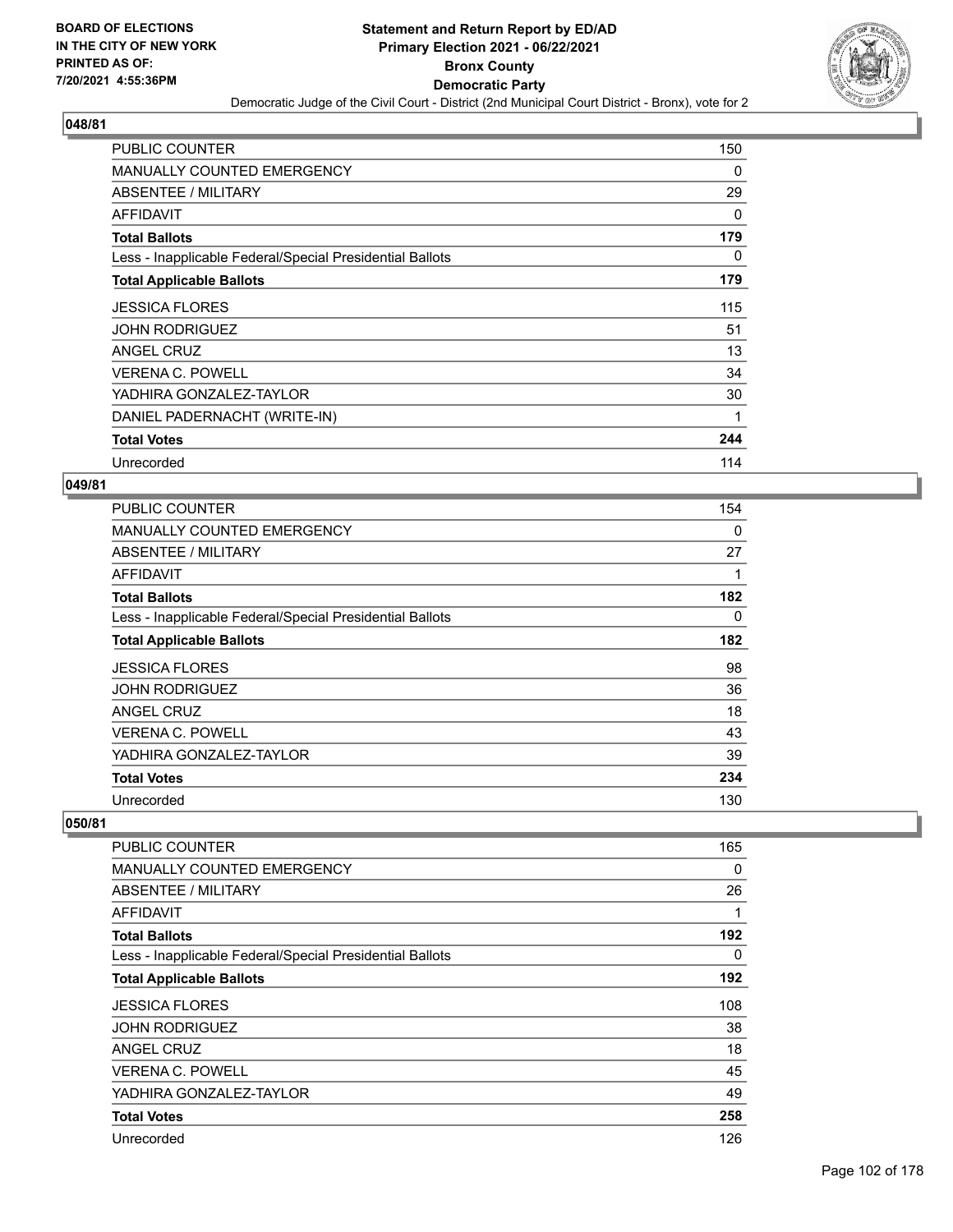

| <b>PUBLIC COUNTER</b>                                    | 136 |
|----------------------------------------------------------|-----|
| <b>MANUALLY COUNTED EMERGENCY</b>                        | 0   |
| ABSENTEE / MILITARY                                      | 26  |
| AFFIDAVIT                                                |     |
| <b>Total Ballots</b>                                     | 163 |
| Less - Inapplicable Federal/Special Presidential Ballots | 0   |
| <b>Total Applicable Ballots</b>                          | 163 |
| <b>JESSICA FLORES</b>                                    | 103 |
| <b>JOHN RODRIGUEZ</b>                                    | 41  |
| ANGEL CRUZ                                               | 14  |
| <b>VERENA C. POWELL</b>                                  | 25  |
| YADHIRA GONZALEZ-TAYLOR                                  | 34  |
| <b>Total Votes</b>                                       | 217 |
| Unrecorded                                               | 109 |

# **052/81**

| <b>PUBLIC COUNTER</b>                                    | 84  |
|----------------------------------------------------------|-----|
| <b>MANUALLY COUNTED EMERGENCY</b>                        | 0   |
| <b>ABSENTEE / MILITARY</b>                               | 14  |
| AFFIDAVIT                                                | 0   |
| <b>Total Ballots</b>                                     | 98  |
| Less - Inapplicable Federal/Special Presidential Ballots | 0   |
| <b>Total Applicable Ballots</b>                          | 98  |
| <b>JESSICA FLORES</b>                                    | 57  |
| <b>JOHN RODRIGUEZ</b>                                    | 24  |
| <b>ANGEL CRUZ</b>                                        | 15  |
| VERENA C. POWELL                                         | 17  |
| YADHIRA GONZALEZ-TAYLOR                                  | 16  |
| <b>Total Votes</b>                                       | 129 |
| Unrecorded                                               | 67  |

| <b>PUBLIC COUNTER</b>                                    | 79       |
|----------------------------------------------------------|----------|
| <b>MANUALLY COUNTED EMERGENCY</b>                        | $\Omega$ |
| ABSENTEE / MILITARY                                      | 23       |
| AFFIDAVIT                                                | 0        |
| <b>Total Ballots</b>                                     | 102      |
| Less - Inapplicable Federal/Special Presidential Ballots | 0        |
| <b>Total Applicable Ballots</b>                          | 102      |
| <b>JESSICA FLORES</b>                                    | 37       |
| <b>JOHN RODRIGUEZ</b>                                    | 20       |
| ANGEL CRUZ                                               | 8        |
| <b>VERENA C. POWELL</b>                                  | 21       |
| YADHIRA GONZALEZ-TAYLOR                                  | 14       |
| <b>Total Votes</b>                                       | 100      |
| Unrecorded                                               | 104      |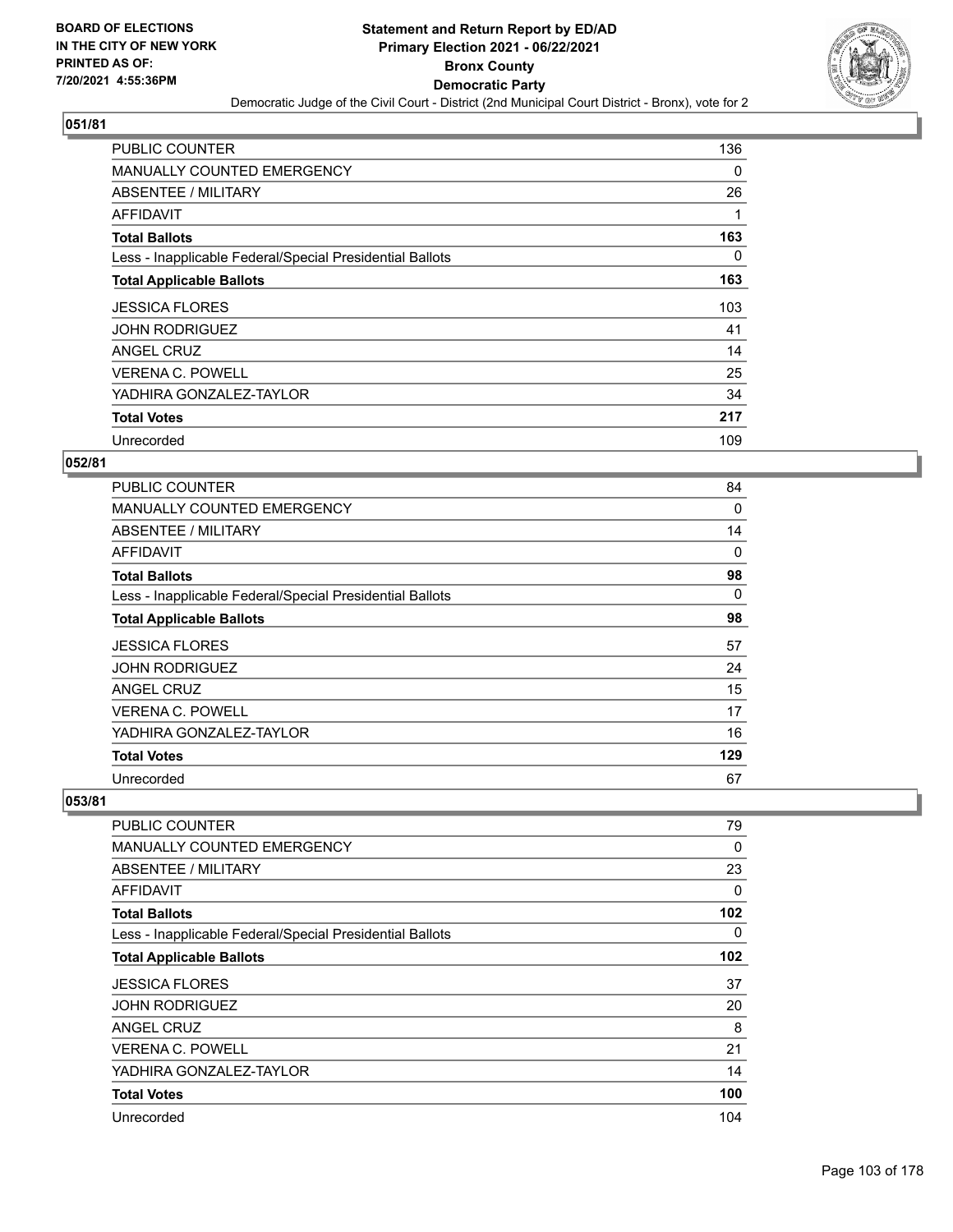

| <b>PUBLIC COUNTER</b>                                    | 164      |
|----------------------------------------------------------|----------|
| <b>MANUALLY COUNTED EMERGENCY</b>                        | 0        |
| ABSENTEE / MILITARY                                      | 40       |
| AFFIDAVIT                                                |          |
| <b>Total Ballots</b>                                     | 205      |
| Less - Inapplicable Federal/Special Presidential Ballots | $\Omega$ |
| <b>Total Applicable Ballots</b>                          | 205      |
| <b>JESSICA FLORES</b>                                    | 111      |
| <b>JOHN RODRIGUEZ</b>                                    | 36       |
| ANGEL CRUZ                                               | 25       |
| <b>VERENA C. POWELL</b>                                  | 51       |
| YADHIRA GONZALEZ-TAYLOR                                  | 49       |
| <b>Total Votes</b>                                       | 272      |
| Unrecorded                                               | 138      |

| <b>PUBLIC COUNTER</b>                                    | 197 |
|----------------------------------------------------------|-----|
| <b>MANUALLY COUNTED EMERGENCY</b>                        | 0   |
| ABSENTEE / MILITARY                                      | 52  |
| <b>AFFIDAVIT</b>                                         | 3   |
| <b>Total Ballots</b>                                     | 252 |
| Less - Inapplicable Federal/Special Presidential Ballots | 0   |
| <b>Total Applicable Ballots</b>                          | 252 |
| <b>JESSICA FLORES</b>                                    | 141 |
| JOHN RODRIGUEZ                                           | 54  |
| <b>ANGEL CRUZ</b>                                        | 16  |
| <b>VERENA C. POWELL</b>                                  | 57  |
| YADHIRA GONZALEZ-TAYLOR                                  | 65  |
| JOHN J. ROONEY (WRITE-IN)                                | 1   |
| KATHRYN RICKS (WRITE-IN)                                 | 1   |
| <b>Total Votes</b>                                       | 335 |
| Unrecorded                                               | 169 |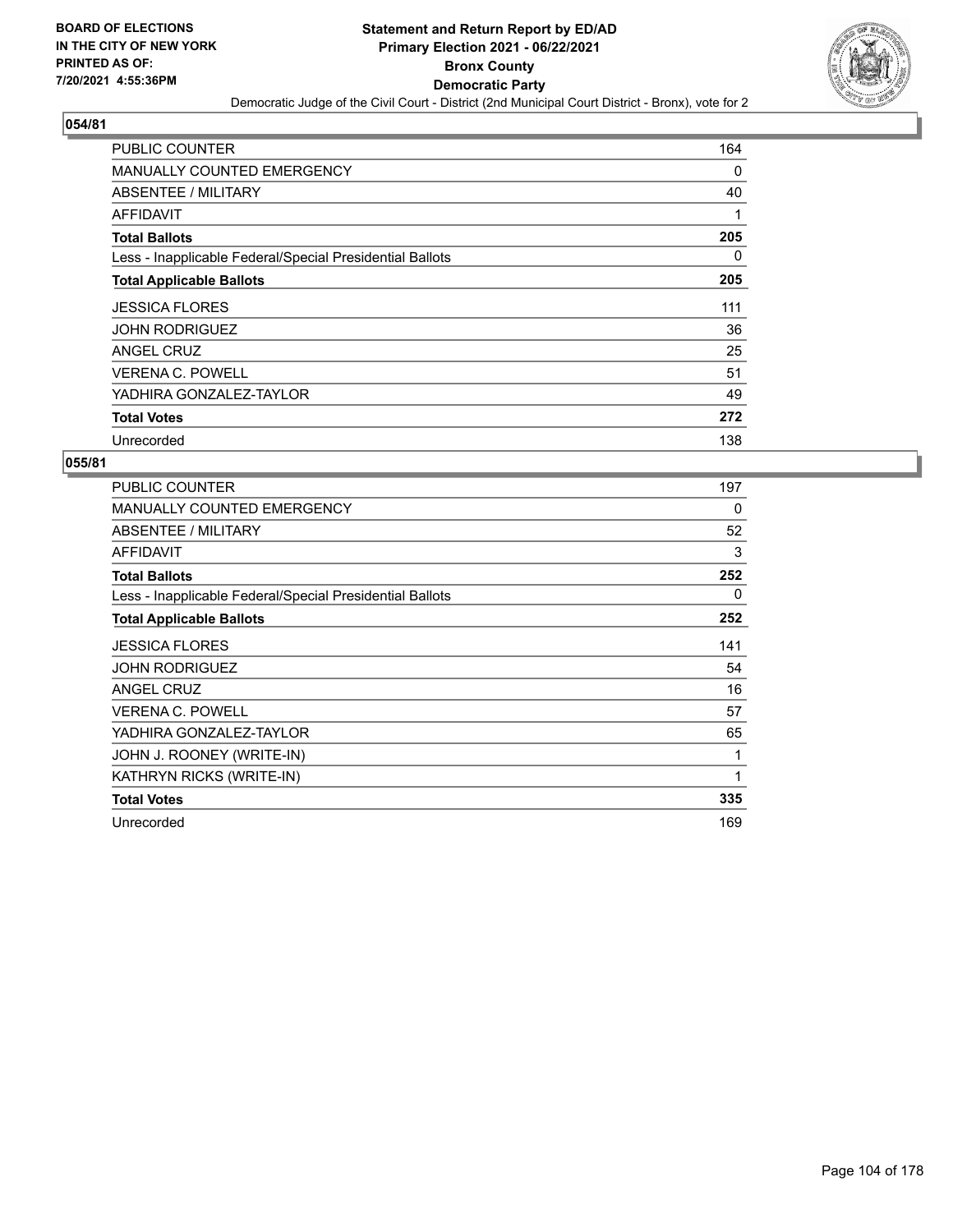

| <b>PUBLIC COUNTER</b>                                    | 173 |
|----------------------------------------------------------|-----|
| <b>MANUALLY COUNTED EMERGENCY</b>                        | 0   |
| ABSENTEE / MILITARY                                      | 42  |
| AFFIDAVIT                                                | 1   |
| <b>Total Ballots</b>                                     | 216 |
| Less - Inapplicable Federal/Special Presidential Ballots | 0   |
| <b>Total Applicable Ballots</b>                          | 216 |
| <b>JESSICA FLORES</b>                                    | 116 |
| <b>JOHN RODRIGUEZ</b>                                    | 43  |
| <b>ANGEL CRUZ</b>                                        | 25  |
| <b>VERENA C. POWELL</b>                                  | 43  |
| YADHIRA GONZALEZ-TAYLOR                                  | 32  |
| UNATTRIBUTABLE WRITE-IN (WRITE-IN)                       | 4   |
| <b>Total Votes</b>                                       | 263 |
| Unrecorded                                               | 169 |

| PUBLIC COUNTER                                           | 132 |
|----------------------------------------------------------|-----|
| <b>MANUALLY COUNTED EMERGENCY</b>                        | 0   |
| ABSENTEE / MILITARY                                      | 19  |
| <b>AFFIDAVIT</b>                                         | 0   |
| <b>Total Ballots</b>                                     | 151 |
| Less - Inapplicable Federal/Special Presidential Ballots | 0   |
| <b>Total Applicable Ballots</b>                          | 151 |
| <b>JESSICA FLORES</b>                                    | 78  |
| <b>JOHN RODRIGUEZ</b>                                    | 33  |
| ANGEL CRUZ                                               | 14  |
| <b>VERENA C. POWELL</b>                                  | 41  |
| YADHIRA GONZALEZ-TAYLOR                                  | 36  |
| MARVA BROWN (WRITE-IN)                                   | 1   |
| NANCY SAMOTIN (WRITE-IN)                                 | 1   |
| TONY CASSINO (WRITE-IN)                                  | 1   |
| <b>Total Votes</b>                                       | 205 |
| Unrecorded                                               | 97  |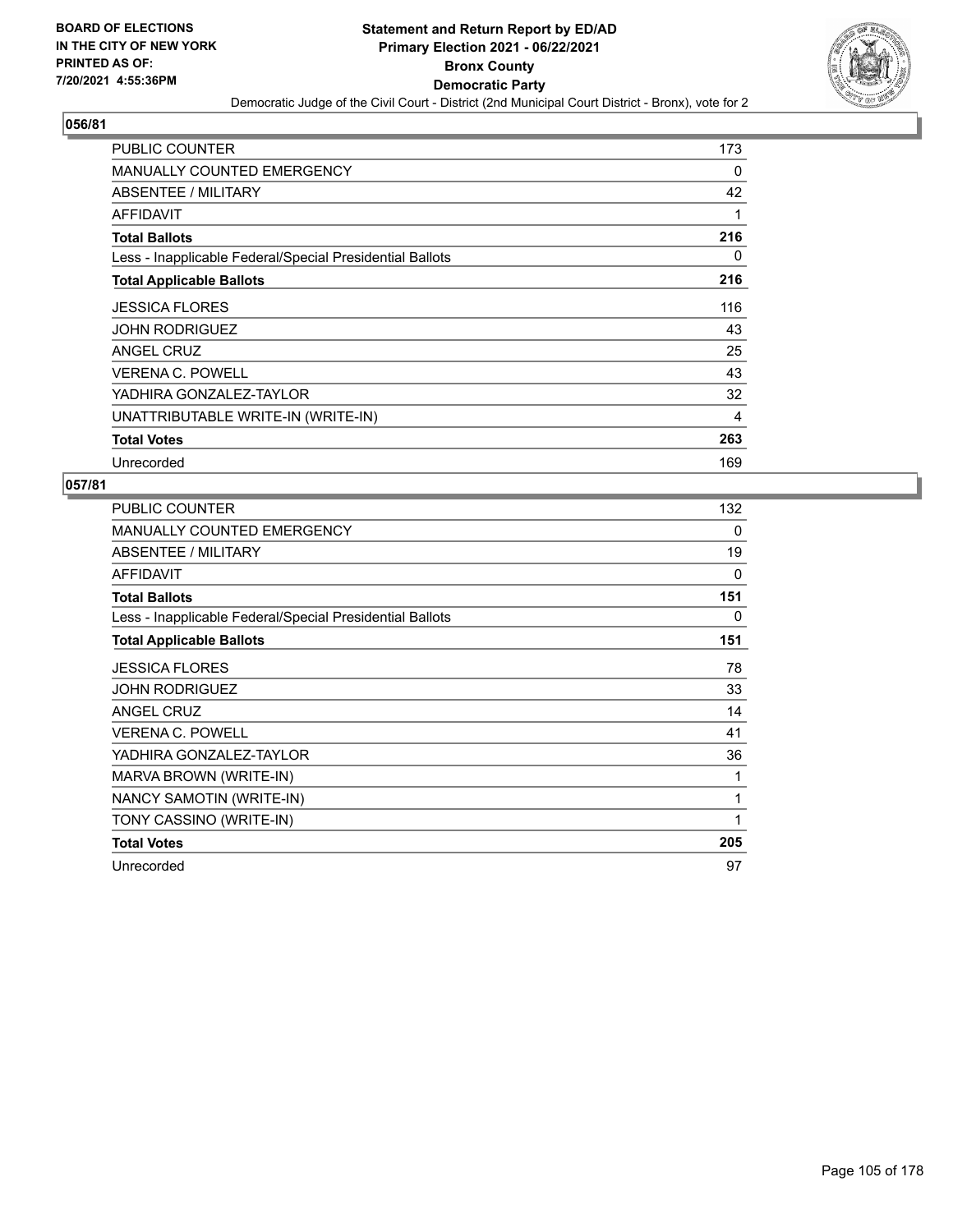

| <b>PUBLIC COUNTER</b>                                    | 112            |
|----------------------------------------------------------|----------------|
| <b>MANUALLY COUNTED EMERGENCY</b>                        | 0              |
| ABSENTEE / MILITARY                                      | 34             |
| AFFIDAVIT                                                | 1              |
| <b>Total Ballots</b>                                     | 147            |
| Less - Inapplicable Federal/Special Presidential Ballots | 0              |
| <b>Total Applicable Ballots</b>                          | 147            |
| <b>JESSICA FLORES</b>                                    | 84             |
| <b>JOHN RODRIGUEZ</b>                                    | 33             |
| ANGEL CRUZ                                               | 17             |
| <b>VERENA C. POWELL</b>                                  | 40             |
| YADHIRA GONZALEZ-TAYLOR                                  | 30             |
| UNATTRIBUTABLE WRITE-IN (WRITE-IN)                       | $\overline{2}$ |
| <b>Total Votes</b>                                       | 206            |
| Unrecorded                                               | 88             |

| PUBLIC COUNTER                                           | 142      |
|----------------------------------------------------------|----------|
| MANUALLY COUNTED EMERGENCY                               | $\Omega$ |
| <b>ABSENTEE / MILITARY</b>                               | 25       |
| AFFIDAVIT                                                | 1        |
| <b>Total Ballots</b>                                     | 168      |
| Less - Inapplicable Federal/Special Presidential Ballots | 0        |
| <b>Total Applicable Ballots</b>                          | 168      |
| <b>JESSICA FLORES</b>                                    | 86       |
| JOHN RODRIGUEZ                                           | 33       |
| ANGEL CRUZ                                               | 11       |
| <b>VERENA C. POWELL</b>                                  | 49       |
| YADHIRA GONZALEZ-TAYLOR                                  | 42       |
| <b>JOSANA SINGER (WRITE-IN)</b>                          | 1        |
| <b>Total Votes</b>                                       | 222      |
| Unrecorded                                               | 114      |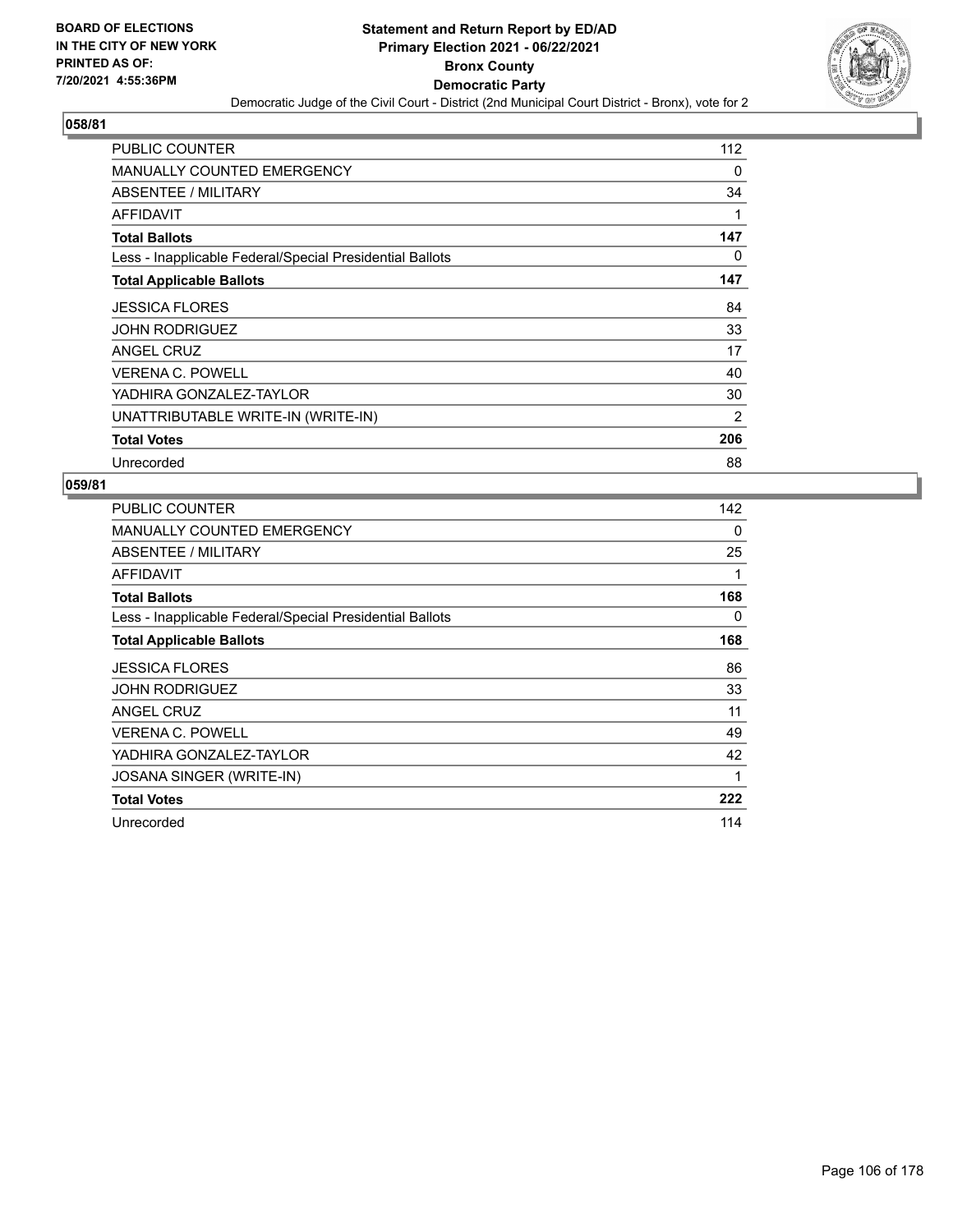

| <b>PUBLIC COUNTER</b>                                    | 154      |
|----------------------------------------------------------|----------|
| <b>MANUALLY COUNTED EMERGENCY</b>                        | $\Omega$ |
| ABSENTEE / MILITARY                                      | 30       |
| AFFIDAVIT                                                |          |
| <b>Total Ballots</b>                                     | 185      |
| Less - Inapplicable Federal/Special Presidential Ballots | 0        |
| <b>Total Applicable Ballots</b>                          | 185      |
| <b>JESSICA FLORES</b>                                    | 104      |
| <b>JOHN RODRIGUEZ</b>                                    | 38       |
| ANGEL CRUZ                                               | 16       |
| <b>VERENA C. POWELL</b>                                  | 59       |
| YADHIRA GONZALEZ-TAYLOR                                  | 42       |
| <b>Total Votes</b>                                       | 259      |
| Unrecorded                                               | 111      |

# **061/81**

| PUBLIC COUNTER                                           | 70  |
|----------------------------------------------------------|-----|
| <b>MANUALLY COUNTED EMERGENCY</b>                        | 0   |
| <b>ABSENTEE / MILITARY</b>                               | 40  |
| AFFIDAVIT                                                | 0   |
| <b>Total Ballots</b>                                     | 110 |
| Less - Inapplicable Federal/Special Presidential Ballots | 0   |
| <b>Total Applicable Ballots</b>                          | 110 |
| <b>JESSICA FLORES</b>                                    | 64  |
| <b>JOHN RODRIGUEZ</b>                                    | 27  |
| <b>ANGEL CRUZ</b>                                        | 15  |
| <b>VERENA C. POWELL</b>                                  | 17  |
| YADHIRA GONZALEZ-TAYLOR                                  | 20  |
| UNATTRIBUTABLE WRITE-IN (WRITE-IN)                       | 1   |
| <b>Total Votes</b>                                       | 144 |
| Unrecorded                                               | 76  |

| <b>PUBLIC COUNTER</b>                                    | 217 |
|----------------------------------------------------------|-----|
| <b>MANUALLY COUNTED EMERGENCY</b>                        | 0   |
| ABSENTEE / MILITARY                                      | 28  |
| AFFIDAVIT                                                | 0   |
| <b>Total Ballots</b>                                     | 245 |
| Less - Inapplicable Federal/Special Presidential Ballots | 0   |
| <b>Total Applicable Ballots</b>                          | 245 |
| <b>JESSICA FLORES</b>                                    | 124 |
| <b>JOHN RODRIGUEZ</b>                                    | 40  |
| <b>ANGEL CRUZ</b>                                        | 27  |
| <b>VERENA C. POWELL</b>                                  | 51  |
| YADHIRA GONZALEZ-TAYLOR                                  | 49  |
| <b>Total Votes</b>                                       | 291 |
| Unrecorded                                               | 199 |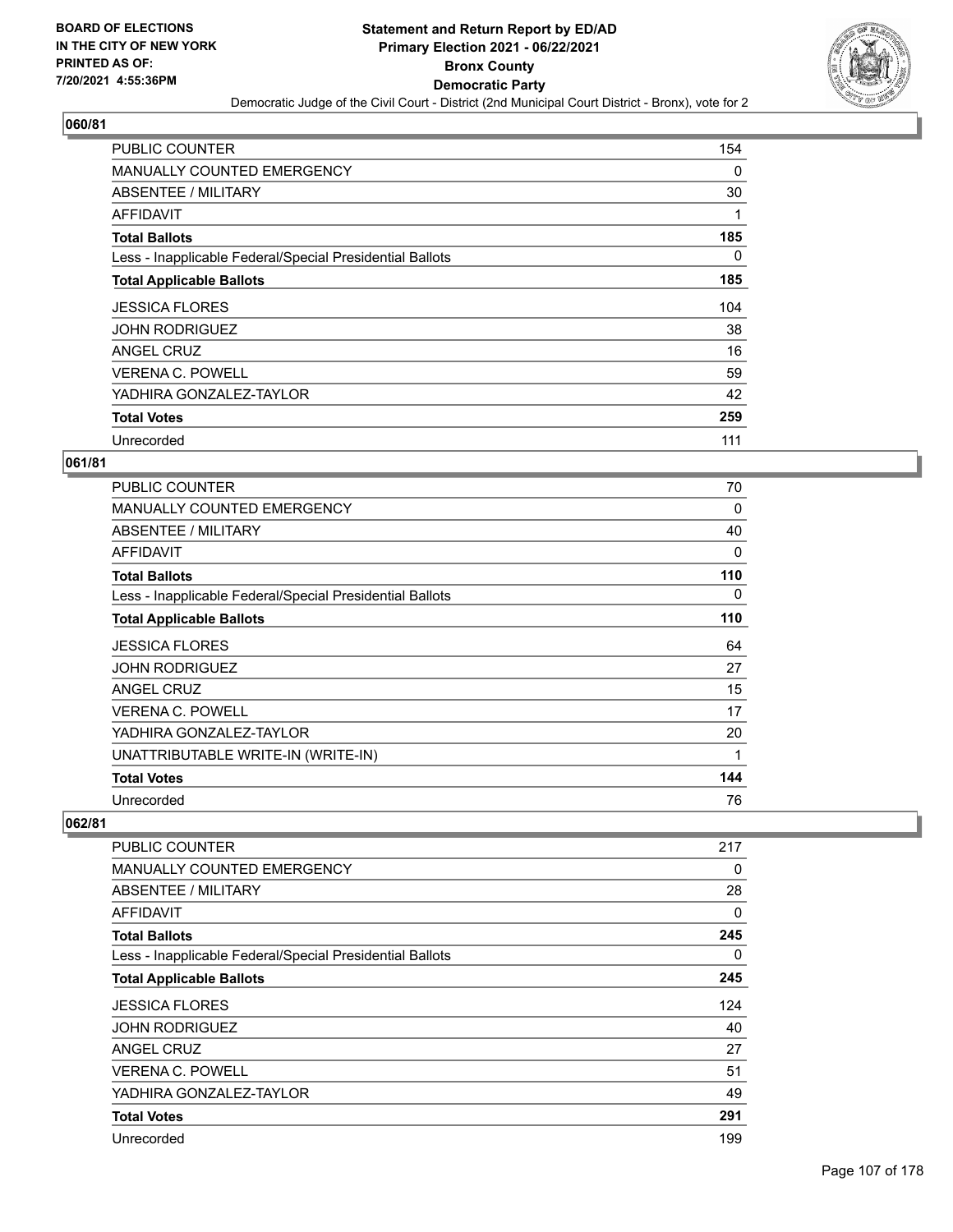

| <b>PUBLIC COUNTER</b>                                    | 168      |
|----------------------------------------------------------|----------|
| <b>MANUALLY COUNTED EMERGENCY</b>                        | $\Omega$ |
| ABSENTEE / MILITARY                                      | 28       |
| AFFIDAVIT                                                | 0        |
| <b>Total Ballots</b>                                     | 196      |
| Less - Inapplicable Federal/Special Presidential Ballots | 0        |
| <b>Total Applicable Ballots</b>                          | 196      |
| <b>JESSICA FLORES</b>                                    | 102      |
| <b>JOHN RODRIGUEZ</b>                                    | 52       |
| ANGEL CRUZ                                               | 17       |
| <b>VERENA C. POWELL</b>                                  | 41       |
| YADHIRA GONZALEZ-TAYLOR                                  | 41       |
| <b>Total Votes</b>                                       | 253      |
| Unrecorded                                               | 139      |

| <b>PUBLIC COUNTER</b>                                    | 318      |
|----------------------------------------------------------|----------|
| MANUALLY COUNTED EMERGENCY                               | 0        |
| ABSENTEE / MILITARY                                      | 64       |
| <b>AFFIDAVIT</b>                                         | $\Omega$ |
| <b>Total Ballots</b>                                     | 382      |
| Less - Inapplicable Federal/Special Presidential Ballots | 0        |
| <b>Total Applicable Ballots</b>                          | 382      |
| <b>JESSICA FLORES</b>                                    | 204      |
| <b>JOHN RODRIGUEZ</b>                                    | 89       |
| <b>ANGEL CRUZ</b>                                        | 35       |
| <b>VERENA C. POWELL</b>                                  | 102      |
| YADHIRA GONZALEZ-TAYLOR                                  | 96       |
| ARI ADAM SPETT (WRITE-IN)                                | 1        |
| BRETT KARENAUSH (WRITE-IN)                               | 1        |
| <b>CLARENCE THOMAS (WRITE-IN)</b>                        | 1        |
| ERIC DINOWITZ (WRITE-IN)                                 | 1        |
| JULIE S. RAPHAEL (WRITE-IN)                              | 1        |
| TALI WEINSTEIN (WRITE-IN)                                | 1        |
| UNATTRIBUTABLE WRITE-IN (WRITE-IN)                       | 1        |
| <b>Total Votes</b>                                       | 533      |
| Unrecorded                                               | 231      |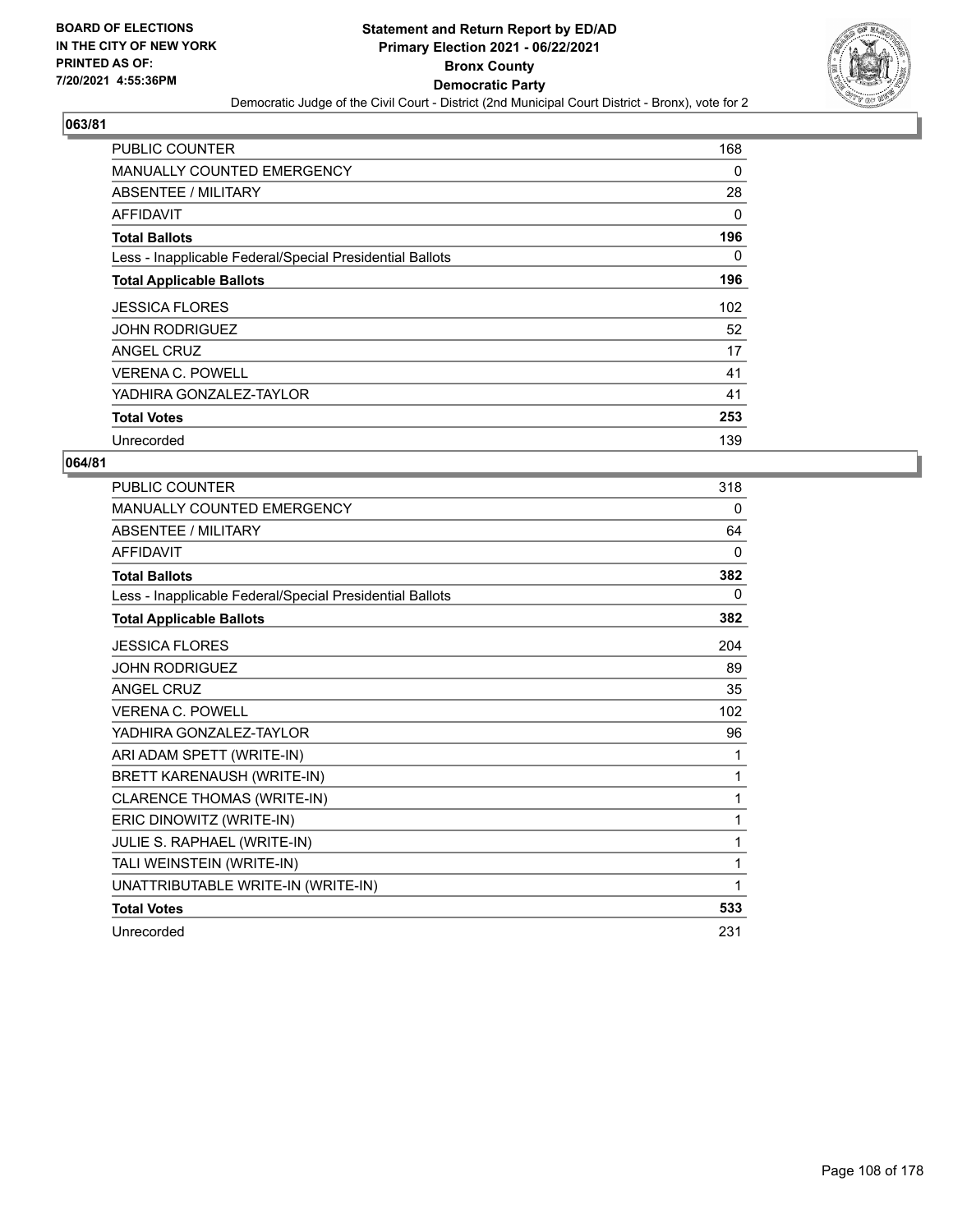

| PUBLIC COUNTER                                           | 206 |
|----------------------------------------------------------|-----|
| <b>MANUALLY COUNTED EMERGENCY</b>                        | 0   |
| ABSENTEE / MILITARY                                      | 45  |
| <b>AFFIDAVIT</b>                                         | 1   |
| <b>Total Ballots</b>                                     | 252 |
| Less - Inapplicable Federal/Special Presidential Ballots | 0   |
| <b>Total Applicable Ballots</b>                          | 252 |
| <b>JESSICA FLORES</b>                                    | 143 |
| <b>JOHN RODRIGUEZ</b>                                    | 64  |
| <b>ANGEL CRUZ</b>                                        | 19  |
| <b>VERENA C. POWELL</b>                                  | 53  |
| YADHIRA GONZALEZ-TAYLOR                                  | 60  |
| BURTON G. HECHT (WRITE-IN)                               | 1   |
| SHARON M. GREEN (WRITE-IN)                               | 1   |
| UNATTRIBUTABLE WRITE-IN (WRITE-IN)                       | 1   |
| <b>Total Votes</b>                                       | 342 |
| Unrecorded                                               | 162 |

| <b>PUBLIC COUNTER</b>                                    | 117 |
|----------------------------------------------------------|-----|
| MANUALLY COUNTED EMERGENCY                               | 0   |
| ABSENTEE / MILITARY                                      | 33  |
| AFFIDAVIT                                                | 0   |
| <b>Total Ballots</b>                                     | 150 |
| Less - Inapplicable Federal/Special Presidential Ballots | 0   |
| <b>Total Applicable Ballots</b>                          | 150 |
| <b>JESSICA FLORES</b>                                    | 75  |
| <b>JOHN RODRIGUEZ</b>                                    | 34  |
| <b>ANGEL CRUZ</b>                                        | 9   |
| <b>VERENA C. POWELL</b>                                  | 35  |
| YADHIRA GONZALEZ-TAYLOR                                  | 21  |
| <b>Total Votes</b>                                       | 174 |
| Unrecorded                                               | 126 |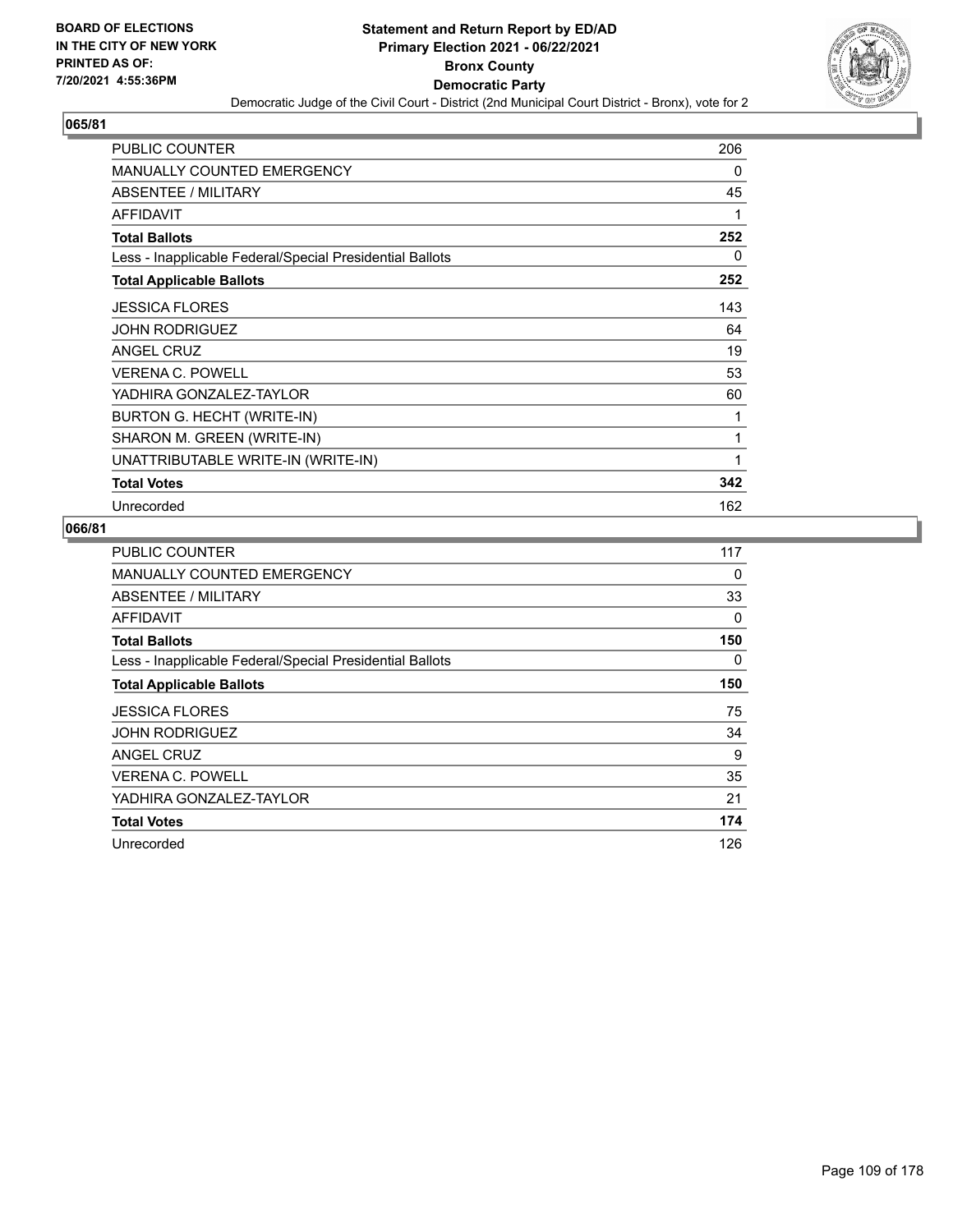

| <b>PUBLIC COUNTER</b>                                    | 142 |
|----------------------------------------------------------|-----|
| <b>MANUALLY COUNTED EMERGENCY</b>                        | 0   |
| ABSENTEE / MILITARY                                      | 38  |
| AFFIDAVIT                                                | 0   |
| <b>Total Ballots</b>                                     | 180 |
| Less - Inapplicable Federal/Special Presidential Ballots | 0   |
| <b>Total Applicable Ballots</b>                          | 180 |
| <b>JESSICA FLORES</b>                                    | 94  |
| <b>JOHN RODRIGUEZ</b>                                    | 32  |
| ANGEL CRUZ                                               | 16  |
| <b>VERENA C. POWELL</b>                                  | 46  |
| YADHIRA GONZALEZ-TAYLOR                                  | 45  |
| <b>Total Votes</b>                                       | 233 |
| Unrecorded                                               | 127 |

| <b>PUBLIC COUNTER</b>                                    | 220 |
|----------------------------------------------------------|-----|
| <b>MANUALLY COUNTED EMERGENCY</b>                        | 0   |
| ABSENTEE / MILITARY                                      | 31  |
| <b>AFFIDAVIT</b>                                         | 0   |
| <b>Total Ballots</b>                                     | 251 |
| Less - Inapplicable Federal/Special Presidential Ballots | 0   |
| <b>Total Applicable Ballots</b>                          | 251 |
| <b>JESSICA FLORES</b>                                    | 126 |
| JOHN RODRIGUEZ                                           | 59  |
| <b>ANGEL CRUZ</b>                                        | 22  |
| <b>VERENA C. POWELL</b>                                  | 55  |
| YADHIRA GONZALEZ-TAYLOR                                  | 60  |
| ARI N. WAX (WRITE-IN)                                    | 1   |
| UNATTRIBUTABLE WRITE-IN (WRITE-IN)                       | 1   |
| <b>Total Votes</b>                                       | 324 |
| Unrecorded                                               | 178 |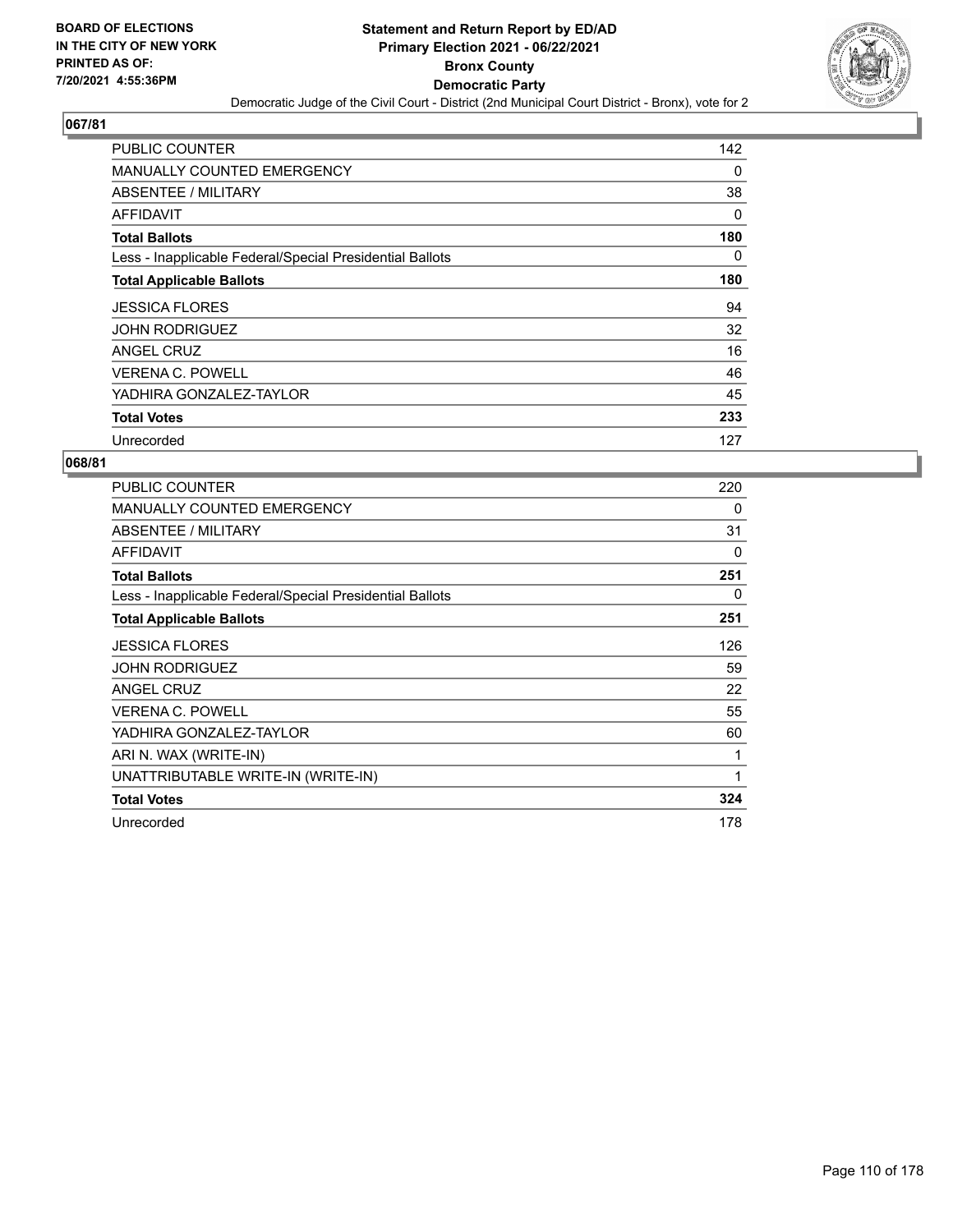

| PUBLIC COUNTER                                           | 243 |
|----------------------------------------------------------|-----|
| <b>MANUALLY COUNTED EMERGENCY</b>                        | 0   |
| ABSENTEE / MILITARY                                      | 60  |
| <b>AFFIDAVIT</b>                                         | 1   |
| <b>Total Ballots</b>                                     | 304 |
| Less - Inapplicable Federal/Special Presidential Ballots | 0   |
| <b>Total Applicable Ballots</b>                          | 304 |
| <b>JESSICA FLORES</b>                                    | 177 |
| <b>JOHN RODRIGUEZ</b>                                    | 83  |
| <b>ANGEL CRUZ</b>                                        | 15  |
| <b>VERENA C. POWELL</b>                                  | 59  |
| YADHIRA GONZALEZ-TAYLOR                                  | 59  |
| CHRISTOPHER CUOMO (WRITE-IN)                             | 1   |
| <b>JESSE MARMELSTEIN (WRITE-IN)</b>                      | 1   |
| <b>Total Votes</b>                                       | 395 |
| Unrecorded                                               | 213 |

| <b>PUBLIC COUNTER</b>                                    | 80       |
|----------------------------------------------------------|----------|
| <b>MANUALLY COUNTED EMERGENCY</b>                        | $\Omega$ |
| ABSENTEE / MILITARY                                      | 24       |
| AFFIDAVIT                                                | 0        |
| <b>Total Ballots</b>                                     | 104      |
| Less - Inapplicable Federal/Special Presidential Ballots | 0        |
| <b>Total Applicable Ballots</b>                          | 104      |
| <b>JESSICA FLORES</b>                                    | 48       |
| <b>JOHN RODRIGUEZ</b>                                    | 38       |
| ANGEL CRUZ                                               | 5        |
| <b>VERENA C. POWELL</b>                                  | 23       |
| YADHIRA GONZALEZ-TAYLOR                                  | 25       |
| <b>Total Votes</b>                                       | 139      |
| Unrecorded                                               | 69       |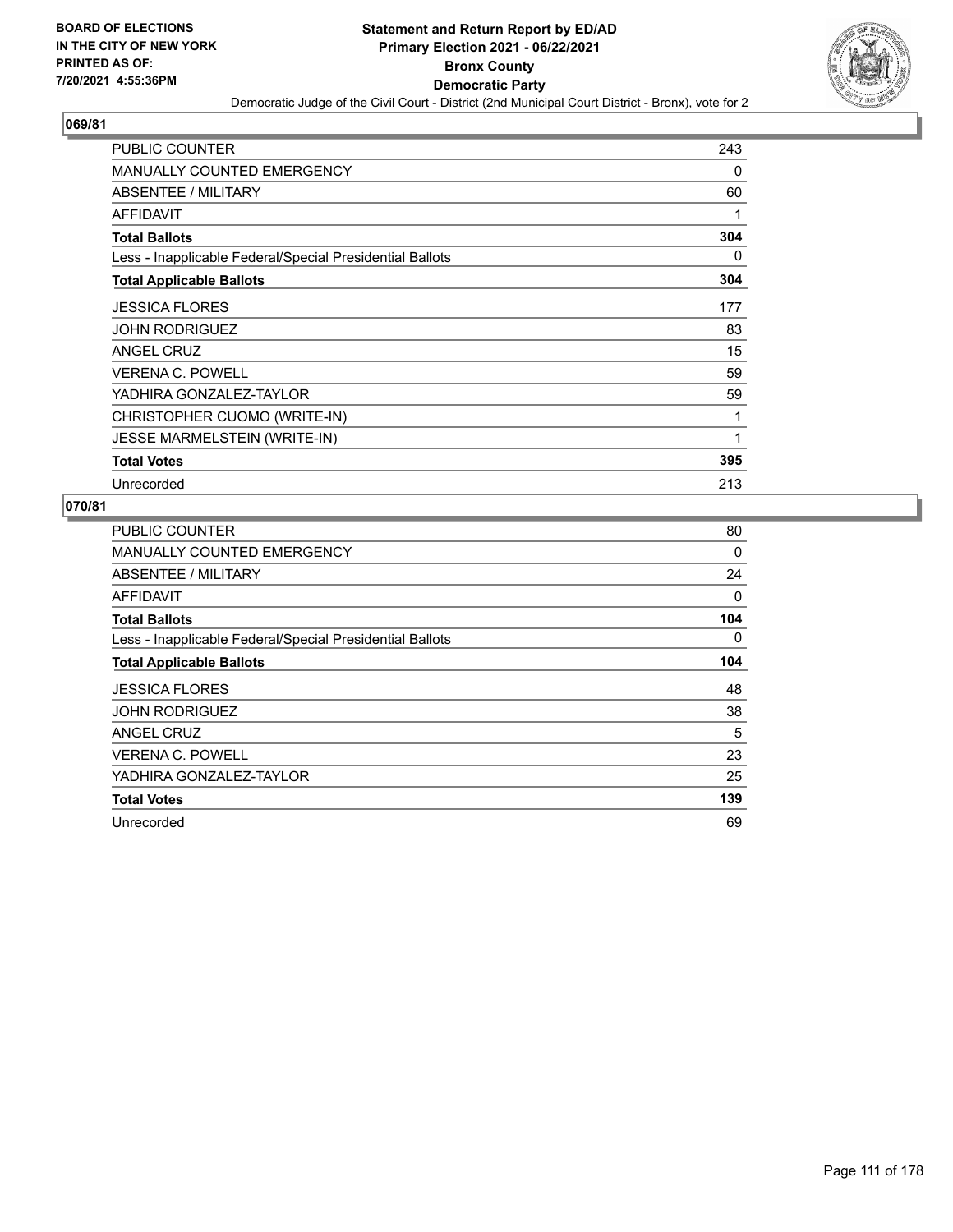

| <b>PUBLIC COUNTER</b>                                    | 149 |
|----------------------------------------------------------|-----|
| <b>MANUALLY COUNTED EMERGENCY</b>                        | 0   |
| ABSENTEE / MILITARY                                      | 53  |
| AFFIDAVIT                                                |     |
| <b>Total Ballots</b>                                     | 203 |
| Less - Inapplicable Federal/Special Presidential Ballots | 0   |
| <b>Total Applicable Ballots</b>                          | 203 |
| <b>JESSICA FLORES</b>                                    | 116 |
| <b>JOHN RODRIGUEZ</b>                                    | 55  |
| ANGEL CRUZ                                               | 17  |
| <b>VERENA C. POWELL</b>                                  | 55  |
| YADHIRA GONZALEZ-TAYLOR                                  | 41  |
| MAHAN SCHACHNER (WRITE-IN)                               | 1   |
| <b>Total Votes</b>                                       | 285 |
| Unrecorded                                               | 121 |

| PUBLIC COUNTER                                           | 266 |
|----------------------------------------------------------|-----|
| <b>MANUALLY COUNTED EMERGENCY</b>                        | 0   |
| ABSENTEE / MILITARY                                      | 55  |
| <b>AFFIDAVIT</b>                                         | 0   |
| <b>Total Ballots</b>                                     | 321 |
| Less - Inapplicable Federal/Special Presidential Ballots | 0   |
| <b>Total Applicable Ballots</b>                          | 321 |
| <b>JESSICA FLORES</b>                                    | 184 |
| <b>JOHN RODRIGUEZ</b>                                    | 97  |
| ANGEL CRUZ                                               | 26  |
| <b>VERENA C. POWELL</b>                                  | 58  |
| YADHIRA GONZALEZ-TAYLOR                                  | 58  |
| MICHAEL STEINBERG (WRITE-IN)                             | 1   |
| RANDY BERNFELD (WRITE-IN)                                | 1   |
| REUBON DIAZ JR (WRITE-IN)                                | 1   |
| <b>Total Votes</b>                                       | 426 |
| Unrecorded                                               | 216 |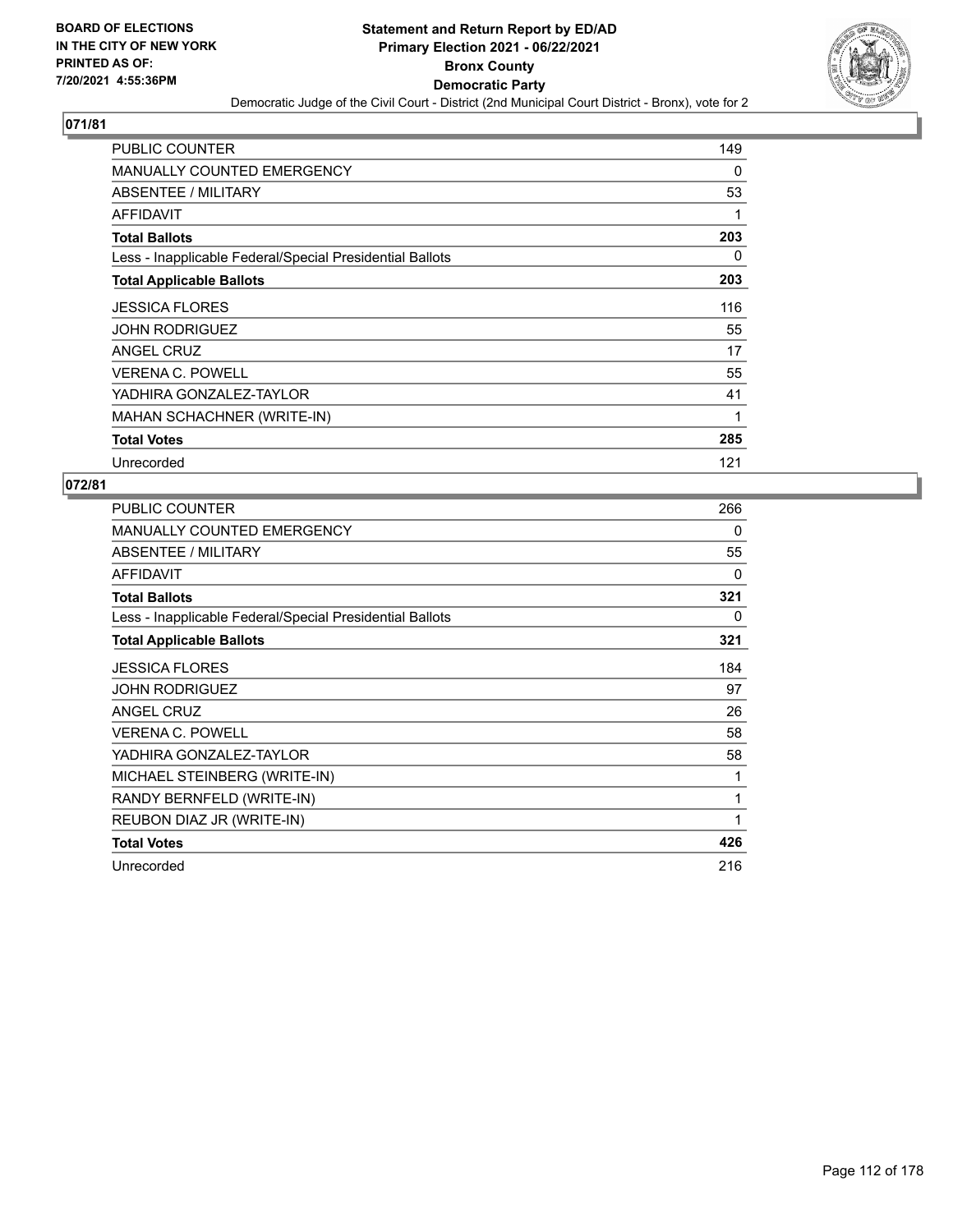

| PUBLIC COUNTER                                           | 302 |
|----------------------------------------------------------|-----|
| MANUALLY COUNTED EMERGENCY                               | 0   |
| ABSENTEE / MILITARY                                      | 51  |
| <b>AFFIDAVIT</b>                                         | 0   |
| <b>Total Ballots</b>                                     | 353 |
| Less - Inapplicable Federal/Special Presidential Ballots | 0   |
| <b>Total Applicable Ballots</b>                          | 353 |
| <b>JESSICA FLORES</b>                                    | 202 |
| <b>JOHN RODRIGUEZ</b>                                    | 95  |
| <b>ANGEL CRUZ</b>                                        | 23  |
| <b>VERENA C. POWELL</b>                                  | 67  |
| YADHIRA GONZALEZ-TAYLOR                                  | 63  |
| KEVIN DAN SMEFSKY (WRITE-IN)                             | 1   |
| PATRICK FILZ WILLIAM (WRITE-IN)                          | 1   |
| TOM MCBRIDE (WRITE-IN)                                   | 1   |
| WILLIAM FITZPATRICK (WRITE-IN)                           | 1   |
| <b>Total Votes</b>                                       | 454 |
| Unrecorded                                               | 252 |

| <b>PUBLIC COUNTER</b>                                    | 191 |
|----------------------------------------------------------|-----|
| MANUALLY COUNTED EMERGENCY                               | 0   |
| ABSENTEE / MILITARY                                      | 36  |
| <b>AFFIDAVIT</b>                                         |     |
| <b>Total Ballots</b>                                     | 228 |
| Less - Inapplicable Federal/Special Presidential Ballots | 0   |
| <b>Total Applicable Ballots</b>                          | 228 |
| <b>JESSICA FLORES</b>                                    | 135 |
| <b>JOHN RODRIGUEZ</b>                                    | 46  |
| ANGEL CRUZ                                               | 16  |
| <b>VERENA C. POWELL</b>                                  | 47  |
| YADHIRA GONZALEZ-TAYLOR                                  | 49  |
| <b>Total Votes</b>                                       | 293 |
| Unrecorded                                               | 163 |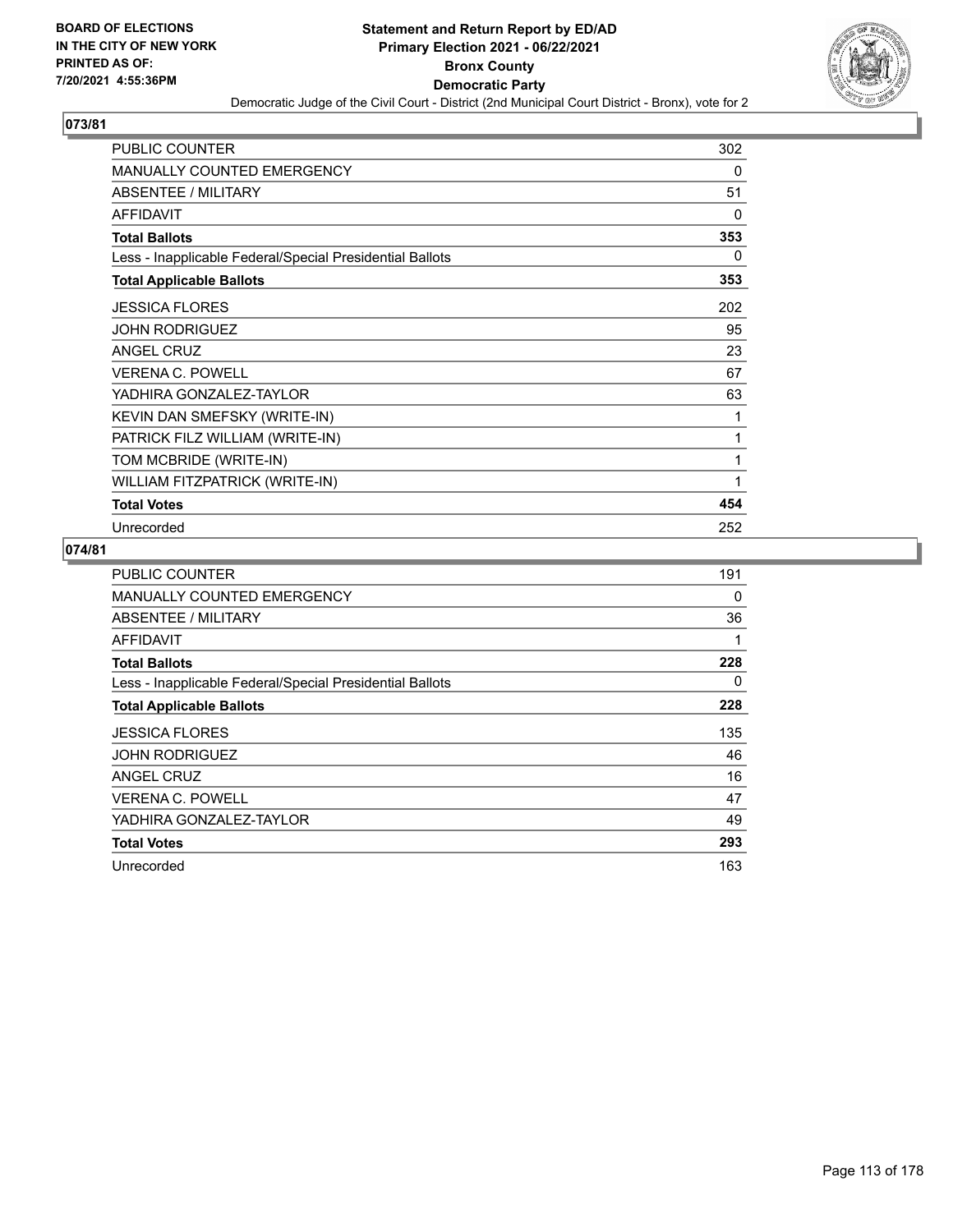

| <b>PUBLIC COUNTER</b>                                    | 195 |
|----------------------------------------------------------|-----|
| MANUALLY COUNTED EMERGENCY                               | 0   |
| ABSENTEE / MILITARY                                      | 41  |
| AFFIDAVIT                                                | 6   |
| <b>Total Ballots</b>                                     | 242 |
| Less - Inapplicable Federal/Special Presidential Ballots | 0   |
| <b>Total Applicable Ballots</b>                          | 242 |
| <b>JESSICA FLORES</b>                                    | 139 |
| <b>JOHN RODRIGUEZ</b>                                    | 59  |
| ANGEL CRUZ                                               | 20  |
| <b>VERENA C. POWELL</b>                                  | 59  |
| YADHIRA GONZALEZ-TAYLOR                                  | 51  |
| UNATTRIBUTABLE WRITE-IN (WRITE-IN)                       | 2   |
| <b>Total Votes</b>                                       | 330 |
| Unrecorded                                               | 154 |

| PUBLIC COUNTER                                           | 208 |
|----------------------------------------------------------|-----|
| MANUALLY COUNTED EMERGENCY                               | 0   |
| ABSENTEE / MILITARY                                      | 49  |
| AFFIDAVIT                                                | 1   |
| <b>Total Ballots</b>                                     | 258 |
| Less - Inapplicable Federal/Special Presidential Ballots | 0   |
| <b>Total Applicable Ballots</b>                          | 258 |
| <b>JESSICA FLORES</b>                                    | 127 |
| <b>JOHN RODRIGUEZ</b>                                    | 51  |
| ANGEL CRUZ                                               | 19  |
| <b>VERENA C. POWELL</b>                                  | 48  |
| YADHIRA GONZALEZ-TAYLOR                                  | 47  |
| CLAIBOURNE HENRY (WRITE-IN)                              | 1   |
| KENNY MINAYA (WRITE-IN)                                  | 1   |
| <b>Total Votes</b>                                       | 294 |
| Unrecorded                                               | 222 |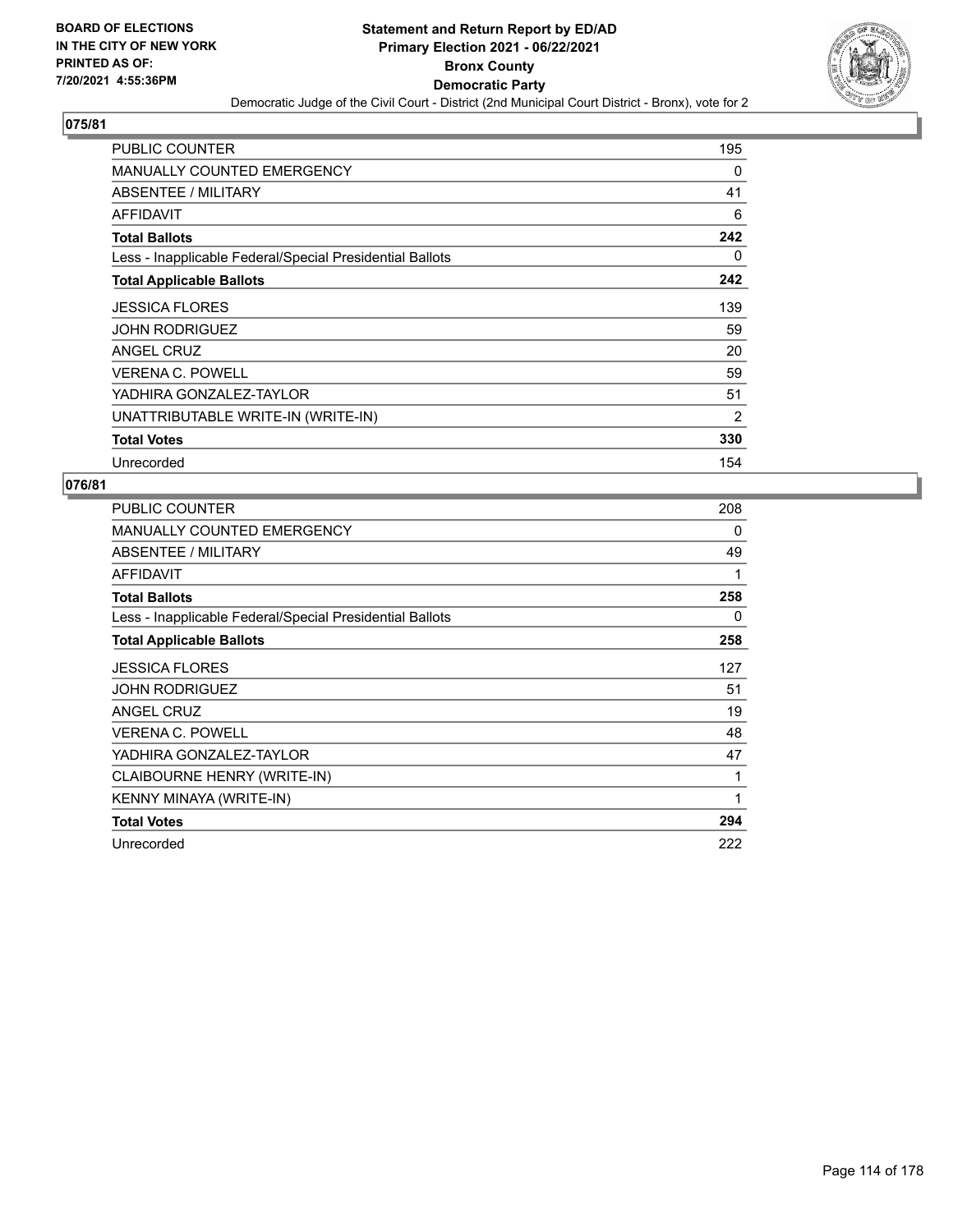

| PUBLIC COUNTER                                           | 200 |
|----------------------------------------------------------|-----|
| <b>MANUALLY COUNTED EMERGENCY</b>                        | 0   |
| ABSENTEE / MILITARY                                      | 24  |
| <b>AFFIDAVIT</b>                                         | 1   |
| <b>Total Ballots</b>                                     | 225 |
| Less - Inapplicable Federal/Special Presidential Ballots | 0   |
| <b>Total Applicable Ballots</b>                          | 225 |
| <b>JESSICA FLORES</b>                                    | 120 |
| <b>JOHN RODRIGUEZ</b>                                    | 36  |
| <b>ANGEL CRUZ</b>                                        | 21  |
| <b>VERENA C. POWELL</b>                                  | 57  |
| YADHIRA GONZALEZ-TAYLOR                                  | 52  |
| ANNE MILGRAM (WRITE-IN)                                  | 1   |
| CHERYL CHIOVETTA (WRITE-IN)                              | 2   |
| <b>Total Votes</b>                                       | 289 |
| Unrecorded                                               | 161 |

| PUBLIC COUNTER                                           | 295            |
|----------------------------------------------------------|----------------|
| MANUALLY COUNTED EMERGENCY                               | 0              |
| ABSENTEE / MILITARY                                      | 52             |
| <b>AFFIDAVIT</b>                                         | 1              |
| <b>Total Ballots</b>                                     | 348            |
| Less - Inapplicable Federal/Special Presidential Ballots | 0              |
| <b>Total Applicable Ballots</b>                          | 348            |
| <b>JESSICA FLORES</b>                                    | 196            |
| <b>JOHN RODRIGUEZ</b>                                    | 69             |
| <b>ANGEL CRUZ</b>                                        | 38             |
| <b>VERENA C. POWELL</b>                                  | 62             |
| YADHIRA GONZALEZ-TAYLOR                                  | 76             |
| ALEX DIAMOND (WRITE-IN)                                  | 1              |
| JOHN CAMPBELL (WRITE-IN)                                 | 1              |
| KASIA BAGIERSHA (WRITE-IN)                               | 1              |
| MATTHEW KONIG (WRITE-IN)                                 | 1              |
| NICHOLAS KONIG (WRITE-IN)                                | 1              |
| UNATTRIBUTABLE WRITE-IN (WRITE-IN)                       | $\overline{2}$ |
| WILLIAM QYGKA (WRITE-IN)                                 | 1              |
| <b>Total Votes</b>                                       | 449            |
| Unrecorded                                               | 247            |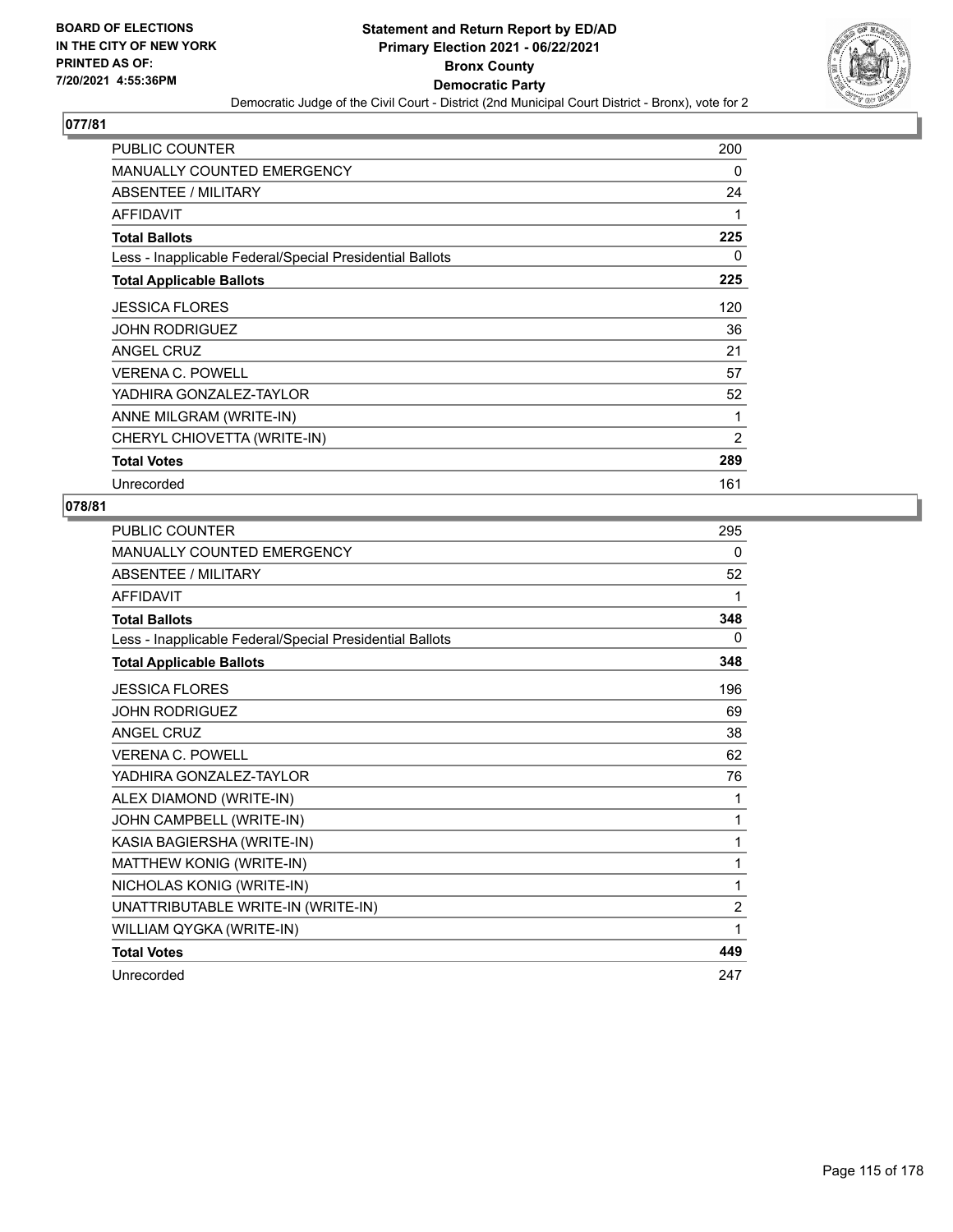

| <b>PUBLIC COUNTER</b>                                    | 230 |
|----------------------------------------------------------|-----|
| <b>MANUALLY COUNTED EMERGENCY</b>                        | 0   |
| ABSENTEE / MILITARY                                      | 64  |
| AFFIDAVIT                                                | 0   |
| <b>Total Ballots</b>                                     | 294 |
| Less - Inapplicable Federal/Special Presidential Ballots | 0   |
| <b>Total Applicable Ballots</b>                          | 294 |
| <b>JESSICA FLORES</b>                                    | 174 |
| <b>JOHN RODRIGUEZ</b>                                    | 68  |
| ANGEL CRUZ                                               | 23  |
| <b>VERENA C. POWELL</b>                                  | 66  |
| YADHIRA GONZALEZ-TAYLOR                                  | 52  |
| CHARLES MOERDLER (WRITE-IN)                              | 1   |
| <b>Total Votes</b>                                       | 384 |
| Unrecorded                                               | 204 |

| <b>PUBLIC COUNTER</b>                                    | 250 |
|----------------------------------------------------------|-----|
| <b>MANUALLY COUNTED EMERGENCY</b>                        | 0   |
| <b>ABSENTEE / MILITARY</b>                               | 77  |
| <b>AFFIDAVIT</b>                                         | 1   |
| <b>Total Ballots</b>                                     | 328 |
| Less - Inapplicable Federal/Special Presidential Ballots | 0   |
| <b>Total Applicable Ballots</b>                          | 328 |
| <b>JESSICA FLORES</b>                                    | 200 |
| <b>JOHN RODRIGUEZ</b>                                    | 80  |
| ANGEL CRUZ                                               | 26  |
| <b>VERENA C. POWELL</b>                                  | 67  |
| YADHIRA GONZALEZ-TAYLOR                                  | 52  |
| ELENA KAGAN (WRITE-IN)                                   | 1   |
| ELLIOT FEINMAN (WRITE-IN)                                | 1   |
| HAYLAY CLARK (WRITE-IN)                                  | 1   |
| KEVIN CLARK (WRITE-IN)                                   | 1   |
| SONIA SOTOMAYOR (WRITE-IN)                               | 1   |
| <b>Total Votes</b>                                       | 430 |
| Unrecorded                                               | 226 |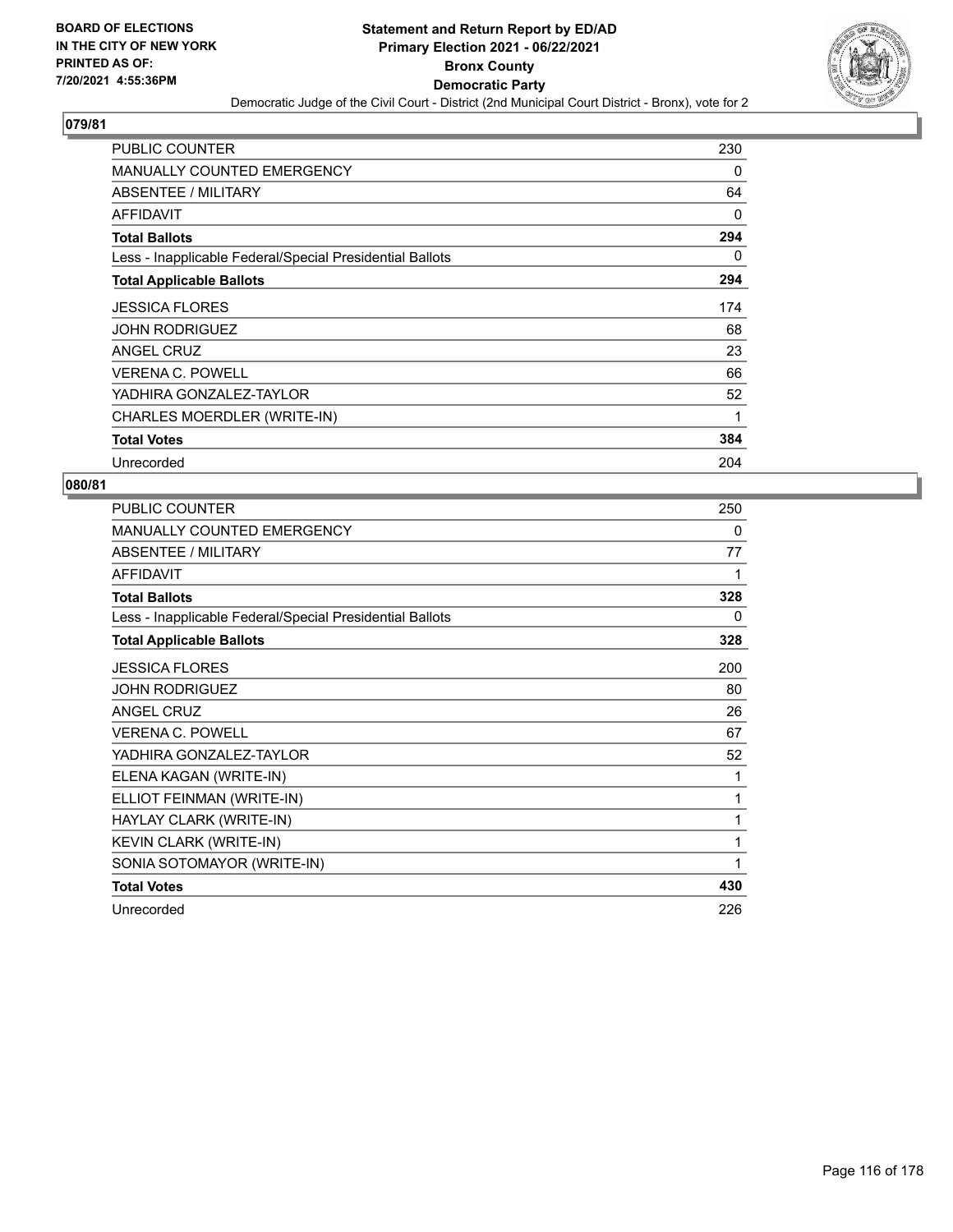

| <b>PUBLIC COUNTER</b>                                    | 192      |
|----------------------------------------------------------|----------|
| <b>MANUALLY COUNTED EMERGENCY</b>                        | 0        |
| ABSENTEE / MILITARY                                      | 45       |
| AFFIDAVIT                                                | 3        |
| <b>Total Ballots</b>                                     | 240      |
| Less - Inapplicable Federal/Special Presidential Ballots | $\Omega$ |
| <b>Total Applicable Ballots</b>                          | 240      |
| <b>JESSICA FLORES</b>                                    | 149      |
| <b>JOHN RODRIGUEZ</b>                                    | 53       |
| ANGEL CRUZ                                               | 21       |
| <b>VERENA C. POWELL</b>                                  | 57       |
| YADHIRA GONZALEZ-TAYLOR                                  | 63       |
| <b>Total Votes</b>                                       | 343      |
| Unrecorded                                               | 137      |

| PUBLIC COUNTER                                           | 202 |
|----------------------------------------------------------|-----|
| <b>MANUALLY COUNTED EMERGENCY</b>                        | 0   |
| ABSENTEE / MILITARY                                      | 46  |
| AFFIDAVIT                                                | 0   |
| <b>Total Ballots</b>                                     | 248 |
| Less - Inapplicable Federal/Special Presidential Ballots | 0   |
| <b>Total Applicable Ballots</b>                          | 248 |
| <b>JESSICA FLORES</b>                                    | 129 |
| <b>JOHN RODRIGUEZ</b>                                    | 57  |
| ANGEL CRUZ                                               | 21  |
| <b>VERENA C. POWELL</b>                                  | 54  |
| YADHIRA GONZALEZ-TAYLOR                                  | 46  |
| <b>Total Votes</b>                                       | 307 |
| Unrecorded                                               | 189 |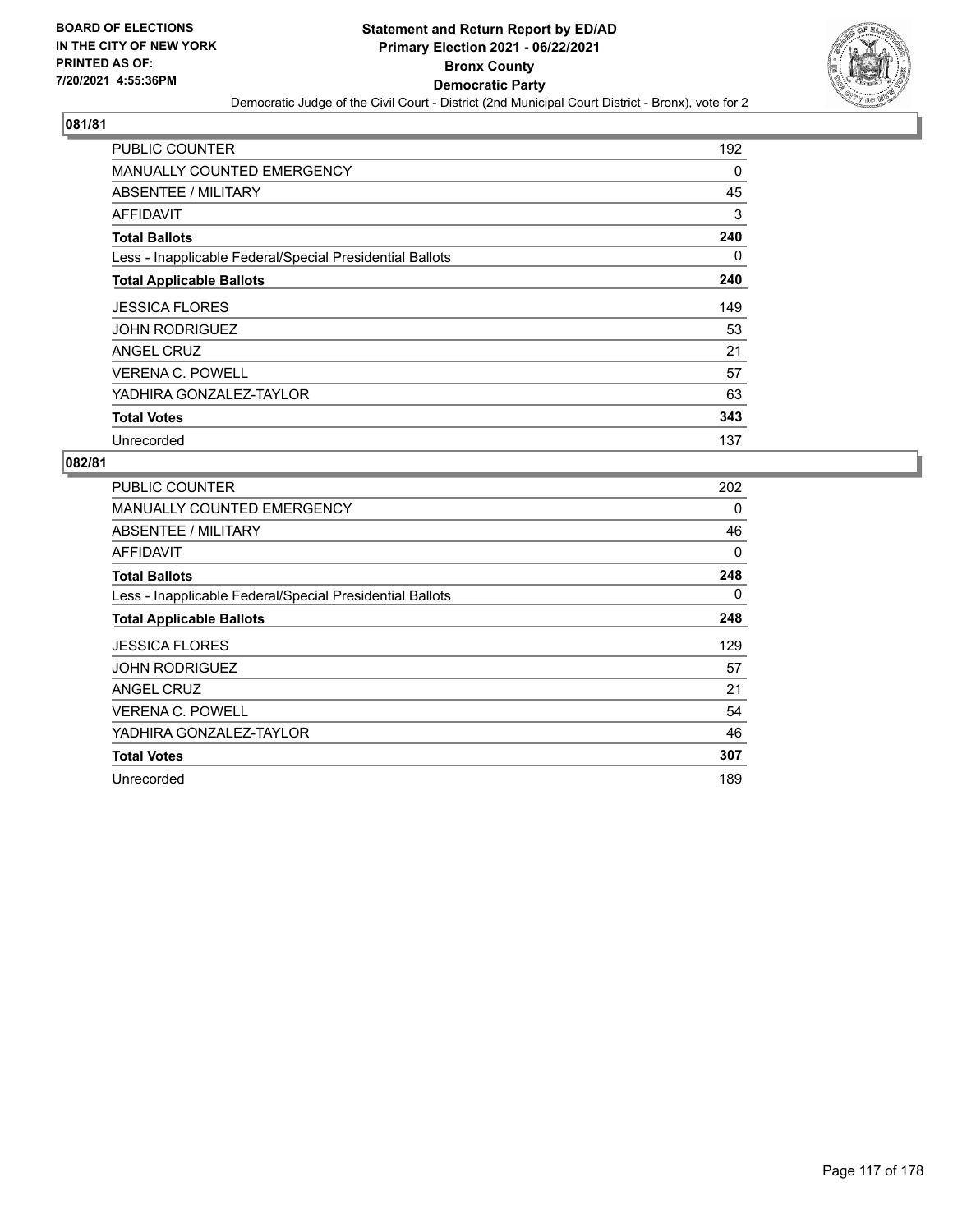

| <b>PUBLIC COUNTER</b>                                    | 142            |
|----------------------------------------------------------|----------------|
| <b>MANUALLY COUNTED EMERGENCY</b>                        | 0              |
| ABSENTEE / MILITARY                                      | 43             |
| AFFIDAVIT                                                | 1              |
| <b>Total Ballots</b>                                     | 186            |
| Less - Inapplicable Federal/Special Presidential Ballots | 0              |
| <b>Total Applicable Ballots</b>                          | 186            |
| <b>JESSICA FLORES</b>                                    | 97             |
| <b>JOHN RODRIGUEZ</b>                                    | 38             |
| ANGEL CRUZ                                               | 9              |
| <b>VERENA C. POWELL</b>                                  | 57             |
| YADHIRA GONZALEZ-TAYLOR                                  | 30             |
| BARBARA FIELD GOLDEN (WRITE-IN)                          | 2              |
| FRED GOLDEN (WRITE-IN)                                   | $\overline{2}$ |
| <b>Total Votes</b>                                       | 235            |
| Unrecorded                                               | 137            |

| <b>PUBLIC COUNTER</b>                                    | 282 |
|----------------------------------------------------------|-----|
| MANUALLY COUNTED EMERGENCY                               | 0   |
| ABSENTEE / MILITARY                                      | 75  |
| AFFIDAVIT                                                | 0   |
| <b>Total Ballots</b>                                     | 357 |
| Less - Inapplicable Federal/Special Presidential Ballots | 0   |
| <b>Total Applicable Ballots</b>                          | 357 |
| <b>JESSICA FLORES</b>                                    | 200 |
| <b>JOHN RODRIGUEZ</b>                                    | 76  |
| <b>ANGEL CRUZ</b>                                        | 27  |
| <b>VERENA C. POWELL</b>                                  | 88  |
| YADHIRA GONZALEZ-TAYLOR                                  | 77  |
| <b>Total Votes</b>                                       | 468 |
| Unrecorded                                               | 246 |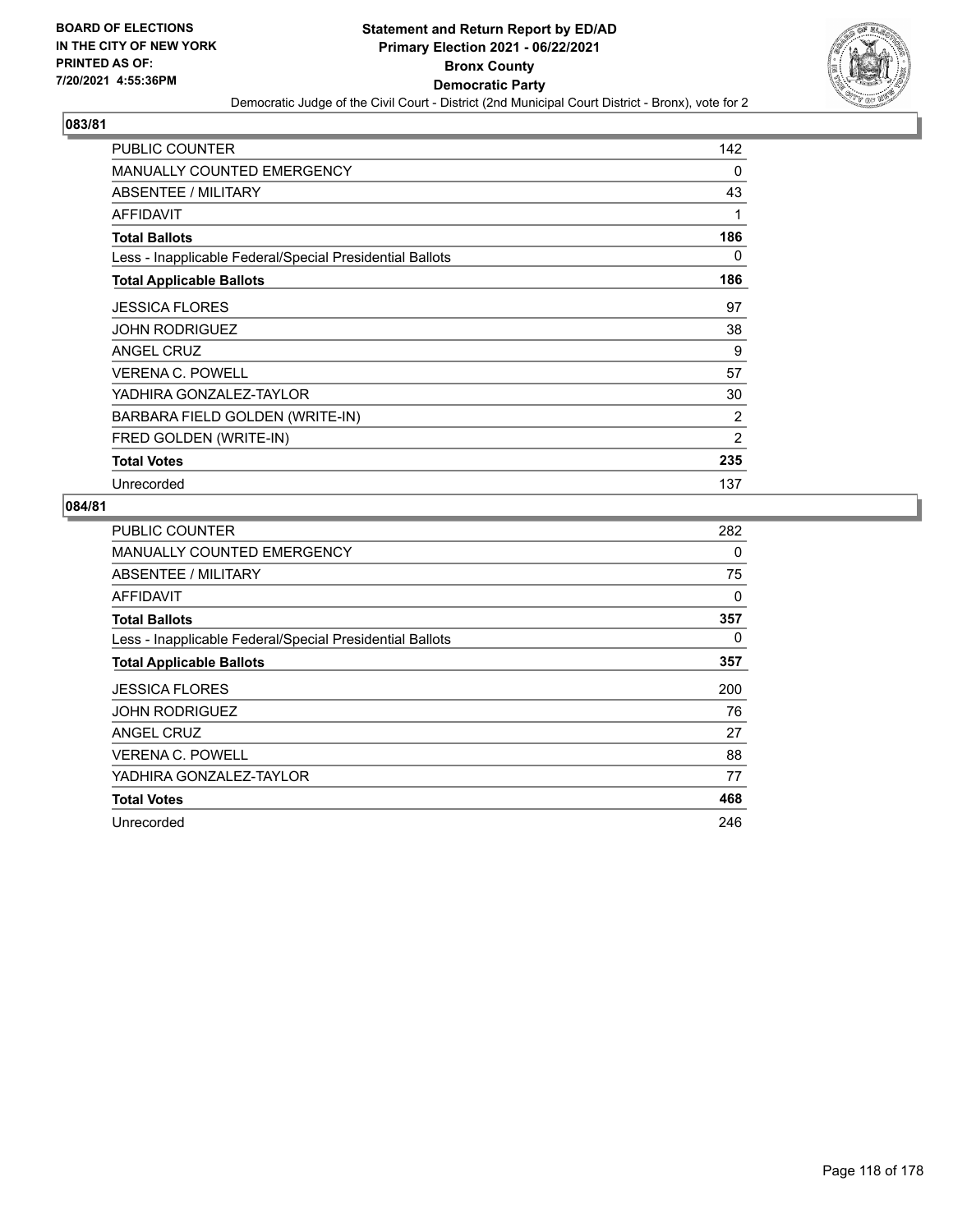

| PUBLIC COUNTER                                           | 110 |
|----------------------------------------------------------|-----|
| <b>MANUALLY COUNTED EMERGENCY</b>                        | 0   |
| ABSENTEE / MILITARY                                      | 24  |
| <b>AFFIDAVIT</b>                                         | 0   |
| <b>Total Ballots</b>                                     | 134 |
| Less - Inapplicable Federal/Special Presidential Ballots | 0   |
| <b>Total Applicable Ballots</b>                          | 134 |
| <b>JESSICA FLORES</b>                                    | 74  |
| <b>JOHN RODRIGUEZ</b>                                    | 30  |
| <b>ANGEL CRUZ</b>                                        | 12  |
| <b>VERENA C. POWELL</b>                                  | 28  |
| YADHIRA GONZALEZ-TAYLOR                                  | 30  |
| STEVEN GROSS (WRITE-IN)                                  | 1   |
| UNATTRIBUTABLE WRITE-IN (WRITE-IN)                       | 2   |
| <b>Total Votes</b>                                       | 177 |
| Unrecorded                                               | 91  |

| <b>PUBLIC COUNTER</b>                                    | 207 |
|----------------------------------------------------------|-----|
| <b>MANUALLY COUNTED EMERGENCY</b>                        | 0   |
| ABSENTEE / MILITARY                                      | 49  |
| AFFIDAVIT                                                | 1   |
| <b>Total Ballots</b>                                     | 257 |
| Less - Inapplicable Federal/Special Presidential Ballots | 0   |
| <b>Total Applicable Ballots</b>                          | 257 |
| <b>JESSICA FLORES</b>                                    | 156 |
| <b>JOHN RODRIGUEZ</b>                                    | 59  |
| ANGEL CRUZ                                               | 24  |
| <b>VERENA C. POWELL</b>                                  | 65  |
| YADHIRA GONZALEZ-TAYLOR                                  | 55  |
| <b>Total Votes</b>                                       | 359 |
| Unrecorded                                               | 155 |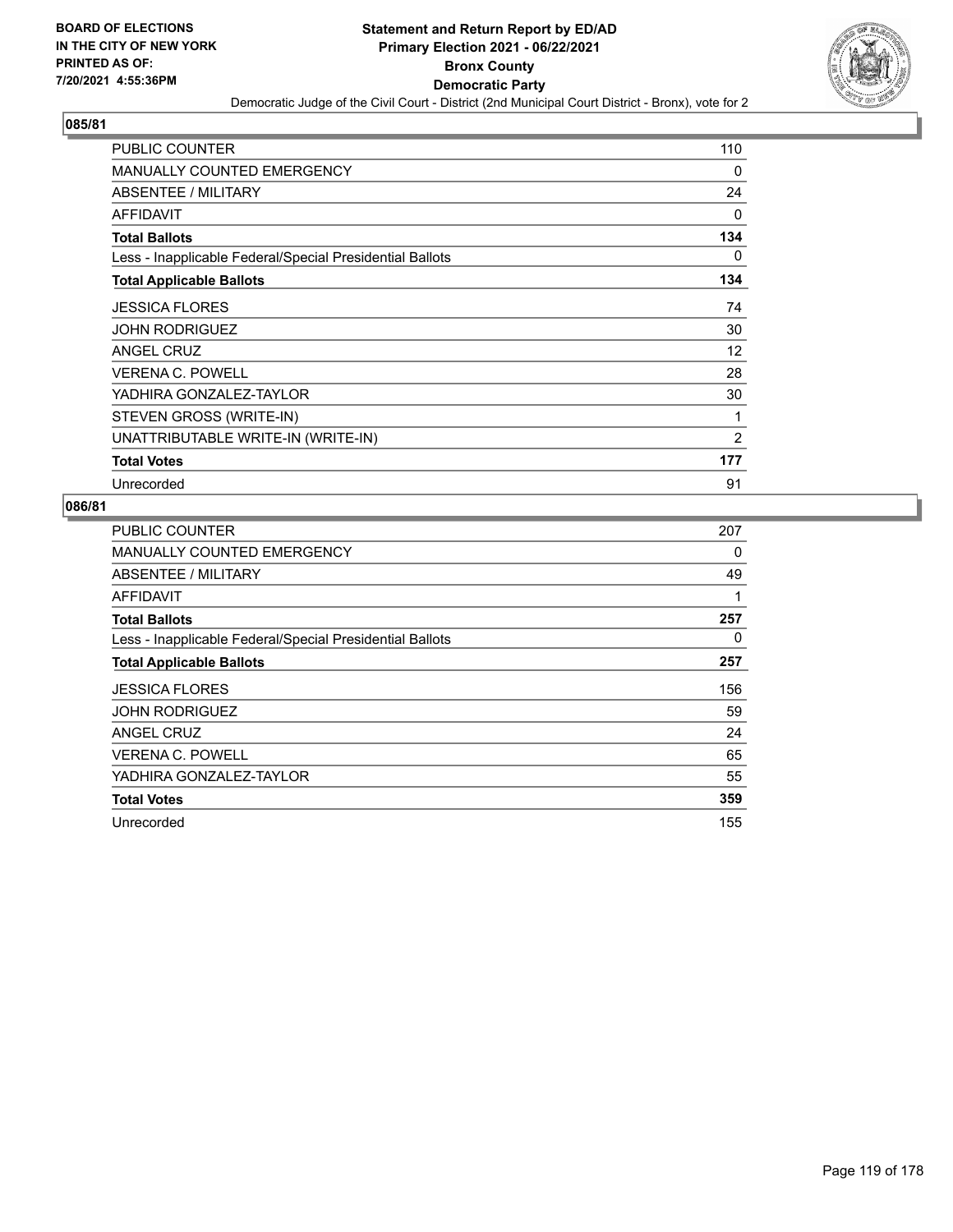

| PUBLIC COUNTER                                           | 140            |
|----------------------------------------------------------|----------------|
| <b>MANUALLY COUNTED EMERGENCY</b>                        | 0              |
| ABSENTEE / MILITARY                                      | 41             |
| <b>AFFIDAVIT</b>                                         | 1              |
| <b>Total Ballots</b>                                     | 182            |
| Less - Inapplicable Federal/Special Presidential Ballots | 0              |
| <b>Total Applicable Ballots</b>                          | 182            |
| <b>JESSICA FLORES</b>                                    | 88             |
| JOHN RODRIGUEZ                                           | 30             |
| <b>ANGEL CRUZ</b>                                        | 21             |
| <b>VERENA C. POWELL</b>                                  | 49             |
| YADHIRA GONZALEZ-TAYLOR                                  | 40             |
| DEBORAH APPEZ (WRITE-IN)                                 | 1              |
| UNATTRIBUTABLE WRITE-IN (WRITE-IN)                       | $\overline{2}$ |
| <b>Total Votes</b>                                       | 231            |
| Unrecorded                                               | 133            |

| <b>PUBLIC COUNTER</b>                                    | 162      |
|----------------------------------------------------------|----------|
| <b>MANUALLY COUNTED EMERGENCY</b>                        | 0        |
| ABSENTEE / MILITARY                                      | 31       |
| <b>AFFIDAVIT</b>                                         | $\Omega$ |
| <b>Total Ballots</b>                                     | 193      |
| Less - Inapplicable Federal/Special Presidential Ballots | 0        |
| <b>Total Applicable Ballots</b>                          | 193      |
| <b>JESSICA FLORES</b>                                    | 112      |
| <b>JOHN RODRIGUEZ</b>                                    | 38       |
| <b>ANGEL CRUZ</b>                                        | 15       |
| <b>VERENA C. POWELL</b>                                  | 41       |
| YADHIRA GONZALEZ-TAYLOR                                  | 37       |
| PHILIP J DILLON (WRITE-IN)                               | 2        |
| <b>Total Votes</b>                                       | 245      |
| Unrecorded                                               | 141      |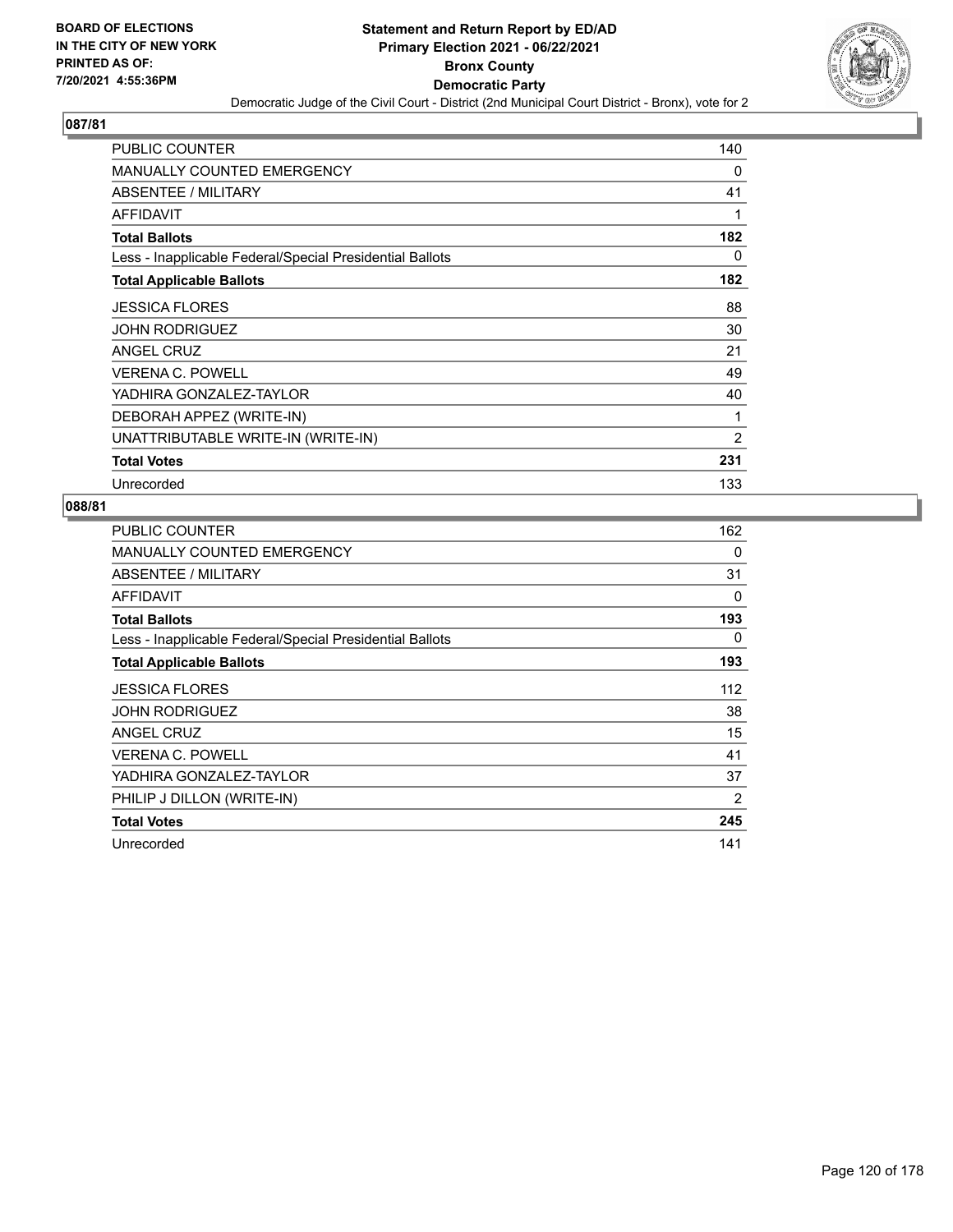

| <b>PUBLIC COUNTER</b>                                    | 207 |
|----------------------------------------------------------|-----|
| <b>MANUALLY COUNTED EMERGENCY</b>                        | 0   |
| ABSENTEE / MILITARY                                      | 18  |
| AFFIDAVIT                                                | 0   |
| <b>Total Ballots</b>                                     | 225 |
| Less - Inapplicable Federal/Special Presidential Ballots | 0   |
| <b>Total Applicable Ballots</b>                          | 225 |
| <b>JESSICA FLORES</b>                                    | 102 |
| <b>JOHN RODRIGUEZ</b>                                    | 33  |
| ANGEL CRUZ                                               | 22  |
| <b>VERENA C. POWELL</b>                                  | 59  |
| YADHIRA GONZALEZ-TAYLOR                                  | 50  |
| <b>Total Votes</b>                                       | 266 |
| Unrecorded                                               | 184 |

| PUBLIC COUNTER                                           | 196 |
|----------------------------------------------------------|-----|
| MANUALLY COUNTED EMERGENCY                               | 0   |
| <b>ABSENTEE / MILITARY</b>                               | 43  |
| <b>AFFIDAVIT</b>                                         | 0   |
| <b>Total Ballots</b>                                     | 239 |
| Less - Inapplicable Federal/Special Presidential Ballots | 0   |
| <b>Total Applicable Ballots</b>                          | 239 |
| <b>JESSICA FLORES</b>                                    | 115 |
| <b>JOHN RODRIGUEZ</b>                                    | 52  |
| <b>ANGEL CRUZ</b>                                        | 22  |
| <b>VERENA C. POWELL</b>                                  | 74  |
| YADHIRA GONZALEZ-TAYLOR                                  | 37  |
| ROBERT ALLEN (WRITE-IN)                                  | 1   |
| TIMBERY WHITFIELD (WRITE-IN)                             | 1   |
| <b>Total Votes</b>                                       | 302 |
| Unrecorded                                               | 176 |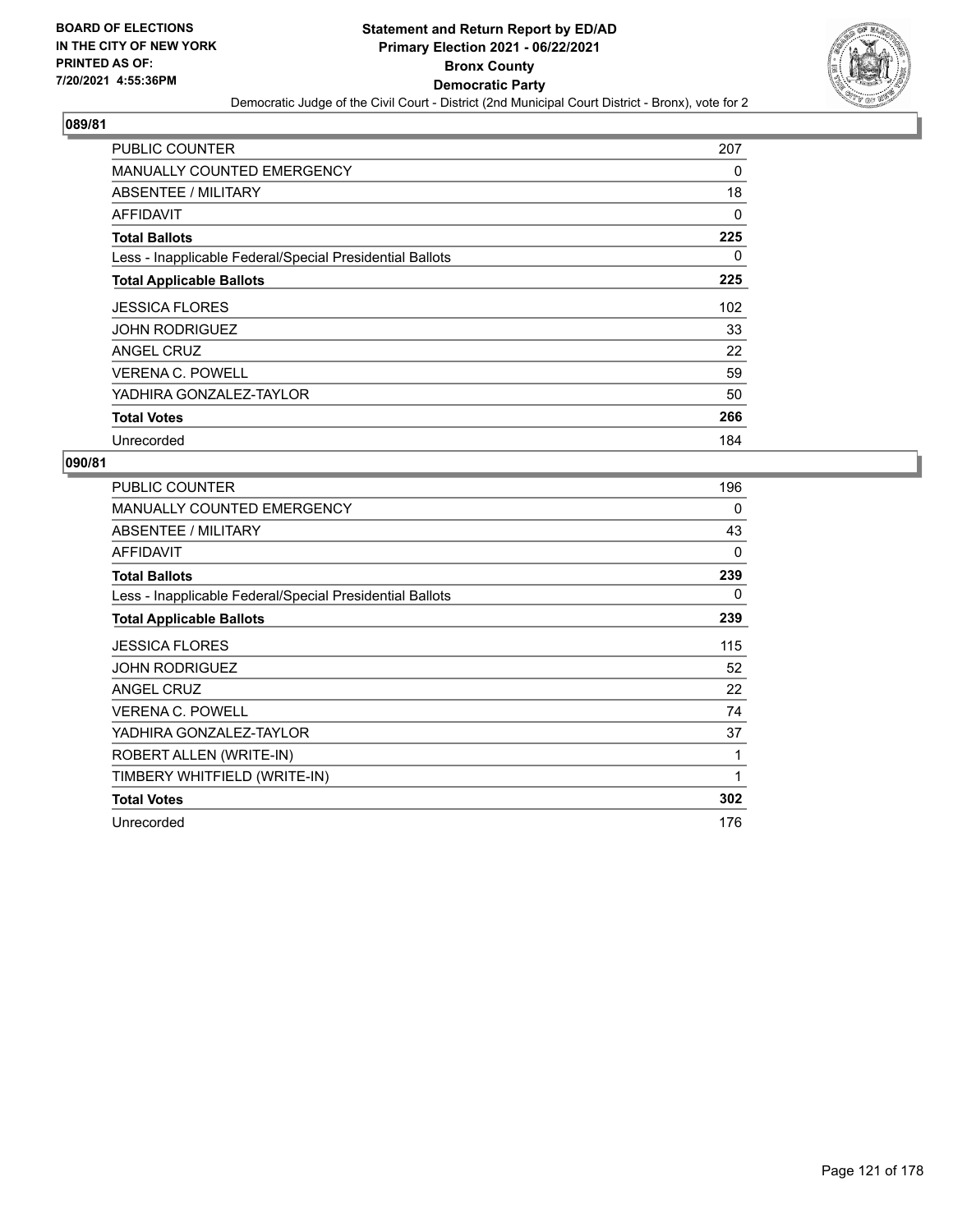

| PUBLIC COUNTER                                           | 0        |
|----------------------------------------------------------|----------|
| <b>MANUALLY COUNTED EMERGENCY</b>                        | 0        |
| ABSENTEE / MILITARY                                      | 139      |
| AFFIDAVIT                                                | 0        |
| <b>Total Ballots</b>                                     | 139      |
| Less - Inapplicable Federal/Special Presidential Ballots | $\Omega$ |
| <b>Total Applicable Ballots</b>                          | 139      |
| <b>JESSICA FLORES</b>                                    | 47       |
| <b>JOHN RODRIGUEZ</b>                                    | 18       |
| ANGEL CRUZ                                               | 21       |
| <b>VERENA C. POWELL</b>                                  | 19       |
| YADHIRA GONZALEZ-TAYLOR                                  | 20       |
| <b>Total Votes</b>                                       | 125      |
| Unrecorded                                               | 153      |

# **092/81**

| <b>PUBLIC COUNTER</b>                                    | 67 |
|----------------------------------------------------------|----|
| <b>MANUALLY COUNTED EMERGENCY</b>                        | 0  |
| ABSENTEE / MILITARY                                      |    |
| AFFIDAVIT                                                | 0  |
| <b>Total Ballots</b>                                     | 68 |
| Less - Inapplicable Federal/Special Presidential Ballots | 0  |
| <b>Total Applicable Ballots</b>                          | 68 |
| <b>JESSICA FLORES</b>                                    | 30 |
| <b>JOHN RODRIGUEZ</b>                                    | 10 |
| <b>ANGEL CRUZ</b>                                        | 16 |
| <b>VERENA C. POWELL</b>                                  | 15 |
| YADHIRA GONZALEZ-TAYLOR                                  | 15 |
| <b>Total Votes</b>                                       | 86 |
| Unrecorded                                               | 50 |

| <b>PUBLIC COUNTER</b>                                    | 102 |
|----------------------------------------------------------|-----|
| <b>MANUALLY COUNTED EMERGENCY</b>                        | 0   |
| ABSENTEE / MILITARY                                      | 17  |
| AFFIDAVIT                                                | 1   |
| <b>Total Ballots</b>                                     | 120 |
| Less - Inapplicable Federal/Special Presidential Ballots | 0   |
| <b>Total Applicable Ballots</b>                          | 120 |
| <b>JESSICA FLORES</b>                                    | 50  |
| <b>JOHN RODRIGUEZ</b>                                    | 22  |
| ANGEL CRUZ                                               | 24  |
| <b>VERENA C. POWELL</b>                                  | 26  |
| YADHIRA GONZALEZ-TAYLOR                                  | 27  |
| <b>Total Votes</b>                                       | 149 |
| Unrecorded                                               | 91  |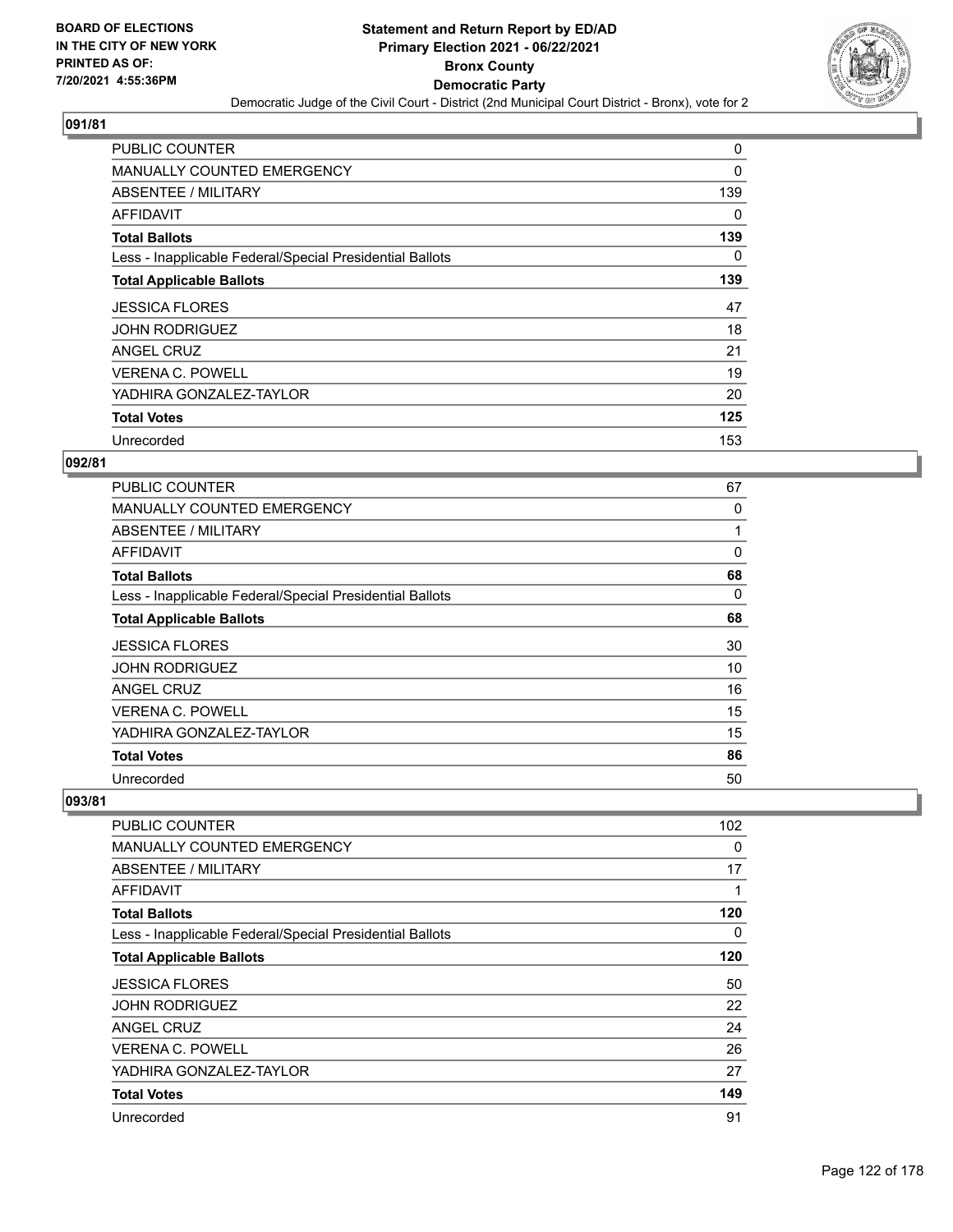

| <b>PUBLIC COUNTER</b>                                    | 80  |
|----------------------------------------------------------|-----|
| <b>MANUALLY COUNTED EMERGENCY</b>                        | 0   |
| ABSENTEE / MILITARY                                      | 14  |
| AFFIDAVIT                                                | 0   |
| <b>Total Ballots</b>                                     | 94  |
| Less - Inapplicable Federal/Special Presidential Ballots | 0   |
| <b>Total Applicable Ballots</b>                          | 94  |
| <b>JESSICA FLORES</b>                                    | 43  |
| <b>JOHN RODRIGUEZ</b>                                    | 15  |
| ANGEL CRUZ                                               | 16  |
| <b>VERENA C. POWELL</b>                                  | 26  |
| YADHIRA GONZALEZ-TAYLOR                                  | 22  |
| <b>Total Votes</b>                                       | 122 |
| Unrecorded                                               | 66  |

#### **095/81**

| <b>PUBLIC COUNTER</b>                                    | 42 |
|----------------------------------------------------------|----|
| MANUALLY COUNTED EMERGENCY                               | 0  |
| ABSENTEE / MILITARY                                      | 8  |
| AFFIDAVIT                                                | 0  |
| <b>Total Ballots</b>                                     | 50 |
| Less - Inapplicable Federal/Special Presidential Ballots | 0  |
| <b>Total Applicable Ballots</b>                          | 50 |
| <b>JESSICA FLORES</b>                                    | 26 |
| <b>JOHN RODRIGUEZ</b>                                    | 11 |
| ANGEL CRUZ                                               | 9  |
| <b>VERENA C. POWELL</b>                                  | 12 |
| YADHIRA GONZALEZ-TAYLOR                                  | 10 |
| <b>Total Votes</b>                                       | 68 |
| Unrecorded                                               | 32 |

| <b>PUBLIC COUNTER</b>                                    | 76       |
|----------------------------------------------------------|----------|
| <b>MANUALLY COUNTED EMERGENCY</b>                        | 0        |
| ABSENTEE / MILITARY                                      | 10       |
| AFFIDAVIT                                                | $\Omega$ |
| <b>Total Ballots</b>                                     | 86       |
| Less - Inapplicable Federal/Special Presidential Ballots | $\Omega$ |
| <b>Total Applicable Ballots</b>                          | 86       |
| <b>JESSICA FLORES</b>                                    | 44       |
| <b>JOHN RODRIGUEZ</b>                                    | 14       |
| ANGEL CRUZ                                               | 18       |
| <b>VERENA C. POWELL</b>                                  | 26       |
| YADHIRA GONZALEZ-TAYLOR                                  | 16       |
| <b>Total Votes</b>                                       | 118      |
| Unrecorded                                               | 54       |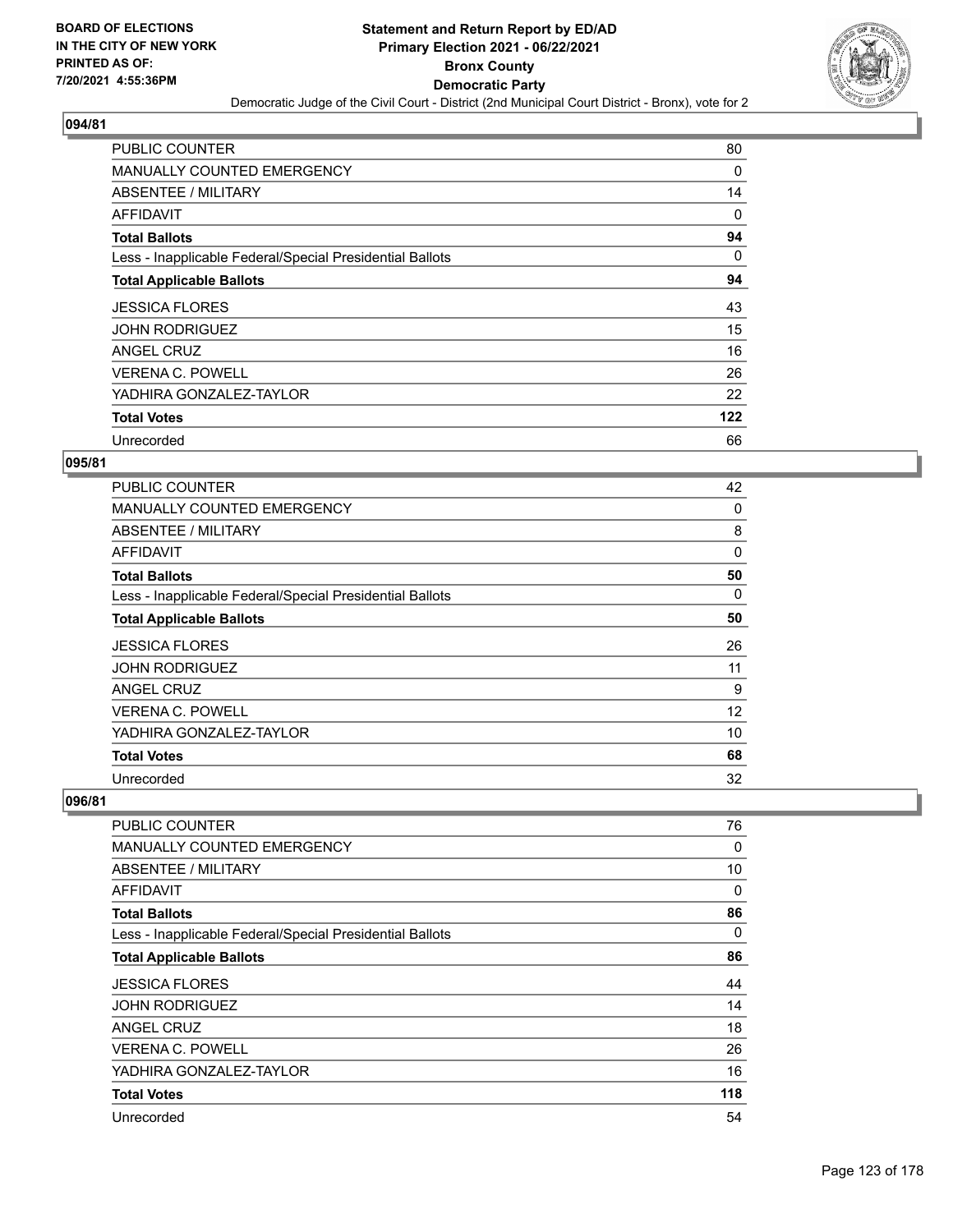

| <b>PUBLIC COUNTER</b>                                    | 146 |
|----------------------------------------------------------|-----|
| <b>MANUALLY COUNTED EMERGENCY</b>                        | 0   |
| ABSENTEE / MILITARY                                      | 12  |
| AFFIDAVIT                                                | 2   |
| <b>Total Ballots</b>                                     | 160 |
| Less - Inapplicable Federal/Special Presidential Ballots | 0   |
| <b>Total Applicable Ballots</b>                          | 160 |
| <b>JESSICA FLORES</b>                                    | 79  |
| <b>JOHN RODRIGUEZ</b>                                    | 23  |
| ANGEL CRUZ                                               | 21  |
| <b>VERENA C. POWELL</b>                                  | 41  |
| YADHIRA GONZALEZ-TAYLOR                                  | 44  |
| WALTER GREEN (WRITE-IN)                                  | 1   |
| <b>Total Votes</b>                                       | 209 |
| Unrecorded                                               | 111 |

#### **098/81**

| <b>PUBLIC COUNTER</b>                                    | 96  |
|----------------------------------------------------------|-----|
| MANUALLY COUNTED EMERGENCY                               | 0   |
| ABSENTEE / MILITARY                                      | 20  |
| AFFIDAVIT                                                | 0   |
| <b>Total Ballots</b>                                     | 116 |
| Less - Inapplicable Federal/Special Presidential Ballots | 0   |
| <b>Total Applicable Ballots</b>                          | 116 |
| <b>JESSICA FLORES</b>                                    | 55  |
| <b>JOHN RODRIGUEZ</b>                                    | 11  |
| ANGEL CRUZ                                               | 15  |
| <b>VERENA C. POWELL</b>                                  | 40  |
| YADHIRA GONZALEZ-TAYLOR                                  | 33  |
| <b>Total Votes</b>                                       | 154 |
|                                                          |     |

| PUBLIC COUNTER                                           | 118 |
|----------------------------------------------------------|-----|
| <b>MANUALLY COUNTED EMERGENCY</b>                        | 0   |
| ABSENTEE / MILITARY                                      | 18  |
| AFFIDAVIT                                                | 0   |
| <b>Total Ballots</b>                                     | 136 |
| Less - Inapplicable Federal/Special Presidential Ballots | 0   |
| <b>Total Applicable Ballots</b>                          | 136 |
| <b>JESSICA FLORES</b>                                    | 66  |
| <b>JOHN RODRIGUEZ</b>                                    | 26  |
| ANGEL CRUZ                                               | 29  |
| <b>VERENA C. POWELL</b>                                  | 34  |
| YADHIRA GONZALEZ-TAYLOR                                  | 33  |
| <b>Total Votes</b>                                       | 188 |
| Unrecorded                                               | 84  |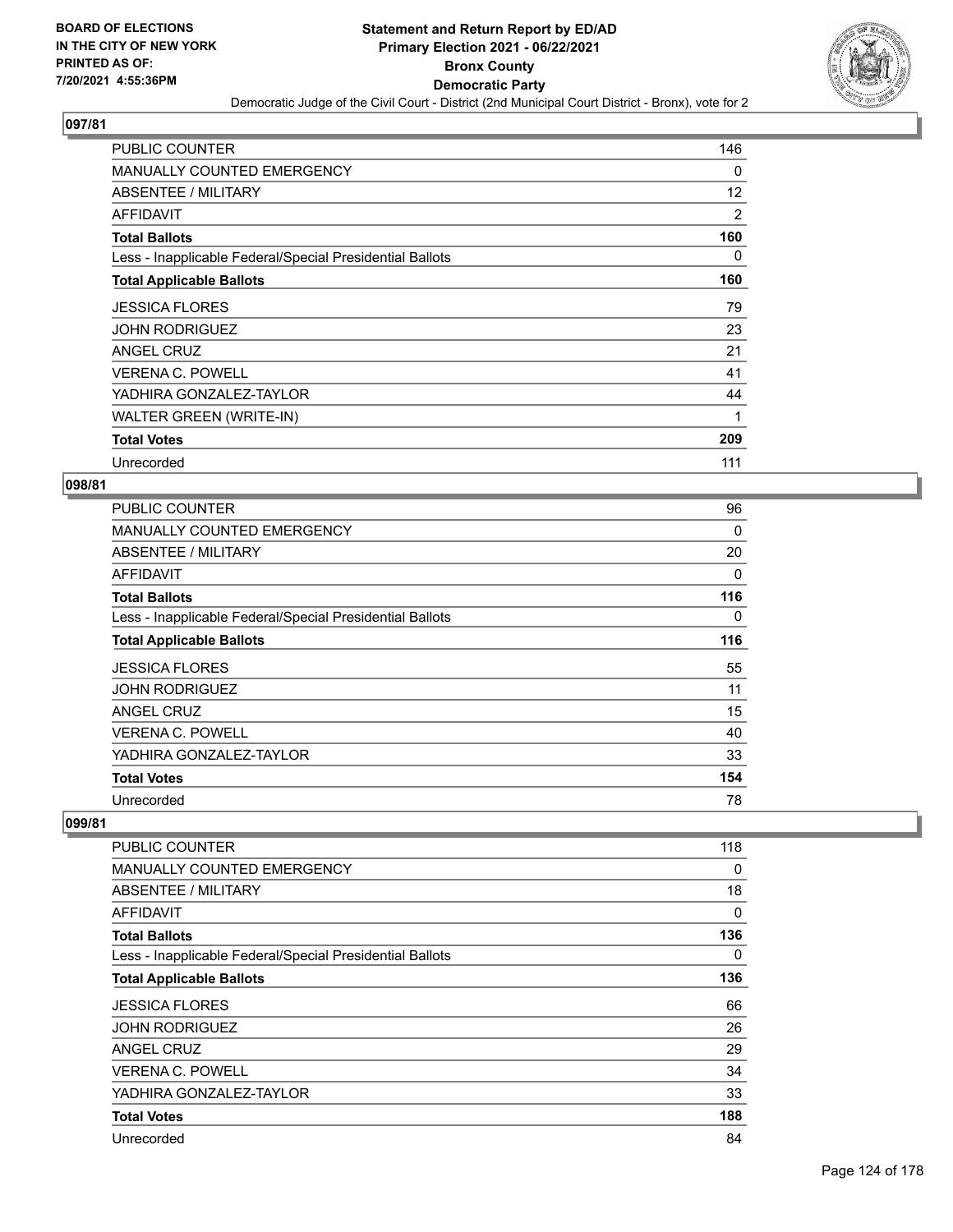

| PUBLIC COUNTER                                           | 83  |
|----------------------------------------------------------|-----|
| <b>MANUALLY COUNTED EMERGENCY</b>                        | 0   |
| <b>ABSENTEE / MILITARY</b>                               | 5   |
| AFFIDAVIT                                                | 0   |
| <b>Total Ballots</b>                                     | 88  |
| Less - Inapplicable Federal/Special Presidential Ballots | 0   |
| <b>Total Applicable Ballots</b>                          | 88  |
| <b>JESSICA FLORES</b>                                    | 31  |
| <b>JOHN RODRIGUEZ</b>                                    | 8   |
| ANGEL CRUZ                                               | 16  |
| <b>VERENA C. POWELL</b>                                  | 27  |
| YADHIRA GONZALEZ-TAYLOR                                  | 21  |
| <b>Total Votes</b>                                       | 103 |
| Unrecorded                                               | 73  |

**101/81 COMBINED into: 091/80**

### **104/81**

| <b>MANUALLY COUNTED EMERGENCY</b><br>ABSENTEE / MILITARY<br>AFFIDAVIT<br><b>Total Ballots</b><br>Less - Inapplicable Federal/Special Presidential Ballots<br><b>Total Applicable Ballots</b><br><b>JESSICA FLORES</b><br><b>JOHN RODRIGUEZ</b><br>ANGEL CRUZ<br><b>VERENA C. POWELL</b><br>YADHIRA GONZALEZ-TAYLOR<br><b>Total Votes</b> | <b>PUBLIC COUNTER</b> | 0 |
|------------------------------------------------------------------------------------------------------------------------------------------------------------------------------------------------------------------------------------------------------------------------------------------------------------------------------------------|-----------------------|---|
|                                                                                                                                                                                                                                                                                                                                          |                       | 0 |
|                                                                                                                                                                                                                                                                                                                                          |                       | 0 |
|                                                                                                                                                                                                                                                                                                                                          |                       | 0 |
|                                                                                                                                                                                                                                                                                                                                          |                       | 0 |
|                                                                                                                                                                                                                                                                                                                                          |                       | 0 |
|                                                                                                                                                                                                                                                                                                                                          |                       | 0 |
|                                                                                                                                                                                                                                                                                                                                          |                       | 0 |
|                                                                                                                                                                                                                                                                                                                                          |                       | 0 |
|                                                                                                                                                                                                                                                                                                                                          |                       | 0 |
|                                                                                                                                                                                                                                                                                                                                          |                       | 0 |
|                                                                                                                                                                                                                                                                                                                                          |                       | 0 |
|                                                                                                                                                                                                                                                                                                                                          |                       | 0 |

| <b>PUBLIC COUNTER</b>                                    | 0            |
|----------------------------------------------------------|--------------|
| <b>MANUALLY COUNTED EMERGENCY</b>                        | 0            |
| ABSENTEE / MILITARY                                      | 0            |
| AFFIDAVIT                                                | 0            |
| <b>Total Ballots</b>                                     | 0            |
| Less - Inapplicable Federal/Special Presidential Ballots | $\mathbf{0}$ |
| <b>Total Applicable Ballots</b>                          | 0            |
| <b>JESSICA FLORES</b>                                    | 0            |
| <b>JOHN RODRIGUEZ</b>                                    | 0            |
| <b>ANGEL CRUZ</b>                                        | 0            |
| <b>VERENA C. POWELL</b>                                  | 0            |
| YADHIRA GONZALEZ-TAYLOR                                  | 0            |
| <b>Total Votes</b>                                       | 0            |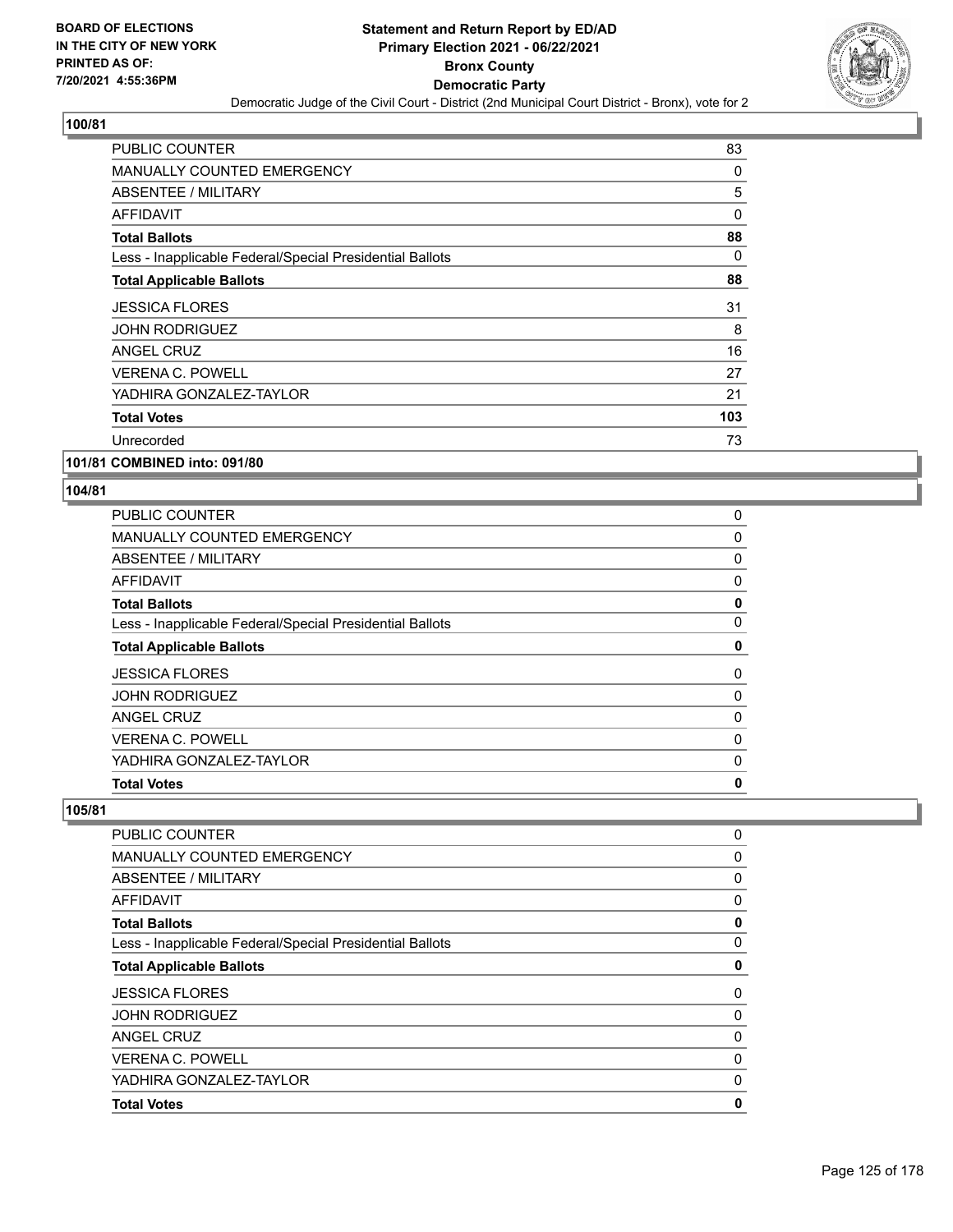

| <b>PUBLIC COUNTER</b>                                    | 42 |
|----------------------------------------------------------|----|
| MANUALLY COUNTED EMERGENCY                               | 0  |
| ABSENTEE / MILITARY                                      | 8  |
| <b>AFFIDAVIT</b>                                         | 0  |
| <b>Total Ballots</b>                                     | 50 |
| Less - Inapplicable Federal/Special Presidential Ballots | 0  |
| <b>Total Applicable Ballots</b>                          | 50 |
| <b>JESSICA FLORES</b>                                    | 24 |
| <b>JOHN RODRIGUEZ</b>                                    | 6  |
| ANGEL CRUZ                                               | 7  |
| <b>VERENA C. POWELL</b>                                  | 14 |
| YADHIRA GONZALEZ-TAYLOR                                  | 6  |
| <b>Total Votes</b>                                       | 57 |
| Unrecorded                                               | 43 |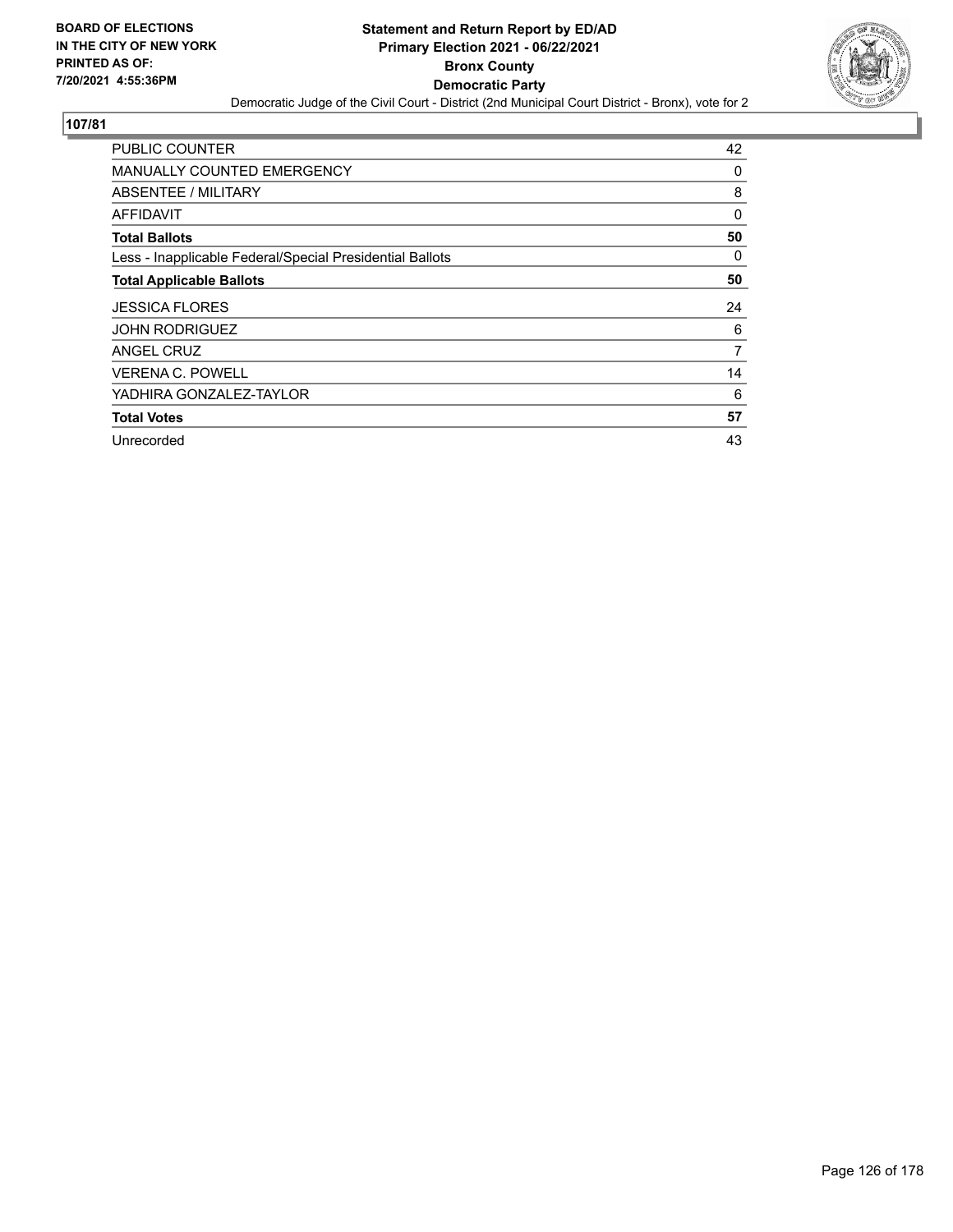

| PUBLIC COUNTER                                           | 82  |
|----------------------------------------------------------|-----|
| MANUALLY COUNTED EMERGENCY                               | 0   |
| ABSENTEE / MILITARY                                      | 11  |
| AFFIDAVIT                                                |     |
| <b>Total Ballots</b>                                     | 94  |
| Less - Inapplicable Federal/Special Presidential Ballots | 0   |
| <b>Total Applicable Ballots</b>                          | 94  |
| <b>JESSICA FLORES</b>                                    | 41  |
| <b>JOHN RODRIGUEZ</b>                                    | 12  |
| ANGEL CRUZ                                               | 15  |
| <b>VERENA C. POWELL</b>                                  | 22  |
| YADHIRA GONZALEZ-TAYLOR                                  | 21  |
| <b>Total Votes</b>                                       | 111 |
| Unrecorded                                               | 77  |

# **002/84**

| <b>PUBLIC COUNTER</b>                                    | 94  |
|----------------------------------------------------------|-----|
| <b>MANUALLY COUNTED EMERGENCY</b>                        | 0   |
| ABSENTEE / MILITARY                                      | 20  |
| <b>AFFIDAVIT</b>                                         |     |
| <b>Total Ballots</b>                                     | 115 |
| Less - Inapplicable Federal/Special Presidential Ballots | 0   |
| <b>Total Applicable Ballots</b>                          | 115 |
| <b>JESSICA FLORES</b>                                    | 54  |
| <b>JOHN RODRIGUEZ</b>                                    | 12  |
| <b>ANGEL CRUZ</b>                                        | 30  |
| <b>VERENA C. POWELL</b>                                  | 40  |
| YADHIRA GONZALEZ-TAYLOR                                  | 7   |
| <b>Total Votes</b>                                       | 143 |
| Unrecorded                                               | 87  |

| <b>PUBLIC COUNTER</b>                                    | 141 |
|----------------------------------------------------------|-----|
| <b>MANUALLY COUNTED EMERGENCY</b>                        | 0   |
| <b>ABSENTEE / MILITARY</b>                               | 9   |
| <b>AFFIDAVIT</b>                                         | 1   |
| <b>Total Ballots</b>                                     | 151 |
| Less - Inapplicable Federal/Special Presidential Ballots | 0   |
| <b>Total Applicable Ballots</b>                          | 151 |
| <b>JESSICA FLORES</b>                                    | 88  |
| <b>JOHN RODRIGUEZ</b>                                    | 17  |
| ANGEL CRUZ                                               | 31  |
| <b>VERENA C. POWELL</b>                                  | 13  |
| YADHIRA GONZALEZ-TAYLOR                                  | 38  |
| <b>Total Votes</b>                                       | 187 |
| Unrecorded                                               | 115 |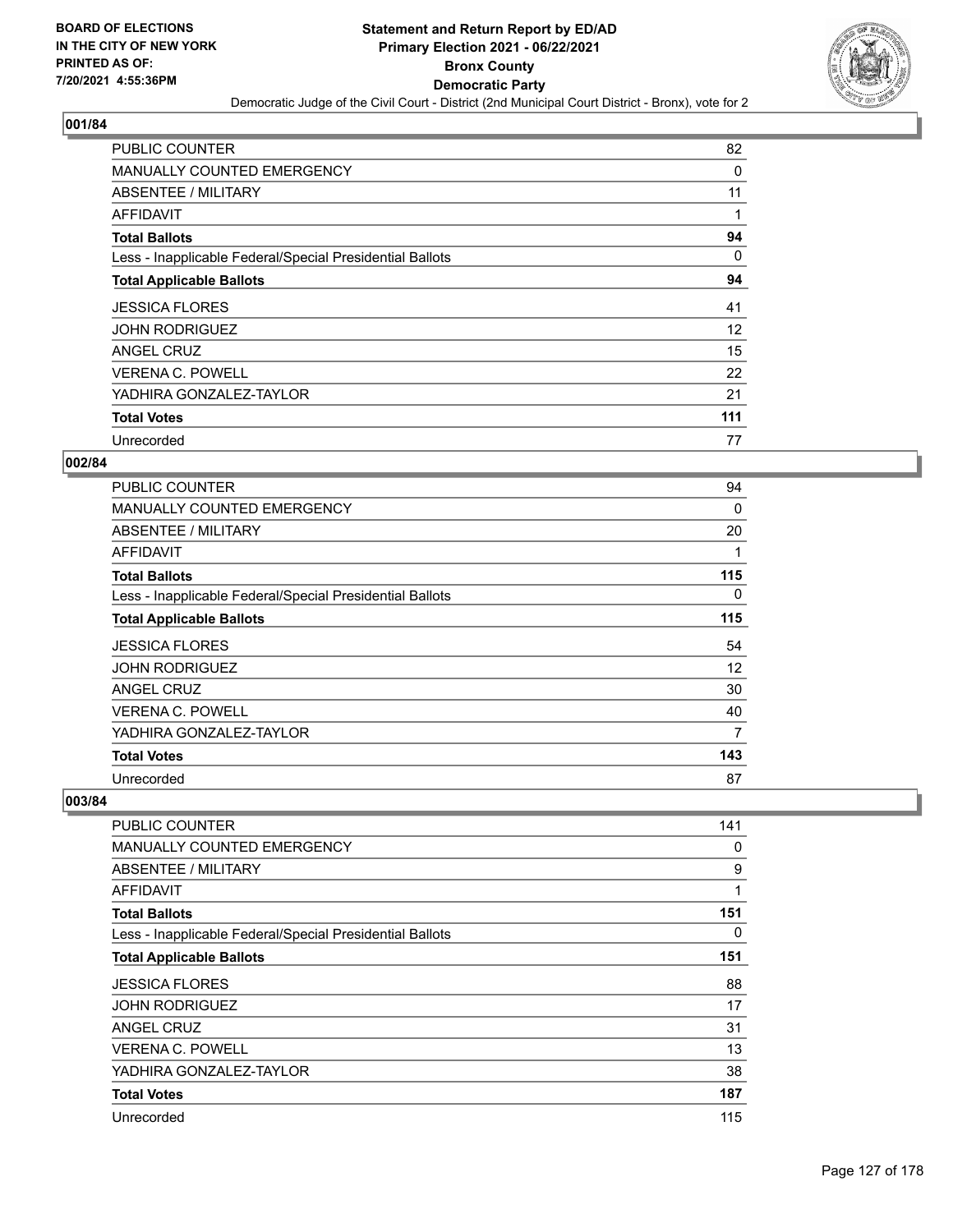

| <b>PUBLIC COUNTER</b>                                    | 139 |
|----------------------------------------------------------|-----|
| <b>MANUALLY COUNTED EMERGENCY</b>                        | 0   |
| ABSENTEE / MILITARY                                      | 11  |
| AFFIDAVIT                                                | 1   |
| <b>Total Ballots</b>                                     | 151 |
| Less - Inapplicable Federal/Special Presidential Ballots | 0   |
| <b>Total Applicable Ballots</b>                          | 151 |
| <b>JESSICA FLORES</b>                                    | 71  |
| <b>JOHN RODRIGUEZ</b>                                    | 35  |
| ANGEL CRUZ                                               | 29  |
| <b>VERENA C. POWELL</b>                                  | 38  |
| YADHIRA GONZALEZ-TAYLOR                                  | 23  |
| <b>Total Votes</b>                                       | 196 |
| Unrecorded                                               | 106 |

# **005/84**

| <b>PUBLIC COUNTER</b>                                    | 112 |
|----------------------------------------------------------|-----|
| <b>MANUALLY COUNTED EMERGENCY</b>                        | 0   |
| ABSENTEE / MILITARY                                      |     |
| AFFIDAVIT                                                | 0   |
| <b>Total Ballots</b>                                     | 113 |
| Less - Inapplicable Federal/Special Presidential Ballots | 0   |
| <b>Total Applicable Ballots</b>                          | 113 |
| <b>JESSICA FLORES</b>                                    | 53  |
| <b>JOHN RODRIGUEZ</b>                                    | 25  |
| <b>ANGEL CRUZ</b>                                        | 22  |
| <b>VERENA C. POWELL</b>                                  | 23  |
| YADHIRA GONZALEZ-TAYLOR                                  | 19  |
| <b>Total Votes</b>                                       | 142 |
| Unrecorded                                               | 84  |

| <b>PUBLIC COUNTER</b>                                    | 124      |
|----------------------------------------------------------|----------|
| <b>MANUALLY COUNTED EMERGENCY</b>                        | 0        |
| <b>ABSENTEE / MILITARY</b>                               | 7        |
| <b>AFFIDAVIT</b>                                         | $\Omega$ |
| <b>Total Ballots</b>                                     | 131      |
| Less - Inapplicable Federal/Special Presidential Ballots | $\Omega$ |
| <b>Total Applicable Ballots</b>                          | 131      |
| <b>JESSICA FLORES</b>                                    | 45       |
| <b>JOHN RODRIGUEZ</b>                                    | 17       |
| ANGEL CRUZ                                               | 26       |
| <b>VERENA C. POWELL</b>                                  | 42       |
| YADHIRA GONZALEZ-TAYLOR                                  | 35       |
| <b>Total Votes</b>                                       | 165      |
| Unrecorded                                               | 97       |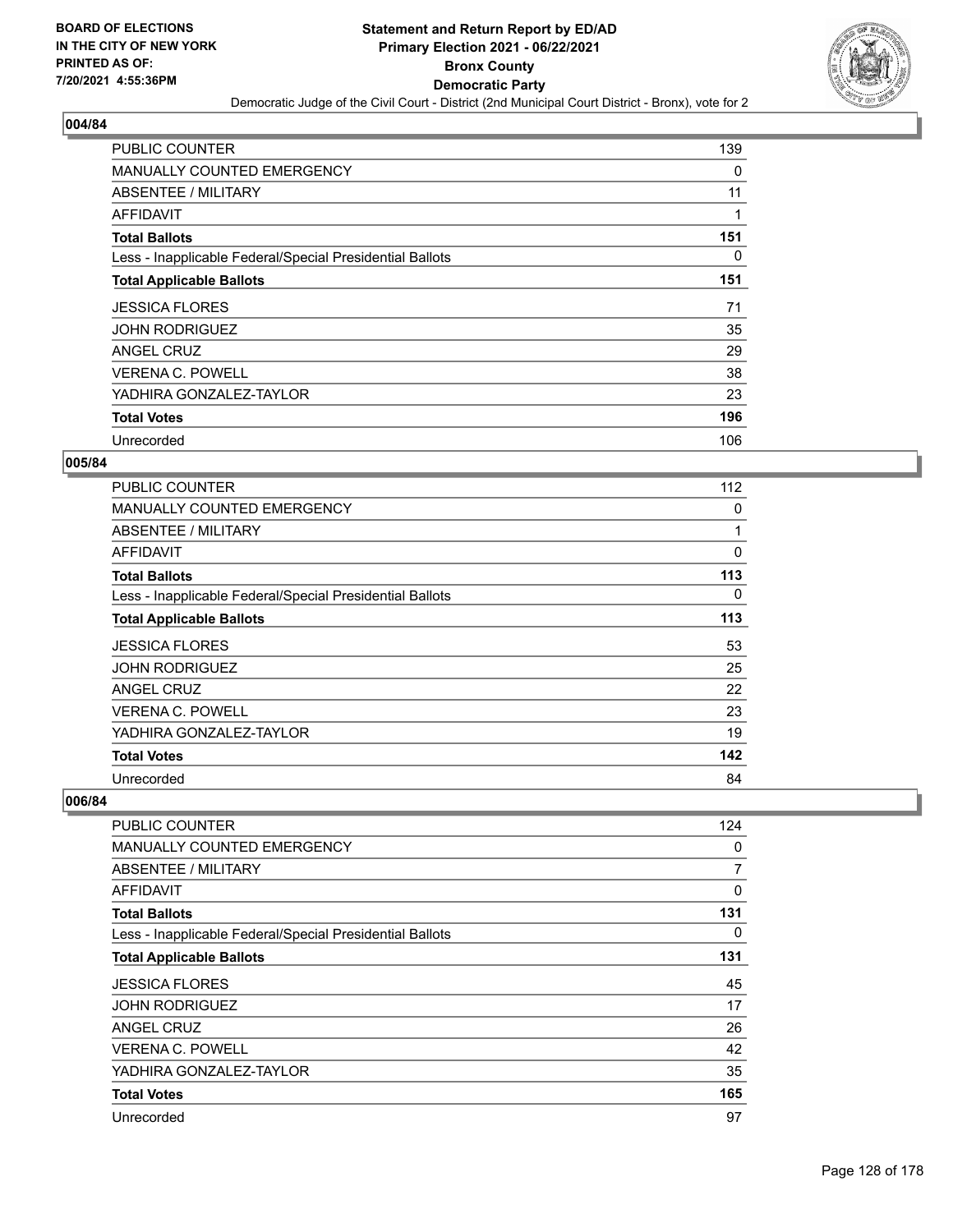

| <b>PUBLIC COUNTER</b>                                    | 127 |
|----------------------------------------------------------|-----|
| <b>MANUALLY COUNTED EMERGENCY</b>                        | 0   |
| ABSENTEE / MILITARY                                      | 12  |
| AFFIDAVIT                                                |     |
| <b>Total Ballots</b>                                     | 140 |
| Less - Inapplicable Federal/Special Presidential Ballots | 0   |
| <b>Total Applicable Ballots</b>                          | 140 |
| <b>JESSICA FLORES</b>                                    | 52  |
| <b>JOHN RODRIGUEZ</b>                                    | 19  |
| ANGEL CRUZ                                               | 34  |
| <b>VERENA C. POWELL</b>                                  | 41  |
| YADHIRA GONZALEZ-TAYLOR                                  | 19  |
| <b>Total Votes</b>                                       | 165 |
| Unrecorded                                               | 115 |

# **008/84**

| <b>PUBLIC COUNTER</b>                                    | 102 |
|----------------------------------------------------------|-----|
| <b>MANUALLY COUNTED EMERGENCY</b>                        | 0   |
| ABSENTEE / MILITARY                                      | 6   |
| AFFIDAVIT                                                | 0   |
| <b>Total Ballots</b>                                     | 108 |
| Less - Inapplicable Federal/Special Presidential Ballots | 0   |
| <b>Total Applicable Ballots</b>                          | 108 |
| <b>JESSICA FLORES</b>                                    | 56  |
| <b>JOHN RODRIGUEZ</b>                                    | 14  |
| <b>ANGEL CRUZ</b>                                        | 19  |
| <b>VERENA C. POWELL</b>                                  | 24  |
| YADHIRA GONZALEZ-TAYLOR                                  | 21  |
| <b>Total Votes</b>                                       | 134 |
| Unrecorded                                               | 82  |

| <b>PUBLIC COUNTER</b>                                    | 90  |
|----------------------------------------------------------|-----|
| <b>MANUALLY COUNTED EMERGENCY</b>                        | 0   |
| <b>ABSENTEE / MILITARY</b>                               | 10  |
| <b>AFFIDAVIT</b>                                         | 0   |
| <b>Total Ballots</b>                                     | 100 |
| Less - Inapplicable Federal/Special Presidential Ballots | 0   |
| <b>Total Applicable Ballots</b>                          | 100 |
| <b>JESSICA FLORES</b>                                    | 40  |
| <b>JOHN RODRIGUEZ</b>                                    | 15  |
| ANGEL CRUZ                                               | 23  |
| <b>VERENA C. POWELL</b>                                  | 24  |
| YADHIRA GONZALEZ-TAYLOR                                  | 21  |
| <b>Total Votes</b>                                       | 123 |
| Unrecorded                                               | 77  |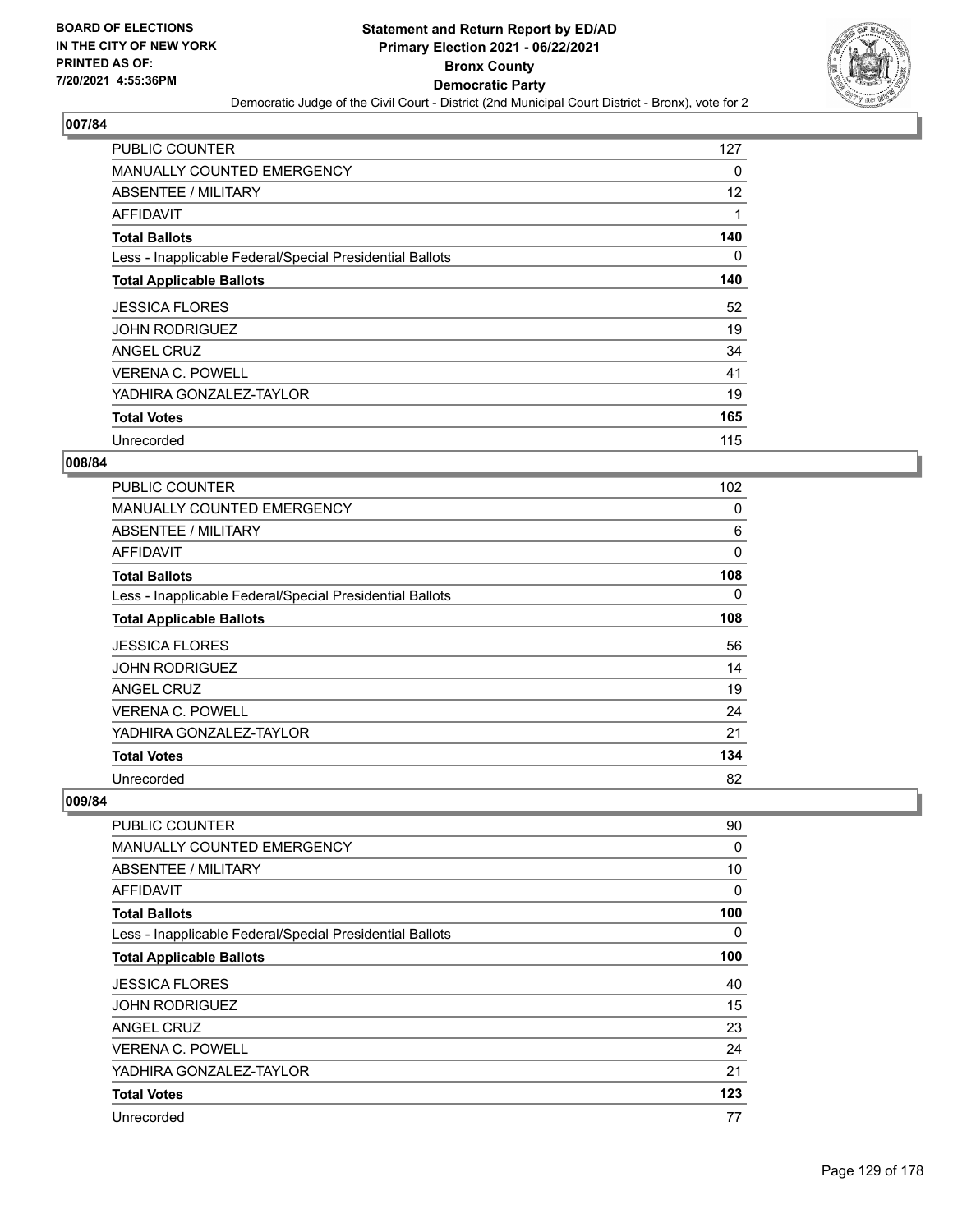

| <b>PUBLIC COUNTER</b>                                    | 155 |
|----------------------------------------------------------|-----|
| <b>MANUALLY COUNTED EMERGENCY</b>                        | 0   |
| <b>ABSENTEE / MILITARY</b>                               | 10  |
| AFFIDAVIT                                                | 3   |
| <b>Total Ballots</b>                                     | 168 |
| Less - Inapplicable Federal/Special Presidential Ballots | 0   |
| <b>Total Applicable Ballots</b>                          | 168 |
| <b>JESSICA FLORES</b>                                    | 75  |
| <b>JOHN RODRIGUEZ</b>                                    | 32  |
| ANGEL CRUZ                                               | 40  |
| <b>VERENA C. POWELL</b>                                  | 36  |
| YADHIRA GONZALEZ-TAYLOR                                  | 34  |
| <b>Total Votes</b>                                       | 217 |
| Unrecorded                                               | 119 |

# **011/84**

| <b>PUBLIC COUNTER</b>                                    | 155 |
|----------------------------------------------------------|-----|
| <b>MANUALLY COUNTED EMERGENCY</b>                        | 0   |
| <b>ABSENTEE / MILITARY</b>                               | 18  |
| AFFIDAVIT                                                | 0   |
| <b>Total Ballots</b>                                     | 173 |
| Less - Inapplicable Federal/Special Presidential Ballots | 0   |
| <b>Total Applicable Ballots</b>                          | 173 |
| <b>JESSICA FLORES</b>                                    | 60  |
| <b>JOHN RODRIGUEZ</b>                                    | 19  |
| ANGEL CRUZ                                               | 35  |
| <b>VERENA C. POWELL</b>                                  | 45  |
| YADHIRA GONZALEZ-TAYLOR                                  | 40  |
| <b>Total Votes</b>                                       | 199 |
| Unrecorded                                               | 147 |

| <b>PUBLIC COUNTER</b>                                    | 95  |
|----------------------------------------------------------|-----|
| <b>MANUALLY COUNTED EMERGENCY</b>                        | 0   |
| <b>ABSENTEE / MILITARY</b>                               | 5   |
| <b>AFFIDAVIT</b>                                         | 1   |
| <b>Total Ballots</b>                                     | 101 |
| Less - Inapplicable Federal/Special Presidential Ballots | 0   |
| <b>Total Applicable Ballots</b>                          | 101 |
| <b>JESSICA FLORES</b>                                    | 42  |
| <b>JOHN RODRIGUEZ</b>                                    | 16  |
| ANGEL CRUZ                                               | 23  |
| <b>VERENA C. POWELL</b>                                  | 21  |
| YADHIRA GONZALEZ-TAYLOR                                  | 19  |
| <b>Total Votes</b>                                       | 121 |
| Unrecorded                                               | 81  |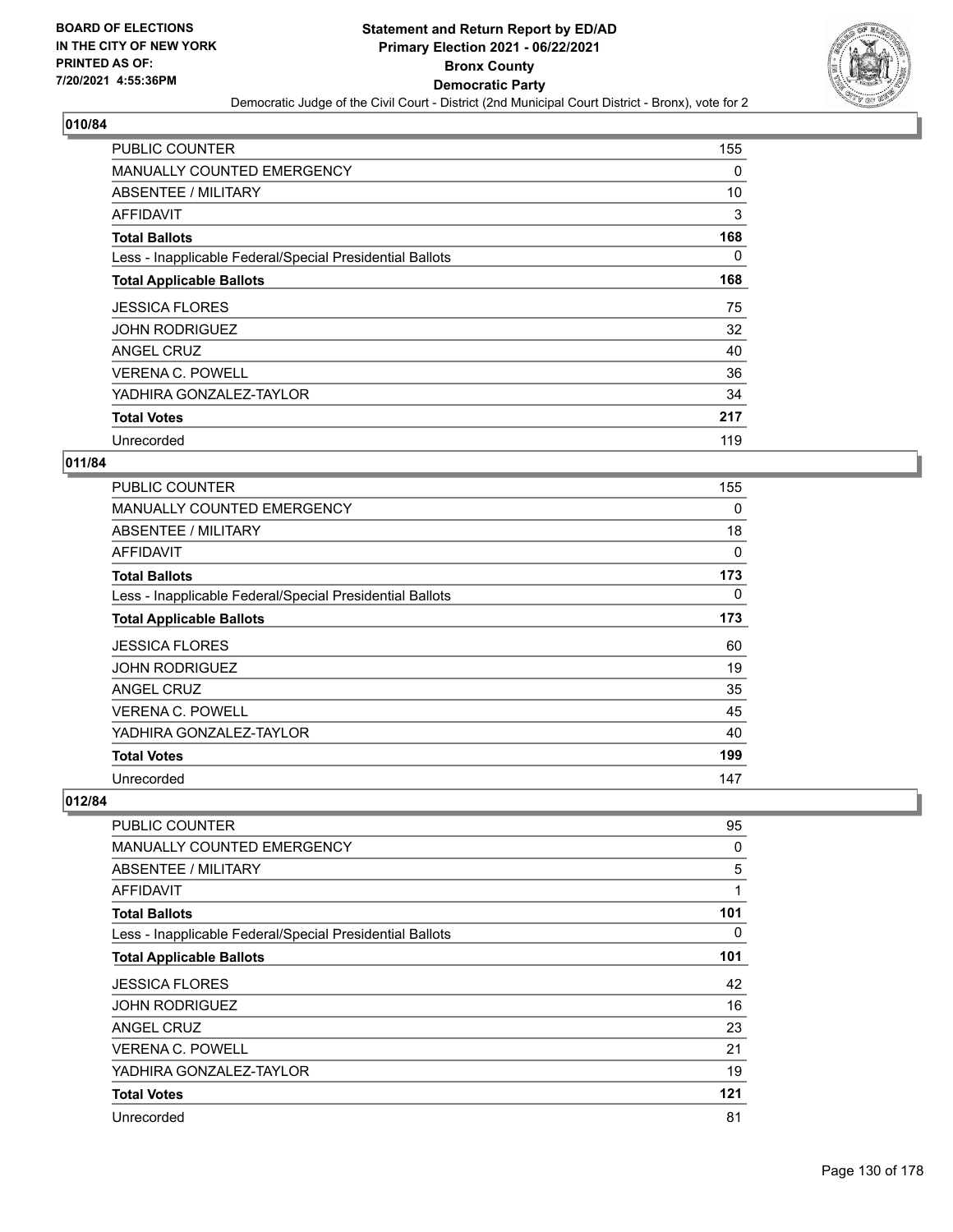

| <b>PUBLIC COUNTER</b>                                    | 104      |
|----------------------------------------------------------|----------|
| MANUALLY COUNTED EMERGENCY                               | $\Omega$ |
| ABSENTEE / MILITARY                                      | 14       |
| AFFIDAVIT                                                | 1        |
| <b>Total Ballots</b>                                     | 119      |
| Less - Inapplicable Federal/Special Presidential Ballots | 0        |
| <b>Total Applicable Ballots</b>                          | 119      |
| <b>JESSICA FLORES</b>                                    | 41       |
| <b>JOHN RODRIGUEZ</b>                                    | 22       |
| ANGEL CRUZ                                               | 20       |
| <b>VERENA C. POWELL</b>                                  | 32       |
| YADHIRA GONZALEZ-TAYLOR                                  | 28       |
| <b>Total Votes</b>                                       | 143      |
| Unrecorded                                               | 95       |

# **014/84**

| <b>PUBLIC COUNTER</b>                                    | 138 |
|----------------------------------------------------------|-----|
| <b>MANUALLY COUNTED EMERGENCY</b>                        | 0   |
| ABSENTEE / MILITARY                                      | 10  |
| AFFIDAVIT                                                | 2   |
| <b>Total Ballots</b>                                     | 150 |
| Less - Inapplicable Federal/Special Presidential Ballots | 0   |
| <b>Total Applicable Ballots</b>                          | 150 |
| <b>JESSICA FLORES</b>                                    | 74  |
| <b>JOHN RODRIGUEZ</b>                                    | 19  |
| <b>ANGEL CRUZ</b>                                        | 22  |
| <b>VERENA C. POWELL</b>                                  | 54  |
| YADHIRA GONZALEZ-TAYLOR                                  | 34  |
| <b>Total Votes</b>                                       | 203 |
| Unrecorded                                               | 97  |

| <b>PUBLIC COUNTER</b>                                    | 84       |
|----------------------------------------------------------|----------|
| <b>MANUALLY COUNTED EMERGENCY</b>                        | 0        |
| <b>ABSENTEE / MILITARY</b>                               | 9        |
| <b>AFFIDAVIT</b>                                         | $\Omega$ |
| <b>Total Ballots</b>                                     | 93       |
| Less - Inapplicable Federal/Special Presidential Ballots | $\Omega$ |
| <b>Total Applicable Ballots</b>                          | 93       |
| <b>JESSICA FLORES</b>                                    | 30       |
| <b>JOHN RODRIGUEZ</b>                                    | 12       |
| ANGEL CRUZ                                               | 23       |
| <b>VERENA C. POWELL</b>                                  | 20       |
| YADHIRA GONZALEZ-TAYLOR                                  | 31       |
| <b>Total Votes</b>                                       | 116      |
| Unrecorded                                               | 70       |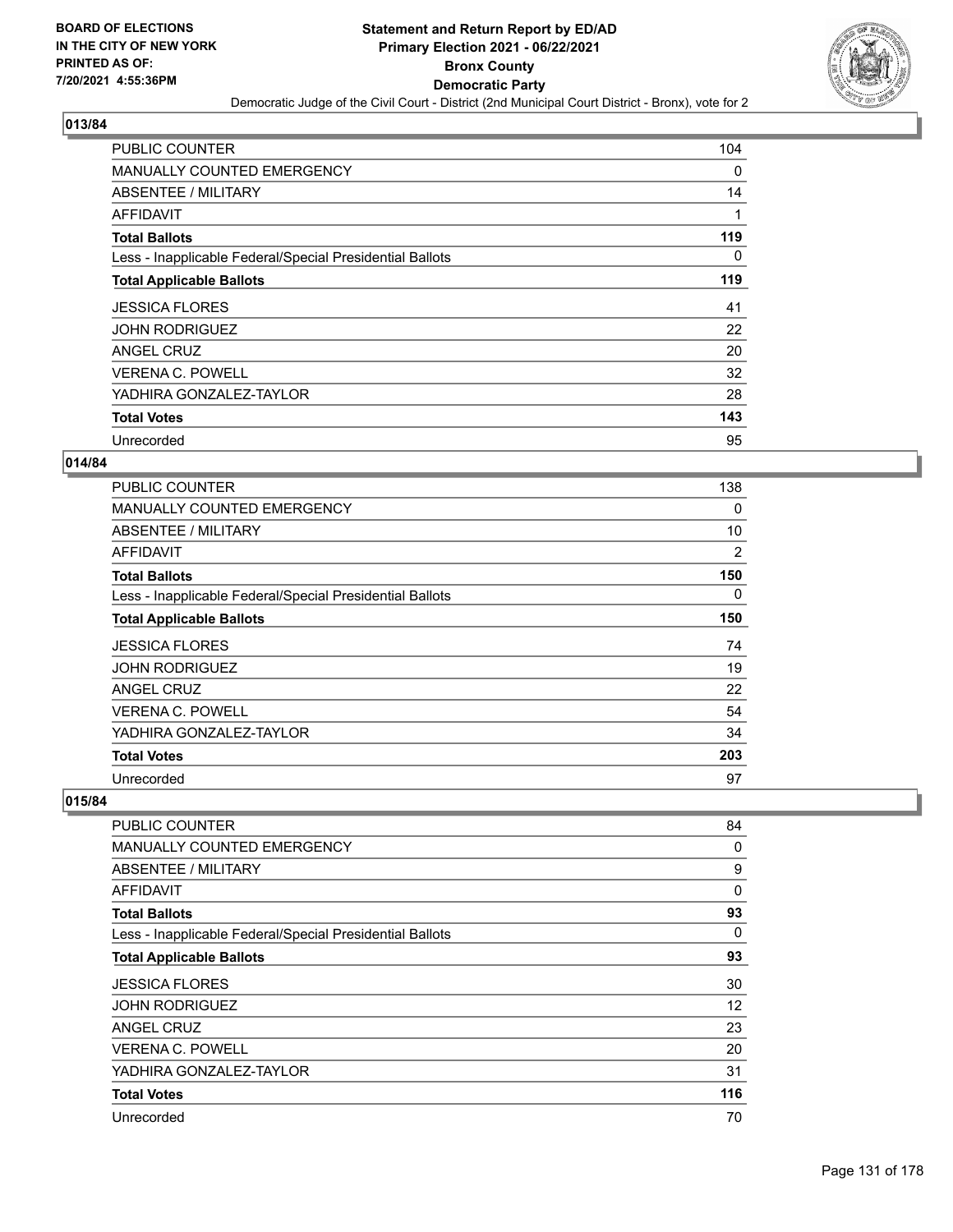

| <b>PUBLIC COUNTER</b>                                    | 133      |
|----------------------------------------------------------|----------|
| MANUALLY COUNTED EMERGENCY                               | 0        |
| ABSENTEE / MILITARY                                      | 11       |
| AFFIDAVIT                                                | 0        |
| <b>Total Ballots</b>                                     | 144      |
| Less - Inapplicable Federal/Special Presidential Ballots | $\Omega$ |
| <b>Total Applicable Ballots</b>                          | 144      |
| <b>JESSICA FLORES</b>                                    | 68       |
| <b>JOHN RODRIGUEZ</b>                                    | 23       |
| ANGEL CRUZ                                               | 26       |
| <b>VERENA C. POWELL</b>                                  | 31       |
| YADHIRA GONZALEZ-TAYLOR                                  | 34       |
| UNATTRIBUTABLE WRITE-IN (WRITE-IN)                       | 2        |
| <b>Total Votes</b>                                       | 184      |
| Unrecorded                                               | 104      |

### **017/84**

| PUBLIC COUNTER                                           | 53       |
|----------------------------------------------------------|----------|
| <b>MANUALLY COUNTED EMERGENCY</b>                        | 0        |
| ABSENTEE / MILITARY                                      | 3        |
| AFFIDAVIT                                                | 0        |
| <b>Total Ballots</b>                                     | 56       |
| Less - Inapplicable Federal/Special Presidential Ballots | $\Omega$ |
| <b>Total Applicable Ballots</b>                          | 56       |
| <b>JESSICA FLORES</b>                                    | 24       |
| <b>JOHN RODRIGUEZ</b>                                    | 3        |
| ANGEL CRUZ                                               | 11       |
| <b>VERENA C. POWELL</b>                                  | 17       |
| YADHIRA GONZALEZ-TAYLOR                                  | 12       |
| <b>Total Votes</b>                                       | 67       |
| Unrecorded                                               | 45       |

| PUBLIC COUNTER                                           | 85       |
|----------------------------------------------------------|----------|
| <b>MANUALLY COUNTED EMERGENCY</b>                        | 0        |
| ABSENTEE / MILITARY                                      | 5        |
| AFFIDAVIT                                                | 2        |
| <b>Total Ballots</b>                                     | 92       |
| Less - Inapplicable Federal/Special Presidential Ballots | $\Omega$ |
| <b>Total Applicable Ballots</b>                          | 92       |
| <b>JESSICA FLORES</b>                                    | 39       |
| <b>JOHN RODRIGUEZ</b>                                    | 15       |
| ANGEL CRUZ                                               | 11       |
| <b>VERENA C. POWELL</b>                                  | 31       |
| YADHIRA GONZALEZ-TAYLOR                                  | 17       |
| <b>Total Votes</b>                                       | 113      |
| Unrecorded                                               | 71       |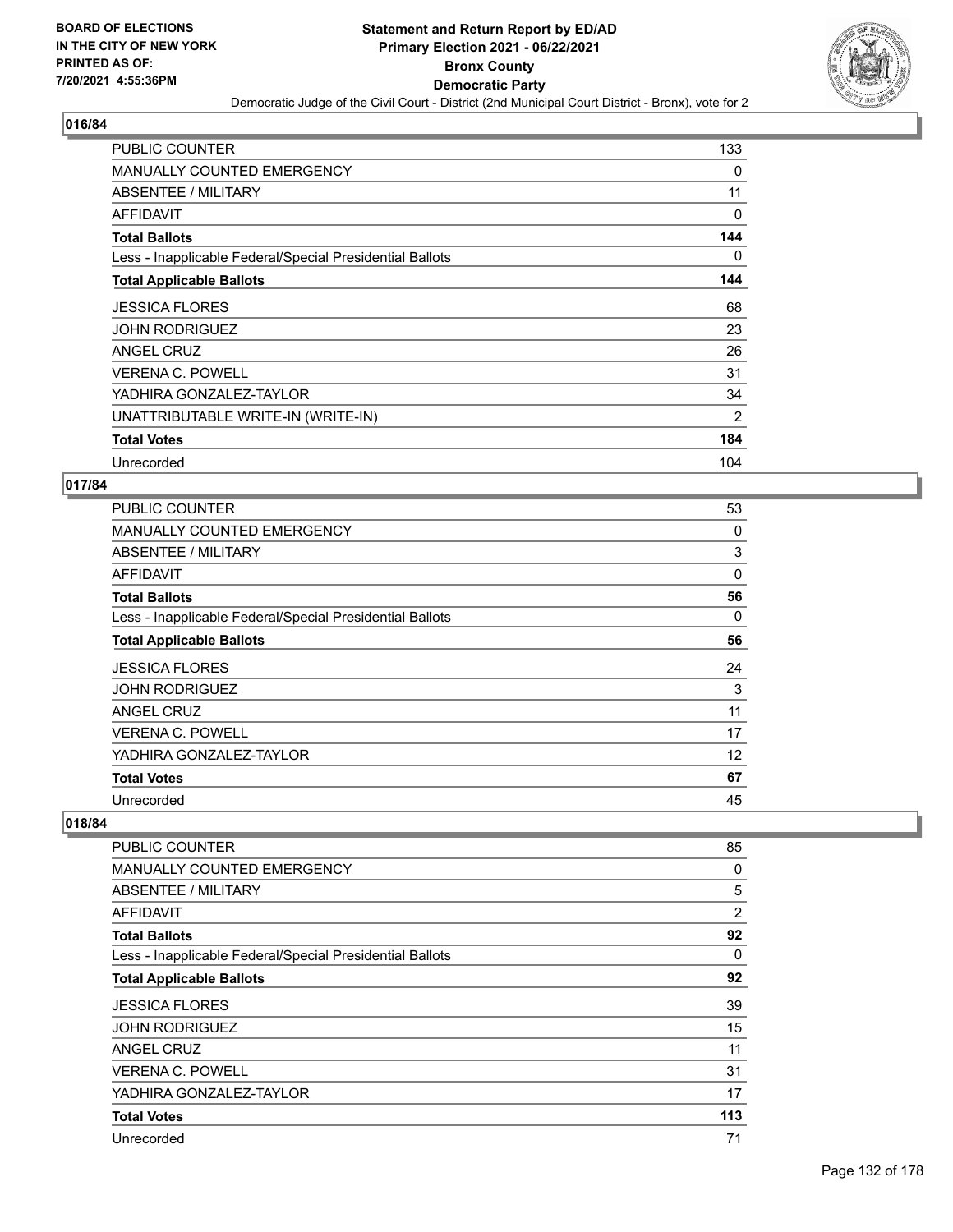

| <b>PUBLIC COUNTER</b>                                    | 171            |
|----------------------------------------------------------|----------------|
| <b>MANUALLY COUNTED EMERGENCY</b>                        | 0              |
| ABSENTEE / MILITARY                                      | 13             |
| <b>AFFIDAVIT</b>                                         | 1              |
| <b>Total Ballots</b>                                     | 185            |
| Less - Inapplicable Federal/Special Presidential Ballots | 0              |
| <b>Total Applicable Ballots</b>                          | 185            |
| <b>JESSICA FLORES</b>                                    | 67             |
| <b>JOHN RODRIGUEZ</b>                                    | 36             |
| <b>ANGEL CRUZ</b>                                        | 28             |
| <b>VERENA C. POWELL</b>                                  | 37             |
| YADHIRA GONZALEZ-TAYLOR                                  | 43             |
| ANGEL LOPEZ (WRITE-IN)                                   | 1              |
| MELISSA BARBER (WRITE-IN)                                | $\overline{2}$ |
| MYCHAEL JOHNSON (WRITE-IN)                               | 1              |
| UNATTRIBUTABLE WRITE-IN (WRITE-IN)                       | 1              |
| <b>Total Votes</b>                                       | 216            |
| Unrecorded                                               | 154            |

| <b>PUBLIC COUNTER</b>                                    | 153 |
|----------------------------------------------------------|-----|
| MANUALLY COUNTED EMERGENCY                               | 0   |
| ABSENTEE / MILITARY                                      | 11  |
| AFFIDAVIT                                                | 1   |
| <b>Total Ballots</b>                                     | 165 |
| Less - Inapplicable Federal/Special Presidential Ballots | 0   |
| <b>Total Applicable Ballots</b>                          | 165 |
| <b>JESSICA FLORES</b>                                    | 80  |
| <b>JOHN RODRIGUEZ</b>                                    | 20  |
| ANGEL CRUZ                                               | 12  |
| <b>VERENA C. POWELL</b>                                  | 58  |
| YADHIRA GONZALEZ-TAYLOR                                  | 31  |
| <b>Total Votes</b>                                       | 201 |
| Unrecorded                                               | 129 |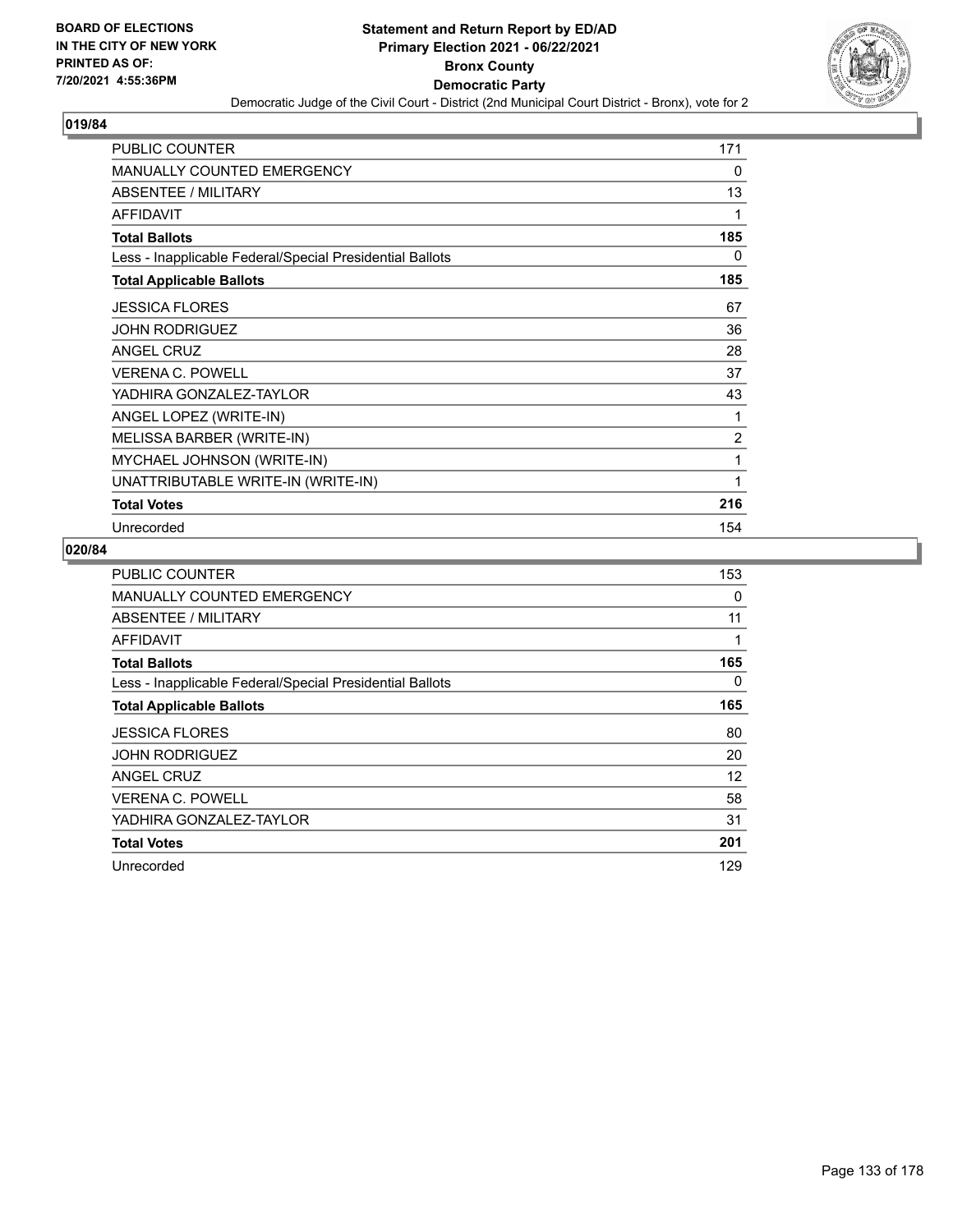

| <b>PUBLIC COUNTER</b>                                    | 17       |
|----------------------------------------------------------|----------|
| <b>MANUALLY COUNTED EMERGENCY</b>                        | 0        |
| ABSENTEE / MILITARY                                      | 4        |
| AFFIDAVIT                                                | $\Omega$ |
| <b>Total Ballots</b>                                     | 21       |
| Less - Inapplicable Federal/Special Presidential Ballots | 0        |
| <b>Total Applicable Ballots</b>                          | 21       |
| <b>JESSICA FLORES</b>                                    | 9        |
| <b>JOHN RODRIGUEZ</b>                                    | 2        |
| ANGEL CRUZ                                               | 5        |
| <b>VERENA C. POWELL</b>                                  | 7        |
| YADHIRA GONZALEZ-TAYLOR                                  | 6        |
|                                                          |          |
| <b>Total Votes</b>                                       | 29       |

# **022/84**

| <b>PUBLIC COUNTER</b>                                    | 20             |
|----------------------------------------------------------|----------------|
| <b>MANUALLY COUNTED EMERGENCY</b>                        | 0              |
| ABSENTEE / MILITARY                                      | 5              |
| <b>AFFIDAVIT</b>                                         | 0              |
| <b>Total Ballots</b>                                     | 25             |
| Less - Inapplicable Federal/Special Presidential Ballots | 0              |
| <b>Total Applicable Ballots</b>                          | 25             |
| <b>JESSICA FLORES</b>                                    | 11             |
| JOHN RODRIGUEZ                                           | 3              |
| <b>ANGEL CRUZ</b>                                        | $\overline{2}$ |
| <b>VERENA C. POWELL</b>                                  | 3              |
| YADHIRA GONZALEZ-TAYLOR                                  | 5              |
| <b>Total Votes</b>                                       | 24             |
| Unrecorded                                               | 26             |

| <b>PUBLIC COUNTER</b>                                    | 104      |
|----------------------------------------------------------|----------|
| <b>MANUALLY COUNTED EMERGENCY</b>                        | $\Omega$ |
| <b>ABSENTEE / MILITARY</b>                               | 10       |
| <b>AFFIDAVIT</b>                                         | 0        |
| <b>Total Ballots</b>                                     | 114      |
| Less - Inapplicable Federal/Special Presidential Ballots | $\Omega$ |
| <b>Total Applicable Ballots</b>                          | 114      |
| <b>JESSICA FLORES</b>                                    | 38       |
| <b>JOHN RODRIGUEZ</b>                                    | 17       |
| ANGEL CRUZ                                               | 24       |
| <b>VERENA C. POWELL</b>                                  | 34       |
| YADHIRA GONZALEZ-TAYLOR                                  | 19       |
| <b>Total Votes</b>                                       | 132      |
| Unrecorded                                               | 96       |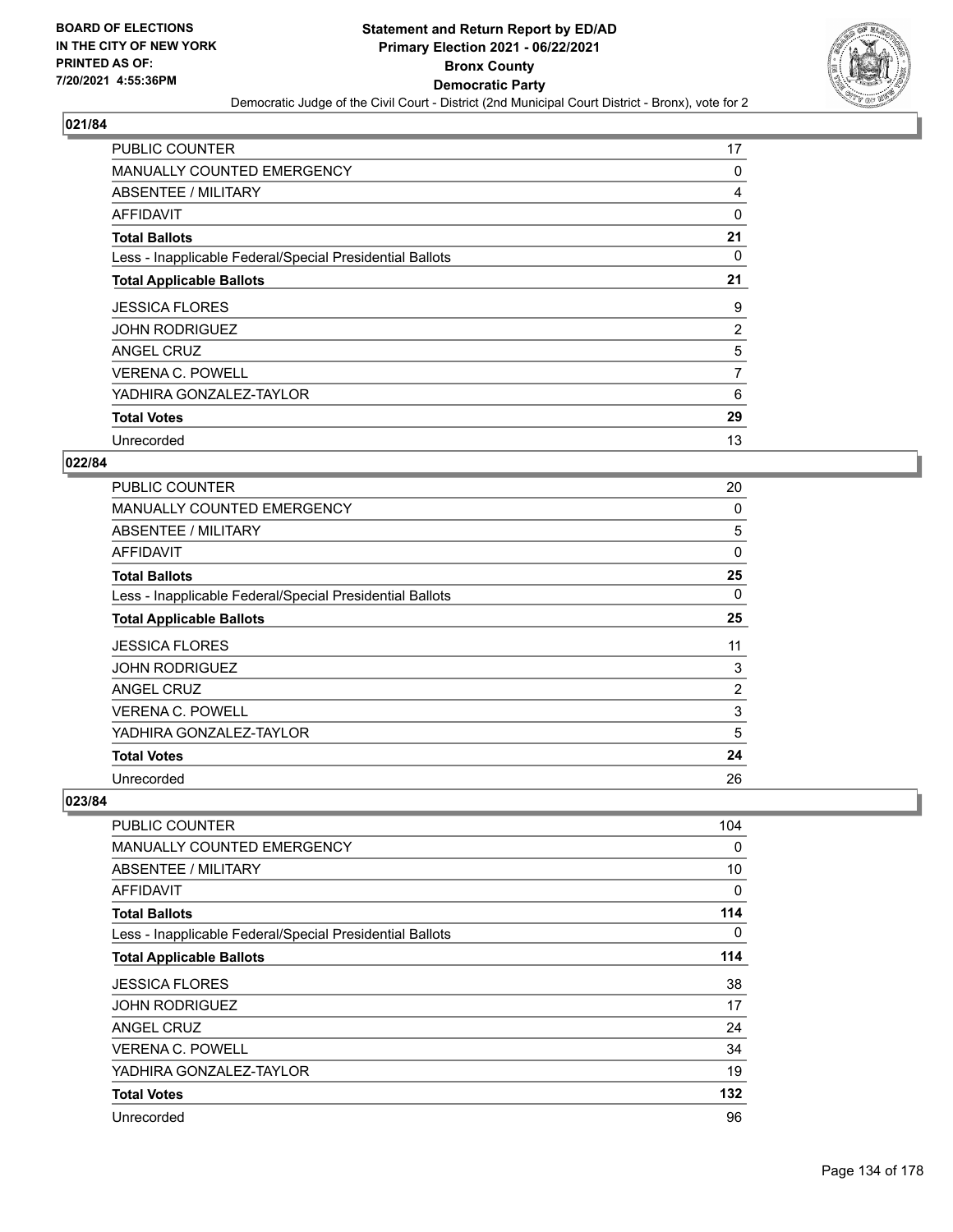

| <b>PUBLIC COUNTER</b>                                    | 90  |
|----------------------------------------------------------|-----|
| <b>MANUALLY COUNTED EMERGENCY</b>                        | 0   |
| ABSENTEE / MILITARY                                      | 9   |
| AFFIDAVIT                                                | 0   |
| <b>Total Ballots</b>                                     | 99  |
| Less - Inapplicable Federal/Special Presidential Ballots | 0   |
| <b>Total Applicable Ballots</b>                          | 99  |
| <b>JESSICA FLORES</b>                                    | 39  |
| <b>JOHN RODRIGUEZ</b>                                    | 14  |
| ANGEL CRUZ                                               | 19  |
| <b>VERENA C. POWELL</b>                                  | 23  |
| YADHIRA GONZALEZ-TAYLOR                                  | 13  |
| <b>Total Votes</b>                                       | 108 |
| Unrecorded                                               | 90  |

| PUBLIC COUNTER                                           | 105 |
|----------------------------------------------------------|-----|
| <b>MANUALLY COUNTED EMERGENCY</b>                        | 0   |
| ABSENTEE / MILITARY                                      | 17  |
| <b>AFFIDAVIT</b>                                         | 1   |
| <b>Total Ballots</b>                                     | 123 |
| Less - Inapplicable Federal/Special Presidential Ballots | 0   |
| <b>Total Applicable Ballots</b>                          | 123 |
| <b>JESSICA FLORES</b>                                    | 51  |
| JOHN RODRIGUEZ                                           | 11  |
| <b>ANGEL CRUZ</b>                                        | 21  |
| <b>VERENA C. POWELL</b>                                  | 33  |
| YADHIRA GONZALEZ-TAYLOR                                  | 30  |
| ARTHUR KOHUT (WRITE-IN)                                  | 1   |
| CORRINA KOHUT (WRITE-IN)                                 | 2   |
| <b>Total Votes</b>                                       | 149 |
| Unrecorded                                               | 97  |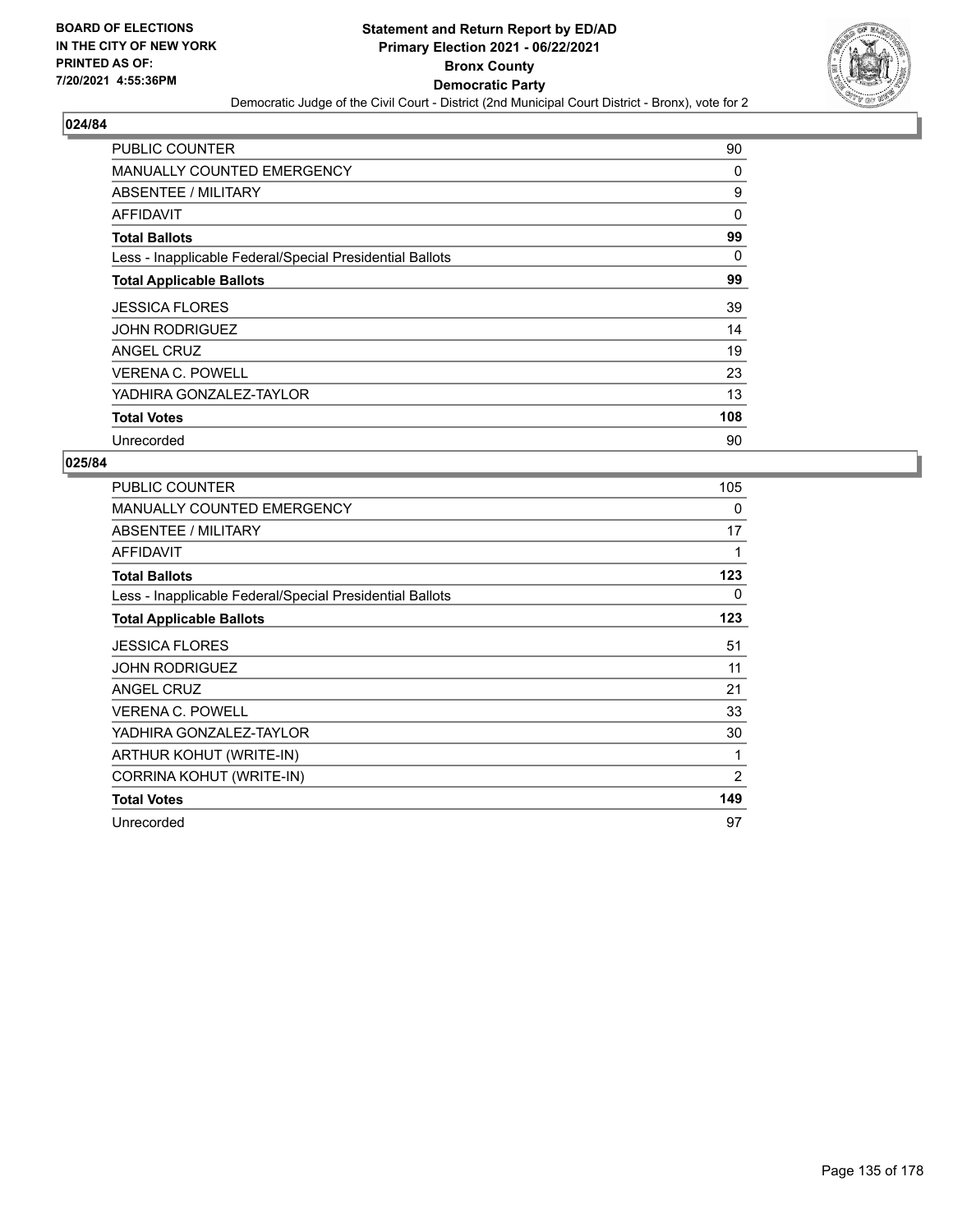

| PUBLIC COUNTER                                           | 70       |
|----------------------------------------------------------|----------|
| MANUALLY COUNTED EMERGENCY                               | 0        |
| ABSENTEE / MILITARY                                      | 7        |
| AFFIDAVIT                                                | 0        |
| <b>Total Ballots</b>                                     | 77       |
| Less - Inapplicable Federal/Special Presidential Ballots | $\Omega$ |
| <b>Total Applicable Ballots</b>                          | 77       |
| <b>JESSICA FLORES</b>                                    | 30       |
| <b>JOHN RODRIGUEZ</b>                                    | 14       |
| ANGEL CRUZ                                               | 10       |
| <b>VERENA C. POWELL</b>                                  | 24       |
| YADHIRA GONZALEZ-TAYLOR                                  | 23       |
| <b>Total Votes</b>                                       | 101      |
| Unrecorded                                               | 53       |

# **027/84**

| <b>PUBLIC COUNTER</b>                                    | 79 |
|----------------------------------------------------------|----|
| <b>MANUALLY COUNTED EMERGENCY</b>                        | 0  |
| ABSENTEE / MILITARY                                      | 7  |
| <b>AFFIDAVIT</b>                                         | 0  |
| <b>Total Ballots</b>                                     | 86 |
| Less - Inapplicable Federal/Special Presidential Ballots | 0  |
| <b>Total Applicable Ballots</b>                          | 86 |
| <b>JESSICA FLORES</b>                                    | 35 |
| <b>JOHN RODRIGUEZ</b>                                    | 6  |
| <b>ANGEL CRUZ</b>                                        | 18 |
| <b>VERENA C. POWELL</b>                                  | 21 |
| YADHIRA GONZALEZ-TAYLOR                                  | 18 |
| <b>Total Votes</b>                                       | 98 |
| Unrecorded                                               | 74 |

| <b>PUBLIC COUNTER</b>                                    | 90             |
|----------------------------------------------------------|----------------|
| <b>MANUALLY COUNTED EMERGENCY</b>                        | 0              |
| <b>ABSENTEE / MILITARY</b>                               | 6              |
| <b>AFFIDAVIT</b>                                         | $\overline{2}$ |
| <b>Total Ballots</b>                                     | 98             |
| Less - Inapplicable Federal/Special Presidential Ballots | $\Omega$       |
| <b>Total Applicable Ballots</b>                          | 98             |
| <b>JESSICA FLORES</b>                                    | 43             |
| <b>JOHN RODRIGUEZ</b>                                    | 13             |
| ANGEL CRUZ                                               | 19             |
| <b>VERENA C. POWELL</b>                                  | 22             |
| YADHIRA GONZALEZ-TAYLOR                                  | 21             |
| <b>Total Votes</b>                                       | 118            |
| Unrecorded                                               | 78             |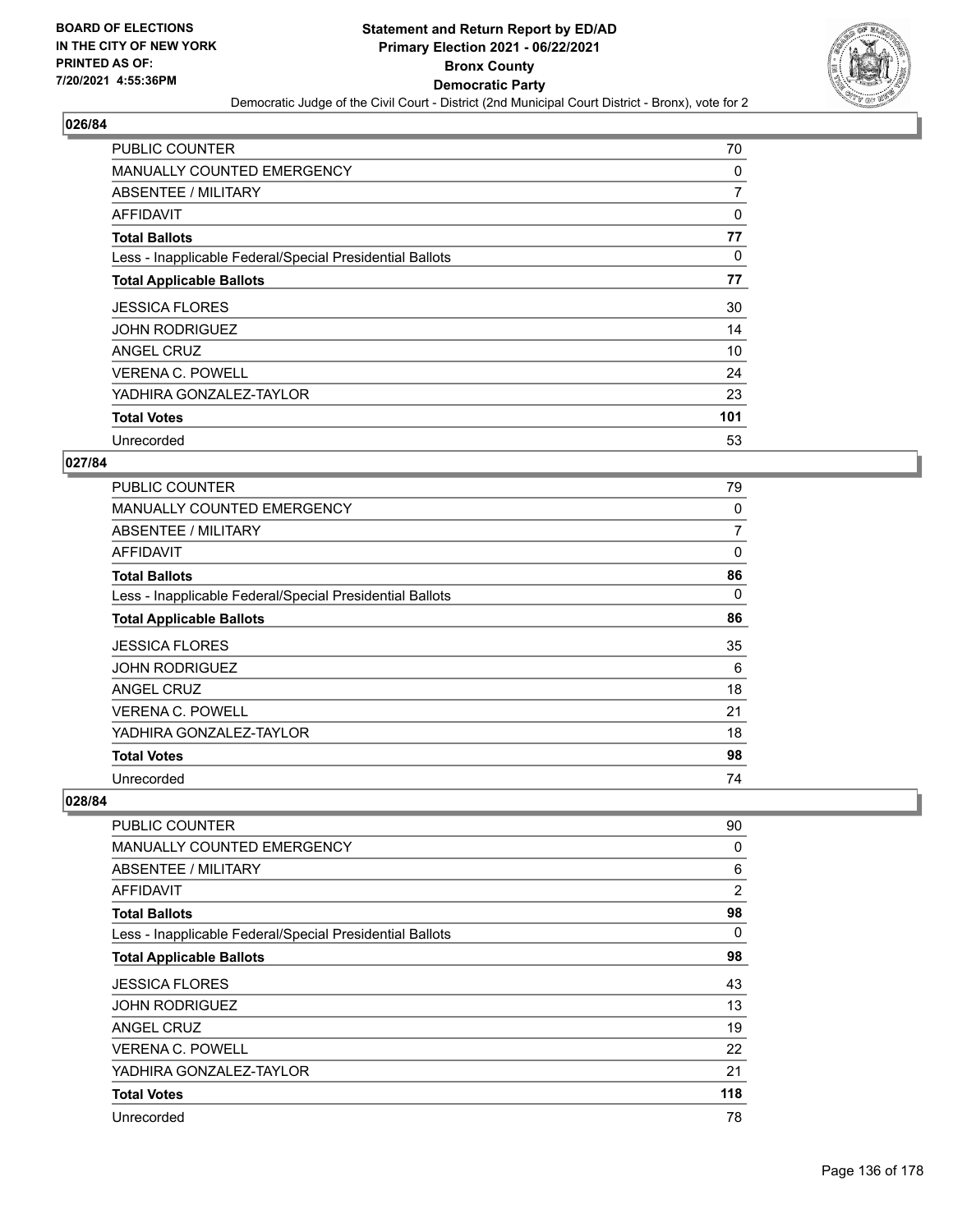

| <b>PUBLIC COUNTER</b>                                    | 74 |
|----------------------------------------------------------|----|
| <b>MANUALLY COUNTED EMERGENCY</b>                        | 0  |
| ABSENTEE / MILITARY                                      | 8  |
| AFFIDAVIT                                                | 0  |
| <b>Total Ballots</b>                                     | 82 |
| Less - Inapplicable Federal/Special Presidential Ballots | 0  |
| <b>Total Applicable Ballots</b>                          | 82 |
| <b>JESSICA FLORES</b>                                    | 29 |
| <b>JOHN RODRIGUEZ</b>                                    | 6  |
| ANGEL CRUZ                                               | 11 |
| <b>VERENA C. POWELL</b>                                  | 35 |
| YADHIRA GONZALEZ-TAYLOR                                  | 16 |
| <b>Total Votes</b>                                       | 97 |
| Unrecorded                                               | 67 |

# **030/84**

| <b>PUBLIC COUNTER</b>                                    | 58 |
|----------------------------------------------------------|----|
| <b>MANUALLY COUNTED EMERGENCY</b>                        | 0  |
| ABSENTEE / MILITARY                                      | 7  |
| <b>AFFIDAVIT</b>                                         | 0  |
| <b>Total Ballots</b>                                     | 65 |
| Less - Inapplicable Federal/Special Presidential Ballots | 0  |
| <b>Total Applicable Ballots</b>                          | 65 |
| <b>JESSICA FLORES</b>                                    | 23 |
| <b>JOHN RODRIGUEZ</b>                                    | 10 |
| <b>ANGEL CRUZ</b>                                        | 13 |
| <b>VERENA C. POWELL</b>                                  | 15 |
| YADHIRA GONZALEZ-TAYLOR                                  | 9  |
| <b>Total Votes</b>                                       | 70 |
| Unrecorded                                               | 60 |

| <b>PUBLIC COUNTER</b>                                    | 49       |
|----------------------------------------------------------|----------|
| <b>MANUALLY COUNTED EMERGENCY</b>                        | $\Omega$ |
| ABSENTEE / MILITARY                                      | 2        |
| <b>AFFIDAVIT</b>                                         | 0        |
| <b>Total Ballots</b>                                     | 51       |
| Less - Inapplicable Federal/Special Presidential Ballots | 0        |
| <b>Total Applicable Ballots</b>                          | 51       |
| <b>JESSICA FLORES</b>                                    | 15       |
| JOHN RODRIGUEZ                                           | 10       |
| ANGEL CRUZ                                               | 7        |
| VERENA C. POWELL                                         | 13       |
| YADHIRA GONZALEZ-TAYLOR                                  | 12       |
| <b>Total Votes</b>                                       | 57       |
| Unrecorded                                               | 45       |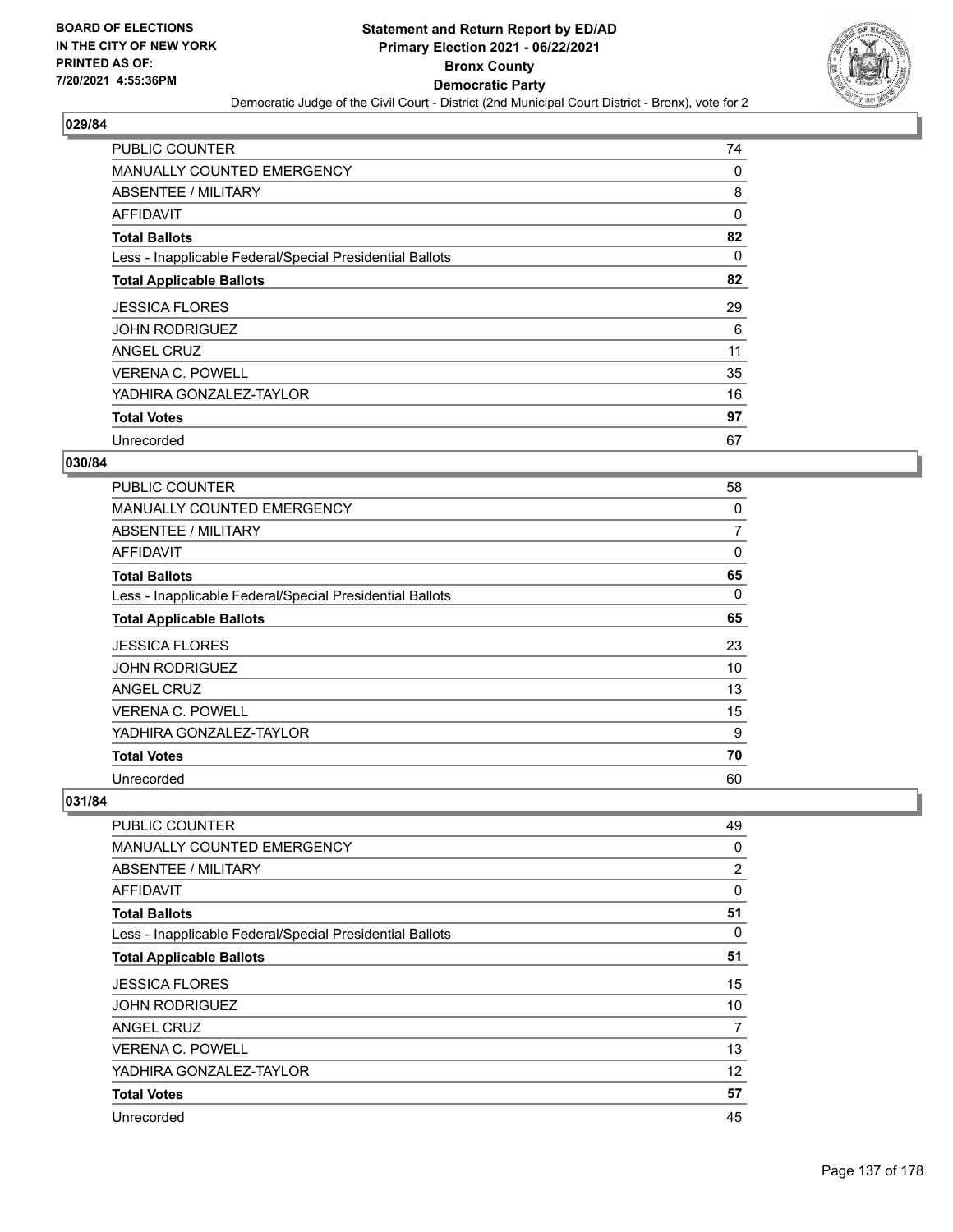

| <b>PUBLIC COUNTER</b>                                    | 42 |
|----------------------------------------------------------|----|
| <b>MANUALLY COUNTED EMERGENCY</b>                        | 0  |
| ABSENTEE / MILITARY                                      |    |
| AFFIDAVIT                                                | 0  |
| <b>Total Ballots</b>                                     | 43 |
| Less - Inapplicable Federal/Special Presidential Ballots | 0  |
| <b>Total Applicable Ballots</b>                          | 43 |
| <b>JESSICA FLORES</b>                                    | 10 |
| <b>JOHN RODRIGUEZ</b>                                    | 5  |
| ANGEL CRUZ                                               | 7  |
| <b>VERENA C. POWELL</b>                                  | 13 |
| YADHIRA GONZALEZ-TAYLOR                                  | 10 |
| <b>Total Votes</b>                                       | 45 |
| Unrecorded                                               | 41 |

# **033/84**

| <b>PUBLIC COUNTER</b>                                    | 61 |
|----------------------------------------------------------|----|
| <b>MANUALLY COUNTED EMERGENCY</b>                        | 0  |
| ABSENTEE / MILITARY                                      |    |
| <b>AFFIDAVIT</b>                                         | 0  |
| <b>Total Ballots</b>                                     | 62 |
| Less - Inapplicable Federal/Special Presidential Ballots | 0  |
| <b>Total Applicable Ballots</b>                          | 62 |
| <b>JESSICA FLORES</b>                                    | 26 |
| <b>JOHN RODRIGUEZ</b>                                    |    |
| <b>ANGEL CRUZ</b>                                        | 11 |
| <b>VERENA C. POWELL</b>                                  | 9  |
| YADHIRA GONZALEZ-TAYLOR                                  | 16 |
| <b>Total Votes</b>                                       | 63 |
| Unrecorded                                               | 61 |

| <b>PUBLIC COUNTER</b>                                    | 187 |
|----------------------------------------------------------|-----|
| <b>MANUALLY COUNTED EMERGENCY</b>                        | 0   |
| <b>ABSENTEE / MILITARY</b>                               | 13  |
| <b>AFFIDAVIT</b>                                         | 6   |
| <b>Total Ballots</b>                                     | 206 |
| Less - Inapplicable Federal/Special Presidential Ballots | 0   |
| <b>Total Applicable Ballots</b>                          | 206 |
| <b>JESSICA FLORES</b>                                    | 77  |
| <b>JOHN RODRIGUEZ</b>                                    | 27  |
| ANGEL CRUZ                                               | 43  |
| <b>VERENA C. POWELL</b>                                  | 62  |
| YADHIRA GONZALEZ-TAYLOR                                  | 45  |
| <b>Total Votes</b>                                       | 254 |
| Unrecorded                                               | 158 |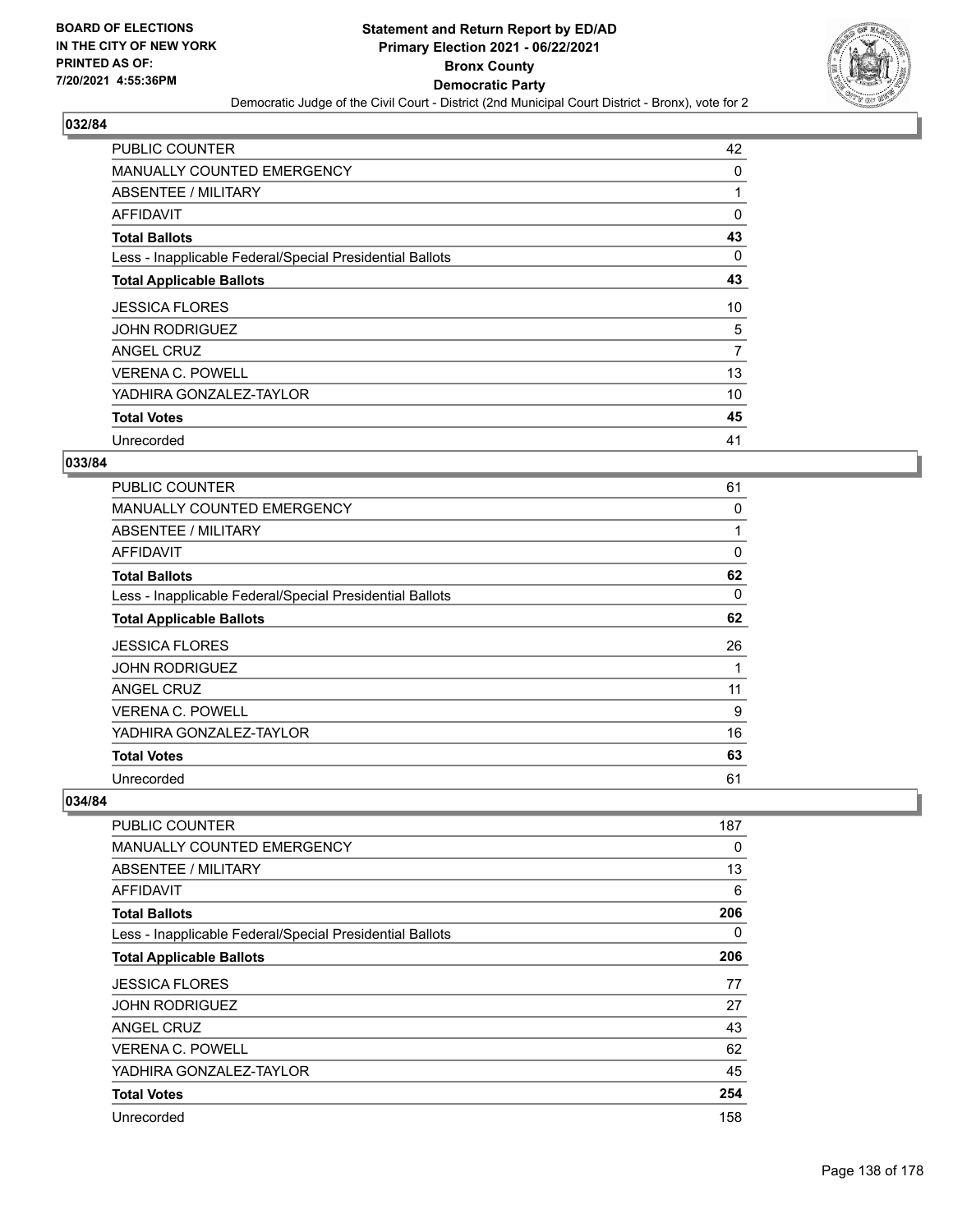

| <b>PUBLIC COUNTER</b>                                    | 85             |
|----------------------------------------------------------|----------------|
| MANUALLY COUNTED EMERGENCY                               | 0              |
| ABSENTEE / MILITARY                                      | $\overline{7}$ |
| AFFIDAVIT                                                | 2              |
| <b>Total Ballots</b>                                     | 94             |
| Less - Inapplicable Federal/Special Presidential Ballots | 0              |
| <b>Total Applicable Ballots</b>                          | 94             |
| <b>JESSICA FLORES</b>                                    | 38             |
| <b>JOHN RODRIGUEZ</b>                                    | 22             |
| ANGEL CRUZ                                               | 16             |
| <b>VERENA C. POWELL</b>                                  | 22             |
| YADHIRA GONZALEZ-TAYLOR                                  | 19             |
| <b>Total Votes</b>                                       | 117            |
| Unrecorded                                               | 71             |

# **036/84**

| <b>PUBLIC COUNTER</b>                                    | 55 |
|----------------------------------------------------------|----|
| <b>MANUALLY COUNTED EMERGENCY</b>                        | 0  |
| ABSENTEE / MILITARY                                      |    |
| <b>AFFIDAVIT</b>                                         | 0  |
| <b>Total Ballots</b>                                     | 56 |
| Less - Inapplicable Federal/Special Presidential Ballots | 0  |
| <b>Total Applicable Ballots</b>                          | 56 |
| <b>JESSICA FLORES</b>                                    | 18 |
| <b>JOHN RODRIGUEZ</b>                                    | 3  |
| <b>ANGEL CRUZ</b>                                        | 8  |
| <b>VERENA C. POWELL</b>                                  | 20 |
| YADHIRA GONZALEZ-TAYLOR                                  | 9  |
| <b>Total Votes</b>                                       | 58 |
| Unrecorded                                               | 54 |

| PUBLIC COUNTER                                           | 95  |
|----------------------------------------------------------|-----|
| <b>MANUALLY COUNTED EMERGENCY</b>                        | 0   |
| <b>ABSENTEE / MILITARY</b>                               | 3   |
| AFFIDAVIT                                                | 1   |
| <b>Total Ballots</b>                                     | 99  |
| Less - Inapplicable Federal/Special Presidential Ballots | 0   |
| <b>Total Applicable Ballots</b>                          | 99  |
| <b>JESSICA FLORES</b>                                    | 48  |
| JOHN RODRIGUEZ                                           | 13  |
| ANGEL CRUZ                                               | 16  |
| <b>VERENA C. POWELL</b>                                  | 11  |
| YADHIRA GONZALEZ-TAYLOR                                  | 15  |
| <b>Total Votes</b>                                       | 103 |
| Unrecorded                                               | 95  |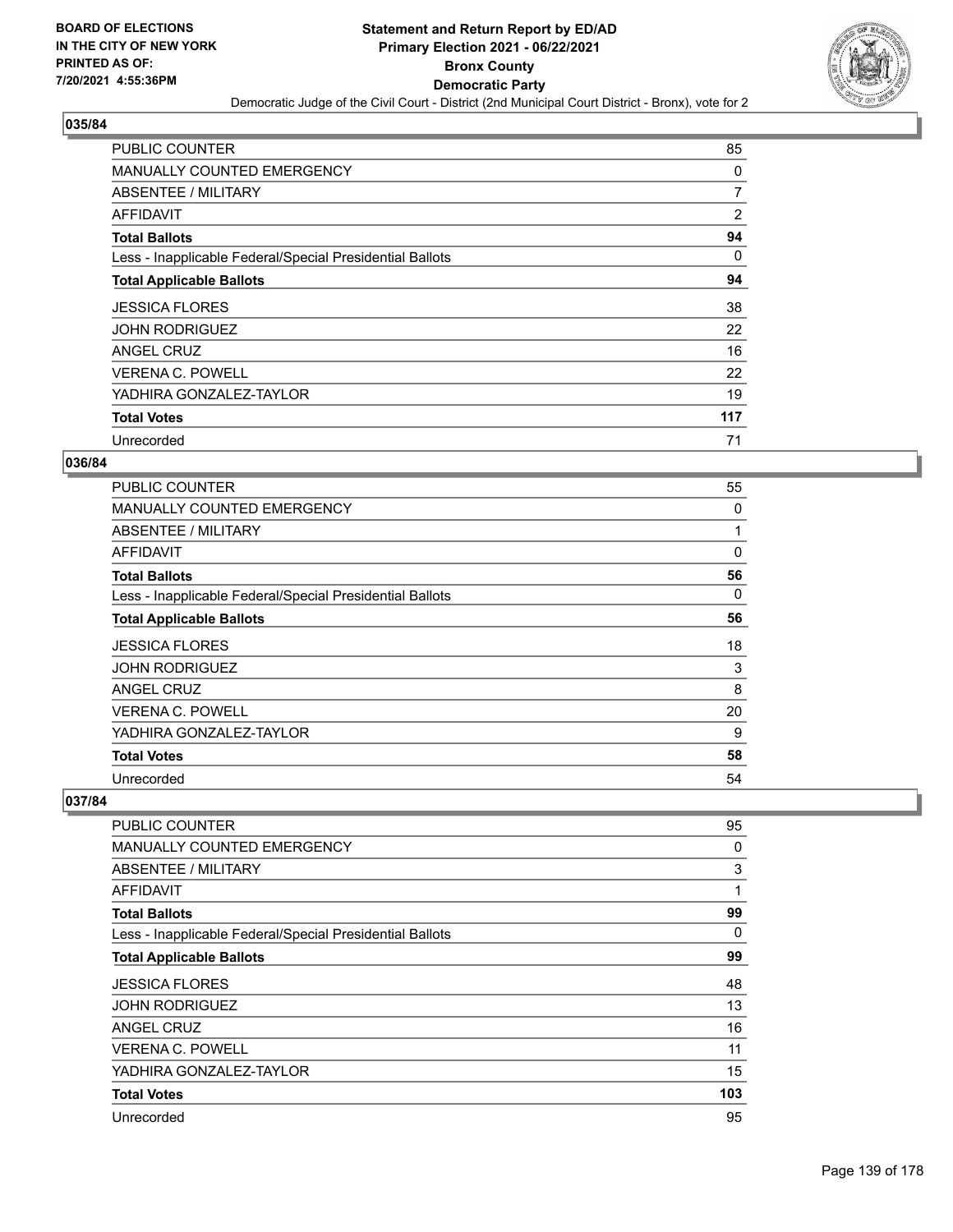

| <b>PUBLIC COUNTER</b>                                    | 91  |
|----------------------------------------------------------|-----|
| <b>MANUALLY COUNTED EMERGENCY</b>                        | 0   |
| ABSENTEE / MILITARY                                      | 9   |
| AFFIDAVIT                                                | 1   |
| <b>Total Ballots</b>                                     | 101 |
| Less - Inapplicable Federal/Special Presidential Ballots | 0   |
| <b>Total Applicable Ballots</b>                          | 101 |
| <b>JESSICA FLORES</b>                                    | 39  |
| <b>JOHN RODRIGUEZ</b>                                    | 24  |
| ANGEL CRUZ                                               | 30  |
| <b>VERENA C. POWELL</b>                                  | 14  |
| YADHIRA GONZALEZ-TAYLOR                                  | 21  |
| <b>Total Votes</b>                                       | 128 |
| Unrecorded                                               | 74  |

# **039/84**

| PUBLIC COUNTER                                           | 128            |
|----------------------------------------------------------|----------------|
| <b>MANUALLY COUNTED EMERGENCY</b>                        | 0              |
| <b>ABSENTEE / MILITARY</b>                               | $\overline{7}$ |
| AFFIDAVIT                                                | $\overline{2}$ |
| <b>Total Ballots</b>                                     | 137            |
| Less - Inapplicable Federal/Special Presidential Ballots | 0              |
| <b>Total Applicable Ballots</b>                          | 137            |
| <b>JESSICA FLORES</b>                                    | 56             |
| <b>JOHN RODRIGUEZ</b>                                    | 15             |
| ANGEL CRUZ                                               | 20             |
| <b>VERENA C. POWELL</b>                                  | 27             |
| YADHIRA GONZALEZ-TAYLOR                                  | 40             |
| <b>Total Votes</b>                                       | 158            |
| Unrecorded                                               | 116            |

| <b>PUBLIC COUNTER</b>                                    | 115 |
|----------------------------------------------------------|-----|
| <b>MANUALLY COUNTED EMERGENCY</b>                        | 0   |
| <b>ABSENTEE / MILITARY</b>                               | 16  |
| <b>AFFIDAVIT</b>                                         | 4   |
| <b>Total Ballots</b>                                     | 135 |
| Less - Inapplicable Federal/Special Presidential Ballots | 0   |
| <b>Total Applicable Ballots</b>                          | 135 |
| <b>JESSICA FLORES</b>                                    | 53  |
| <b>JOHN RODRIGUEZ</b>                                    | 15  |
| <b>ANGEL CRUZ</b>                                        | 25  |
| <b>VERENA C. POWELL</b>                                  | 30  |
| YADHIRA GONZALEZ-TAYLOR                                  | 31  |
| <b>Total Votes</b>                                       | 154 |
| Unrecorded                                               | 116 |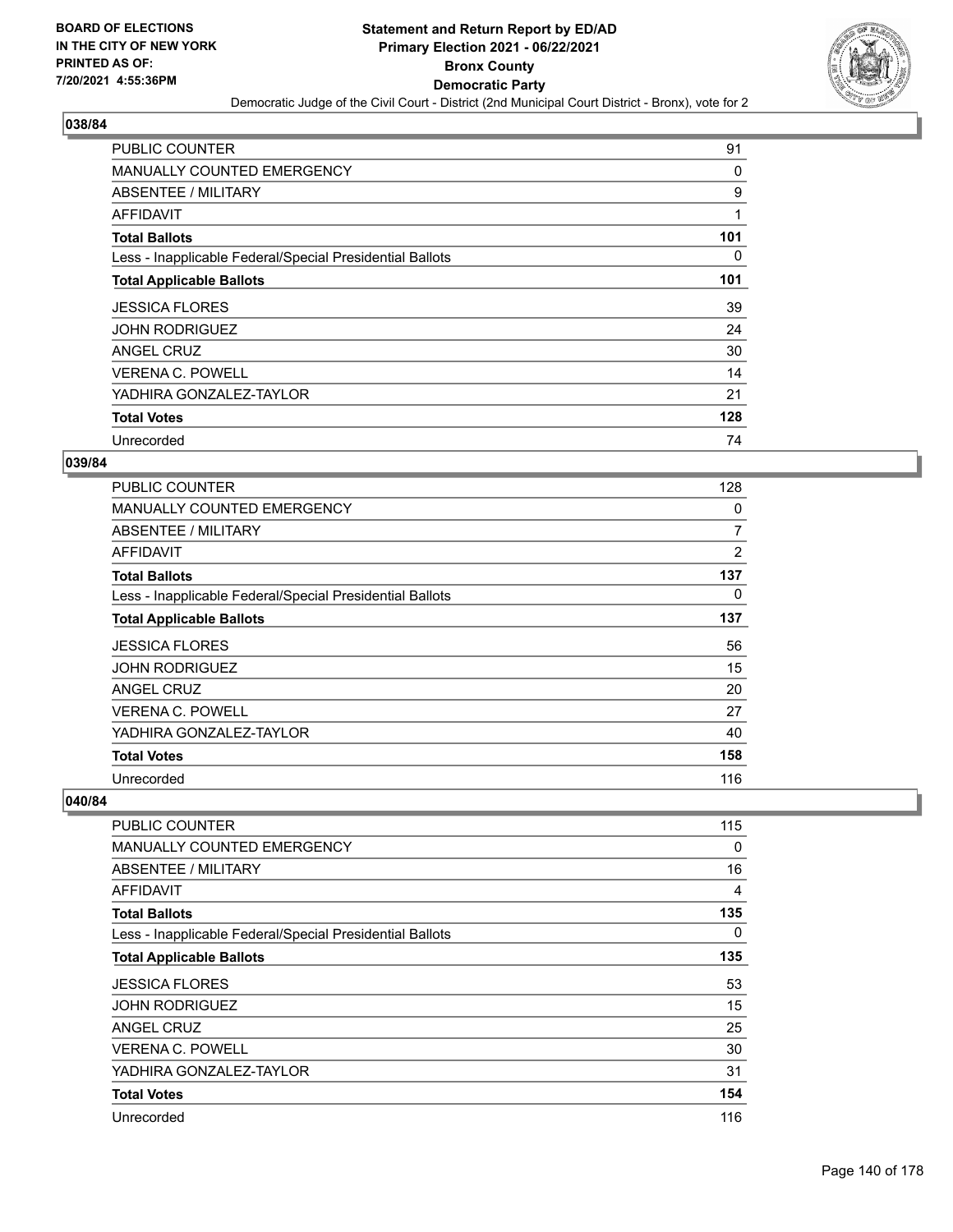

| <b>PUBLIC COUNTER</b>                                    | 126      |
|----------------------------------------------------------|----------|
| <b>MANUALLY COUNTED EMERGENCY</b>                        | 0        |
| ABSENTEE / MILITARY                                      | 6        |
| AFFIDAVIT                                                | 4        |
| <b>Total Ballots</b>                                     | 136      |
| Less - Inapplicable Federal/Special Presidential Ballots | $\Omega$ |
| <b>Total Applicable Ballots</b>                          | 136      |
| <b>JESSICA FLORES</b>                                    | 60       |
| <b>JOHN RODRIGUEZ</b>                                    | 13       |
| ANGEL CRUZ                                               | 31       |
| <b>VERENA C. POWELL</b>                                  | 32       |
| YADHIRA GONZALEZ-TAYLOR                                  | 25       |
| <b>Total Votes</b>                                       | 161      |
| Unrecorded                                               | 111      |

# **042/84**

| PUBLIC COUNTER                                           | 123 |
|----------------------------------------------------------|-----|
| <b>MANUALLY COUNTED EMERGENCY</b>                        | 0   |
| ABSENTEE / MILITARY                                      | 9   |
| <b>AFFIDAVIT</b>                                         | 0   |
| <b>Total Ballots</b>                                     | 132 |
| Less - Inapplicable Federal/Special Presidential Ballots | 0   |
| <b>Total Applicable Ballots</b>                          | 132 |
| <b>JESSICA FLORES</b>                                    | 56  |
| <b>JOHN RODRIGUEZ</b>                                    | 19  |
| <b>ANGEL CRUZ</b>                                        | 16  |
| <b>VERENA C. POWELL</b>                                  | 38  |
| YADHIRA GONZALEZ-TAYLOR                                  | 26  |
| <b>Total Votes</b>                                       | 155 |
| Unrecorded                                               | 109 |

| PUBLIC COUNTER                                           | 113      |
|----------------------------------------------------------|----------|
| MANUALLY COUNTED EMERGENCY                               | 0        |
| ABSENTEE / MILITARY                                      | 3        |
| <b>AFFIDAVIT</b>                                         | 1        |
| <b>Total Ballots</b>                                     | 117      |
| Less - Inapplicable Federal/Special Presidential Ballots | $\Omega$ |
| <b>Total Applicable Ballots</b>                          | 117      |
| <b>JESSICA FLORES</b>                                    | 45       |
| <b>JOHN RODRIGUEZ</b>                                    | 20       |
| <b>ANGEL CRUZ</b>                                        | 27       |
| <b>VERENA C. POWELL</b>                                  | 26       |
| YADHIRA GONZALEZ-TAYLOR                                  | 30       |
| <b>Total Votes</b>                                       | 148      |
| Unrecorded                                               | 86       |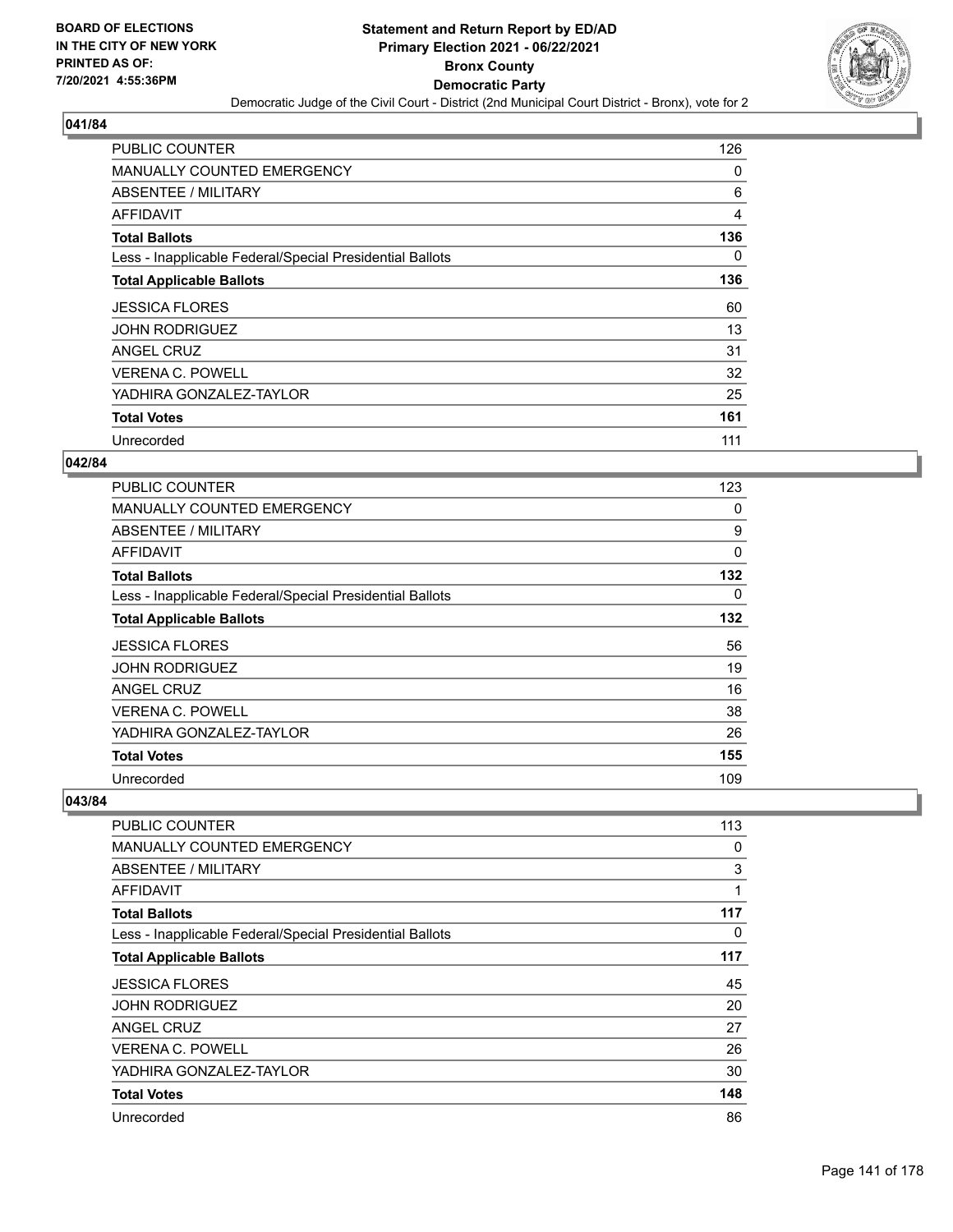

| <b>PUBLIC COUNTER</b>                                    | 98  |
|----------------------------------------------------------|-----|
| MANUALLY COUNTED EMERGENCY                               | 0   |
| ABSENTEE / MILITARY                                      | 3   |
| AFFIDAVIT                                                | 0   |
| <b>Total Ballots</b>                                     | 101 |
| Less - Inapplicable Federal/Special Presidential Ballots | 0   |
| <b>Total Applicable Ballots</b>                          | 101 |
| <b>JESSICA FLORES</b>                                    | 44  |
|                                                          |     |
| <b>JOHN RODRIGUEZ</b>                                    | 15  |
| ANGEL CRUZ                                               | 22  |
| <b>VERENA C. POWELL</b>                                  | 20  |
| YADHIRA GONZALEZ-TAYLOR                                  | 23  |
| <b>Total Votes</b>                                       | 124 |

#### **045/84**

| <b>PUBLIC COUNTER</b>                                    | 63 |
|----------------------------------------------------------|----|
| <b>MANUALLY COUNTED EMERGENCY</b>                        | 0  |
| ABSENTEE / MILITARY                                      | 6  |
| <b>AFFIDAVIT</b>                                         | 0  |
| <b>Total Ballots</b>                                     | 69 |
| Less - Inapplicable Federal/Special Presidential Ballots | 0  |
| <b>Total Applicable Ballots</b>                          | 69 |
| <b>JESSICA FLORES</b>                                    | 25 |
| <b>JOHN RODRIGUEZ</b>                                    | 11 |
| <b>ANGEL CRUZ</b>                                        | 15 |
| <b>VERENA C. POWELL</b>                                  | 14 |
| YADHIRA GONZALEZ-TAYLOR                                  | 18 |
| <b>Total Votes</b>                                       | 83 |
| Unrecorded                                               | 55 |

| <b>PUBLIC COUNTER</b>                                    | 101      |
|----------------------------------------------------------|----------|
| <b>MANUALLY COUNTED EMERGENCY</b>                        | 0        |
| <b>ABSENTEE / MILITARY</b>                               | 8        |
| <b>AFFIDAVIT</b>                                         | 0        |
| <b>Total Ballots</b>                                     | 109      |
| Less - Inapplicable Federal/Special Presidential Ballots | $\Omega$ |
| <b>Total Applicable Ballots</b>                          | 109      |
| <b>JESSICA FLORES</b>                                    | 44       |
| <b>JOHN RODRIGUEZ</b>                                    | 17       |
| ANGEL CRUZ                                               | 24       |
| <b>VERENA C. POWELL</b>                                  | 20       |
| YADHIRA GONZALEZ-TAYLOR                                  | 19       |
| <b>Total Votes</b>                                       | 124      |
| Unrecorded                                               | 94       |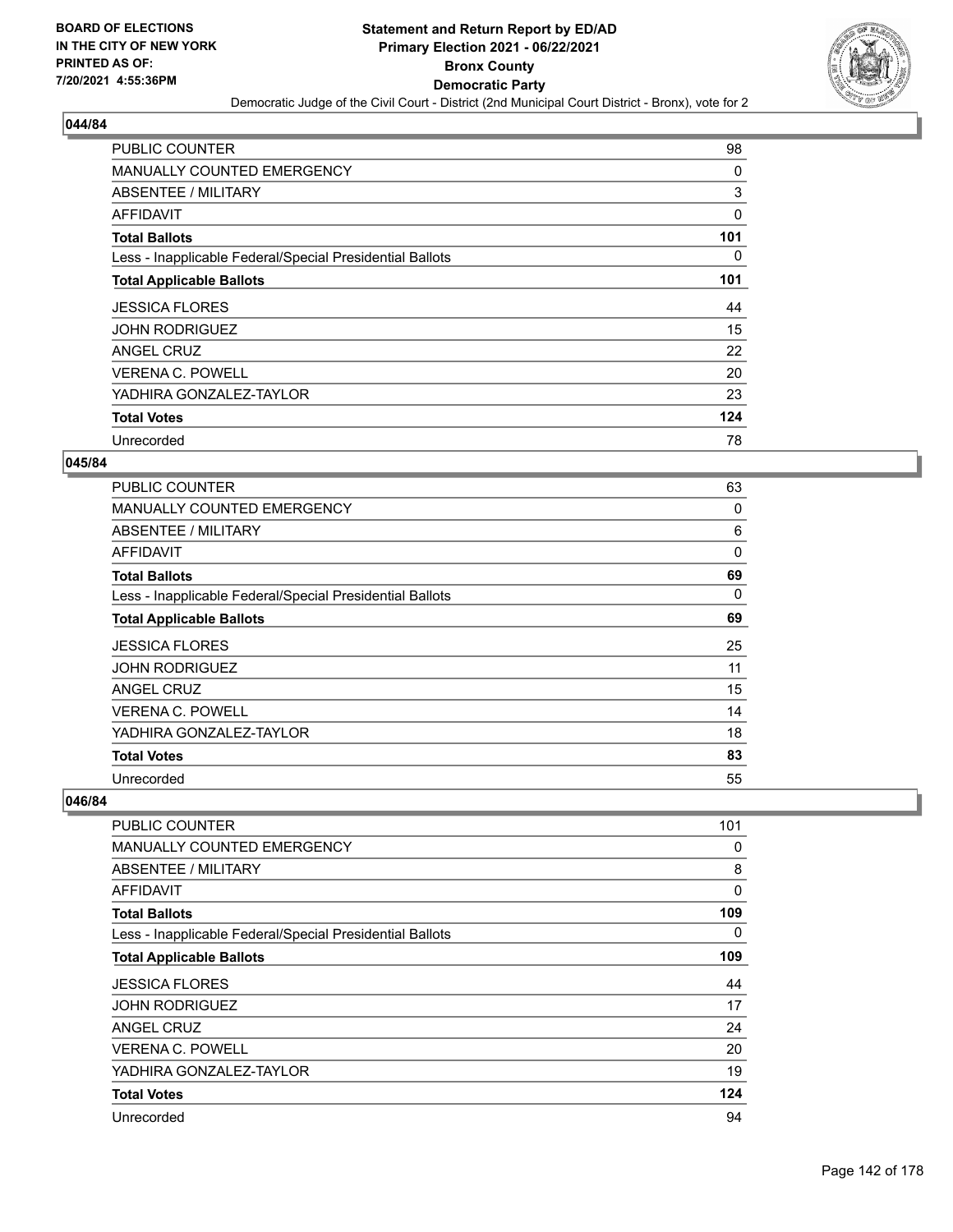

| <b>PUBLIC COUNTER</b>                                    | 121 |
|----------------------------------------------------------|-----|
| <b>MANUALLY COUNTED EMERGENCY</b>                        | 0   |
| ABSENTEE / MILITARY                                      | 2   |
| AFFIDAVIT                                                | 0   |
| <b>Total Ballots</b>                                     | 123 |
| Less - Inapplicable Federal/Special Presidential Ballots | 0   |
| <b>Total Applicable Ballots</b>                          | 123 |
| <b>JESSICA FLORES</b>                                    | 42  |
| <b>JOHN RODRIGUEZ</b>                                    | 15  |
| ANGEL CRUZ                                               | 31  |
| <b>VERENA C. POWELL</b>                                  | 15  |
| YADHIRA GONZALEZ-TAYLOR                                  | 24  |
|                                                          |     |
| <b>Total Votes</b>                                       | 127 |

#### **055/84**

| <b>PUBLIC COUNTER</b>                                    | 87  |
|----------------------------------------------------------|-----|
| <b>MANUALLY COUNTED EMERGENCY</b>                        | 0   |
| ABSENTEE / MILITARY                                      | 8   |
| AFFIDAVIT                                                | 1   |
| <b>Total Ballots</b>                                     | 96  |
| Less - Inapplicable Federal/Special Presidential Ballots | 0   |
| <b>Total Applicable Ballots</b>                          | 96  |
| <b>JESSICA FLORES</b>                                    | 36  |
| <b>JOHN RODRIGUEZ</b>                                    | 16  |
| <b>ANGEL CRUZ</b>                                        | 25  |
| VERENA C. POWELL                                         | 15  |
| YADHIRA GONZALEZ-TAYLOR                                  | 16  |
| <b>Total Votes</b>                                       | 108 |
| Unrecorded                                               | 84  |

| <b>PUBLIC COUNTER</b>                                    | 97  |
|----------------------------------------------------------|-----|
| <b>MANUALLY COUNTED EMERGENCY</b>                        | 0   |
| <b>ABSENTEE / MILITARY</b>                               | 8   |
| <b>AFFIDAVIT</b>                                         | 1   |
| <b>Total Ballots</b>                                     | 106 |
| Less - Inapplicable Federal/Special Presidential Ballots | 0   |
| <b>Total Applicable Ballots</b>                          | 106 |
| <b>JESSICA FLORES</b>                                    | 40  |
| <b>JOHN RODRIGUEZ</b>                                    | 15  |
| ANGEL CRUZ                                               | 16  |
| <b>VERENA C. POWELL</b>                                  | 16  |
| YADHIRA GONZALEZ-TAYLOR                                  | 33  |
| <b>Total Votes</b>                                       | 120 |
| Unrecorded                                               | 92  |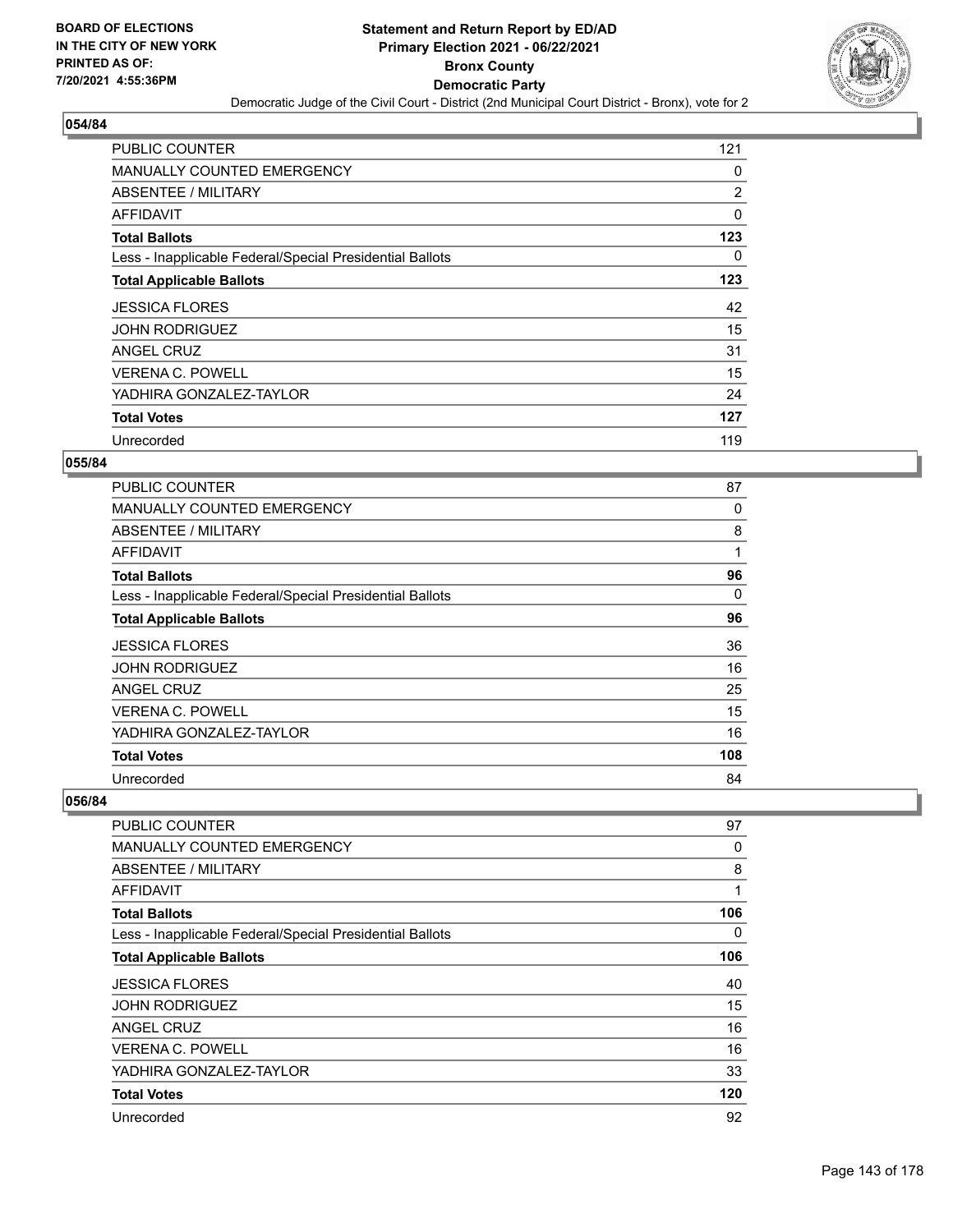

| <b>PUBLIC COUNTER</b>                                    | 109      |
|----------------------------------------------------------|----------|
| <b>MANUALLY COUNTED EMERGENCY</b>                        | 0        |
| ABSENTEE / MILITARY                                      | 4        |
| AFFIDAVIT                                                | $\Omega$ |
| <b>Total Ballots</b>                                     | 113      |
| Less - Inapplicable Federal/Special Presidential Ballots | 0        |
| <b>Total Applicable Ballots</b>                          | 113      |
| <b>JESSICA FLORES</b>                                    | 51       |
| <b>JOHN RODRIGUEZ</b>                                    | 17       |
| ANGEL CRUZ                                               | 18       |
| <b>VERENA C. POWELL</b>                                  | 28       |
| YADHIRA GONZALEZ-TAYLOR                                  | 30       |
| <b>Total Votes</b>                                       | 144      |
| Unrecorded                                               | 82       |

# **058/84**

| <b>PUBLIC COUNTER</b>                                    | 101            |
|----------------------------------------------------------|----------------|
| <b>MANUALLY COUNTED EMERGENCY</b>                        | 0              |
| ABSENTEE / MILITARY                                      | $\overline{7}$ |
| <b>AFFIDAVIT</b>                                         | $\overline{2}$ |
| <b>Total Ballots</b>                                     | 110            |
| Less - Inapplicable Federal/Special Presidential Ballots | 0              |
| <b>Total Applicable Ballots</b>                          | 110            |
| <b>JESSICA FLORES</b>                                    | 62             |
| <b>JOHN RODRIGUEZ</b>                                    | 22             |
| <b>ANGEL CRUZ</b>                                        | 18             |
| <b>VERENA C. POWELL</b>                                  | 19             |
| YADHIRA GONZALEZ-TAYLOR                                  | 34             |
| <b>Total Votes</b>                                       | 155            |
| Unrecorded                                               | 65             |

| <b>PUBLIC COUNTER</b>                                    | 94       |
|----------------------------------------------------------|----------|
| <b>MANUALLY COUNTED EMERGENCY</b>                        | 0        |
| <b>ABSENTEE / MILITARY</b>                               | 8        |
| <b>AFFIDAVIT</b>                                         | 2        |
| <b>Total Ballots</b>                                     | 104      |
| Less - Inapplicable Federal/Special Presidential Ballots | $\Omega$ |
| <b>Total Applicable Ballots</b>                          | 104      |
| <b>JESSICA FLORES</b>                                    | 46       |
| <b>JOHN RODRIGUEZ</b>                                    | 11       |
| <b>ANGEL CRUZ</b>                                        | 14       |
| <b>VERENA C. POWELL</b>                                  | 26       |
| YADHIRA GONZALEZ-TAYLOR                                  | 32       |
| <b>Total Votes</b>                                       | 129      |
| Unrecorded                                               | 79       |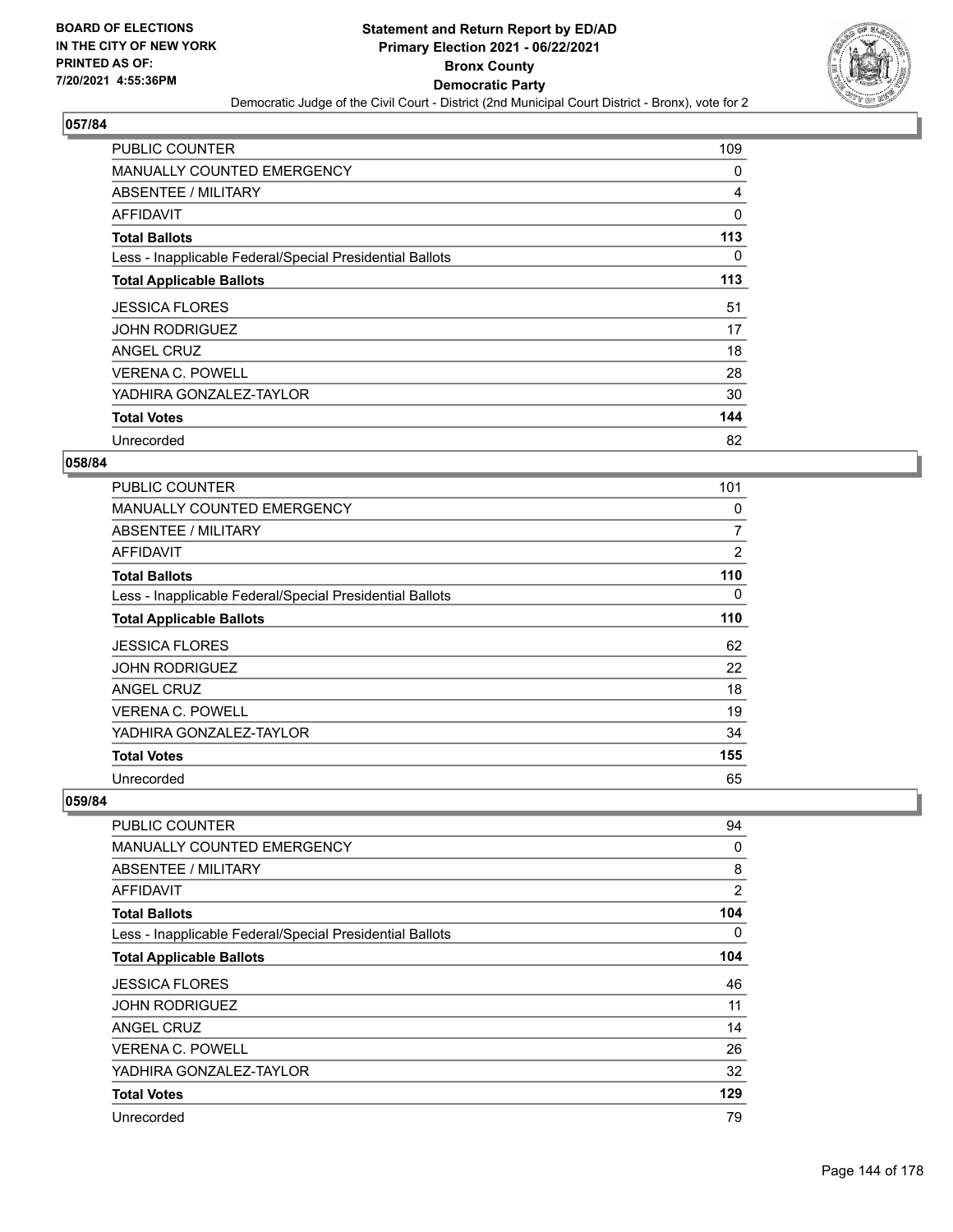

| <b>PUBLIC COUNTER</b>                                    | 68       |
|----------------------------------------------------------|----------|
| <b>MANUALLY COUNTED EMERGENCY</b>                        | 0        |
| ABSENTEE / MILITARY                                      | 4        |
| AFFIDAVIT                                                | $\Omega$ |
| <b>Total Ballots</b>                                     | 72       |
| Less - Inapplicable Federal/Special Presidential Ballots | 0        |
| <b>Total Applicable Ballots</b>                          | 72       |
| <b>JESSICA FLORES</b>                                    | 34       |
| <b>JOHN RODRIGUEZ</b>                                    | 6        |
| ANGEL CRUZ                                               | 14       |
| <b>VERENA C. POWELL</b>                                  | 21       |
| YADHIRA GONZALEZ-TAYLOR                                  | 7        |
| <b>Total Votes</b>                                       | 82       |
|                                                          |          |

## **061/84**

| PUBLIC COUNTER                                           | 101 |
|----------------------------------------------------------|-----|
| <b>MANUALLY COUNTED EMERGENCY</b>                        | 0   |
| ABSENTEE / MILITARY                                      | 6   |
| <b>AFFIDAVIT</b>                                         | 0   |
| <b>Total Ballots</b>                                     | 107 |
| Less - Inapplicable Federal/Special Presidential Ballots | 0   |
| <b>Total Applicable Ballots</b>                          | 107 |
| <b>JESSICA FLORES</b>                                    | 46  |
| <b>JOHN RODRIGUEZ</b>                                    | 18  |
| <b>ANGEL CRUZ</b>                                        | 19  |
| <b>VERENA C. POWELL</b>                                  | 20  |
| YADHIRA GONZALEZ-TAYLOR                                  | 27  |
| <b>Total Votes</b>                                       | 130 |
| Unrecorded                                               | 84  |

| PUBLIC COUNTER                                           | 101 |
|----------------------------------------------------------|-----|
| <b>MANUALLY COUNTED EMERGENCY</b>                        | 0   |
| <b>ABSENTEE / MILITARY</b>                               | 8   |
| <b>AFFIDAVIT</b>                                         | 1   |
| <b>Total Ballots</b>                                     | 110 |
| Less - Inapplicable Federal/Special Presidential Ballots | 0   |
| <b>Total Applicable Ballots</b>                          | 110 |
| <b>JESSICA FLORES</b>                                    | 46  |
| <b>JOHN RODRIGUEZ</b>                                    | 32  |
| ANGEL CRUZ                                               | 22  |
| <b>VERENA C. POWELL</b>                                  | 21  |
| YADHIRA GONZALEZ-TAYLOR                                  | 22  |
| <b>Total Votes</b>                                       | 143 |
| Unrecorded                                               | 77  |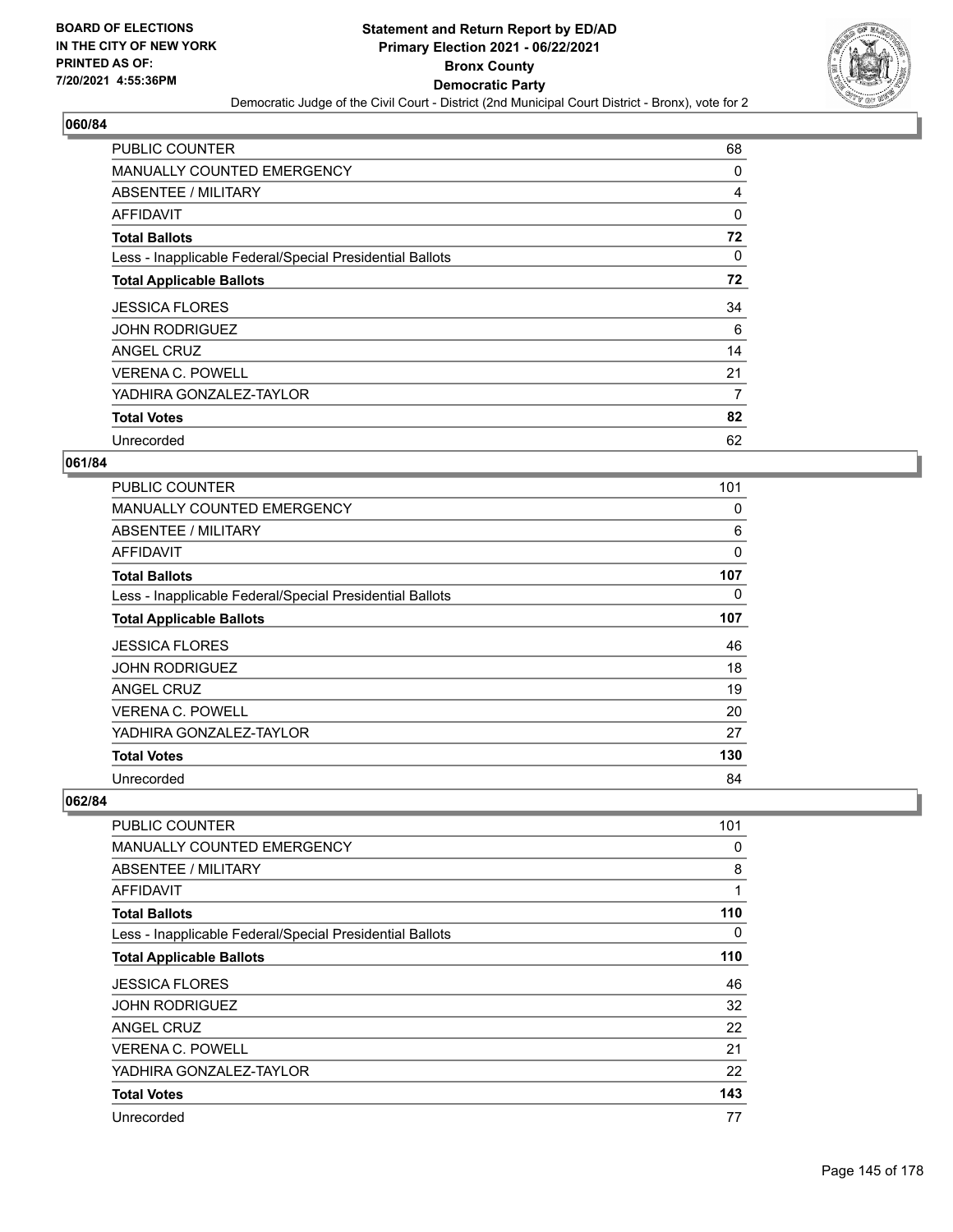

| <b>PUBLIC COUNTER</b>                                    | 80       |
|----------------------------------------------------------|----------|
| <b>MANUALLY COUNTED EMERGENCY</b>                        | 0        |
| <b>ABSENTEE / MILITARY</b>                               | 4        |
| AFFIDAVIT                                                | $\Omega$ |
| <b>Total Ballots</b>                                     | 84       |
| Less - Inapplicable Federal/Special Presidential Ballots | 0        |
| <b>Total Applicable Ballots</b>                          | 84       |
| <b>JESSICA FLORES</b>                                    | 34       |
| <b>JOHN RODRIGUEZ</b>                                    | 14       |
| ANGEL CRUZ                                               | 16       |
| <b>VERENA C. POWELL</b>                                  | 17       |
| YADHIRA GONZALEZ-TAYLOR                                  | 21       |
| <b>Total Votes</b>                                       | 102      |
| Unrecorded                                               | 66       |

### **064/84**

| <b>PUBLIC COUNTER</b>                                    | 105      |
|----------------------------------------------------------|----------|
| <b>MANUALLY COUNTED EMERGENCY</b>                        | $\Omega$ |
| ABSENTEE / MILITARY                                      | 12       |
| <b>AFFIDAVIT</b>                                         | 0        |
| <b>Total Ballots</b>                                     | 117      |
| Less - Inapplicable Federal/Special Presidential Ballots | 0        |
| <b>Total Applicable Ballots</b>                          | 117      |
| <b>JESSICA FLORES</b>                                    | 37       |
| <b>JOHN RODRIGUEZ</b>                                    | 12       |
| ANGEL CRUZ                                               | 20       |
| <b>VERENA C. POWELL</b>                                  | 24       |
| YADHIRA GONZALEZ-TAYLOR                                  | 28       |
| <b>Total Votes</b>                                       | 121      |
| Unrecorded                                               | 113      |

| PUBLIC COUNTER                                           | 75 |
|----------------------------------------------------------|----|
| <b>MANUALLY COUNTED EMERGENCY</b>                        | 0  |
| ABSENTEE / MILITARY                                      | 5  |
| AFFIDAVIT                                                | 2  |
| <b>Total Ballots</b>                                     | 82 |
| Less - Inapplicable Federal/Special Presidential Ballots | 0  |
| <b>Total Applicable Ballots</b>                          | 82 |
| <b>JESSICA FLORES</b>                                    | 37 |
| <b>JOHN RODRIGUEZ</b>                                    | 10 |
| ANGEL CRUZ                                               | 12 |
| <b>VERENA C. POWELL</b>                                  | 13 |
| YADHIRA GONZALEZ-TAYLOR                                  | 21 |
| UNATTRIBUTABLE WRITE-IN (WRITE-IN)                       | 1  |
| <b>Total Votes</b>                                       | 94 |
| Unrecorded                                               | 70 |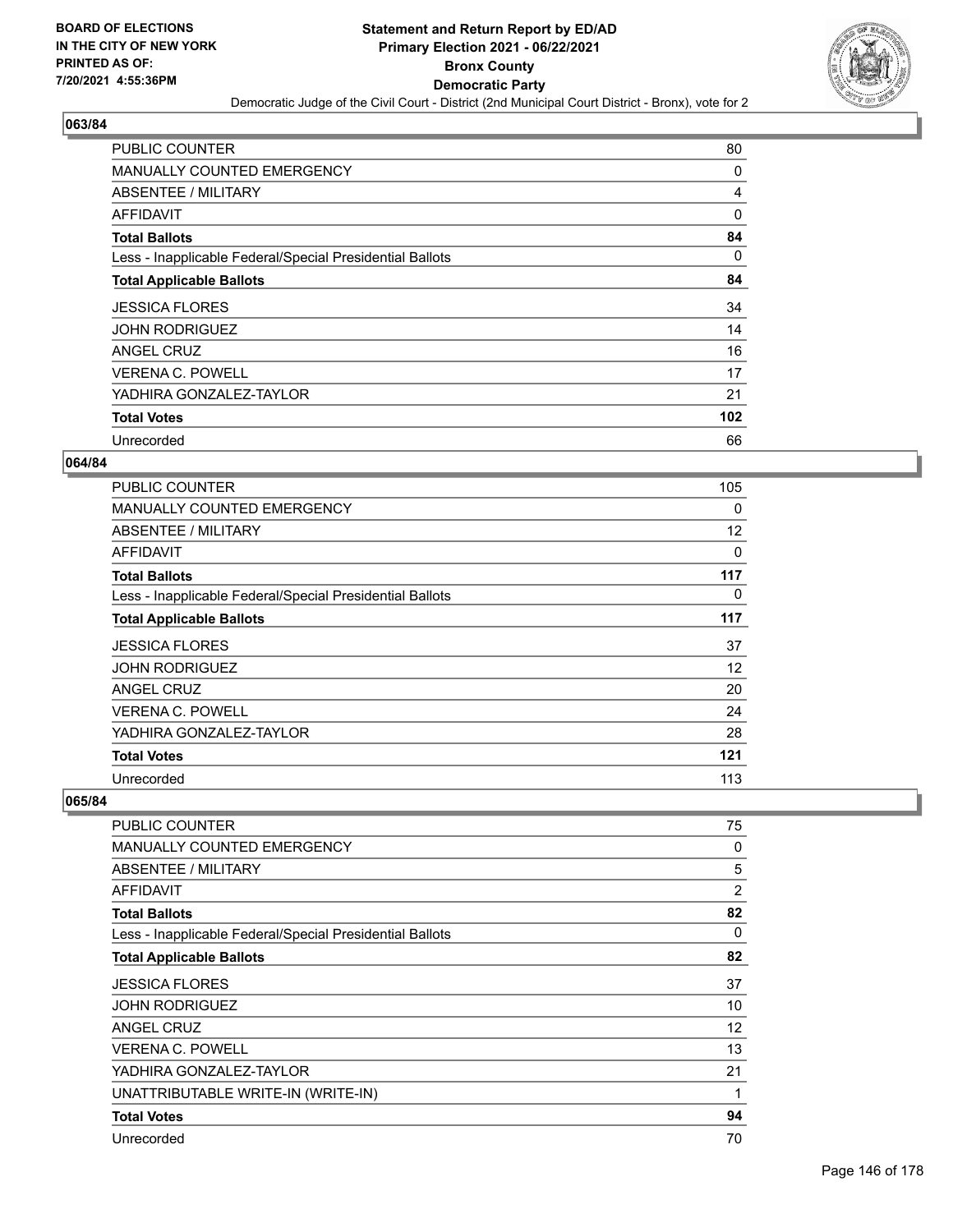

| <b>PUBLIC COUNTER</b>                                    | 74  |
|----------------------------------------------------------|-----|
| <b>MANUALLY COUNTED EMERGENCY</b>                        | 0   |
| ABSENTEE / MILITARY                                      | 10  |
| AFFIDAVIT                                                | 0   |
| <b>Total Ballots</b>                                     | 84  |
| Less - Inapplicable Federal/Special Presidential Ballots | 0   |
| <b>Total Applicable Ballots</b>                          | 84  |
| <b>JESSICA FLORES</b>                                    | 37  |
| <b>JOHN RODRIGUEZ</b>                                    | 13  |
| ANGEL CRUZ                                               | 16  |
| <b>VERENA C. POWELL</b>                                  | 11  |
| YADHIRA GONZALEZ-TAYLOR                                  | 24  |
| <b>Total Votes</b>                                       | 101 |
| Unrecorded                                               | 67  |

## **067/84**

| <b>PUBLIC COUNTER</b>                                    | 89  |
|----------------------------------------------------------|-----|
| <b>MANUALLY COUNTED EMERGENCY</b>                        | 0   |
| ABSENTEE / MILITARY                                      | 7   |
| <b>AFFIDAVIT</b>                                         | 0   |
| <b>Total Ballots</b>                                     | 96  |
| Less - Inapplicable Federal/Special Presidential Ballots | 0   |
| <b>Total Applicable Ballots</b>                          | 96  |
| <b>JESSICA FLORES</b>                                    | 37  |
| <b>JOHN RODRIGUEZ</b>                                    | 9   |
| ANGEL CRUZ                                               | 16  |
| <b>VERENA C. POWELL</b>                                  | 25  |
| YADHIRA GONZALEZ-TAYLOR                                  | 22  |
| <b>Total Votes</b>                                       | 109 |
| Unrecorded                                               | 83  |

| <b>PUBLIC COUNTER</b>                                    | 76       |
|----------------------------------------------------------|----------|
| <b>MANUALLY COUNTED EMERGENCY</b>                        | 0        |
| <b>ABSENTEE / MILITARY</b>                               | 7        |
| <b>AFFIDAVIT</b>                                         | 2        |
| <b>Total Ballots</b>                                     | 85       |
| Less - Inapplicable Federal/Special Presidential Ballots | $\Omega$ |
| <b>Total Applicable Ballots</b>                          | 85       |
| <b>JESSICA FLORES</b>                                    | 32       |
| <b>JOHN RODRIGUEZ</b>                                    | 8        |
| ANGEL CRUZ                                               | 11       |
| <b>VERENA C. POWELL</b>                                  | 20       |
| YADHIRA GONZALEZ-TAYLOR                                  | 21       |
| <b>Total Votes</b>                                       | 92       |
| Unrecorded                                               | 78       |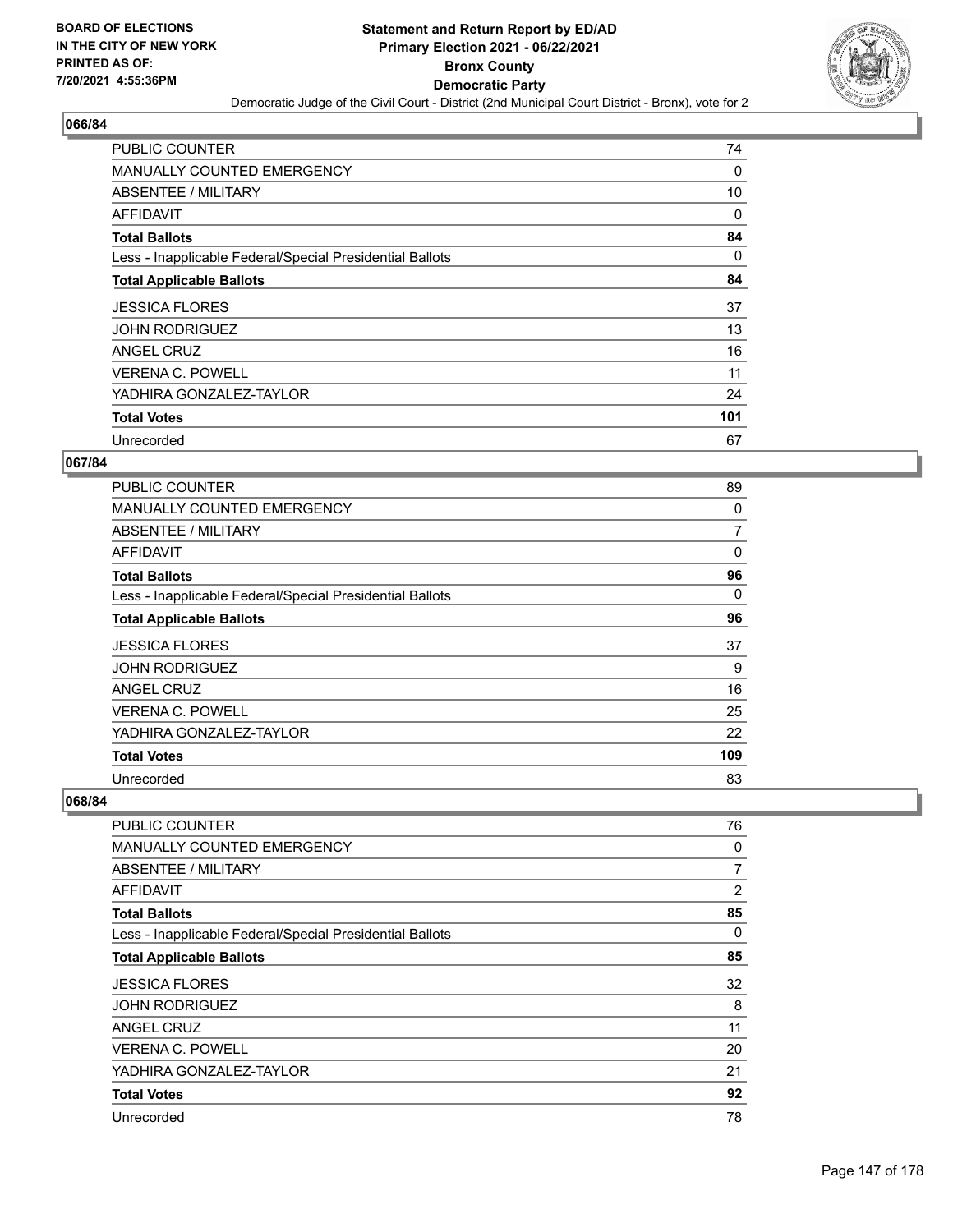

| <b>PUBLIC COUNTER</b>                                    | 45 |
|----------------------------------------------------------|----|
| <b>MANUALLY COUNTED EMERGENCY</b>                        | 0  |
| ABSENTEE / MILITARY                                      | 3  |
| AFFIDAVIT                                                | 0  |
| <b>Total Ballots</b>                                     | 48 |
| Less - Inapplicable Federal/Special Presidential Ballots | 0  |
| <b>Total Applicable Ballots</b>                          | 48 |
| <b>JESSICA FLORES</b>                                    | 18 |
| <b>JOHN RODRIGUEZ</b>                                    | 6  |
| ANGEL CRUZ                                               | 13 |
| <b>VERENA C. POWELL</b>                                  | 12 |
| YADHIRA GONZALEZ-TAYLOR                                  | 12 |
| <b>Total Votes</b>                                       | 61 |
| Unrecorded                                               | 35 |

## **070/84**

| <b>PUBLIC COUNTER</b>                                    | 98  |
|----------------------------------------------------------|-----|
| <b>MANUALLY COUNTED EMERGENCY</b>                        | 0   |
| ABSENTEE / MILITARY                                      | 10  |
| <b>AFFIDAVIT</b>                                         | 2   |
| <b>Total Ballots</b>                                     | 110 |
| Less - Inapplicable Federal/Special Presidential Ballots | 0   |
| <b>Total Applicable Ballots</b>                          | 110 |
| <b>JESSICA FLORES</b>                                    | 47  |
| <b>JOHN RODRIGUEZ</b>                                    | 12  |
| ANGEL CRUZ                                               | 13  |
| <b>VERENA C. POWELL</b>                                  | 36  |
| YADHIRA GONZALEZ-TAYLOR                                  | 28  |
| <b>Total Votes</b>                                       | 136 |
| Unrecorded                                               | 84  |

| PUBLIC COUNTER                                           | 105      |
|----------------------------------------------------------|----------|
| <b>MANUALLY COUNTED EMERGENCY</b>                        | 0        |
| <b>ABSENTEE / MILITARY</b>                               | 6        |
| <b>AFFIDAVIT</b>                                         | $\Omega$ |
| <b>Total Ballots</b>                                     | 111      |
| Less - Inapplicable Federal/Special Presidential Ballots | 0        |
| <b>Total Applicable Ballots</b>                          | 111      |
| <b>JESSICA FLORES</b>                                    | 59       |
| <b>JOHN RODRIGUEZ</b>                                    | 13       |
| ANGEL CRUZ                                               | 17       |
| <b>VERENA C. POWELL</b>                                  | 13       |
| YADHIRA GONZALEZ-TAYLOR                                  | 22       |
| <b>Total Votes</b>                                       | 124      |
| Unrecorded                                               | 98       |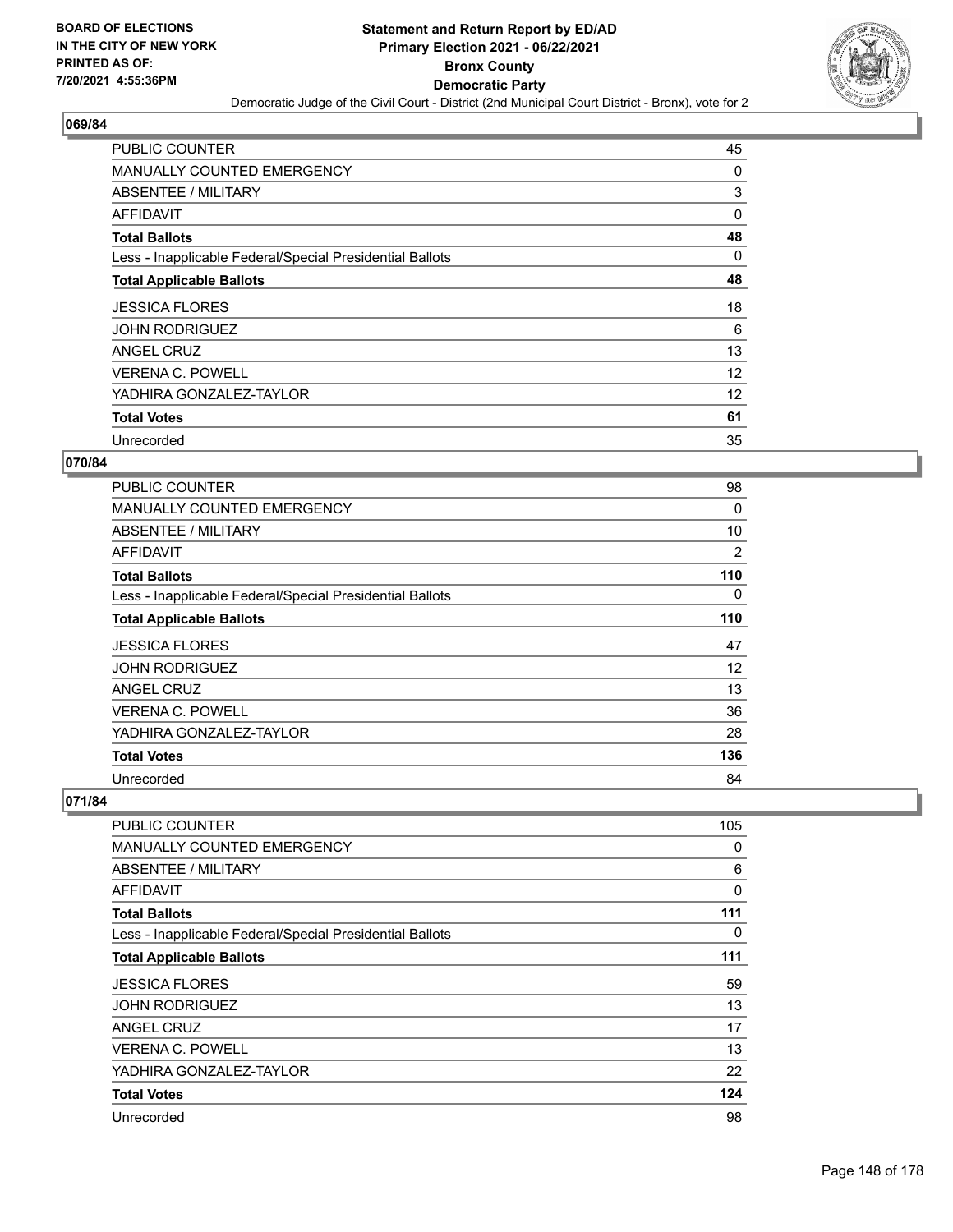

| <b>PUBLIC COUNTER</b>                                    | 123      |
|----------------------------------------------------------|----------|
| <b>MANUALLY COUNTED EMERGENCY</b>                        | 0        |
| ABSENTEE / MILITARY                                      | 3        |
| AFFIDAVIT                                                | 0        |
| <b>Total Ballots</b>                                     | 126      |
| Less - Inapplicable Federal/Special Presidential Ballots | $\Omega$ |
| <b>Total Applicable Ballots</b>                          | 126      |
| <b>JESSICA FLORES</b>                                    | 43       |
| <b>JOHN RODRIGUEZ</b>                                    | 25       |
| ANGEL CRUZ                                               | 32       |
| <b>VERENA C. POWELL</b>                                  | 30       |
| YADHIRA GONZALEZ-TAYLOR                                  | 30       |
| <b>Total Votes</b>                                       | 160      |
| Unrecorded                                               | 92       |

## **079/84**

| <b>PUBLIC COUNTER</b>                                    |              |
|----------------------------------------------------------|--------------|
| <b>MANUALLY COUNTED EMERGENCY</b>                        | 0            |
| ABSENTEE / MILITARY                                      | 0            |
| AFFIDAVIT                                                | 0            |
| <b>Total Ballots</b>                                     |              |
| Less - Inapplicable Federal/Special Presidential Ballots | $\Omega$     |
| <b>Total Applicable Ballots</b>                          |              |
| <b>JESSICA FLORES</b>                                    | 1            |
| <b>JOHN RODRIGUEZ</b>                                    | 0            |
| <b>ANGEL CRUZ</b>                                        |              |
| <b>VERENA C. POWELL</b>                                  | 0            |
| YADHIRA GONZALEZ-TAYLOR                                  | $\mathbf{0}$ |
| <b>Total Votes</b>                                       | $\mathbf{2}$ |

| PUBLIC COUNTER                                           | 199 |
|----------------------------------------------------------|-----|
| <b>MANUALLY COUNTED EMERGENCY</b>                        | 0   |
| ABSENTEE / MILITARY                                      | 18  |
| AFFIDAVIT                                                | 1   |
| <b>Total Ballots</b>                                     | 218 |
| Less - Inapplicable Federal/Special Presidential Ballots | 0   |
| <b>Total Applicable Ballots</b>                          | 218 |
| <b>JESSICA FLORES</b>                                    | 86  |
| <b>JOHN RODRIGUEZ</b>                                    | 47  |
| ANGEL CRUZ                                               | 47  |
| <b>VERENA C. POWELL</b>                                  | 65  |
| YADHIRA GONZALEZ-TAYLOR                                  | 54  |
| <b>Total Votes</b>                                       | 299 |
| Unrecorded                                               | 137 |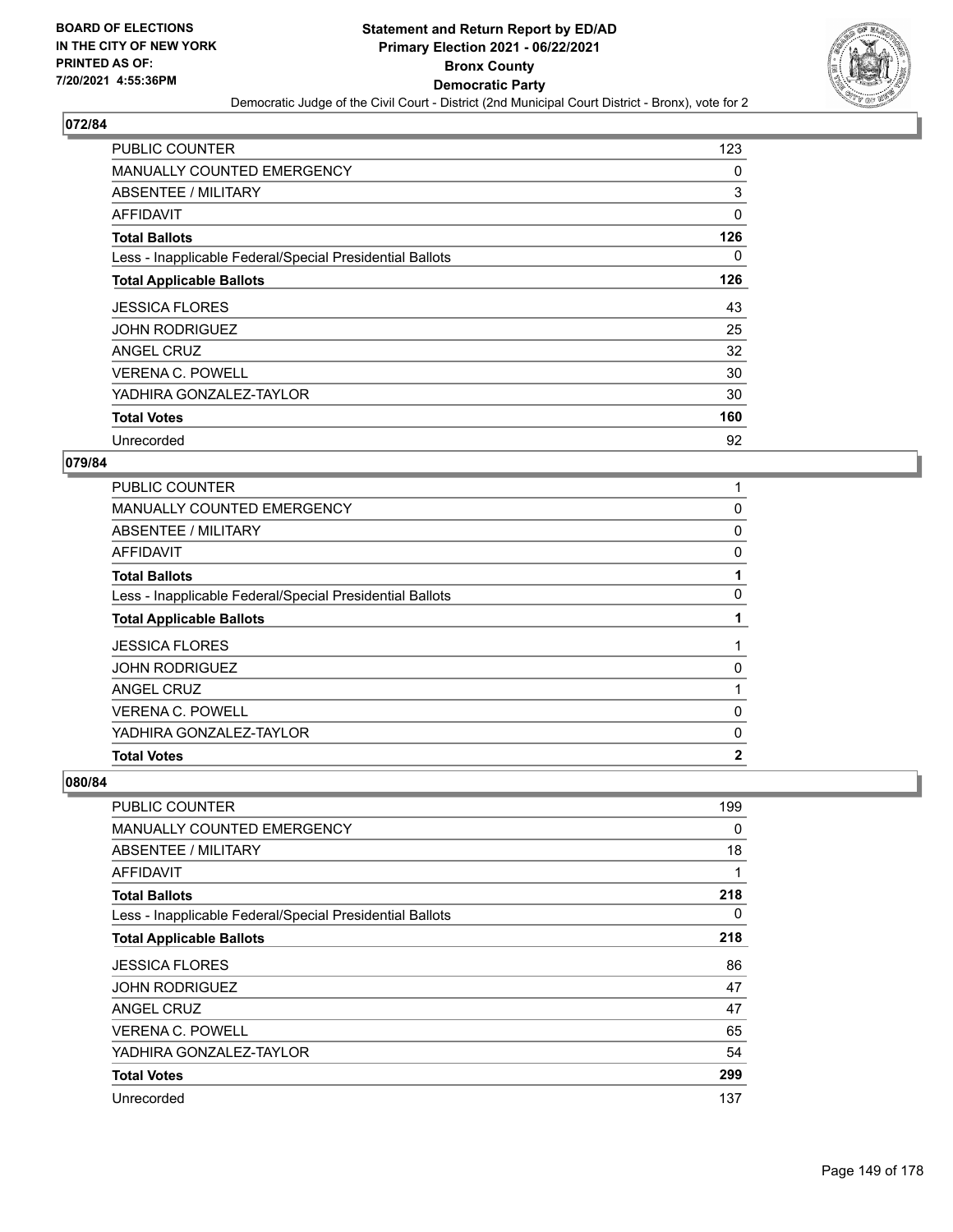

| <b>PUBLIC COUNTER</b>                                    | 166 |
|----------------------------------------------------------|-----|
| MANUALLY COUNTED EMERGENCY                               | 0   |
| ABSENTEE / MILITARY                                      | 3   |
| AFFIDAVIT                                                | 0   |
| <b>Total Ballots</b>                                     | 169 |
| Less - Inapplicable Federal/Special Presidential Ballots | 0   |
| <b>Total Applicable Ballots</b>                          | 169 |
| <b>JESSICA FLORES</b>                                    | 82  |
| <b>JOHN RODRIGUEZ</b>                                    | 27  |
| ANGEL CRUZ                                               | 35  |
| <b>VERENA C. POWELL</b>                                  | 43  |
| YADHIRA GONZALEZ-TAYLOR                                  | 38  |
| <b>Total Votes</b>                                       | 225 |
| Unrecorded                                               | 113 |

## **083/84**

| PUBLIC COUNTER                                           | 135 |
|----------------------------------------------------------|-----|
| <b>MANUALLY COUNTED EMERGENCY</b>                        | 0   |
| <b>ABSENTEE / MILITARY</b>                               | 4   |
| AFFIDAVIT                                                | 1   |
| <b>Total Ballots</b>                                     | 140 |
| Less - Inapplicable Federal/Special Presidential Ballots | 0   |
| <b>Total Applicable Ballots</b>                          | 140 |
| <b>JESSICA FLORES</b>                                    | 59  |
| <b>JOHN RODRIGUEZ</b>                                    | 21  |
| <b>ANGEL CRUZ</b>                                        | 31  |
| <b>VERENA C. POWELL</b>                                  | 26  |
| YADHIRA GONZALEZ-TAYLOR                                  | 33  |
| <b>Total Votes</b>                                       | 170 |
| Unrecorded                                               | 110 |

| <b>PUBLIC COUNTER</b>                                    | 47             |
|----------------------------------------------------------|----------------|
| <b>MANUALLY COUNTED EMERGENCY</b>                        | 0              |
| <b>ABSENTEE / MILITARY</b>                               | $\overline{2}$ |
| <b>AFFIDAVIT</b>                                         | $\mathbf{0}$   |
| <b>Total Ballots</b>                                     | 49             |
| Less - Inapplicable Federal/Special Presidential Ballots | $\Omega$       |
| <b>Total Applicable Ballots</b>                          | 49             |
| <b>JESSICA FLORES</b>                                    | 25             |
| <b>JOHN RODRIGUEZ</b>                                    | 9              |
| ANGEL CRUZ                                               | 9              |
| <b>VERENA C. POWELL</b>                                  | 14             |
| YADHIRA GONZALEZ-TAYLOR                                  | 6              |
| <b>Total Votes</b>                                       | 63             |
| Unrecorded                                               | 35             |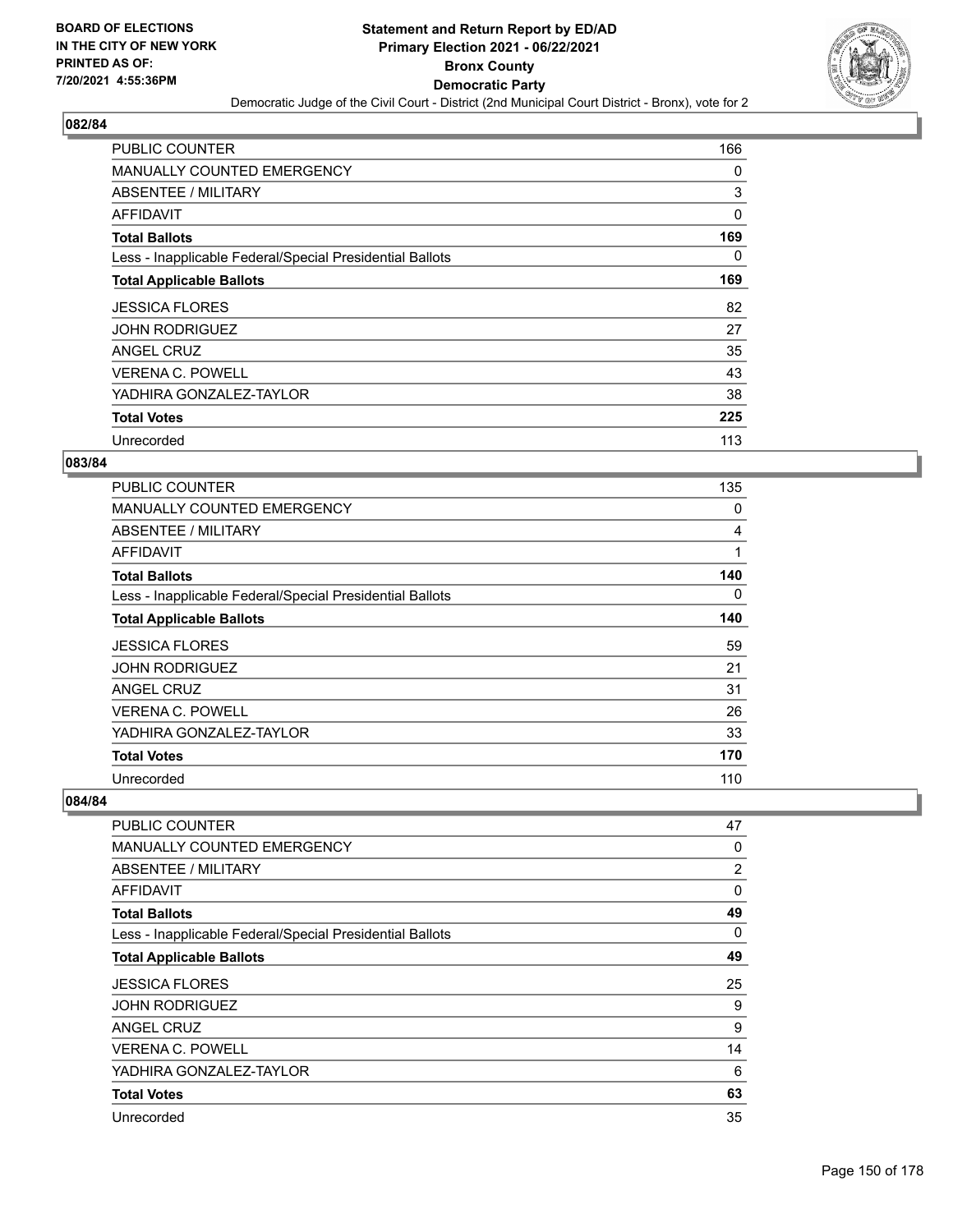

| <b>PUBLIC COUNTER</b>                                    | 0            |
|----------------------------------------------------------|--------------|
| <b>MANUALLY COUNTED EMERGENCY</b>                        | 0            |
| ABSENTEE / MILITARY                                      | 0            |
| <b>AFFIDAVIT</b>                                         | 0            |
| <b>Total Ballots</b>                                     | 0            |
| Less - Inapplicable Federal/Special Presidential Ballots | 0            |
| <b>Total Applicable Ballots</b>                          | 0            |
| <b>JESSICA FLORES</b>                                    | 0            |
| <b>JOHN RODRIGUEZ</b>                                    | 0            |
| ANGEL CRUZ                                               | 0            |
| <b>VERENA C. POWELL</b>                                  | 0            |
| YADHIRA GONZALEZ-TAYLOR                                  | $\mathbf{0}$ |
| <b>Total Votes</b>                                       | 0            |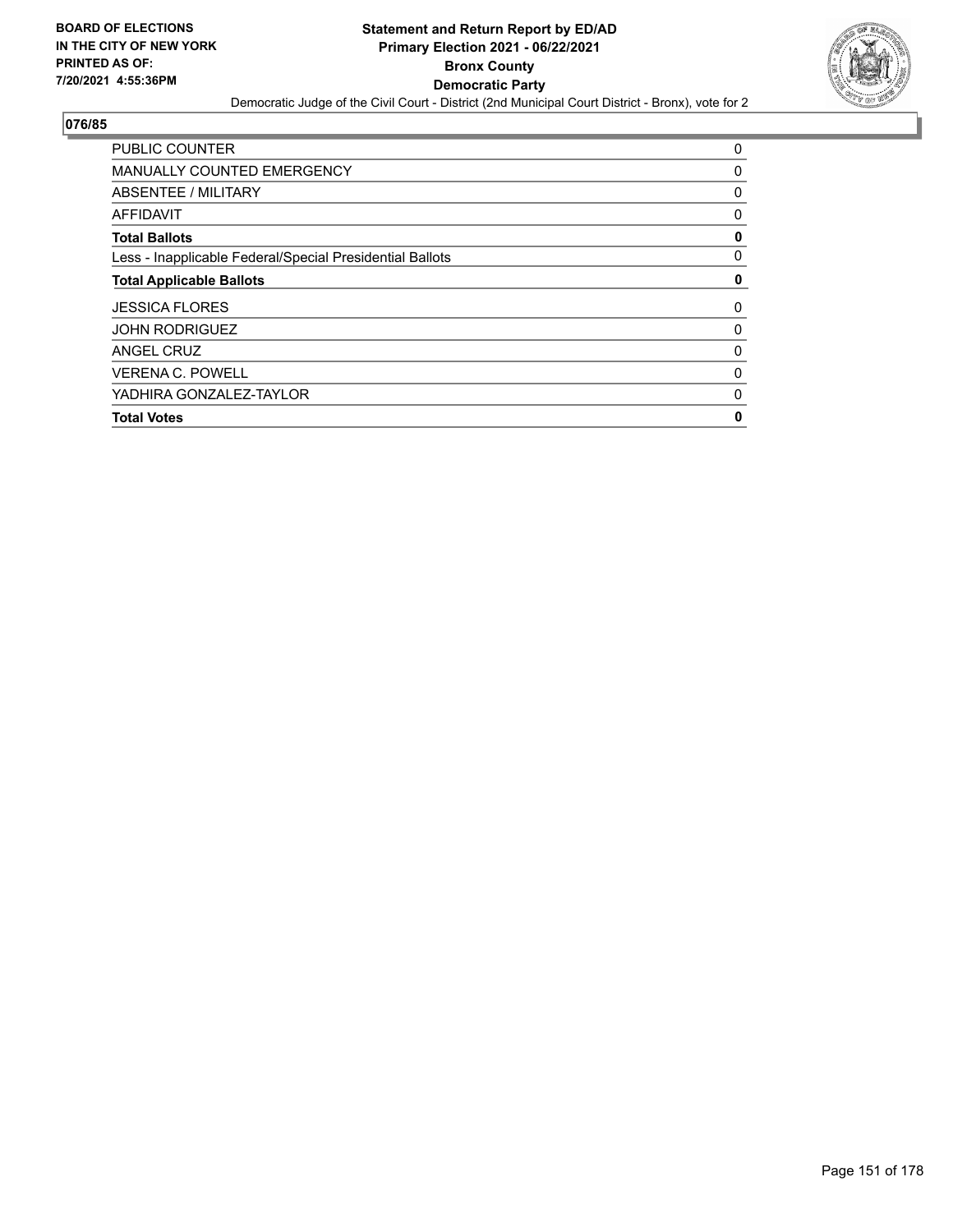

| <b>PUBLIC COUNTER</b>                                    | 85  |
|----------------------------------------------------------|-----|
| MANUALLY COUNTED EMERGENCY                               | 0   |
| ABSENTEE / MILITARY                                      | 2   |
| AFFIDAVIT                                                | 0   |
| <b>Total Ballots</b>                                     | 87  |
| Less - Inapplicable Federal/Special Presidential Ballots | 0   |
| <b>Total Applicable Ballots</b>                          | 87  |
| <b>JESSICA FLORES</b>                                    | 41  |
| <b>JOHN RODRIGUEZ</b>                                    | 11  |
| ANGEL CRUZ                                               | 22  |
| <b>VERENA C. POWELL</b>                                  | 22  |
| YADHIRA GONZALEZ-TAYLOR                                  | 18  |
| <b>Total Votes</b>                                       | 114 |
| Unrecorded                                               | 60  |

## **002/86**

| PUBLIC COUNTER                                           | 149 |
|----------------------------------------------------------|-----|
| <b>MANUALLY COUNTED EMERGENCY</b>                        | 0   |
| <b>ABSENTEE / MILITARY</b>                               | 12  |
| AFFIDAVIT                                                | 2   |
| <b>Total Ballots</b>                                     | 163 |
| Less - Inapplicable Federal/Special Presidential Ballots | 0   |
| <b>Total Applicable Ballots</b>                          | 163 |
| <b>JESSICA FLORES</b>                                    | 80  |
| <b>JOHN RODRIGUEZ</b>                                    | 24  |
| ANGEL CRUZ                                               | 39  |
| <b>VERENA C. POWELL</b>                                  | 35  |
| YADHIRA GONZALEZ-TAYLOR                                  | 40  |
| <b>Total Votes</b>                                       | 218 |
| Unrecorded                                               | 108 |

| PUBLIC COUNTER                                           | 113 |
|----------------------------------------------------------|-----|
| <b>MANUALLY COUNTED EMERGENCY</b>                        | 0   |
| ABSENTEE / MILITARY                                      | 10  |
| AFFIDAVIT                                                | 0   |
| <b>Total Ballots</b>                                     | 123 |
| Less - Inapplicable Federal/Special Presidential Ballots | 0   |
| <b>Total Applicable Ballots</b>                          | 123 |
| <b>JESSICA FLORES</b>                                    | 53  |
| <b>JOHN RODRIGUEZ</b>                                    | 16  |
| ANGEL CRUZ                                               | 22  |
| <b>VERENA C. POWELL</b>                                  | 26  |
| YADHIRA GONZALEZ-TAYLOR                                  | 27  |
| UNATTRIBUTABLE WRITE-IN (WRITE-IN)                       | 1   |
| <b>Total Votes</b>                                       | 145 |
| Unrecorded                                               | 101 |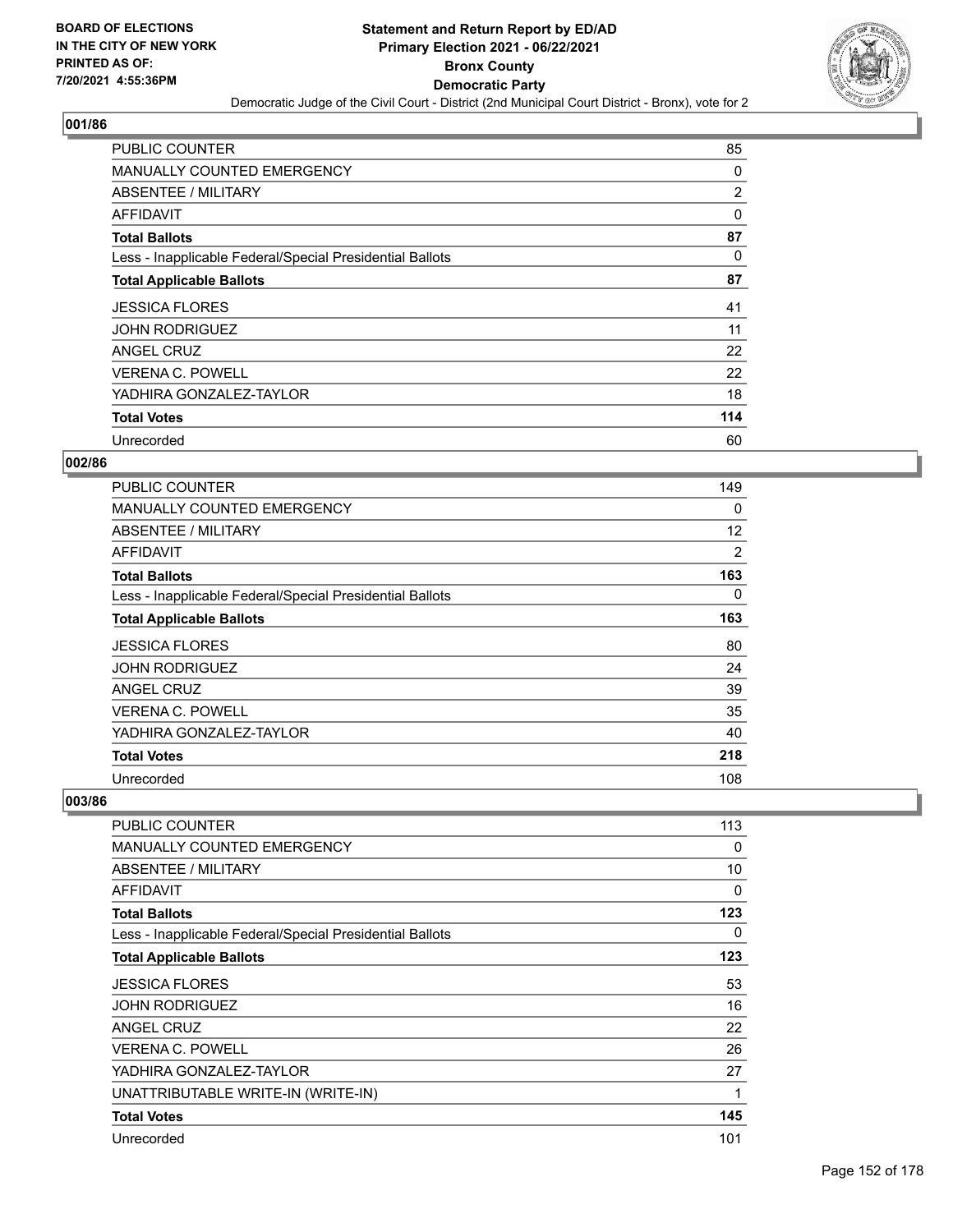

| <b>PUBLIC COUNTER</b>                                    | 81  |
|----------------------------------------------------------|-----|
| MANUALLY COUNTED EMERGENCY                               | 0   |
| ABSENTEE / MILITARY                                      | 4   |
| AFFIDAVIT                                                | 2   |
| <b>Total Ballots</b>                                     | 87  |
| Less - Inapplicable Federal/Special Presidential Ballots | 0   |
| <b>Total Applicable Ballots</b>                          | 87  |
| <b>JESSICA FLORES</b>                                    | 36  |
| <b>JOHN RODRIGUEZ</b>                                    | 6   |
| ANGEL CRUZ                                               | 13  |
| <b>VERENA C. POWELL</b>                                  | 22  |
| YADHIRA GONZALEZ-TAYLOR                                  | 24  |
| <b>Total Votes</b>                                       | 101 |
| Unrecorded                                               | 73  |

## **005/86**

| <b>PUBLIC COUNTER</b>                                    | 83 |
|----------------------------------------------------------|----|
| <b>MANUALLY COUNTED EMERGENCY</b>                        | 0  |
| ABSENTEE / MILITARY                                      | 4  |
| <b>AFFIDAVIT</b>                                         | 0  |
| <b>Total Ballots</b>                                     | 87 |
| Less - Inapplicable Federal/Special Presidential Ballots | 0  |
| <b>Total Applicable Ballots</b>                          | 87 |
| <b>JESSICA FLORES</b>                                    | 36 |
| <b>JOHN RODRIGUEZ</b>                                    | 18 |
| ANGEL CRUZ                                               | 10 |
| <b>VERENA C. POWELL</b>                                  | 19 |
| YADHIRA GONZALEZ-TAYLOR                                  | 12 |
| <b>Total Votes</b>                                       | 95 |
| Unrecorded                                               | 79 |

| <b>PUBLIC COUNTER</b>                                    | 97  |
|----------------------------------------------------------|-----|
| <b>MANUALLY COUNTED EMERGENCY</b>                        | 0   |
| ABSENTEE / MILITARY                                      | 12  |
| <b>AFFIDAVIT</b>                                         | 0   |
| <b>Total Ballots</b>                                     | 109 |
| Less - Inapplicable Federal/Special Presidential Ballots | 0   |
| <b>Total Applicable Ballots</b>                          | 109 |
| <b>JESSICA FLORES</b>                                    | 44  |
| <b>JOHN RODRIGUEZ</b>                                    | 8   |
| ANGEL CRUZ                                               | 17  |
| VERENA C. POWELL                                         | 27  |
| YADHIRA GONZALEZ-TAYLOR                                  | 33  |
| <b>Total Votes</b>                                       | 129 |
| Unrecorded                                               | 89  |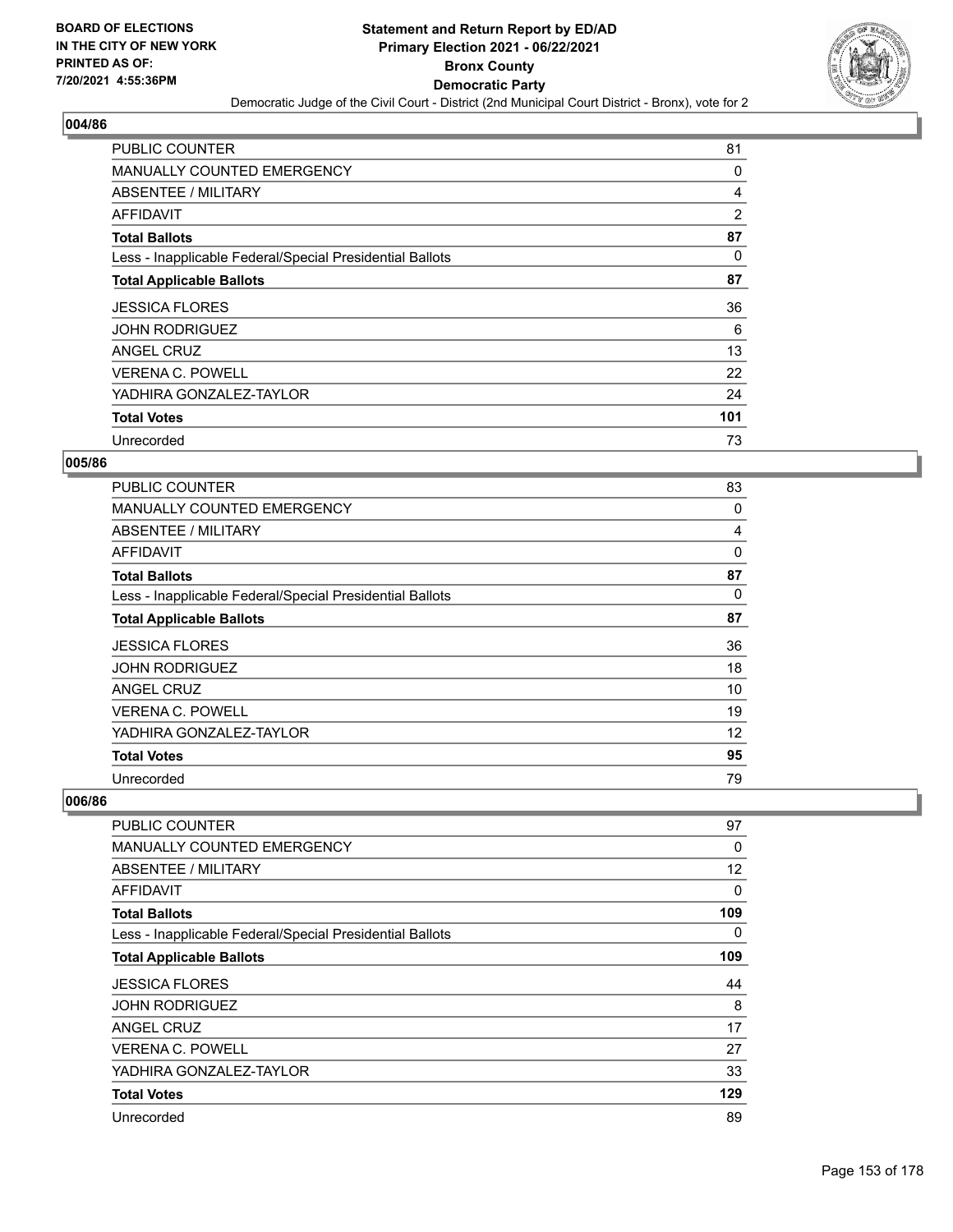

| <b>PUBLIC COUNTER</b>                                    | 97             |
|----------------------------------------------------------|----------------|
| <b>MANUALLY COUNTED EMERGENCY</b>                        | 2              |
| ABSENTEE / MILITARY                                      | 5              |
| AFFIDAVIT                                                | $\overline{2}$ |
| <b>Total Ballots</b>                                     | 106            |
| Less - Inapplicable Federal/Special Presidential Ballots | 0              |
| <b>Total Applicable Ballots</b>                          | 106            |
| <b>JESSICA FLORES</b>                                    | 39             |
| <b>JOHN RODRIGUEZ</b>                                    | 16             |
| ANGEL CRUZ                                               | 29             |
| <b>VERENA C. POWELL</b>                                  | 17             |
| YADHIRA GONZALEZ-TAYLOR                                  | 22             |
| <b>Total Votes</b>                                       | 123            |
| Unrecorded                                               | 89             |

## **008/86**

| PUBLIC COUNTER                                           | 117 |
|----------------------------------------------------------|-----|
| <b>MANUALLY COUNTED EMERGENCY</b>                        | 0   |
| <b>ABSENTEE / MILITARY</b>                               | 11  |
| AFFIDAVIT                                                | 2   |
| <b>Total Ballots</b>                                     | 130 |
| Less - Inapplicable Federal/Special Presidential Ballots | 0   |
| <b>Total Applicable Ballots</b>                          | 130 |
| <b>JESSICA FLORES</b>                                    | 49  |
| <b>JOHN RODRIGUEZ</b>                                    | 16  |
| ANGEL CRUZ                                               | 17  |
| <b>VERENA C. POWELL</b>                                  | 33  |
| YADHIRA GONZALEZ-TAYLOR                                  | 36  |
| <b>Total Votes</b>                                       | 151 |
| Unrecorded                                               | 109 |

| <b>PUBLIC COUNTER</b>                                    | 145            |
|----------------------------------------------------------|----------------|
| <b>MANUALLY COUNTED EMERGENCY</b>                        | 0              |
| <b>ABSENTEE / MILITARY</b>                               | $\overline{7}$ |
| <b>AFFIDAVIT</b>                                         | $\Omega$       |
| <b>Total Ballots</b>                                     | 152            |
| Less - Inapplicable Federal/Special Presidential Ballots | 0              |
| <b>Total Applicable Ballots</b>                          | 152            |
| <b>JESSICA FLORES</b>                                    | 60             |
| <b>JOHN RODRIGUEZ</b>                                    | 26             |
| <b>ANGEL CRUZ</b>                                        | 25             |
| <b>VERENA C. POWELL</b>                                  | 36             |
| YADHIRA GONZALEZ-TAYLOR                                  | 43             |
| <b>Total Votes</b>                                       | 190            |
| Unrecorded                                               | 114            |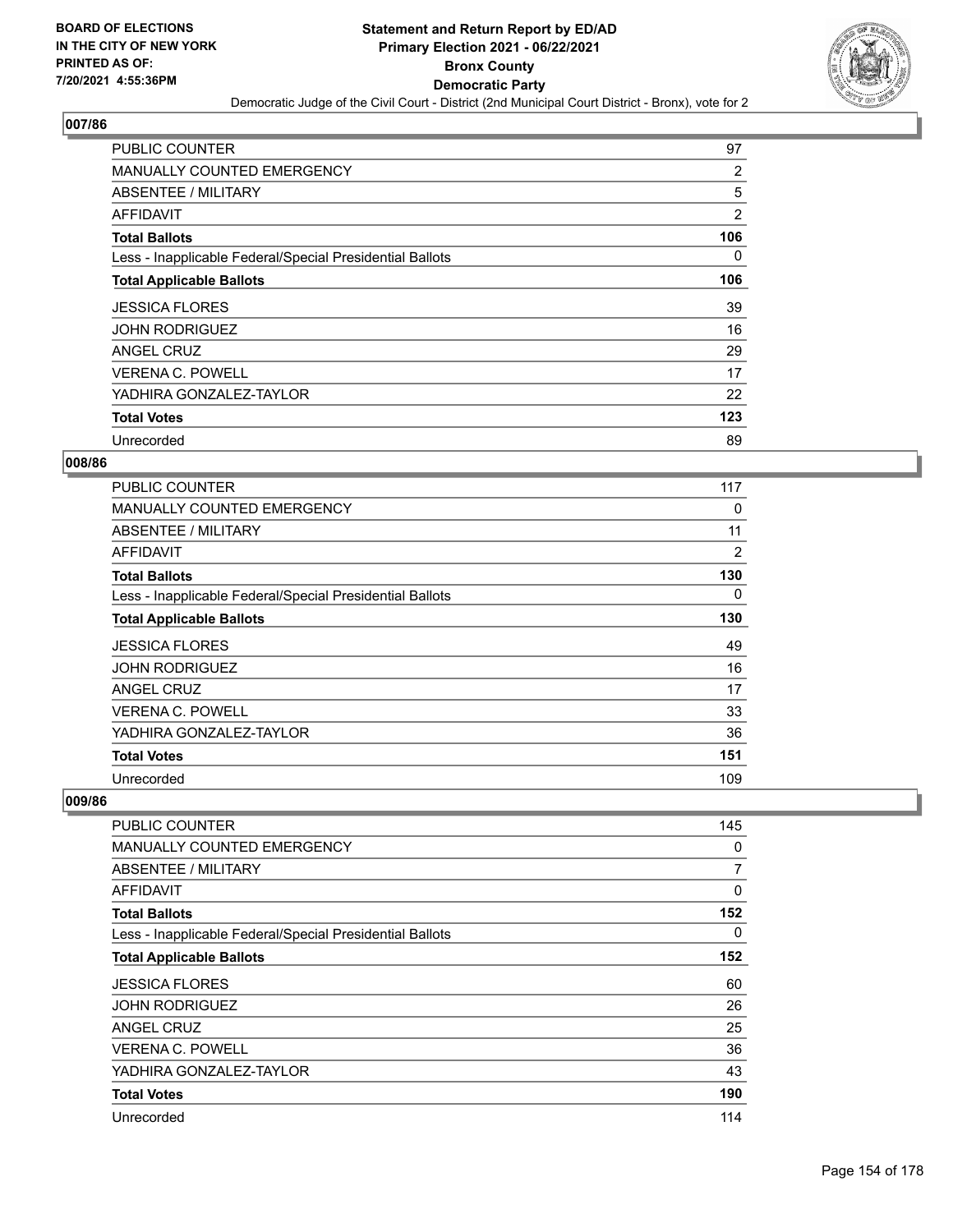

| <b>PUBLIC COUNTER</b>                                    | 123      |
|----------------------------------------------------------|----------|
| <b>MANUALLY COUNTED EMERGENCY</b>                        | 0        |
| <b>ABSENTEE / MILITARY</b>                               | 6        |
| AFFIDAVIT                                                | 1        |
| <b>Total Ballots</b>                                     | 130      |
| Less - Inapplicable Federal/Special Presidential Ballots | $\Omega$ |
| <b>Total Applicable Ballots</b>                          | 130      |
| <b>JESSICA FLORES</b>                                    | 46       |
| <b>JOHN RODRIGUEZ</b>                                    | 13       |
| ANGEL CRUZ                                               | 20       |
| <b>VERENA C. POWELL</b>                                  | 42       |
| YADHIRA GONZALEZ-TAYLOR                                  | 31       |
| STEVEN E. DAVIS (WRITE-IN)                               | 1        |
| <b>Total Votes</b>                                       | 153      |
| Unrecorded                                               | 107      |

## **011/86**

| <b>PUBLIC COUNTER</b>                                    | 110 |
|----------------------------------------------------------|-----|
| MANUALLY COUNTED EMERGENCY                               | 0   |
| ABSENTEE / MILITARY                                      | 11  |
| AFFIDAVIT                                                | 0   |
| <b>Total Ballots</b>                                     | 121 |
| Less - Inapplicable Federal/Special Presidential Ballots | 0   |
| <b>Total Applicable Ballots</b>                          | 121 |
| <b>JESSICA FLORES</b>                                    | 46  |
| <b>JOHN RODRIGUEZ</b>                                    | 16  |
| ANGEL CRUZ                                               | 31  |
| <b>VERENA C. POWELL</b>                                  | 31  |
| YADHIRA GONZALEZ-TAYLOR                                  | 28  |
| <b>Total Votes</b>                                       | 152 |
| Unrecorded                                               | 90  |

| PUBLIC COUNTER                                           | 126          |
|----------------------------------------------------------|--------------|
| <b>MANUALLY COUNTED EMERGENCY</b>                        | 0            |
| ABSENTEE / MILITARY                                      | 8            |
| AFFIDAVIT                                                | $\mathbf{0}$ |
| <b>Total Ballots</b>                                     | 134          |
| Less - Inapplicable Federal/Special Presidential Ballots | 0            |
| <b>Total Applicable Ballots</b>                          | 134          |
| <b>JESSICA FLORES</b>                                    | 59           |
| <b>JOHN RODRIGUEZ</b>                                    | 22           |
| <b>ANGEL CRUZ</b>                                        | 30           |
| <b>VERENA C. POWELL</b>                                  | 22           |
| YADHIRA GONZALEZ-TAYLOR                                  | 40           |
| <b>Total Votes</b>                                       | 173          |
| Unrecorded                                               | 95           |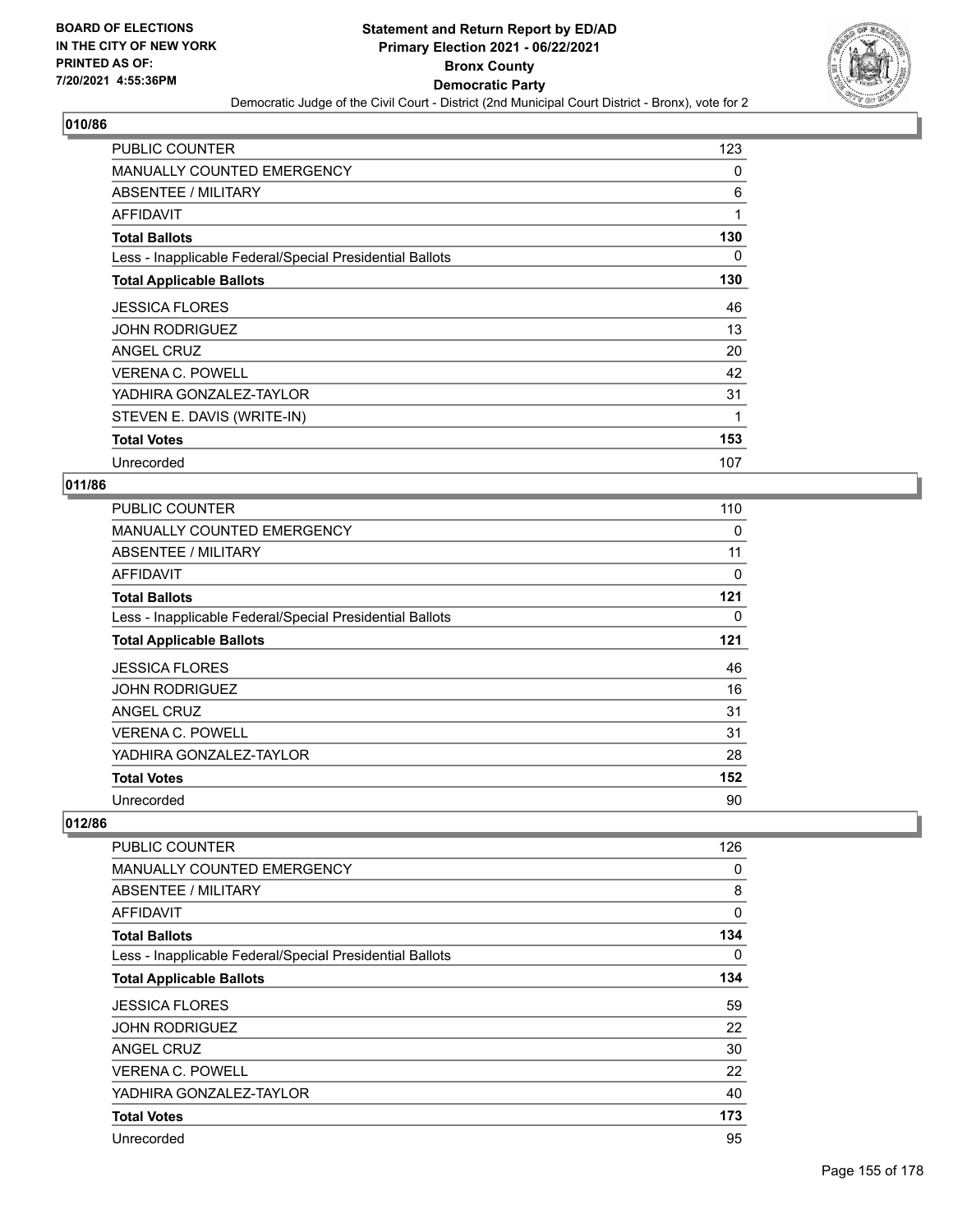

| <b>PUBLIC COUNTER</b>                                    | 107      |
|----------------------------------------------------------|----------|
| MANUALLY COUNTED EMERGENCY                               | 0        |
| <b>ABSENTEE / MILITARY</b>                               | 15       |
| AFFIDAVIT                                                | 0        |
| <b>Total Ballots</b>                                     | 122      |
| Less - Inapplicable Federal/Special Presidential Ballots | $\Omega$ |
| <b>Total Applicable Ballots</b>                          | 122      |
| <b>JESSICA FLORES</b>                                    | 46       |
| <b>JOHN RODRIGUEZ</b>                                    | 16       |
| ANGEL CRUZ                                               | 25       |
| <b>VERENA C. POWELL</b>                                  | 28       |
| YADHIRA GONZALEZ-TAYLOR                                  | 31       |
| UNATTRIBUTABLE WRITE-IN (WRITE-IN)                       |          |
| <b>Total Votes</b>                                       | 147      |
| Unrecorded                                               | 97       |

| <b>PUBLIC COUNTER</b>                                    | 109 |
|----------------------------------------------------------|-----|
| MANUALLY COUNTED EMERGENCY                               | 0   |
| ABSENTEE / MILITARY                                      | 10  |
| AFFIDAVIT                                                |     |
| <b>Total Ballots</b>                                     | 120 |
| Less - Inapplicable Federal/Special Presidential Ballots | 0   |
| <b>Total Applicable Ballots</b>                          | 120 |
| <b>JESSICA FLORES</b>                                    | 53  |
| <b>JOHN RODRIGUEZ</b>                                    | 15  |
| ANGEL CRUZ                                               | 15  |
| <b>VERENA C. POWELL</b>                                  | 21  |
|                                                          |     |
| YADHIRA GONZALEZ-TAYLOR                                  | 28  |
| <b>Total Votes</b>                                       | 132 |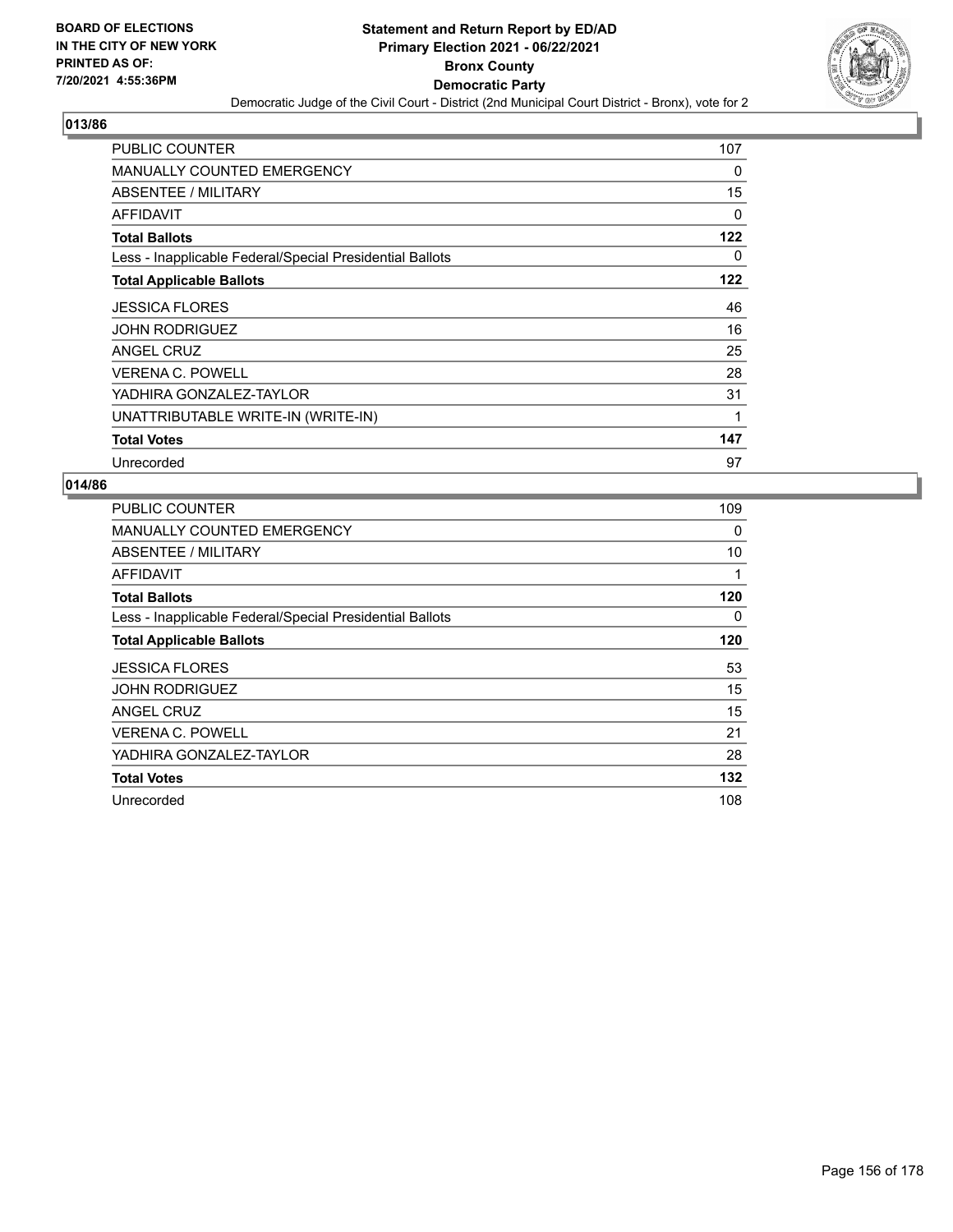

| <b>PUBLIC COUNTER</b>                                    | 122 |
|----------------------------------------------------------|-----|
| MANUALLY COUNTED EMERGENCY                               | 0   |
| ABSENTEE / MILITARY                                      | 14  |
| AFFIDAVIT                                                | 1   |
| <b>Total Ballots</b>                                     | 137 |
| Less - Inapplicable Federal/Special Presidential Ballots | 0   |
| <b>Total Applicable Ballots</b>                          | 137 |
| <b>JESSICA FLORES</b>                                    | 51  |
| <b>JOHN RODRIGUEZ</b>                                    | 14  |
| ANGEL CRUZ                                               | 29  |
| <b>VERENA C. POWELL</b>                                  | 38  |
| YADHIRA GONZALEZ-TAYLOR                                  | 25  |
| UNATTRIBUTABLE WRITE-IN (WRITE-IN)                       | 1   |
| <b>Total Votes</b>                                       | 158 |
| Unrecorded                                               | 116 |

| <b>PUBLIC COUNTER</b>                                    | 93  |
|----------------------------------------------------------|-----|
| <b>MANUALLY COUNTED EMERGENCY</b>                        | 0   |
| ABSENTEE / MILITARY                                      | 7   |
| AFFIDAVIT                                                | 1   |
| <b>Total Ballots</b>                                     | 101 |
| Less - Inapplicable Federal/Special Presidential Ballots | 0   |
| <b>Total Applicable Ballots</b>                          | 101 |
| <b>JESSICA FLORES</b>                                    | 38  |
| <b>JOHN RODRIGUEZ</b>                                    | 19  |
| ANGEL CRUZ                                               | 22  |
| <b>VERENA C. POWELL</b>                                  | 12  |
| YADHIRA GONZALEZ-TAYLOR                                  | 23  |
| UNCOUNTED WRITE-IN PER STATUTE (WRITE-IN)                | 1   |
| <b>Total Votes</b>                                       | 115 |
| Unrecorded                                               | 87  |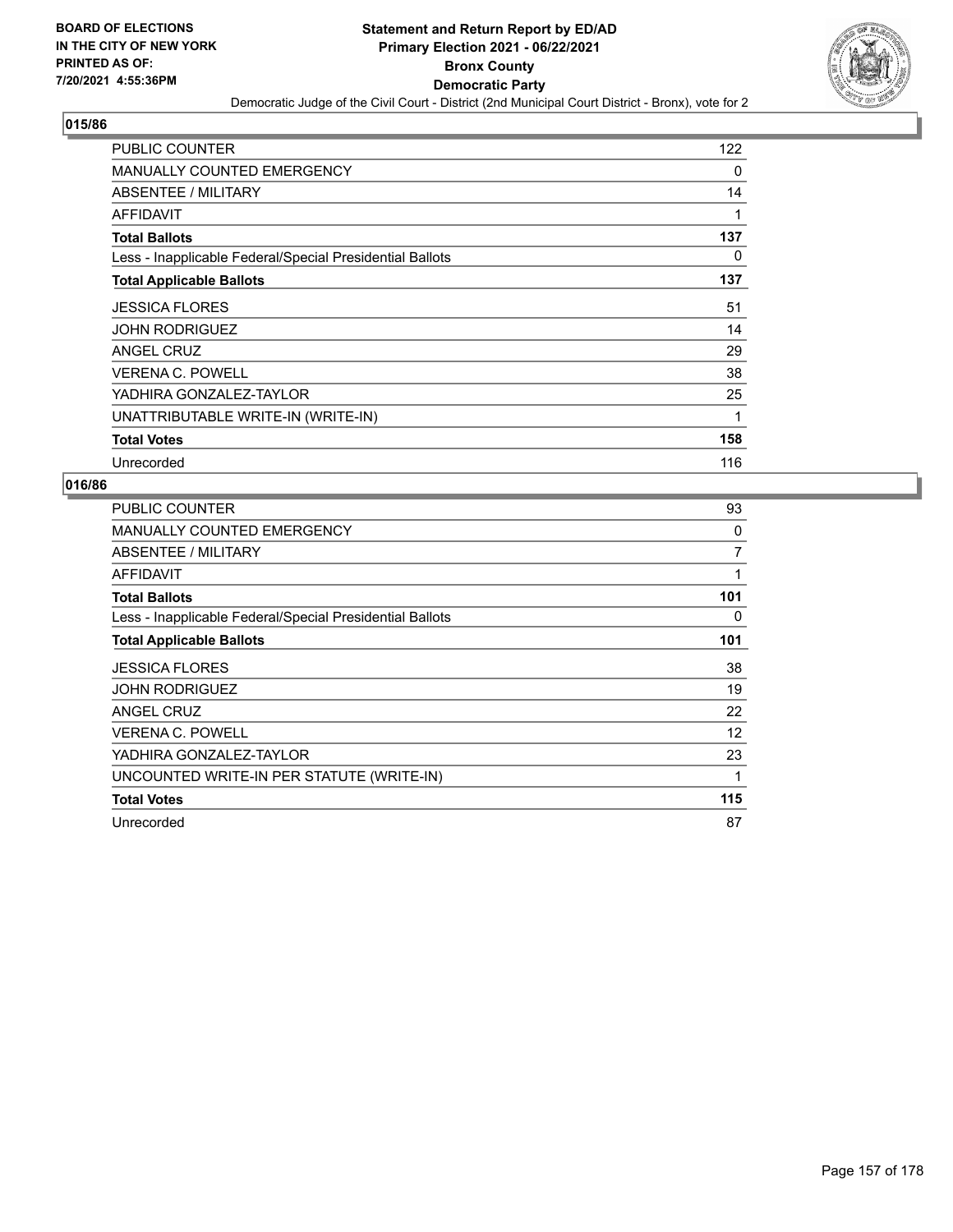

| <b>PUBLIC COUNTER</b>                                    | 136            |
|----------------------------------------------------------|----------------|
| <b>MANUALLY COUNTED EMERGENCY</b>                        | 0              |
| ABSENTEE / MILITARY                                      | $\overline{7}$ |
| AFFIDAVIT                                                | 1              |
| <b>Total Ballots</b>                                     | 144            |
| Less - Inapplicable Federal/Special Presidential Ballots | 0              |
| <b>Total Applicable Ballots</b>                          | 144            |
| <b>JESSICA FLORES</b>                                    | 60             |
| <b>JOHN RODRIGUEZ</b>                                    | 16             |
| ANGEL CRUZ                                               | 38             |
| <b>VERENA C. POWELL</b>                                  | 28             |
| YADHIRA GONZALEZ-TAYLOR                                  | 37             |
| <b>Total Votes</b>                                       | 179            |
| Unrecorded                                               | 109            |

| PUBLIC COUNTER                                           | 113 |
|----------------------------------------------------------|-----|
| <b>MANUALLY COUNTED EMERGENCY</b>                        | 0   |
| ABSENTEE / MILITARY                                      | 2   |
| AFFIDAVIT                                                | 0   |
| <b>Total Ballots</b>                                     | 115 |
| Less - Inapplicable Federal/Special Presidential Ballots | 0   |
| <b>Total Applicable Ballots</b>                          | 115 |
| <b>JESSICA FLORES</b>                                    | 44  |
| <b>JOHN RODRIGUEZ</b>                                    | 20  |
| ANGEL CRUZ                                               | 25  |
| <b>VERENA C. POWELL</b>                                  | 14  |
| YADHIRA GONZALEZ-TAYLOR                                  | 29  |
| CHRISTOPHER ODOM (WRITE-IN)                              | 1   |
| <b>Total Votes</b>                                       | 133 |
| Unrecorded                                               | 97  |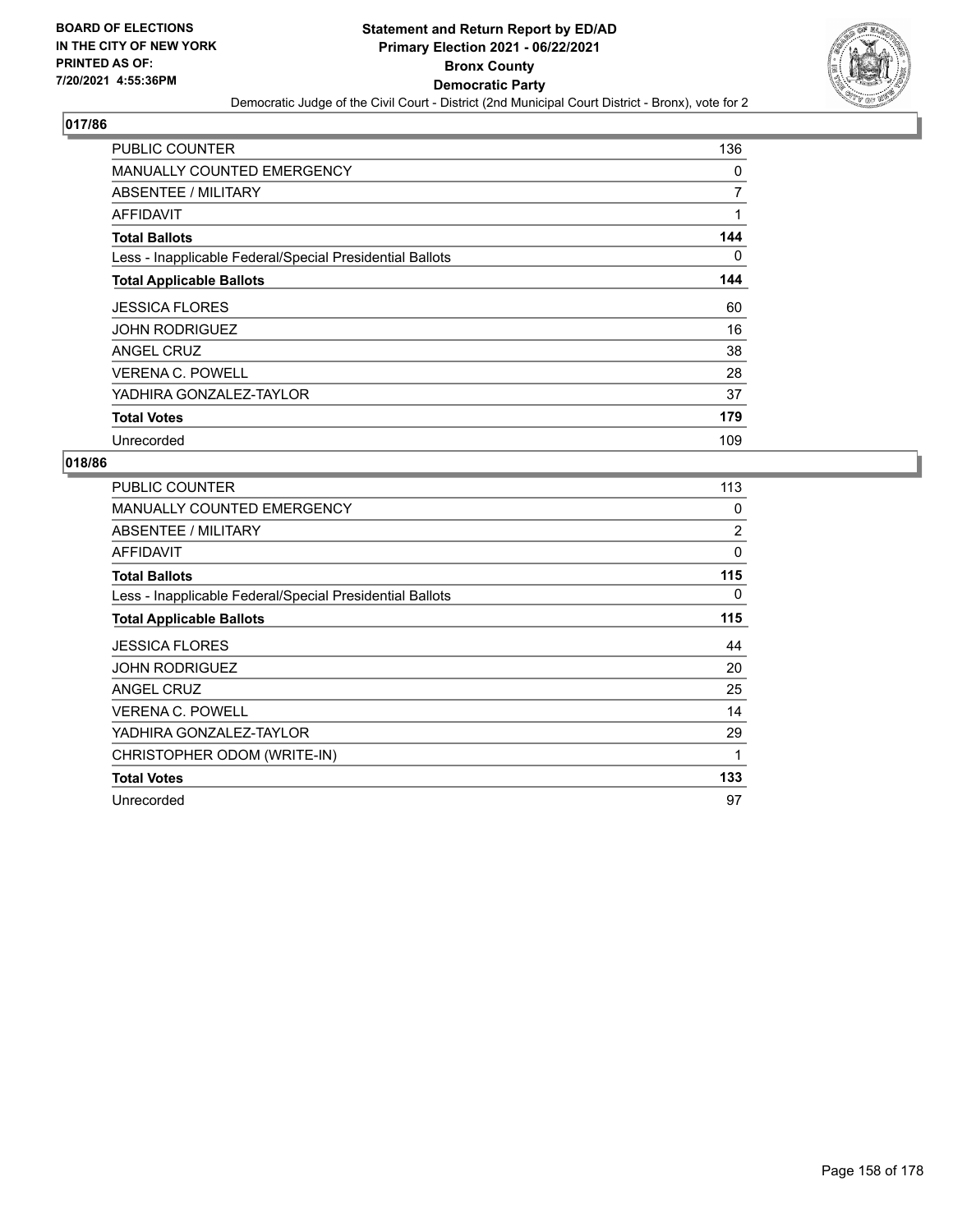

| <b>PUBLIC COUNTER</b>                                    | 94       |
|----------------------------------------------------------|----------|
| MANUALLY COUNTED EMERGENCY                               | 0        |
| <b>ABSENTEE / MILITARY</b>                               | 17       |
| AFFIDAVIT                                                |          |
| <b>Total Ballots</b>                                     | 112      |
| Less - Inapplicable Federal/Special Presidential Ballots | $\Omega$ |
| <b>Total Applicable Ballots</b>                          | 112      |
| <b>JESSICA FLORES</b>                                    | 51       |
| <b>JOHN RODRIGUEZ</b>                                    | 13       |
| ANGEL CRUZ                                               | 17       |
| <b>VERENA C. POWELL</b>                                  | 25       |
| YADHIRA GONZALEZ-TAYLOR                                  | 28       |
| UNATTRIBUTABLE WRITE-IN (WRITE-IN)                       | 1        |
| <b>Total Votes</b>                                       | 135      |
| Unrecorded                                               | 89       |

#### **020/86**

| <b>PUBLIC COUNTER</b>                                    | 131 |
|----------------------------------------------------------|-----|
| MANUALLY COUNTED EMERGENCY                               | 0   |
| ABSENTEE / MILITARY                                      | 10  |
| AFFIDAVIT                                                | 0   |
| <b>Total Ballots</b>                                     | 141 |
| Less - Inapplicable Federal/Special Presidential Ballots | 0   |
| <b>Total Applicable Ballots</b>                          | 141 |
| <b>JESSICA FLORES</b>                                    | 61  |
| <b>JOHN RODRIGUEZ</b>                                    | 22  |
| ANGEL CRUZ                                               | 28  |
| <b>VERENA C. POWELL</b>                                  | 30  |
| YADHIRA GONZALEZ-TAYLOR                                  | 27  |
| <b>Total Votes</b>                                       | 168 |
| Unrecorded                                               | 114 |

| PUBLIC COUNTER                                           | 13             |
|----------------------------------------------------------|----------------|
| <b>MANUALLY COUNTED EMERGENCY</b>                        | 0              |
| ABSENTEE / MILITARY                                      | 12             |
| AFFIDAVIT                                                | 0              |
| <b>Total Ballots</b>                                     | 25             |
| Less - Inapplicable Federal/Special Presidential Ballots | 0              |
| <b>Total Applicable Ballots</b>                          | 25             |
| <b>JESSICA FLORES</b>                                    | 6              |
| <b>JOHN RODRIGUEZ</b>                                    | 8              |
| ANGEL CRUZ                                               | $\overline{2}$ |
| <b>VERENA C. POWELL</b>                                  | 6              |
| YADHIRA GONZALEZ-TAYLOR                                  | 9              |
| <b>Total Votes</b>                                       | 31             |
| Unrecorded                                               | 19             |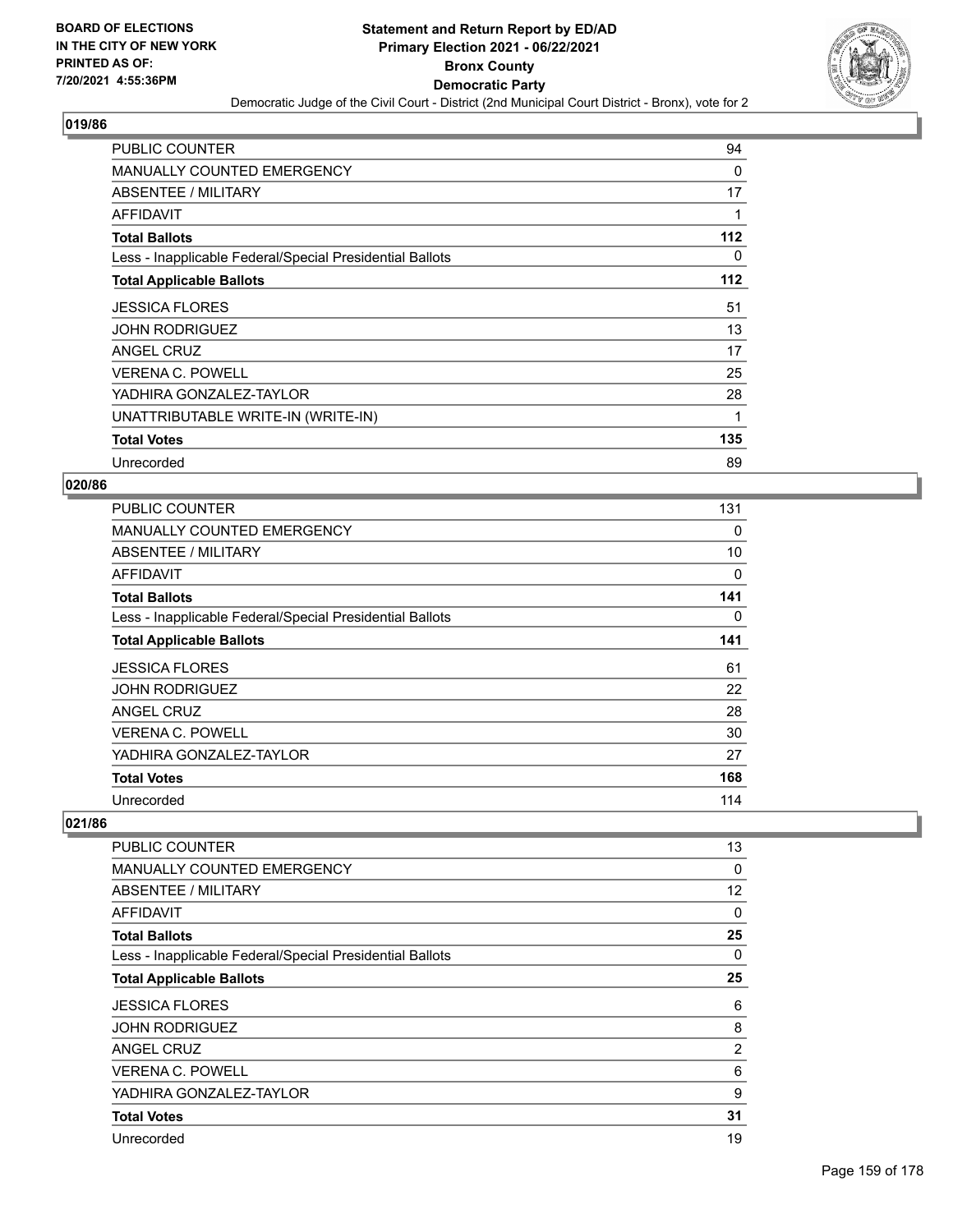

| <b>PUBLIC COUNTER</b>                                    | 90    |
|----------------------------------------------------------|-------|
| <b>MANUALLY COUNTED EMERGENCY</b>                        | 0     |
| ABSENTEE / MILITARY                                      | 6     |
| AFFIDAVIT                                                | 0     |
| <b>Total Ballots</b>                                     | 96    |
| Less - Inapplicable Federal/Special Presidential Ballots | 0     |
| <b>Total Applicable Ballots</b>                          | 96    |
| <b>JESSICA FLORES</b>                                    | 43    |
| <b>JOHN RODRIGUEZ</b>                                    | 13    |
| ANGEL CRUZ                                               | 19    |
| <b>VERENA C. POWELL</b>                                  | 16    |
| YADHIRA GONZALEZ-TAYLOR                                  | 21    |
| <b>Total Votes</b>                                       | $112$ |
| Unrecorded                                               | 80    |

### **023/86**

| PUBLIC COUNTER                                           | 102 |
|----------------------------------------------------------|-----|
| <b>MANUALLY COUNTED EMERGENCY</b>                        | 0   |
| ABSENTEE / MILITARY                                      | 14  |
| <b>AFFIDAVIT</b>                                         | 0   |
| <b>Total Ballots</b>                                     | 116 |
| Less - Inapplicable Federal/Special Presidential Ballots | 0   |
| <b>Total Applicable Ballots</b>                          | 116 |
| <b>JESSICA FLORES</b>                                    | 45  |
| <b>JOHN RODRIGUEZ</b>                                    | 23  |
| <b>ANGEL CRUZ</b>                                        | 16  |
| <b>VERENA C. POWELL</b>                                  | 27  |
| YADHIRA GONZALEZ-TAYLOR                                  | 23  |
| <b>Total Votes</b>                                       | 134 |
| Unrecorded                                               | 98  |

| <b>PUBLIC COUNTER</b>                                    | 59       |
|----------------------------------------------------------|----------|
| <b>MANUALLY COUNTED EMERGENCY</b>                        | 0        |
| ABSENTEE / MILITARY                                      | 11       |
| AFFIDAVIT                                                | 0        |
| <b>Total Ballots</b>                                     | 70       |
| Less - Inapplicable Federal/Special Presidential Ballots | $\Omega$ |
| <b>Total Applicable Ballots</b>                          | 70       |
| <b>JESSICA FLORES</b>                                    | 35       |
| <b>JOHN RODRIGUEZ</b>                                    | 6        |
| ANGEL CRUZ                                               | 8        |
| <b>VERENA C. POWELL</b>                                  | 16       |
| YADHIRA GONZALEZ-TAYLOR                                  | 16       |
| <b>Total Votes</b>                                       | 81       |
| Unrecorded                                               | 59       |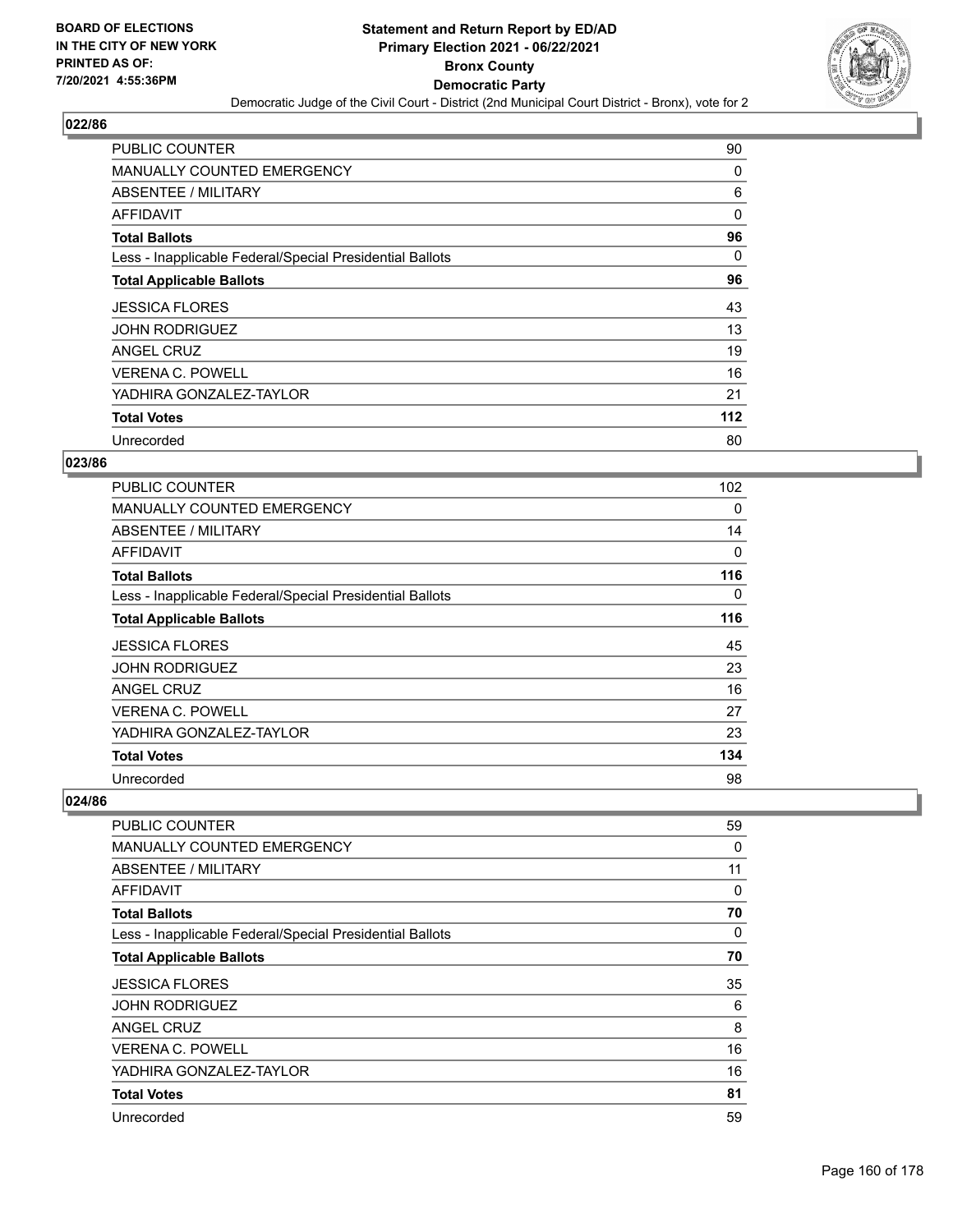

| <b>PUBLIC COUNTER</b>                                    | 100 |
|----------------------------------------------------------|-----|
| <b>MANUALLY COUNTED EMERGENCY</b>                        | 0   |
| ABSENTEE / MILITARY                                      | 6   |
| AFFIDAVIT                                                | 1   |
| <b>Total Ballots</b>                                     | 107 |
| Less - Inapplicable Federal/Special Presidential Ballots | 0   |
| <b>Total Applicable Ballots</b>                          | 107 |
| <b>JESSICA FLORES</b>                                    | 54  |
|                                                          |     |
| <b>JOHN RODRIGUEZ</b>                                    | 11  |
| ANGEL CRUZ                                               | 24  |
| <b>VERENA C. POWELL</b>                                  | 30  |
| YADHIRA GONZALEZ-TAYLOR                                  | 33  |
| <b>Total Votes</b>                                       | 152 |

## **026/86**

| <b>PUBLIC COUNTER</b>                                    | 98  |
|----------------------------------------------------------|-----|
| <b>MANUALLY COUNTED EMERGENCY</b>                        | 14  |
| <b>ABSENTEE / MILITARY</b>                               | 3   |
| AFFIDAVIT                                                | 1   |
| <b>Total Ballots</b>                                     | 116 |
| Less - Inapplicable Federal/Special Presidential Ballots | 0   |
| <b>Total Applicable Ballots</b>                          | 116 |
| <b>JESSICA FLORES</b>                                    | 51  |
| <b>JOHN RODRIGUEZ</b>                                    | 16  |
| <b>ANGEL CRUZ</b>                                        | 24  |
| <b>VERENA C. POWELL</b>                                  | 20  |
| YADHIRA GONZALEZ-TAYLOR                                  | 22  |
| <b>Total Votes</b>                                       | 133 |
| Unrecorded                                               | 99  |

| <b>PUBLIC COUNTER</b>                                    | 105 |
|----------------------------------------------------------|-----|
| <b>MANUALLY COUNTED EMERGENCY</b>                        | 0   |
| <b>ABSENTEE / MILITARY</b>                               | 6   |
| <b>AFFIDAVIT</b>                                         | 1   |
| <b>Total Ballots</b>                                     | 112 |
| Less - Inapplicable Federal/Special Presidential Ballots | 0   |
| <b>Total Applicable Ballots</b>                          | 112 |
| <b>JESSICA FLORES</b>                                    | 44  |
| <b>JOHN RODRIGUEZ</b>                                    | 17  |
| ANGEL CRUZ                                               | 19  |
| <b>VERENA C. POWELL</b>                                  | 20  |
| YADHIRA GONZALEZ-TAYLOR                                  | 37  |
| <b>Total Votes</b>                                       | 137 |
| Unrecorded                                               | 87  |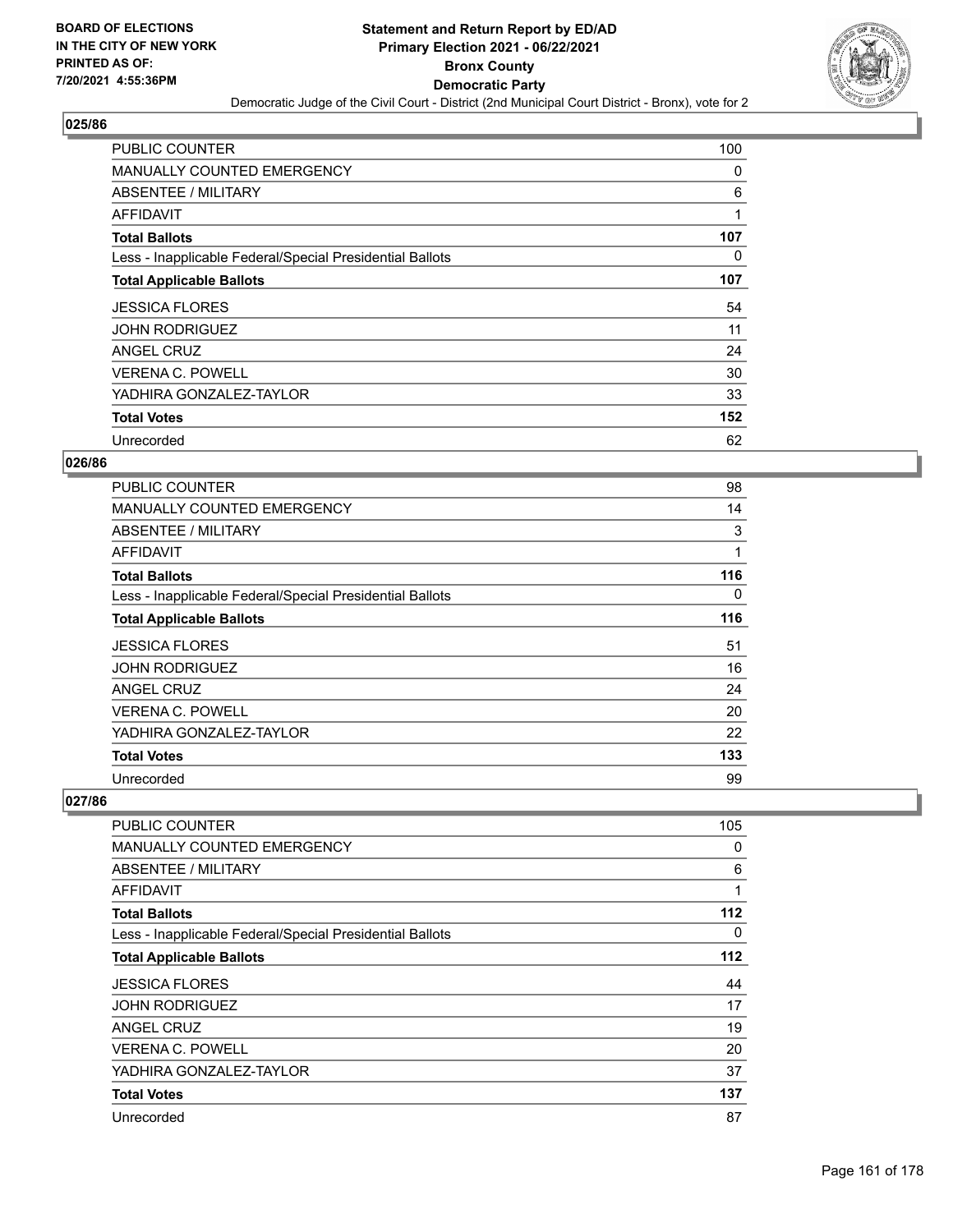

| <b>PUBLIC COUNTER</b>                                    | 119 |
|----------------------------------------------------------|-----|
| <b>MANUALLY COUNTED EMERGENCY</b>                        | 0   |
| ABSENTEE / MILITARY                                      | 12  |
| AFFIDAVIT                                                | 0   |
| <b>Total Ballots</b>                                     | 131 |
| Less - Inapplicable Federal/Special Presidential Ballots | 0   |
| <b>Total Applicable Ballots</b>                          | 131 |
| <b>JESSICA FLORES</b>                                    | 60  |
| <b>JOHN RODRIGUEZ</b>                                    | 24  |
| ANGEL CRUZ                                               | 30  |
| <b>VERENA C. POWELL</b>                                  | 20  |
| YADHIRA GONZALEZ-TAYLOR                                  | 30  |
| <b>Total Votes</b>                                       | 164 |
| Unrecorded                                               | 98  |

## **029/86**

| <b>PUBLIC COUNTER</b>                                    | 90             |
|----------------------------------------------------------|----------------|
| <b>MANUALLY COUNTED EMERGENCY</b>                        | 0              |
| ABSENTEE / MILITARY                                      | 8              |
| AFFIDAVIT                                                | $\overline{2}$ |
| <b>Total Ballots</b>                                     | 100            |
| Less - Inapplicable Federal/Special Presidential Ballots | 0              |
| <b>Total Applicable Ballots</b>                          | 100            |
| <b>JESSICA FLORES</b>                                    | 40             |
| <b>JOHN RODRIGUEZ</b>                                    | 28             |
| ANGEL CRUZ                                               | 22             |
| <b>VERENA C. POWELL</b>                                  | 10             |
| YADHIRA GONZALEZ-TAYLOR                                  | 24             |
| <b>Total Votes</b>                                       | 124            |
| Unrecorded                                               | 76             |

| PUBLIC COUNTER                                           | 87  |
|----------------------------------------------------------|-----|
| <b>MANUALLY COUNTED EMERGENCY</b>                        | 0   |
| <b>ABSENTEE / MILITARY</b>                               | 4   |
| <b>AFFIDAVIT</b>                                         | 0   |
| <b>Total Ballots</b>                                     | 91  |
| Less - Inapplicable Federal/Special Presidential Ballots | 0   |
| <b>Total Applicable Ballots</b>                          | 91  |
| <b>JESSICA FLORES</b>                                    | 36  |
| <b>JOHN RODRIGUEZ</b>                                    | 20  |
| ANGEL CRUZ                                               | 15  |
| <b>VERENA C. POWELL</b>                                  | 22  |
| YADHIRA GONZALEZ-TAYLOR                                  | 19  |
| UNCOUNTED WRITE-IN PER STATUTE (WRITE-IN)                | 1   |
| <b>Total Votes</b>                                       | 113 |
| Unrecorded                                               | 69  |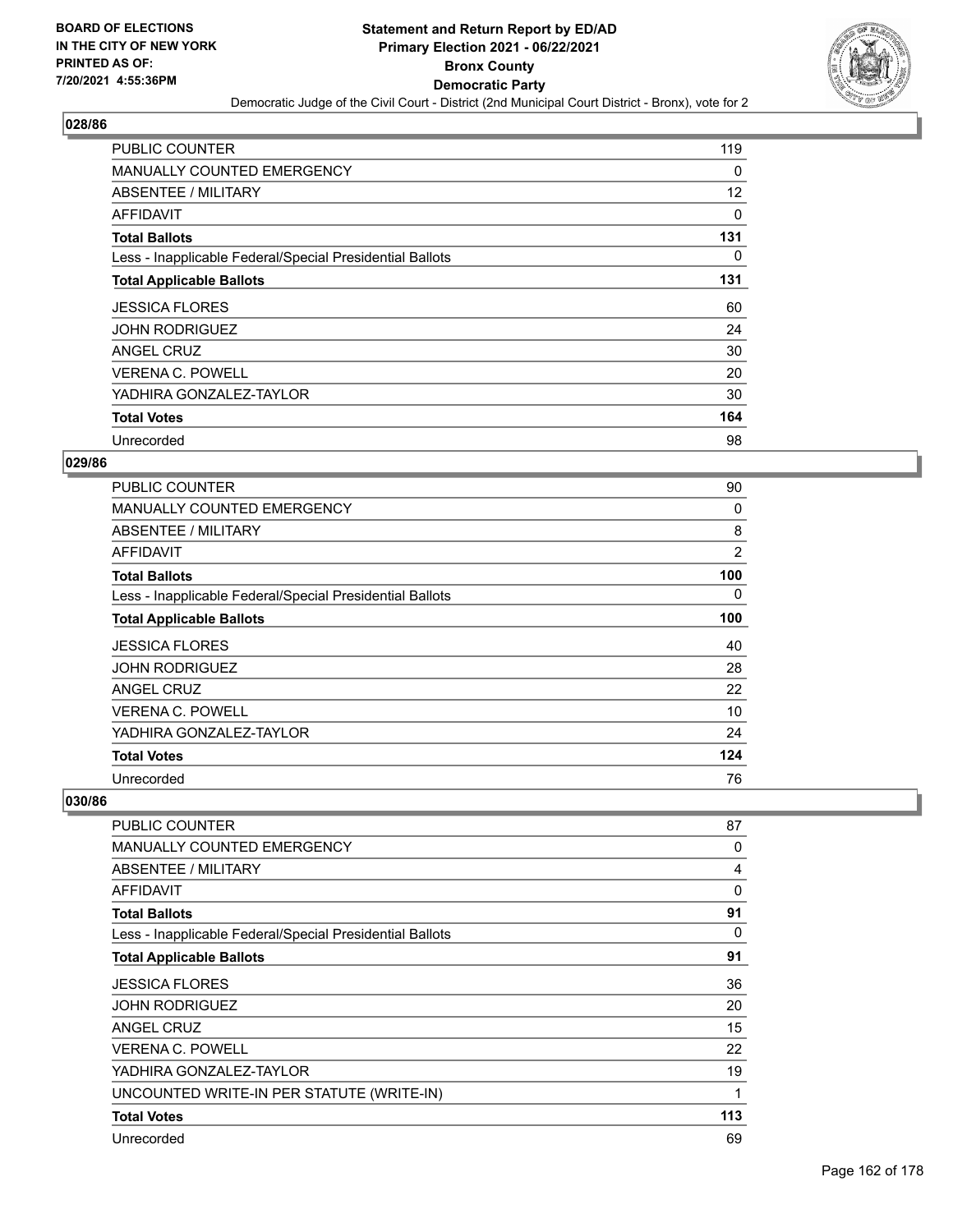

| <b>PUBLIC COUNTER</b>                                    | 89       |
|----------------------------------------------------------|----------|
| <b>MANUALLY COUNTED EMERGENCY</b>                        | 0        |
| <b>ABSENTEE / MILITARY</b>                               | 3        |
| AFFIDAVIT                                                | $\Omega$ |
| <b>Total Ballots</b>                                     | 92       |
| Less - Inapplicable Federal/Special Presidential Ballots | 0        |
| <b>Total Applicable Ballots</b>                          | 92       |
| <b>JESSICA FLORES</b>                                    | 38       |
| <b>JOHN RODRIGUEZ</b>                                    | 10       |
| ANGEL CRUZ                                               | 13       |
| <b>VERENA C. POWELL</b>                                  | 25       |
| YADHIRA GONZALEZ-TAYLOR                                  | 27       |
| <b>Total Votes</b>                                       | 113      |
| Unrecorded                                               | 71       |

## **032/86**

| <b>PUBLIC COUNTER</b>                                    | 128 |
|----------------------------------------------------------|-----|
| <b>MANUALLY COUNTED EMERGENCY</b>                        | 0   |
| ABSENTEE / MILITARY                                      | 9   |
| <b>AFFIDAVIT</b>                                         | 1   |
| <b>Total Ballots</b>                                     | 138 |
| Less - Inapplicable Federal/Special Presidential Ballots | 0   |
| <b>Total Applicable Ballots</b>                          | 138 |
| <b>JESSICA FLORES</b>                                    | 57  |
| <b>JOHN RODRIGUEZ</b>                                    | 28  |
| ANGEL CRUZ                                               | 22  |
| <b>VERENA C. POWELL</b>                                  | 28  |
| YADHIRA GONZALEZ-TAYLOR                                  | 26  |
| <b>Total Votes</b>                                       | 161 |
| Unrecorded                                               | 115 |

| PUBLIC COUNTER                                           | 181      |
|----------------------------------------------------------|----------|
| <b>MANUALLY COUNTED EMERGENCY</b>                        | 0        |
| <b>ABSENTEE / MILITARY</b>                               | 4        |
| AFFIDAVIT                                                | $\Omega$ |
| <b>Total Ballots</b>                                     | 185      |
| Less - Inapplicable Federal/Special Presidential Ballots | $\Omega$ |
| <b>Total Applicable Ballots</b>                          | 185      |
| <b>JESSICA FLORES</b>                                    | 71       |
| <b>JOHN RODRIGUEZ</b>                                    | 31       |
| <b>ANGEL CRUZ</b>                                        | 31       |
| <b>VERENA C. POWELL</b>                                  | 35       |
| YADHIRA GONZALEZ-TAYLOR                                  | 42       |
| <b>Total Votes</b>                                       | 210      |
| Unrecorded                                               | 160      |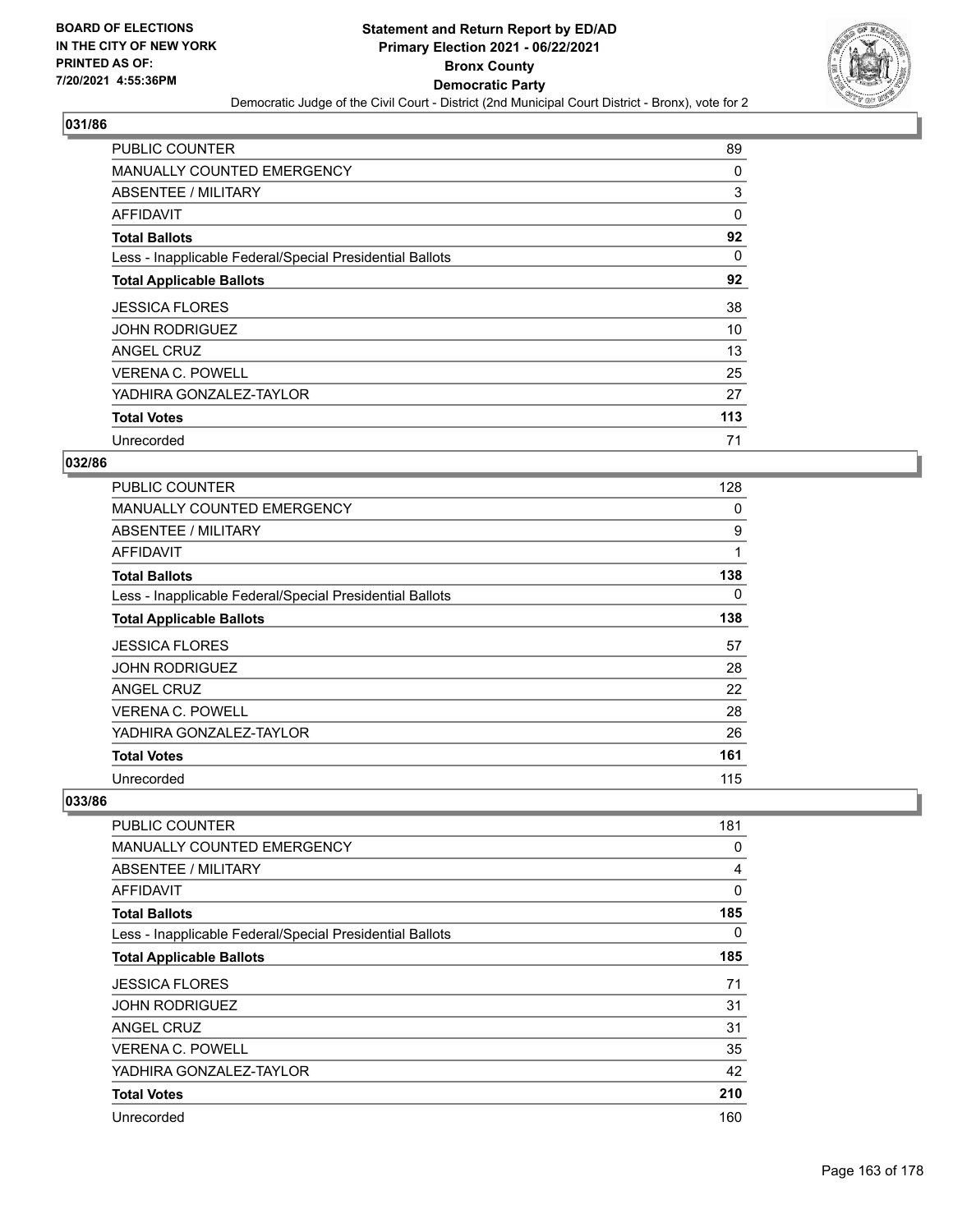

| <b>PUBLIC COUNTER</b>                                    | 147 |
|----------------------------------------------------------|-----|
| <b>MANUALLY COUNTED EMERGENCY</b>                        | 0   |
| ABSENTEE / MILITARY                                      | 12  |
| AFFIDAVIT                                                | 0   |
| <b>Total Ballots</b>                                     | 159 |
| Less - Inapplicable Federal/Special Presidential Ballots | 0   |
| <b>Total Applicable Ballots</b>                          | 159 |
| <b>JESSICA FLORES</b>                                    | 54  |
| <b>JOHN RODRIGUEZ</b>                                    | 25  |
| ANGEL CRUZ                                               | 39  |
| <b>VERENA C. POWELL</b>                                  | 38  |
|                                                          |     |
| YADHIRA GONZALEZ-TAYLOR                                  | 40  |
| <b>Total Votes</b>                                       | 196 |

## **035/86**

| <b>PUBLIC COUNTER</b>                                    | 86 |
|----------------------------------------------------------|----|
| <b>MANUALLY COUNTED EMERGENCY</b>                        | 0  |
| <b>ABSENTEE / MILITARY</b>                               |    |
| AFFIDAVIT                                                | 0  |
| <b>Total Ballots</b>                                     | 87 |
| Less - Inapplicable Federal/Special Presidential Ballots | 0  |
| <b>Total Applicable Ballots</b>                          | 87 |
| <b>JESSICA FLORES</b>                                    | 34 |
| <b>JOHN RODRIGUEZ</b>                                    | 11 |
| <b>ANGEL CRUZ</b>                                        | 19 |
| <b>VERENA C. POWELL</b>                                  | 15 |
| YADHIRA GONZALEZ-TAYLOR                                  | 19 |
| <b>Total Votes</b>                                       | 98 |
| Unrecorded                                               | 76 |

| <b>PUBLIC COUNTER</b>                                    | 122            |
|----------------------------------------------------------|----------------|
| <b>MANUALLY COUNTED EMERGENCY</b>                        | 0              |
| <b>ABSENTEE / MILITARY</b>                               | $\overline{2}$ |
| <b>AFFIDAVIT</b>                                         | 1              |
| <b>Total Ballots</b>                                     | 125            |
| Less - Inapplicable Federal/Special Presidential Ballots | $\Omega$       |
| <b>Total Applicable Ballots</b>                          | 125            |
| <b>JESSICA FLORES</b>                                    | 49             |
| <b>JOHN RODRIGUEZ</b>                                    | 27             |
| ANGEL CRUZ                                               | 22             |
| <b>VERENA C. POWELL</b>                                  | 25             |
| YADHIRA GONZALEZ-TAYLOR                                  | 34             |
| <b>Total Votes</b>                                       | 157            |
| Unrecorded                                               | 93             |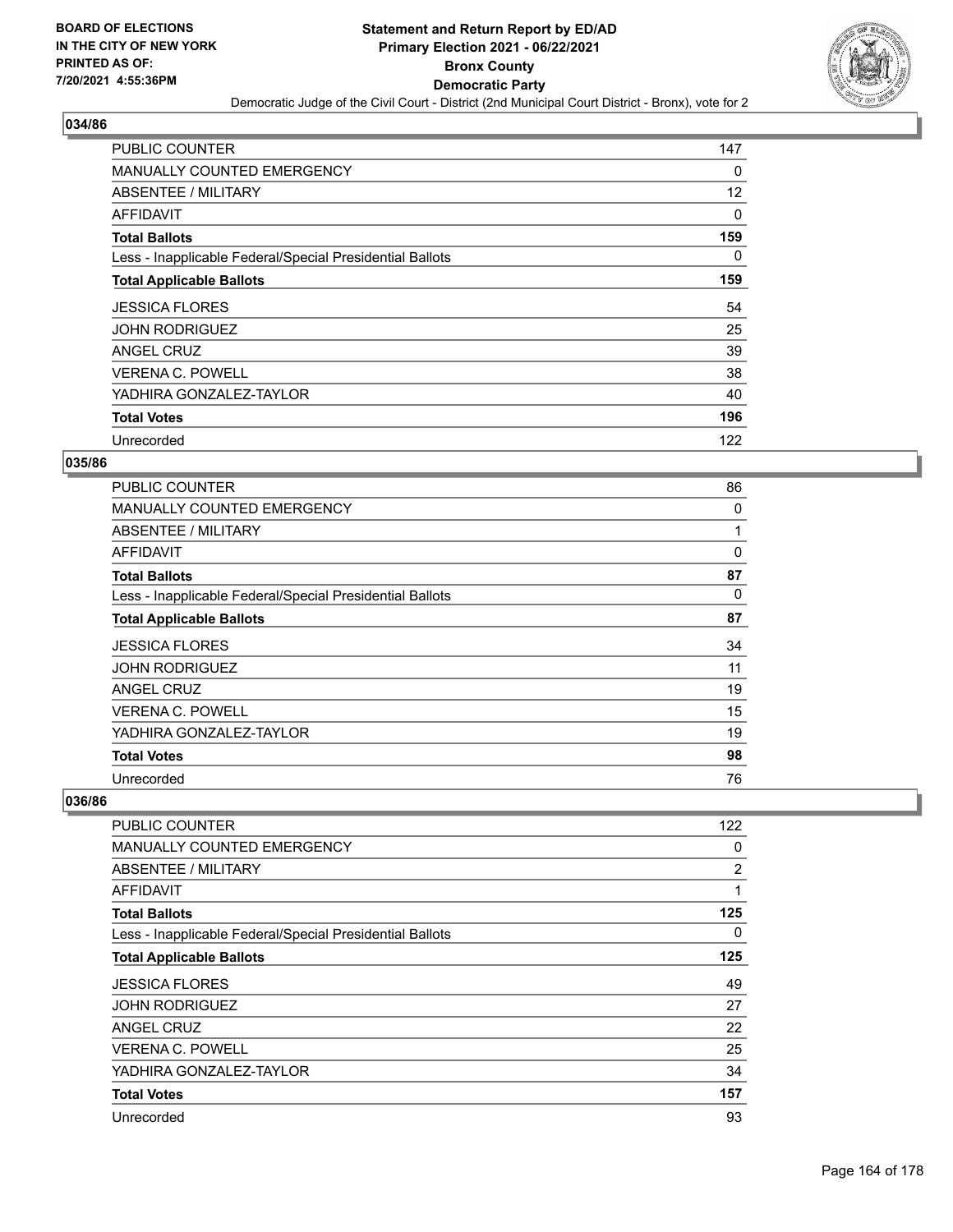

| <b>PUBLIC COUNTER</b>                                    | 66             |
|----------------------------------------------------------|----------------|
| <b>MANUALLY COUNTED EMERGENCY</b>                        | 0              |
| <b>ABSENTEE / MILITARY</b>                               | $\overline{2}$ |
| AFFIDAVIT                                                | $\Omega$       |
| <b>Total Ballots</b>                                     | 68             |
| Less - Inapplicable Federal/Special Presidential Ballots | 0              |
| <b>Total Applicable Ballots</b>                          | 68             |
| <b>JESSICA FLORES</b>                                    | 22             |
| <b>JOHN RODRIGUEZ</b>                                    | 10             |
| ANGEL CRUZ                                               | 16             |
| <b>VERENA C. POWELL</b>                                  | 9              |
| YADHIRA GONZALEZ-TAYLOR                                  | 13             |
| <b>Total Votes</b>                                       | 70             |
| Unrecorded                                               | 66             |

## **038/86**

| <b>PUBLIC COUNTER</b>                                    | 76  |
|----------------------------------------------------------|-----|
| <b>MANUALLY COUNTED EMERGENCY</b>                        | 0   |
| ABSENTEE / MILITARY                                      | 15  |
| <b>AFFIDAVIT</b>                                         | 0   |
| <b>Total Ballots</b>                                     | 91  |
| Less - Inapplicable Federal/Special Presidential Ballots | 0   |
| <b>Total Applicable Ballots</b>                          | 91  |
| <b>JESSICA FLORES</b>                                    | 41  |
| <b>JOHN RODRIGUEZ</b>                                    | 14  |
| <b>ANGEL CRUZ</b>                                        | 19  |
| <b>VERENA C. POWELL</b>                                  | 32  |
| YADHIRA GONZALEZ-TAYLOR                                  | 24  |
| <b>Total Votes</b>                                       | 130 |
| Unrecorded                                               | 52  |

| <b>PUBLIC COUNTER</b>                                    | 76       |
|----------------------------------------------------------|----------|
| <b>MANUALLY COUNTED EMERGENCY</b>                        | 0        |
| <b>ABSENTEE / MILITARY</b>                               | 3        |
| <b>AFFIDAVIT</b>                                         | $\Omega$ |
| <b>Total Ballots</b>                                     | 79       |
| Less - Inapplicable Federal/Special Presidential Ballots | $\Omega$ |
| <b>Total Applicable Ballots</b>                          | 79       |
| <b>JESSICA FLORES</b>                                    | 37       |
| <b>JOHN RODRIGUEZ</b>                                    | 17       |
| ANGEL CRUZ                                               | 16       |
| <b>VERENA C. POWELL</b>                                  | 16       |
| YADHIRA GONZALEZ-TAYLOR                                  | 9        |
| <b>Total Votes</b>                                       | 95       |
| Unrecorded                                               | 63       |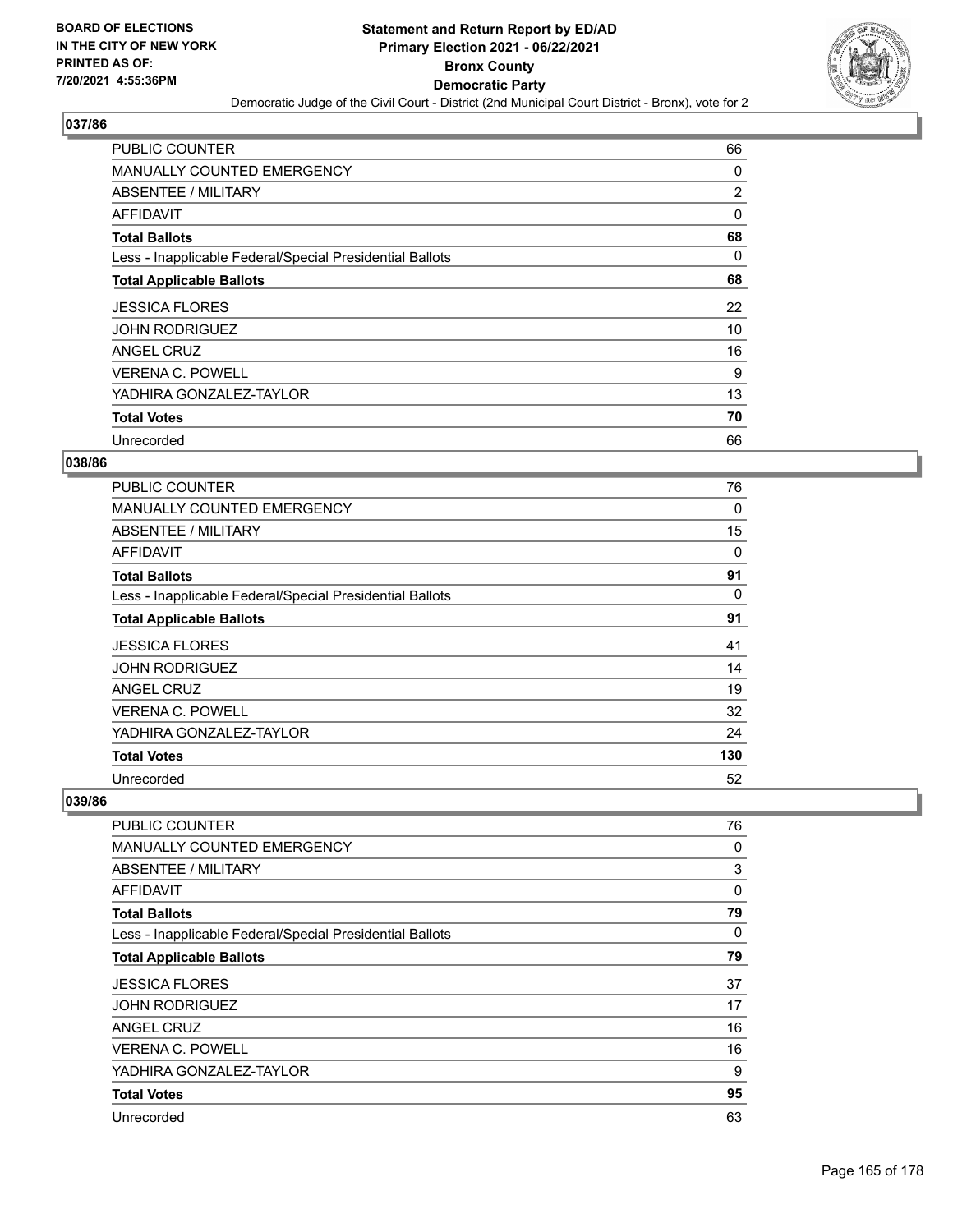

| <b>PUBLIC COUNTER</b>                                    | 148            |
|----------------------------------------------------------|----------------|
| <b>MANUALLY COUNTED EMERGENCY</b>                        | 0              |
| <b>ABSENTEE / MILITARY</b>                               | $\overline{7}$ |
| AFFIDAVIT                                                | 1              |
| <b>Total Ballots</b>                                     | 156            |
| Less - Inapplicable Federal/Special Presidential Ballots | 0              |
| <b>Total Applicable Ballots</b>                          | 156            |
| <b>JESSICA FLORES</b>                                    | 66             |
| <b>JOHN RODRIGUEZ</b>                                    | 36             |
| ANGEL CRUZ                                               | 34             |
| <b>VERENA C. POWELL</b>                                  | 36             |
| YADHIRA GONZALEZ-TAYLOR                                  | 25             |
| <b>Total Votes</b>                                       | 197            |
| Unrecorded                                               | 115            |

### **041/86**

| <b>PUBLIC COUNTER</b>                                    | 78 |
|----------------------------------------------------------|----|
| <b>MANUALLY COUNTED EMERGENCY</b>                        | 0  |
| <b>ABSENTEE / MILITARY</b>                               | 2  |
| AFFIDAVIT                                                | 3  |
| <b>Total Ballots</b>                                     | 83 |
| Less - Inapplicable Federal/Special Presidential Ballots | 0  |
| <b>Total Applicable Ballots</b>                          | 83 |
| <b>JESSICA FLORES</b>                                    | 34 |
| <b>JOHN RODRIGUEZ</b>                                    | 10 |
| <b>ANGEL CRUZ</b>                                        | 15 |
| <b>VERENA C. POWELL</b>                                  | 30 |
| YADHIRA GONZALEZ-TAYLOR                                  | 9  |
| <b>Total Votes</b>                                       | 98 |
| Unrecorded                                               | 68 |

| <b>PUBLIC COUNTER</b>                                    | 0            |
|----------------------------------------------------------|--------------|
| <b>MANUALLY COUNTED EMERGENCY</b>                        | 0            |
| ABSENTEE / MILITARY                                      | 0            |
| AFFIDAVIT                                                | 0            |
| <b>Total Ballots</b>                                     | 0            |
| Less - Inapplicable Federal/Special Presidential Ballots | 0            |
| <b>Total Applicable Ballots</b>                          | 0            |
| <b>JESSICA FLORES</b>                                    | 0            |
| <b>JOHN RODRIGUEZ</b>                                    | 0            |
| <b>ANGEL CRUZ</b>                                        | 0            |
| <b>VERENA C. POWELL</b>                                  | $\mathbf{0}$ |
| YADHIRA GONZALEZ-TAYLOR                                  | 0            |
| <b>Total Votes</b>                                       | 0            |
|                                                          |              |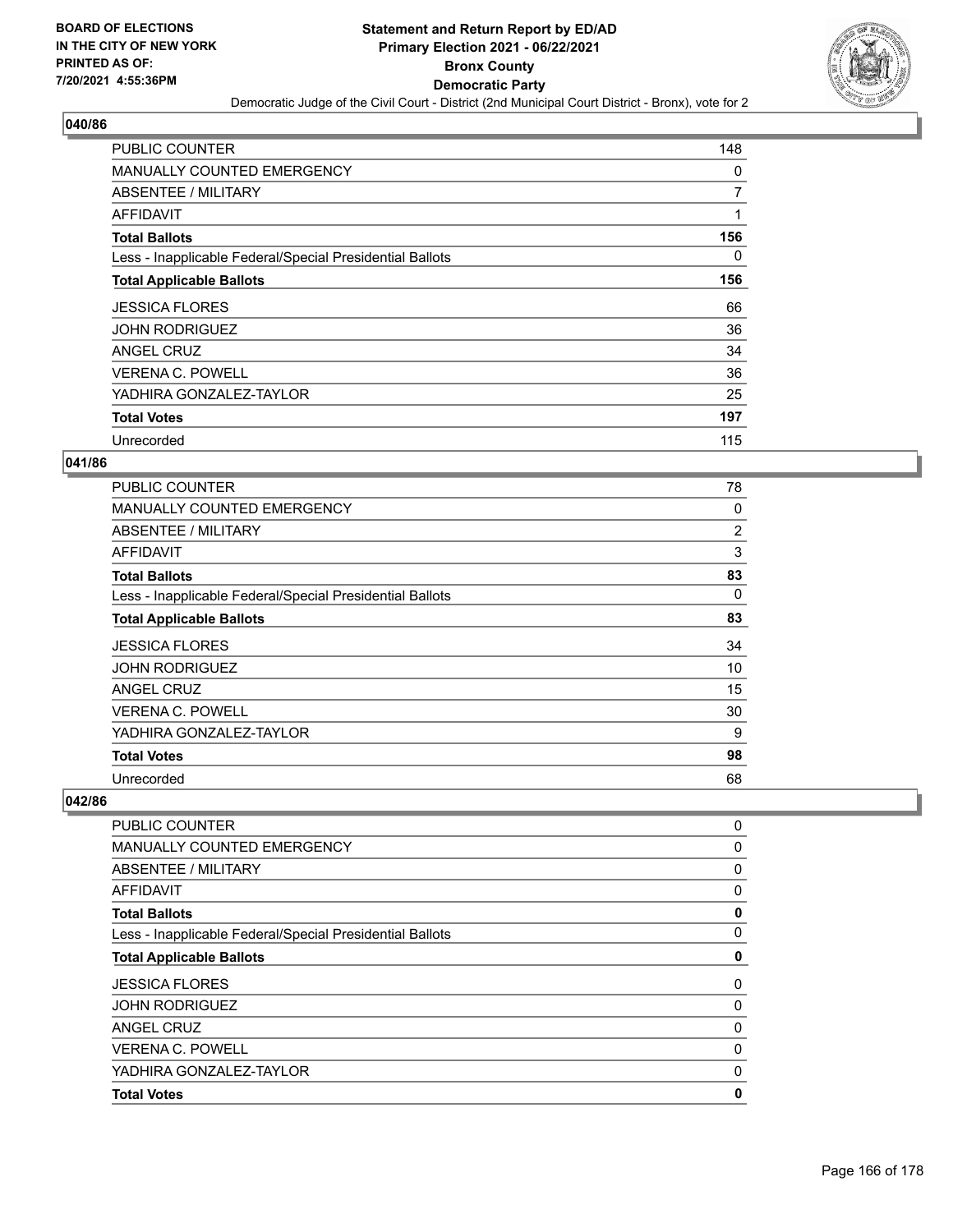

| <b>PUBLIC COUNTER</b>                                    | 14             |
|----------------------------------------------------------|----------------|
| MANUALLY COUNTED EMERGENCY                               | 0              |
| ABSENTEE / MILITARY                                      | 0              |
| AFFIDAVIT                                                | 0              |
| <b>Total Ballots</b>                                     | 14             |
| Less - Inapplicable Federal/Special Presidential Ballots | 0              |
| <b>Total Applicable Ballots</b>                          | 14             |
| <b>JESSICA FLORES</b>                                    | 8              |
| <b>JOHN RODRIGUEZ</b>                                    | 1              |
| ANGEL CRUZ                                               | $\overline{2}$ |
| <b>VERENA C. POWELL</b>                                  | 2              |
| YADHIRA GONZALEZ-TAYLOR                                  | 2              |
| <b>Total Votes</b>                                       | 15             |
| Unrecorded                                               | 13             |

### **044/86**

| <b>PUBLIC COUNTER</b>                                    | 17             |
|----------------------------------------------------------|----------------|
| MANUALLY COUNTED EMERGENCY                               | 0              |
| ABSENTEE / MILITARY                                      | 10             |
| <b>AFFIDAVIT</b>                                         | 0              |
| <b>Total Ballots</b>                                     | 27             |
| Less - Inapplicable Federal/Special Presidential Ballots | 0              |
| <b>Total Applicable Ballots</b>                          | 27             |
| <b>JESSICA FLORES</b>                                    | 9              |
| <b>JOHN RODRIGUEZ</b>                                    | 7              |
| ANGEL CRUZ                                               | $\overline{7}$ |
| <b>VERENA C. POWELL</b>                                  | 7              |
| YADHIRA GONZALEZ-TAYLOR                                  | 5              |
| <b>Total Votes</b>                                       | 35             |
| Unrecorded                                               | 19             |

| <b>PUBLIC COUNTER</b>                                    | 176 |
|----------------------------------------------------------|-----|
| <b>MANUALLY COUNTED EMERGENCY</b>                        | 0   |
| <b>ABSENTEE / MILITARY</b>                               | 19  |
| <b>AFFIDAVIT</b>                                         | 4   |
| <b>Total Ballots</b>                                     | 199 |
| Less - Inapplicable Federal/Special Presidential Ballots | 0   |
| <b>Total Applicable Ballots</b>                          | 199 |
| <b>JESSICA FLORES</b>                                    | 88  |
| <b>JOHN RODRIGUEZ</b>                                    | 27  |
| ANGEL CRUZ                                               | 31  |
| <b>VERENA C. POWELL</b>                                  | 47  |
| YADHIRA GONZALEZ-TAYLOR                                  | 45  |
| <b>Total Votes</b>                                       | 238 |
| Unrecorded                                               | 160 |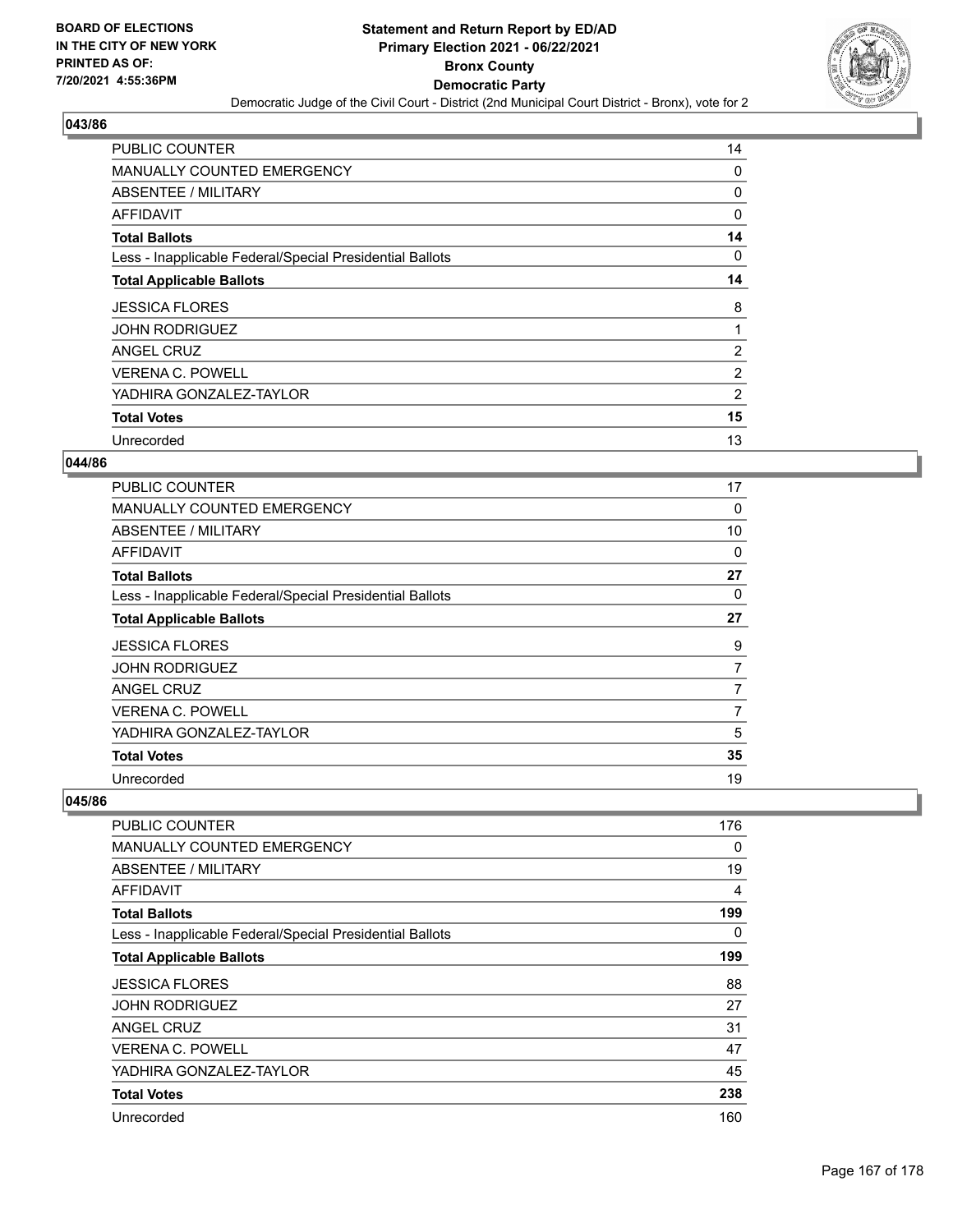

| <b>PUBLIC COUNTER</b>                                    | 69 |
|----------------------------------------------------------|----|
| <b>MANUALLY COUNTED EMERGENCY</b>                        | 0  |
| ABSENTEE / MILITARY                                      | 7  |
| AFFIDAVIT                                                | 0  |
| <b>Total Ballots</b>                                     | 76 |
| Less - Inapplicable Federal/Special Presidential Ballots | 0  |
| <b>Total Applicable Ballots</b>                          | 76 |
| <b>JESSICA FLORES</b>                                    | 22 |
| <b>JOHN RODRIGUEZ</b>                                    | 10 |
| ANGEL CRUZ                                               | 15 |
| <b>VERENA C. POWELL</b>                                  | 16 |
| YADHIRA GONZALEZ-TAYLOR                                  | 24 |
| <b>Total Votes</b>                                       | 87 |
| Unrecorded                                               | 65 |

## **047/86**

| <b>PUBLIC COUNTER</b>                                    | 132 |
|----------------------------------------------------------|-----|
| <b>MANUALLY COUNTED EMERGENCY</b>                        | 0   |
| ABSENTEE / MILITARY                                      | 14  |
| <b>AFFIDAVIT</b>                                         |     |
| <b>Total Ballots</b>                                     | 147 |
| Less - Inapplicable Federal/Special Presidential Ballots | 0   |
| <b>Total Applicable Ballots</b>                          | 147 |
| <b>JESSICA FLORES</b>                                    | 36  |
| <b>JOHN RODRIGUEZ</b>                                    | 17  |
| ANGEL CRUZ                                               | 22  |
| <b>VERENA C. POWELL</b>                                  | 53  |
| YADHIRA GONZALEZ-TAYLOR                                  | 30  |
| <b>Total Votes</b>                                       | 158 |
| Unrecorded                                               | 136 |

| <b>PUBLIC COUNTER</b>                                    | 60 |
|----------------------------------------------------------|----|
| <b>MANUALLY COUNTED EMERGENCY</b>                        | 0  |
| ABSENTEE / MILITARY                                      | 5  |
| <b>AFFIDAVIT</b>                                         | 3  |
| <b>Total Ballots</b>                                     | 68 |
| Less - Inapplicable Federal/Special Presidential Ballots | 0  |
| <b>Total Applicable Ballots</b>                          | 68 |
| <b>JESSICA FLORES</b>                                    | 31 |
| JOHN RODRIGUEZ                                           | 13 |
| ANGEL CRUZ                                               | 8  |
| VERENA C. POWELL                                         | 15 |
| YADHIRA GONZALEZ-TAYLOR                                  | 12 |
| <b>Total Votes</b>                                       | 79 |
| Unrecorded                                               | 57 |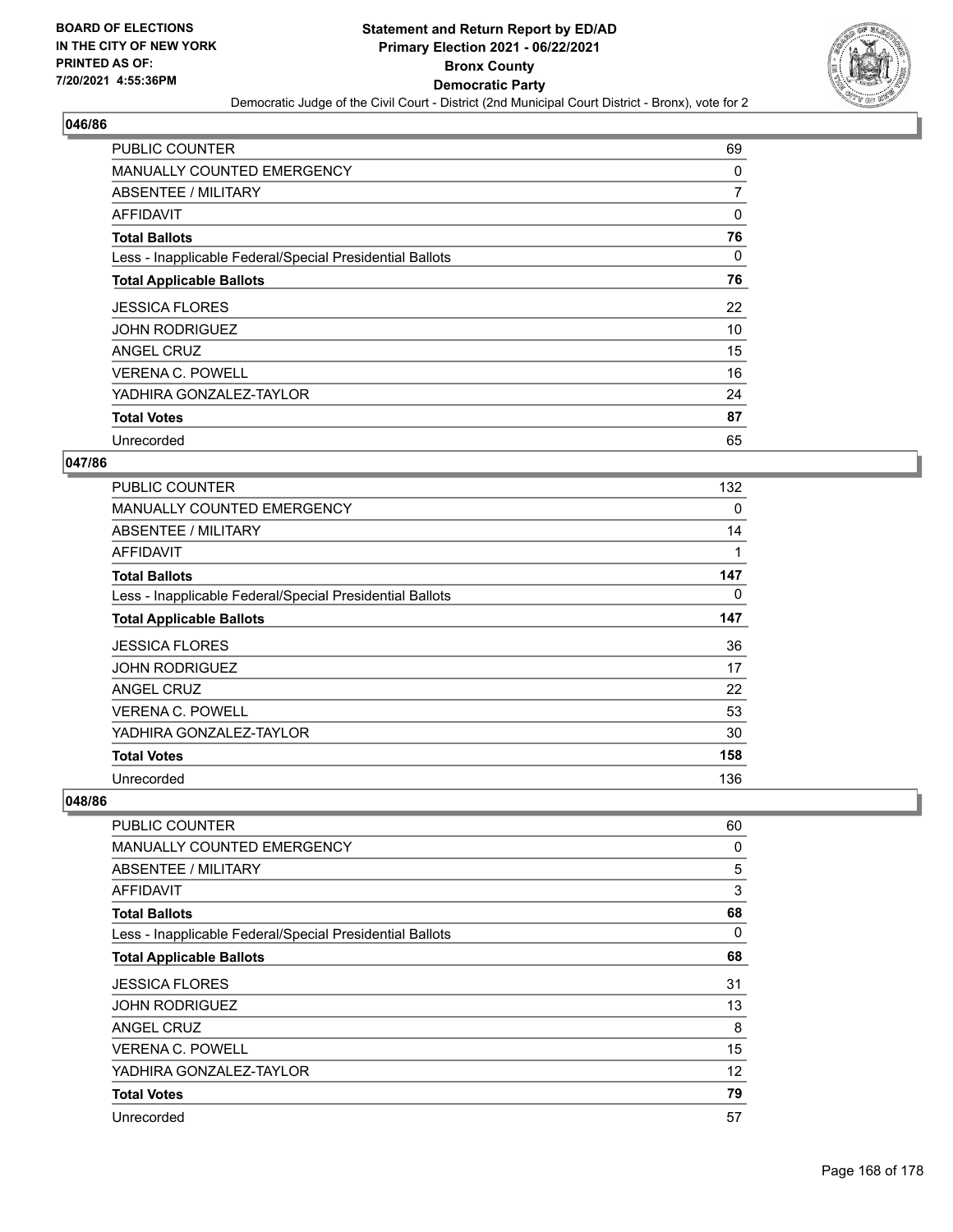

| <b>PUBLIC COUNTER</b>                                    | 65             |
|----------------------------------------------------------|----------------|
| <b>MANUALLY COUNTED EMERGENCY</b>                        | 0              |
| ABSENTEE / MILITARY                                      | $\overline{7}$ |
| AFFIDAVIT                                                | 2              |
| <b>Total Ballots</b>                                     | 74             |
| Less - Inapplicable Federal/Special Presidential Ballots | 0              |
| <b>Total Applicable Ballots</b>                          | 74             |
| <b>JESSICA FLORES</b>                                    | 33             |
| <b>JOHN RODRIGUEZ</b>                                    | 10             |
| ANGEL CRUZ                                               | 16             |
| <b>VERENA C. POWELL</b>                                  | 19             |
| YADHIRA GONZALEZ-TAYLOR                                  | 14             |
| <b>Total Votes</b>                                       | 92             |
| Unrecorded                                               | 56             |

## **050/86**

| <b>PUBLIC COUNTER</b>                                    | 141 |
|----------------------------------------------------------|-----|
| <b>MANUALLY COUNTED EMERGENCY</b>                        | 0   |
| ABSENTEE / MILITARY                                      | 15  |
| <b>AFFIDAVIT</b>                                         |     |
| <b>Total Ballots</b>                                     | 157 |
| Less - Inapplicable Federal/Special Presidential Ballots | 0   |
| <b>Total Applicable Ballots</b>                          | 157 |
| <b>JESSICA FLORES</b>                                    | 44  |
| <b>JOHN RODRIGUEZ</b>                                    | 24  |
| ANGEL CRUZ                                               | 45  |
| <b>VERENA C. POWELL</b>                                  | 36  |
| YADHIRA GONZALEZ-TAYLOR                                  | 33  |
| <b>Total Votes</b>                                       | 182 |
| Unrecorded                                               | 132 |

| PUBLIC COUNTER                                           | 92          |
|----------------------------------------------------------|-------------|
| <b>MANUALLY COUNTED EMERGENCY</b>                        | 0           |
| ABSENTEE / MILITARY                                      | 11          |
| <b>AFFIDAVIT</b>                                         | 0           |
| <b>Total Ballots</b>                                     | 103         |
| Less - Inapplicable Federal/Special Presidential Ballots | 0           |
| <b>Total Applicable Ballots</b>                          | 103         |
| <b>JESSICA FLORES</b>                                    | 46          |
| <b>JOHN RODRIGUEZ</b>                                    | 14          |
| ANGEL CRUZ                                               | 12          |
| <b>VERENA C. POWELL</b>                                  | 32          |
| YADHIRA GONZALEZ-TAYLOR                                  | 18          |
| LISA LEWIS (WRITE-IN)                                    | $\mathbf 1$ |
| <b>Total Votes</b>                                       | 123         |
| Unrecorded                                               | 83          |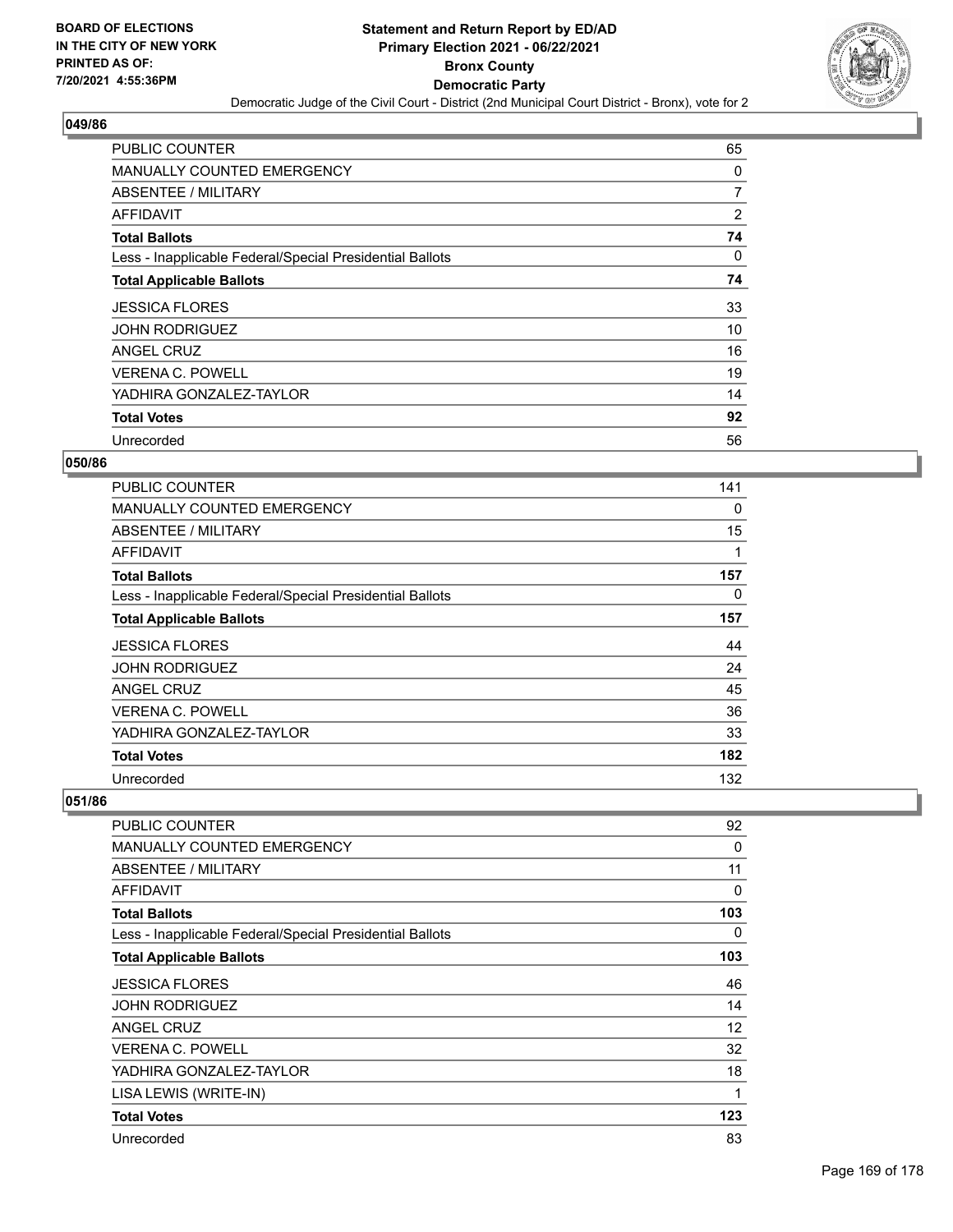

| <b>PUBLIC COUNTER</b>                                    | 100 |
|----------------------------------------------------------|-----|
| <b>MANUALLY COUNTED EMERGENCY</b>                        | 0   |
| <b>ABSENTEE / MILITARY</b>                               | 12  |
| AFFIDAVIT                                                |     |
| <b>Total Ballots</b>                                     | 113 |
| Less - Inapplicable Federal/Special Presidential Ballots | 0   |
| <b>Total Applicable Ballots</b>                          | 113 |
| <b>JESSICA FLORES</b>                                    | 43  |
| <b>JOHN RODRIGUEZ</b>                                    | 23  |
| ANGEL CRUZ                                               | 15  |
| <b>VERENA C. POWELL</b>                                  | 28  |
| YADHIRA GONZALEZ-TAYLOR                                  | 28  |
| <b>Total Votes</b>                                       | 137 |
| Unrecorded                                               | 89  |

## **053/86**

| <b>PUBLIC COUNTER</b>                                    | 89  |
|----------------------------------------------------------|-----|
| <b>MANUALLY COUNTED EMERGENCY</b>                        | 0   |
| ABSENTEE / MILITARY                                      | 11  |
| <b>AFFIDAVIT</b>                                         | 1   |
| <b>Total Ballots</b>                                     | 101 |
| Less - Inapplicable Federal/Special Presidential Ballots | 0   |
| <b>Total Applicable Ballots</b>                          | 101 |
| <b>JESSICA FLORES</b>                                    | 39  |
| <b>JOHN RODRIGUEZ</b>                                    | 9   |
| ANGEL CRUZ                                               | 18  |
| <b>VERENA C. POWELL</b>                                  | 31  |
| YADHIRA GONZALEZ-TAYLOR                                  | 19  |
| <b>Total Votes</b>                                       | 116 |
| Unrecorded                                               | 86  |

| <b>PUBLIC COUNTER</b>                                    | 55             |
|----------------------------------------------------------|----------------|
| <b>MANUALLY COUNTED EMERGENCY</b>                        | 0              |
| ABSENTEE / MILITARY                                      | $\overline{2}$ |
| AFFIDAVIT                                                | 0              |
| <b>Total Ballots</b>                                     | 57             |
| Less - Inapplicable Federal/Special Presidential Ballots | $\Omega$       |
| <b>Total Applicable Ballots</b>                          | 57             |
| <b>JESSICA FLORES</b>                                    | 14             |
| <b>JOHN RODRIGUEZ</b>                                    | 10             |
| <b>ANGEL CRUZ</b>                                        | 8              |
| <b>VERENA C. POWELL</b>                                  | 10             |
| YADHIRA GONZALEZ-TAYLOR                                  | 11             |
| <b>Total Votes</b>                                       | 53             |
| Unrecorded                                               | 61             |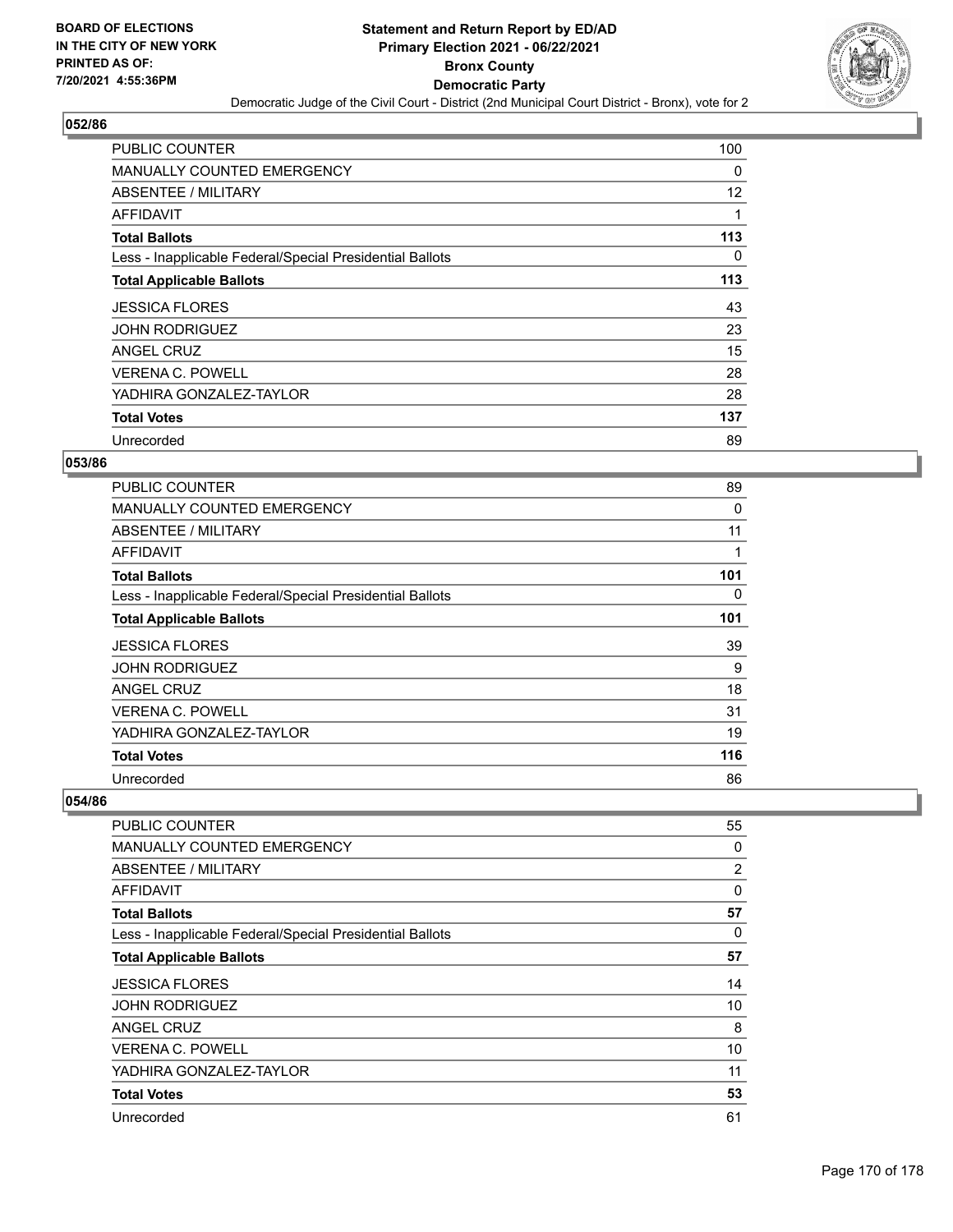

| <b>PUBLIC COUNTER</b>                                    | 99  |
|----------------------------------------------------------|-----|
| <b>MANUALLY COUNTED EMERGENCY</b>                        | 0   |
| ABSENTEE / MILITARY                                      | 16  |
| AFFIDAVIT                                                | 0   |
| <b>Total Ballots</b>                                     | 115 |
| Less - Inapplicable Federal/Special Presidential Ballots | 0   |
| <b>Total Applicable Ballots</b>                          | 115 |
| <b>JESSICA FLORES</b>                                    | 48  |
| <b>JOHN RODRIGUEZ</b>                                    | 14  |
| ANGEL CRUZ                                               | 22  |
| <b>VERENA C. POWELL</b>                                  | 26  |
| YADHIRA GONZALEZ-TAYLOR                                  | 24  |
| <b>Total Votes</b>                                       | 134 |
| Unrecorded                                               | 96  |

## **056/86**

| <b>PUBLIC COUNTER</b>                                    | 98  |
|----------------------------------------------------------|-----|
| <b>MANUALLY COUNTED EMERGENCY</b>                        | 0   |
| ABSENTEE / MILITARY                                      | 11  |
| <b>AFFIDAVIT</b>                                         | 4   |
| <b>Total Ballots</b>                                     | 113 |
| Less - Inapplicable Federal/Special Presidential Ballots | 0   |
| <b>Total Applicable Ballots</b>                          | 113 |
| <b>JESSICA FLORES</b>                                    | 45  |
| <b>JOHN RODRIGUEZ</b>                                    | 22  |
| ANGEL CRUZ                                               | 21  |
| <b>VERENA C. POWELL</b>                                  | 20  |
| YADHIRA GONZALEZ-TAYLOR                                  | 24  |
| <b>Total Votes</b>                                       | 132 |
| Unrecorded                                               | 94  |

| <b>PUBLIC COUNTER</b>                                    | 127 |
|----------------------------------------------------------|-----|
| <b>MANUALLY COUNTED EMERGENCY</b>                        | 0   |
| ABSENTEE / MILITARY                                      | 5   |
| <b>AFFIDAVIT</b>                                         | 1   |
| <b>Total Ballots</b>                                     | 133 |
| Less - Inapplicable Federal/Special Presidential Ballots | 0   |
| <b>Total Applicable Ballots</b>                          | 133 |
| <b>JESSICA FLORES</b>                                    | 58  |
| <b>JOHN RODRIGUEZ</b>                                    | 26  |
| ANGEL CRUZ                                               | 9   |
| <b>VERENA C. POWELL</b>                                  | 23  |
| YADHIRA GONZALEZ-TAYLOR                                  | 21  |
| RUBEN DIAZ JR. (WRITE-IN)                                | 1   |
| <b>Total Votes</b>                                       | 138 |
| Unrecorded                                               | 128 |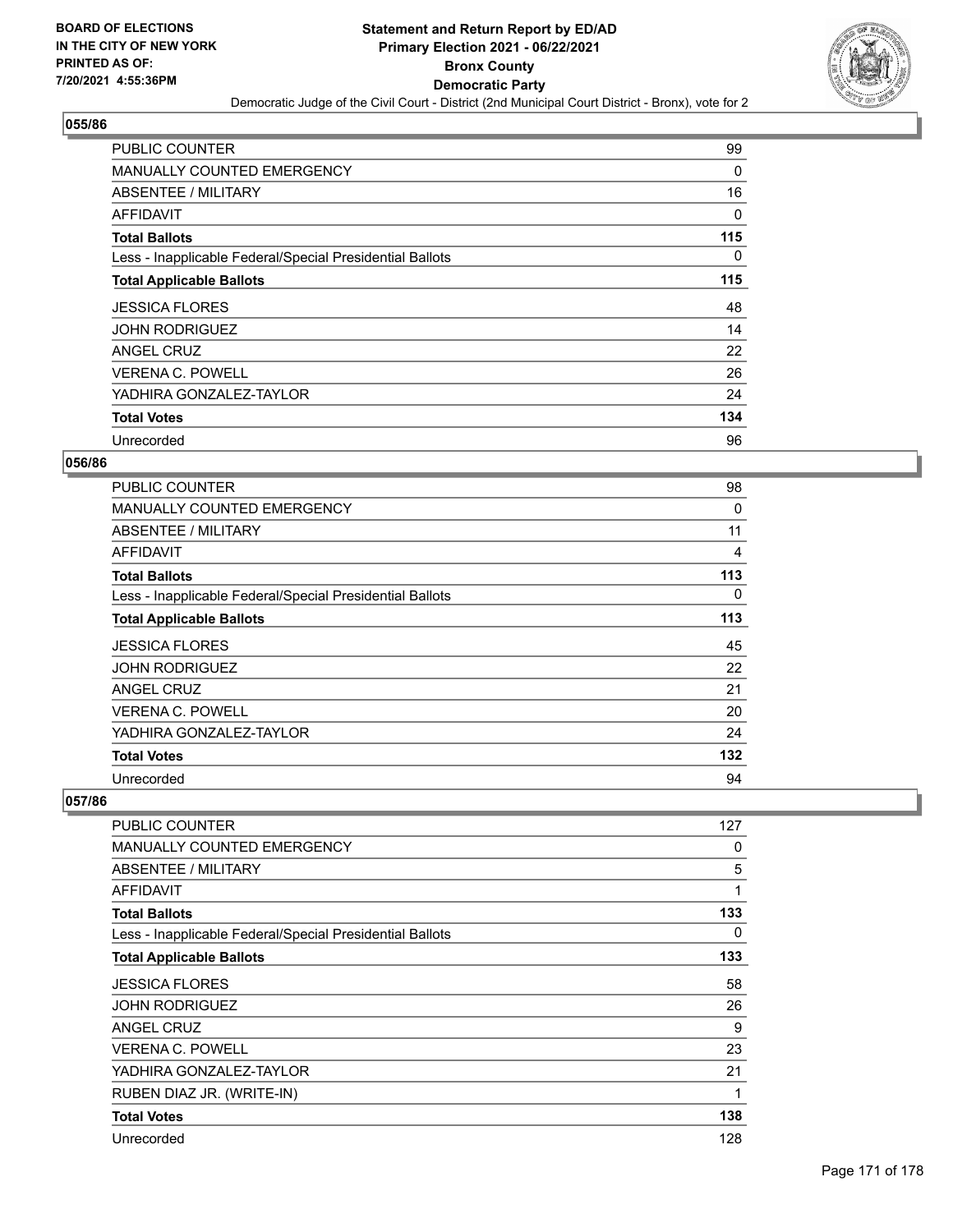

| <b>PUBLIC COUNTER</b>                                    | 107      |
|----------------------------------------------------------|----------|
| <b>MANUALLY COUNTED EMERGENCY</b>                        | 0        |
| ABSENTEE / MILITARY                                      | 11       |
| AFFIDAVIT                                                | 1        |
| <b>Total Ballots</b>                                     | 119      |
| Less - Inapplicable Federal/Special Presidential Ballots | $\Omega$ |
| <b>Total Applicable Ballots</b>                          | 119      |
| <b>JESSICA FLORES</b>                                    | 57       |
| <b>JOHN RODRIGUEZ</b>                                    | 14       |
| ANGEL CRUZ                                               | 19       |
| <b>VERENA C. POWELL</b>                                  | 24       |
| YADHIRA GONZALEZ-TAYLOR                                  | 23       |
| <b>Total Votes</b>                                       | 137      |
| Unrecorded                                               | 101      |

## **059/86**

| PUBLIC COUNTER                                           | 139 |
|----------------------------------------------------------|-----|
| <b>MANUALLY COUNTED EMERGENCY</b>                        | 0   |
| <b>ABSENTEE / MILITARY</b>                               | 6   |
| AFFIDAVIT                                                | 5   |
| <b>Total Ballots</b>                                     | 150 |
| Less - Inapplicable Federal/Special Presidential Ballots | 0   |
| <b>Total Applicable Ballots</b>                          | 150 |
| <b>JESSICA FLORES</b>                                    | 61  |
| <b>JOHN RODRIGUEZ</b>                                    | 29  |
| ANGEL CRUZ                                               | 27  |
| VERENA C. POWELL                                         | 21  |
| YADHIRA GONZALEZ-TAYLOR                                  | 37  |
| TAMIEKA J. LONG (WRITE-IN)                               | 2   |
| <b>Total Votes</b>                                       | 177 |
| Unrecorded                                               | 123 |

| PUBLIC COUNTER                                           | 13             |
|----------------------------------------------------------|----------------|
| <b>MANUALLY COUNTED EMERGENCY</b>                        | 0              |
| ABSENTEE / MILITARY                                      | 0              |
| AFFIDAVIT                                                | 0              |
| <b>Total Ballots</b>                                     | 13             |
| Less - Inapplicable Federal/Special Presidential Ballots | 0              |
| <b>Total Applicable Ballots</b>                          | 13             |
| <b>JESSICA FLORES</b>                                    | 7              |
| <b>JOHN RODRIGUEZ</b>                                    | 3              |
| <b>ANGEL CRUZ</b>                                        | $\overline{2}$ |
| <b>VERENA C. POWELL</b>                                  | 1              |
| YADHIRA GONZALEZ-TAYLOR                                  | 1              |
| <b>Total Votes</b>                                       | 14             |
| Unrecorded                                               | 12             |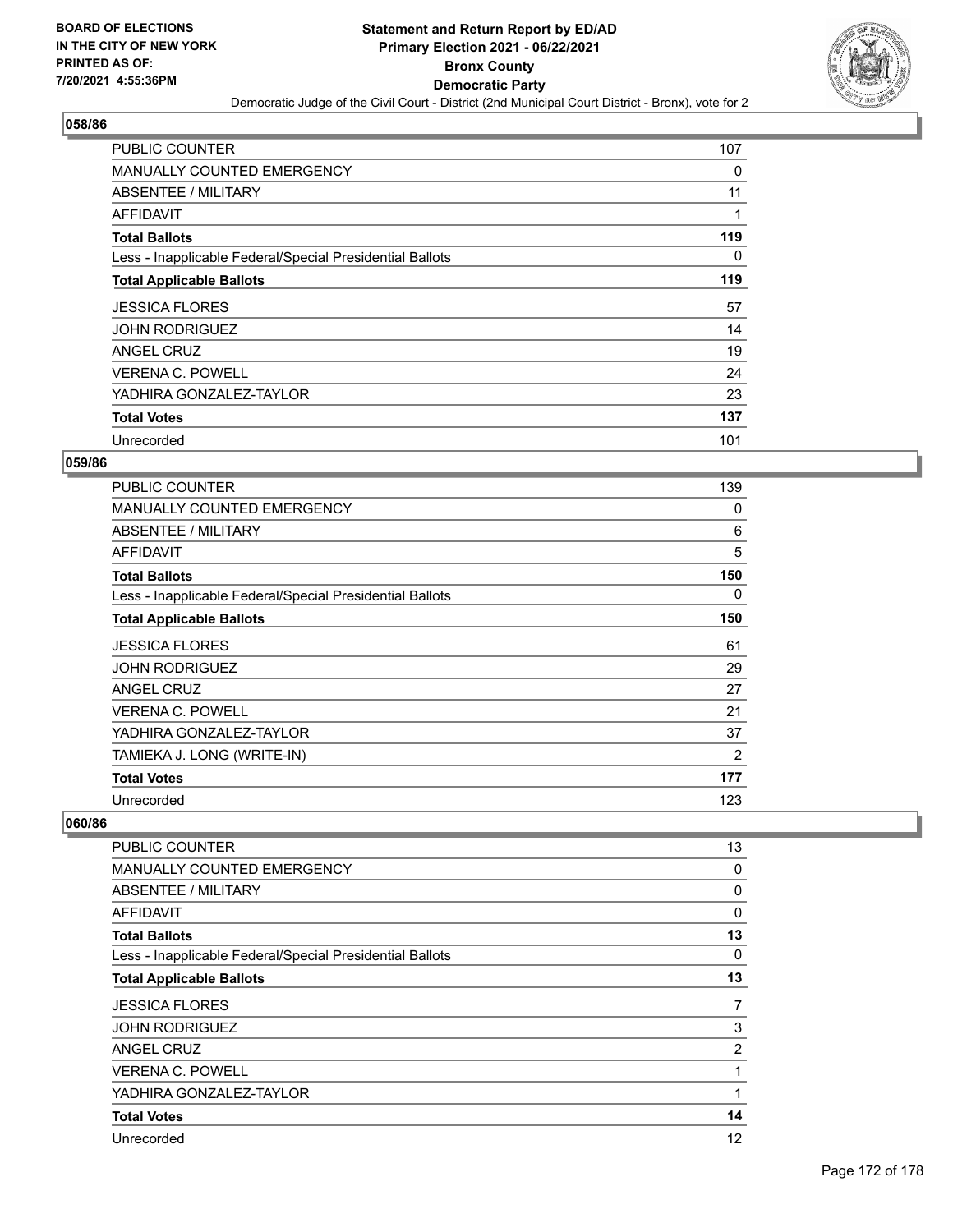

| <b>PUBLIC COUNTER</b>                                    | 64       |
|----------------------------------------------------------|----------|
| <b>MANUALLY COUNTED EMERGENCY</b>                        | 0        |
| <b>ABSENTEE / MILITARY</b>                               | 4        |
| AFFIDAVIT                                                | $\Omega$ |
| <b>Total Ballots</b>                                     | 68       |
| Less - Inapplicable Federal/Special Presidential Ballots | 0        |
| <b>Total Applicable Ballots</b>                          | 68       |
| <b>JESSICA FLORES</b>                                    | 17       |
| <b>JOHN RODRIGUEZ</b>                                    | 4        |
| ANGEL CRUZ                                               | 23       |
| <b>VERENA C. POWELL</b>                                  | 7        |
| YADHIRA GONZALEZ-TAYLOR                                  | 19       |
| <b>Total Votes</b>                                       | 70       |
| Unrecorded                                               | 66       |

## **062/86**

| PUBLIC COUNTER                                           | 94  |
|----------------------------------------------------------|-----|
| <b>MANUALLY COUNTED EMERGENCY</b>                        | 0   |
| ABSENTEE / MILITARY                                      | 4   |
| <b>AFFIDAVIT</b>                                         | 0   |
| <b>Total Ballots</b>                                     | 98  |
| Less - Inapplicable Federal/Special Presidential Ballots | 0   |
| <b>Total Applicable Ballots</b>                          | 98  |
| <b>JESSICA FLORES</b>                                    | 38  |
| <b>JOHN RODRIGUEZ</b>                                    | 10  |
| <b>ANGEL CRUZ</b>                                        | 21  |
| <b>VERENA C. POWELL</b>                                  | 21  |
| YADHIRA GONZALEZ-TAYLOR                                  | 25  |
| <b>Total Votes</b>                                       | 115 |
| Unrecorded                                               | 81  |

| <b>PUBLIC COUNTER</b>                                    | 132      |
|----------------------------------------------------------|----------|
| <b>MANUALLY COUNTED EMERGENCY</b>                        | 0        |
| <b>ABSENTEE / MILITARY</b>                               | 12       |
| <b>AFFIDAVIT</b>                                         | $\Omega$ |
| <b>Total Ballots</b>                                     | 144      |
| Less - Inapplicable Federal/Special Presidential Ballots | $\Omega$ |
| <b>Total Applicable Ballots</b>                          | 144      |
| <b>JESSICA FLORES</b>                                    | 60       |
| <b>JOHN RODRIGUEZ</b>                                    | 18       |
| ANGEL CRUZ                                               | 24       |
| <b>VERENA C. POWELL</b>                                  | 48       |
| YADHIRA GONZALEZ-TAYLOR                                  | 28       |
| <b>Total Votes</b>                                       | 178      |
| Unrecorded                                               | 110      |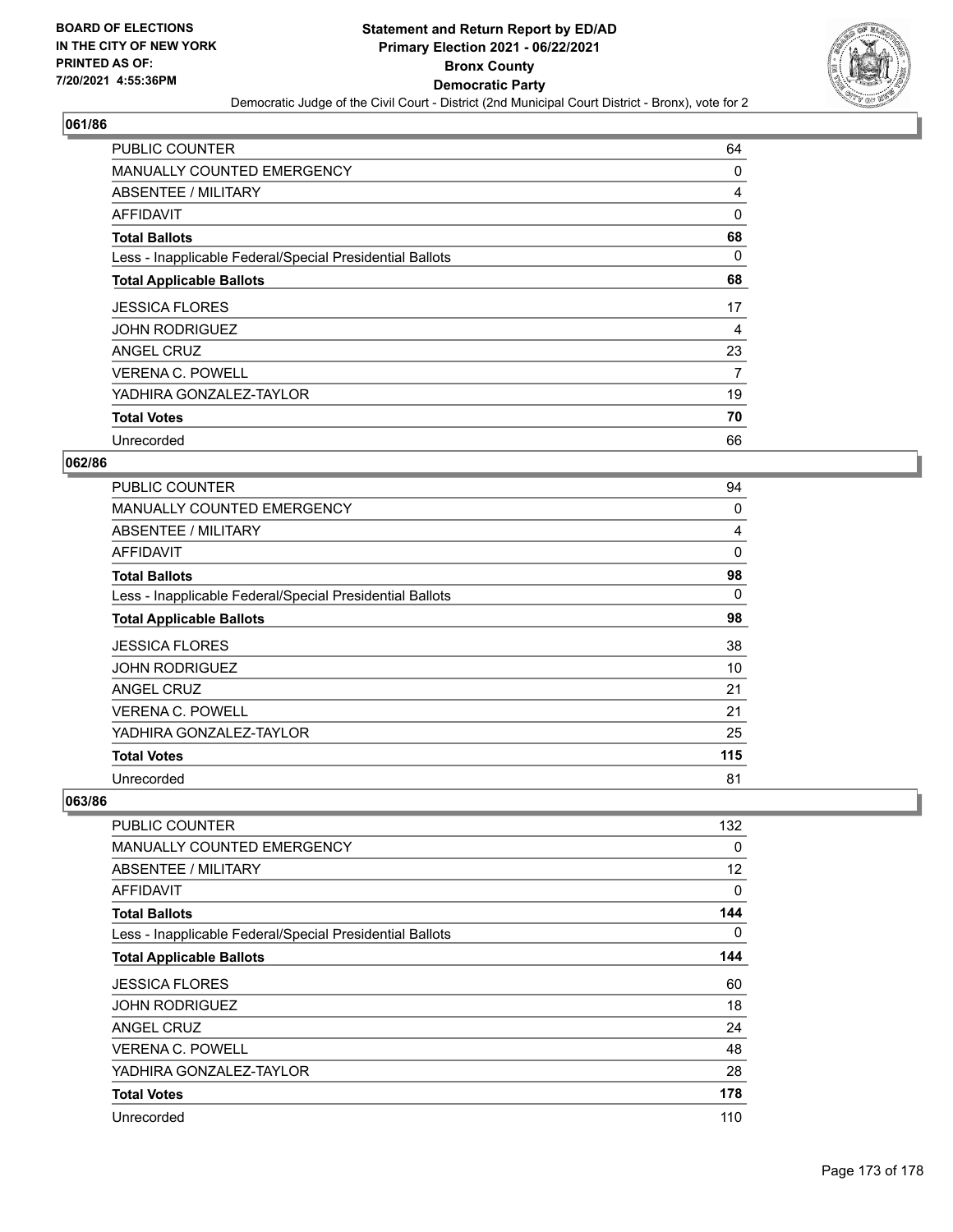

| <b>PUBLIC COUNTER</b>                                    | 120 |
|----------------------------------------------------------|-----|
| <b>MANUALLY COUNTED EMERGENCY</b>                        | 0   |
| ABSENTEE / MILITARY                                      | 13  |
| AFFIDAVIT                                                | 0   |
| <b>Total Ballots</b>                                     | 133 |
| Less - Inapplicable Federal/Special Presidential Ballots | 0   |
| <b>Total Applicable Ballots</b>                          | 133 |
| <b>JESSICA FLORES</b>                                    | 44  |
| <b>JOHN RODRIGUEZ</b>                                    | 25  |
| ANGEL CRUZ                                               | 29  |
| <b>VERENA C. POWELL</b>                                  | 18  |
| YADHIRA GONZALEZ-TAYLOR                                  |     |
|                                                          | 37  |
| <b>Total Votes</b>                                       | 153 |

## **065/86**

| <b>PUBLIC COUNTER</b>                                    | 83  |
|----------------------------------------------------------|-----|
| <b>MANUALLY COUNTED EMERGENCY</b>                        | 0   |
| ABSENTEE / MILITARY                                      | 3   |
| <b>AFFIDAVIT</b>                                         | 2   |
| <b>Total Ballots</b>                                     | 88  |
| Less - Inapplicable Federal/Special Presidential Ballots | 0   |
| <b>Total Applicable Ballots</b>                          | 88  |
| <b>JESSICA FLORES</b>                                    | 35  |
| <b>JOHN RODRIGUEZ</b>                                    | 11  |
| ANGEL CRUZ                                               | 22  |
| <b>VERENA C. POWELL</b>                                  | 20  |
| YADHIRA GONZALEZ-TAYLOR                                  | 25  |
| <b>Total Votes</b>                                       | 113 |
| Unrecorded                                               | 63  |

| PUBLIC COUNTER                                           | 124      |
|----------------------------------------------------------|----------|
| <b>MANUALLY COUNTED EMERGENCY</b>                        | 0        |
| <b>ABSENTEE / MILITARY</b>                               | 15       |
| AFFIDAVIT                                                | 0        |
| <b>Total Ballots</b>                                     | 139      |
| Less - Inapplicable Federal/Special Presidential Ballots | $\Omega$ |
| <b>Total Applicable Ballots</b>                          | 139      |
| <b>JESSICA FLORES</b>                                    | 55       |
| <b>JOHN RODRIGUEZ</b>                                    | 32       |
| <b>ANGEL CRUZ</b>                                        | 20       |
| <b>VERENA C. POWELL</b>                                  | 38       |
| YADHIRA GONZALEZ-TAYLOR                                  | 23       |
| <b>Total Votes</b>                                       | 168      |
| Unrecorded                                               | 110      |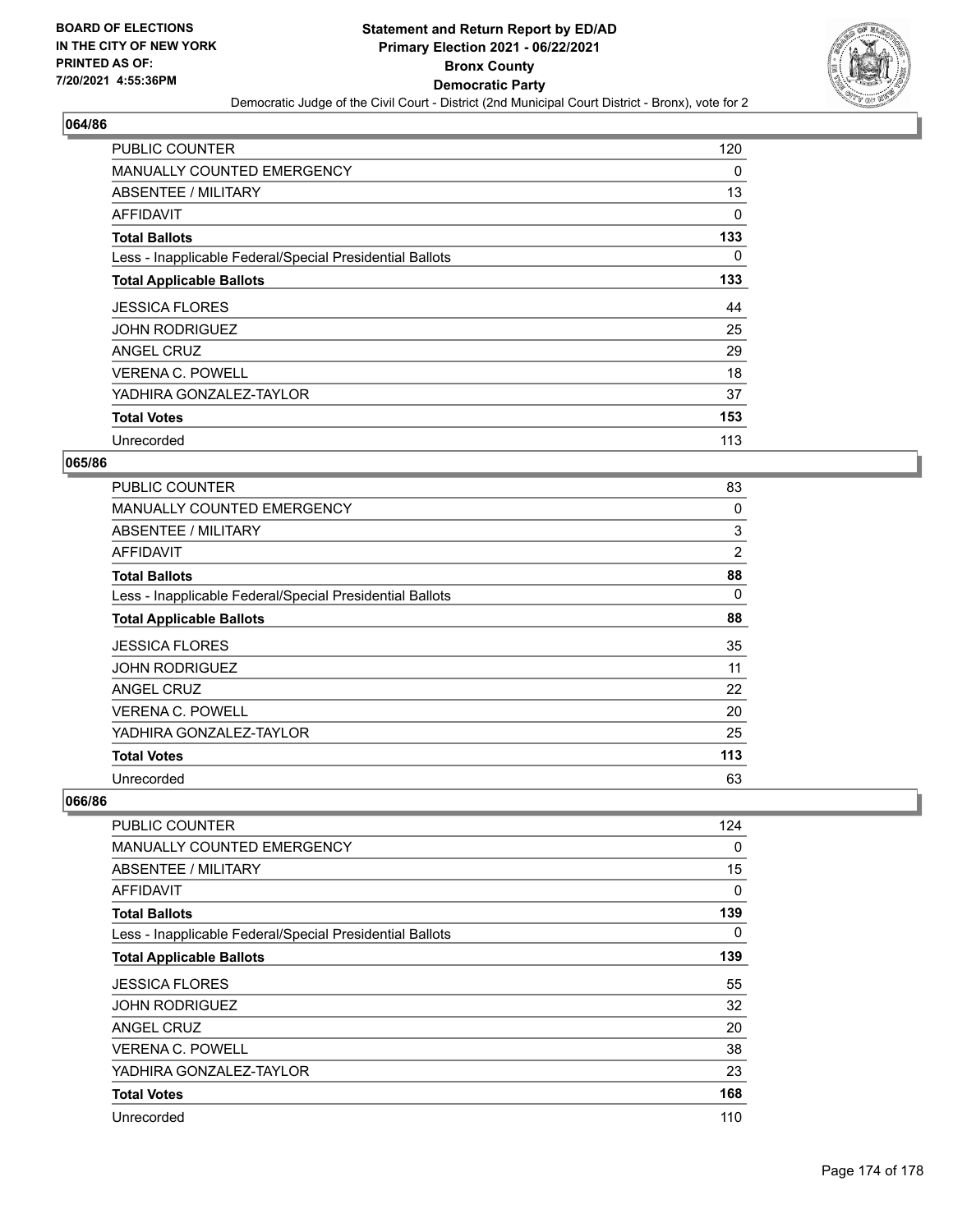

| <b>PUBLIC COUNTER</b>                                    | 103      |
|----------------------------------------------------------|----------|
| <b>MANUALLY COUNTED EMERGENCY</b>                        | 0        |
| ABSENTEE / MILITARY                                      | 8        |
| AFFIDAVIT                                                | $\Omega$ |
| <b>Total Ballots</b>                                     | 111      |
| Less - Inapplicable Federal/Special Presidential Ballots | $\Omega$ |
| <b>Total Applicable Ballots</b>                          | 111      |
| <b>JESSICA FLORES</b>                                    | 49       |
| <b>JOHN RODRIGUEZ</b>                                    | 14       |
| ANGEL CRUZ                                               | 20       |
| <b>VERENA C. POWELL</b>                                  | 18       |
| YADHIRA GONZALEZ-TAYLOR                                  | 19       |
| <b>Total Votes</b>                                       | 120      |
| Unrecorded                                               | 102      |

## **068/86**

| PUBLIC COUNTER                                           | 55 |
|----------------------------------------------------------|----|
| <b>MANUALLY COUNTED EMERGENCY</b>                        | 0  |
| <b>ABSENTEE / MILITARY</b>                               | 3  |
| AFFIDAVIT                                                | 0  |
| <b>Total Ballots</b>                                     | 58 |
| Less - Inapplicable Federal/Special Presidential Ballots | 0  |
| <b>Total Applicable Ballots</b>                          | 58 |
| <b>JESSICA FLORES</b>                                    | 29 |
| JOHN RODRIGUEZ                                           | 12 |
| <b>ANGEL CRUZ</b>                                        | 16 |
| VERENA C. POWELL                                         | 10 |
| YADHIRA GONZALEZ-TAYLOR                                  | 14 |
| UNATTRIBUTABLE WRITE-IN (WRITE-IN)                       | 1  |
| <b>Total Votes</b>                                       | 82 |
| Unrecorded                                               | 34 |

| PUBLIC COUNTER                                           | 123      |
|----------------------------------------------------------|----------|
| MANUALLY COUNTED EMERGENCY                               | 0        |
| ABSENTEE / MILITARY                                      | 4        |
| AFFIDAVIT                                                | 1        |
| <b>Total Ballots</b>                                     | 128      |
| Less - Inapplicable Federal/Special Presidential Ballots | $\Omega$ |
| <b>Total Applicable Ballots</b>                          | 128      |
| <b>JESSICA FLORES</b>                                    | 49       |
| <b>JOHN RODRIGUEZ</b>                                    | 16       |
| ANGEL CRUZ                                               | 25       |
| <b>VERENA C. POWELL</b>                                  | 31       |
| YADHIRA GONZALEZ-TAYLOR                                  | 35       |
| <b>Total Votes</b>                                       | 156      |
| Unrecorded                                               | 100      |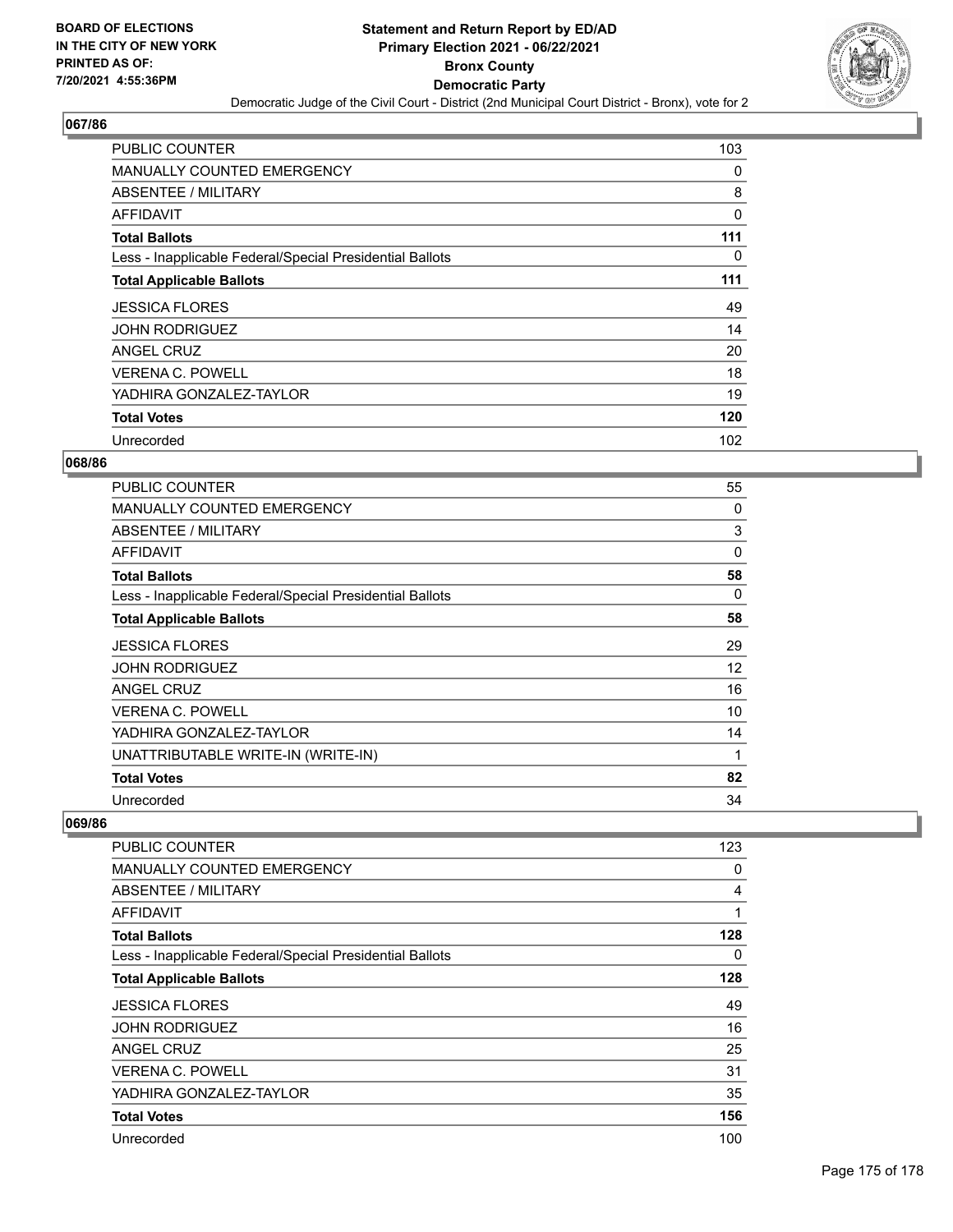

| <b>PUBLIC COUNTER</b>                                    | 88  |
|----------------------------------------------------------|-----|
| <b>MANUALLY COUNTED EMERGENCY</b>                        | 0   |
| ABSENTEE / MILITARY                                      | 3   |
| AFFIDAVIT                                                | 0   |
| <b>Total Ballots</b>                                     | 91  |
| Less - Inapplicable Federal/Special Presidential Ballots | 0   |
| <b>Total Applicable Ballots</b>                          | 91  |
| <b>JESSICA FLORES</b>                                    | 33  |
| <b>JOHN RODRIGUEZ</b>                                    | 16  |
| ANGEL CRUZ                                               | 12  |
| <b>VERENA C. POWELL</b>                                  | 26  |
| YADHIRA GONZALEZ-TAYLOR                                  | 16  |
| <b>Total Votes</b>                                       | 103 |
| Unrecorded                                               | 79  |

## **071/86**

| <b>PUBLIC COUNTER</b>                                    | 86  |
|----------------------------------------------------------|-----|
| <b>MANUALLY COUNTED EMERGENCY</b>                        | 0   |
| ABSENTEE / MILITARY                                      | 4   |
| <b>AFFIDAVIT</b>                                         | 1   |
| <b>Total Ballots</b>                                     | 91  |
| Less - Inapplicable Federal/Special Presidential Ballots | 0   |
| <b>Total Applicable Ballots</b>                          | 91  |
| <b>JESSICA FLORES</b>                                    | 35  |
| <b>JOHN RODRIGUEZ</b>                                    | 13  |
| ANGEL CRUZ                                               | 18  |
| VERENA C. POWELL                                         | 24  |
| YADHIRA GONZALEZ-TAYLOR                                  | 16  |
| <b>Total Votes</b>                                       | 106 |
| Unrecorded                                               | 76  |

| <b>PUBLIC COUNTER</b>                                    | 54       |
|----------------------------------------------------------|----------|
| <b>MANUALLY COUNTED EMERGENCY</b>                        | 0        |
| ABSENTEE / MILITARY                                      | 8        |
| AFFIDAVIT                                                | 1        |
| <b>Total Ballots</b>                                     | 63       |
| Less - Inapplicable Federal/Special Presidential Ballots | $\Omega$ |
| <b>Total Applicable Ballots</b>                          | 63       |
| <b>JESSICA FLORES</b>                                    | 21       |
| <b>JOHN RODRIGUEZ</b>                                    | 7        |
| ANGEL CRUZ                                               | 10       |
| <b>VERENA C. POWELL</b>                                  | 18       |
| YADHIRA GONZALEZ-TAYLOR                                  | 12       |
| <b>Total Votes</b>                                       | 68       |
| Unrecorded                                               | 58       |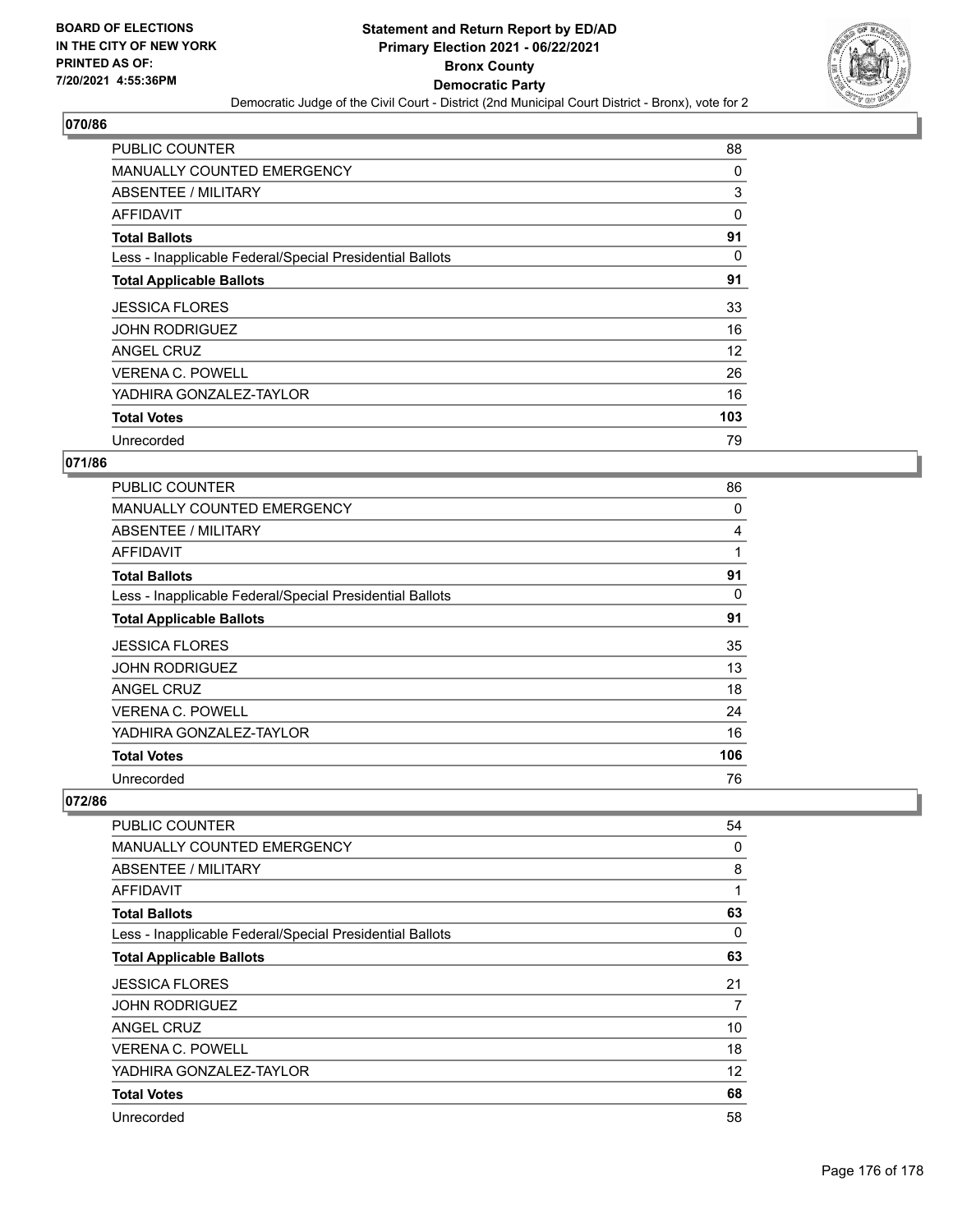

| <b>Total Votes</b>                                       | 0 |
|----------------------------------------------------------|---|
| YADHIRA GONZALEZ-TAYLOR                                  | 0 |
| <b>VERENA C. POWELL</b>                                  | 0 |
| ANGEL CRUZ                                               | 0 |
| <b>JOHN RODRIGUEZ</b>                                    | 0 |
| <b>JESSICA FLORES</b>                                    | 0 |
| <b>Total Applicable Ballots</b>                          | 0 |
| Less - Inapplicable Federal/Special Presidential Ballots | 0 |
| <b>Total Ballots</b>                                     | 0 |
| AFFIDAVIT                                                | 0 |
| ABSENTEE / MILITARY                                      | 0 |
| <b>MANUALLY COUNTED EMERGENCY</b>                        | 0 |
| <b>PUBLIC COUNTER</b>                                    | 0 |

## **091/87**

| <b>PUBLIC COUNTER</b>                                    | 0 |
|----------------------------------------------------------|---|
| <b>MANUALLY COUNTED EMERGENCY</b>                        | 0 |
| <b>ABSENTEE / MILITARY</b>                               | 0 |
| <b>AFFIDAVIT</b>                                         | 0 |
| <b>Total Ballots</b>                                     | 0 |
| Less - Inapplicable Federal/Special Presidential Ballots | 0 |
| <b>Total Applicable Ballots</b>                          | 0 |
| <b>JESSICA FLORES</b>                                    | 0 |
| <b>JOHN RODRIGUEZ</b>                                    | 0 |
| <b>ANGEL CRUZ</b>                                        | 0 |
| <b>VERENA C. POWELL</b>                                  | 0 |
| YADHIRA GONZALEZ-TAYLOR                                  | 0 |
| <b>Total Votes</b>                                       | 0 |

| PUBLIC COUNTER                                           | 0 |
|----------------------------------------------------------|---|
| MANUALLY COUNTED EMERGENCY                               | 0 |
| <b>ABSENTEE / MILITARY</b>                               | 0 |
| AFFIDAVIT                                                | 0 |
| <b>Total Ballots</b>                                     | 0 |
| Less - Inapplicable Federal/Special Presidential Ballots | 0 |
| <b>Total Applicable Ballots</b>                          | 0 |
| <b>JESSICA FLORES</b>                                    | 0 |
| <b>JOHN RODRIGUEZ</b>                                    | 0 |
| ANGEL CRUZ                                               | 0 |
| <b>VERENA C. POWELL</b>                                  | 0 |
| YADHIRA GONZALEZ-TAYLOR                                  | 0 |
| <b>Total Votes</b>                                       | 0 |
|                                                          |   |